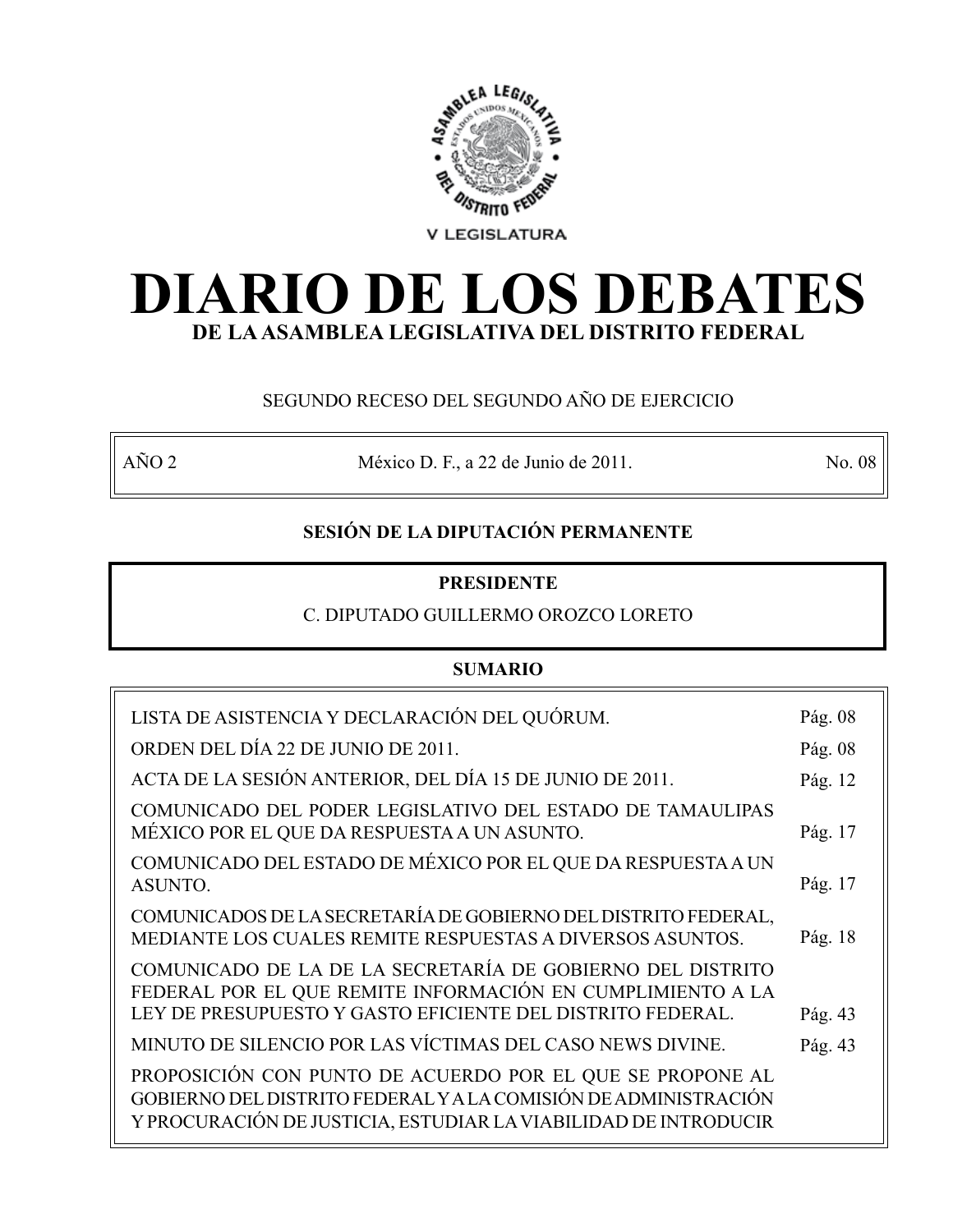| AL CÓDIGO PENAL, COMO DELITO DE TENTATIVA DE HOMICIDIO Y<br>SE PENALICE A QUIEN FABRIQUE, COMERCIALICE O VENDA BEBIDAS<br>ALCOHÓLICAS ADULTERADAS Y SE APLIQUE A SUS INMUEBLES LA FIGURA<br>DE EXTINCIÓN DE DOMINIO, QUE PRESENTÓ EL DIPUTADO ALAN CRISTIAN<br>VARGAS SÁNCHEZ A NOMBRE PROPIO Y DEL DIPUTADO LEOBARDO<br>JUAN URBINA MOSQUEDA, DEL GRUPO PARLAMENTARIO DEL PARTIDO<br>REVOLUCIONARIO INSTITUCIONAL.                                                                                      | Pág. 43 |
|----------------------------------------------------------------------------------------------------------------------------------------------------------------------------------------------------------------------------------------------------------------------------------------------------------------------------------------------------------------------------------------------------------------------------------------------------------------------------------------------------------|---------|
| PROPOSICIÓN CON PUNTO DE ACUERDO PARA QUE CUALQUIER PROGRAMA<br>DE ACTUALIZACIÓN Y REGULARIZACIÓN DE EMPADRONAMIENTO DE<br>COMERCIANTES Y LOCATARIOS SE ELABORE A TRAVÉS DE MESAS DE<br>TRABAJO, QUE PRESENTÓ EL DIPUTADO ALAN CRISTIAN VARGAS SÁNCHEZ<br>A NOMBRE PROPIO Y DE LOS DIPUTADOS GILBERTO SÁNCHEZ OSORIO E<br>ISRAEL BETANZOS CORTES, DEL GRUPO PARLAMENTARIO DEL PARTIDO<br>REVOLUCIONARIO INSTITUCIONAL.                                                                                   | Pág. 45 |
| PROPOSICIÓN CON PUNTO DE ACUERDO PARA SOLICITAR AL DIRECTOR<br>DEL INSTITUTO DE VIVIENDA QUE IMPLEMENTE UN PROGRAMA QUE<br>FACILITE LA REUBICACIÓN DE LAS FAMILIAS QUE VIVEN EN LA UNIDAD<br>HABITACIONAL EJÉRCITO CONSTITUCIONALISTA Y QUE HAN SIDO<br>AFECTADAS EN SU PATRIMONIO DEBIDO A UNA FALLA GEOLÓGICA, QUE<br>PRESENTÓ EL DIPUTADO ALAN CRISTIAN VARGAS SÁNCHEZ A NOMBRE<br>PROPIO Y DEL DIPUTADO ISRAEL BETANZOS CORTES, DEL GRUPO<br>PARLAMENTARIO DEL PARTIDO REVOLUCIONARIO INSTITUCIONAL. | Pág. 48 |
| PROPOSICIÓN CON PUNTO DE ACUERDO PARA SOLICITAR AL JEFE<br>DELEGACIONAL EN XOCHIMILCO, INGENIERO MANUEL GONZÁLEZ<br>GONZÁLEZ, SE REALICEN TRABAJOS DE MANTENIMIENTO EN LOS<br>MERCADOS 377 Y 44, QUE PRESENTÓ EL DIPUTADO ALAN CRISTIAN<br>VARGAS SÁNCHEZ A NOMBRE PROPIO Y DEL DIPUTADO ISRAEL BETANZOS<br>CORTES, DEL GRUPO PARLAMENTARIO DEL PARTIDO REVOLUCIONARIO<br><b>INSTITUCIONAL.</b>                                                                                                          | Pág. 50 |
| PROPOSICIÓN CON PUNTO DE ACUERDO POR EL QUE SE EXHORTA AL<br>TITULAR DE LA SECRETARÍA DE SALUD Y AL TITULAR DE LA SECRETARÍA<br>DE EDUCACIÓN PÚBLICA AMBOS DEL DISTRITO FEDERAL, PARA QUE<br>HAGAN LLEGAR A ESTA SOBERANÍA DIVERSA INFORMACIÓN, QUE<br>REMITIÓ LA DIPUTADA ABRIL JANNETTE TRUJILLO VÁZQUEZ, DEL GRUPO<br>PARLAMENTARIO DEL PARTIDO DE LA REVOLUCIÓN DEMOCRÁTICA.                                                                                                                         | Pág. 51 |
| PROPOSICIÓN CON PUNTO DE ACUERDO POR EL QUE SE EXHORTA A LA<br>SECRETARÍA DE COMUNICACIONES Y TRANSPORTES, AL SECRETARIO<br>DE GOBIERNO DEL DISTRITO FEDERAL Y AL JEFE DELEGACIONAL EN<br>GUSTAVO A. MADERO REALICEN A LA BREVEDAD UNA MESA DE TRABAJO<br>RELATIVA A LA CONSTRUCCIÓN DE LA VÍA DENOMINADA ENLACE INDIOS<br>VERDES-SANTA CLARA, QUE PRESENTÓ EL DIPUTADO JUAN CARLOS<br>ZÁRRAGA SARMIENTO, DEL GRUPO PARLAMENTARIO DEL PARTIDO<br><b>ACCIÓN NACIONAL.</b>                                 | Pág. 53 |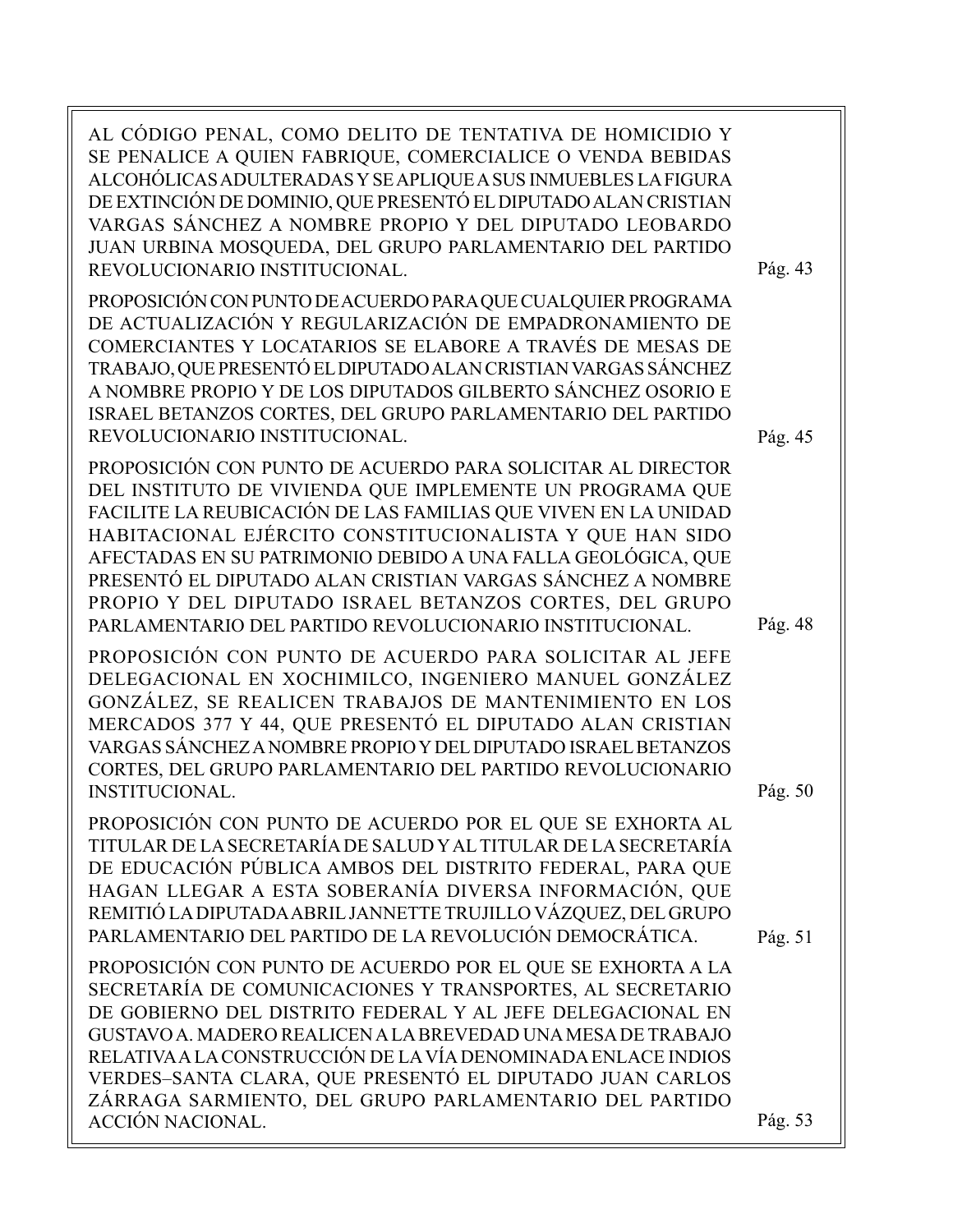PROPOSICIÓN CON PUNTO DE ACUERDO PARA EXHORTAR AL JEFE DE GOBIERNO DEL DISTRITO FEDERAL, A LOS TITULARES DE LAS SECRETARÍAS DEL MEDIO AMBIENTE Y DESARROLLO URBANO Y VIVIENDA, AMBOS DEL DISTRITO FEDERAL Y AL JEFE DELEGACIONAL EN XOCHIMILCO, REALICEN TODAS LAS ACCIONES NECESARIAS PARA EL RESCATE DE LA ZONA CHINAMPERA DE LA DELEGACIÓN XOCHIMILCO, QUE REMITIÓ EL DIPUTADO NORBERTO ASCENCIO SOLÍS CRUZ, DEL GRUPO PARLAMENTARIO DEL PARTIDO VERDE ECOLOGISTA DE MÉXICO. PROPOSICIÓN CON PUNTO DE ACUERDO PARA EXHORTAR A LOS TITULARES DE LA SECRETARÍA DE SEGURIDAD PÚBLICA, SECRETARÍA DE SALUD, SECRETARÍA DE PROTECCIÓN CIVIL, EL INSTITUTO DE VERIFICACIÓN ADMINISTRATIVA Y A LAS DELEGACIONES VENUSTIANO CARRANZA Y TLALPAN, TODAS DEL DISTRITO FEDERAL, PARA UNA VERIFICACIÓN A FONDO EN LAS DEMARCACIONES MENCIONADAS, QUE REMITIÓ EL DIPUTADO NORBERTO ASCENCIO SOLÍS CRUZ, DEL GRUPO PARLAMENTARIO DEL PARTIDO VERDE ECOLOGISTA DE MÉXICO. PROPOSICIÓN CON PUNTO DE ACUERDO POR EL QUE SE EXHORTA A LOS TITULARES DE LAS SECRETARÍAS DE TRANSPORTES Y VIALIDAD Y DE SEGURIDAD PÚBLICA DEL GOBIERNO DEL DISTRITO FEDERAL, CON LA FINALIDAD DE IMPLEMENTAR Y FOMENTAR DE MANERA COORDINADA UNA CAMPAÑA INTENSIVA DE DIFUSIÓN PARA LA CULTURA DEL USO DEL CINTURÓN DE SEGURIDAD EN LOS AUTOMOVILISTAS Y SUS ACOMPAÑANTES Y EN SU CASO SE HAGAN EFECTIVAS LAS SANCIONES CORRESPONDIENTES DE ACUERDO AL REGLAMENTO DE TRÁNSITO CON EL OBJETO DE REDUCIR LOS RIESGOS EN ACCIDENTES AUTOMOVILÍSTICOS, QUE PRESENTÓ EL DIPUTADO GUILLERMO SÁNCHEZ TORRES A NOMBRE DE LA DIPUTADA ROCÍO BARRERA BADILLO, DEL GRUPO PARLAMENTARIO DEL PARTIDO DE LA REVOLUCIÓN DEMOCRÁTICA. PROPOSICIÓN CON PUNTO DE ACUERDO PARA SOLICITAR TRANSPARENCIA EN ESTE ÓRGANO LEGISLATIVO, QUE PRESENTÓ EL DIPUTADO CARLO FABIÁN PIZANO SALINAS A NOMBRE DE LAS DIPUTADAS LÍA LIMÓN GARCÍA Y MARIANA GÓMEZ DEL CAMPO GURZA, DEL GRUPO PARLAMENTARIO DEL PARTIDO ACCIÓN NACIONAL. PROPOSICIÓN CON PUNTO DE ACUERDO PARA EXHORTAR AL SECRETARIO DE OBRAS Y SERVICIOS, LICENCIADO FERNANDO JOSÉ ABOITIZ SARO, AL SECRETARIO DE SEGURIDAD PÚBLICA DEL DISTRITO FEDERAL, DR. MANUEL MONDRAGÓN Y KALB Y AL JEFE DELEGACIONAL EN AZCAPOTZALCO, LICENCIADO ENRIQUE VARGAS ANAYA A FIN DE QUE SE REALICE LA REHABILITACIÓN DEL BAJO PUENTE UBICADO EN CALZADA LA NARANJA Y CALZADA DE LAS ARMAS EN LOS LÍMITES DE LA DELEGACIÓN AZCAPOTZALCO Y EL ESTADO DE MÉXICO, REALIZANDO ACCIONES COMO LA ERRADICACIÓN DEL BASURERO CLANDESTINO, ILUMINACIÓN, VIGILANCIA Y EL RESCATE DEL ESPACIO PÚBLICO PARA ACTIVIDADES COMERCIALES, RECREATIVAS Y DEPORTIVAS QUE BENEFICIEN A LA COMUNIDAD DE LA COLONIA AMPLIACIÓN SAN PEDRO Pág. 55 Pág. 57 Pág. 58 Pág. 60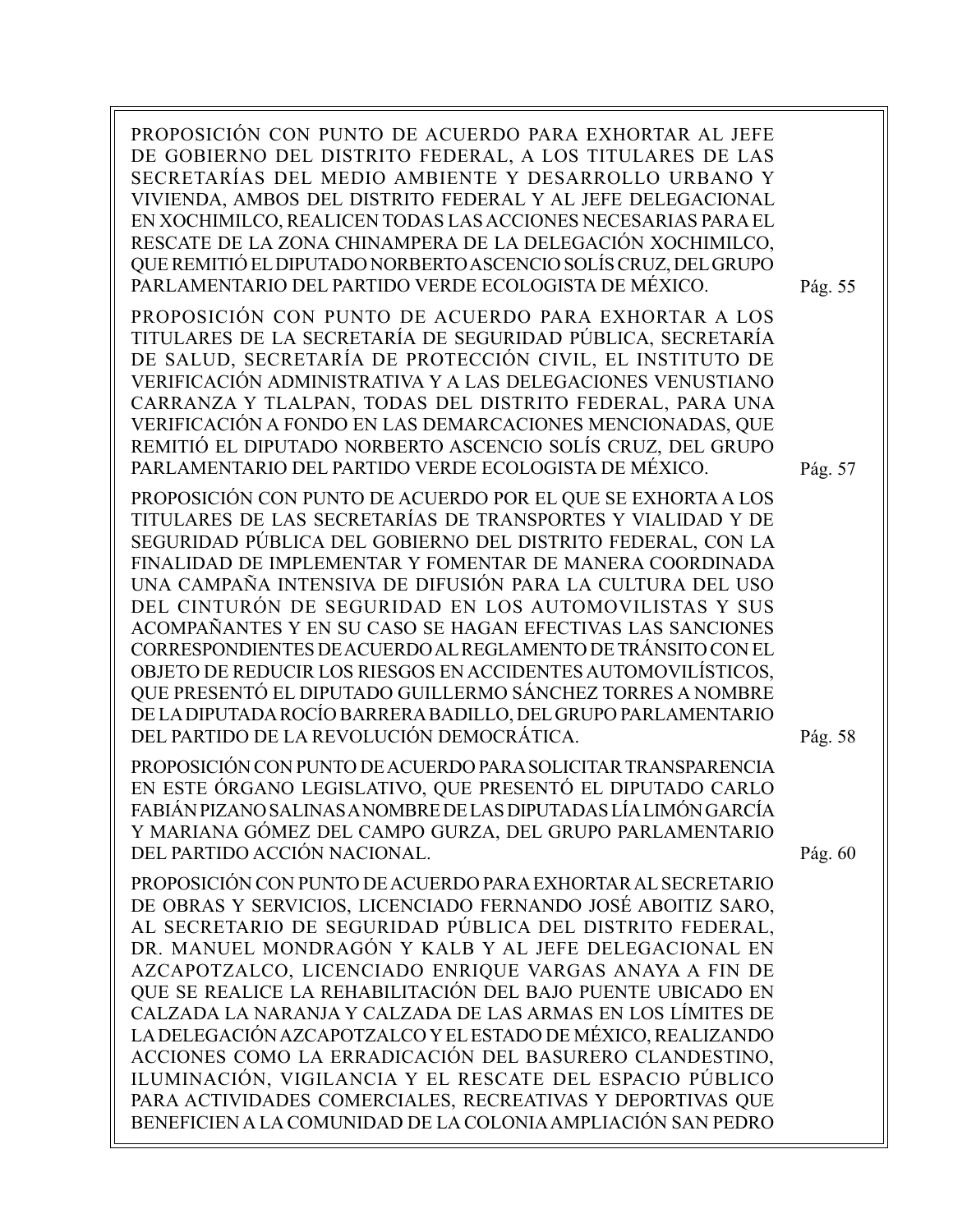XALPA EN LA DELEGACIÓN AZCAPOTZALCO, QUE PRESENTÓ EL DIPUTADO JORGE PALACIOS ARROYO, DEL GRUPO PARLAMENTARIO DEL PARTIDO ACCIÓN NACIONAL. PROPOSICIÓN CON PUNTO DE ACUERDO PARA EXHORTAR AL JEFE DELEGACIONAL EN AZCAPOTZALCO, LICENCIADO ENRIQUE VARGAS ANAYA A FIN DE QUE SE REALICE LA ERRADICACIÓN DEL BASURERO CLANDESTINO UBICADO EN LA CALLE DE FRANCISCO SANABRIA ESQUINA CON LUCIO BLANCO (ACERA NORTE), FRENTE AL DEPORTIVO RENOVACIÓN NACIONAL EN LA COLONIA PROVIDENCIA EN DICHA DEMARCACIÓN Y ASÍ EVITAR LA PROLIFERACIÓN DE FAUNA NOCIVA, DAÑOS A LA SALUD Y LA OBSTRUCCIÓN DE COLADERAS Y TUBERÍAS DE LA RED DE DRENAJE DE LA CIUDAD, QUE OCASIONAN LAS INUNDACIONES EN ÉPOCA DE LLUVIAS, ASÍ COMO LA COLOCACIÓN DE UN LETRERO ALUSIVO EN EL QUE ESTÉ ROTULADA LA LEYENDA DE ACUERDO A LA LEY DE CULTURA CÍVICA, AL QUE ARROJE, TIRE O ABANDONE EN LA VÍA PÚBLICA ANIMALES MUERTOS, DESECHOS, OBJETOS O SUSTANCIAS, ASÍ COMO TIRAR BASURA EN LUGARES NO AUTORIZADOS SE LE SANCIONARÁ ANTE EL JUEZ CÍVICO CON MULTA POR EL EQUIVALENTE DE 11 A 20 DÍAS DE SALARIO MÍNIMO O CON ARRESTO DE 13 A 24 HORAS, QUE REMITIÓ EL DIPUTADO JORGE PALACIOS ARROYO, DEL GRUPO PARLAMENTARIO DEL PARTIDO ACCIÓN NACIONAL. PROPOSICIÓN CON PUNTO DE ACUERDO MEDIANTE EL CUAL SE CONVOCA A UNA MESA DE TRABAJO CON LA PARTICIPACIÓN DEL JEFE DELEGACIONAL DE LA MIGUEL HIDALGO, EL SISTEMA DE AGUAS DE LA CIUDAD DE MÉXICO, LA SECRETARÍA DE OBRAS Y SERVICIOS, LA COMISIÓN NACIONAL DEL AGUA Y LA ASAMBLEA LEGISLATIVA DEL DISTRITO FEDERAL PARA TRATAR EL TEMA DE LA CONSTRUCCIÓN DEL COLECTOR MARGINAL SANITARIO Y LA RECUPERACIÓN DE LA BARRANCA DE TECAMACHALCO, QUE PRESENTÓ EL DIPUTADO ERASTO ENSÁSTIGA SANTIAGO A NOMBRE DEL DIPUTADO VÍCTOR HUGO ROMO GUERRA, DEL GRUPO PARLAMENTARIO DEL PARTIDO DE LA REVOLUCIÓN DEMOCRÁTICA. PROPOSICIÓN CON PUNTO DE ACUERDO MEDIANTE EL CUAL SE SOLICITA A LA JUNTA DE GOBIERNO DEL INSTITUTO NACIONAL DE ESTADÍSTICA Y GEOGRAFÍA Y EN ESPECIAL AL PRESIDENTE DE LA MISMA, ING. EDUARDO SOJO GARZA ALDAPE A QUE DE MANERA EXPEDITA REALICE LA ENTREGA DE LOS RESULTADOS DEFINITIVOS DEL CENSO DE POBLACIÓN Y VIVIENDA 2010, DESAGREGADOS HASTA EL NIVEL MANZANA, AL INSTITUTO ELECTORAL DEL DISTRITO FEDERAL, A FIN DE QUE ESTE ÚLTIMO ESTÉ EN APTITUD DE CUMPLIR CON LAS DISPOSICIONES EN MATERIA DE REDISTRITACIÓN QUE LE IMPONE EL CÓDIGO DE INSTITUCIONES Y PROCEDIMIENTOS ELECTORALES DEL DISTRITO FEDERAL, QUE PRESENTÓ EL DIPUTADO JORGE PALACIOS ARROYO A NOMBRE DEL DIPUTADO MAURICIO TABE ECHARTEA, DEL GRUPO PARLAMENTARIO DEL PARTIDO ACCIÓN NACIONAL. Pág. 69 Pág. 67 Pág. 65 Pág. 54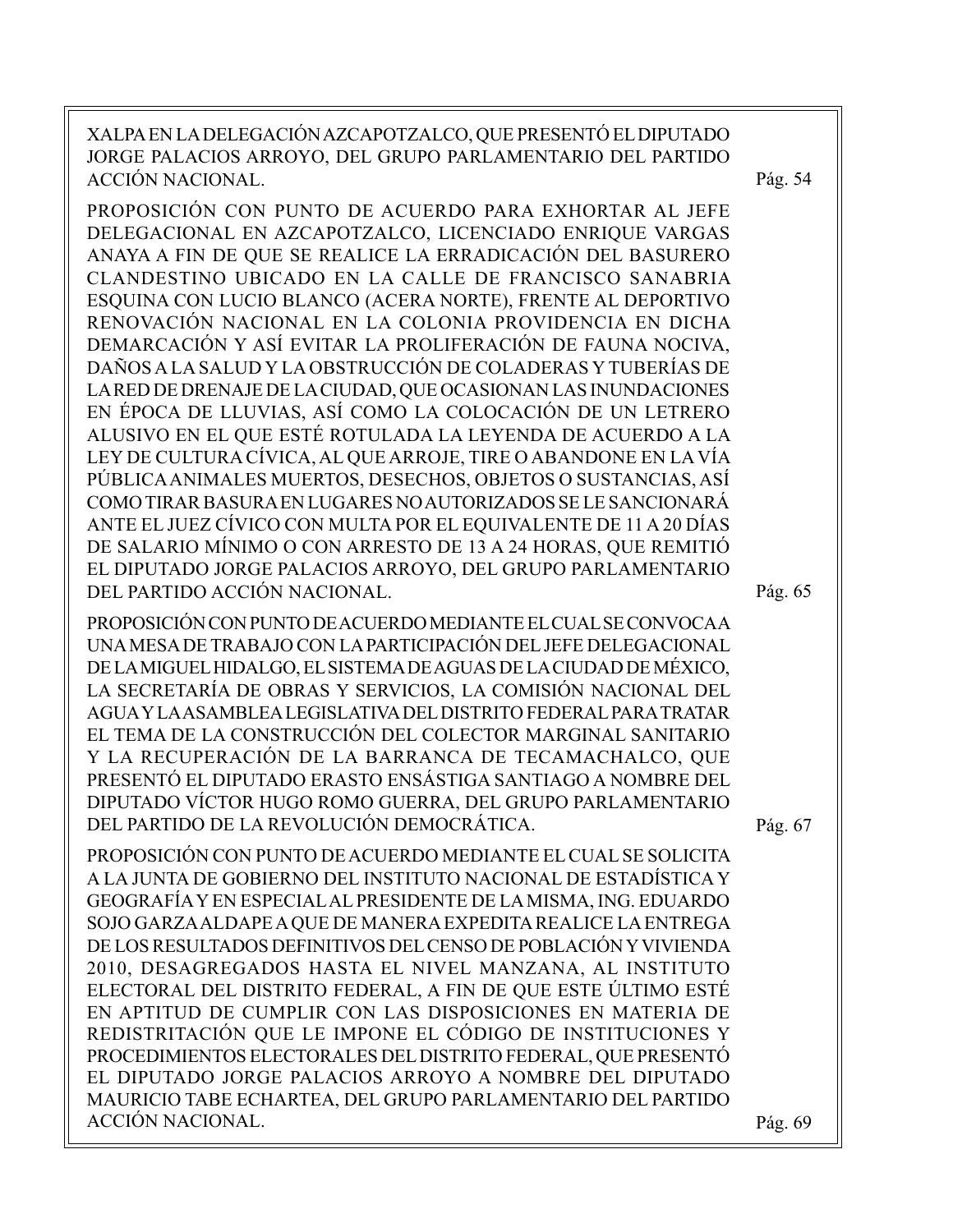PROPOSICIÓN CON PUNTO DE ACUERDO POR LA QUE SE EXHORTA AL JEFE DELEGACIONAL DE TLALPAN, EL C. HIGINIO CHÁVEZ GARCÍA A QUE EN COORDINACIÓN CON EL INSTITUTO DE VERIFICACIÓN ADMINISTRATIVA SE REALICEN CUANTO ANTES VISITAS DE VERIFICACIÓN A LOS ESTABLECIMIENTOS DE IMPACTO ZONAL UBICADOS SOBRE AVENIDA ACOXPA EN SU DEMARCACIÓN TERRITORIAL, QUE REMITIÓ EL DIPUTADO RAFAEL CALDERÓN JIMÉNEZ, DEL GRUPO PARLAMENTARIO DEL PARTIDO ACCIÓN NACIONAL.

PROPOSICIÓN CON PUNTO DE ACUERDO POR EL QUE SE SOLICITA AL JEFE DELEGACIONAL DE TLALPAN, EL C. HIGINIO CHÁVEZ GARCÍA, INFORMACIÓN SOBRE EL MOTIVO POR EL CUAL SE ESTÁ COBRANDO UNA CUOTA DE 100 PESOS POR EL CAMBIO DE UNA CREDENCIAL QUE LE SIRVE A LOS CIUDADANOS TLALPENSES, PARA QUE SE LES PROVEA AGUA MEDIANTE PIPAS, ASÍ COMO EL DESTINO DE ESTE RECURSO Y POR EL QUE NO SE LES DA RECIBO ALGUNO CUANDO REALIZAN EL RESPECTIVO PAGO, QUE REMITIÓ EL DIPUTADO RAFAEL CALDERÓN JIMÉNEZ, DEL GRUPO PARLAMENTARIO DEL PARTIDO ACCIÓN NACIONAL.

PROPOSICIÓN CON PUNTO DE ACUERDO POR LA QUE SE SOLICITA AL JEFE DELEGACIONAL EN ÁLVARO OBREGÓN EL C. EDUARDO SANTILLÁN PÉREZ Y AL SECRETARIO DE SEGURIDAD PÚBLICA DEL DISTRITO FEDERAL, EL DOCTOR MANUEL MONDRAGÓN Y KALB, INFORMACIÓN REFERENTE AL ÍNDICE DE ROBO DE MENORES EN LA DEMARCACIÓN TERRITORIAL CITADA ASÍ COMO LAS MEDIDAS PREVENTIVAS Y DE EJECUCIÓN QUE SE ESTÁN LLEVANDO A CABO PARA ERRADICAR TAN LAMENTABLE PROBLEMÁTICA, QUE REMITIÓ EL DIPUTADO RAFAEL CALDERÓN JIMÉNEZ, DEL GRUPO PARLAMENTARIO DEL PARTIDO ACCIÓN NACIONAL.

PROPOSICIÓN CON PUNTO DE ACUERDO POR LA QUE SE SOLICITA AL JEFE DELEGACIONAL EN MAGDALENA CONTRERAS EL C. EDUARDO HERNÁNDEZ ROJAS Y AL SECRETARIO DE SEGURIDAD PÚBLICA DEL DISTRITO FEDERAL, EL DOCTOR MANUEL MONDRAGÓN Y KALB, INFORMACIÓN REFERENTE AL ÍNDICE DE ROBO DE MENORES EN LA DEMARCACIÓN TERRITORIAL CITADA ASÍ COMO LAS MEDIDAS PREVENTIVAS Y DE EJECUCIÓN QUE SE ESTÁN LLEVANDO A CABO PARA ERRADICAR TAN LAMENTABLE PROBLEMÁTICA, QUE REMITIÓ EL DIPUTADO RAFAEL CALDERÓN JIMÉNEZ, DEL GRUPO PARLAMENTARIO DEL PARTIDO ACCIÓN NACIONAL.

Pág. 77

Pág. 76

Pág. 73

Pág. 71

PROPOSICIÓN CON PUNTO DE ACUERDO POR LA QUE SE SOLICITA AL JEFE DELEGACIONAL EN IZTACALCO EL C. FRANCISCO JAVIER SÁNCHEZ CERVANTES Y AL SECRETARIO DE SEGURIDAD PÚBLICA DEL DISTRITO FEDERAL, EL DOCTOR MANUEL MONDRAGÓN Y KALB, INFORMACIÓN REFERENTE AL ÍNDICE DE ROBO DE MENORES EN LA DEMARCACIÓN TERRITORIAL CITADA ASÍ COMO LAS MEDIDAS PREVENTIVAS Y DE EJECUCIÓN QUE SE ESTÁN LLEVANDO A CABO PARA ERRADICAR TAN LAMENTABLE PROBLEMÁTICA, QUE REMITIÓ EL DIPUTADO RAFAEL CALDERÓN JIMÉNEZ, DEL GRUPO PARLAMENTARIO DEL PARTIDO ACCIÓN NACIONAL.

Pág. 78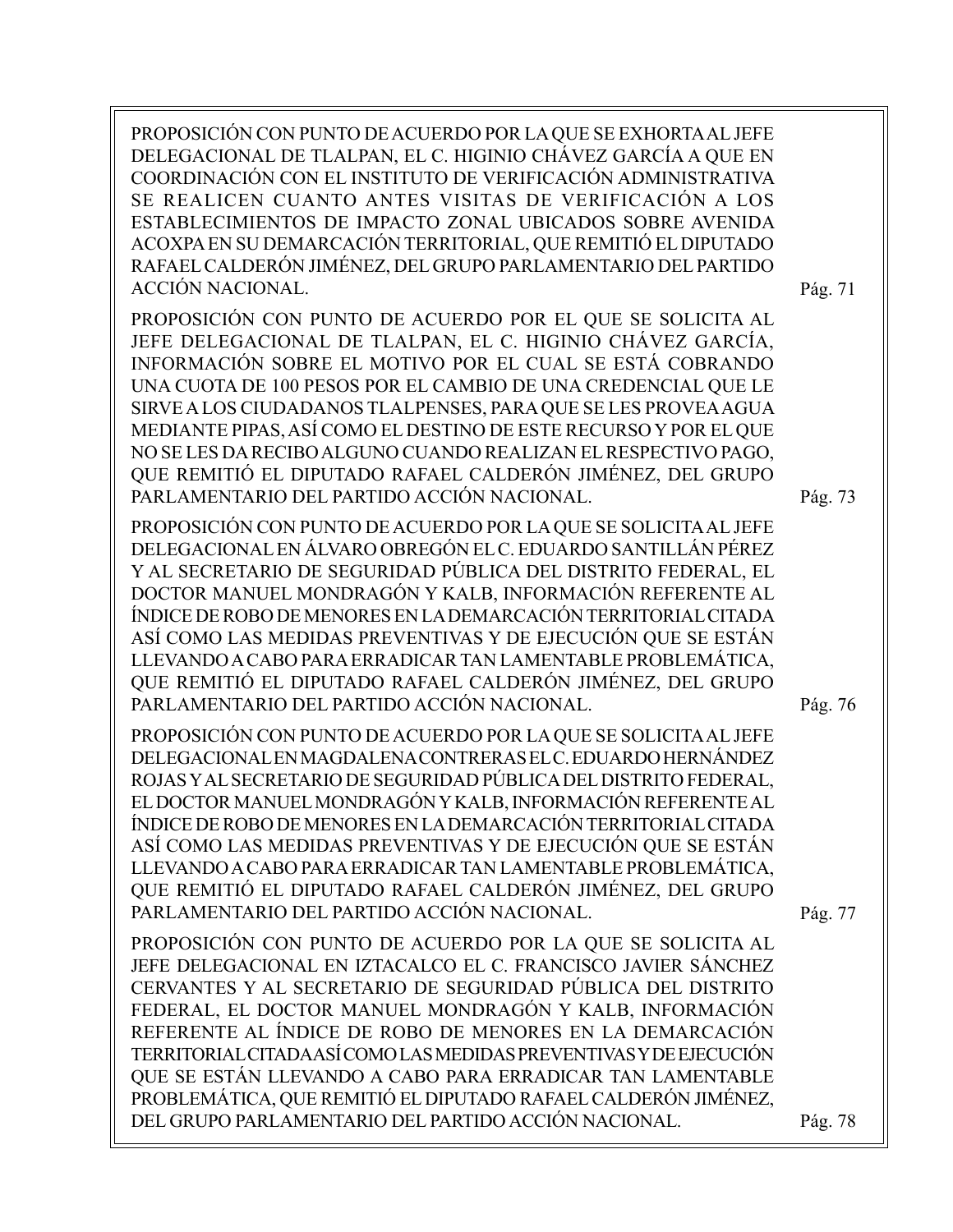| PROPOSICIÓN CON PUNTO DE ACUERDO PARA CREAR ESPACIOS PARA LAS<br>Y LOS JÓVENES PARA LA PRÁCTICA DEL SKATEBOARDING, QUE PRESENTÓ<br>LA DIPUTADA ANA ESTELA AGUIRRE Y JUÁREZ A NOMBRE PROPIO Y DE LOS<br>DIPUTADOS JOSÉ ARTURO LÓPEZ CÁNDIDO Y JUAN PABLO PÉREZ MEJÍA,<br>DEL GRUPO PARLAMENTARIO DEL PARTIDO DEL TRABAJO.                                                                                                                                                                                                                                                                                                                                                                                                    | Pág. 79 |
|-----------------------------------------------------------------------------------------------------------------------------------------------------------------------------------------------------------------------------------------------------------------------------------------------------------------------------------------------------------------------------------------------------------------------------------------------------------------------------------------------------------------------------------------------------------------------------------------------------------------------------------------------------------------------------------------------------------------------------|---------|
| PROPOSICIÓN CON PUNTO DE ACUERDO MEDIANTE EL CUAL SE EXHORTA<br>AL C. RAÚL ARMANDO QUINTERO MARTÍNEZ, SECRETARIO DE TRANS-<br>PORTES Y VIALIDAD A REALIZAR OPERATIVOS AFUERA DE LOS CENTROS<br>DE ESPECTÁCULO Y RECREACIÓN, A FIN DE VIGILAR QUE SE RESPETEN LAS<br>TARIFAS NOCTURNAS ESTABLECIDAS POR ESTA DEPENDENCIA TANTO EN<br>TAXIS COMO EN MICROBUSES Y LA IMPLEMENTACIÓN DE MECANISMOS<br>PARA QUE LA CIUDADANÍA EN GENERAL PUEDA VIAJAR EN TRANSPORTE<br>PÚBLICO DE MANERA SEGURA Y EFICAZ DURANTE LA NOCHE, QUE<br>PRESENTÓ LA DIPUTADA ANA ESTELA AGUIRRE Y JUÁREZ A NOMBRE PROPIO<br>Y DE LOS DIPUTADOS JOSÉ ARTURO LÓPEZ CÁNDIDO Y JUAN PABLO PÉREZ<br>MEJÍA, DEL GRUPO PARLAMENTARIO DEL PARTIDO DEL TRABAJO. | Pág. 81 |
| PROPOSICIÓN CON PUNTO DE ACUERDO SOBRE EL TRABAJO DOMÉSTICO,<br>QUE PRESENTÓ LA DIPUTADA ANA ESTELA AGUIRRE Y JUÁREZ A NOMBRE<br>PROPIO Y DE LOS DIPUTADOS JOSÉ ARTURO LÓPEZ CÁNDIDO Y JUAN PABLO<br>PÉREZ MEJÍA, DEL GRUPO PARLAMENTARIO DEL PARTIDO DEL TRABAJO.                                                                                                                                                                                                                                                                                                                                                                                                                                                          | Pág. 83 |
| PROPOSICIÓN CON PUNTO DE ACUERDO PARA EXHORTAR A LOS 16 JEFES<br>DELEGACIONALES DEL DISTRITO FEDERAL, GIREN LAS INSTRUCCIONES<br>PERTINENTES Y NECESARIAS PARA QUE SE CUMPLA CON LO ESTABLECIDO<br>EN LA LEY DE PARTICIPACIÓN CIUDADANA REFERENTE A LOS APOYOS<br>MATERIALES QUE RECAE EN EL ÁMBITO DE SUS OBLIGACIONES Y<br>FACULTADES, QUE PRESENTÓ LA DIPUTADA LIZBETH EUGENIA ROSAS<br>MONTERO A NOMBRE DE LA DIPUTADA BEATRIZ ROJAS MARTÍNEZ, DEL<br>GRUPO PARLAMENTARIO DEL PARTIDO DE LA REVOLUCIÓN DEMOCRÁTICA.                                                                                                                                                                                                     | Pág. 84 |
| PROPOSICIÓN CON PUNTO DE ACUERDO SOBRE LA LÍNEA 4 DEL METROBÚS,<br>QUE PRESENTÓ EL DIPUTADO CARLO FABIÁN PIZANO SALINAS A NOMBRE<br>DEL DIPUTADO FEDERICO MANZO SARQUIS, GRUPO PARLAMENTARIO DEL<br>PARTIDO ACCIÓN NACIONAL.                                                                                                                                                                                                                                                                                                                                                                                                                                                                                                | Pág. 86 |
| PROPOSICIÓN CON PUNTO DE ACUERDO POR EL QUE SE EXHORTA A LA<br>OFICIALÍA MAYOR DEL GOBIERNO DEL DISTRITO FEDERAL A INFORMAR<br>POR ESCRITO A ESTA ASAMBLEA LEGISLATIVA DEL DISTRITO FEDERAL<br>SOBRE EL ESTADO QUE GUARDA EL FIDEICOMISO CUAUHTÉMOC, QUE<br>PRESENTÓ EL DIPUTADO JOSÉ LUIS MUÑOZ SORIA A NOMBRE PROPIO Y DE<br>LA DIPUTADA MARÍA ALEJANDRA BARRALES MAGDALENO, DEL GRUPO<br>PARLAMENTARIO DEL PARTIDO DE LA REVOLUCIÓN DEMOCRÁTICA.                                                                                                                                                                                                                                                                         | Pág. 87 |
| PROPOSICIÓN CON PUNTO DE ACUERDO PARA SOLICITAR AL SECRETARIO<br>DE EDUCACIÓN DEL DISTRITO FEDERAL, LIC. MARIO DELGADO CARRILLO<br>UN INFORME DETALLADO SOBRE EL PRESUPUESTO DESTINADO AL ÁREA<br>DE COMUNICACIÓN SOCIAL DE LA SECRETARÍA, DEBIENDO CONSIDERAR<br>EN EL MISMO EL NÚMERO Y UBICACIÓN DE ANUNCIOS, ASÍ COMO DE                                                                                                                                                                                                                                                                                                                                                                                                |         |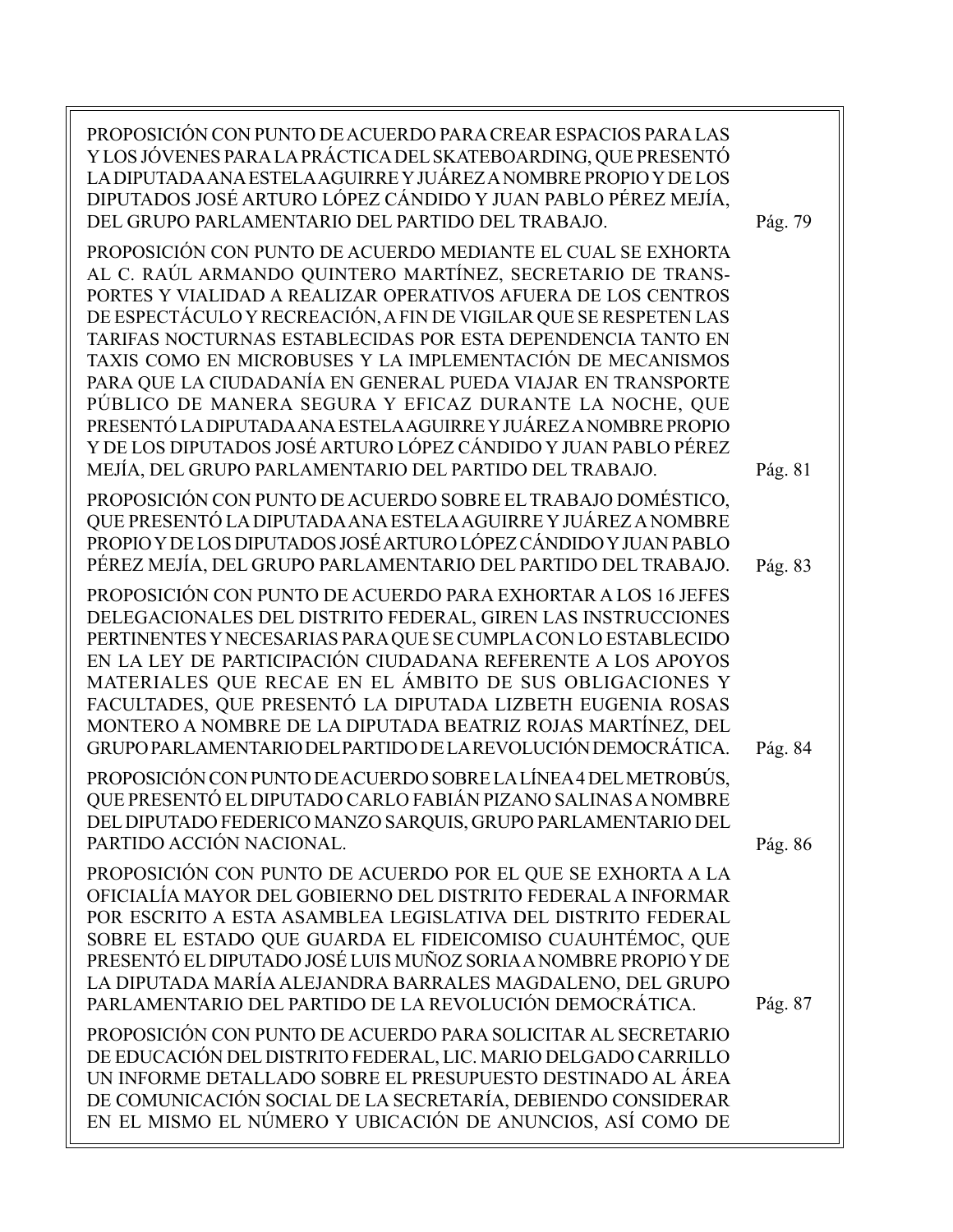| LOS RECURSOS EMPLEADOS PARA LA DIFUSIÓN DE SU NOMBRE EN LA<br>VÍA PÚBLICA Y EN DIVERSAS BARDAS DEL DISTRITO FEDERAL, EL CUAL<br>DEBERÁ SER ENTREGADO A ESTA SOBERANÍA EN UN PLAZO NO MAYOR<br>A QUINCE DÍAS, QUE PRESENTÓ EL DIPUTADO LEONEL LUNA ESTRADA A<br>NOMBRE DE LOS DIPUTADOS ALEJANDRO SÁNCHEZ CAMACHO, ALEJANDRO<br>CARBAJAL GONZÁLEZ, MARICELA CONTRERAS JULIÁN, JOSÉ LUÍS MUÑOZ<br>SORIA, LIZBETH EUGENIA ROSAS MONTERO, GUILLERMO SÁNCHEZ TORRES,<br>ALEIDA ALAVEZ RUIZ Y CLAUDIA ELENA ÁGUILA TORRES, DEL GRUPO<br>PARLAMENTARIO DEL PARTIDO DE LA REVOLUCIÓN DEMOCRÁTICA. | Pág. 89 |
|-------------------------------------------------------------------------------------------------------------------------------------------------------------------------------------------------------------------------------------------------------------------------------------------------------------------------------------------------------------------------------------------------------------------------------------------------------------------------------------------------------------------------------------------------------------------------------------------|---------|
| PROPOSICIÓN CON PUNTO DE ACUERDO POR EL QUE SE EXHORTA<br>A DIVERSAS INSTANCIAS PARA QUE PROTEJAN LA INTEGRIDAD<br>FÍSICA, PSICOLÓGICA Y EMOCIONAL DE LOS NIÑOS Y NIÑAS EN LAS<br>INVESTIGACIONES SOBRE POSIBLES DELITOS EN UN JARDÍN DE NIÑOS DE<br>LA DELEGACIÓN IZTAPALAPA, QUE PRESENTÓ EL DIPUTADO LEONEL LUNA<br>ESTRADA A NOMBRE DE LA DIPUTADA ALEIDA ALAVEZ RUIZ, DEL GRUPO<br>PARLAMENTARIO DEL PARTIDO DE LA REVOLUCIÓN DEMOCRÁTICA.                                                                                                                                           | Pág. 90 |
| PROPOSICIÓN CON PUNTO DE ACUERDO POR EL QUE SE CITA A COMPARECER<br>AL SECRETARIO DE PROTECCIÓN CIVIL DEL GOBIERNO DEL DISTRITO<br>FEDERAL, DR. ELÍAS MIGUEL MORENO BRIZUELA, QUE PRESENTÓ EL<br>DIPUTADO LEONEL LUNA ESTRADA, DEL GRUPO PARLAMENTARIO DEL<br>PARTIDO DE LA REVOLUCIÓN DEMOCRÁTICA.                                                                                                                                                                                                                                                                                       | Pág. 92 |
| PROPOSICIÓN CON PUNTO DE ACUERDO POR EL QUE SE SOLICITA AL<br>DIRECTOR DEL SISTEMA DE AGUAS DE LA CIUDAD DE MÉXICO Y AL<br>SECRETARIO DE OBRAS Y SERVICIOS URBANOS, LAS ACCIONES QUE<br>SE INDICAN EN RELACIÓN AL PUENTE UBICADO EN ANDADOR 2 Y RÍO<br>MIXCOAC COLONIA TEZONTLA, QUE PRESENTÓ EL DIPUTADO LEONEL<br>LUNA ESTRADA, DEL GRUPO PARLAMENTARIO DEL PARTIDO DE LA<br>REVOLUCIÓN DEMOCRÁTICA.                                                                                                                                                                                    | Pág. 94 |
| PROPOSICIÓN CON PUNTO DE ACUERDO PARA SOLICITAR AL C. MANUEL<br>MONDRAGÓN Y KALB, SECRETARIO DE SEGURIDAD PÚBLICA DEL DISTRITO<br>FEDERAL, Y AL C. MIGUEL ÁNGEL MANCERA ESPINOSA, PROCURADOR<br>GENERAL DE JUSTICIA DEL DISTRITO FEDERAL, UN INFORME POR ESCRITO,<br>EN DONDE SE DETALLE LA SITUACIÓN DEL OPERATIVO CONAGO 1, QUE<br>PRESENTÓ LA DIPUTADA LIZBETH EUGENIA ROSAS MONTERO, DEL GRUPO<br>PARLAMENTARIO DEL PARTIDO DE LA REVOLUCIÓN DEMOCRÁTICA.                                                                                                                             | Pág. 95 |
| PROPOSICIÓN CON PUNTO DE ACUERDO POR EL QUE SE SOLICITA A<br>DIVERSAS AUTORIDADES, INFORMEN A ESTA SOBERANÍA SOBRE LOS<br>RESULTADOS OBTENIDOS EN EL DISTRITO FEDERAL COMO CONSECUENCIA<br>DEL OPERATIVO CONAGO-1, QUE REMITIÓ EL DIPUTADO GUILLERMO<br>OCTAVIO HUERTA LING, DEL GRUPO PARLAMENTARIO DEL PARTIDO<br><b>ACCIÓN NACIONAL.</b>                                                                                                                                                                                                                                               | Pág. 96 |
| PRONUNCIAMIENTO CON MOTIVO DEL TERCER ANIVERSARIO DE LA<br>TRAGEDIA DEL NEWS DIVINE, QUE PRESENTÓ EL DIPUTADO ALAN<br>CRISTIAN VARGAS SÁNCHEZ A NOMBRE DEL GRUPO PARLAMENTARIO<br>DEL PARTIDO REVOLUCIONARIO INSTITUCIONAL.                                                                                                                                                                                                                                                                                                                                                               | Pág. 98 |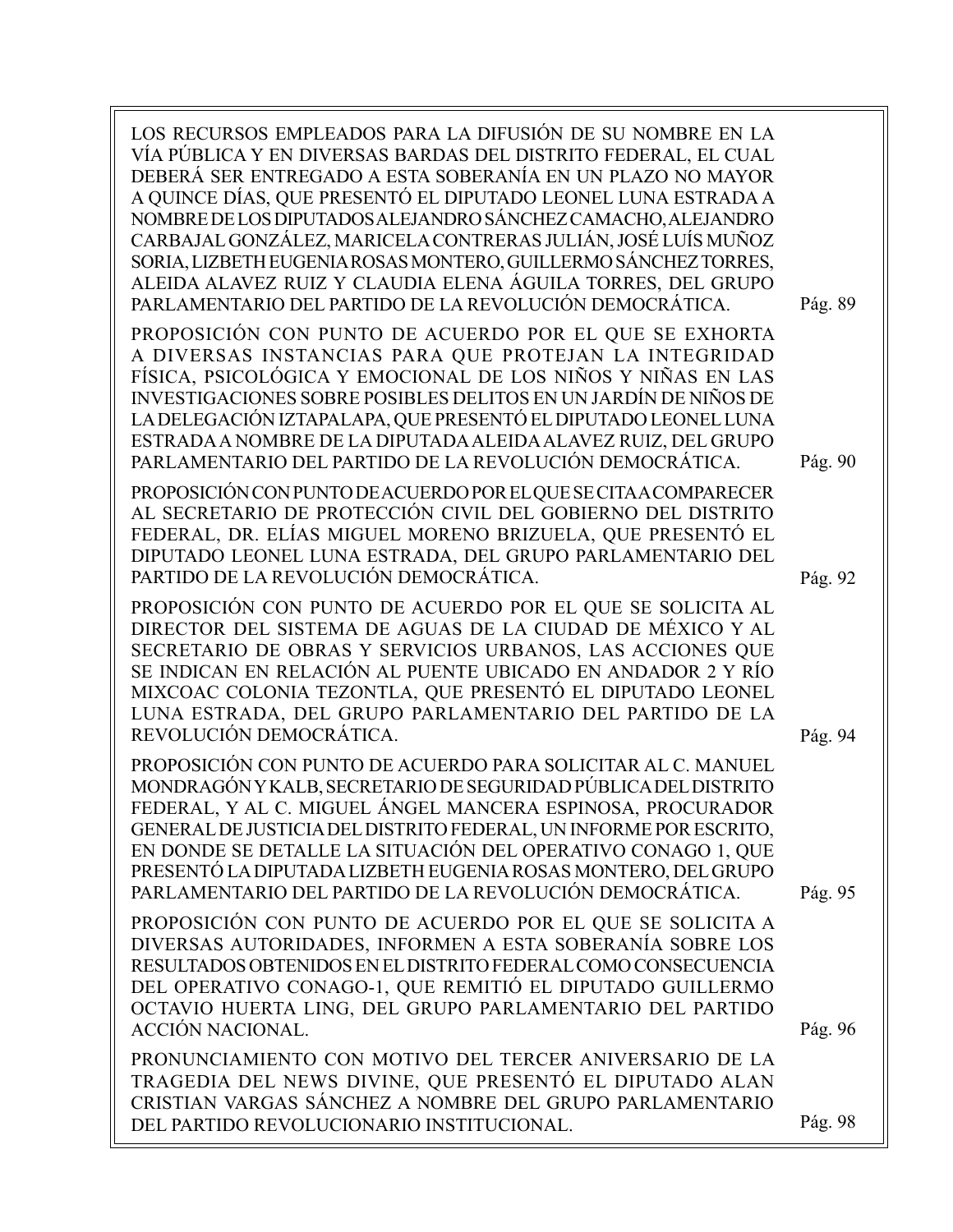# **A las 11:50 horas.**

**EL C. PRESIDENTE DIPUTADO GUILLERMO OROZCO LORETO.** Proceda la Secretaría a pasar lista de asistencia a las Diputadas y Diputados.

**LA C. SECRETARIA DIPUTADA ABRIL JANNETTE TRUJILLO VÁZQUEZ.** Por instrucciones de la Presidencia se va proceder a pasar lista de asistencia.

#### *(Pasa lista de asistencia)*

Diputado Presidente, tenemos una asistencia de 11 Diputados. Hay quórum.

**EL C. PRESIDENTE.** Gracias Diputada. Se abre la Sesión.

Proceda la Secretaría a preguntar a la Diputación Permanente en votación económica si es de dispensarse la lectura del Orden del Día toda vez que éste se encuentra en las pantallas táctiles de cada Diputado en el apartado de Gaceta Parlamentaria.

**LA C. SECRETARIA.** Pro instrucciones de la Presidencia se pregunta a la Diputación Permanente si es de dispensarse la lectura del Orden del Día. Los que estén por la afirmativa, sírvanse manifestarlo levantando la mano.

Los que estén por la negativa, sírvanse manifestarlo levantando la mano.

Dispensada la lectura, Diputado Presidente.

# **ORDEN DEL DÍA**

Diputación Permanente. 22 de junio de 2011.

1. Lista de asistencia.

2. Lectura del Orden del Día.

3. Lectura y en su caso aprobación del Acta de la Sesión Anterior.

# *Comunicados*

4. Uno del Poder Legislativo del Estado de Tamaulipas México por el que da respuesta a un asunto.

5. Uno del Estado de México por el que da respuesta a un asunto.

6. Sesenta y ocho de la Secretaría de Gobierno del Distrito Federal, mediante los cuales remite respuestas a diversos asuntos.

7. Uno de la de la Secretaría de Gobierno del Distrito Federal por el que remite información en cumplimiento a la Ley de Presupuesto y Gasto Eficiente del Distrito Federal.

# *Proposiciones*

8. Con Punto de Acuerdo para inhibir la práctica del *bullying*, que presenta la Diputada Ana Estela Aguirre y Juárez, del Grupo Parlamentario del Partido del Trabajo.

9. Con Punto de Acuerdo respecto a la solicitud de información sobre instalaciones deportivas en la Delegación Tlalpan, que presenta la Diputada Lizbeth Eugenia Rosas Montero a nombre de los Diputados Maricela Contreras Julián y Leonel Luna Estrada, del Grupo Parlamentario del Partido de la Revolución Democrática.

10. Con Punto de Acuerdo por el que se exhorta al Secretario de Seguridad Pública del Distrito Federal, Dr. Manuel Mondragón y Kalb, y al Jefe Delegacional en Cuajimalpa, informen a esta Soberanía los hechos ocurridos el pasado 13 de junio del presente año en el pueblo San Lorenzo Acopilco, que presenta el Diputado Leonel Luna Estrada, del Grupo Parlamentario del Partido de la Revolución Democrática.

11. Con Punto de Acuerdo por el que se propone al Gobierno del Distrito Federal y a la Comisión de Administración y Procuración de Justicia, estudiar la viabilidad de introducir al Código Penal, como delito de tentativa de homicidio y se penalice a quien fabrique, comercialice o venda bebidas alcohólicas adulteradas y se aplique a sus inmuebles la figura de extinción de dominio, que presenta el Diputado Cristian Vargas Sánchez a nombre propio y del Diputado Leobardo Juan Urbina Mosqueda, del Grupo Parlamentario del Partido Revolucionario Institucional.

12. Con Punto de Acuerdo para que cualquier programa de actualización y regularización de empadronamiento de comerciantes y locatarios se elabore a través de mesas de trabajo, que presenta el Diputado Cristian Vargas Sánchez a nombre propio y de los Diputados Gilberto Sánchez Osorio e Israel Betanzos Cortes, del Grupo Parlamentario del Partido Revolucionario Institucional.

13. Con Punto de Acuerdo para solicitar al Director del Instituto de Vivienda que implemente un programa que facilite la reubicación de las familias que viven en la Unidad Habitacional Ejército Constitucionalista y que han sido afectadas en su patrimonio debido a una falla geológica, que presenta el Diputado Cristian Vargas Sánchez a nombre propio y del Diputado Israel Betanzos Cortes, del Grupo Parlamentario del Partido Revolucionario Institucional.

14. Con Punto de Acuerdo para solicitar al Jefe Delegacional en Xochimilco, Ingeniero Manuel González González, se realicen trabajos de mantenimiento en los mercados 377 y 44, que presenta el Diputado Cristian Vargas Sánchez a nombre propio y del Diputado Israel Betanzos Cortes, del Grupo Parlamentario del Partido Revolucionario Institucional.

15. Con Punto de Acuerdo por el que se exhorta al Titular de la Secretaría de Salud y al Titular de la Secretaría de Educación Pública ambos del Distrito Federal, para que hagan llegar a esta Soberanía diversa información, que presenta la Diputada Abril Jannette Trujillo Vázquez, del Grupo Parlamentario del Partido de la Revolución Democrática.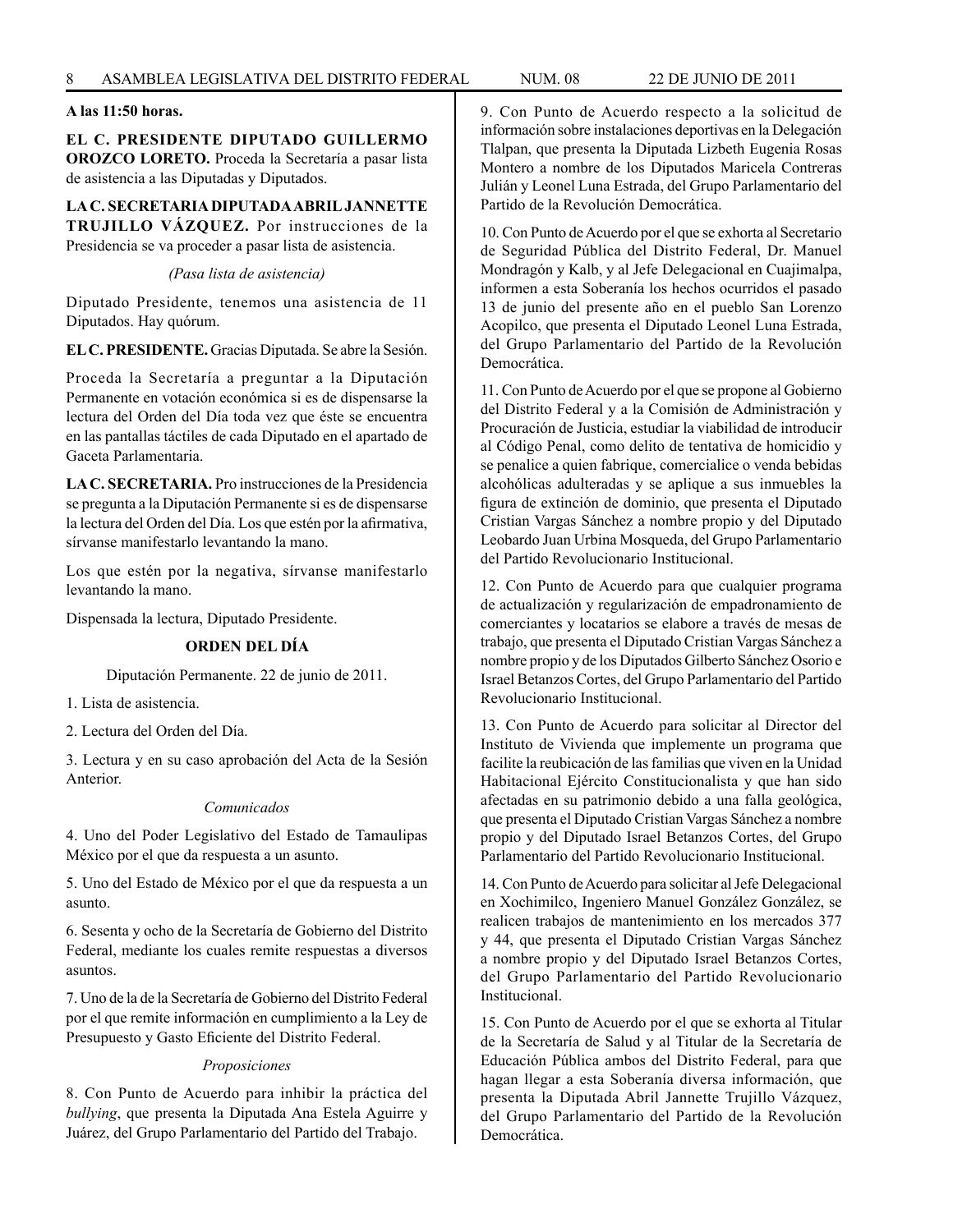16. Con Punto de Acuerdo por el que se exhorta a la Secretaría de Comunicaciones y Transportes, al Secretario de Gobierno del Distrito Federal y al Jefe Delegacional en Gustavo A. Madero realicen a la brevedad una mesa de trabajo relativa a la construcción de la vía denominada *Enlace Indios Verdes–Santa Clara*, que presenta el Diputado Juan Carlos Zárraga Sarmiento, del Grupo Parlamentario del Partido Acción Nacional.

17. Con Punto de Acuerdo para exhortar a los titulares de la Secretaría de Seguridad Pública, Secretaría de salud, Secretaría de Protección Civil, el Instituto de Verificación Administrativa y a las Delegaciones Venustiano Carranza y Tlalpan, todas del Distrito Federal, para una verificación a fondo en las Demarcaciones mencionadas, que remite el Diputado Norberto Ascencio Solís Cruz, del Grupo Parlamentario del Partido Verde Ecologista de México.

18. Con Punto de Acuerdo para exhortar al Jefe de Gobierno del Distrito Federal, a los titulares de las Secretarías del Medio Ambiente y Desarrollo Urbano y Vivienda, ambos del Distrito Federal y al Jefe Delegacional en Xochimilco, realicen todas las acciones necesarias para el rescate de la zona Chinampera de la Delegación Xochimilco, que remite el Diputado Norberto Ascencio Solís Cruz, del Grupo Parlamentario del Partido Verde Ecologista de México.

19. Con Punto de Acuerdo por el que se exhorta a los titulares de las Secretarías de Transportes y Vialidad y de Seguridad Pública del Gobierno del Distrito Federal, con la finalidad de implementar y fomentar de manera coordinada una campaña intensiva de difusión para la cultura del uso del cinturón de seguridad en los automovilistas y sus acompañantes y en su caso se hagan efectivas las sanciones correspondientes de acuerdo al Reglamento de Tránsito con el objeto de reducir los riesgos en accidentes automovilísticos, que presenta el Diputado Guillermo Sánchez Torres a nombre de la Diputada Rocío Barrera Badillo, del Grupo Parlamentario del Partido de la Revolución Democrática.

20. Con Punto de Acuerdo para solicitar transparencia en este Órgano Legislativo, que presenta el Diputado Carlo Fabián Pizano Salinas a nombre de las Diputadas Lía Limón García y Mariana Gómez del Campo Gurza, del Grupo Parlamentario del Partido Acción Nacional.

21. Con Punto de Acuerdo para exhortar al Secretario de Obras y Servicios, Licenciado Fernando José Aboitiz Saro, al Secretario de Seguridad Pública del Distrito Federal, Dr. Manuel Mondragón y Kalb y al Jefe Delegacional en Azcapotzalco, Licenciado Enrique Vargas Anaya a fin de que se realice la rehabilitación del bajo puente ubicado en calzada La Naranja y Calzada de las Armas en los límites de la Delegación Azcapotzalco y el Estado de México, realizando acciones como la erradicación del basurero clandestino, iluminación, vigilancia y el rescate del espacio público para actividades comerciales, recreativas y deportivas que beneficien a la comunidad de la colonia Ampliación San Pedro Xalpa en la Delegación Azcapotzalco, que presenta el Diputado Jorge Palacios Arroyo, del Grupo Parlamentario del Partido Acción Nacional.

22. Con Punto de Acuerdo para exhortar al Jefe Delegacional en Azcapotzalco, Licenciado Enrique Vargas Anaya a fin de que se realice la erradicación del basurero clandestino ubicado en la calle de Francisco Sanabria esquina con Lucio Blanco (acera norte), frente al Deportivo Renovación Nacional en la colonia Providencia en dicha Demarcación y así evitar la proliferación de fauna nociva, daños a la salud y la obstrucción de coladeras y tuberías de la red de drenaje de la ciudad, que ocasionan las inundaciones en época de lluvias, así como la colocación de un letrero alusivo en el que esté rotulada la leyenda *De acuerdo a la Ley de Cultura Cívica, al que arroje, tire o abandone en la vía pública animales muertos, desechos, objetos o sustancias, así como tirar basura en lugares no autorizados se le sancionará ante el juez cívico con multa por el equivalente de 11 a 20 días de salario mínimo o con arresto de 13 a 24 horas*, que presenta el Diputado Jorge Palacios Arroyo, del Grupo Parlamentario del Partido Acción Nacional.

23. Con Punto de Acuerdo mediante el cual se convoca a una mesa de trabajo con la participación del Jefe Delegacional de la Miguel Hidalgo, el Sistema de Aguas de la Ciudad de México, la Secretaría de Obras y Servicios, la Comisión Nacional del Agua y la Asamblea Legislativa del Distrito Federal para tratar el tema de la construcción del colector marginal sanitario y la recuperación de la Barranca de Tecamachalco, que presenta el Diputado Víctor Hugo Romo Guerra, del Grupo Parlamentario del Partido de la Revolución Democrática.

24. Con Punto de Acuerdo mediante el cual se solicita a la Junta de Gobierno del Instituto Nacional de Estadística y Geografía y en especial al Presidente de la misma, Ing. Eduardo Sojo Garza Aldape a que de manera expedita realice la entrega de los resultados definitivos del censo de población y vivienda 2010, desagregados hasta el nivel manzana, al Instituto Electoral del Distrito Federal, a fin de que este último esté en aptitud de cumplir con las disposiciones en materia de redistritación que le impone el Código de Instituciones y Procedimientos Electorales del Distrito Federal, que presenta el Diputado Jorge Palacios Arroyo a nombre del Diputado Mauricio Tabe Echartea, del Grupo Parlamentario del Partido Acción Nacional.

25. Con Punto de Acuerdo por el que se exhorta al Titular del Poder Ejecutivo Federal a que promulgue la Ley Orgánica de la Procuraduría General de Justicia del Distrito Federal, que presenta la Diputada Lizbeth Eugenia Rosas Montero a nombre de la Diputada Maricela Contreras Julián, del Grupo Parlamentario del Partido de la Revolución Democrática.

26. Con Punto de Acuerdo por la que se exhorta al Jefe Delegacional de Tlalpan, el C. Higinio Chávez García a que en coordinación con el Instituto de Verificación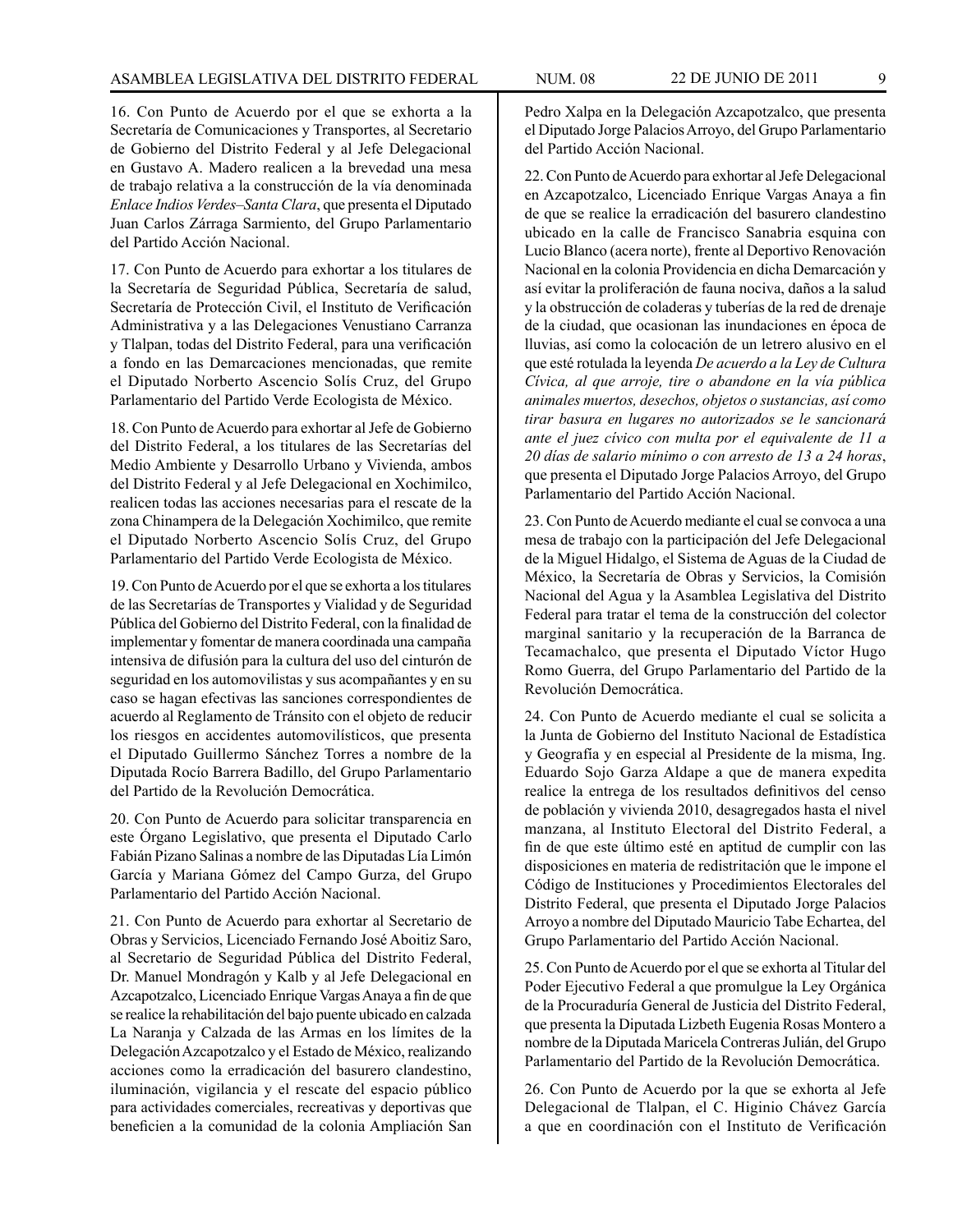Administrativa se realicen cuanto antes visitas de verificación a los establecimientos de impacto zonal ubicados sobre avenida Acoxpa en su Demarcación Territorial, que remite el Diputado Rafael Calderón Jiménez, del Grupo Parlamentario del Partido Acción Nacional.

27. Con Punto de Acuerdo por el que se solicita al Jefe Delegacional de Tlalpan, el C. Higinio Chávez García, información sobre el motivo por el cual se está cobrando una cuota de 100 pesos por el cambio de una credencial que le sirve a los ciudadanos tlalpenses, para que se les provea agua mediante pipas, así como el destino de este recurso y por el que no se les da recibo alguno cuando realizan el respectivo pago, que remite el Diputado Rafael Calderón Jiménez, del Grupo Parlamentario del Partido Acción Nacional.

28. Con Punto de Acuerdo por la que se solicita al Jefe Delegacional en Alvaro Obregón el C. Eduardo Santillán Pérez y al Secretario de Seguridad Pública del Distrito Federal, el Doctor Manuel Mondragón y Kalb, información referente al índice de robo de menores en la Demarcación Territorial citada así como las medidas preventivas y de ejecución que se están llevando a cabo para erradicar tan lamentable problemática, que remite el Diputado Rafael Calderón Jiménez, del Grupo Parlamentario del Partido Acción Nacional.

29. Con Punto de Acuerdo por la que se solicita al Jefe Delegacional en Magdalena Contreras el C. Eduardo Hernández Rojas y al Secretario de Seguridad Pública del Distrito Federal, el Doctor Manuel Mondragón y Kalb, información referente al índice de robo de menores en la Demarcación Territorial citada así como las medidas preventivas y de ejecución que se están llevando a cabo para erradicar tan lamentable problemática, que remite el Diputado Rafael Calderón Jiménez, del Grupo Parlamentario del Partido Acción Nacional.

30. Con Punto de Acuerdo por la que se solicita al Jefe Delegacional en Iztacalco el C. Francisco Javier Sánchez Cervantes y al Secretario de Seguridad Pública del Distrito Federal, el Doctor Manuel Mondragón y Kalb, información referente al índice de robo de menores en la Demarcación Territorial citada así como las medidas preventivas y de ejecución que se están llevando a cabo para erradicar tan lamentable problemática, que remite el Diputado Rafael Calderón Jiménez, del Grupo Parlamentario del Partido Acción Nacional.

31. Con Punto de Acuerdo para crear espacios para las y los jóvenes para la práctica del *skateboarding*, que presenta la Diputada Ana Estela Aguirre y Juárez a nombre propio y de los Diputados José Arturo López Cándido y Juan Pablo Pérez Mejía, del Grupo Parlamentario del Partido del Trabajo.

32. Con Punto de Acuerdo mediante el cual se exhorta al C. Raúl Armando Quintero Martínez, Secretario de Transportes y Vialidad a realizar operativos afuera de los centros de espectáculo y recreación, a fin de vigilar que se respeten las tarifas nocturnas establecidas por esta dependencia tanto en taxis como en microbuses y la implementación de mecanismos para que la ciudadanía en general pueda viajar en transporte público de manera segura y eficaz durante la noche, que presenta la Diputada Ana Estela Aguirre y Juárez a nombre propio y de los Diputados José Arturo López Cándido y Juan Pablo Pérez Mejía, del Grupo Parlamentario del Partido del Trabajo.

33. Con Punto de Acuerdo para exhortar al titular de la Secretaría de Protección Civil, Doctor Elías Miguel Moreno Brizuela y al Jefe Delegacional en Cuauhtémoc, Licenciado Agustín Torres Pérez a efecto de que en base a sus atribuciones de manera inmediata realicen las medidas pertinentes para salvaguardar la integridad y seguridad de los aproximadamente mil habitantes, sus bienes y entorno de la unidad habitacional San Antonio Abad, ubicada en la avenida San Antonio Abad 151 esquina Manuel L. Othon colonia Obrera Delegación Cuauhtémoc, por presentar un riesgo inminente, que presenta la Diputada Ana Estela Aguirre y Juárez a nombre propio y de los Diputados José Arturo López Cándido y Juan Pablo Pérez Mejía, del Grupo Parlamentario del Partido del Trabajo.

34. Con Punto de Acuerdo sobre el trabajo doméstico, que presenta la Diputada Ana Estela Aguirre y Juárez a nombre propio y de los Diputados José Arturo López Cándido y Juan Pablo Pérez Mejía, del Grupo Parlamentario del Partido del Trabajo.

35. Con Punto de Acuerdo sobre la difusión de una línea telefónica para atender el acoso físico y psicológico llamado *bullying*, que presenta la Diputada Ana Estela Aguirre y Juárez a nombre propio y de los Diputados José Arturo López Cándido y Juan Pablo Pérez Mejía, del Grupo Parlamentario del Partido del Trabajo.

36. Con Punto de Acuerdo para exhortar a los 16 jefes delegacionales del Distrito Federal, giren las instrucciones pertinentes y necesarias para que se cumpla con lo establecido en la Ley de Participación Ciudadana referente a los apoyos materiales que recae en el ámbito de sus obligaciones y facultades, que presenta la Diputada Lizbeth Eugenia Rosas Montero a nombre de la Diputada Beatriz Rojas Martínez, del Grupo Parlamentario del Partido de la Revolución Democrática.

37. Con Punto de Acuerdo por el que se exhorta a la Secretaría de Trabajo y Fomento al Empleo del Distrito Federal, para que en el ámbito de su competencia promueva la capacitación de jóvenes con el fin de garantizar la igualdad de oportunidades en el empleo, que presenta la Diputada Karen Quiroga Anguiano, del Grupo Parlamentario del Partido de la Revolución Democrática.

38. Con Punto de Acuerdo sobre la Línea 4 del Metrobús, que presenta el Diputado Carlo Fabián Pizano Salinas a nombre del Diputado Federico Manzo Sarquis, Grupo Parlamentario del Partido Acción Nacional.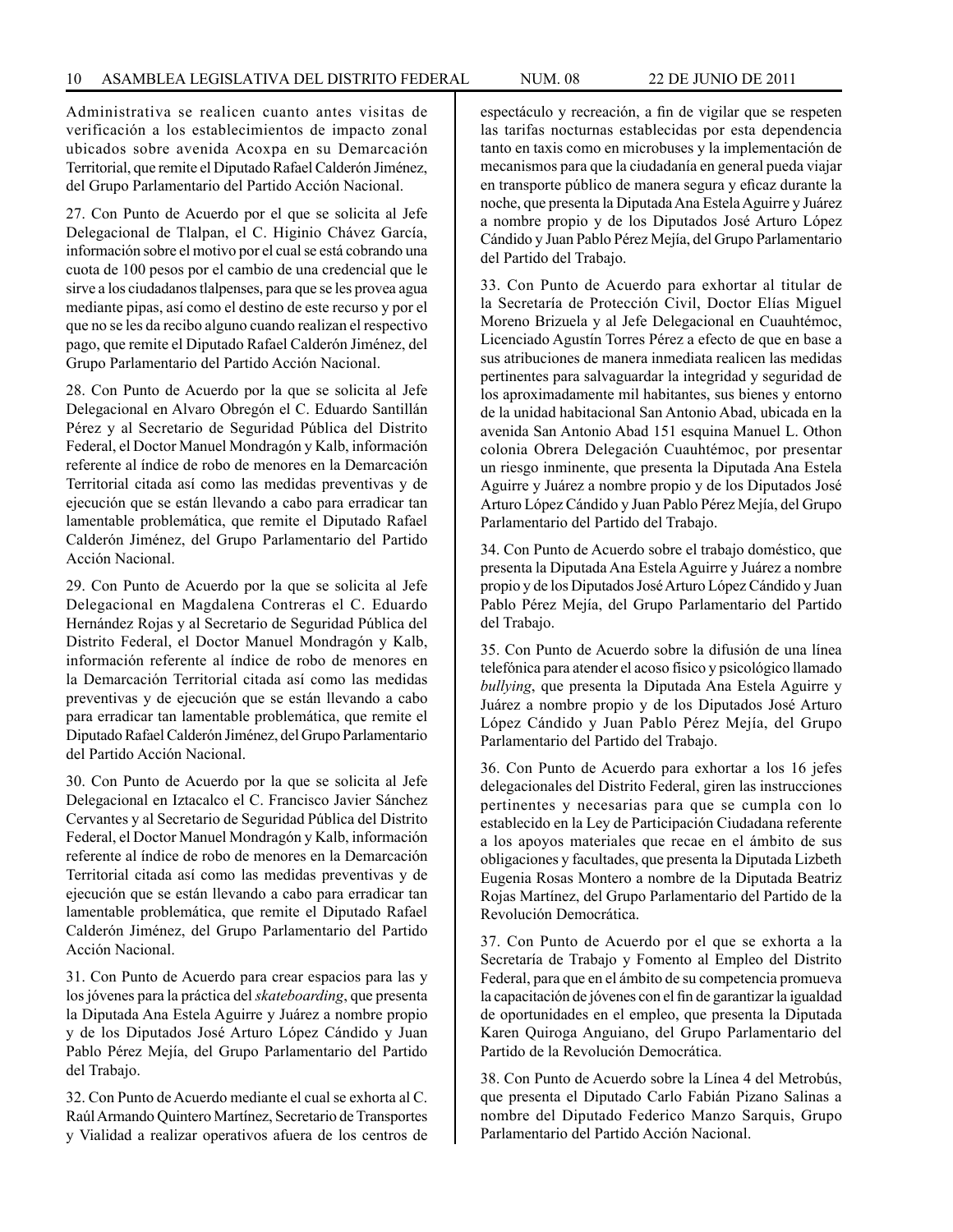39. Con Punto de Acuerdo para solicitar respetuosamente al Jefe de Gobierno Lic. Marcelo Ebrard Casaubon, un informe pormenorizado de los trabajos previos que se han realizado, así como los que se llevarán a cabo para el cierre del bordo poniente, programado para el 31 de diciembre de 2011, además de informar cuál será la situación de los mil quinientos recolectores, llamados comúnmente pepenadores, y definir la propuesta de cuál será el lugar donde se ubicará el nuevo relleno sanitario, todo esto en beneficio de la Ciudad y del medio ambiente, que presenta la Diputada Valentina Valia Batres Guadarrama a nombre de la Diputada Claudia Elena Águila Torres, del Grupo Parlamentario del Partido de la Revolución Democrática.

40. Con Punto de Acuerdo por el que se exhorta a la Oficialía Mayor del Gobierno del Distrito Federal a informar por escrito a esta Asamblea Legislativa del Distrito Federal sobre el estado que guarda el fideicomiso Cuauhtémoc, que presenta el Diputado José Luis Muñoz Soria a nombre propio y de la Diputada María Alejandra Barrales Magdaleno, del Grupo Parlamentario del Partido de la Revolución Democrática.

41. Con Punto de Acuerdo para solicitar al Secretario de Educación del Distrito Federal, Lic. Mario Delgado Carrillo un informe detallado sobre el presupuesto destinado al área de comunicación social de la Secretaría, debiendo considerar en el mismo el número y ubicación de anuncios, así como de los recursos empleados para la difusión de su nombre en la vía pública y en diversas bardas del Distrito Federal, el cual deberá ser entregado a esta Soberanía en un plazo no mayor a quince días, que presenta el Diputado Leonel Luna Estrada a nombre de los Diputados Alejandro Sánchez Camacho, Alejandro Carbajal González, Maricela Contreras Julián, José Luís Muñoz Soria, Lizbeth Eugenia Rosas Montero, Guillermo Sánchez Torres, Aleida Alavez Ruiz y Claudia Elena Águila Torres, del Grupo Parlamentario del Partido de la Revolución Democrática.

42. Con Punto de Acuerdo por el que se exhorta a diversas instancias para que protejan la integridad física, psicológica y emocional de los niños y niñas en las investigaciones sobre posibles delitos en un jardín de niños de la Delegación Iztapalapa, que presenta el Diputado Leonel Luna Estrada a nombre de la Diputada Aleida Alavez Ruiz, del Grupo Parlamentario del Partido de la Revolución Democrática.

43. Con Punto de Acuerdo por el que se cita a comparecer al Secretario de Protección Civil del Gobierno del Distrito Federal, Dr. Elías Miguel Moreno Brizuela, que presenta el Diputado Leonel Luna Estrada, del Grupo Parlamentario del Partido de la Revolución Democrática.

44. Con Punto de Acuerdo por el que se solicita al director del Sistema de Aguas de la Ciudad de México y al Secretario de Obras y Servicios Urbanos, las acciones que se indican en relación al puente ubicado en Andador 2 y Río Mixcoac colonia Tezontla, que presenta el Diputado Leonel Luna Estrada, del Grupo Parlamentario del Partido de la Revolución Democrática.

45. Con Punto de Acuerdo por medio del cual se solicita a la Comisión de Gobierno que en uso de sus facultades instruya al comité técnico del fideicomiso del Fondo de Apoyo a la Educación y al Empleo de Las y Los Jóvenes del Distrito Federal, hacer pública la información que se refiere, que presenta el Diputado Leonel Luna Estrada, del Grupo Parlamentario del Partido de la Revolución Democrática.

46. Con Punto de Acuerdo para solicitar al C. Manuel Mondragón y Kalb, Secretario de Seguridad Pública del Distrito Federal, y al C. Miguel Ángel Mancera Espinosa, Procurador General de Justicia del Distrito Federal, un informe por escrito, en donde se detalle la situación del operativo CONAGO 1, que presenta la Diputada Lizbeth Eugenia Rosas Montero, del Grupo Parlamentario del Partido de la Revolución Democrática.

47. Con Punto de Acuerdo por el que se solicita a diversas autoridades, informen a esta Soberanía sobre los resultados obtenidos en el Distrito Federal como consecuencia del operativo CONAGO-1, que presenta el Diputado Guillermo Octavio Huerta Ling, del Grupo Parlamentario del Partido Acción Nacional.

#### *Pronunciamientos*

48. Con motivo del tercer aniversario de la tragedia del News Divine, que presenta el Diputado Cristian Vargas Sánchez a nombre del Grupo Parlamentario del Partido Revolucionario Institucional.

**EL C. PRESIDENTE.** Gracias Diputada Secretaria. En consecuencia esta Presidencia deja constancia que el Orden del Día cuenta con 48 puntos.

Se solicita a la Secretaría dar cuenta a la Asamblea con el Acta de la Sesión Anterior.

**LA C. SECRETARIA.** Diputado Presidente, esta Secretaría le informa que ha sido distribuida el Acta de la Sesión Anterior a los integrantes de las mesas directivas, por lo que se solicita su autorización para preguntar a la Diputación Permanente si es de aprobarse.

**EL C. PRESIDENTE.** Adelante, Diputada Secretaria.

**LA C. SECRETARIA.** Está a consideración el Acta.

No habiendo quien haga uso de la palabra y en votación económica se pregunta a la Diputación Permanente si es de aprobarse el Acta de referencia. Los que estén por la afirmativa, sírvanse manifestarlo levantando la mano.

Los que estén por la negativa, sírvanse manifestarlo levantando la mano.

Aprobada el Acta, Diputado Presidente.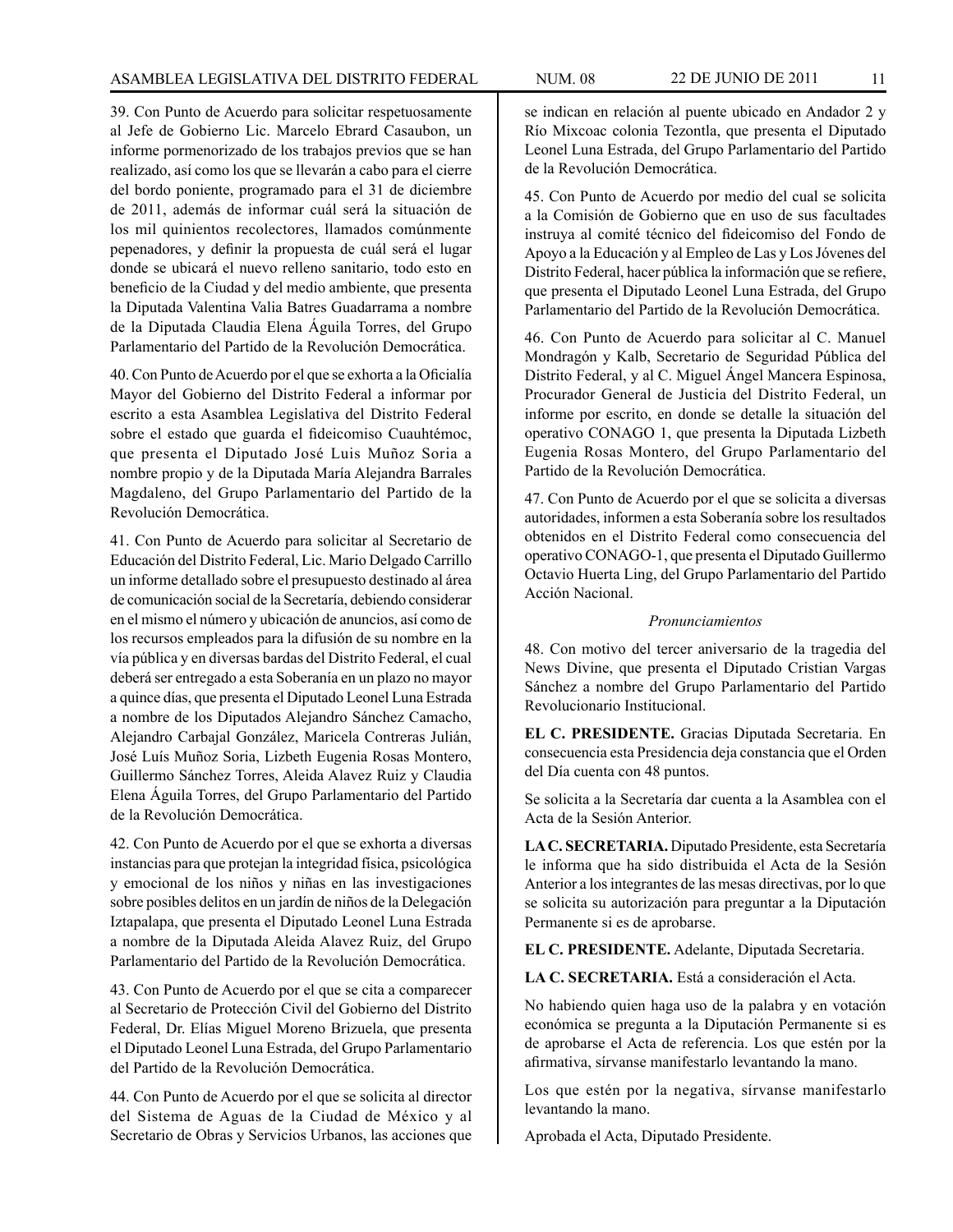# *ACTA DE LA SESIÓN DEL 15 DE JUNIO DE 2011*

# *PRESIDENCIA DEL DIPUTADO GUILLERMO OROZCO LORETO*

*En la Ciudad de México, Distrito Federal, siendo las once horas con treinta y cinco minutos, del día miércoles quince de junio del año dos mil once, con una asistencia de 11 Diputadas y Diputados la Presidencia declaró abierta la Sesión; en votación económica se dispensó la lectura del Orden del Día toda vez que se encontraba en las pantallas táctiles de los Diputados; dejando constancia que estuvo compuesto por 52 puntos, asimismo se aprobó el Acta de la Sesión Anterior.*

*Enseguida, la Presidencia hizo del conocimiento de la Diputación Permanente que recibió los siguientes comunicados: 1 de la Comisión de Seguridad Pública, 1 de las Comisiones Unidas de Seguridad Pública y de Presupuesto y Cuenta Pública y 1 de las Comisiones Unidas de Transparencia a la Gestión y de Participación Ciudadana, mediante los cuales solicitaron prórroga para analizar y dictaminar diversos asuntos; en votación económica se autorizaron las prórrogas por lo que se instruyó se hiciera del conocimiento de las Presidencias de las Comisiones solicitantes.*

*Posteriormente, la Presidencia hizo del conocimiento de la Diputación Permanente que recibió los siguientes comunicados: 53 de la Secretaría de Gobierno y 1 de la Secretaría de Obras y Servicios; toda vez que los comunicados a los que se hizo referencia contenían respuestas relativas a asuntos aprobados por este Órgano Legislativo, la Presidencia instruyó se hiciera del conocimiento de los Diputados promoventes y tomara nota la Secretaría.*

*Enseguida, la Presidencia hizo del conocimiento de la Diputación Permanente que el punto enlistado en el numeral 36 del Orden del Día había sido retirado.* 

*Prosiguiendo con el Orden del Día, para presentar una Proposición con Punto de Acuerdo por el que se exhorta al ciudadano Procurador General de Justicia del Distrito Federal y al ciudadano Director General del Sistema de Transporte Colectivo Metro, para que en el ámbito de sus respectivas atribuciones promuevan la existencia de las agencias de atención especializada a usuarios del Sistema de Transporte Colectivo Metro; se concedió el uso de la Tribuna a la Diputada Karen Quiroga Anguiano, del Grupo Parlamentario del Partido de la Revolución Democrática; en votación económica se consideró de urgente y obvia resolución; asimismo se aprobó y se ordenó remitirla a las autoridades correspondientes para los efectos legales a que hubiese lugar.*

*Enseguida, para presentar una Proposición con Punto de Acuerdo para exhortar al Jefe Delegacional de Miguel Hidalgo, Licenciado Demetrio Sodi de la Tijera, informe a*  *esta Soberanía del estado actual que guarda el programa de rescate urbano y de seguridad denominado "Renace Tacuba"; se concedió el uso de la Tribuna a la Diputada Valentina Valia Batres Guadarrama, a nombre del Diputado Víctor Hugo Romo Guerra, del Grupo Parlamentario del Partido de la Revolución Democrática; en votación económica se consideró de urgente y obvia resolución; asimismo se aprobó y se ordenó remitirla a las autoridades correspondientes para los efectos legales a que hubiese lugar.*

*Acto continuo, para presentar una Proposición con Punto de Acuerdo para exhortar al Jefe Delegacional, Licenciado Demetrio Javier Sodi de la Tijera, brinde la documentación pertinente sobre los números oficiales, alineamientos y declaraciones de apertura de las razones sociales "Convertidora de Polietileno S.A. de C.V"., que se ubica en Lago Ladoga número 236 y número 234, esquina Lago Onega; y la empresa "Industrial de Polietileno S.A. de C.V"., que se ubica en Lago Onega número 241 y número 245, ambas en la Colonia Anáhuac; se concedió el uso de la Tribuna a la Diputada Valentina Valia Batres Guadarrama, a nombre del Diputado Víctor Hugo Romo Guerra, del Grupo Parlamentario del Partido de la Revolución Democrática; en votación económica se consideró de urgente y obvia resolución; asimismo se aprobó y se ordenó remitirla a las autoridades correspondientes para los efectos legales a que hubiese lugar.* 

*Asimismo, para presentar una Proposición con Punto de Acuerdo mediante la cual de manera respetuosa se solicita al ciudadano Secretario de Finanzas del Gobierno del Distrito Federal, Maestro Armando López Cárdenas, informe a esta Asamblea Legislativa del Distrito Federal de la cartera y evolución de los compromisos y garantías autorizados durante el primer trimestre de 2011 con los cuales se hayan afectado los ingresos del Distrito Federal en los términos previstos en la Ley de Coordinación Fiscal, conforme lo establece el Artículo 6 de la Ley de Presupuesto y Gasto Eficiente del Distrito Federal; se concedió el uso de la Tribuna a la Diputada Valentina Valia Batres Guadarrama, del Grupo Parlamentario del Partido de la Revolución Democrática; en votación económica se consideró de urgente y obvia resolución; asimismo se aprobó y se ordenó remitirla a las autoridades correspondientes para los efectos legales a que hubiese lugar.*

*Posteriormente, para presentar una Proposición con Punto de Acuerdo mediante la cual se solicita al Tesorero del Distrito Federal, Doctor Luis Rosendo Gutiérrez Romano, tenga a bien adecuar el formato de reclasificación de manzana a lo dispuesto por la fracción V del Artículo 172 del Código Fiscal del Distrito Federal vigente, de reciente promulgación en la Gaceta Oficial del Distrito Federal el 19 de mayo de 2011; se concedió el uso de la Tribuna a la Diputada Valentina Valia Batres Guadarrama, del Grupo Parlamentario del Partido de la Revolución Democrática;*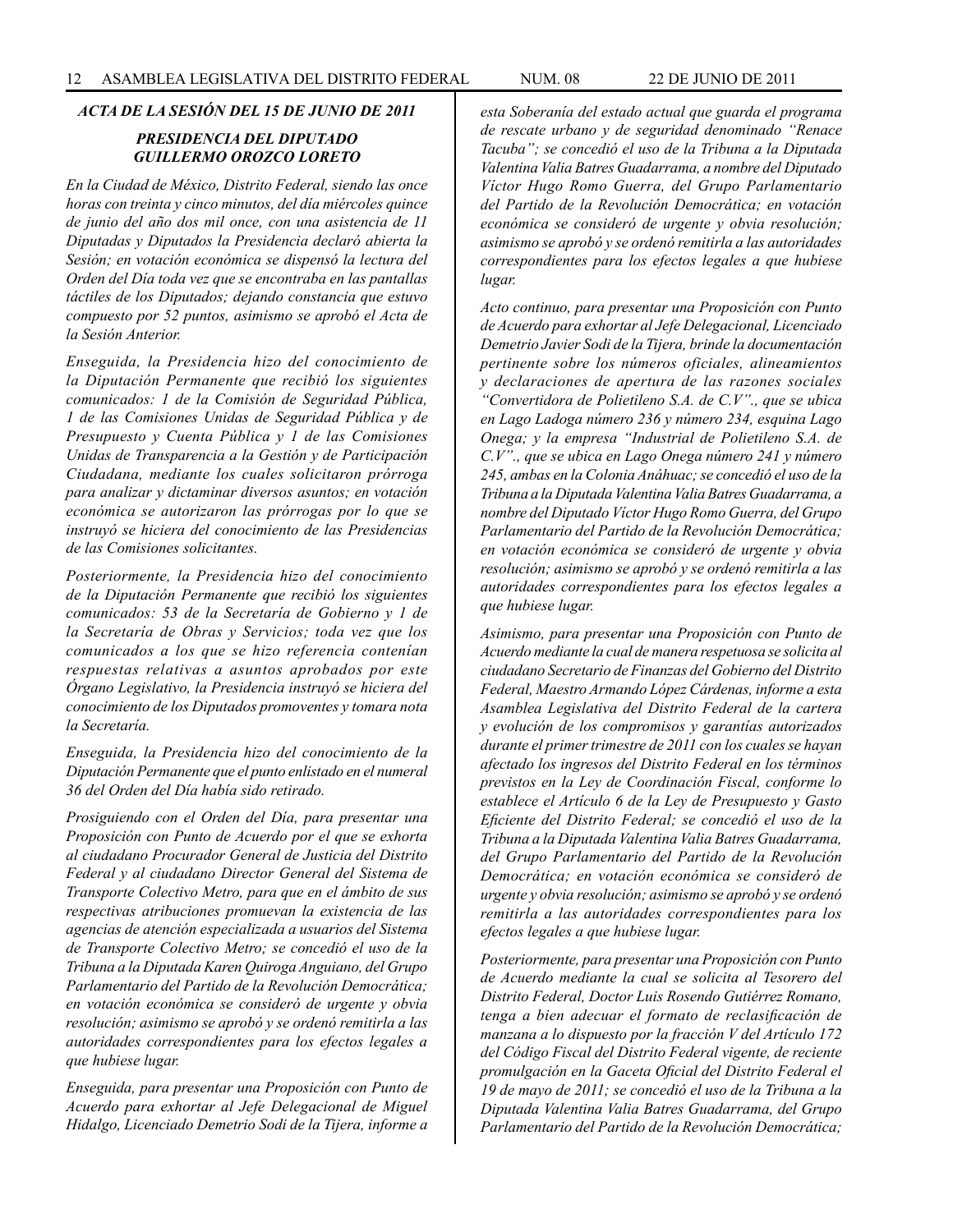*en votación económica se consideró de urgente y obvia resolución; asimismo se aprobó y se ordenó remitirla a las autoridades correspondientes para los efectos legales a que hubiese lugar.* 

*Enseguida, para presentar una Proposición con Punto de Acuerdo por el que se exhorta respetuosamente al Procurador Fiscal del Distrito Federal, Doctor Jesús Anlén Alemán, publique a la brevedad posible el formato oficial de Solicitud de Disminución de Crédito Fiscal, de conformidad con lo dispuesto por el inciso b) del Artículo Segundo Transitorio del Decreto por el que se reforman, adicionan y derogan diversas disposiciones del Código Fiscal del Distrito Federal publicado en la Gaceta Oficial del Distrito Federal el 19 de mayo de 2001; se concedió el uso de la Tribuna a la Diputada Valentina Valia Batres Guadarrama, del Grupo Parlamentario del Partido de la Revolución Democrática; en votación económica se consideró de urgente y obvia resolución; asimismo se aprobó y se ordenó remitirla a las autoridades correspondientes para los efectos legales a que hubiese lugar.*

*Prosiguiendo con el Orden del Día, para presentar una Proposición con Punto de Acuerdo por el cual se exhorta a la Secretaría de Finanzas del Distrito Federal, al Instituto de Vivienda del Distrito Federal, a la Dirección General de Servicios Metropolitanos S.A. de C.V., así como a la Secretaría de Gobierno para que en el ámbito de sus respectivas atribuciones agilicen la regularización y escrituración de la unidad habitacional Cuchilla del Moral número 1, Delegación Iztapalapa; se concedió el uso de la Tribuna a la Diputada Karen Quiroga Anguiano, del Grupo Parlamentario del Partido de la Revolución Democrática; en votación económica se consideró de urgente y obvia resolución; asimismo se aprobó y se ordenó remitirla a las autoridades correspondientes para los efectos legales a que hubiese lugar.*

*Posteriormente, la Presidencia hizo del conocimiento de la Diputación Permanente que los puntos enlistados en los numerales 31, 39 y 50 del Orden del Día habían sido retirados.*

*Acto continuo, para presentar una Proposición con Punto de Acuerdo por el cual se exhorta a la Secretaría de Transportes y Vialidad del Distrito Federal, a fin de que brinde todas las facilidades a la Red de Transporte de Pasajeros del Distrito Federal, con el propósito de que se implemente el programa de transporte, ATENEA, en beneficio de las mujeres de la Unidad Habitacional Peñón Viejo; se concedió el uso de la Tribuna a la Diputada Karen Quiroga Anguiano, del Grupo Parlamentario del Partido de la Revolución Democrática; en votación económica se consideró de urgente y obvia resolución; asimismo se aprobó y se ordenó remitirla a las autoridades correspondientes para los efectos legales a que hubiese lugar.*

*Asimismo, para presentar una Proposición con Punto de Acuerdo para exhortar a la Secretaria de Medio Ambiente,*  *Licenciada Martha Delgado Peralta; al Director General de Bosques Urbanos, Licenciado José Ignacio Campillo García; a la Directora del Bosque de San Juan de Aragón, Licenciada Rosalía Tostado Benítez; al Director del Bosque de Chapultepec, Licenciado Rubén Arturo Jasso, así como a los 16 Jefes Delegacionales, a efecto de llevar a cabo una amplia campaña de reforestación en su respectivo ámbito de competencia, en el marco del Día Internacional del Medio Ambiente; se concedió el uso de la Tribuna a la Diputada Valentina Valia Batres Guadarrama, a nombre de la Diputada Claudia Elena Águila Torres, ambas del Grupo Parlamentario del Partido de la Revolución Democrática; en votación económica se consideró de urgente y obvia resolución; asimismo se aprobó y se ordenó remitirla a las autoridades correspondientes para los efectos legales a que hubiese lugar.*

*Enseguida, para presentar una Proposición con Punto de Acuerdo por el que se solicita al Delegado de Venustiano Carranza informe sobre el estado que guarda la administración del estacionamiento del mercado de La Merced denominado Nave Menor; se concedió el uso de la Tribuna a la Diputada Alicia Virginia Téllez Sánchez, del Grupo Parlamentario del Partido Revolucionario Institucional; en votación económica se consideró de urgente y obvia resolución; asimismo se aprobó y se ordenó remitirla a las autoridades correspondientes para los efectos legales a que hubiese lugar.*

*Posteriormente, para presentar una Proposición con Punto de Acuerdo relativo al desarrollo de la Ciudad de México; se concedió el uso de la Tribuna a la Diputada Alicia Virginia Téllez Sánchez, del Grupo Parlamentario del Partido Revolucionario Institucional; en votación económica se consideró de urgente y obvia resolución; asimismo se aprobó y se ordenó remitirla a las autoridades correspondientes para los efectos legales a que hubiese lugar.*

*Prosiguiendo con el Orden del Día, para presentar una Proposición con Punto de Acuerdo para solicitar a las Contralorías Interna de la Delegación Miguel Hidalgo y General del Distrito Federal, así como a la Contaduría Mayor de Hacienda de la Asamblea Legislativa del Distrito Federal, información relativa al estado procesal que guardan los expedientes técnicos de las observaciones no solventadas de las auditorías practicadas a la Delegación Miguel Hidalgo en el período de octubre de 2009 a diciembre a 2010; se concedió el uso de la Tribuna a la Diputada Valentina Valia Batres Guadarrama, a nombre del Diputado Víctor Hugo Romo Guerra, del Grupo Parlamentario del Partido de la Revolución Democrática; en votación económica se consideró de urgente y obvia resolución; asimismo se aprobó y se ordenó remitirla a las autoridades correspondientes para los efectos legales a que hubiese lugar.*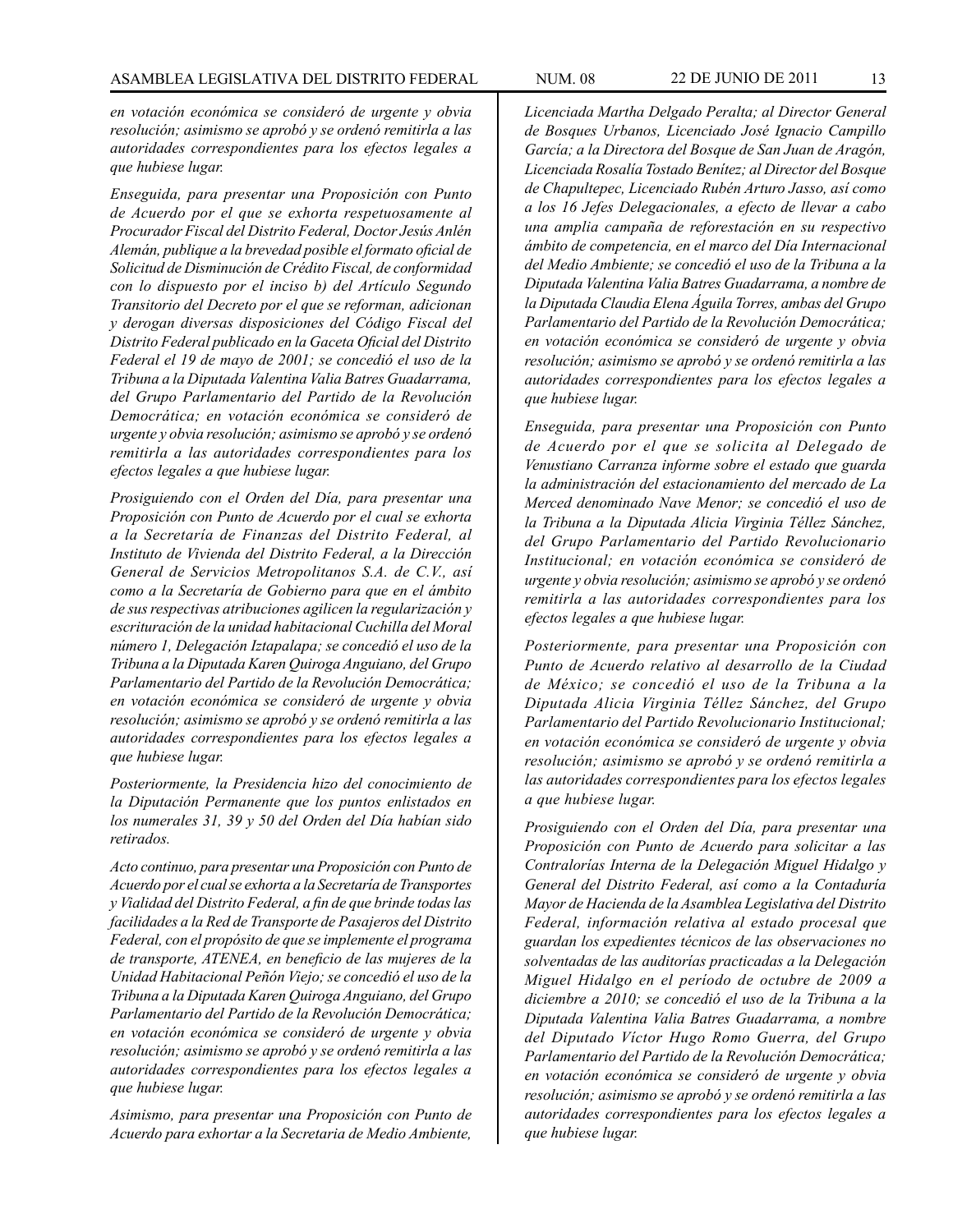*Acto continuo, la Presidencia informó que recibió las siguientes Proposiciones con Punto de Acuerdo suscritas por el Diputado Rafael Calderón Jiménez, del Grupo Parlamentario del Partido Acción Nacional:*

*Con Punto de Acuerdo por la que se solicita al Jefe Delegacional en Milpa Alta, el ciudadano Francisco García Flores, y al Secretario de Seguridad Pública del Distrito Federal, Doctor Manuel Mondragón y Kalb, información referente al índice de robo de menores en la Demarcación Territorial citada, así como las medidas preventivas y de ejecución que se están llevando a cabo para erradicar tan lamentable problema; turnada para su análisis y dictamen a las Comisiones Unidas de Atención a Grupos Vulnerables y de Seguridad Pública.*

*Con Punto de Acuerdo por la que se solicita al Jefe Delegacional en Xochimilco, y al Secretario de Seguridad Pública del Distrito Federal, Doctor Manuel Mondragón y Kalb, información referente al índice de robo de menores en la Demarcación Territorial citada, así como las medidas preventivas y de ejecución que se están llevando a cabo para erradicar tan lamentable problema; turnada para su análisis y dictamen a las Comisiones Unidas de Atención a Grupos Vulnerables y de Seguridad Pública.*

*Con Punto de Acuerdo por la que se solicita al Jefe Delegacional en Venustiano Carranza, y al Secretario de Seguridad Pública del Distrito Federal, Doctor Manuel Mondragón y Kalb, información referente al índice de robo de menores en la Demarcación Territorial citada, así como las medidas preventivas y de ejecución que se están llevando a cabo para erradicar tan lamentable problema; turnada para su análisis y dictamen a las Comisiones Unidas de Atención a Grupos Vulnerables y de Seguridad Pública.*

*Con Punto de Acuerdo por la que se solicita al Jefe Delegacional en Coyoacán, y al Secretario de Seguridad Pública del Distrito Federal, Doctor Manuel Mondragón y Kalb, información referente al índice de robo de menores en la Demarcación Territorial citada, así como las medidas preventivas y de ejecución que se están llevando a cabo para erradicar tan lamentable problema; turnada para su análisis y dictamen a las Comisiones Unidas de Atención a Grupos Vulnerables y de Seguridad Pública.*

*Con Punto de Acuerdo por la que se solicita al Jefe Delegacional en Tláhuac, y al Secretario de Seguridad Pública del Distrito Federal, Doctor Manuel Mondragón y Kalb, información referente al índice de robo de menores en la Demarcación Territorial citada, así como las medidas preventivas y de ejecución que se están llevando a cabo para erradicar tan lamentable problema; turnada para su análisis y dictamen a las Comisiones Unidas de Atención a Grupos Vulnerables y de Seguridad Pública.*

*Con Punto de Acuerdo por la que se solicita al Jefe Delegacional en Azcapotzalco, y al Secretario de Seguridad Pública del Distrito Federal, Doctor Manuel Mondragón y*  *Kalb, información referente al índice de robo de menores en la Demarcación Territorial citada, así como las medidas preventivas y de ejecución que se están llevando a cabo para erradicar tan lamentable problema; turnada para su análisis y dictamen a las Comisiones Unidas de Atención a Grupos Vulnerables y de Seguridad Pública.*

*Prosiguiendo con el Orden del Día, para presentar una Proposición con Punto de Acuerdo para exhortar a la Secretaria de Desarrollo Económico, Laura Velázquez Alzúa, a detener inmediatamente el Programa de Actualización y Regularización del Empadronamiento de los Comerciantes Permanentes de los Mercados Públicos del Distrito Federal; se concedió el uso de la Tribuna al Diputado Cristian Vargas Sánchez, a nombre propio y del Diputado Israel Betanzos Cortés, del Grupo Parlamentario del Partido Revolucionario Institucional; en votación económica no se consideró de urgente y obvia resolución, por lo que fue turnada para su análisis y dictamen a las Comisiones Unidas de Fomento Económico y de Abasto y Distribución de Alimentos.* 

*Acto continuo, para presentar una Proposición con Punto de Acuerdo por el que se exhorta al Jefe Delegacional en Gustavo A. Madero, Ingeniero Víctor Hugo Lobo Román, a iniciar urgentemente las obras determinadas en el Decreto de Presupuesto de Egresos del Distrito Federal para el ejercicio fiscal 2011, por un monto de 9 millones 757 mil 600 pesos etiquetados para la automatización del cárcamo que desagua la lluvia de la Colonia San Juan y Guadalupe Ticomán ante la inminente temporada de lluvias, en virtud de que los vecinos temen volver a sufrir inundaciones en sus viviendas; se concedió el uso de la Tribuna a la Diputada Valentina Valia Batres Guadarrama, del Grupo Parlamentario del Partido de la Revolución Democrática; en votación económica se consideró de urgente y obvia resolución; posteriormente para hablar en contra de la propuesta hizo uso de la Tribuna el Diputado Juan Carlos Zárraga Sarmiento, del Grupo Parlamentario del Partido Acción Nacional, hasta por 10 minutos, en donde realizó una propuesta de modificación, la cual fue aceptada por la Diputada promovente; enseguida, la Diputada Valentina Valia Batres Guadarrama solicitó por medio de la Presidencia realizar una pregunta la cual fue aceptada y respondida por el orador en turno; finalmente, se aprobó la propuesta con las modificaciones planteadas y se ordenó remitirla a las autoridades correspondientes para los efectos legales a que hubiese lugar.*

*Posteriormente, para presentar una Proposición con Punto de Acuerdo por el que se exhorta al Instituto de Verificación Administrativa del Distrito Federal, envíe a este Órgano Legislativo su reporte acumulado 2010 y los primeros cuatro meses del 2011; se concedió el uso de la Tribuna al Diputado Carlo Fabián Pizano Salinas, a nombre de la Diputada Lía Limón García, del Grupo Parlamentario del Partido Acción Nacional; en votación económica se consideró de urgente y*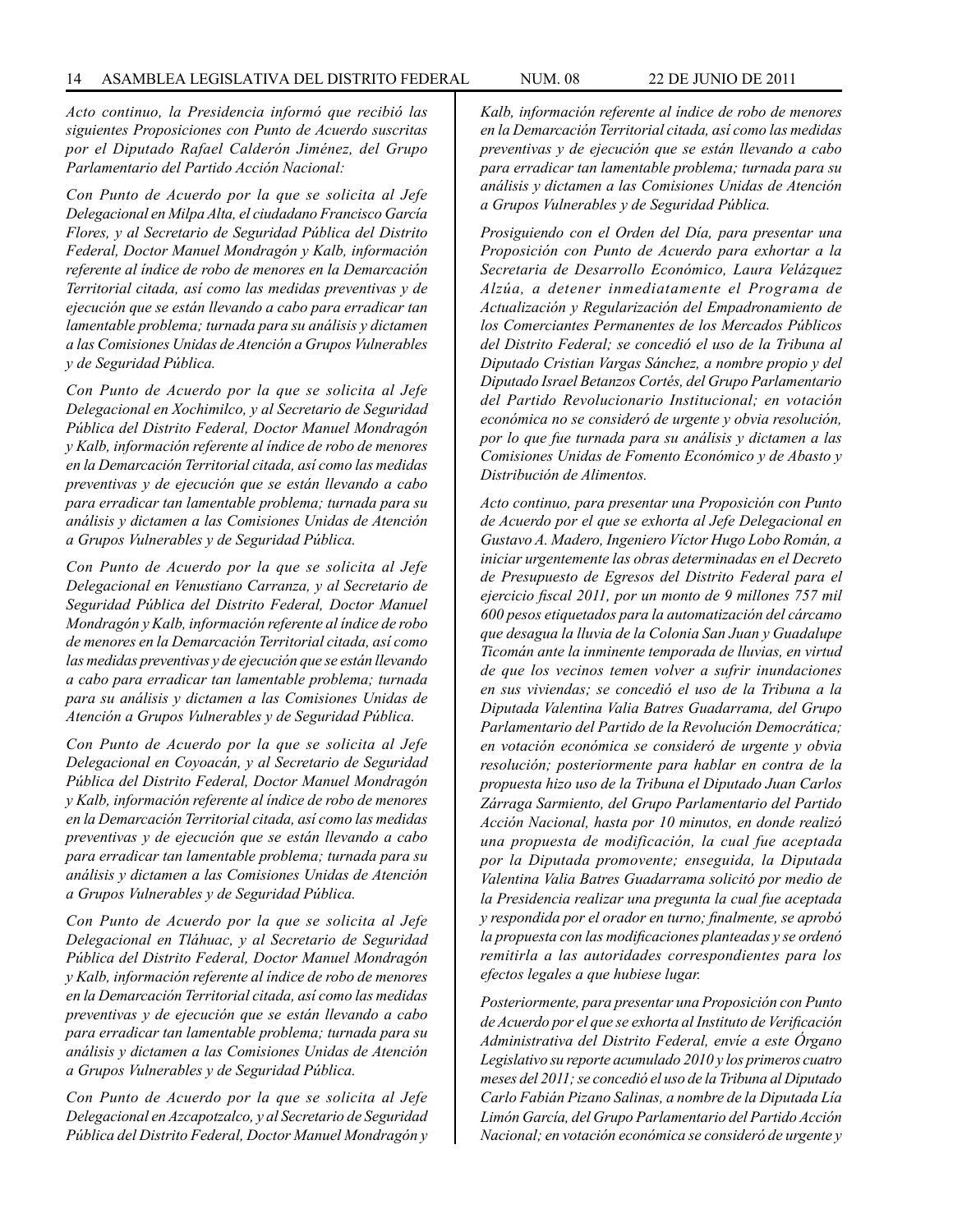*obvia resolución; asimismo se aprobó y se ordenó remitirla a las autoridades correspondientes para los efectos legales a que hubiese lugar.*

*Enseguida, para presentar una Proposición con Punto de Acuerdo a través del cual se exhorta a la Asamblea Legislativa del Distrito Federal y al Gobierno del Distrito Federal a que suscriban los resolutivos aprobados en la LXIV Asamblea General de la Organización de las Naciones Unidas, Plenaria 65 Reunión AM, referente a las cooperativas en el desarrollo social, en la que se proclamó el año 2012 como el Año Internacional de las Cooperativas; se concedió el uso de la Tribuna a la Diputada Ana Estela Aguirre y Juárez, a nombre propio y de los Diputados José Arturo López Cándido y Juan Pablo Pérez Mejía, del Grupo Parlamentario del Partido del Trabajo; en votación económica se consideró de urgente y obvia resolución; asimismo se aprobó y se ordenó remitirla a las autoridades correspondientes para los efectos legales a que hubiese lugar.*

*Acto continuo, para presentar una Proposición con Punto de Acuerdo para solicitar de manera respetuosa al ciudadano Manuel Mondragón y Kalb, Secretario de Seguridad Pública del Distrito Federal, un informe por escrito en donde se detalle el número de policías de la Secretaría, su distribución y la capacitación que se les ha brindado de 2009 a la fecha; se concedió el uso de la Tribuna al Diputado Leonel Luna Estrada, a nombre propio y de la Diputada Lizbeth Eugenia Rosas Montero, del Grupo Parlamentario del Partido de la Revolución Democrática; en votación económica se consideró de urgente y obvia resolución; asimismo se aprobó y se ordenó remitirla a las autoridades correspondientes para los efectos legales a que hubiese lugar.*

*Asimismo, para presentar una Proposición con Punto de Acuerdo para exhortar al Jefe Delegacional en Azcapotzalco, Licenciado Enrique Vargas Anaya, a fin de que se realice la erradicación de basureros clandestinos, sobre todo el ubicado en la calle de Mercaderes, esquina con Agricultores en la Unidad Habitacional El Rosario en dicha Demarcación, y así evitar la proliferación de fauna nociva, daños a la salud y la obstrucción de coladeras y tuberías de la Red de Drenaje de la Ciudad que ocasionan las inundaciones en época de lluvias; se concedió el uso de la Tribuna al Diputado Jorge Palacios Arroyo, del Grupo Parlamentario del Partido Acción Nacional; misma que fue turnada para su análisis y dictamen a la Comisión de Uso y Aprovechamiento de Bienes y Servicios Públicos.*

*Posteriormente, la Presidencia informó que recibió una Proposición con Punto de Acuerdo para solicitar a la Comisión de Presupuesto y Cuenta Pública asigne en el Decreto de Presupuesto de Egresos del Distrito Federal para el ejercicio fiscal 2012 los recursos suficientes para llevar a cabo la demolición de la estructura Arquitectónica de concreto que le dio el nombre a la Plaza Palomares en la Unidad Habitacional El Rosario de la Delegación* 

*Azcapotzalco, misma que se encuentra dañada en su estructura, y para que en su lugar sea implementada una zona de seguridad en caso de sismo; suscrita por el Diputado Jorge Palacios Arroyo, del Grupo Parlamentario del Partido Acción Nacional; la cual fue turnada para su análisis y dictamen a las Comisiones Unidas de Presupuesto y Cuenta Pública y de Hacienda.* 

*Prosiguiendo con el Orden del Día, para presentar una Proposición con Punto de Acuerdo para exhortar al Licenciado José Antonio Revah Lacouture, Director General del Instituto de Vivienda del Distrito Federal, informe a esta Asamblea Legislativa del estado que guarda el presupuesto asignado para el presente año por este Órgano Colegiado la Instituto de Vivienda del Distrito Federal; se concedió el uso de la Tribuna a la Diputada Ana Estela Aguirre y Juárez, del Grupo Parlamentario del Partido del Trabajo; en votación económica se consideró de urgente y obvia resolución; asimismo se aprobó y se ordenó remitirla a las autoridades correspondientes para los efectos legales a que hubiese lugar.*

*Asimismo, para presentar una Proposición con Punto de Acuerdo respecto a la expansión del uso de la bicicleta y del Programa Ecobici en todo el territorio del Distrito Federal; se concedió el uso de la Tribuna a la Diputada Ana Estela Aguirre y Juárez, del Grupo Parlamentario del Partido del Trabajo; en votación económica se consideró de urgente y obvia resolución; asimismo se aprobó y se ordenó remitirla a las autoridades correspondientes para los efectos legales a que hubiese lugar.*

*Enseguida, para presentar una Proposición con Punto de Acuerdo mediante el cual se exhorta a diversas instancias del Gobierno Central sobre la situación de peatonalidad en la Ciudad de México; se concedió el uso de la Tribuna a la Diputada Ana Estela Aguirre y Juárez, del Grupo Parlamentario del Partido del Trabajo; en votación económica se consideró de urgente y obvia resolución; asimismo se aprobó y se ordenó remitirla a las autoridades correspondientes para los efectos legales a que hubiese lugar.*

*Acto continuo, para presentar una Proposición con Punto de Acuerdo por el que se solicita a la Contraloría General del Distrito Federal en el ámbito de su competencia verifique las condiciones en las cuales se llevó a cabo el contrato número ACH-CONT-013-2011 celebrado por la Coordinación Ejecutiva de Conservación del Espacio Público; se concedió el uso de la Tribuna al Diputado Carlo Fabián Pizano Salinas, a nombre del Diputado Sergio Israel Eguren Cornejo, del Grupo Parlamentario del Partido Acción Nacional; misma que fue turnada para su análisis y dictamen a la Comisión de Administración Pública Local.*

*Prosiguiendo con el Orden del Día, para presentar una Proposición con Punto de Acuerdo por el cual se exhorta a los Directores Generales del Instituto de Asistencia e Integración Social del Distrito Federal y del Sistema para*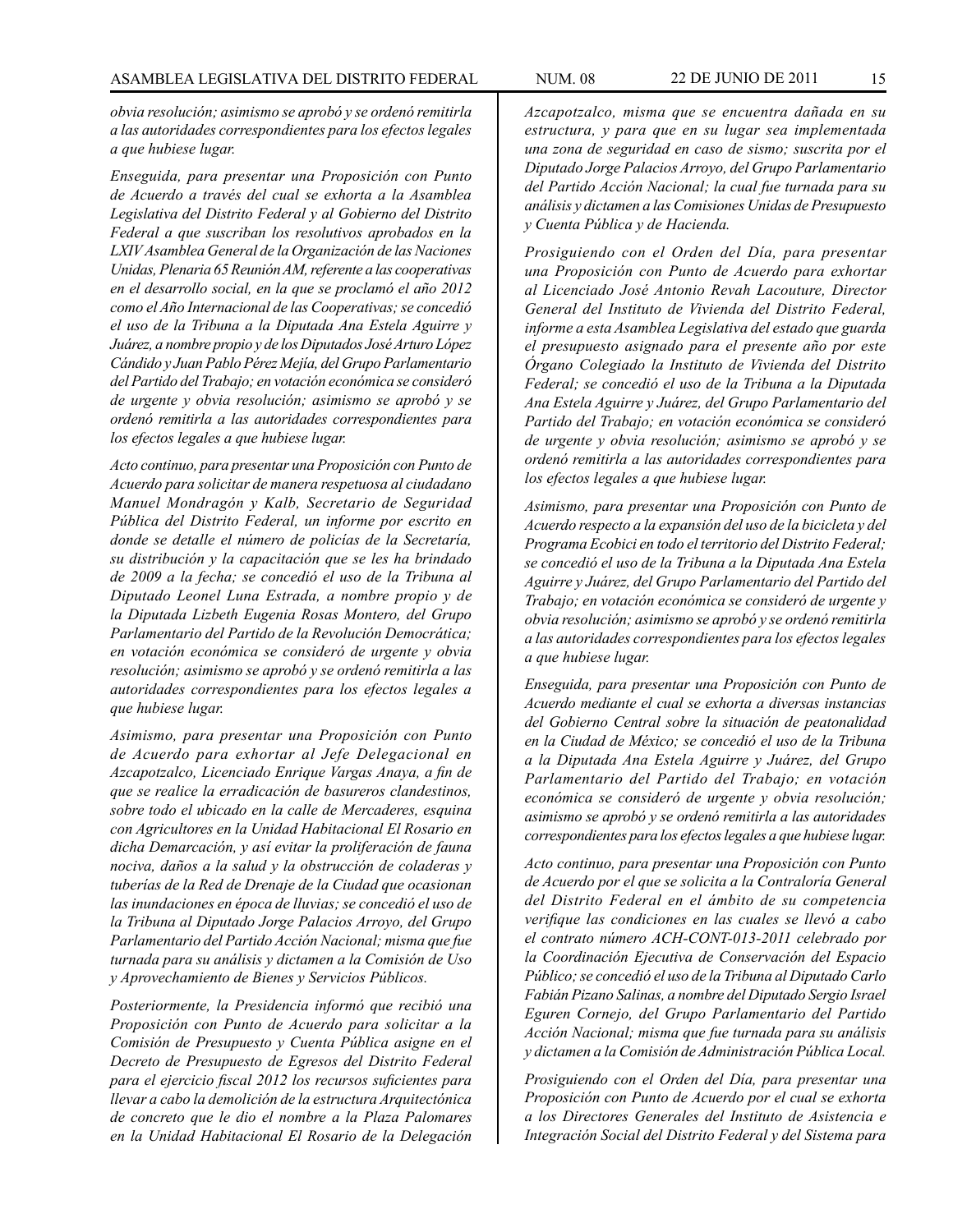*el Desarrollo Integral de la Familia en el Distrito Federal, así como al Jefe Delegacional en Coyoacán, para que de manera coordinada realicen aquellas acciones y ejecuten los programas tendientes a brindar atención a los niños y jóvenes en situación de calle de la Delegación Política en Coyoacán, específicamente a los que se encuentran en la fuente que se ubica en Calzada de Tlalpan y Avenida Taxqueña; se concedió el uso de la Tribuna al Diputado Carlo Fabián Pizano Salinas, a nombre del Diputado Sergio Israel Eguren Cornejo, del Grupo Parlamentario del Partido Acción Nacional; en votación económica se consideró de urgente y obvia resolución; asimismo se aprobó y se ordenó remitirla a las autoridades correspondientes para los efectos legales a que hubiese lugar.*

*Posteriormente, para presentar una Proposición con Punto de Acuerdo para solicitar un informe pormenorizado para exhortar de manera respetuosa a los 16 Jefes Delegacionales del Distrito Federal a que en el marco de sus atribuciones y responsabilidades, rindan el primer informe en tiempo y forma sobre el Presupuesto Participativo a más tardar el próximo 30 de junio de 2011; se concedió el uso de la Tribuna a la Diputada Lizbeth Eugenia Rosas Montero, del Grupo Parlamentario del Partido de la Revolución Democrática; en votación económica se consideró de urgente y obvia resolución; asimismo se aprobó y se ordenó remitirla a las autoridades correspondientes para los efectos legales a que hubiese lugar.*

*Enseguida, para presentar una Proposición con Punto de Acuerdo para solicitar a la Secretaría de Salud un informe sobre las autorizaciones y normatividad aplicable a los establecimientos mercantiles que venden productos conocidos como "Juguetes Sexuales"; se concedió el uso de la Tribuna al Diputado Cristian Vargas Sánchez, a nombre propio y del Diputado Leobardo Juan Urbina Mosqueda, del Grupo Parlamentario del Partido Revolucionario Institucional; misma que fue turnada para su análisis y dictamen a la Comisión de Salud y Asistencia Social.*

*Acto continuo, la Presidencia informó que recibió una Proposición con Punto de Acuerdo por el que se exhorta al Jefe de Gobierno del Distrito Federal y a la Asamblea Legislativa del Distrito Federal para implementar un proyecto para instalar en todas las Colonias del Distrito Federal receptores del Sistema de Alerta Sísmica; suscrita por los Diputados Cristian Vargas Sánchez y Leobardo Juan Urbina Mosqueda, del Grupo Parlamentario del Partido Revolucionario Institucional; la cual fue turnada para su análisis y dictamen a la Comisión de Protección Civil.*

*Posteriormente, para presentar una Proposición con Punto de Acuerdo por el que se solicita a la Asamblea Legislativa del Distrito Federal a que los recursos públicos destinados a esta Soberanía no sean utilizados con fines electorales fuera del Distrito Federal o en el extranjero; se concedió el uso de la Tribuna al Diputado Carlo Fabián Pizano Salinas, a nombre del Diputado Guillermo Octavio Huerta Ling,* 

*del Grupo Parlamentario del Partido Acción Nacional; en votación económica no se consideró de urgente y obvia resolución, por lo que fue turnada para su análisis y dictamen a las Comisiones Unidas de Normatividad Legislativa, Estudios y Prácticas Parlamentarias y de Asuntos Político Electorales.*

*Asimismo, para presentar una Proposición con Punto de Acuerdo por el que se exhorta al Secretario de Seguridad Pública del Distrito Federal, Doctor Manuel Mondragón y Kalb, a efecto de que informe a esta Honorable Asamblea Legislativa del Distrito Federal los avances del proyecto para la creación de la Unidad de Protección Ciudadana Plateros 2; se concedió el uso de la Tribuna al Diputado Leonel Luna Estrada, del Grupo Parlamentario del Partido de la Revolución Democrática; en votación económica se consideró de urgente y obvia resolución; asimismo se aprobó y se ordenó remitirla a las autoridades correspondientes para los efectos legales a que hubiese lugar.*

*Enseguida, para presentar una Proposición con Punto de Acuerdo mediante el cual se solicita al Secretario de Desarrollo Urbano y Vivienda, Arquitecto Felipe Leal Fernández, un informe pormenorizado sobre el estado que guardan los distintos Programas Parciales de la Ciudad de México; se concedió el uso de la Tribuna al Diputado Leonel Luna Estrada, del Grupo Parlamentario del Partido de la Revolución Democrática; en votación económica se consideró de urgente y obvia resolución; asimismo se aprobó y se ordenó remitirla a las autoridades correspondientes para los efectos legales a que hubiese lugar.*

*Acto continuo, para presentar una Proposición con Punto de Acuerdo por el que se solicita a distintas autoridades del Distrito Federal información respecto a la Barranca Barrilaco ubicada en la Delegación Miguel Hidalgo; se concedió el uso de la Tribuna al Diputado Leonel Luna Estrada, del Grupo Parlamentario del Partido de la Revolución Democrática; en votación económica se consideró de urgente y obvia resolución; asimismo se aprobó y se ordenó remitirla a las autoridades correspondientes para los efectos legales a que hubiese lugar.*

*Prosiguiendo con el Orden del Día, para presentar una Proposición con Punto de Acuerdo por medio del cual se exhorta al Jefe Delegacional en Coyoacán, Licenciado Raúl Flores García, que ordene a los verificadores del Instituto de Verificación Administrativa la práctica de visitas de verificación administrativa de establecimientos mercantiles en la Colonia Copilco; se concedió el uso de la Tribuna al Diputado Leonel Luna Estrada, del Grupo Parlamentario del Partido de la Revolución Democrática; en votación económica se consideró de urgente y obvia resolución; asimismo se aprobó y se ordenó remitirla a las autoridades correspondientes para los efectos legales a que hubiese lugar.*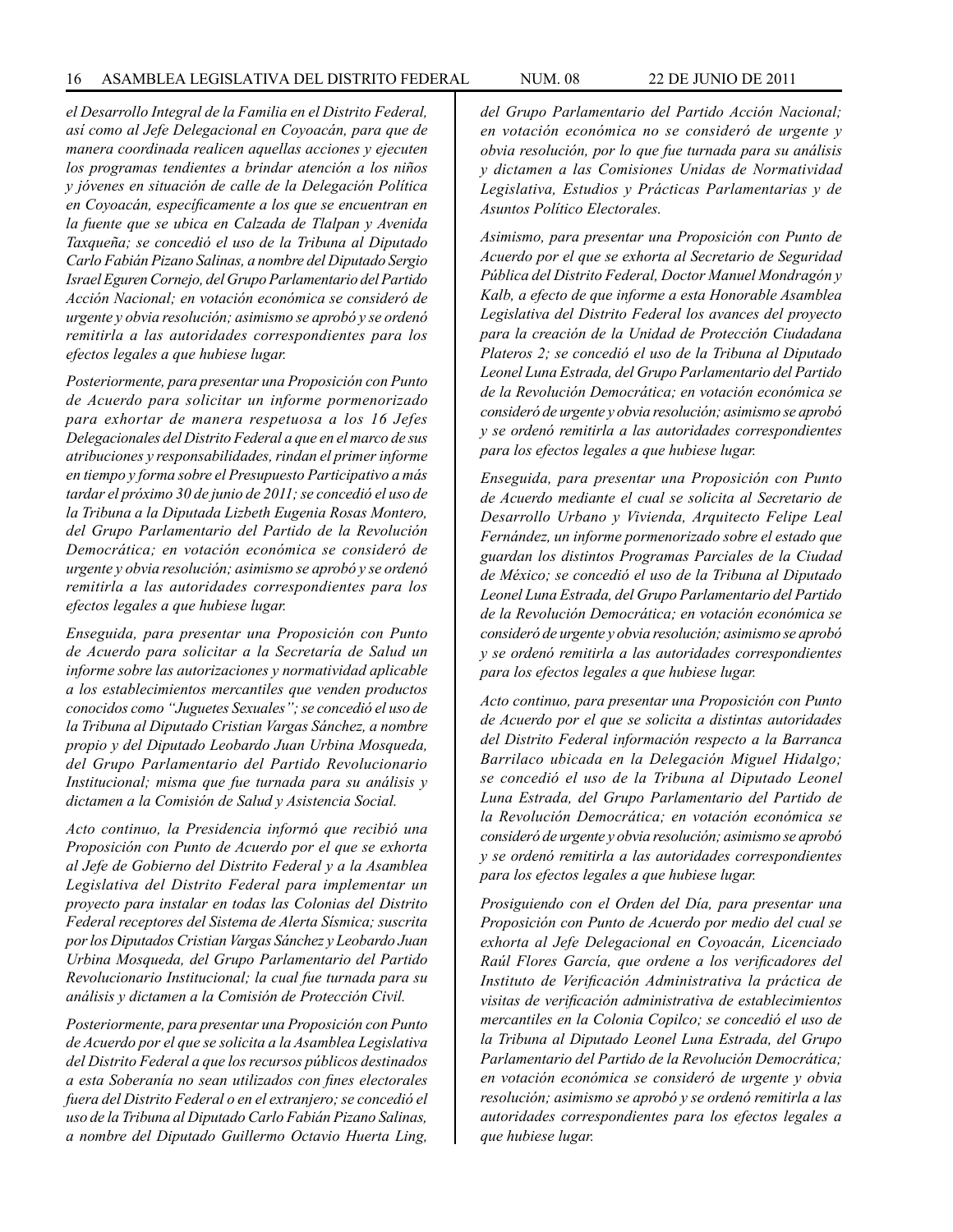# ASAMBLEA LEGISLATIVA DEL DISTRITO FEDERAL NUM. 08 22 de JUNIO de 2011 17

*Asimismo, para presentar una Proposición con Punto de Acuerdo por el que se solicita a la Secretaría de Protección Civil del Distrito Federal verifique y en su caso dictamine los riesgos que se presentan en el predio que se indica; se concedió el uso de la Tribuna al Diputado Leonel Luna Estrada, del Grupo Parlamentario del Partido de la Revolución Democrática; en votación económica se consideró de urgente y obvia resolución; asimismo se aprobó y se ordenó remitirla a las autoridades correspondientes para los efectos legales a que hubiese lugar.*

*Enseguida, para presentar una Proposición con Punto de Acuerdo para exhortar a la Secretaría del Medio Ambiente del Distrito Federal, a la Delegación Gustavo A. Madero y a la Secretaría de Protección Civil, para que se tomen las medidas necesarias para prevenir posibles derrumbes en la Sierra de Guadalupe, en la Delegación Gustavo A. Madero; se concedió el uso de la Tribuna al Diputado Carlo Fabián Pizano Salinas, del Grupo Parlamentario del Partido de Acción Nacional; en votación económica se consideró de urgente y obvia resolución; asimismo se aprobó y se ordenó remitirla a las autoridades correspondientes para los efectos legales a que hubiese lugar.*

*Posteriormente, la Presidencia solicitó a todos los presentes ponerse de pie y guardar un minuto de silencio en memoria de Juan Marcial Copado, reconocido periodista, por su sensible fallecimiento.*

*Habiéndose agotado los asuntos en cartera la Presidencia ordenó a la Secretaría dar lectura al Orden del Día de la siguiente Sesión; acto seguido y siendo las quince horas con veinte minutos, se levantó la Sesión y se citó para la que tendría verificativo el día miércoles 22 de junio a las 11:00 horas, rogando a todos su puntual asistencia.*

**EL C. PRESIDENTE.** Gracias Diputada. Esta Presidencia hace del conocimiento de la Diputación Permanente que se recibieron los siguientes comunicados: 1 del Poder Legislativo del Estado de Tamaulipas; 1 del Gobierno del Estado de México, y 68 de la Secretaría de Gobierno del Distrito Federal.

#### *PODER LEGISLATIVO DEL ESTADO DE TAMAULIPAS*

*H. CONGRESO DEL ESTADO SECRETARÍA GENERAL Oficio Número: HCE/SG/AT-0925 Cd. Victoria, Tam., a 14 de junio de 2011.*

# *C. DIP. GUILLERMO OROZCO LORETO Presidente DE LA MESA DIRECTIVA ASAMBLEA LEGISLATIVA DEL DISTRITO FEDERAL MtXICO, D.F.*

*En la Sesión del Pleno Legislativo, celebrada en esta propia fecha, se recibió su Oficio número MDDPSRSA/ CSP/190/2011, fechado el 18 de mayo del presente, mediante el cual remite Acuerdo relativo al exhorto realizado al Gobierno Federal y Gobiernos de los Estados y los Congresos e Instituciones Locales y del Distrito Federal, para la formación conjunta de un Patronato o* 

*un Fideicomiso Nacional para apoyar institucionalmente a los miles de infantes que así los requieran y que han perdido la oportunidad de normal desarrollo debido a las circunstancias adversas que ha presentado el combate al narcotráfico.*

*Al respecto, por instrucciones de la Presidenta de la Mesa Directiva, se acusa recibo del Oficio referido, agradeciendo la información remitida.*

*Sin otro particular, le reiteramos las seguridades de nuestra consideración atenta y distinguida.*

# *ATENTAMENTE*

*"Sufragio Efectivo, No Reelección"*

*Dip. Adolfo Víctor García Jiménez Secretario*

> *Dip. Leonel Cantú Roble Secretario*

> > *\_\_\_\_\_\_ O \_\_\_\_\_\_*

# *ESTADO DE MÉXICO*

*"2011, año del Caudillo Vicente Guerrero" Oficio Nº. 2/6ª00000/041/2011. Huixquilucan. Estado de México, a 15 de junio de 2011.*

*DIPUTADO GUILLERMO OROZCO LORETO Presidente DE LA MESA DIRECTIVA ASAMBLEA LEGISLATIVA DEL DISTRITO FEDERAL V LEGISLATURA PRESENTE*

*En atención a su comunicado MOOPSRSA/CSP/290/2011, por el que hace del conocimiento del Titular del Ejecutivo Estatal, el Punto de Acuerdo aprobado por el Pleno de la Diputación Permanente de la Asamblea Legislativa del Distrito Federal, a través del cual "Se exhorta a los Gobiernos del Estado de México y del Distrito Federal a que, en coordinación con el Gobierno Federal, se instale una mesa de trabajo que tenga por objeto el establecimiento de un compromiso para la formulación de un nuevo programa de desarrollo para la Zona Metropolitana del Valle de México, ello desde luego en beneficio de todos sus habitantes".*

*Al respecto, por instrucciones del Licenciado Enrique Peña Nieto, Gobernador Constitucional del Estado de México y, con fundamento en lo dispuesto por los Artículos 78 de la Constitución Política del Estado Libre y Soberano de México; 1, 3. 15 y 19 fracción XII de la Ley Orgánica de la Administración Pública del Estado de México y 6 fracción XXVI del Reglamento Interior de la Secretaría de Desarrollo Metropolitano; comúnico a usted lo siguiente:* 

*- El Gobierno del Estado de México, mantiene su compromiso de impulsar y promover acciones tendientes al desarrollo integral del territorio del Estado de México en beneficio de sus habitantes.*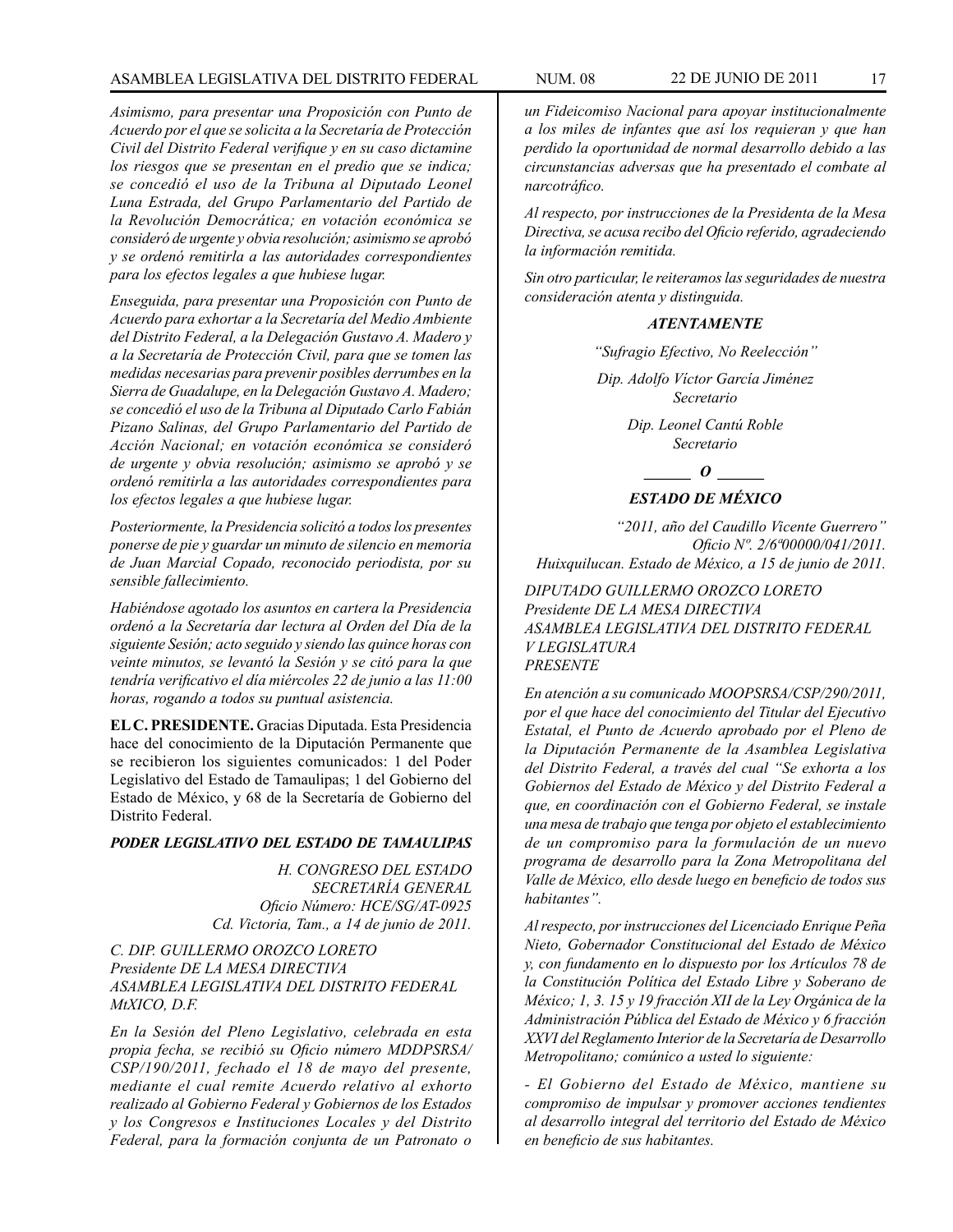*- Actualmente, las autoridades del Distrito Federal y de los Estados de Hidalgo y México, conjuntamente con las del Gobierno Federal, estamos coordinando acciones para la elaboración de un Plan de Desarrollo de la Zona Metropolitana del Valle de México.* 

*Finalmente, expresamos a los integrantes de la Asamblea Legislativa del Distrito Federal un reconocimiento por el interés en el tema del desarrollo integral de la Zona Metropolitana del Valle de México.*

*Sin otro particular, aprovecho la ocasión para enviarle un cordial saludo.*

# *ATENTAMENTE*

*Marco Antonio Asaid Kado Secretario*

#### *\_\_\_\_\_\_ O \_\_\_\_\_\_*

#### *SECRETARÍA DE GOBIERNO*

*"2011 Año del Turismo"*

*México, D.F., 10 de junio del 2011 SG/6239/2011*

*DIP. MARÍA ALEJANDRA BARRALES MAGDALENO PRESIDENTA DE LA COMISIÓN DE GOBIERNO ASAMBLEA LEGISLATIVA DEL DISTRITO FEDERAL PRESENTE*

*En ejercicio de la facultad conferida en la fracción III del Artículo 23 de la Ley Orgánica de la Administración Pública del Distrito Federal, relativa a la conducción de las relaciones del Jefe de Gobierno con otros Órganos de Gobierno Local, Poderes de la Unión, con los Gobiernos de los Estados y con las Autoridades Municipales, adjunto el oficio CPC/1897/2011, mediante el cual la C. María del Carmen Bustamante Castañares, Coordinadora de Protección Civil en la Delegación Iztapalapa, da respuesta al Punto de Acuerdo por el que se exhorta a la y los 16 Jefes Delegacionales a que, en un lapso no mayo a diez días hábiles, remitan a la Asamblea Legislativa, los requerimientos presupuestales urgentes para subsanar las deficiencias en sus estructuras de protección civil y para crear las condiciones para poseer un Atlas de Riesgo Delegacional.*

*Lo anterior, en relación con el oficio MDDPSRSA/CSP/423/ 2011, en donde se comunicó por parte de la Presidenta de la Mesa Directiva de ese Órgano Legislativo, la aprobación del Punto de Acuerdo en Sesión celebrada el 25 de mayo del presente, relacionado con el asunto antes citado.*

*Aprovecho la oportunidad para enviarle un cordial saludo.*

# *ATENTAMENTE*

*Lic. José Ángel Ávila Pérez Secretario de Gobierno del Distrito Federal*

*\_\_\_\_\_\_ O \_\_\_\_\_\_*

#### *SECRETARÍA DE GOBIERNO*

*"2011 Año del Turismo"*

*México, D.F., 08 de junio del 2011 SG/6240/2011*

*DIP. MARÍA ALEJANDRA BARRALES MAGDALENO PRESIDENTA DE LA COMISIÓN DE GOBIERNO ASAMBLEA LEGISLATIVA DEL DISTRITO FEDERAL PRESENTE*

*En ejercicio de la facultad conferida en la fracción III del Artículo 23 de la Ley Orgánica de la Administración Pública del Distrito Federal, relativa a la conducción de las relaciones del Jefe de Gobierno con otros Órganos de Gobierno Local, Poderes de la Unión, con los Gobiernos de los Estados y con las Autoridades Municipales, adjunto oficio DGODU/546/2011, mediante el cual el Lic. Rafael Figueroa González, Director General de Obras y Desarrollo Urbano en la Delegación Cuajimalpa de Morelos, da respuesta al Punto de Acuerdo por el que se solicita al Secretario de Obras y Servicios y a los 16 Jefes Delegacionales, para que informen sobre las acciones de obras para el mejoramiento de la imagen urbana.*

*Lo anterior, en relación con el oficio MDSPSA/CSP/1382/ 2011, en donde se comunicó por parte de la Presidenta de la Mesa Directiva de ese Órgano Legislativo, la aprobación del Punto de Acuerdo en Sesión celebrada el 18 de abril del presente, relacionado con el asunto antes citado.*

*Aprovecho la oportunidad para enviarle un cordial saludo.*

# *ATENTAMENTE*

*Lic. José Ángel Ávila Pérez Secretario de Gobierno del Distrito Federal*

*\_\_\_\_\_\_ O \_\_\_\_\_\_*

# *SECRETARÍA DE GOBIERNO*

*"2011 Año del Turismo"*

*México, D.F., 08 de junio del 2011 SG/6241/2011*

*DIP. MARÍA ALEJANDRA BARRALES MAGDALENO PRESIDENTA DE LA COMISIÓN DE GOBIERNO ASAMBLEA LEGISLATIVA DEL DISTRITO FEDERAL PRESENTE*

*En ejercicio de la facultad conferida en la fracción III del Artículo 23 de la Ley Orgánica de la Administración Pública del Distrito Federal, relativa a la conducción de las relaciones del Jefe de Gobierno con otros Órganos de Gobierno Local, Poderes de la Unión, con los Gobiernos de los Estados y con las Autoridades Municipales, adjunto oficio DGDS/447/2011, mediante el cual el Lic. Juan Sebastián Esquivel Senties, Director General de Desarrollo Social en la Delegación Cuajimalpa de Morelos, da respuesta al Punto de Acuerdo por el que se exhorta al*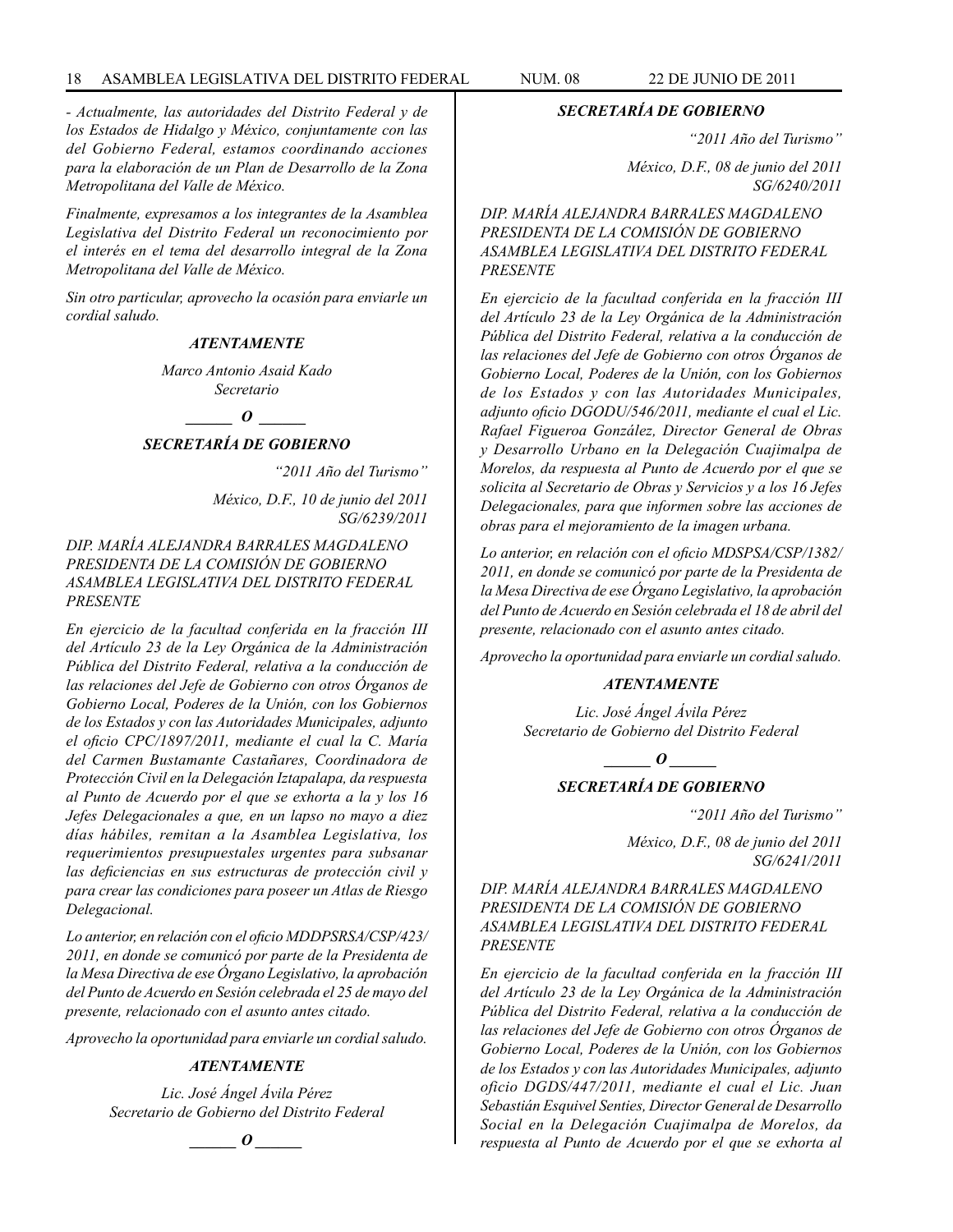*Secretario de Salud del Distrito Federal y a los Titulares de las 16 Demarcaciones Político Administrativas, para que refuercen los programas de hidratación en puntos estratégicos de la Ciudad de México.*

*Lo anterior, en relación con el oficio MDSPSA/CSP/1492/ 2011, en donde se comunicó por parte de la Presidenta de la Mesa Directiva de ese Órgano Legislativo, la aprobación del Punto de Acuerdo en Sesión celebrada el 19 de abril del presente, relacionado con el asunto antes citado.*

*Aprovecho la oportunidad para enviarle un cordial saludo.*

#### *ATENTAMENTE*

*Lic. José Ángel Ávila Pérez Secretario de Gobierno del Distrito Federal*

# *\_\_\_\_\_\_ O \_\_\_\_\_\_*

# *SECRETARÍA DE GOBIERNO*

*"2011 Año del Turismo"*

*México, D.F., 08 de junio del 2011 SG/6242/2011*

*DIP. MARÍA ALEJANDRA BARRALES MAGDALENO PRESIDENTA DE LA COMISIÓN DE GOBIERNO ASAMBLEA LEGISLATIVA DEL DISTRITO FEDERAL PRESENTE*

*En ejercicio de la facultad conferida en la fracción III del Artículo 23 de la Ley Orgánica de la Administración Pública del Distrito Federal, relativa a la conducción de las relaciones del Jefe de Gobierno con otros Órganos de Gobierno Local, Poderes de la Unión, con los Gobiernos de los Estados y con las Autoridades Municipales, adjunto oficio DGDS/279/2011, mediante el cual el Lic. Emilio Javier Martínez Morales, Director General de Desarrollo Social en la Delegación Benito Juárez, da respuesta al Punto de Acuerdo por el que se exhorta a todos los titulares dependencias y entidades del Distrito Federal, así como a los 16 Órganos Político Administrativos, para que en cumplimiento del Eje Transversal de Género de las Políticas Públicas del Distrito Federal, realicen una amplia difusión a las mujeres de esta capital, para darles a conocer las reformas al Código Penal y Código de Procedimientos Penales, publicadas en la Gaceta Oficial del Distrito Federal, el pasado 18 de marzo.*

*Lo anterior, en relación con el oficio MDSPSA/CSP/418/2011, en donde se comunicó por parte del Presidente de la Mesa Directiva de ese Órgano Legislativo, la aprobación del Punto de Acuerdo en Sesión celebrada el 29 de marzo del presente, relacionado con el asunto antes citado.*

*Aprovecho la oportunidad para enviarle un cordial saludo.*

#### *ATENTAMENTE*

*Lic. José Ángel Ávila Pérez Secretario de Gobierno del Distrito Federal*

*d*  $\boldsymbol{\theta}$ 

#### *SECRETARÍA DE GOBIERNO*

*"2011 Año del Turismo"*

*México, D.F., 08 de junio del 2011 SG/6243/2011*

*DIP. MARÍA ALEJANDRA BARRALES MAGDALENO PRESIDENTA DE LA COMISIÓN DE GOBIERNO ASAMBLEA LEGISLATIVA DEL DISTRITO FEDERAL PRESENTE*

*En ejercicio de la facultad conferida en la fracción III del Artículo 23 de la Ley Orgánica de la Administración Pública del Distrito Federal, relativa a la conducción de las relaciones del Jefe de Gobierno con otros Órganos de Gobierno Local, Poderes de la Unión, con los Gobiernos de los Estados y con las Autoridades Municipales, adjunto oficio DGA/ 1084/2011, mediante el cual el C.P. Cipriano Solís Badillo Director General de Administración en la Delegación Azcapotzalco, da respuesta al Punto de Acuerdo por el que se exhorta a los 16 Jefes Delegacionales del Distrito Federal, para que en la medida de la disposición presupuestal, se realice el pago de los montos previstos en la Circular Uno Bis, por concepto de Entrega - Recepción que aún estén pendientes.* 

*Lo anterior, en relación con el oficio MDSPSA/CSP/240/2011, en donde se comunicó por parte del Presidente de la Mesa Directiva de ese Órgano Legislativo, la aprobación del Punto de Acuerdo en Sesión celebrada el 24 de marzo del presente, relacionado con el asunto antes citado.*

*Aprovecho la oportunidad para enviarle un cordial saludo.*

#### *ATENTAMENTE*

*Lic. José Ángel Ávila Pérez Secretario de Gobierno del Distrito Federal*

*o*  $\theta$ 

# *SECRETARÍA DE GOBIERNO*

*"2011 Año del Turismo"*

*México, D.F., 08 de junio del 2011 SG/6244/2011*

*DIP. MARÍA ALEJANDRA BARRALES MAGDALENO PRESIDENTA DE LA COMISIÓN DE GOBIERNO ASAMBLEA LEGISLATIVA DEL DISTRITO FEDERAL PRESENTE*

*En ejercicio de la facultad conferida en la fracción III del Artículo 23 de la Ley Orgánica de la Administración Pública del Distrito Federal, relativa a la conducción de las relaciones del Jefe de Gobierno con otros Órganos de Gobierno Local, Poderes de la Unión, con los Gobiernos de los Estados y con las Autoridades Municipales, adjunto oficio DAO/DGDD/264-1/2011, mediante el cual el Lic. Joaquín Meléndez Lira, Director General de Desarrollo Delegacional en Álvaro Obregón, da respuesta al Punto de Acuerdo relativo a la solicitud a*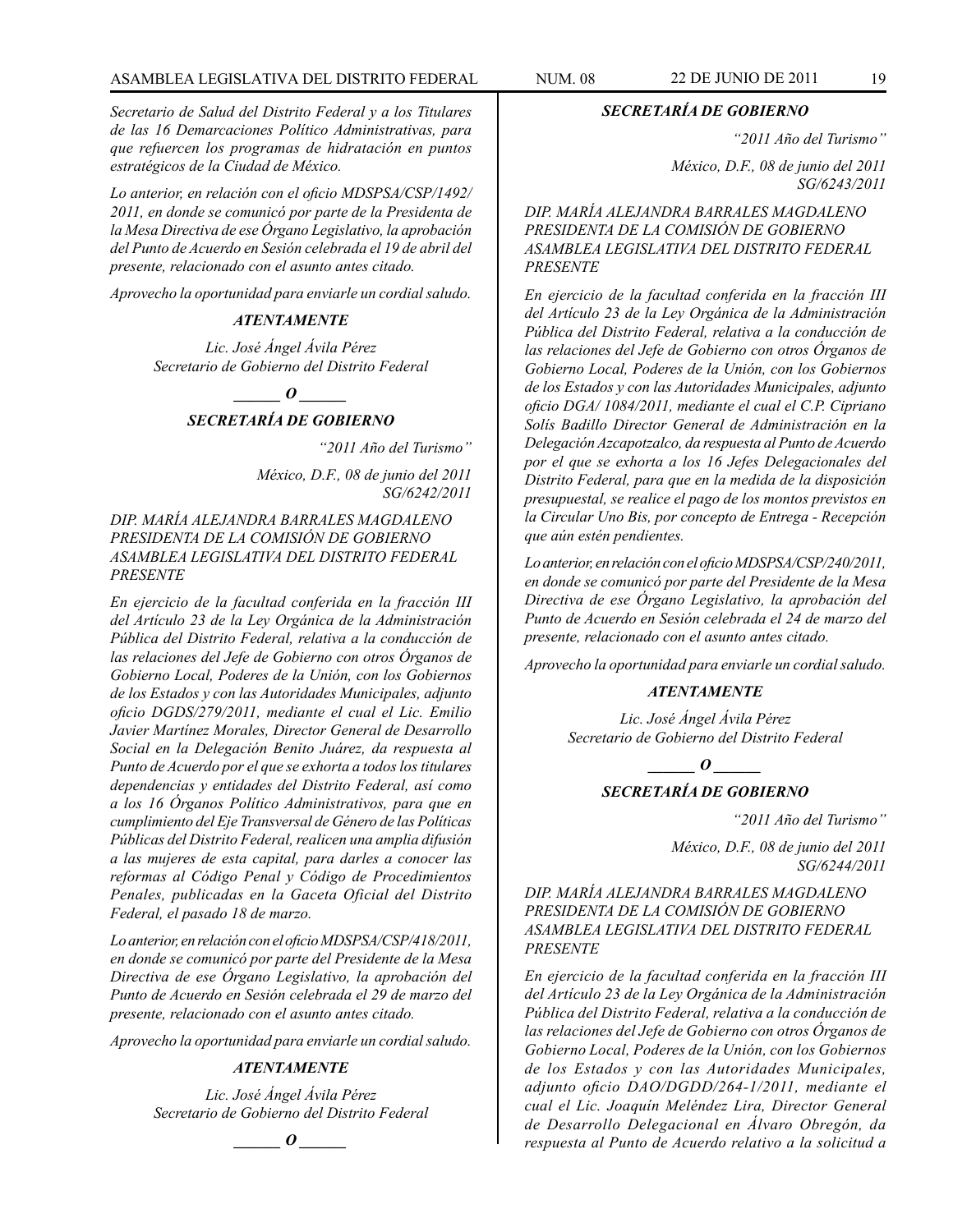*los Titulares de los Gobiernos Delegacionales un informe sobre los puntos de venta de automóviles en la vía pública y las acciones realizadas para evitar la obstrucción de la misma por esa causa.*

*Lo anterior, en relación con el oficio MDDPSRPA/CSP/1865/ 2010, en donde se comunicó por parte del Presidente de la Mesa Directiva de la Diputación Permanente de ese Órgano Legislativo, la aprobación de un Punto de Acuerdo, en Sesión celebrada el 11 de agosto próximo pasado, relacionado con el asunto antes citado.*

*Aprovecho la oportunidad para enviarle un cordial saludo.*

#### *ATENTAMENTE*

*Lic. José Ángel Ávila Pérez Secretario de Gobierno del Distrito Federal*

#### *\_\_\_\_\_\_ O \_\_\_\_\_\_*

#### *SECRETARÍA DE GOBIERNO*

*"2011 Año del Turismo"*

*México, D.F., 08 de junio del 2011 SG/6245/2011*

*DIP. MARÍA ALEJANDRA BARRALES MAGDALENO PRESIDENTA DE LA COMISIÓN DE GOBIERNO ASAMBLEA LEGISLATIVA DEL DISTRITO FEDERAL PRESENTE*

*En ejercicio de la facultad conferida en la fracción III del Artículo 23 de la Ley Orgánica de la Administración Pública del Distrito Federal, relativa a la conducción de las relaciones del Jefe de Gobierno con otros Órganos de Gobierno Local, Poderes de la Unión, con los Gobiernos de los Estados y con las Autoridades Municipales, adjunto oficio DAO/DGDD/264-4/2011, mediante el cual el Lic. Joaquín Meléndez Lira, Director General de Desarrollo Delegacional en Álvaro Obregón, da respuesta al Punto de Acuerdo relativo al requerimiento a los 16 Jefes Delegacionales para que rindan un informe pormenorizado de cómo se está ejerciendo el presupuesto de egresos en su ejercicio fiscal 2010, específicamente los Proyectos Delegacionales Etiquetados por esa Soberanía para esas Demarcaciones.*

*Lo anterior, en relación con el oficio MDDPSRPA/CSP/2047/ 2010, en donde se comunicó por parte del Vicepresidente de la Mesa Directiva de la Diputación Permanente de ese Órgano Legislativo, la aprobación de un Punto de Acuerdo, en Sesión celebrada el 18 de agosto del próximo pasado, relacionado con el asunto antes citado.*

*Aprovecho la oportunidad para enviarle un cordial saludo.*

#### *ATENTAMENTE*

*Lic. José Ángel Ávila Pérez Secretario de Gobierno del Distrito Federal*

*\_\_\_\_\_\_ O \_\_\_\_\_\_*

#### *SECRETARÍA DE GOBIERNO*

*"2011 Año del Turismo"*

*México, D.F., 08 de junio del 2011 SG/6246/2011*

*DIP. MARÍA ALEJANDRA BARRALES MAGDALENO PRESIDENTA DE LA COMISIÓN DE GOBIERNO ASAMBLEA LEGISLATIVA DEL DISTRITO FEDERAL PRESENTE*

*En ejercicio de la facultad conferida en la fracción III del Artículo 23 de la Ley Orgánica de la Administración Pública del Distrito Federal, relativa a la conducción de las relaciones del Jefe de Gobierno con otros Órganos de Gobierno Local, Poderes de la Unión, con los Gobiernos de los Estados y con las Autoridades Municipales, adjunto oficio DAO/DGDD/264/2011, mediante el cual el Lic. Joaquín Meléndez lira, Director General de Desarrollo Delegacional en Álvaro Obregón, da respuesta al Punto de Acuerdo por el que se solicita al Jefe Delegacional en Álvaro Obregón, un informe por escrito sobre la aplicación de recursos, acciones ejecutadas y medidas preventivas para evitar deslaves de suelo e inundaciones que pudieran poner en riesgo la vida y el patrimonio de las personas que habitan en zonas de riesgo de la Delegación.*

*Lo anterior, en relación con el oficio MDSPSA/CSP/739/2011, en donde se comunicó por parte de la Presidenta de la Mesa Directiva de ese Órgano Legislativo, la aprobación del Punto de Acuerdo en Sesión celebrada el 8 de abril del presente, relacionado con el asunto antes citado.*

*Aprovecho la oportunidad para enviarle un cordial saludo.*

#### *ATENTAMENTE*

*Lic. José Ángel Ávila Pérez Secretario de Gobierno del Distrito Federal*

*\_\_\_\_\_\_ O \_\_\_\_\_\_*

# *SECRETARÍA DE GOBIERNO*

*"2011 Año del Turismo"*

*México, D.F., 08 de junio del 2011 SG/6247/2011*

*DIP. MARÍA ALEJANDRA BARRALES MAGDALENO PRESIDENTA DE LA COMISIÓN DE GOBIERNO ASAMBLEA LEGISLATIVA DEL DISTRITO FEDERAL PRESENTE*

*En ejercicio de la facultad conferida en la fracción III del Artículo 23 de la Ley Orgánica de la Administración Pública del Distrito Federal, relativa a la conducción de las relaciones del Jefe de Gobierno con otros Órganos de Gobierno Local, Poderes de la Unión, con los Gobiernos de los Estados y con las Autoridades Municipales, adjunto oficio DAO/DGDD/246-2/2011, mediante el cual el Lic. Joaquín Meléndez Lira, Director General de Desarrollo Delegacional en Álvaro Obregón, da respuesta al Punto de*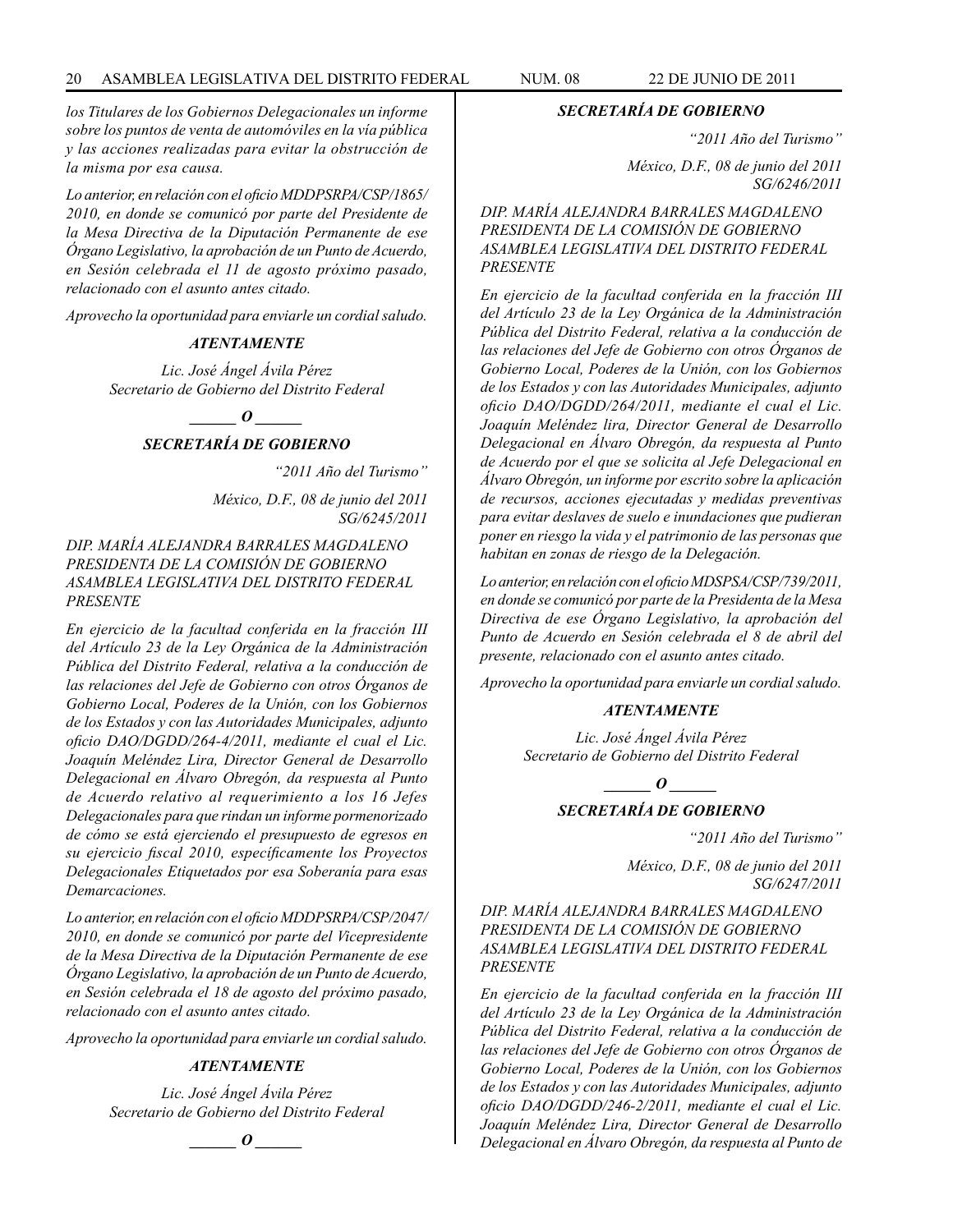# ASAMBLEA LEGISLATIVA DEL DISTRITO FEDERAL NUM. 08 22 DE JUNIO DE 2011 21

*Acuerdo por el que se exhorta a la Secretaría de Desarrollo Económico del Gobierno del Distrito Federal y a los 16 Jefes Delegacionales, a efecto de que en coordinación se implemente un programa para la regularización de locales comerciales inactivos en los mercados públicos, a fin de que se resuelvan los conflictos y las causas que motivan su inactividad y reinicien su operación.*

*Lo anterior, en relación con el oficio MDDPPRSA/CSP/914/ 2011, en donde se comunicó por parte del Presidente de la Mesa Directiva de ese Órgano Legislativo, la aprobación del Punto de Acuerdo en Sesión celebrada el 23 de febrero del presente, relacionado con el asunto antes citado.* 

*Aprovecho la oportunidad para enviarle un cordial saludo.*

#### *ATENTAMENTE*

*Lic. José Ángel Ávila Pérez Secretario de Gobierno del Distrito Federal*

*d*  $\boldsymbol{\theta}$ 

# *SECRETARÍA DE GOBIERNO*

*"2011 Año del Turismo"*

*México, D.F., 08 de junio del 2011 SG/6248/2011*

*DIP. MARÍA ALEJANDRA BARRALES MAGDALENO PRESIDENTA DE LA COMISIÓN DE GOBIERNO ASAMBLEA LEGISLATIVA DEL DISTRITO FEDERAL PRESENTE*

*En ejercicio de la facultad conferida en la fracción III del Artículo 23 de la Ley Orgánica de la Administración Pública del Distrito Federal, relativa a la conducción de las relaciones del Jefe de Gobierno con otros Órganos de Gobierno Local, Poderes de la Unión, con los Gobiernos de los Estados y con las Autoridades Municipales adjunto oficio DAO/DGDD/308/2011, mediante el cual el Lic. Joaquín Meléndez Lira, Director General de Desarrollo Delegacional en Álvaro Obregón, da respuesta al Punto de Acuerdo por el que se solicita al Secretario de Obras y Servicios y a los 16 Jefes Delegacionales, para que informen sobre las acciones de obras para el mejoramiento de la imagen urbana.*

*Lo anterior, en relación con el oficio MDSPSA/CSP/1378/ 2011, en donde se comunicó por parte de la Presidenta de la Mesa Directiva de ese Órgano Legislativo, la aprobación del Punto de Acuerdo en Sesión celebrada el 18 de abril del presente, relacionado con el asunto antes citado.*

*Aprovecho la oportunidad para enviarle un cordial saludo.*

#### *ATENTAMENTE*

*Lic. José Ángel Ávila Pérez Secretario de Gobierno del Distrito Federal*

*d*  $\boldsymbol{\theta}$ 

#### *SECRETARÍA DE GOBIERNO*

*"2011 Año del Turismo"*

*México, D.F., 08 de junio del 2011 SG/6249/2011*

*DIP. MARÍA ALEJANDRA BARRALES MAGDALENO PRESIDENTA DE LA COMISIÓN DE GOBIERNO ASAMBLEA LEGISLATIVA DEL DISTRITO FEDERAL PRESENTE*

*En ejercicio de la facultad conferida en la fracción III del Artículo 23 de la Ley Orgánica de la Administración Pública del Distrito Federal, relativa a la conducción de las relaciones del Jefe de Gobierno con otros Órganos de Gobierno Local, Poderes de la Unión, con los Gobiernos de los Estados y con las Autoridades Municipales, adjunto oficio DAO/DGDD/308-4/2011, mediante el cual el Lic. Joaquín Meléndez Lira, Director General de Desarrollo Delegacional en Álvaro Obregón, da respuesta al Punto de Acuerdo relativo al exhorto a las 16 Delegaciones Políticas a una reorganización de las instalaciones de las cabinas telefónicas que impiden y obstaculizan el paso peatonal, así como establecer un diseño propicio para la estrechez de las calles de la Ciudad de México, a favor de una movilidad digna y segura del peatón que habita o visita la Ciudad.*

*Lo anterior, en relación con el oficio MDDPSRA/CSP/1358/ 2010, en donde se comunicó por parte del Presidente de la Mesa Directiva de la Diputación Permanente de ese Órgano Legislativo, la aprobación de un Punto de Acuerdo, en Sesión celebrada el 21 de julio próximo pasado, relacionado con el asunto antes citado.*

*Aprovecho la oportunidad para enviarle un cordial saludo.*

#### *ATENTAMENTE*

*Lic. José Ángel Ávila Pérez Secretario de Gobierno del Distrito Federal*

> *d*  $\boldsymbol{\theta}$ *SECRETARÍA DE GOBIERNO*

> > *"2011 Año del Turismo"*

*México, D.F., 08 de junio del 2011 SG/6250/2011*

# *DIP. MARÍA ALEJANDRA BARRALES MAGDALENO PRESIDENTA DE LA COMISIÓN DE GOBIERNO ASAMBLEA LEGISLATIVA DEL DISTRITO FEDERAL PRESENTE*

*En ejercicio de la facultad conferida en la fracción III del Artículo 23 de la Ley Orgánica de la Administración Pública del Distrito Federal, relativa a la conducción de las relaciones del Jefe de Gobierno con otros Órganos de Gobierno Local, Poderes de la Unión, con los Gobiernos de los Estados y con las Autoridades Municipales, adjunto oficio DAO/DGDD/308-2/2011, mediante el cual el Lic. Joaquín Meléndez Lira, Director General de Desarrollo Delegacional en Álvaro Obregón, da respuesta al Punto*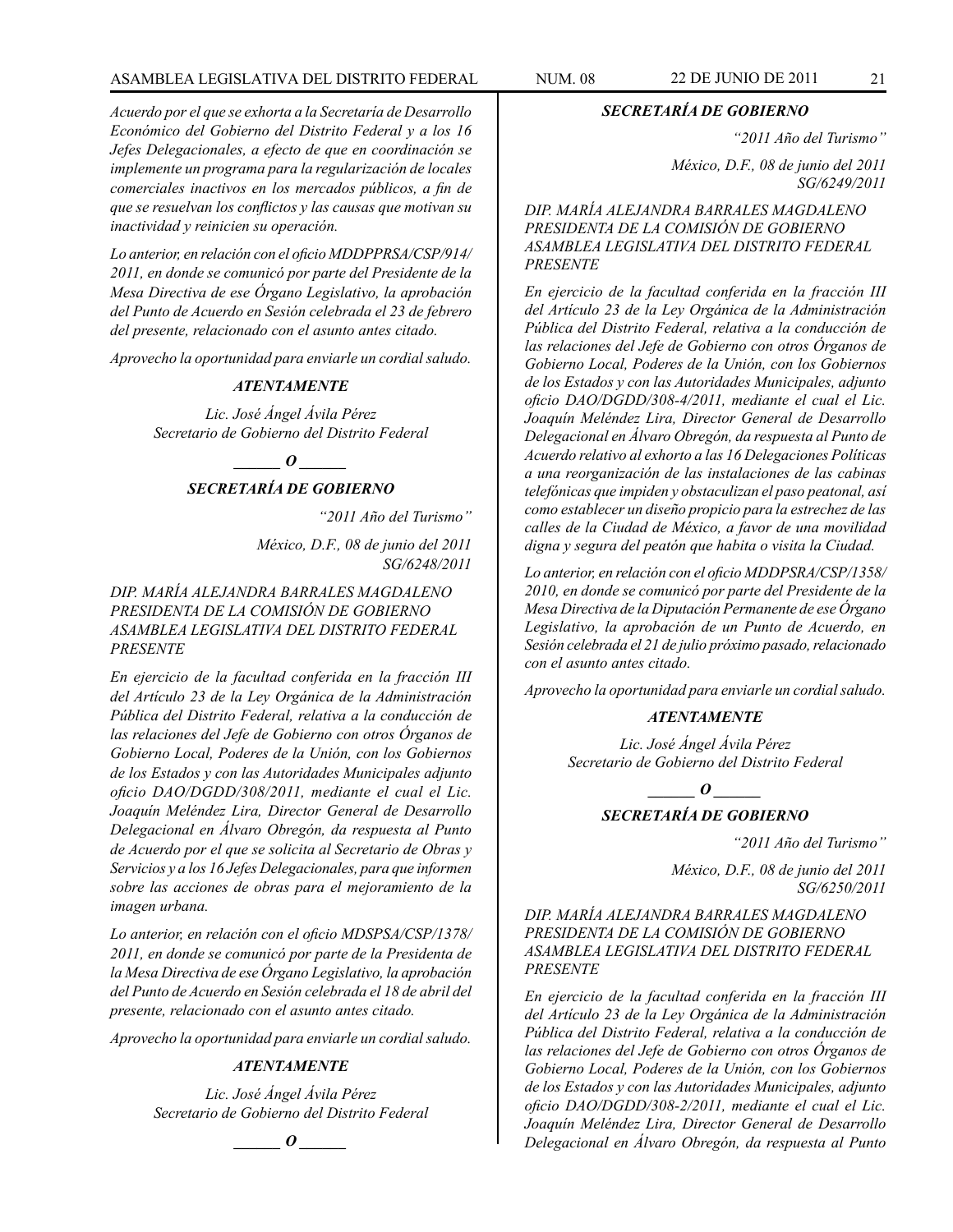*de Acuerdo por el que se exhorta a todas las autoridades involucradas en la realización de la "Jornada Notarial 2010", a que implementen los mecanismos necesarios para llevar a cabo los actos inaugurales en cada una de las sedes del evento.*

*Lo anterior, en relación con el oficio MDSPPA/CSP/877/2010, en donde se comunicó por parte del Presidente de la Mesa Directiva de ese Órgano Legislativo, la aprobación de un Punto de Acuerdo en Sesión celebrada el 15 de abril próximo pasado, relacionado con el asunto antes citado.*

*Aprovecho la oportunidad para enviarle un cordial saludo.*

#### *ATENTAMENTE*

*Lic. José Ángel Ávila Pérez Secretario de Gobierno del Distrito Federal*

> *d*  $\boldsymbol{\theta}$ *SECRETARÍA DE GOBIERNO*

> > *"2011 Año del Turismo"*

*México, D.F., 08 de junio del 2011 SG/6251/2011*

*DIP. MARÍA ALEJANDRA BARRALES MAGDALENO PRESIDENTA DE LA COMISIÓN DE GOBIERNO ASAMBLEA LEGISLATIVA DEL DISTRITO FEDERAL PRESENTE*

*En ejercicio de la facultad conferida en la fracción III del Artículo 23 de la Ley Orgánica de la Administración Pública del Distrito Federal, relativa a la conducción de las relaciones del Jefe de Gobierno con otros Órganos de Gobierno Local, Poderes de la Unión, con los Gobiernos de los Estados y con las Autoridades Municipales, adjunto oficio CA/109/2011, mediante el cual el Lic. Marcial Meza Villanueva, Coordinador de Asesores en la Delegación Milpa Alta, da respuesta al Punto de Acuerdo por el que se exhorta a los titulares de las 16 Jefaturas Delegacionales, para que a la brevedad realicen una campaña masiva, vía poster y trípticos en todas y cada una de las Colonias y barrios, en donde se detallen de manera clara, precisa y concisa cuáles son los derechos, obligaciones y atribuciones de los Comités Vecinales y Consejos de Pueblos y Barrios, electos en el mes de octubre de 2010.*

*Lo anterior, en relación con el oficio MDDPPRSA/CSP/415/ 2011, en donde se comunicó por parte del Presidente de la Mesa Directiva de la Diputación Permanente de ese Órgano Legislativo, la aprobación de un Punto de Acuerdo, en Sesión celebrada el 26 de enero del presente, relacionado con el asunto antes citado.*

*Aprovecho la oportunidad para enviarle un cordial saludo.*

# *ATENTAMENTE*

*Lic. José Ángel Ávila Pérez Secretario de Gobierno del Distrito Federal*



#### *SECRETARÍA DE GOBIERNO*

*"2011 Año del Turismo"*

*México, D.F., 08 de junio del 2011 SG/6252/2011*

*DIP. MARÍA ALEJANDRA BARRALES MAGDALENO PRESIDENTA DE LA COMISIÓN DE GOBIERNO ASAMBLEA LEGISLATIVA DEL DISTRITO FEDERAL PRESENTE*

*En ejercicio de la facultad conferida en la fracción III del Artículo 23 de la Ley Orgánica de la Administración Pública del Distrito Federal, relativa a la conducción de las relaciones del Jefe de Gobierno con otros Órganos de Gobierno Local, Poderes de la Unión, con los Gobiernos de los Estados y con las Autoridades Municipales, adjunto oficio DMH/JOJD/DCPD/287/2011, mediante el cual el C. Carlos Gelista González, Director de Calidad y Proyectos Delegacionales en Miguel Hidalgo, da respuesta al Punto de Acuerdo por el que se exhorta a los 16 Jefes Delegacionales para que, en el ámbito de sus respectivas competencias, y en coordinación con la Secretaría del Trabajo y Fomento al Empleo, realicen cada seis meses ferias de fomento al empleo en cada una de las Demarcaciones.*

*Lo anterior, en relación con el oficio MDSPSA/CSP/1603/ 2011, en donde se comunicó por parte de la Presidenta de la Mesa Directiva de ese Órgano Legislativo, la aprobación del Punto de Acuerdo en Sesión celebrada el 26 de abril del presente, relacionado con el asunto antes citado.*

*Aprovecho la oportunidad para enviarle un cordial saludo.*

#### *ATENTAMENTE*

*Lic. José Ángel Ávila Pérez Secretario de Gobierno del Distrito Federal*

*d*  $\boldsymbol{\theta}$ 

# *SECRETARÍA DE GOBIERNO*

*"2011 Año del Turismo"*

*México, D.F., 08 de junio del 2011 SG/6253/2011*

*DIP. MARÍA ALEJANDRA BARRALES MAGDALENO PRESIDENTA DE LA COMISIÓN DE GOBIERNO ASAMBLEA LEGISLATIVA DEL DISTRITO FEDERAL PRESENTE*

*En ejercicio de la facultad conferida en la fracción III del Artículo 23 de la Ley Orgánica de la Administración Pública del Distrito Federal, relativa a la conducción de las relaciones del Jefe de Gobierno con otros Órganos de Gobierno Local, Poderes de la Unión, con los Gobiernos de los Estados y con las Autoridades Municipales, adjunto oficio DMH/JOJD/DCPD/285/2011, mediante el cual el C. Carlos Gelista González, Director de Calidad y Proyectos Delegacionales en Miguel Hidalgo, da respuesta al Punto de Acuerdo por el que se exhorta a todos los titulares*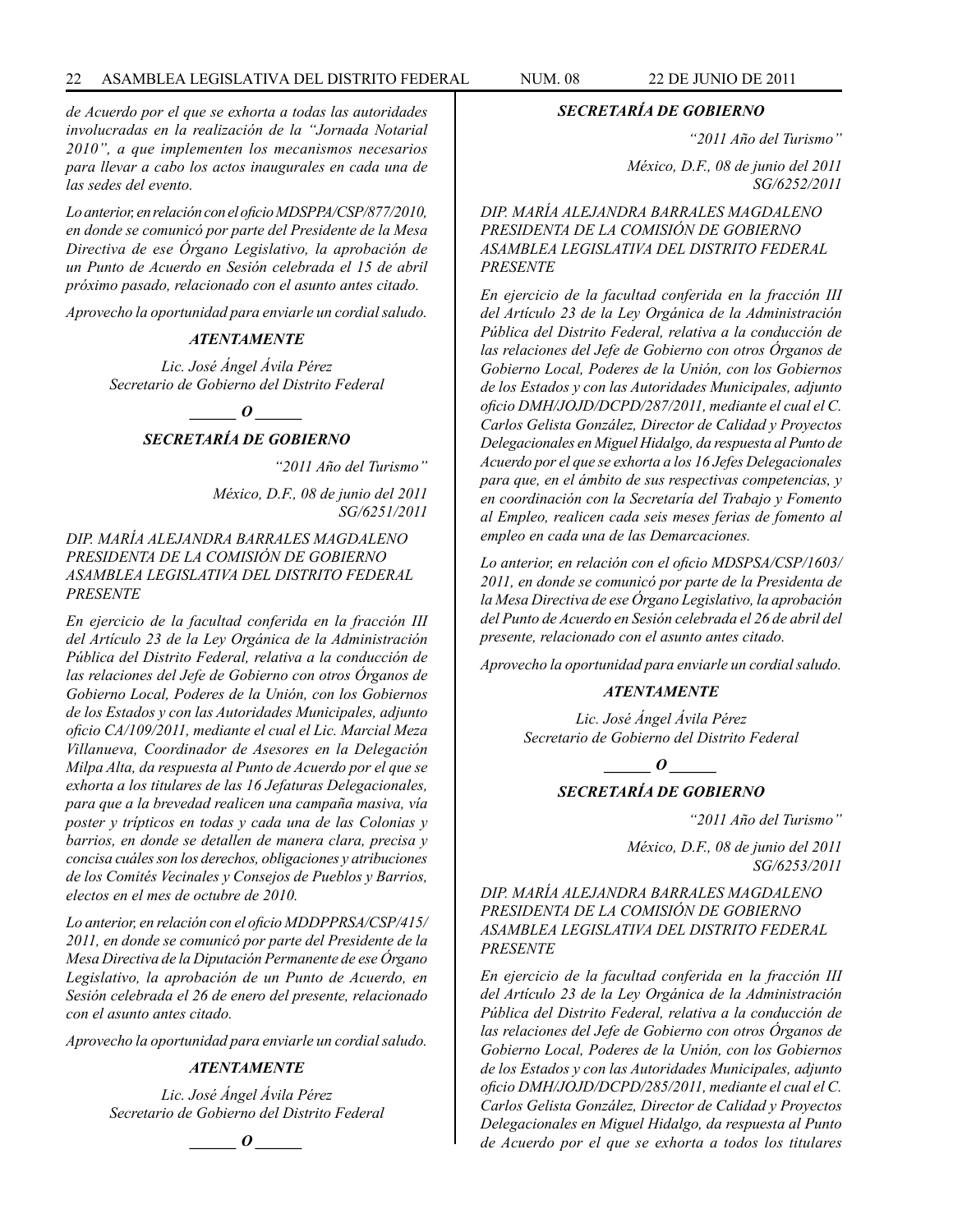# ASAMBLEA LEGISLATIVA DEL DISTRITO FEDERAL NUM. 08 22 DE JUNIO DE 2011 23

*dependencias y entidades del Distrito Federal, así como a los 16 Órganos Político Administrativos, para que en cumplimiento del eje transversal de género de las políticas públicas del Distrito Federal, realicen una amplia difusión a las mujeres de esta capital, para darles a conocer las reformas al Código Penal y Código de Procedimientos Penales, publicadas en la Gaceta Oficial del Distrito Federal, el pasado 18 de marzo.*

*Lo anterior, en relación con el oficio MDSPSA/CSP/426/2011, en donde se comunicó por parte del Presidente de la Mesa Directiva de ese Órgano Legislativo, la aprobación del Punto de Acuerdo en Sesión celebrada el 29 de marzo del presente, relacionado con el asunto antes citado*

*Aprovecho la oportunidad para enviarle un cordial saludo.*

#### *ATENTAMENTE*

*Lic. José Ángel Ávila Pérez Secretario de Gobierno del Distrito Federal*

*o* 

# *SECRETARÍA DE GOBIERNO*

*"2011 Año del Turismo"*

*México, D.F., 08 de junio del 2011 SG/6254/2011*

*DIP. MARÍA ALEJANDRA BARRALES MAGDALENO PRESIDENTA DE LA COMISIÓN DE GOBIERNO ASAMBLEA LEGISLATIVA DEL DISTRITO FEDERAL PRESENTE*

*En ejercicio de la facultad conferida en la fracción III del Artículo 23 de la Ley Orgánica de la Administración Pública del Distrito Federal, relativa a la conducción de las relaciones del Jefe de Gobierno con otros Órganos de Gobierno Local, Poderes de la Unión, con los Gobiernos de los Estados y con las Autoridades Municipales, adjunto oficio 8010-1.3/652/2011, mediante el cual el Ing. Arturo de la Cerda Esparza, Director General de Obras y Desarrollo Urbano en la Delegación La Magdalena Contreras, da respuesta al Punto de Acuerdo por el que se solicita al Secretario de Obras y Servicios y a los 16 Jefes Delegacionales, para que informen sobre las acciones de obras para el mejoramiento de la imagen urbana.*

*Lo anterior, en relación con el oficio MDSPSA/CSP/1387/ 2011, en donde se comunicó por parte de la Presidenta de la Mesa Directiva de ese Órgano Legislativo, la aprobación del Punto de Acuerdo en Sesión celebrada el 18 de abril del presente, relacionado con el asunto antes citado.* 

*Aprovecho la oportunidad para enviarle un cordial saludo.*

# *ATENTAMENTE*

*Lic. José Ángel Ávila Pérez Secretario de Gobierno del Distrito Federal*

*\_\_\_\_\_\_ O \_\_\_\_\_\_*

*SECRETARÍA DE GOBIERNO*

*"2011 Año del Turismo"*

*México, D.F., 08 de junio del 2011 SG/6255/2011*

*DIP. MARÍA ALEJANDRA BARRALES MAGDALENO PRESIDENTA DE LA COMISIÓN DE GOBIERNO ASAMBLEA LEGISLATIVA DEL DISTRITO FEDERAL PRESENTE*

*En ejercicio de la facultad conferida en la fracción nI del Artículo 23 de la Ley Orgánica de la Administración Pública del Distrito Federal, relativa a la conducción de las relaciones del Jefe de Gobierno con otros Órganos de Gobierno Local, Poderes de la Unión, con los Gobiernos de los Estados y con las Autoridades Municipales, adjunto oficio 6D10-1.6/418/2011, mediante el cual el Lic. Ramón Serrano Amaya, Director General de Desarrollo Sustentable en la Delegación La Magdalena Contreras, da respuesta al Punto de Acuerdo por el que se exhorta a los 16 Jefes Delegacionales para que, en el ámbito de sus respectivas competencias, yen coordinación con la Secretaría del Trabajo y Fomento al Empleo, realicen cada seis meses ferias de fomento al empleo en cada una de las Demarcaciones.*

*Lo anterior, en relación con el oficio MDSPSA/CSP/1602/ 2011, en donde se comunicó por parte de la Presidenta de la Mesa Directiva de ese Órgano Legislativo, la aprobación del Punto de Acuerdo en Sesión celebrada el 26 de abril del presente, relacionado con el asunto antes citado.*

*Aprovecho la oportunidad para enviarle un cordial saludo.*

#### *ATENTAMENTE*

*Lic. José Ángel Ávila Pérez Secretario de Gobierno del Distrito Federal*

*\_\_\_\_\_\_ O \_\_\_\_\_\_*

*SECRETARÍA DE GOBIERNO*

*"2011 Año del Turismo"*

*México, D.F., 08 de junio del 2011 SG/6256/2011*

# *DIP. MARÍA ALEJANDRA BARRALES MAGDALENO PRESIDENTA DE LA COMISIÓN DE GOBIERNO ASAMBLEA LEGISLATIVA DEL DISTRITO FEDERAL PRESENTE*

*En ejercicio de la facultad conferida en la fracción III del Artículo 23 de la Ley Orgánica de la Administración Pública del Distrito Federal, relativa a la conducción de las relaciones del Jefe de Gobierno con otros Órganos de Gobierno Local, Poderes de la Unión, con los Gobiernos de los Estados y con las Autoridades Municipales, adjunto oficio 8010-1.8/1903/2011, mediante el cual el Lic. Eduardo A. Vázquez Camacho, Director General de Medio Ambiente*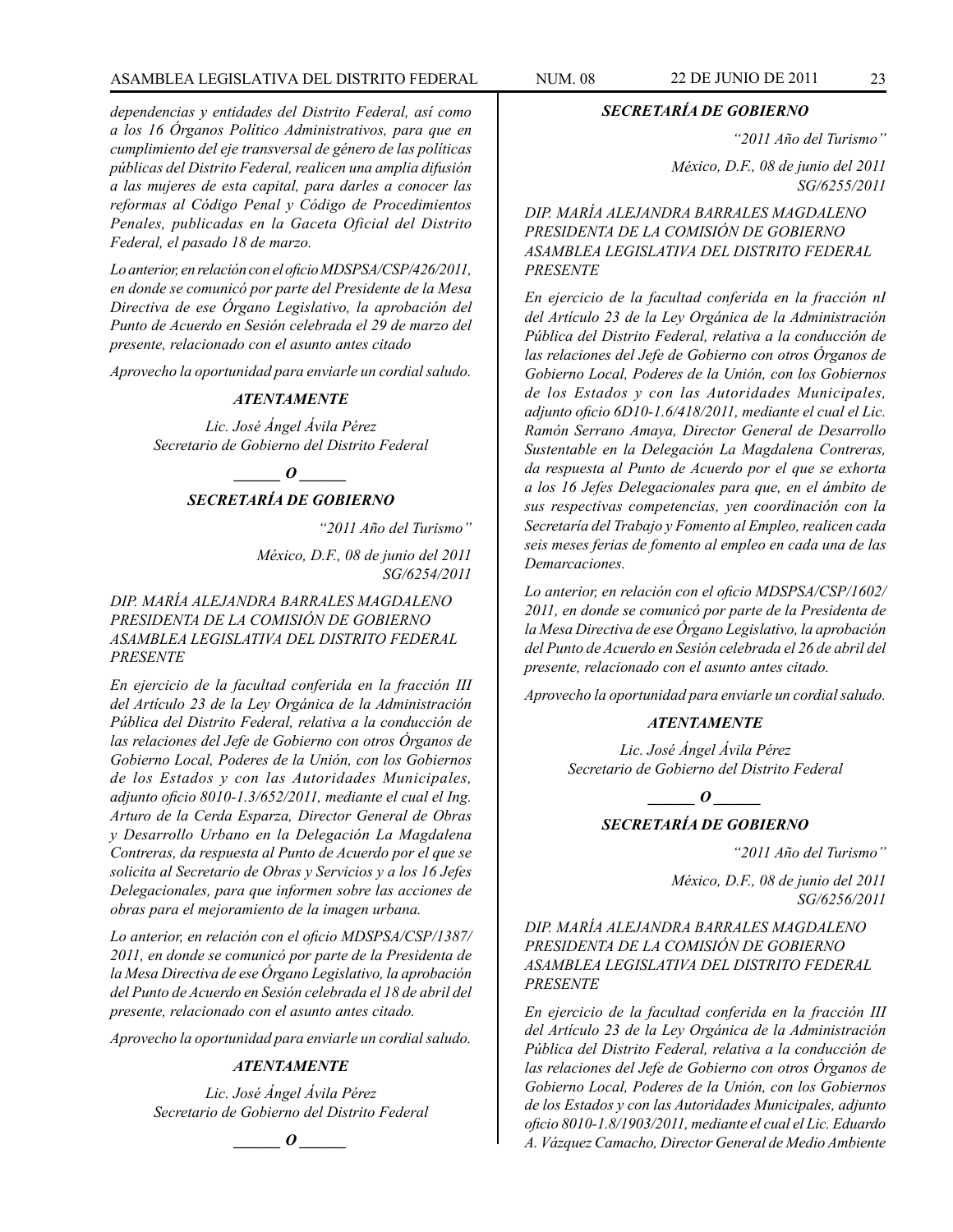# 24 ASAMBLEA LEGISLATIVA DEL DISTRITO FEDERAL NUM. 08 22 de JUNIO de 2011

*y Ecología en la Delegación La Magdalena Contreras, da respuesta al Punto de Acuerdo relativo al exhorto a la Secretaría de Obras para que implemente una campaña de difusión en todas las Demarcaciones del Distrito Federal, sobre la puesta en marcha del Programa "Vamos a separar", empleando como medio de difusión los camiones recolectores de basura.*

*Lo anterior, en relación con el oficio MDDPPRSA/CSP/1128 /2011, en donde se comunicó por parte del Presidente de la Mesa Directiva de ese Órgano Legislativo, la aprobación de un Punto de Acuerdo, en Sesión celebrada el 09 de marzo del presente, relacionado con el asunto antes citado.*

*Aprovecho la oportunidad para enviarle un cordial saludo.*

#### *ATENTAMENTE*

*Lic. José Ángel Ávila Pérez Secretario de Gobierno del Distrito Federal*

*\_\_\_\_\_\_ O \_\_\_\_\_\_*

# *SECRETARÍA DE GOBIERNO*

*"2011 Año del Turismo"*

*México, D.F., 08 de junio del 2011 SG/6257/2011*

# *DIP. MARÍA ALEJANDRA BARRALES MAGDALENO PRESIDENTA DE LA COMISIÓN DE GOBIERNO ASAMBLEA LEGISLATIVA DEL DISTRITO FEDERAL PRESENTE*

*En ejercicio de la facultad conferida en la fracción III del Artículo 23 de la Ley Orgánica de la Administración Pública del Distrito Federal, relativa a la conducción de las relaciones del Jefe de Gobierno con otros Órganos de Gobierno Local, Poderes de la Unión, con los Gobiernos de los Estados y con las Autoridades Municipales, adjunto oficio 8010-1.8/1902/2011, mediante el cual el Lic. Eduardo A. Vázquez Camacho, Director General de Medio Ambiente y Ecología en la Delegación La Magdalena Contreras, da respuesta al Punto de Acuerdo mediante el cual se exhorta a los 16 Jefes Delegacionales a dotar de la infraestructura y servicios necesarios a los mercados públicos, a fin de que puedan llevar a cabo un eficiente proceso de separación de residuos sólidos.*

*Lo anterior, en relación con el oficio MDSPSA/CSP/1012 /2011, en donde se comunicó por parte de la Presidenta de la Mesa Directiva de ese Órgano Legislativo, la aprobación del Punto de Acuerdo en Sesión celebrada el 7 de abril del presente, relacionado con el asunto antes citado .*

*Aprovecho la oportunidad para enviarle un cordial saludo.*

#### *ATENTAMENTE*

*Lic. José Ángel Ávila Pérez Secretario de Gobierno del Distrito Federal*

 $\bm{o}$ 

#### *SECRETARÍA DE GOBIERNO*

*"2011 Año del Turismo"*

*México, D.F., 08 de junio del 2011 SG/6258/2011*

*DIP. MARÍA ALEJANDRA BARRALES MAGDALENO PRESIDENTA DE LA COMISIÓN DE GOBIERNO ASAMBLEA LEGISLATIVA DEL DISTRITO FEDERAL PRESENTE*

*En ejercicio de la facultad conferida en la fracción III del Artículo 23 de la Ley Orgánica de la Administración Pública del Distrito Federal, relativa a la conducción de las relaciones del Jefe de Gobierno con otros Órganos de Gobierno Local, Poderes de la Unión, con los Gobiernos de los Estados y con las Autoridades Municipales, adjunto oficio D.G.J.G/1134/2011, mediante el cual la Lic. Margarita Darlene Rojas Olvera, Directora General Jurídica y de Gobierno en la Delegación Iztapalapa, da respuesta al Punto de Acuerdo por el que se exhorta a la Delegación Iztapalapa, expida los tarjetones de circulación para los operadores de bicitaxis y/o mototaxis autorizados.* 

*Lo anterior, en relación con el oficio MDSPSA/CSP/445/2011, en donde se comunicó por parte del Presidente de la Mesa Directiva de ese Órgano Legislativo, la aprobación del Punto de Acuerdo en Sesión celebrada el 29 de marzo del presente, relacionado con el asunto antes citado.*

*Aprovecho la oportunidad para enviarle un cordial saludo.*

#### *ATENTAMENTE*

*Lic. José Ángel Ávila Pérez Secretario de Gobierno del Distrito Federal*

*\_\_\_\_\_\_ O \_\_\_\_\_\_*

# *SECRETARÍA DE GOBIERNO*

*"2011 Año del Turismo"*

*México, D.F., 08 de junio del 2011 SG/6259/2011*

*DIP. MARÍA ALEJANDRA BARRALES MAGDALENO PRESIDENTA DE LA COMISIÓN DE GOBIERNO ASAMBLEA LEGISLATIVA DEL DISTRITO FEDERAL PRESENTE*

*En ejercicio de la facultad conferida en la fracción III del Artículo 23 de la Ley Orgánica de la Administración Pública del Distrito Federal, relativa a la conducción de las relaciones del Jefe de Gobierno con otros Órganos de Gobierno Local, Poderes de la Unión, con los Gobiernos de los Estados y con las Autoridades Municipales, adjunto oficio DGJG/2771/2011, mediante el cual el Lic. Víctor Manuel Morales Roque, Director General Jurídico y de Gobierno en la Delegación Iztacalco, da respuesta al Punto de Acuerdo por el que se solicita al Oficial Mayor del Gobierno del Distrito Federal, remita a la Comisión de*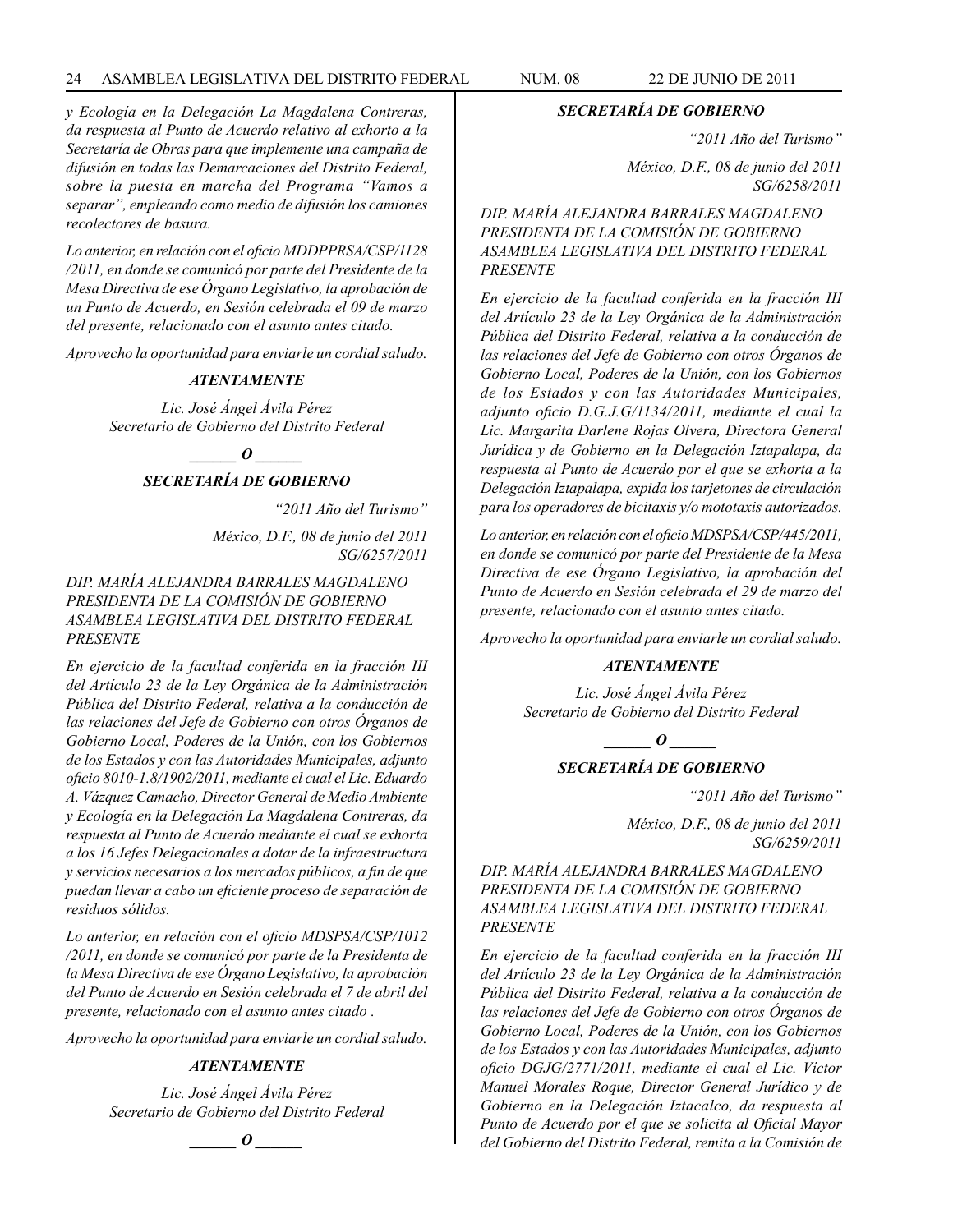*Transparencia de la Gestión de la Asamblea Legislativa, un informe detallado respecto a la acreditación 2010 de los verificadores y si han existido denuncias en contra de éstos.*

*Lo anterior, en relación con el oficio MDPPPA/CSP/0432/ 2010, en donde se comunicó por parte del Presidente de la Mesa Directiva de ese Órgano Legislativo, la aprobación de un Punto de Acuerdo en Sesión celebrada el 27 de enero próximo pasado, relacionado con el asunto antes citado.*

*Aprovecho la oportunidad para enviarle un cordial saludo.*

# *ATENTAMENTE*

*Lic. José Ángel Ávila Pérez Secretario de Gobierno del Distrito Federal*

*o*  $\theta$ 

# *SECRETARÍA DE GOBIERNO*

*"2011 Año del Turismo"*

*México, D.F., 08 de junio del 2011 SG/6260/2011*

*DIP. MARÍA ALEJANDRA BARRALES MAGDALENO PRESIDENTA DE LA COMISIÓN DE GOBIERNO ASAMBLEA LEGISLATIVA DEL DISTRITO FEDERAL PRESENTE*

*En ejercicio de la facultad conferida en la fracción III del Artículo 23 de la Ley Orgánica de la Administración Pública del Distrito Federal, relativa a la conducción de las relaciones del Jefe de Gobierno con otros Órganos de Gobierno Local, Poderes de la Unión, con los Gobiernos de los Estados y con las Autoridades Municipales, y en alcance al oficio número SG/CED/1768/2010 de fecha 16 de agosto de 2010, adjunto oficio DGJG/2770/2011, mediante el cual la Lic. Víctor Manuel Morales Roque, Director General Jurídico y de Gobierno en la Delegación Iztacalco, da respuesta al Punto de Acuerdo por el que se solicita al Instituto de Verificación y a las Jefaturas Delegacionales, a realizar las verificaciones necesarias a fin de detectar y, en su caso, sancionar conforme a la Ley, todo acto de discriminación que se presente en los llamados antros, discotecas, clubes, centros nocturnos, bares, cantinas, etc.*

*Lo anterior, en relación con el oficio MDSPPA/CSP/965/2010, en donde se comunicó por parte del Presidente de la Mesa Directiva de ese Órgano Legislativo, la aprobación de un Punto de Acuerdo, en Sesión celebrada el 20 de abril del próximo pasado, relacionado con el asunto antes citado.*

*Aprovecho la oportunidad para enviarle un cordial saludo.*

# *ATENTAMENTE*

*Lic. José Ángel Ávila Pérez Secretario de Gobierno del Distrito Federal*

 $\bm{o}$ 

*SECRETARÍA DE GOBIERNO*

*"2011 Año del Turismo"*

*México, D.F., 08 de junio del 2011 SG/6261/2011*

*DIP. MARÍA ALEJANDRA BARRALES MAGDALENO PRESIDENTA DE LA COMISIÓN DE GOBIERNO ASAMBLEA LEGISLATIVA DEL DISTRITO FEDERAL PRESENTE*

*En ejercicio de la facultad conferida en la fracción III del Artículo 23 de la Ley Orgánica de la Administración Pública del Distrito Federal, relativa a la conducción de las relaciones del Jefe de Gobierno con otros Órganos de Gobierno Local, Poderes de la Unión, con los Gobiernos de los Estados y con las Autoridades Municipales, y en alcance a mi similar número SG/05934/2011 de fecha 30 de mayo, adjunto oficio DAO/DGDD/242-1/2011, mediante el cual el Lic. Joaquín Meléndez Lira, Director General de Desarrollo Delegacional en Álvaro Obregón, da respuesta al Punto de Acuerdo relativo al exhorto a la Secretaría del Medio Ambiente y a los 16 Jefes Delegacionales, a fin de que en conjunta colaboración se realicen las medidas necesarias para la eliminación y control de la plaga del muérdago, así como un programa de reforestación para sustituir los árboles derribados a causa de dicha plaga.*

*Lo anterior, en relación con el oficio MDDPPRSA/CSP/676/ 2011, en donde se comunicó por parte del Presidente de la Mesa Directiva de ese Órgano Legislativo, la aprobación de un Punto de Acuerdo en Sesión celebrada el 09 de febrero del presente, relacionado con el asunto antes citado.*

*Aprovecho la oportunidad para enviarle un cordial saludo.*

#### *ATENTAMENTE*

*Lic. José Ángel Ávila Pérez Secretario de Gobierno del Distrito Federal*

*\_\_\_\_\_\_ O \_\_\_\_\_\_*

# *SECRETARÍA DE GOBIERNO*

*"2011 Año del Turismo"*

*México, D.F., 08 de junio del 2011 SG/6262/2011*

# *DIP. MARÍA ALEJANDRA BARRALES MAGDALENO PRESIDENTA DE LA COMISIÓN DE GOBIERNO ASAMBLEA LEGISLATIVA DEL DISTRITO FEDERAL PRESENTE*

*En ejercicio de la facultad conferida en la fracción III del Artículo 23 de la Ley Orgánica de la Administración Pública del Distrito Federal, relativa a la conducción de las relaciones del Jefe de Gobierno con otros Órganos de Gobierno Local, Poderes de la Unión, con los Gobiernos de los Estados y con las Autoridades Municipales, adjunto oficio DAO/DGDD/30B-1/2011, mediante el cual la Lic.*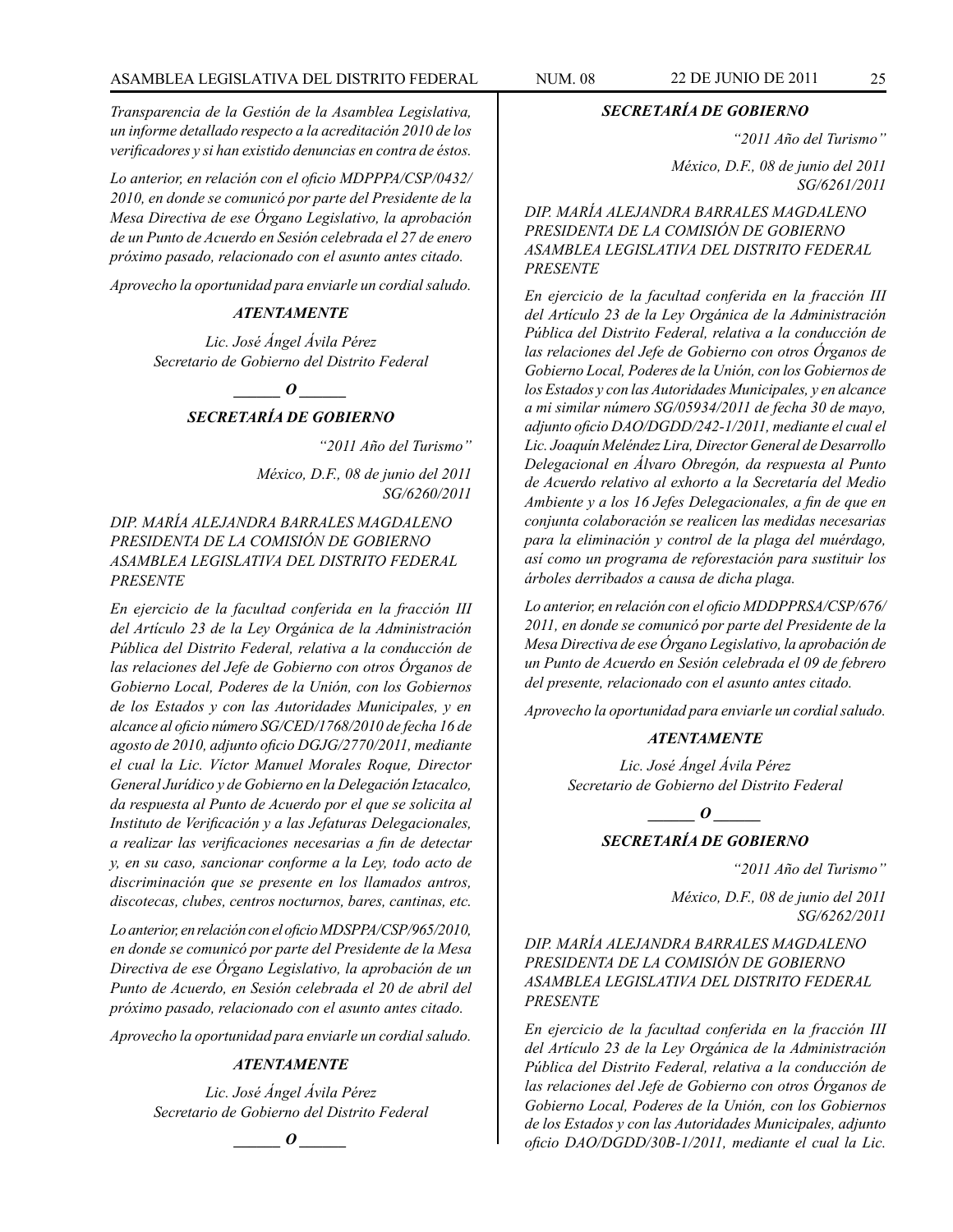*Joaquín Meléndez Lira, Director General de Desarrollo Delegacional en Álvaro Obregón, da respuesta al Punto de Acuerdo relativo al exhorto a los 16 Jefes Delegacionales del Distrito Federal, a realizar mesas de trabajo con los locatarios, a fin de conocer las necesidades y asignar presupuesto para atender dichas necesidades.*

*Lo anterior, en relación con el oficio MDPPSA/CSP/1049/ 2010, en donde se comunicó por parte del Presidente de la Mesa Directiva de ese Órgano Legislativo, la aprobación de un Punto de Acuerdo en Sesión celebrada el 03 de noviembre próximo pasado, relacionado con el asunto antes citado.*

*Aprovecho la oportunidad para enviarle un cordial saludo.*

#### *ATENTAMENTE*

*Lic. José Ángel Ávila Pérez Secretario de Gobierno del Distrito Federal*

*\_\_\_\_\_\_ O \_\_\_\_\_\_*

# *SECRETARÍA DE GOBIERNO*

*"2011 Año del Turismo" México, D.F., 08 de junio del 2011 SG/6263/2011*

*DIP. MARÍA ALEJANDRA BARRALES MAGDALENO PRESIDENTA DE LA COMISIÓN DE GOBIERNO ASAMBLEA LEGISLATIVA DEL DISTRITO FEDERAL PRESENTE*

*En ejercicio de la facultad conferida en la fracción III del Artículo 23 de la Ley Orgánica de la Administración Pública del Distrito Federal, relativa a la conducción de las relaciones del Jefe de Gobierno con otros Órganos de Gobierno Local, Poderes de la Unión, con los Gobiernos de los Estados y con las Autoridades Municipales, y en alcance a mi similar SG/008575/2010 de fecha 20 de septiembre de 2010, adjunto oficio DAO/DGDD/264-3/2011, mediante el cual el Lic. Joaquín Meléndez Lira, Director General de Desarrollo Delegacional en Álvaro Obregón, da respuesta al Punto de Acuerdo por el que se solicita a los 16 Jefes Delegacionales para que rindan un informe pormenorizado y por escrito sobre el monto de recursos asignados en el Programa Operativo Anual para el mantenimiento de mercados públicos para el ejercicio fiscal 2010.*

*Lo anterior, en relación con el oficio MDSPPA/CSP/699/2010, en donde se comunicó por parte del Presidente de la Mesa Directiva de ese Órgano Legislativo, la aprobación de un Punto de Acuerdo, en Sesión celebrada el 15 de abril próximo pasado, relacionado con el asunto antes citado.*

*Aprovecho la oportunidad para enviarle un cordial saludo.*

#### *ATENTAMENTE*

*Lic. José Ángel Ávila Pérez Secretario de Gobierno del Distrito Federal*

*\_\_\_\_\_\_ O \_\_\_\_\_\_*

#### *SECRETARÍA DE GOBIERNO*

*"2011 Año del Turismo"*

*México, D.F., 08 de junio del 2011 SG/6264/2011*

*DIP. MARÍA ALEJANDRA BARRALES MAGDALENO PRESIDENTA DE LA COMISIÓN DE GOBIERNO ASAMBLEA LEGISLATIVA DEL DISTRITO FEDERAL PRESENTE*

*En ejercicio de la facultad conferida en la fracción III del Artículo 23 de la Ley Orgánica de la Administración Pública del Distrito Federal, relativa a la conducción de las relaciones del Jefe de Gobierno con otros Órganos de Gobierno Local, Poderes de la Unión, con los Gobiernos de los Estados y con las Autoridades Municipales, adjunto oficio DO/316/2011, mediante el cual el Lic. Agustín Torres Pérez, Jefe Delegacional en Cuauhtémoc, da respuesta al Punto de Acuerdo por el que se exhorta a los 16 Jefes Delegacionales para que, en el ámbito de sus respectivas competencias, y en coordinación con la Secretaría del Trabajo y Fomento al Empleo, realicen cada seis meses ferias de fomento al empleo en cada una de las Demarcaciones.*

*Lo anterior, en relación con el oficio MDSPSA/CSP/1598 /2011, en donde se comunicó por parte de la Presidenta de la Mesa Directiva de ese Órgano Legislativo, la aprobación del Punto de Acuerdo en Sesión celebrada el 26 de abril del presente, relacionado con el asunto antes citado.*

*Aprovecho la oportunidad para enviarle un cordial saludo.*

#### *ATENTAMENTE*

*Lic. José Ángel Ávila Pérez Secretario de Gobierno del Distrito Federal*

*d*  $\boldsymbol{\theta}$ 

# *SECRETARÍA DE GOBIERNO*

*"2011 Año del Turismo"*

*México, D.F., 08 de junio del 2011 SG/6265/2011*

*DIP. MARÍA ALEJANDRA BARRALES MAGDALENO PRESIDENTA DE LA COMISIÓN DE GOBIERNO ASAMBLEA LEGISLATIVA DEL DISTRITO FEDERAL PRESENTE*

*En ejercicio de la facultad conferida en la fracción III del Artículo 23 de la Ley Orgánica de la Administración Pública del Distrito Federal, relativa a la conducción de las relaciones del Jefe de Gobierno con otros Órganos de Gobierno Local, Poderes de la Unión, con los Gobiernos de los Estados y con las Autoridades Municipales, adjunto oficio DGJG/DG/SGMSP/324/2011, mediante el cual el Lic. Camilo Campos López, Director General Jurídico y de Gobierno en la Delegación Cuajimalpa de Morelos, da respuesta al Punto de Acuerdo por el que se solicita al*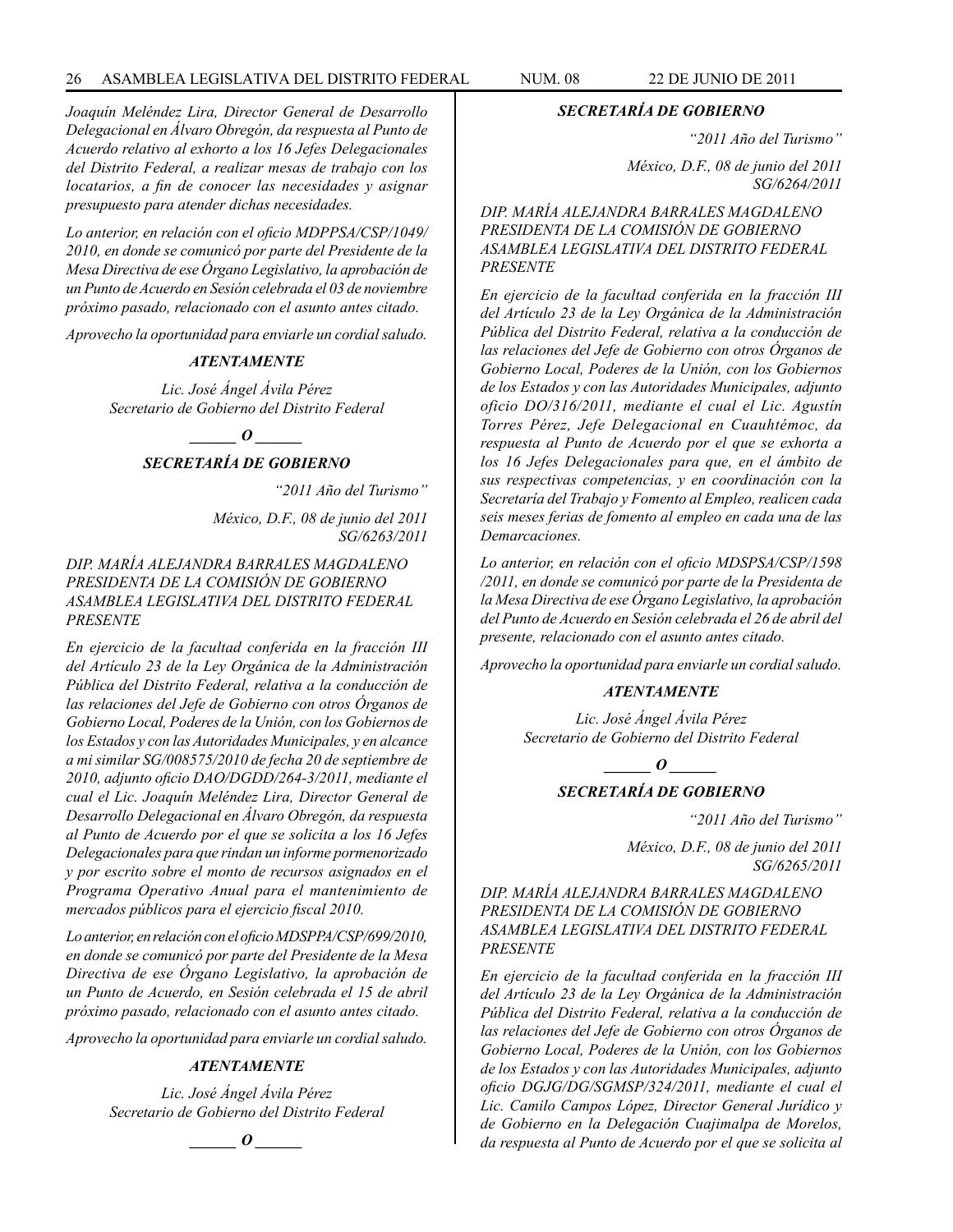*Secretario de Seguridad Pública del Distrito Federal, al Procurador General de Justicia del Distrito Federal y a los 16 Jefes Delegacionales para que, de manera coordinada y permanente, realicen operativos a fin de evitar la exhibición y venta de material pornográfico en la vía pública.*

*Lo anterior, en relación con el oficio MDSPSA/CSP/1656 /2011, en donde se comunicó por parte de la Presidenta de la Mesa Directiva de ese Órgano Legislativo, la aprobación del Punto de Acuerdo en Sesión celebrada el 28 de abril del presente, relacionado con el asunto antes citado.*

*Aprovecho la oportunidad para enviarle un cordial saludo.*

#### *ATENTAMENTE*

*Lic. José Ángel Ávila Pérez Secretario de Gobierno del Distrito Federal*

#### *\_\_\_\_\_\_ O \_\_\_\_\_\_*

# *SECRETARÍA DE GOBIERNO*

*"2011 Año del Turismo"*

*México, D.F., 08 de junio del 2011 SG/6266/2011*

*DIP. MARÍA ALEJANDRA BARRALES MAGDALENO PRESIDENTA DE LA COMISIÓN DE GOBIERNO ASAMBLEA LEGISLATIVA DEL DISTRITO FEDERAL PRESENTE*

*En ejercicio de la facultad conferida en la fracción III del Artículo 23 de la Ley Orgánica de la Administración Pública del Distrito Federal, relativa a la conducción de las relaciones del Jefe de Gobierno con otros Órganos de Gobierno Local, Poderes de la Unión, con los Gobiernos de los Estados y con las Autoridades Municipales, adjunto oficio DGDS/002239/11, mediante el cual el C. , Luis Alberto Meléndez Ortiz, Director General de Desarrollo Social en la Delegación Tláhuac, da respuesta al Punto de Acuerdo relativo al exhorto a los titulares de los Órganos Político Administrativos, a incluir dentro del primer trimestre del ejercicio presupuestal 2011, la contratación correspondiente a la realización del proyecto ejecutivo de la construcción del Centro de Atención Integral del Consumo de Sustancias Psicoactivas respectivo.*

*Lo anterior, en relación con el oficio MDDPPRSA/ CSP/385/2011, en donde se comunicó por parte del Presidente de la Mesa Directiva de la Diputación Permanente de ese Órgano Legislativo, la aprobación de un Punto de Acuerdo en Sesión celebrada el 26 de enero del presente, relacionado con el asunto antes citado.*

*Aprovecho la oportunidad para enviarle un cordial saludo.*

# *ATENTAMENTE*

*Lic. José Ángel Ávila Pérez Secretario de Gobierno del Distrito Federal*

*\_\_\_\_\_\_ O \_\_\_\_\_\_*

*SECRETARÍA DE GOBIERNO*

*"2011 Año del Turismo"*

*México, D.F., 08 de junio del 2011 SG/6267/2011*

*DIP. MARÍA ALEJANDRA BARRALES MAGDALENO PRESIDENTA DE LA COMISIÓN DE GOBIERNO ASAMBLEA LEGISLATIVA DEL DISTRITO FEDERAL PRESENTE*

*En ejercicio de la facultad conferida en la fracción III del Artículo 23 de la Ley Orgánica de la Administración Pública del Distrito Federal, relativa a la conducción de las relaciones del Jefe de Gobierno con otros Órganos de Gobierno Local, Poderes de la Unión, con los Gobiernos de los Estados y con las Autoridades Municipales, adjunto oficio DGDS/002188/11, mediante el cual el C. Luis Alberto Meléndez Ortiz, Director General de Desarrollo Social en la Delegación Tláhuac, da respuesta al Punto de Acuerdo por el que se exhorta al Secretario de Salud del Distrito Federal y a los Titulares de las 16 Demarcaciones Político Administrativas, para que refuercen los programas de hidratación en puntos estratégicos de la Ciudad de México.*

*Lo anterior, en relación con el oficio MDSPSA/CSP/1500/ 2011, en donde se comunicó por parte de la Presidenta de la Mesa Directiva de ese Órgano Legislativo, la aprobación del Punto de Acuerdo en Sesión celebrada el 19 de abril del presente, relacionado con el asunto antes citado.*

*Aprovecho la oportunidad para enviarle un cordial saludo.*

# *ATENTAMENTE*

*Lic. José Ángel Ávila Pérez Secretario de Gobierno del Distrito Federal*

> *\_\_\_\_\_\_ O \_\_\_\_\_\_ SECRETARÍA DE GOBIERNO*

> > *"2011 Año del Turismo"*

*México, D.F., 08 de junio del 2011 SG/6268/2011*

*DIP. MARÍA ALEJANDRA BARRALES MAGDALENO PRESIDENTA DE LA COMISIÓN DE GOBIERNO ASAMBLEA LEGISLATIVA DEL DISTRITO FEDERAL PRESENTE*

*En ejercicio de la facultad conferida en la fracción In del Artículo 23 de la Ley Orgánica de la Administración Pública del Distrito Federal, relativa a la conducción de las relaciones del Jefe de Gobierno con otros Órganos de Gobierno Local, Poderes de la Unión, con los Gobiernos de los Estados y con las Autoridades Municipales, adjunto oficio DGDS/002215/2011, mediante el cual el C. Luis Alberto Meléndez Ortiz, Director General de Desarrollo Social en la Delegación Tláhuac, da respuesta al Punto de Acuerdo por el que se exhorta a los 16 Jefes Delegacionales*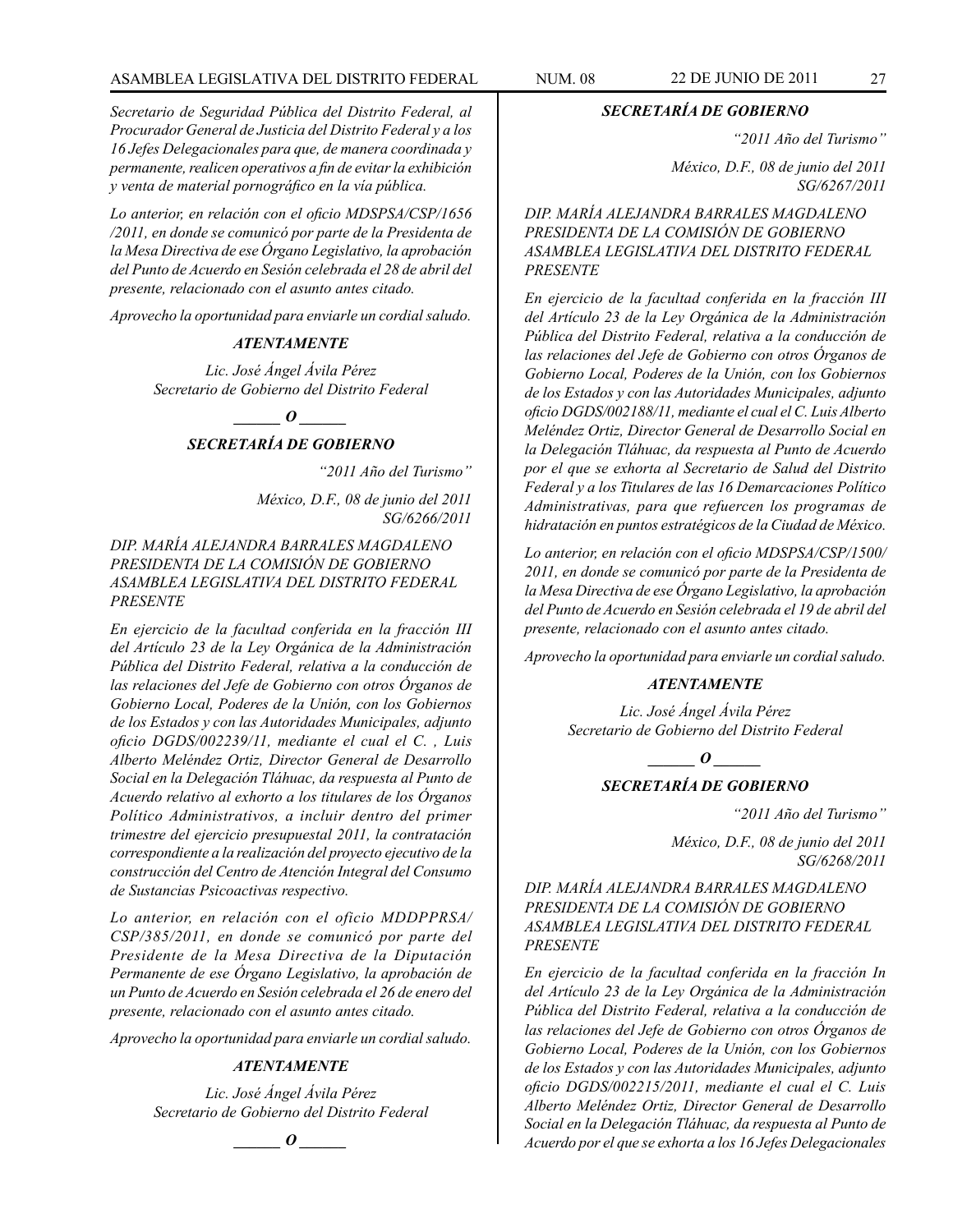*del Distrito Federal a fin de que implementen un botón de emergencia (pánico) audible y visual, en diversos puntos de los Centros Deportivos que se encuentran bajo su responsabilidad, en sus respectivas Demarcaciones.*

*Lo anterior, en relación con el oficio MDDPPRSA/CSP/704/ 2011, en donde se comunicó por parte del Presidente de la Mesa Directiva de la Diputación Permanente de ese Órgano Legislativo, la aprobación de un Punto de Acuerdo en Sesión celebrada el 09 de febrero del presente, relacionado con el asunto antes citado.*

*Aprovecho la oportunidad para enviarle un cordial saludo.*

#### *ATENTAMENTE*

*Lic. José Ángel Ávila Pérez Secretario de Gobierno del Distrito Federal*

*\_\_\_\_\_\_ O \_\_\_\_\_\_*

# *SECRETARÍA DE GOBIERNO*

*"2011 Año del Turismo"*

*México, D.F., 08 de junio del 2011 SG/6269/2011*

*DIP. MARÍA ALEJANDRA BARRALES MAGDALENO PRESIDENTA DE LA COMISIÓN DE GOBIERNO ASAMBLEA LEGISLATIVA DEL DISTRITO FEDERAL PRESENTE*

*En ejercicio de la facultad conferida en la fracción III del Artículo 23 de la Ley Orgánica de la Administración Pública del Distrito Federal, relativa a la conducción de las relaciones del Jefe de Gobierno con otros Órganos de Gobierno Local, Poderes de la Unión, con los Gobiernos de los Estados y con las Autoridades Municipales, adjunto oficio DGA/749/2011, mediante el cual el C.P. Luis Manuel Méndez Marroquín, Director General de Administración en la Delegación Tláhuac, da respuesta al Punto de Acuerdo por el que se exhorta a los 16 Jefes Delegacionales del Distrito Federal, para que en la medida de la disposición presupuestal, se realice el pago de los montos previstos en la Circular Uno Bis, por concepto de Entrega - Recepción que aún estén pendientes.* 

*Lo anterior, en relación con el oficio MDSPSA/CSP/251/2011, en donde se comunicó por parte del Presidente de la Mesa Directiva de ese Órgano Legislativo, la aprobación del Punto de Acuerdo en Sesión celebrada el 24 de marzo del presente, relacionado con el asunto antes citado.*

*Aprovecho la oportunidad para enviarle un cordial saludo.*

# *ATENTAMENTE*

*Lic. José Ángel Ávila Pérez Secretario de Gobierno del Distrito Federal*



#### *SECRETARÍA DE GOBIERNO*

*"2011 Año del Turismo"*

*México, D.F., 08 de junio del 2011 SG/6270/2011*

*DIP. MARÍA ALEJANDRA BARRALES MAGDALENO PRESIDENTA DE LA COMISIÓN DE GOBIERNO ASAMBLEA LEGISLATIVA DEL DISTRITO FEDERAL PRESENTE*

*En ejercicio de la facultad conferida en la fracción III del Artículo 23 de la Ley Orgánica de la Administración Pública del Distrito Federal, relativa a la conducción de las relaciones del Jefe de Gobierno con otros Órganos de Gobierno Local, Poderes de la Unión, con los Gobiernos de los Estados y con las Autoridades Municipales, adjunto oficio DGJG/2147/2011, mediante el cual la C. María de los Ángeles Román Flores, Directora General Jurídica y de Gobierno en la Delegación Tláhuac, da respuesta al Punto de Acuerdo por el que se exhorta a los 16 Jefes Delegacionales del Distrito Federal, para que emitan una circular a todos los estacionamientos públicos, con la finalidad de que se apeguen al cobro de tarifas por fracción, como lo establece la normatividad del Artículo 50 de la Ley de Establecimientos Mercantiles.*

*Lo anterior, en relación con el oficio MDSPSA/CSP/606/2011, en donde se comunicó por parte del Presidente de la Mesa Directiva de ese Órgano Legislativo, la aprobación del Punto de Acuerdo en Sesión celebrada el 31 de marzo del presente, relacionado con el asunto antes citado.*

*Aprovecho la oportunidad para enviarle un cordial saludo.*

#### *ATENTAMENTE*

*Lic. José Ángel Ávila Pérez Secretario de Gobierno del Distrito Federal*

*\_\_\_\_\_\_ O \_\_\_\_\_\_*

# *SECRETARÍA DE GOBIERNO*

*"2011 Año del Turismo"*

*México, D.F., 08 de junio del 2011 SG/6271/2011*

*DIP. MARÍA ALEJANDRA BARRALES MAGDALENO PRESIDENTA DE LA COMISIÓN DE GOBIERNO ASAMBLEA LEGISLATIVA DEL DISTRITO FEDERAL PRESENTE*

*En ejercicio de la facultad conferida en la fracción III del Artículo 23 de la Ley Orgánica de la Administración Pública del Distrito Federal, relativa a la conducción de las relaciones del Jefe de Gobierno con otros Órganos de Gobierno Local, Poderes de la Unión, con los Gobiernos de los Estados y con las Autoridades Municipales, adjunto oficio DGJG/2146/2011, mediante el cual la C. María de los Ángeles Román Flores, Directora General Jurídica y de Gobierno en la Delegación Tláhuac, da respuesta al Punto*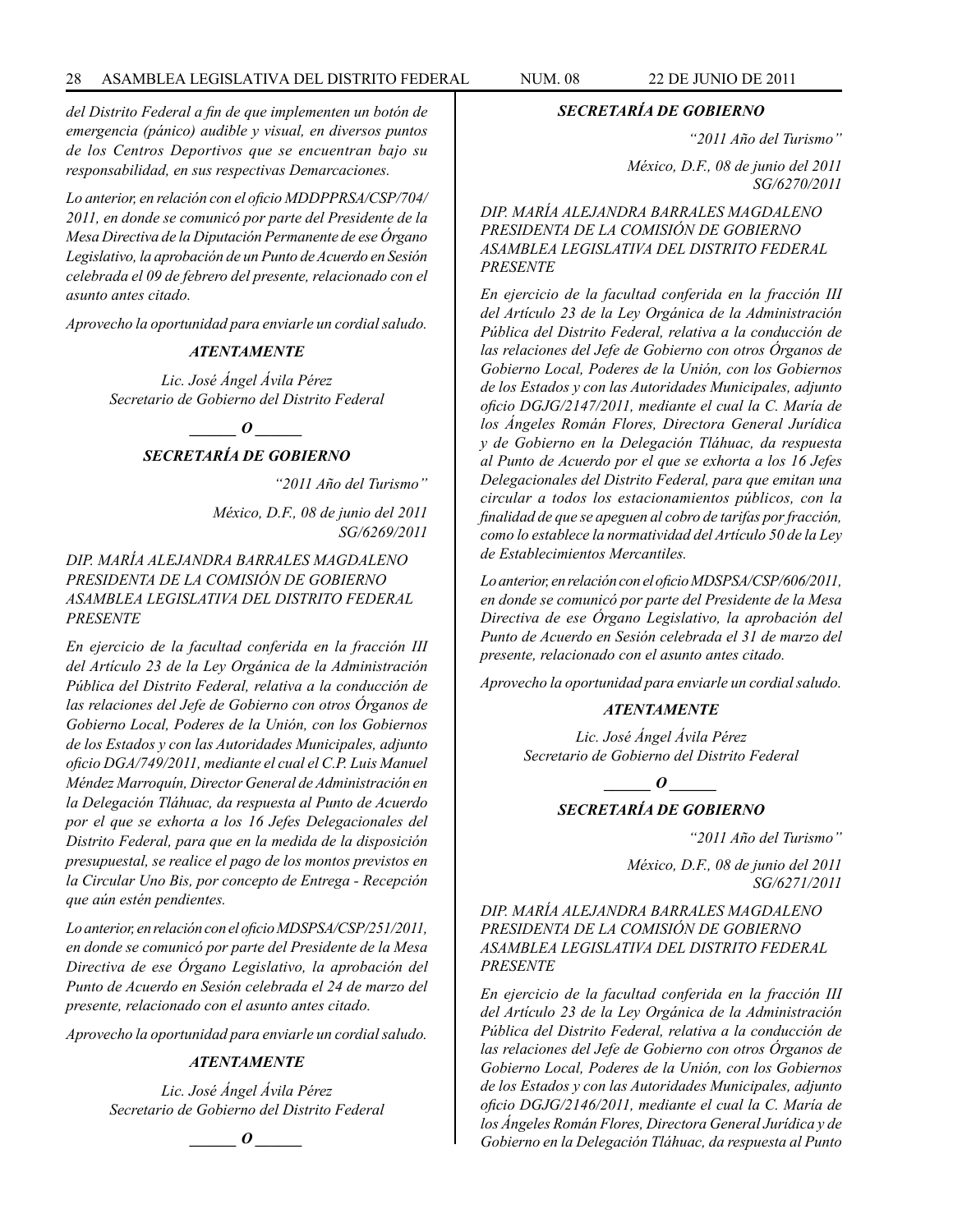# ASAMBLEA LEGISLATIVA DEL DISTRITO FEDERAL NUM. 08 22 DE JUNIO DE 2011 29

*de Acuerdo por el que se exhorta a la Titular de la Secretaría de Desarrollo Económico y a los 16 Jefes Delegacionales, a efecto de que se establezca un programa que difunda entre la población, los nuevos trámites, requisitos y facilidades para operar comercio establecido así como las medidas de seguridad y prohibiciones que prevé la nueva Ley de Establecimientos Mercantiles del Distrito Federal.*

*Lo anterior, en relación con el oficio MDSPSA/CSP/1304/ 2011, en donde se comunicó por parte de la Presidenta de la Mesa Directiva de ese Órgano Legislativo, la aprobación del Punto de Acuerdo en Sesión celebrada el 12 de abril del presente, relacionado con el asunto antes citado.*

*Aprovecho la oportunidad para enviarle un cordial saludo.*

#### *ATENTAMENTE*

*Lic. José Ángel Ávila Pérez Secretario de Gobierno del Distrito Federal*

*\_\_\_\_\_\_ O \_\_\_\_\_\_*

# *SECRETARÍA DE GOBIERNO*

*"2011 Año del Turismo"*

*México, D.F., 08 de junio del 2011 SG/6272/2011*

*DIP. MARÍA ALEJANDRA BARRALES MAGDALENO PRESIDENTA DE LA COMISIÓN DE GOBIERNO ASAMBLEA LEGISLATIVA DEL DISTRITO FEDERAL PRESENTE*

*En ejercicio de la facultad conferida en la fracción III del Artículo 23 de la Ley Orgánica de la Administración Pública del Distrito Federal, relativa a la conducción de las relaciones del Jefe de Gobierno con otros órganos. de gobierno local, Poderes de la Unión, con los gobiernos de los Estados y con las autoridades municipales, adjunto oficio DGDS/DSSPC/002163/2011, mediante el cual el C. Luis Alberto Meléndez Ortiz, Director General de Desarrollo Social en la Delegación Tláhuac, da respuesta al Punto de Acuerdo por el que se exhorta a las 16 Delegaciones del Distrito Federal a implementar políticas para el desarrollo humano integral de los adultos mayores, similares a la Universidad de la Tercera Edad.*

*Lo anterior, en relación con el oficio MDSPSA/CSP/1463/ 2011, en donde se comunicó por parte de la Presidenta de la Mesa Directiva de ese Órgano Legislativo, la aprobación del Punto de Acuerdo en Sesión celebrada el 18 de abril del presente, relacionado con el asunto antes citado.*

*Aprovecho la oportunidad para enviarle un cordial saludo.*

#### *ATENTAMENTE*

*Lic. José Ángel Ávila Pérez Secretario de Gobierno del Distrito Federal*

 $\bm{o}$ 

# *SECRETARÍA DE GOBIERNO*

*"2011 Año del Turismo"*

*México, D.F., 08 de junio del 2011 SG/6273/2011*

*DIP. MARÍA ALEJANDRA BARRALES MAGDALENO PRESIDENTA DE LA COMISIÓN DE GOBIERNO ASAMBLEA LEGISLATIVA DEL DISTRITO FEDERAL PRESENTE*

*En ejercicio de la facultad conferida en la fracción nI del Artículo 23 de la Ley Orgánica de la Administración Pública del Distrito Federal, relativa a la conducción de las relaciones del Jefe de Gobierno con otros Órganos de Gobierno Local, Poderes de la Unión, con los Gobiernos de los Estados y con las Autoridades Municipales, y en alcance a mi similar número SG/04086/2011 de fecha 13 de abril, adjunto oficio AJD/113/2011, mediante el cual el Ing. Arq. Eduardo Gutiérrez Martínez, Asesor del Jefe Delegacional en Tláhuac, da respuesta al Punto de Acuerdo por el que se exhorta a los 16 Jefes Delegacionales, para que rindan los informes ante sus respectivos Consejos Ciudadanos Delegacionales, que prevé la Ley de Participación Ciudadana del Distrito Federal.*

*Lo anterior, en relación con el oficio MDSPSA/CSP/333/2011, en donde se comunicó por parte del Presidente de la Mesa Directiva de ese Órgano Legislativo, la aprobación del Punto de Acuerdo en Sesión celebrada el 24 de marzo del presente, relacionado con el asunto antes citado.*

*Aprovecho la oportunidad para enviarle un cordial saludo.*

#### *ATENTAMENTE*

*Lic. José Ángel Ávila Pérez Secretario de Gobierno del Distrito Federal*

*\_\_\_\_\_\_ O \_\_\_\_\_\_*

#### *SECRETARÍA DE GOBIERNO*

*"2011 Año del Turismo"*

*México, D.F., 08 de junio del 2011 SG/6274/2011*

*DIP. MARÍA ALEJANDRA BARRALES MAGDALENO PRESIDENTA DE LA COMISIÓN DE GOBIERNO ASAMBLEA LEGISLATIVA DEL DISTRITO FEDERAL PRESENTE*

*En ejercicio de la facultad conferida en la fracción III del Artículo 23 de la Ley Orgánica de la Administración Pública del Distrito Federal, relativa a la conducción de las relaciones del Jefe de Gobierno con otros Órganos de Gobierno Local, Poderes de la Unión, con los Gobiernos de los Estados y con las Autoridades Municipales, adjunto oficios JDT/328/2011 y DGSU/596/2011, mediante los cuales el Lic. Rubén Escamilla Salinas, Jefe Delegacional en Tláhuac, y el Lic. Alfredo Romero Adorno, Director General*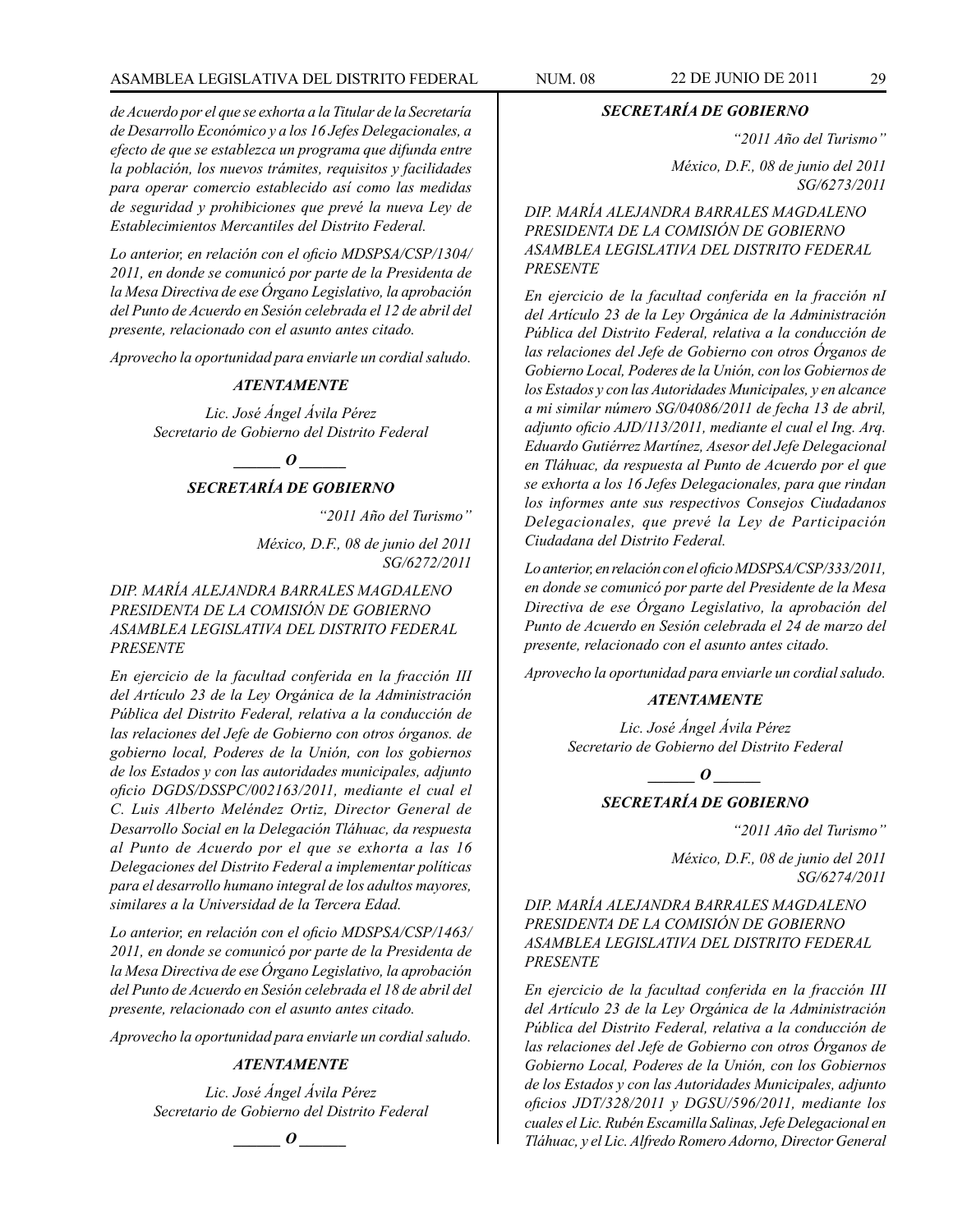*de Servicios Urbanos de esa Demarcación, dan respuesta al Punto de Acuerdo mediante por el que se exhorta a los 16 Jefes Delegacionales a dotar de la infraestructura y servicios necesarios a los mercados públicos, a fin de que puedan llevar a cabo un eficiente proceso de separación de residuos sólidos.*

*Lo anterior, en relación con el oficio MDSPSA/CSP/1015/ 2011, en donde se comunicó por parte de la Presidenta de la Mesa Directiva de ese Órgano Legislativo, la aprobación del Punto de Acuerdo en Sesión celebrada el 7 de abril del presente, relacionado con el asunto antes citado.*

*Aprovecho la oportunidad para enviarle un cordial saludo.*

#### *ATENTAMENTE*

*Lic. José Ángel Ávila Pérez Secretario de Gobierno del Distrito Federal*

# *d*  $\boldsymbol{\theta}$

# *SECRETARÍA DE GOBIERNO*

*"2011 Año del Turismo"*

*México, D.F., 08 de junio del 2011 SG/6275/2011*

# *DIP. MARÍA ALEJANDRA BARRALES MAGDALENO PRESIDENTA DE LA COMISIÓN DE GOBIERNO ASAMBLEA LEGISLATIVA DEL DISTRITO FEDERAL PRESENTE*

*En ejercicio de la facultad conferida en la fracción III del Artículo 23 de la Ley Orgánica de la Administración Pública del Distrito Federal, relativa a la conducción de las relaciones del Jefe de Gobierno con otros Órganos de Gobierno Local, Poderes de la Unión, con los Gobiernos de los Estados y con las Autoridades Municipales, adjunto oficio DGSU/595/2011, mediante el cual el Lic. Alfredo Romero Adorno, Director General de Servicios Urbanos en la Delegación Tláhuac, da respuesta al Punto de Acuerdo relativo al exhorto a la Secretaría de Obras para que implemente una campaña de difusión en todas las Demarcaciones del Distrito Federal, sobre la puesta en marcha del Programa "Vamos a separar", empleando como medio de difusión los camiones recolectores de basura.*

*Lo anterior, en relación con el oficio MDDPPRSA/CSP/1131 /2011, en donde se comunicó por parte del Presidente de la Mesa Directiva de ese Órgano Legislativo, la aprobación de un Punto de Acuerdo, en Sesión celebrada el 09 de marzo del presente, relacionado con el asunto antes citado.*

*Aprovecho la oportunidad para enviarle un cordial saludo.*

# *ATENTAMENTE*

*Lic. José Ángel Ávila Pérez Secretario de Gobierno del Distrito Federal*



#### *SECRETARÍA DE GOBIERNO*

*"2011 Año del Turismo"*

*México, D.F., 08 de junio del 2011 SG/6276/2011*

*DIP. MARÍA ALEJANDRA BARRALES MAGDALENO PRESIDENTA DE LA COMISIÓN DE GOBIERNO ASAMBLEA LEGISLATIVA DEL DISTRITO FEDERAL PRESENTE*

*En ejercicio de la facultad conferida en la fracción III del Artículo 23 de la Ley Orgánica de la Administración Pública del Distrito Federal, relativa a la conducción de las relaciones del Jefe de Gobierno con otros Órganos de Gobierno Local, Poderes de la Unión, con los Gobiernos de los Estados y con las Autoridades Municipales, adjunto los oficios DGODU/1415/2011 y DGSU/618/2011, mediante los cuales el Ing. Arq. Víctor Manuel Segura Mata, Director General de Obras y Desarrollo Urbano y el Lic. Alfredo Romero Adorno, Director General de Servicios Urbanos, ambos en la Delegación Tláhuac, envían CD y dan respuesta al Punto de Acuerdo por el que se solicita al Secretario de Obras y Servicios y a los 16 Jefes Delegacionales, para que informen sobre las acciones de obras para el mejoramiento de la imagen urbana.*

*Lo anterior, en relación con el oficio MDSPSA/CSP/1390 /2011, en donde se comunicó por parte de la Presidenta de la Mesa Directiva de ese Órgano Legislativo, la aprobación del Punto de Acuerdo en Sesión celebrada el 18 de abril del presente, relacionado con el asunto antes citado.*

*Aprovecho la oportunidad para enviarle un cordial saludo.*

#### *ATENTAMENTE*

*Lic. José Ángel Ávila Pérez Secretario de Gobierno del Distrito Federal*

*\_\_\_\_\_\_ O \_\_\_\_\_\_*

# *SECRETARÍA DE GOBIERNO*

*"2011 Año del Turismo"*

*México, D.F., 08 de junio del 2011 SG/6277/2011*

# *DIP. MARÍA ALEJANDRA BARRALES MAGDALENO PRESIDENTA DE LA COMISIÓN DE GOBIERNO ASAMBLEA LEGISLATIVA DEL DISTRITO FEDERAL PRESENTE*

*En ejercicio de la facultad conferida en la fracción III del Artículo 23 de la Ley Orgánica de la Administración Pública del Distrito Federal, relativa a la conducción de las relaciones del Jefe de Gobierno con otros Órganos de Gobierno Local, Poderes de la Unión, con los Gobiernos de los Estados y con las Autoridades Municipales, adjunto oficio DSP/0607/11, mediante el cual el Lic. Ghandi César Góngora Romero, Director de Seguridad Pública en la*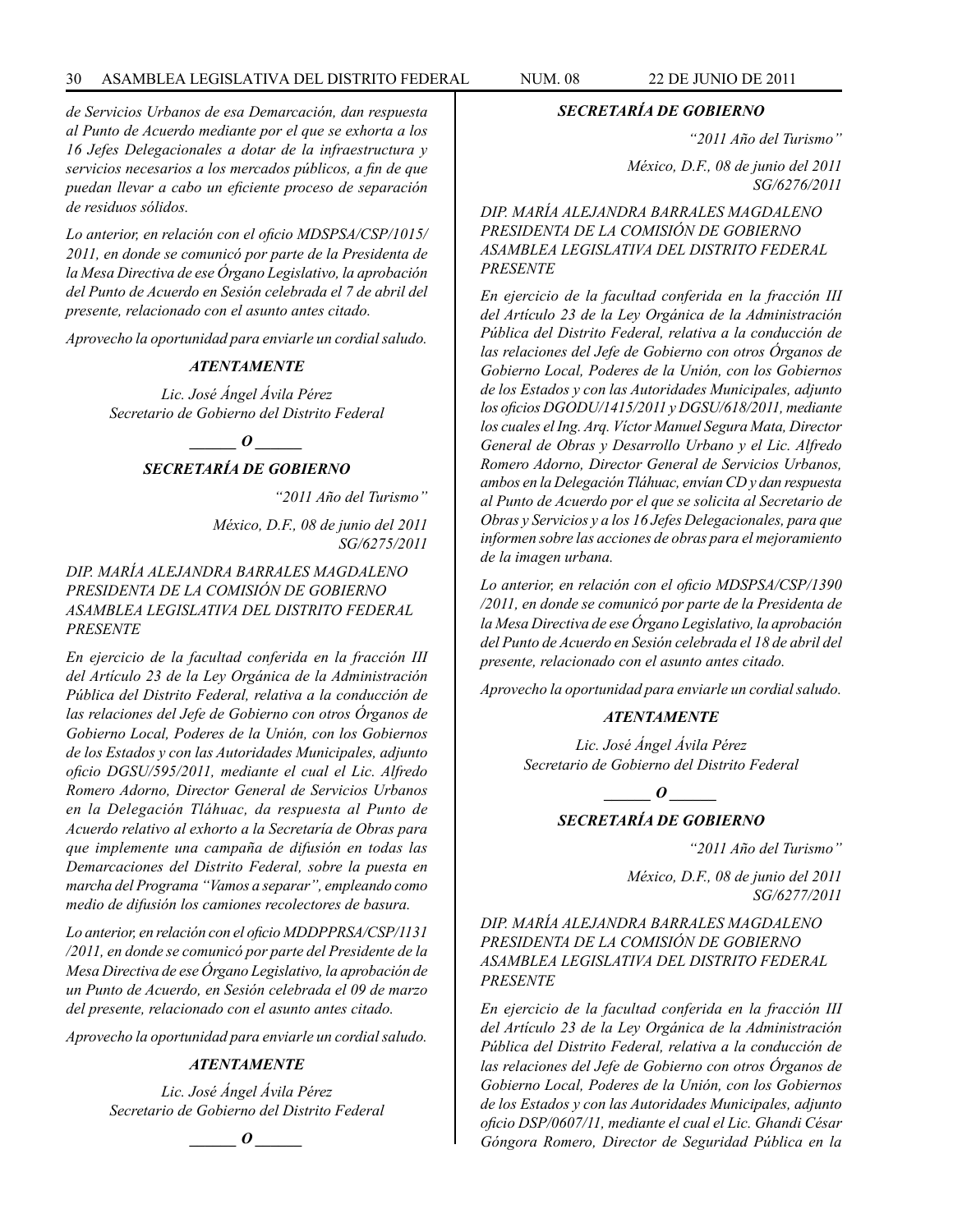# ASAMBLEA LEGISLATIVA DEL DISTRITO FEDERAL NUM. 08 22 DE JUNIO DE 2011 31

*Delegación Tláhuac, da respuesta al Punto de Acuerdo por el que se exhorta a las 16 Delegaciones del Distrito Federal a contribuir con acciones para generar seguridad a los vecinos y conductores en el Distrito Federal, particularmente durante la noche y madrugada, cuando los cierres viales se aplican y elevan los riesgos de asaltos, de conformidad con el Programa de Seguridad Pública.*

*Lo anterior, en relación con el oficio MDSPSA/CSP/912/2011, en donde se comunicó por parte de la Presidenta de la Mesa Directiva de ese Órgano Legislativo, la aprobación del Punto de Acuerdo en Sesión celebrada el 5 de abril del presente, relacionado con el asunto antes citado.*

*Aprovecho la oportunidad para enviarle un cordial saludo.*

#### *ATENTAMENTE*

*Lic. José Ángel Ávila Pérez Secretario de Gobierno del Distrito Federal*

# *\_\_\_\_\_\_ O \_\_\_\_\_\_*

# *SECRETARÍA DE GOBIERNO*

*"2011 Año del Turismo"*

*México, D.F., 08 de junio del 2011 SG/6278/2011*

# *DIP. MARÍA ALEJANDRA BARRALES MAGDALENO PRESIDENTA DE LA COMISIÓN DE GOBIERNO ASAMBLEA LEGISLATIVA DEL DISTRITO FEDERAL PRESENTE*

*En ejercicio de la facultad conferida en la fracción III del Artículo 23 de la Ley Orgánica de la Administración Pública del Distrito Federal, relativa a la conducción de las relaciones del Jefe de Gobierno con otros Órganos de Gobierno Local, Poderes de la Unión, con los Gobiernos de los Estados y con las Autoridades Municipales, adjunto oficio DGDER/000654/2011, mediante el cual el Mtro. Ulises Lara López, Director General de Desarrollo Económico y Rural en la Delegación Tláhuac, da respuesta al Punto de Acuerdo mediante el cual se exhorta a los Jefes Delegacionales y a la Secretaría del Medio Ambiente del Distrito Federal, a fin de que implementen el programa para controlar el muérdago phoradendron leucarpum en las Demarcaciones territoriales.*

*Lo anterior, en relación con el oficio MDSPSA/CSP/994/2011, en donde se comunicó por parte de la Presidenta de la Mesa Directiva de ese Órgano Legislativo, la aprobación del Punto de Acuerdo en Sesión celebrada el 07 de abril del presente, relacionado con el asunto antes citado.*

*Aprovecho la oportunidad para enviarle un cordial saludo.*

# *ATENTAMENTE*

*Lic. José Ángel Ávila Pérez Secretario de Gobierno del Distrito Federal*

 $\bm{o}$ 

*SECRETARÍA DE GOBIERNO*

*"2011 Año del Turismo"*

*México, D.F., 08 de junio del 2011 SG/6279/2011*

*DIP. MARÍA ALEJANDRA BARRALES MAGDALENO PRESIDENTA DE LA COMISIÓN DE GOBIERNO ASAMBLEA LEGISLATIVA DEL DISTRITO FEDERAL PRESENTE*

*En ejercicio de la facultad conferida en la fracción III del Artículo 23 de la Ley Orgánica de la Administración Pública del Distrito Federal, relativa a la conducción de las relaciones del Jefe de Gobierno con otros Órganos de Gobierno Local, Poderes de la Unión, con los Gobiernos de los Estados y con las Autoridades Municipales, adjunto oficio SEG/0679/2011, mediante el cual la C. Luz del Carmen Ruiz Hernández, Subdirectora de Equidad y Género en la Delegación Tláhuac, da respuesta al Punto de Acuerdo por el que se exhorta a todos los titulares dependencias y entidades del Distrito Federal, así como a los 16 Órganos Político Administrativos, para que en cumplimiento del eje transversal de género de las políticas públicas del Distrito Federal, realicen una amplia difusión a las mujeres de esta capital, para darles a conocer las reformas al Código Penal y Código de Procedimientos Penales, publicadas en la Gaceta Oficial del Distrito Federal, el pasado 18 de marzo.*

*Lo anterior, en relación con el oficio MDSPSA/CSP/428/2011, en donde se comunicó por parte del Presidente de la Mesa Directiva de ese Órgano Legislativo, la aprobación del Punto de Acuerdo en Sesión celebrada el 29 de marzo del presente, relacionado con el asunto antes citado.*

*Aprovecho la oportunidad para enviarle un cordial saludo.*

#### *ATENTAMENTE*

*Lic. José Ángel Ávila Pérez Secretario de Gobierno del Distrito Federal*

*\_\_\_\_\_\_ O \_\_\_\_\_\_*

# *SECRETARÍA DE GOBIERNO*

*"2011 Año del Turismo"*

*México, D.F., 08 de junio del 2011 SG/6280/2011*

# *DIP. MARÍA ALEJANDRA BARRALES MAGDALENO PRESIDENTA DE LA COMISIÓN DE GOBIERNO ASAMBLEA LEGISLATIVA DEL DISTRITO FEDERAL PRESENTE*

*En ejercicio de la facultad conferida en la fracción III del Artículo 23 de la Ley Orgánica de la Administración Pública del Distrito Federal, relativa a la conducción de las relaciones del Jefe de Gobierno con otros Órganos de Gobierno Local, Poderes de la Unión, con los Gobiernos de los Estados y con las Autoridades Municipales, adjunto oficio DGPC/JCP/1498/11, mediante el cual la C. Angelina Méndez Álvarez, Directora General de Participación*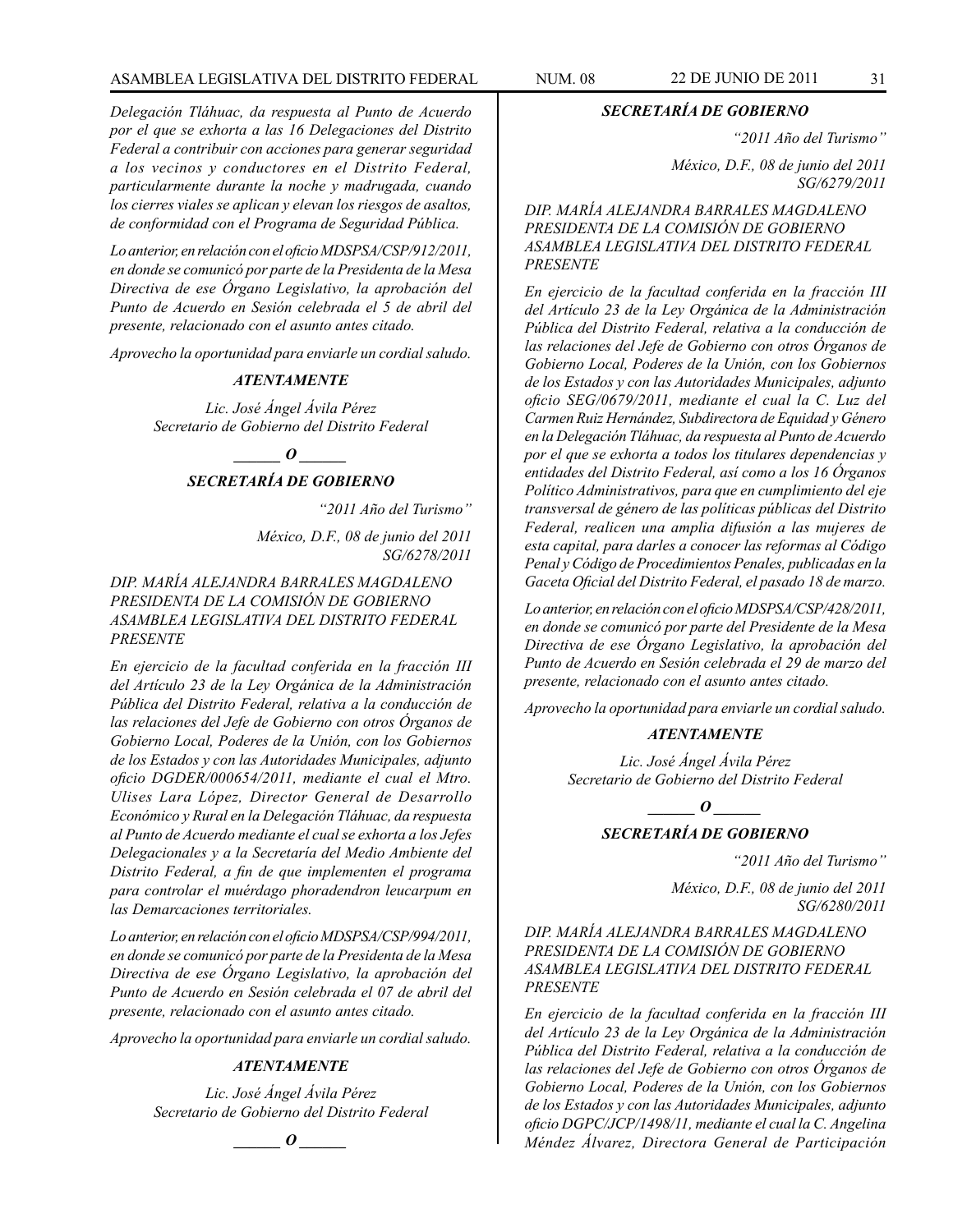*Ciudadana en la Delegación Tláhuac, da respuesta al Punto de Acuerdo relativo al exhorto a los titulares del Sistema de de Aguas de la Ciudad de México y de los Órganos Político-Administrativos de las Demarcaciones territoriales, para que elaboren los dictámenes técnicos a que hacen referencia los numerales Décimo Sexto y Décimo Séptimo Transitorios del Código Fiscal del Distrito Federal.*

*Lo anterior, en relación con el oficio MDDPPRSA/CSP/209/ 2011, en donde se comunicó por parte del Presidente de la Mesa Directiva de la Diputación Permanente de ese Órgano Legislativo, la aprobación de un Punto de Acuerdo en Sesión celebrada el 19 de enero del presente, relacionado con el asunto antes citado.*

*Aprovecho la oportunidad para enviarle un cordial saludo.*

#### *ATENTAMENTE*

*Lic. José Ángel Ávila Pérez Secretario de Gobierno del Distrito Federal*

*\_\_\_\_\_\_ O \_\_\_\_\_\_*

# *SECRETARÍA DE GOBIERNO*

*"2011 Año del Turismo"*

*México, D.F., 08 de junio del 2011 SG/6281/2011*

#### *DIP. MARÍA ALEJANDRA BARRALES MAGDALENO PRESIDENTA DE LA COMISIÓN DE GOBIERNO ASAMBLEA LEGISLATIVA DEL DISTRITO FEDERAL PRESENTE*

*En ejercicio de la facultad conferida en la fracción III del Artículo 23 de la Ley Orgánica de la Administración Pública. del Distrito Federal, relativa a la conducción de las relaciones del Jefe de Gobierno con otros Órganos de Gobierno Local, Poderes de la Unión, con los Gobiernos de los Estados y con las Autoridades Municipales, adjunto oficio DGPC/JCP/1499/11, mediante el cual la C. Angelina Méndez Álvarez, Directora General de Participación Ciudadana en la Delegación Tláhuac, da respuesta al Punto de Acuerdo por el que se exhorta a los titulares de las 16 Jefaturas Delegacionales, para que a la brevedad realicen una campaña masiva, vía poster y trípticos en todas y cada una de las Colonias y barrios, en donde se detallen de manera clara, precisa y concisa cuáles son los derechos, obligaciones y atribuciones de los Comités Vecinales y Consejos de Pueblos y Barrios, electos en el mes de octubre de 2010.* 

*Lo anterior, en relación con el oficio MDDPPRSA/CSP/416/ 2011, en donde se comunicó por parte del Presidente de la Mesa Directiva de la Diputación Permanente de ese Órgano Legislativo, la aprobación de un Punto de Acuerdo, en Sesión celebrada el 26 de enero del presente, relacionado con el asunto antes citado.*

*Aprovecho la oportunidad para enviarle un cordial saludo.*

# *ATENTAMENTE*

*Lic. José Ángel Ávila Pérez Secretario de Gobierno del Distrito Federal*



#### *SECRETARÍA DE GOBIERNO*

*"2011 Año del Turismo"*

*México, D.F., 08 de junio del 2011 SG/6282/2011*

*DIP. MARÍA ALEJANDRA BARRALES MAGDALENO PRESIDENTA DE LA COMISIÓN DE GOBIERNO ASAMBLEA LEGISLATIVA DEL DISTRITO FEDERAL PRESENTE*

*En ejercicio de la facultad conferida en la fracción III del Artículo 23 de la Ley Orgánica de la Administración Pública del Distrito Federal, relativa a la conducción de las relaciones del Jefe de Gobierno con otros Órganos de Gobierno Local, Poderes de la Unión, con los Gobiernos de los Estados y con las Autoridades Municipales, adjunto oficio DGDS/DSCRyPD/UDPC/00224/2011, mediante el cual el C. Luis Alberto Meléndez Ortiz, Director General de Desarrollo Social en la Delegación Tláhuac, da respuesta al Punto de Acuerdo por el que se solicita a la Secretaría de Cultura y a los 16 Jefes Delegacionales del Distrito Federal a que, dentro de sus atribuciones, diseñen e implementen un programa en conjunto para el aprovechamiento efecto de las Casas de Cultura.*

*Lo anterior, en relación con el oficio MDSPSA/CSP/147/2011, en donde se comunicó por parte del Vicepresidente de la Mesa Directiva de ese Órgano Legislativo, la aprobación del Punto de Acuerdo en Sesión celebrada el 17 de marzo del presente, relacionado con el asunto antes citado.*

*Aprovecho la oportunidad para enviarle un cordial saludo.*

#### *ATENTAMENTE*

*Lic. José Ángel Ávila Pérez Secretario de Gobierno del Distrito Federal*

*\_\_\_\_\_\_ O \_\_\_\_\_\_*

#### *SECRETARÍA DE GOBIERNO*

*"2011 Año del Turismo"*

*México, D.F., 08 de junio del 2011 SG/6283/2011*

*DIP. MARÍA ALEJANDRA BARRALES MAGDALENO PRESIDENTA DE LA COMISIÓN DE GOBIERNO ASAMBLEA LEGISLATIVA DEL DISTRITO FEDERAL PRESENTE*

*En ejercicio de la facultad conferida en la fracción III del Artículo 23 de la Ley Orgánica de la Administración Pública del Distrito Federal, relativa a la conducción de las relaciones del Jefe de Gobierno con otros Órganos de Gobierno Local, Poderes de la Unión, con los Gobiernos de los Estados y con las Autoridades Municipales, adjunto oficio DGJG/2151/2011, mediante el cual la C. María de los Ángeles Román Flores, Directora General Jurídica y de Gobierno en la Delegación Tláhuac, da respuesta al Punto de Acuerdo por el que se solicita a los 16 Jefes Delegacionales a coordinar con el Instituto de Verificación*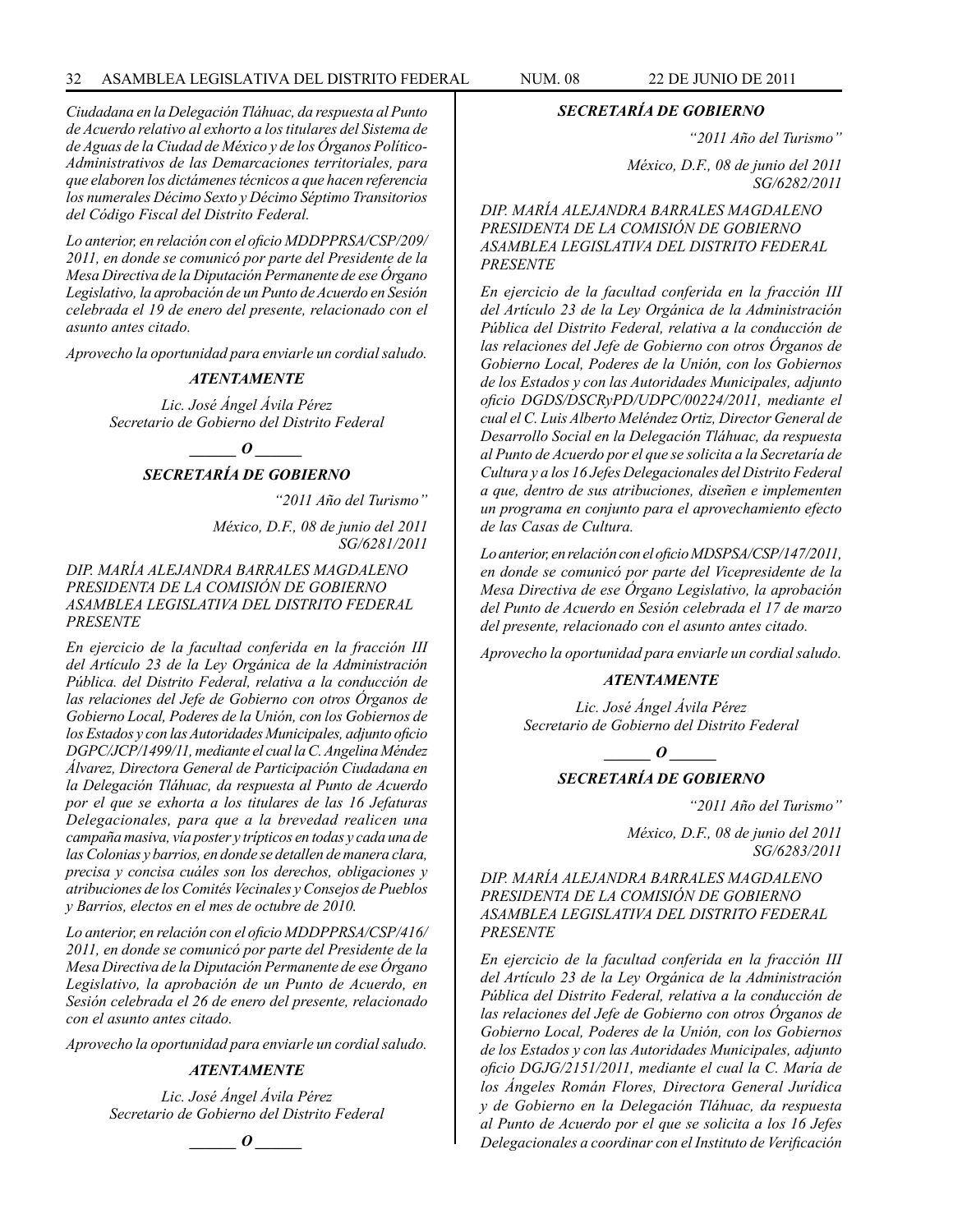# ASAMBLEA LEGISLATIVA DEL DISTRITO FEDERAL NUM. 08 22 DE JUNIO DE 2011 33

*Administrativa del Distrito Federal, visitas de verificación a los estacionamientos públicos, a efecto de supervisar que éstos cumplan con lo establecido en el Artículo 65, fracción VI, de la Ley de Establecimientos Mercantiles vigente en el Distrito Federal.*

*Lo anterior, en relación con el oficio MDPPPA/CSP/0823/ 2010, en donde se comunicó por parte del Presidente de la Mesa Directiva de ese Órgano Legislativo, la aprobación de un Punto de Acuerdo en Sesión celebrada ello de marzo próximo pasado, relacionado con el asunto antes citado.*

*Aprovecho la oportunidad para enviarle un cordial saludo.*

#### *ATENTAMENTE*

*Lic. José Ángel Ávila Pérez Secretario de Gobierno del Distrito Federal*

 $\overline{\phantom{a}}$  *o* 

# *SECRETARÍA DE GOBIERNO*

*"2011 Año del Turismo"*

*México, D.F., 08 de junio del 2011 SG/6284/2011*

*DIP. MARÍA ALEJANDRA BARRALES MAGDALENO PRESIDENTA DE LA COMISIÓN DE GOBIERNO ASAMBLEA LEGISLATIVA DEL DISTRITO FEDERAL PRESENTE*

*En ejercicio de la facultad conferida en la fracción III del Artículo 23 de la Ley Orgánica de la Administración Pública del Distrito Federal, relativa a la conducción de las relaciones del Jefe de Gobierno con otros Órganos de Gobierno Local, Poderes de la Unión, con los Gobiernos de los Estados y con las Autoridades Municipales, adjunto oficio DFEC/0563/11, mediante el cual el C. Juan Manuel González Maltas, Director de Fomento Económico y Cooperativo en la Delegación Xochimilco, da respuesta al Punto de Acuerdo por el que se exhorta a los 16 Jefes Delegacionales para que, en el ámbito de sus respectivas competencias, y en coordinación con la Secretaría del Trabajo y Fomento al Empleo, realicen cada seis meses ferias de fomento al empleo en cada una de las Demarcaciones.*

*Lo anterior, en relación con el oficio MDSPSA/CSP/1608/ 2011, en donde se comunicó por parte de la Presidenta de la Mesa Directiva de ese Órgano Legislativo, la aprobación del Punto de Acuerdo en Sesión celebrada el 26 de abril del presente, relacionado con el asunto antes citado.* 

*Aprovecho la oportunidad para enviarle un cordial saludo.*

#### *ATENTAMENTE*

*Lic. José Ángel Ávila Pérez Secretario de Gobierno del Distrito Federal*

*\_\_\_\_\_\_ O \_\_\_\_\_\_*

# *SECRETARÍA DE GOBIERNO*

*"2011 Año del Turismo"*

*México, D.F., 08 de junio del 2011 SG/6285/2011*

*DIP. MARÍA ALEJANDRA BARRALES MAGDALENO PRESIDENTA DE LA COMISIÓN DE GOBIERNO ASAMBLEA LEGISLATIVA DEL DISTRITO FEDERAL PRESENTE*

*En ejercicio de la facultad conferida en la fracción III del Artículo 23 de la Ley Orgánica de la Administración Pública del Distrito Federal, relativa a la conducción de las relaciones del Jefe de Gobierno con otros Órganos de Gobierno Local, Poderes de la Unión, con los Gobiernos de los Estados y con las Autoridades Municipales, adjunto oficio DGSU/0095/11, mediante el cual el C. Carlos Hernández Mirón, Director General de Servicios Urbanos en la Delegación Tlalpan, da respuesta al Punto de Acuerdo por el que se solicita al Secretario de Obras y Servicios y a los 16 Jefes Delegacionales, para que informen sobre las acciones de obras para el mejoramiento de la imagen urbana.*

*Lo anterior, en relación con el oficio MDSPSA/CSP/1391/ 2011, en donde se comunicó por parte de la Presidenta de la Mesa Directiva de ese Órgano Legislativo, la aprobación del Punto de Acuerdo en Sesión celebrada el 18 de abril del presente, relacionado con el asunto antes citado.*

*Aprovecho la oportunidad para enviarle un cordial saludo.*

#### *ATENTAMENTE*

*Lic. José Ángel Ávila Pérez Secretario de Gobierno del Distrito Federal*

 $\bm{o}$ 

#### *SECRETARÍA DE GOBIERNO*

*"2011 Año del Turismo"*

*México, D.F., 08 de junio del 2011 SG/6286/2011*

*DIP. MARÍA ALEJANDRA BARRALES MAGDALENO PRESIDENTA DE LA COMISIÓN DE GOBIERNO ASAMBLEA LEGISLATIVA DEL DISTRITO FEDERAL PRESENTE*

*En ejercicio de la facultad conferida en la fracción III del Artículo 23 de la Ley Orgánica de la Administración Pública del Distrito Federal, relativa a la conducción de las relaciones del Jefe de Gobierno con otros Órganos de Gobierno Local, Poderes de la Unión, con los Gobiernos de los Estados y con las Autoridades Municipales, adjunto oficio DGEDS/DG/241/2011, mediante el cual el Mtro. Arturo M. Chávez López, Director General de Ecología y Desarrollo Sustentable en la Delegación Tlalpan, da respuesta al Punto de Acuerdo por el que se exhorta a los 16 Jefes Delegacionales para que, en el ámbito de*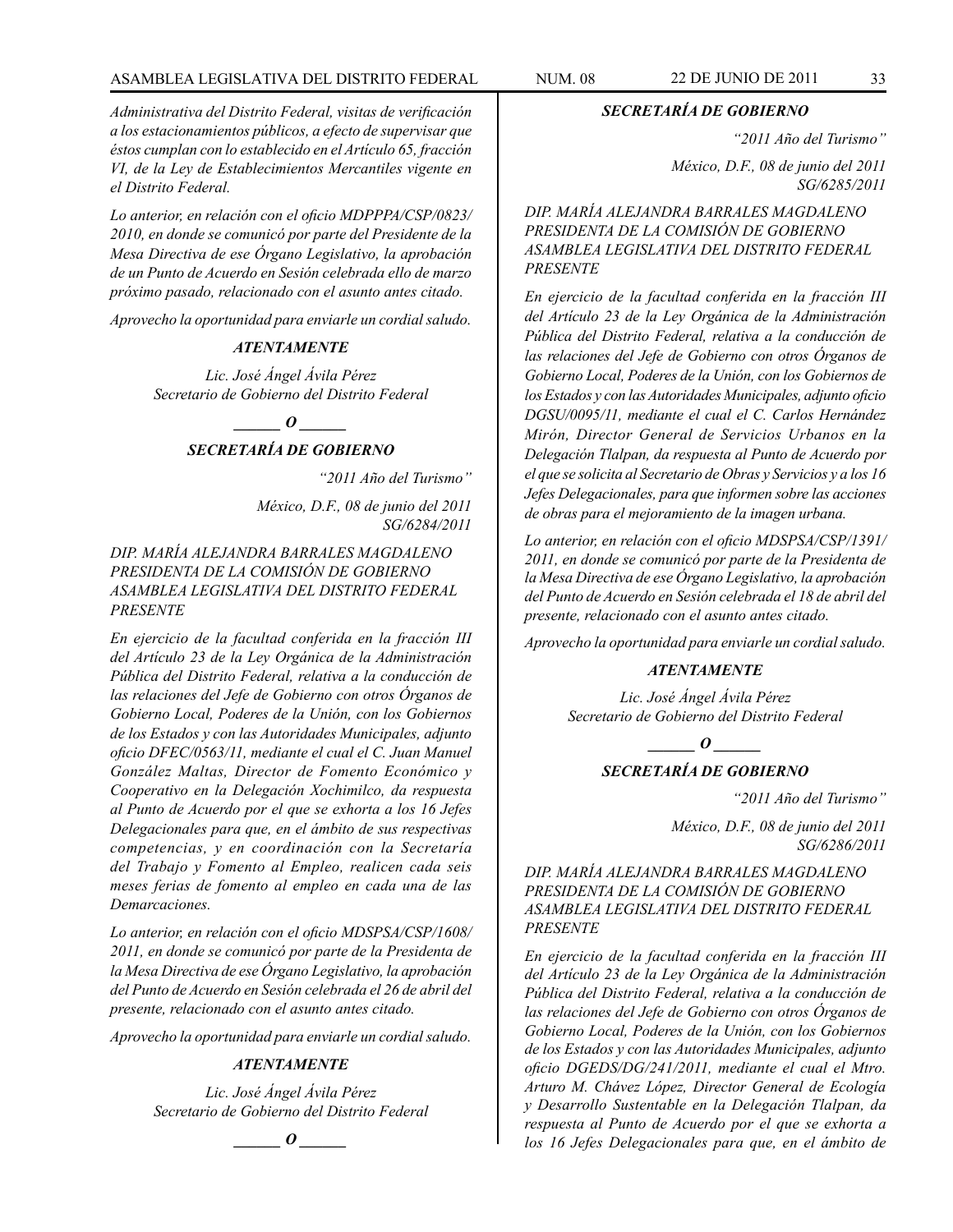*sus respectivas competencias, y en coordinación con la Secretaría del Trabajo y Fomento al Empleo, realicen cada seis meses ferias de fomento al empleo en cada una de las Demarcaciones.*

*Lo anterior, en relación con el oficio MDSPSA/CSP/1606/ 2011, en donde se comunicó por parte de la Presidenta de la Mesa Directiva de ese Órgano Legislativo, la aprobación del Punto de Acuerdo en Sesión celebrada el 26 de abril del presente, relacionado con el asunto antes citado.*

*Aprovecho la oportunidad para enviarle un cordial saludo.*

#### *ATENTAMENTE*

*Lic. José Ángel Ávila Pérez Secretario de Gobierno del Distrito Federal*

*\_\_\_\_\_\_ O \_\_\_\_\_\_*

# *SECRETARÍA DE GOBIERNO*

*"2011 Año del Turismo"*

*México, D.F., 08 de junio del 2011 SG/6287/2011*

# *DIP. MARÍA ALEJANDRA BARRALES MAGDALENO PRESIDENTA DE LA COMISIÓN DE GOBIERNO ASAMBLEA LEGISLATIVA DEL DISTRITO FEDERAL PRESENTE*

*En ejercicio de la facultad conferida en la fracción III del Artículo 23 de la Ley Orgánica de la Administración Pública del Distrito Federal, relativa a la conducción de las relaciones del Jefe de Gobierno con otros Órganos de Gobierno Local, Poderes de la Unión, con los Gobiernos de los Estados y con las Autoridades Municipales, y en alcance a mi similar SG/04641/2011 de fecha 28 de abril, adjunto oficio DGSU/598/2011, mediante el cual el Lic. Alfredo Romero Adorno, Director General de Servicios Urbanos en la Delegación Tláhuac, da respuesta al Punto de Acuerdo relativo al exhorto a la Secretaría del Medio Ambiente y a los 16 Jefes Delegacionales, a fin de que en conjunta colaboración se realicen las medidas necesarias para la eliminación y control de la plaga del muérdago, así como un programa de reforestación para sustituir los árboles derribados a causa de dicha plaga.*

*Lo anterior, en relación con el oficio MDDPPRSA/CSP/688/ 2011, en donde se comunicó por parte del Presidente de la Mesa Directiva de la Diputación Permanente de ese Órgano Legislativo, la aprobación de un Punto de Acuerdo en Sesión celebrada el 09 de febrero del presente, relacionado con el asunto antes citado.*

*Aprovecho la oportunidad para enviarle un cordial saludo.*

# *ATENTAMENTE*

*Lic. José Ángel Ávila Pérez Secretario de Gobierno del Distrito Federal*



#### *SECRETARÍA DE GOBIERNO*

*"2011 Año del Turismo"*

*México, D.F., 08 de junio del 2011 SG/6288/2011*

*DIP. MARÍA ALEJANDRA BARRALES MAGDALENO PRESIDENTA DE LA COMISIÓN DE GOBIERNO ASAMBLEA LEGISLATIVA DEL DISTRITO FEDERAL PRESENTE*

*En ejercicio de la facultad conferida en la fracción III del Artículo 23 de la Ley Orgánica de la Administración Pública del Distrito Federal, relativa a la conducción de las relaciones del Jefe de Gobierno con otros Órganos de Gobierno Local, Poderes de la Unión, con los Gobiernos de los Estados y con las Autoridades Municipales, adjunto oficio DGJG/2174/11, mediante el cual la C. María de los Ángeles Román Flores, Directora General Jurídica y de Gobierno en la Delegación Tláhuac, da respuesta al Punto de Acuerdo relativo a la solicitud a las autoridades federales, del Distrito Federal y de las Delegaciones, que en el ámbito de su competencia, instalen señalizaciones que permitan identificar los puntos de riesgo focalizado, como son las mufas de cableado eléctrico, subterráneo y los ductos de gas, priorizando las instalaciones que se ubican en la Zona del Centro Histórico.*

*Lo anterior, en relaCión con el oficio MDPPSA/CSP/1644/ 2010, en donde se comunicó por parte del Presidente de la Mesa Directiva de ese Órgano Legislativo, la aprobación de un Punto de Acuerdo en Sesión celebrada el 18 de noviembre próximo pasado, relacionado con el asunto antes citado.*

*Aprovecho la oportunidad para enviarle un cordial saludo.*

#### *ATENTAMENTE*

*Lic. José Ángel Ávila Pérez Secretario de Gobierno del Distrito Federal*

*\_\_\_\_\_\_ O \_\_\_\_\_\_*

# *SECRETARÍA DE GOBIERNO*

*"2011 Año del Turismo"*

*México, D.F., 08 de junio del 2011 SG/6289/2011*

# *DIP. MARÍA ALEJANDRA BARRALES MAGDALENO PRESIDENTA DE LA COMISIÓN DE GOBIERNO ASAMBLEA LEGISLATIVA DEL DISTRITO FEDERAL PRESENTE*

*En ejercicio de la facultad conferida en la fracción III del Artículo 23 de la Ley Orgánica de la Administración Pública del Distrito Federal, relativa a la conducción de las relaciones del Jefe de Gobierno con otros Órganos de Gobierno Local, Poderes de la Unión, con los Gobiernos de los Estados y con las Autoridades Municipales, adjunto oficio DGJG/2160/2011, mediante el cual la C. María de los Ángeles Román Flores, Directora General Jurídica y de Gobierno en la Delegación Tláhuac, da*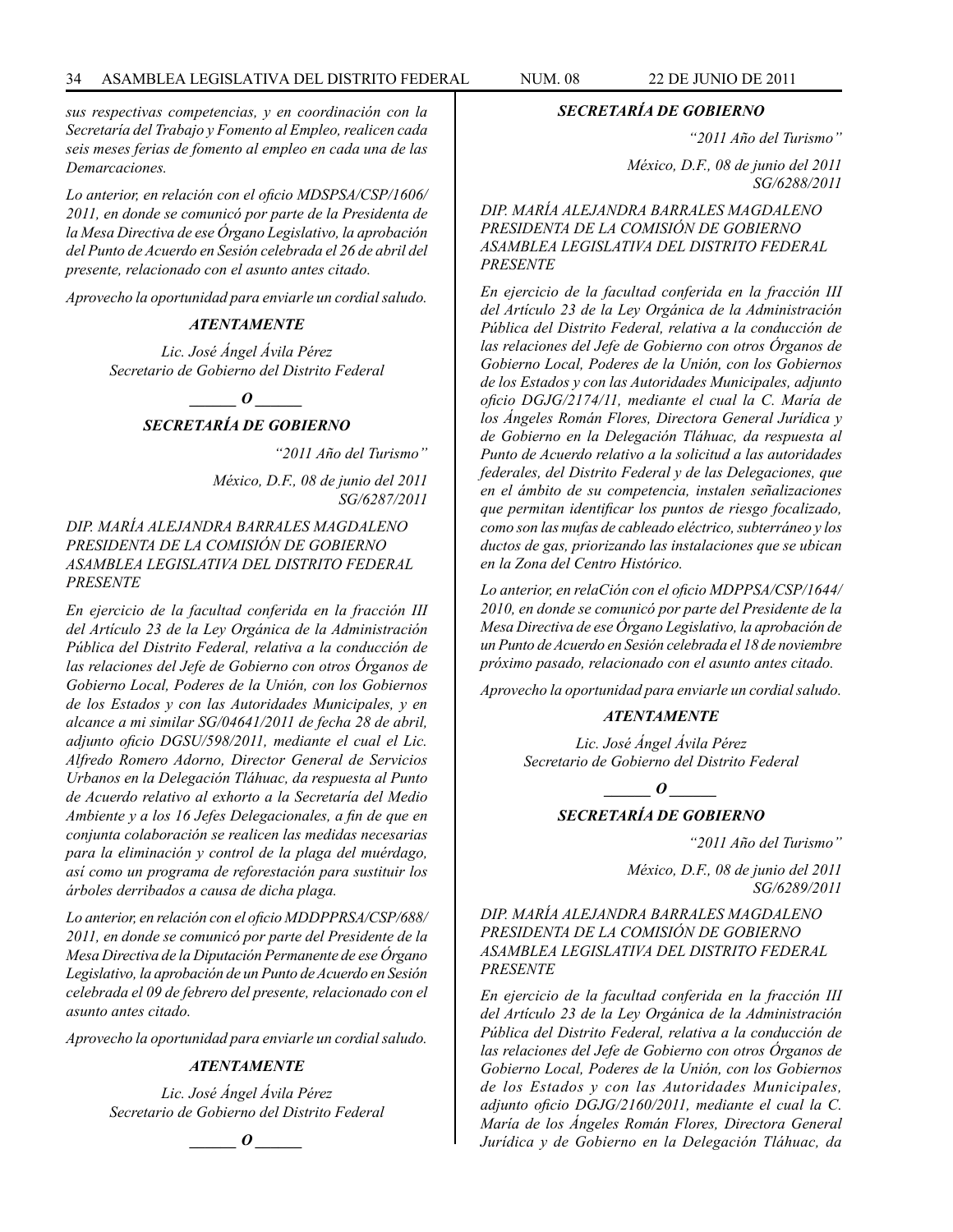# ASAMBLEA LEGISLATIVA DEL DISTRITO FEDERAL NUM. 08 22 de JUNIO de 2011 35

*respuesta al Punto de Acuerdo por el que se recomienda a. lo s 16 Órganos Político Administrativos del Distrito Federal, la digitalización y publicación en su portal de internet de información relacionada con los avisos de declaración de apertura y las solicitudes ingresadas para el otorgamiento de permisos, en los términos de la nueva Ley de Establecimientos Mercantiles.*

*Lo anterior, en relación con el oficio MDSPSA/CSP/1479/ 2011, en donde se comunicó por parte de la Presidenta de la Mesa Directiva de ese Órgano Legislativo, la aprobación del Punto de Acuerdo en Sesión celebrada el 19 de abril del presente, relacionado con el asunto antes citado.*

*Aprovecho la oportunidad para enviarle un cordial saludo.*

#### *ATENTAMENTE*

*Lic. José Ángel Ávila Pérez Secretario de Gobierno del Distrito Federal*

# *\_\_\_\_\_\_ O \_\_\_\_\_\_*

# *SECRETARÍA DE GOBIERNO*

*"2011 Año del Turismo"*

*México, D.F., 09 de junio del 2011 SG/6290/2011*

# *DIP. MARÍA ALEJANDRA BARRALES MAGDALENO PRESIDENTA DE LA COMISIÓN DE GOBIERNO ASAMBLEA LEGISLATIVA DEL DISTRITO FEDERAL PRESENTE*

*En ejercicio de la facultad conferida en la fracción III del Artículo 23 de la Ley Orgánica de la Administración Pública del Distrito Federal, relativa a la conducción de las relaciones del Jefe de Gobierno con otros Órganos de Gobierno Local, Poderes de la Unión, con los Gobiernos de los Estados y con las Autoridades Municipales, adjunto oficio DGDER/0693/2011, mediante el cual el Mtro. Ulises Lara López, Director General de Desarrollo Económico y Rural en la Delegación Tláhuac, da respuesta al Punto de Acuerdo por el que la Asamblea Legislativa declara el año 2011 como Año de Cooperativismo Mexicano con motivo de que la ONU declara el año 2012 como el Año Internacional del Cooperativismo.*

*Lo anterior, en relación con el oficio MDDPPRSA/CSP/149/ 2011, en donde se comunicó por parte del Presidente de la Mesa Directiva de la Diputación Permanente de ese Órgano Legislativo, la aprobación de un Punto de Acuerdo, en Sesión celebrada el 12 de enero del presente, relacionado con el asunto antes citado.*

*Aprovecho la oportunidad para enviarle un cordial saludo.*

# *ATENTAMENTE*

*Lic. José Ángel Ávila Pérez Secretario de Gobierno del Distrito Federal*

 $\bm{o}$ 

*SECRETARÍA DE GOBIERNO*

*"2011 Año del Turismo"*

*México, D.F., 09 de junio del 2011 SG/6291/2011*

*DIP. MARÍA ALEJANDRA BARRALES MAGDALENO PRESIDENTA DE LA COMISIÓN DE GOBIERNO ASAMBLEA LEGISLATIVA DEL DISTRITO FEDERAL PRESENTE*

*En ejercicio de la facultad conferida en la fracción III del Artículo 23 de la Ley Orgánica de la Administración Pública del Distrito Federal, relativa a la conducción de las relaciones del Jefe de Gobierno con otros Órganos de Gobierno Local, Poderes de la Unión, con los Gobiernos de los Estados y con las Autoridades Municipales, adjunto oficio STV/OS/0354/11, mediante el cual el Secretario de Transportes y Vialidad del Distrito Federal, da respuesta al Punto de Acuerdo, por el que se solicita a que en el ámbito de sus facultades informe diversos aspectos relativos a los depósitos vehiculares.*

*Lo anterior, en relación con el oficio MDSPSA/ CSP/1646/2011, en donde se comunicó por parte del Presidente de la Mesa Directiva de ese Órgano Legislativo, la aprobación de un Punto de Acuerdo relacionado con el asunto antes citado.*

*Aprovecho la oportunidad para enviarle un cordial saludo.*

#### *ATENTAMENTE*

*Lic. José Ángel Ávila Pérez Secretario de Gobierno del Distrito Federal*

 $\bm{o}$ 

# *SECRETARÍA DE GOBIERNO*

*"2011 Año del Turismo"*

*México, D.F., 09 de junio del 2011 SG/6292/2011*

*DIP. MARÍA ALEJANDRA BARRALES MAGDALENO PRESIDENTA DE LA COMISIÓN DE GOBIERNO ASAMBLEA LEGISLATIVA DEL DISTRITO FEDERAL PRESENTE*

*En ejercicio de la facultad conferida en la fracción III del Artículo 23 de la Ley Orgánica de la Administración Pública del Distrito Federal, relativa a la conducción de las relaciones del Jefe de Gobierno con otros Órganos de Gobierno Local, Poderes de la Unión, con los Gobiernos de los Estados y con las Autoridades Municipales, adjunto oficio SEDF/104/2011 y anexo del mismo, mediante el cual el Secretario de Educación del Distrito Federal, da respuesta al Punto de Acuerdo, por el que se exhorta a que en el Programa de Colocación de Bebedores en las*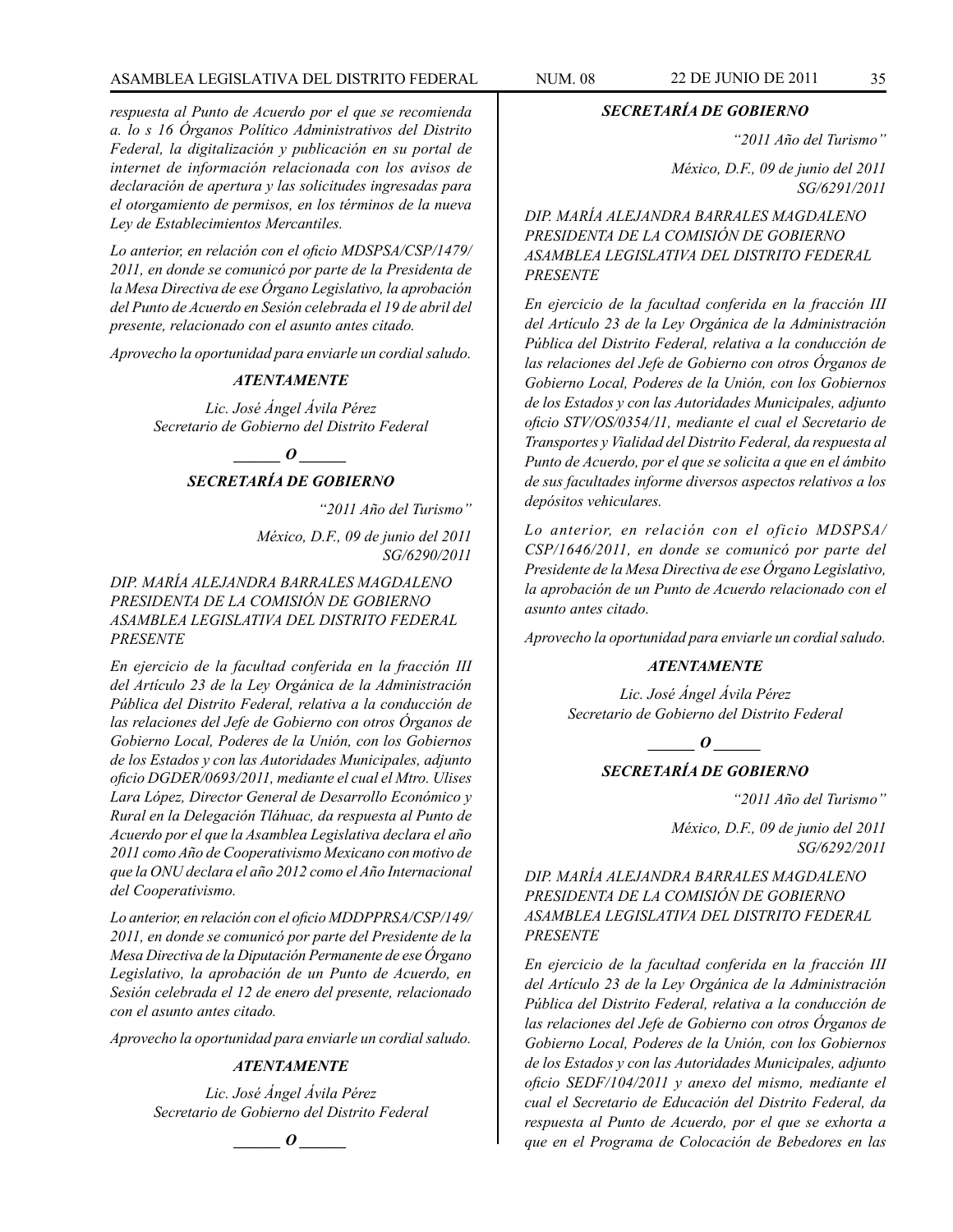# 36 ASAMBLEA LEGISLATIVA DEL DISTRITO FEDERAL NUM. 08 22 de JUNIO de 2011

*Escuelas Públicas de la Ciudad de México, se observen los lineamientos establecidos en la NOM-127-SSA1-1994, SALUD AMBIENTAL, AGUA PARA USO Y CONSUMO HUMANO LÍMITES PERMISIBLES DE CALIDAD Y TRATAMIENTO A QUE DEBE SOMETERSE EL AGUA PARA SU POTABILlZACIÓN.*

*Lo anterior, en relación con el oficio MDSPSA/CSP/196/2011, en donde se comunicó por parte del Presidente de la Mesa Directiva de ese Órgano Legislativo, la aprobación de un Punto de Acuerdo relacionado con el asunto antes citado.*

*Aprovecho la oportunidad para enviarle un cordial saludo.*

#### *ATENTAMENTE*

*Lic. José Ángel Ávila Pérez Secretario de Gobierno del Distrito Federal*

*\_\_\_\_\_\_ O \_\_\_\_\_\_*

# *SECRETARÍA DE GOBIERNO*

*"2011 Año del Turismo"*

*México, D.F., 09 de junio del 2011 SG/6293/2011*

# *DIP. MARÍA ALEJANDRA BARRALES MAGDALENO PRESIDENTA DE LA COMISIÓN DE GOBIERNO ASAMBLEA LEGISLATIVA DEL DISTRITO FEDERAL PRESENTE*

*En ejercicio de la facultad conferida en la fracción III del Artículo 23 de la Ley Orgánica de la Administración Pública del Distrito Federal, relativa a la conducción de las relaciones del Jefe de Gobierno con otros Órganos de Gobierno Local, Poderes de la Unión, con los Gobiernos de los Estados y con las Autoridades Municipales, adjunto oficio SSP/113/2011, mediante el cual la Subsecretaría de Participación Ciudadana y Prevención del Delito en ausencia del Secretario de Seguridad Pública del Distrito Federal, da respuesta al Punto de Acuerdo, por el que se exhorta a que en el ámbito de sus atribuciones disponga de una estrategia de seguridad en todos los frentes de obra pública, en San Pedro de los Pinos, e incremente la presencia del personal policiaco.*

*Lo anterior, en relación con el oficio MDSPSA/CSP/899/2011, en donde se comunicó por parte de la Presidenta de la Mesa Direttiva de ese Órgano Legislativo, la aprobación de un Punto de Acuerdo relacionado con el asunto antes citado.*

*Aprovecho la oportunidad para enviarle un cordial saludo.*

#### *ATENTAMENTE*

*Lic. José Ángel Ávila Pérez Secretario de Gobierno del Distrito Federal*

$$
\_\_o\_
$$

#### *SECRETARÍA DE GOBIERNO*

*"2011 Año del Turismo"*

*México, D.F., 09 de junio del 2011 SG/6294/2011*

*DIP. MARÍA ALEJANDRA BARRALES MAGDALENO PRESIDENTA DE LA COMISIÓN DE GOBIERNO ASAMBLEA LEGISLATIVA DEL DISTRITO FEDERAL PRESENTE*

*En ejercicio de la facultad conferida en la fracción III del Artículo 23 de la Ley Orgánica de la Administración Pública del Distrito Federal, relativa a la conducción de las relaciones del Jefe de Gobierno con otros Órganos de Gobierno Local, Poderes de la Unión, con los Gobiernos de los Estados y con las Autoridades Municipales, adjunto oficio STV/OS/0363/11, mediante el cual el Secretario de Transportes y Vialidad del Distrito Federal, da respuesta al Punto de Acuerdo, por el que se solicita a que en el ámbito de sus facultades actualice los términos no vigentes que contiene el Reglamento de Estacionamientos Públicos del Distrito Federal.*

*Lo anterior, en relación con el oficio MDSPSA/CSP/593/2011, en donde se comunicó por parte del Presidente de la Mesa Directiva de ese Órgano Legislativo, la aprobación de un Punto de Acuerdo relacionado con el asunto antes citado.*

*Aprovecho la oportunidad para enviarle un cordial saludo.*

#### *ATENTAMENTE*

*Lic. José Ángel Ávila Pérez Secretario de Gobierno del Distrito Federal*

*o*  $\theta$ 

# *SECRETARÍA DE GOBIERNO*

*"2011 Año del Turismo"*

*México, D.F., 09 de junio del 2011 SG/6295/2011*

*DIP. MARÍA ALEJANDRA BARRALES MAGDALENO PRESIDENTA DE LA COMISIÓN DE GOBIERNO ASAMBLEA LEGISLATIVA DEL DISTRITO FEDERAL PRESENTE*

*En ejercicio de la facultad conferida en la fracción III del Artículo 23 de la Ley Orgánica de la Administración Pública del Distrito Federal, relativa a la conducción de las relaciones del Jefe de Gobierno con otros Órganos de Gobierno Local, Poderes de la Unión, con los Gobiernos de los Estados y con las Autoridades Municipales, adjunto oficio SSP/114/2011, mediante el cual la Subsecretaría de Participación Ciudadana y Prevención del Delito en ausencia del Secretario de Seguridad Pública del Distrito Federal, da respuesta al Punto de Acuerdo, por el que se solicita a que en coordinación con el Titular*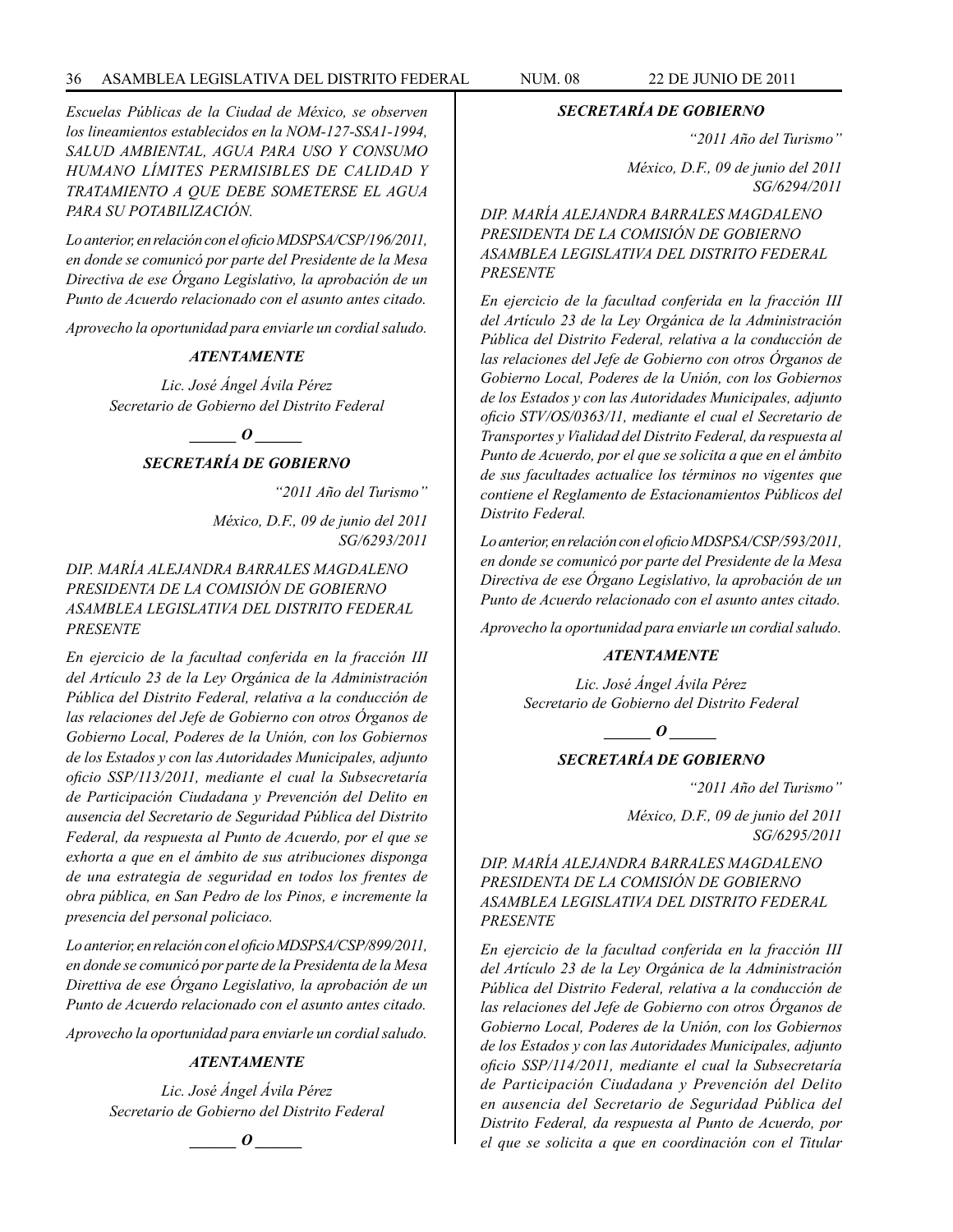*del Órgano Político-Administrativo en· Azcapotzalco, se analice la posibilidad y alternativa factible para permitir la reubicación del depósito vehicular ubicado en la calle Francisco Villa s/n, Pueblo de San Pedro Xalpa.*

*Lo anterior, en relación con el oficio MDSPSA/CSP/1668/ 2011, en donde se comunicó por parte de la Presidenta de la Mesa Directiva de ese Órgano Legislativo, la aprobación de un Punto de Acuerdo relacionado con el asunto antes citado.*

*Aprovecho la oportunidad para enviarle un cordial saludo.*

## *ATENTAMENTE*

*Lic. José Ángel Ávila Pérez Secretario de Gobierno del Distrito Federal*

 $\bm{o}$ 

# *SECRETARÍA DE GOBIERNO*

*"2011 Año del Turismo" México, D.F., 09 de junio del 2011 SG/6296/2011*

*DIP. MARÍA ALEJANDRA BARRALES MAGDALENO PRESIDENTA DE LA COMISIÓN DE GOBIERNO ASAMBLEA LEGISLATIVA DEL DISTRITO FEDERAL PRESENTE*

*En ejercicio de la facultad conferida en la fracción III del Artículo 23 de la Ley Orgánica de la Administración Pública del Distrito Federal, relativa a la conducción de las relaciones del Jefe de Gobierno con otros Órganos de Gobierno Local, Poderes de la Unión, con los Gobiernos de los Estados y con las Autoridades Municipales, adjunto oficio SSP/115/2011, mediante el cual la Subsecretaría de Participación Ciudadana y Prevención del Delito en ausencia del Secretario de Seguridad Pública del Distrito Federal, da respuesta al Punto de Acuerdo, por el que se solicita a que en el ámbito de sus facultades informe diversos aspectos relativos a los depósito vehiculares.*

*Lo anterior, en relación con el oficio MDSPSA/CSP/1645/ 2011, en donde se comunicó por parte de la Presidenta de la Mesa Directiva de ese Órgano Legislativo, la aprobación de un Punto de Acuerdo relacionado con el asunto antes citado.*

*Aprovecho la oportunidad para enviarle un cordial saludo.*

## *ATENTAMENTE*

*Lic. José Ángel Ávila Pérez Secretario de Gobierno del Distrito Federal*

# *\_\_\_\_\_\_ O \_\_\_\_\_\_*

# *SECRETARÍA DE GOBIERNO*

*"2011 Año del Turismo"*

*México, D.F., 08 de junio del 2011 SG/6297/2011*

*En ejercicio de la facultad conferida en la fracción III del Artículo 23 de la Ley Orgánica de la Administración Pública del Distrito Federal, relativa a la conducción de las relaciones del Jefe de Gobierno con otros Órganos de Gobierno Local, Poderes de la Unión, con los Gobiernos de los Estados y con las Autoridades Municipales, adjunto oficio DGSU/585/2011, mediante el cual el Lic. Alfredo Romero Adorno, Director General de Servicios Urbanos en la Delegación Tláhuac, da respuesta al Punto de Acuerdo mediante el cual se exhorta al Gobierno del Distrito Federal y a los Titulares de las 16 Delegaciones, para que informen a la Asamblea Legislativa sobre las medidas que aplicarán para el aprovechamiento de energía renovable, con base en la Ley Ambiental que propone su uso a partir de 2012.* 

*Lo anterior, en relación con el oficio MDSPSA/CSP/309/2011, en donde se comunicó por parte del Presidente de la Mesa Directiva de ese Órgano Legislativo, la aprobación del Punto de Acuerdo en Sesión celebrada el 24 de marzo del presente, relacionado con el asunto antes citado.*

*Aprovecho la oportunidad para enviarle un cordial saludo.*

#### *ATENTAMENTE*

*Lic. José Ángel Ávila Pérez Secretario de Gobierno del Distrito Federal*

*\_\_\_\_\_\_ O \_\_\_\_\_\_*

## *SECRETARÍA DE GOBIERNO*

*"2011 Año del Turismo"*

*México, D.F., 08 de junio del 2011 SG/6298/2011*

*DIP. MARÍA ALEJANDRA BARRALES MAGDALENO PRESIDENTA DE LA COMISIÓN DE GOBIERNO ASAMBLEA LEGISLATIVA DEL DISTRITO FEDERAL PRESENTE*

*En ejercicio de la facultad conferida en la fracción III del Artículo 23 de la Ley Orgánica de la Administración Pública del Distrito Federal, relativa a la conducción de las relaciones del Jefe de Gobierno con otros Órganos de Gobierno Local, Poderes de la Unión, con los Gobiernos de los Estados y con las Autoridades Municipales, adjunto oficio JDGAM/075/2011, mediante el cual el Ing. Víctor Hugo Lobo Román, Jefe Delegacional en Gustavo A. Madero, remite carpeta y da respuesta a 20 Puntos de Acuerdo, mismos que se enlistan a continuación:*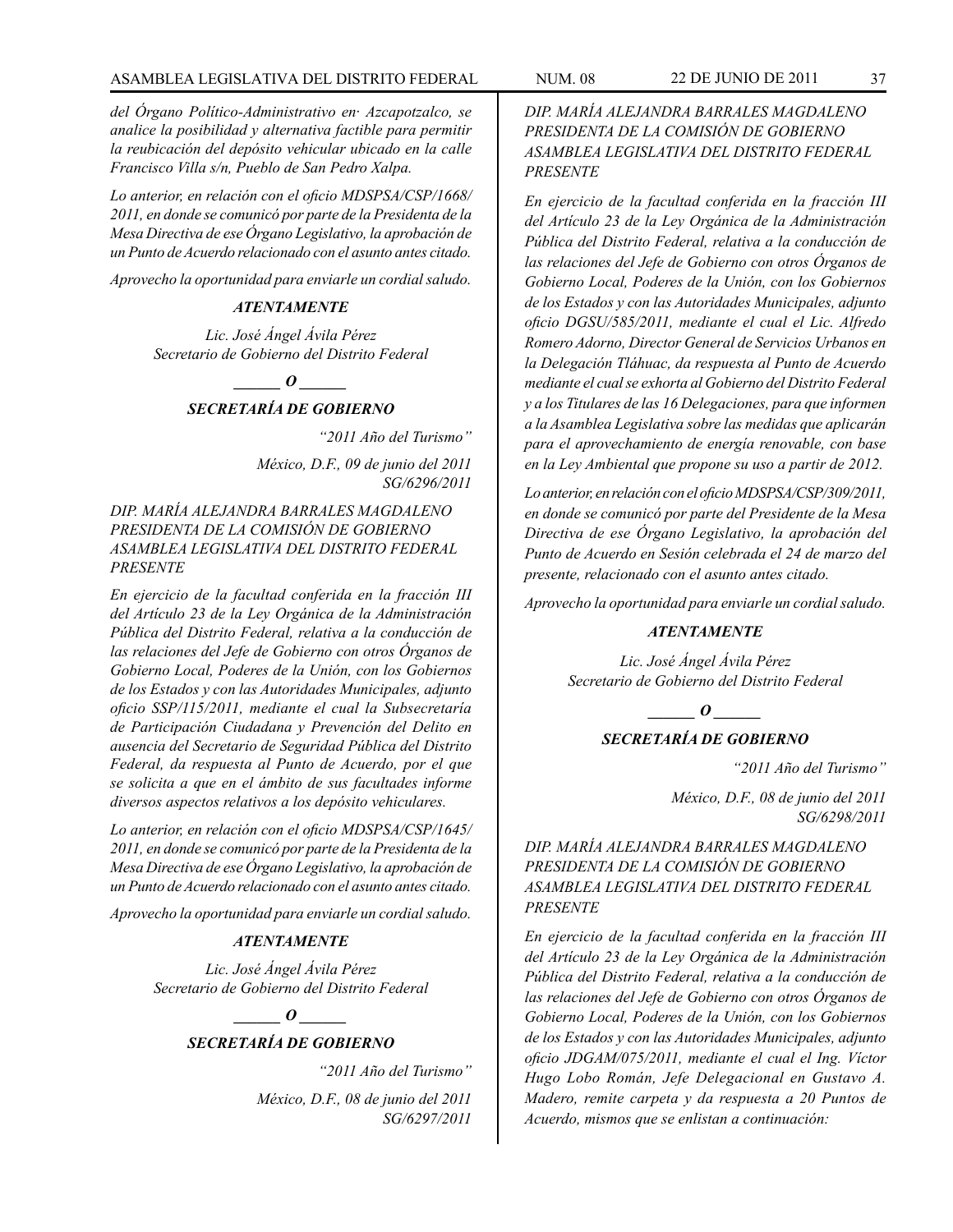|   | Fecha de<br>aprobación<br>del Punto de<br><b>Acuerdo</b> | Oficio de la ALDF para<br>dar a conocer el Punto de<br><b>Acuerdo</b> | Oficio mediante<br>el cual se envío el<br>Punto de Acuerdo<br>a la Delegación | Resolutivo del Punto de Acuerdo                                                                                                                                                                                                                                                                                                                              |
|---|----------------------------------------------------------|-----------------------------------------------------------------------|-------------------------------------------------------------------------------|--------------------------------------------------------------------------------------------------------------------------------------------------------------------------------------------------------------------------------------------------------------------------------------------------------------------------------------------------------------|
|   | 11/Nov/2010                                              | M DPPSA/CSP/1409/2010                                                 | SG/CED/2531/2010                                                              | ÚNICO. Se exhorta al Jefe Delegacional en Gustavo<br>A. Madero y a la Comisión de Presupuesto y<br>Cuenta Pública de la ALDF, a que contemple en el<br>presupuesto delegacional el próximo año, una partida<br>especial para que se automaticen los cárcamos de<br>bombeo que distribuyen las aguas plúviales de la<br>Colonia San Juan y Guadalupe Ticomán. |
| 2 | 26jEne/2011                                              | MDDPPRSA/CSP/540/2011                                                 | SG/CED/0210/2011                                                              | PRIMERO. La Asammblea Legislativa del Distrito<br>Federal V Legislatura, solicita al Jefe Delegacional<br>en Gustavo A. Madero Madero un informe detallado,<br>sobre los recursos aplicados en el 2010 en<br>mantenimiento a unidades habitacionales en dicha<br>Demarcación.                                                                                |
| 3 | 26/Ene/2011                                              | MDDPPRSA/CSP/541/2011                                                 | SG/CED/0209/2011                                                              | UNICO. La Asamblea Legislativa del Distrito<br>Federal V Legislatura, solicita al Jefe Delegacional<br>en Gustavo A. Madero un informe detallado, sobre<br>los recursos aplicados en el año 2010 en acciones<br>para la mitigación de riesgos en dicha Demarcación.                                                                                          |
| 4 | 9/Feb/2011                                               | MDDPPRSA/CSP /682/2011                                                | SG/CED/0268/2011                                                              | UNICO. Para exhortar a la Lic. Martha Delegado<br>Peralta, Secretaría del Medio Ambiente del Distrito<br>Federal y a los 16 Jefes Delegacionales, a fin de que<br>en conjunta colaboración se realicen las medidas<br>necesarias para la eliminación y control de la plaga<br>del muérdago.                                                                  |
| 5 | 23/Feb/2011                                              | MDDPPRSA/CSP/900/2011                                                 | SG/CED/0370/2011                                                              | PRIMERO. Se exhorta al Jefe Delegacional de<br>Gustavo A. Madero para que respete el espacio<br>verde recreativo ubicado en calle 15 entre Perlillar<br>y avenida Monte Alto, Colonia Ampliación Progreso<br>Nacional.                                                                                                                                       |
| 6 | 9/Mar/2011                                               | <i>MDDPPRSA/CSP/1125/2011</i>                                         | <i>SG/CED/0445/2011</i>                                                       | PRIMERO. Se exhorta a la Secretaría de Obras y<br>Servicios, y a las 16 Delegaciones, ambas del Distrito<br>Federal, instruyan a los trabajadores del área de<br>barrido cuando la recolecten en las calles y en los<br>domicilios particulares.                                                                                                             |
| 7 | 24/Mar/2011                                              | MDSPSA/CSP/245/2011                                                   | SG/CED/0515/2011                                                              | UNICO. Se exhorta a los 16 Jefes Delegacionales<br>del Distrito Federal para que, en la medida de<br>la disposición presupuestal, se realice el pago de<br>los montos previstos en la Circular Uno Bis, por<br>concepto de Entrega-Recepción que aún estén<br>pendientes.                                                                                    |
| 8 |                                                          | 7/ Abril/2011   M DSPSA/ CES/988/2011                                 | SG/CED/0673/2011                                                              | UNICO. La Asamblea Legislativa del Distrito Federal,<br>V Legislatura, exhorta a los Jefes Delegacionales que<br>no tengan implementado el programa para controlar<br>el muérdago phoradendron /eucarpum.                                                                                                                                                    |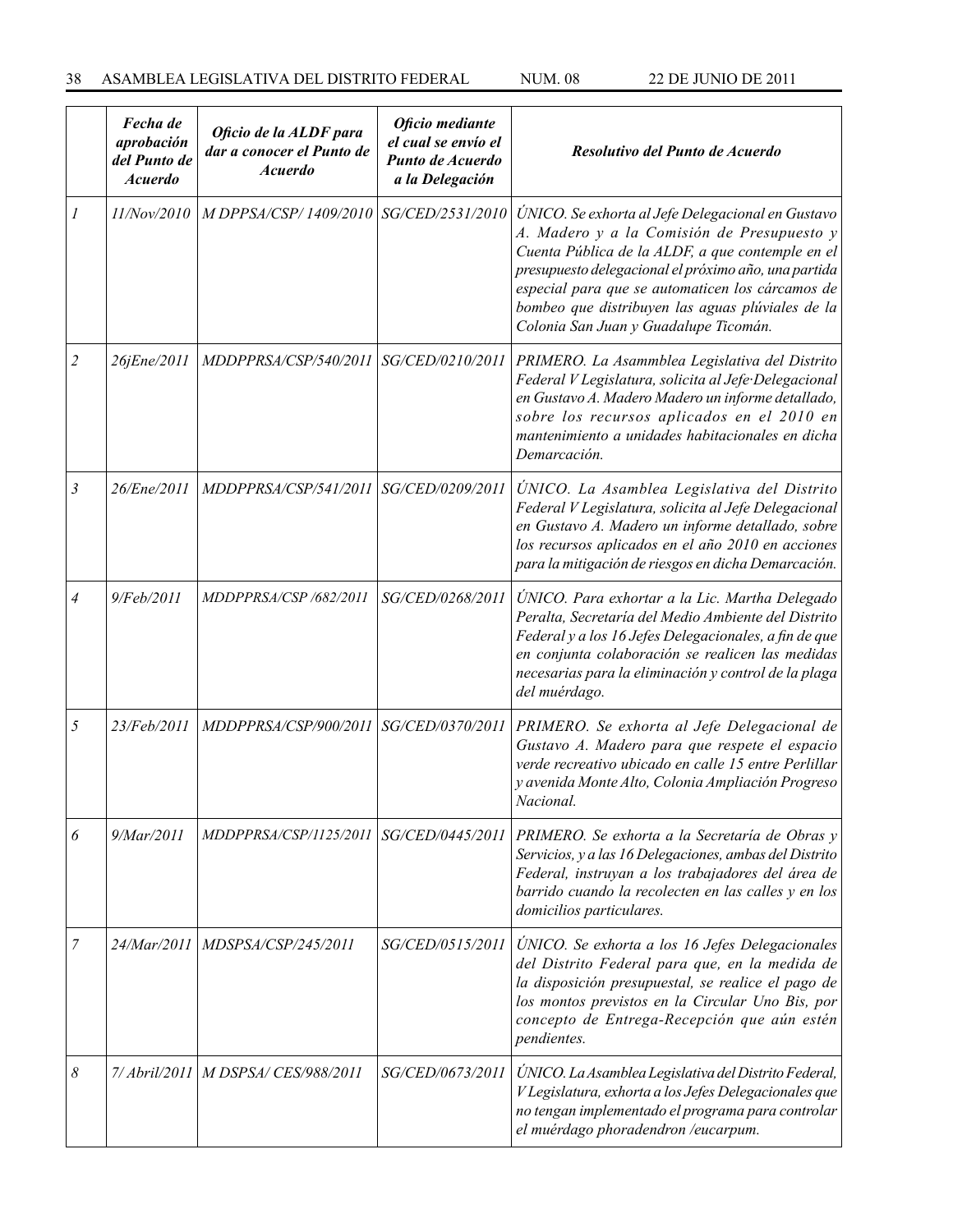| 9       | 9/Nov/2010    |                                      |                  | MDPPSA/CSP /1264/2010   SG/CED/2503/2010   PRIMERO. Se exhorta al Jefe de Gobierno del<br>Distrito Federal y a los 16 Delegados, para que<br>se asigne una partida especial para construir la<br>infraestructura deportiva necesaria para la práctica<br>del skate en cada Delegación.                                                                                                                                                                                                                               |  |
|---------|---------------|--------------------------------------|------------------|----------------------------------------------------------------------------------------------------------------------------------------------------------------------------------------------------------------------------------------------------------------------------------------------------------------------------------------------------------------------------------------------------------------------------------------------------------------------------------------------------------------------|--|
| 10      | 11/Nov/2010   | MDPPSA/CSP /1317/2010                | SG/CED/2519/2010 | ÚNICO. Se exhorta a los 16 Jefes Delegacionales y a<br>la Secretaría de Desarrollo Económico a que rindan<br>un informe sobre el cumplimiento a los Puntos de<br>Acuerdo dictaminados por la Comisión de Abasto y<br>Distribución de Alimentos, y a los aprobados ante el<br>pleno de la Asamblea Legislativa del Distrito Federal<br>de esta V Legislatura.                                                                                                                                                         |  |
| $_{II}$ | 26/Ene/2011   | MDDPPRSA/CSP/379/2011                | SG/CED/0147/2011 | TERCERO. Informar a esta Soberanía sobre la<br>ubicación del terreno donde se llevará a cabo la<br>construcción del Centro Delegacional de Atención<br>Integral del Consumo de Sustancias Psicoactivas,<br>durante el ejercicio presupuestal 2012.                                                                                                                                                                                                                                                                   |  |
| 12      | 24/Mar/2011   | MDSPSA/CSP/303/2011                  | SG/CED/0498/2011 | PRIMERO. Por el que se exhorta al Gobierno<br>del Distrito Federal y a los Titulares de las 16<br>Delegaciones a informar ante esta Soberanía sobre<br>las medidas que aplicarán para el aprovechamiento<br>de energía renovable, con base en la Ley Ambiental<br>que propone su uso a partir de 2012.                                                                                                                                                                                                               |  |
| 13      | 7/ Abril/2011 | MDSPSA/CSP/1009/2011                 | SG/CED/0657/2011 | TERCERO. La Asamblea Legislativa exhorta a los 16<br>Jefes Delegacionales a dotar de la infraestructura y<br>servicios necesarios a los mercados públicos a fin de<br>que estos puedan llevar acabo un eficiente proceso<br>de separación de residuos sólidos.                                                                                                                                                                                                                                                       |  |
| 14      |               | 26/Abril/2011   MDSPSA/CSP/1599/2011 | SG/CED/0807/2011 | UNICO. Se exhorta a los 16 Jefes Delegacionales<br>para que en el ámbito de sus respectivas competencias<br>y en coordinación con fa Secretaría del Trabajo y<br>Fomento al Empleo, realicen cada seis meses ferias<br>de fomento al empleo.                                                                                                                                                                                                                                                                         |  |
| 15      | 17/Ju1/2010   | MDDPSRPA/CSP/1255/2010               | SG/CED/1417/2010 | ÚNICO. Se solicita a los 16 Jefes Delegacionales<br>informen por escrito a esta Soberanía las acciones<br>realizadas para atender el problema de las adicciones<br>en cada una de las Demarcaciones territoriales.                                                                                                                                                                                                                                                                                                   |  |
| 16      |               | 28/Sept/2010   MDPPSA/CSP/237/2010   | SG/CED/2214/2010 | SEGUNDO. Se exhorta a las Jefaturas Delegacionales<br>para que en coordinación con la Secretaría de Salud<br>del Distrito Federal, realicen un diagnóstico sobre<br>los Centros de Control canino que existen en sus<br>respectivas Demarcaciones.                                                                                                                                                                                                                                                                   |  |
| 17      | 14/0ct/2010   | MDPPSA/CSP/562/2010                  | SG/CED/2272/2010 | DÉCIMO PRIMERO. Se exhorta a los 16 Órganos<br>Político Administrativos, a que remita en un lapso no<br>mayor a 30 días naturales a partir de la notificación<br>de presente Punto de Acuerdo, a esta Asamblea<br>Legislativa, un informe detallado sobre las acciones<br>que ha llevado a cabo con base en la Ley para<br>Prevenir y Erradicar la Trata de Personas, el Abuso<br>Sexual y la Explotación Sexual Comercial Infantil<br>para el Distrito Federal, vigente a partir del día 25<br>de Octubre del 2008. |  |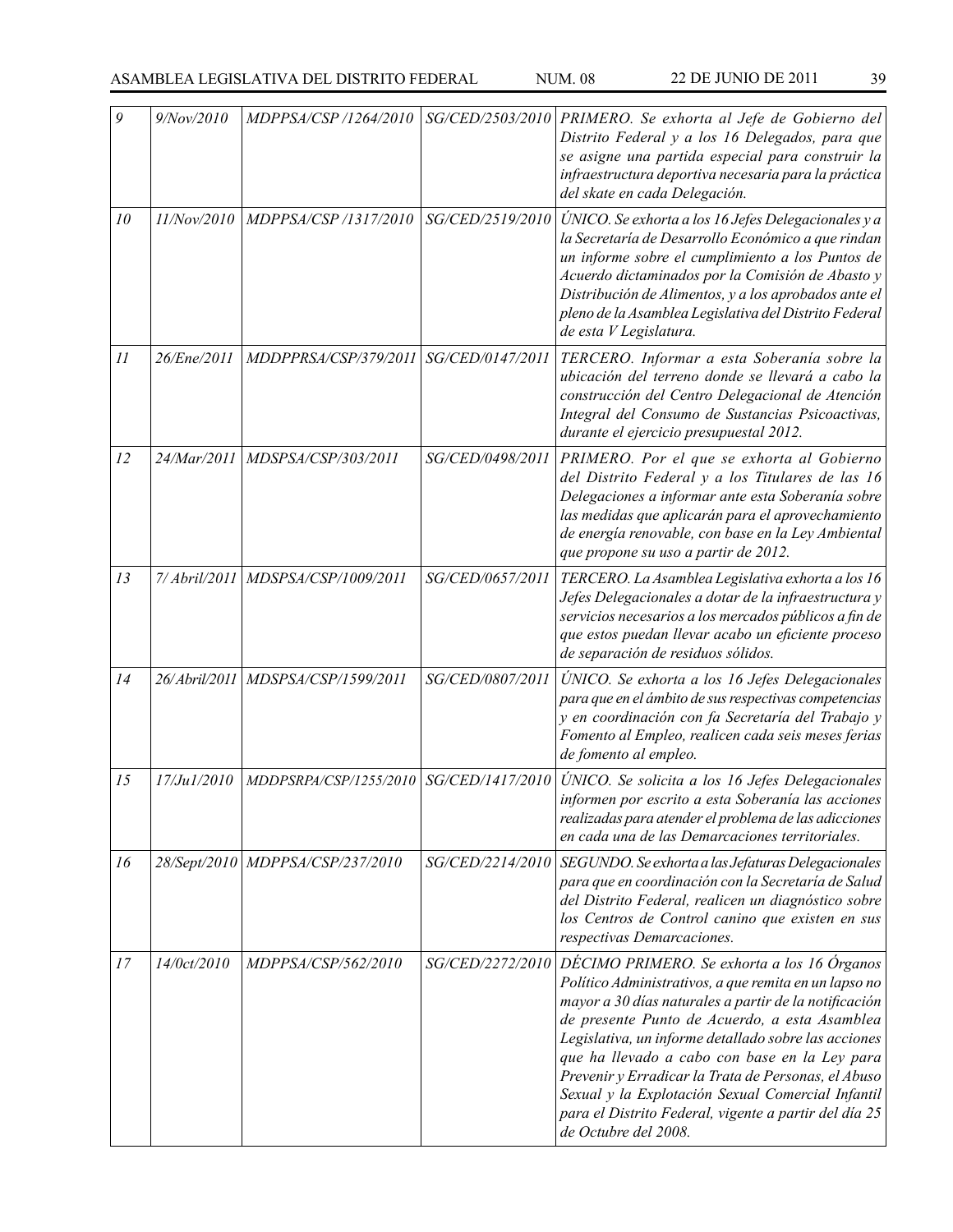| 18 | <i>16/Feb/2011</i> | MDDPPRSA/CSP/778/2011                | <i>SG/CED/0304/2011</i> | UNICO. Esta V Legislatura de la Asamblea Legislativa<br>del Distrito Federal exhorta respetuosamente al<br>Titular de la Jefatura Delegacional en Gustavo A.<br>Madero, C. Víctor Hugo Lobo Román, realice los<br>trabajos necesarios de rehabilitación y reparación<br>de la barda del mercado público de la Colonia<br>Campestre Aragón.                                         |  |
|----|--------------------|--------------------------------------|-------------------------|------------------------------------------------------------------------------------------------------------------------------------------------------------------------------------------------------------------------------------------------------------------------------------------------------------------------------------------------------------------------------------|--|
| 19 |                    | 18/Abril/2011   MDSPSA/CSP/1384/2011 | <i>SG/CED/0757/2011</i> | ÚNICO. Por el que se solicita al Secretario de Obras<br>y Servicios y a los 16 Jefes Delegacionales del<br>Distrito Federal, para que informe sobre las acciones<br>de obras para el mejoramiento de la imagen urbana.                                                                                                                                                             |  |
| 20 |                    | 5/Abril/2011   MDSPSA/CSP/906/2011   | <i>SG/CED/0619/2011</i> | SEGUNDO. Se exhorta a las 16 Delegaciones del<br>Distrito Federal y en especial la Delegación Álvaro<br>Obregón a contribuir, de acuerdo a sus facultades,<br>con acciones para generar seguridad a los vecinos y<br>conductores en el Distrito Federal, particularmente<br>durante la noche y madrugada, cuando los cierres<br>viales se aplican y elevan los riesgos de asaltos. |  |

*Aprovecho la oportunidad para enviarle un cordial saludo.*

#### *ATENTAMENTE*

*Lic. José Ángel Ávila Pérez Secretario de Gobierno del Distrito Federal*

 $\overline{\phantom{a}}$  *o*  $\overline{\phantom{a}}$ 

# *SECRETARÍA DE GOBIERNO*

*"2011 Año del Turismo"*

*México, D.F., 08 de junio del 2011 SG/6362/2011*

# *DIP. MARÍA ALEJANDRA BARRALES MAGDALENO PRESIDENTA DE LA COMISIÓN DE GOBIERNO ASAMBLEA LEGISLATIVA DEL DISTRITO FEDERAL PRESENTE*

*En ejercicio de la facultad conferida en la fracción III del Artículo 23 de la Ley Orgánica de la Administración Pública del Distrito Federal, relativa a la conducción de las relaciones del Jefe de Gobierno con otros Órganos de Gobierno Local, Poderes de la Unión, con los Gobiernos de los Estados y con las Autoridades Municipales, adjunto oficio DGJG/DG/SGMSP/323/2011, mediante el cual la Lic. Camilo Campos López, Director General Jurídico y de Gobierno en la Delegación Cuajimalpa de Morelos, da respuesta al Punto de Acuerdo por el que se recomienda a los 16 Órganos Político Administrativos del Distrito Federal, la digitalización y publicación en su portal de Internet de información relacionada con los avisos de declaración de apertura y las solicitudes ingresadas para el otorgamiento de permisos, en los términos de la nueva Ley de Establecimientos Mercantiles.*

*Lo anterior, en relación con el oficio MDSPSA/CSP/1471/ 2011, en donde se comunicó por parte de la Presidenta de la Mesa Directiva de ese Órgano Legislativo, la aprobación del Punto de Acuerdo en Sesión celebrada el 19 de abril del presente, relacionado con el asunto antes citado.*

*Aprovecho la oportunidad para enviarle un cordial saludo.*

### *ATENTAMENTE*

*Lic. José Ángel Ávila Pérez Secretario de Gobierno del Distrito Federal*

*\_\_\_\_\_\_ O \_\_\_\_\_\_*

# *SECRETARÍA DE GOBIERNO*

*"2011 Año del Turismo"*

*México, D.F., 13 de junio del 2011 SG/6363/2011*

# *DIP. MARÍA ALEJANDRA BARRALES MAGDALENO PRESIDENTA DE LA COMISIÓN DE GOBIERNO ASAMBLEA LEGISLATIVA DEL DISTRITO FEDERAL PRESENTE*

*En ejercicio de la facultad conferida en la fracción III del Artículo 23 de la Ley Orgánica de la Administración Pública del Distrito Federal, relativa a la conducción de las relaciones del Jefe de Gobierno con otros Órganos de Gobierno Local, Poderes de la Unión, con los Gobiernos de los Estados y con las Autoridades Municipales, adjunto el oficio BD10.1.1.3.1/177/2011, mediante el cual el C. José Manuel Carriola Florest Coordinador de Protección Civil en la Delegación La Magdalena Contreras, da respuesta al Punto de Acuerdo por el que se exhorta a la y los 16 Jefes Delegacionales a que, en un lapso no mayor*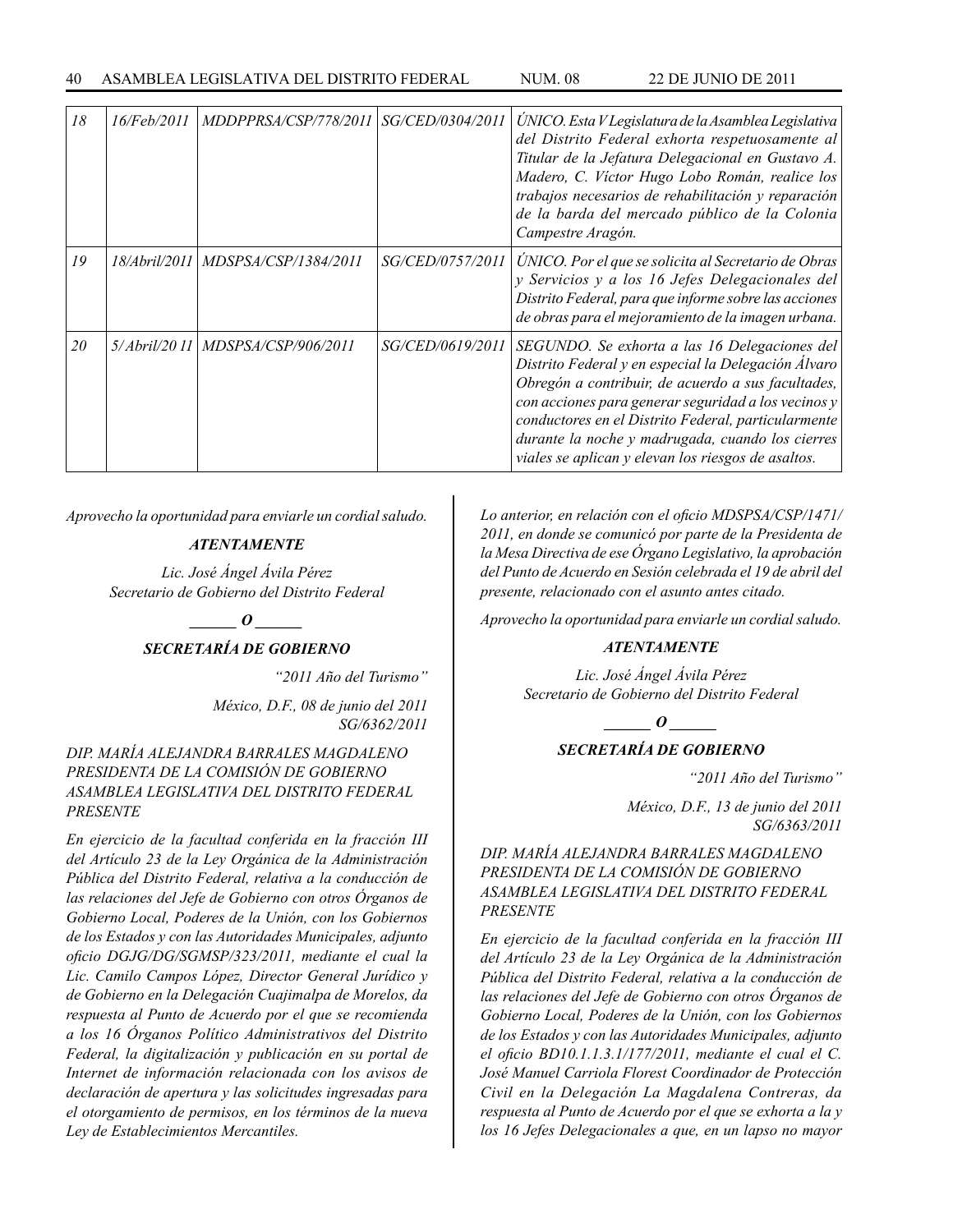# ASAMBLEA LEGISLATIVA DEL DISTRITO FEDERAL NUM. 08 22 de JUNIO de 2011 41

*a diez días hábiles, remitan a la Asamblea Legislativa, los requerimientos presupuestales urgentes para subsanar las deficiencias en sus estructuras de protección civil y para crear las condiciones para poseer un Atlas de Riesgo Delegacional.*

*Lo anterior, en relación con el oficio MDDPSRSA/CSP/424/ 2011, en donde se comunicó por parte de la Presidenta de la Mesa Directiva de ese Órgano Legislativo, la aprobación del Punto de Acuerdo en Sesión celebrada el 25 de mayo del presente, relacionado con el asunto antes citado.*

*Aprovecho la oportunidad para enviarle un cordial saludo.*

#### *ATENTAMENTE*

*Lic. José Ángel Ávila Pérez Secretario de Gobierno del Distrito Federal*

*\_\_\_\_\_\_ O \_\_\_\_\_\_*

# *SECRETARÍA DE GOBIERNO*

*"2011 Año del Turismo"*

*México, D.F., 06 de junio del 2011 SG/6369/2011*

# *DIP. MARÍA ALEJANDRA BARRALES MAGDALENO PRESIDENTA DE LA COMISIÓN DE GOBIERNO ASAMBLEA LEGISLATIVA DEL DISTRITO FEDERAL PRESENTE*

*En ejercicio de la facultad conferida en la fracción III del Artículo 23 de la Ley Orgánica de la Administración Pública del Distrito Federal, relativa a la conducción de las relaciones del Jefe de Gobierno con otros Órganos de Gobierno Local, Poderes de la Unión, con los Gobiernos de los Estados y con las Autoridades Municipales, adjunto oficio SSP/108/2011 y anexo del mismo, mediante el cual el Secretario de Seguridad Pública del Distrito Federal, da respuesta al Punto de Acuerdo, por el que se solicita publicar de manera mensual en la página de internet de la Secretaría, la información estadística relativa a los delitos que se cometen en el Distrito Federal, desglosada por tipo de delito y Colonia de cada una de las 16 Delegaciones políticas.*

*Lo anterior, en relación con el oficio MDSPSA/CSP/412/2011, en donde se comunicó por parte del Presidente de la Mesa Directiva de ese Órgano Legislativo, la aprobación de un Punto de Acuerdo relacionado con el asunto antes citado.*

*Aprovecho la oportunidad para enviarle un cordial saludo.*

### *ATENTAMENTE*

*Lic. José Ángel Ávila Pérez Secretario de Gobierno del Distrito Federal* *SECRETARÍA DE GOBIERNO*

*"2011 Año del Turismo"*

*México, D.F., 06 de junio del 2011 SG/6370/2011*

*DIP. MARÍA ALEJANDRA BARRALES MAGDALENO PRESIDENTA DE LA COMISIÓN DE GOBIERNO ASAMBLEA LEGISLATIVA DEL DISTRITO FEDERAL PRESENTE*

*En ejercicio de la facultad conferida en la fracción III del Artículo 23 de la Ley Orgánica de la Administración Pública del Distrito Federal, relativa a la conducción de las relaciones del Jefe de Gobierno con otros Órganos de Gobierno Local, Poderes de la Unión, con los Gobiernos de los Estados y con las Autoridades Municipales, adjunto oficio SSP/104/2011, mediante el cual el Secretario de Seguridad Pública del Distrito Federal, da respuesta al Punto de Acuerdo, por el que se solicita que se considere la instalación de cámaras de vigilancia en la Colonia Villa Coapa, Delegación Tlalpan, como parte del programa Bicentenario de Vigilancia.*

*Lo anterior, en relación con el oficio MDSPSA/CSP/1241/ 2011, en donde se comunicó por parte de la Presidenta de la Mesa Directiva de ese Órgano Legislativo, la aprobación de un Punto de Acuerdo relacionado con el asunto antes citado.*

*Aprovecho la oportunidad para enviarle un cordial saludo.*

### *ATENTAMENTE*

*Lic. José Ángel Ávila Pérez Secretario de Gobierno del Distrito Federal*

*\_\_\_\_\_\_ O \_\_\_\_\_\_*

# *SECRETARÍA DE GOBIERNO*

*"2011 Año del Turismo"*

*México, D.F., 06 de junio del 2011 SG/6371/2011*

*DIP. MARÍA ALEJANDRA BARRALES MAGDALENO PRESIDENTA DE LA COMISIÓN DE GOBIERNO ASAMBLEA LEGISLATIVA DEL DISTRITO FEDERAL PRESENTE*

*En ejercicio de la facultad conferida en la fracción III del Artículo 23 de la Ley Orgánica de la Administración Pública del Distrito Federal, relativa a la conducción de las relaciones del Jefe de Gobierno con otros Órganos de Gobierno Local, Poderes de la Unión, con los Gobiernos de los Estados y con las Autoridades Municipales, adjunto oficio SSP/107/2011 y anexo del mismo, mediante el cual el Secretario de Seguridad Pública del Distrito Federal, da respuesta al Punto de Acuerdo, por el que se exhorta informar diversos aspectos relativos a la situación de la renta de diversos vehículos para labores operativas y administrativas de esa dependencia.*

*o*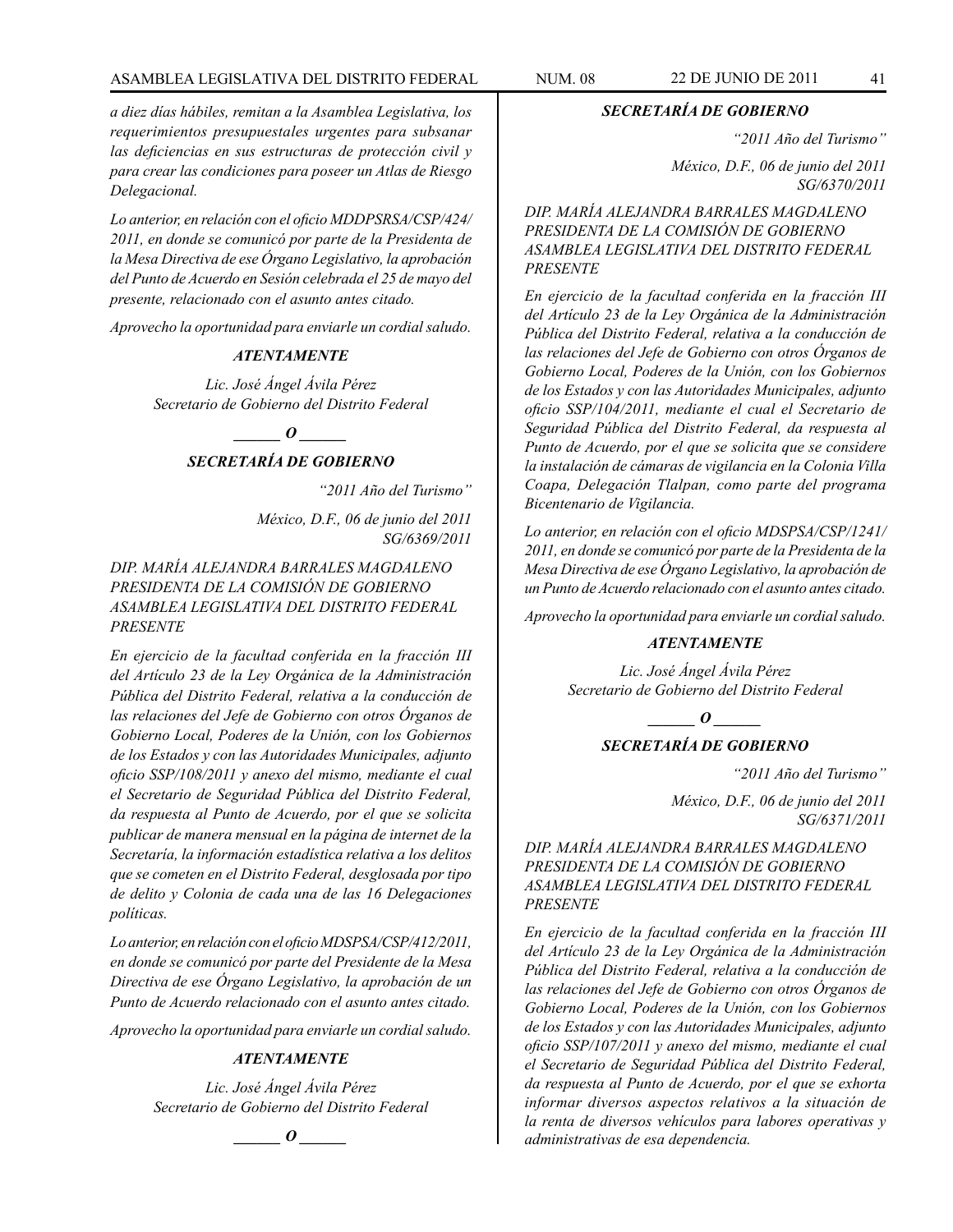*Lo anterior, en relación con el oficio MDDPSRSA/CSP/086/ 2011, en donde se comunicó por parte del Presidente de la Mesa Directiva de la Diputación Permanente de ese Órgano Legislativo, la aprobación de un Punto de Acuerdo relacionado con el asunto antes citado.*

*Aprovecho la oportunidad para enviarle un cordial saludo.*

### *ATENTAMENTE*

*Lic. José Ángel Ávila Pérez Secretario de Gobierno del Distrito Federal*

*d*  $\boldsymbol{\theta}$ 

# *SECRETARÍA DE GOBIERNO*

*"2011 Año del Turismo"*

*México, D.F., 08 de junio del 2011 SG/6372/2011*

# *DIP. MARÍA ALEJANDRA BARRALES MAGDALENO PRESIDENTA DE LA COMISIÓN DE GOBIERNO ASAMBLEA LEGISLATIVA DEL DISTRITO FEDERAL PRESENTE*

*En ejercicio de la facultad conferida en la fracción III del Artículo 23 de la Ley Orgánica de la Administración Pública del Distrito Federal, relativa a la conducción de las relaciones del Jefe de Gobierno con otros Órganos de Gobierno Local, Poderes de la Unión, con los Gobiernos de los Estados y con las Autoridades Municipales, adjunto oficio SSP/106/2011 y anexo del mismo, mediante el cual el Secretario de Seguridad Pública del Distrito Federal, da respuesta al Punto de Acuerdo, por el que se exhorta a realizar las previsiones presupuesta les necesarias para crear en el menor tiempo posible, dentro del escuadrón de rescate y urgencias médicas, una unidad de reacción inmediata para la atención de urgencias médicas a distancia, dotada de motocicletas equipadas con los mejores estándares de calidad respecto a potencia e implementos médicos, ello con la finalidad de reducir los tiempos de atención de las personas que sufran accidentes viales.*

*Lo anterior, en relación con el oficio MDSPSA/CSP/810/2011, en donde se comunicó por parte de la Presidenta de la Mesa Directiva de ese Órgano Legislativo, la aprobación de un Punto de Acuerdo relacionado con el asunto antes citado.*

*Aprovecho la oportunidad para enviarle un cordial saludo.*

# *ATENTAMENTE*

*Lic. José Ángel Ávila Pérez Secretario de Gobierno del Distrito Federal*

> *\_\_\_\_\_\_ O \_\_\_\_\_\_ SECRETARÍA DE GOBIERNO*

> > *"2011 Año del Turismo"*

*México, D.F., 06 de junio del 2011 SG/6373/2011*

*DIP. MARÍA ALEJANDRA BARRALES MAGDALENO PRESIDENTA DE LA COMISIÓN DE GOBIERNO* 

*ASAMBLEA LEGISLATIVA DEL DISTRITO FEDERAL PRESENTE*

*En ejercicio de la facultad conferida en la fracción III del Artículo 23 de la Ley Orgánica de la Administración Pública del Distrito Federal, relativa a la conducción de las relaciones del Jefe de Gobierno con otros Órganos de Gobierno Local, Poderes de la Unión, con los Gobiernos de los Estados y con las Autoridades Municipales, adjunto oficio GDF-SMA-SACM-DEO-DDTR-11-SD-0136 y anexos del mismo, mediante el cual el Director General del Sistema de Aguas de la Ciudad de México, da respuesta al Punto de Acuerdo, por el que se solicita informar las razones que provocaron la inundación del pasado 15 de abril de 2011 , en las Colonias Residencial Acueducto de Guadalupe y Unidad Modular Acueducto de Guadalupe, en la Delegación Gustavo A. Madero.*

*Lo anterior, en relación con el oficio MDDPSRSA/CSP/083/ 2011, en donde se comunicó por parte del Presidente de la Mesa Directiva de la Diputación Permanente de ese Órgano Legislativo, la aprobación de un Punto de Acuerdo relacionado con el asunto antes citado.*

*Aprovecho la oportunidad para enviarle un cordial saludo.*

### *ATENTAMENTE*

*Lic. José Ángel Ávila Pérez Secretario de Gobierno del Distrito Federal*

*o*  $\theta$ 

# *SECRETARÍA DE GOBIERNO*

*"2011 Año del Turismo"*

*México, D.F., 16 de junio del 2011 SG/6511/2011*

# *DIP. MARÍA ALEJANDRA BARRALES MAGDALENO PRESIDENTA DE LA COMISIÓN DE GOBIERNO ASAMBLEA LEGISLATIVA DEL DISTRITO FEDERAL PRESENTE*

*En ejercicio de la facultad conferida en la fracción III del Artículo 23 de la Ley Orgánica de la Administración Pública del Distrito Federal, relativa a la conducción de las relaciones del Jefe de Gobierno con otros Órganos de Gobierno Local, Poderes de la Unión, con los Gobiernos de los Estados y con las Autoridades Municipales, adjunto oficio DGA/1094/2011, mediante el cual el Mtro. Guillermo Rocha Ramos, Director General de Administración en Iztapalapa, da respuesta al Punto de Acuerdo por el que se exhorta a la Titular de la Delegación Iztapalapa para que informe sobre los criterios utilizados para nombrar a su actual Coordinadora de Protección Civil y la documentación que avale lo establecido en el Artículo 7-Bis de la Ley de Protección Civil para el Distrito Federal.*

*Lo anterior, en relación con el oficio MDDPSRSA/CSP/759/ 2011, en donde se comunicó por parte del Presidente de la Mesa Directiva de ese Órgano Legislativo, la aprobación*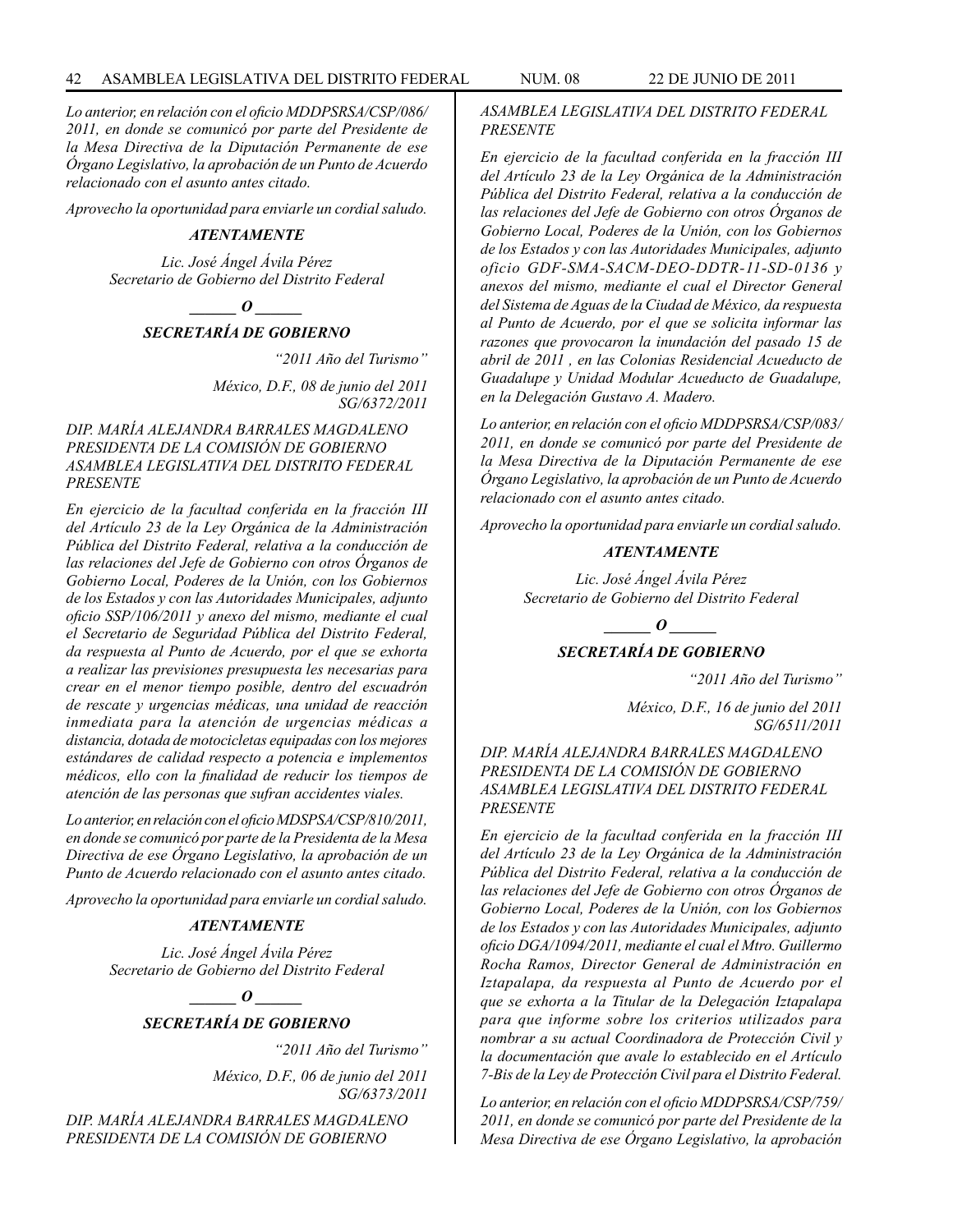*del Punto de Acuerdo en Sesión celebrada el 8 de junio del presente, relacionado con el asunto antes citado.*

*Aprovecho la oportunidad para enviarle un cordial saludo.*

## *ATENTAMENTE*

*Lic. José Ángel Ávila Pérez Secretario de Gobierno del Distrito Federal*

Asimismo, se informa a esta Diputación Permanente que toda vez que los comunicados a los que se ha hecho referencia contienen respuestas relativas a asuntos aprobados por este Órgano Legislativo, por economía procesal parlamentaria se toma la siguiente determinación:

Hágase del conocimiento de los Diputados promoventes y tome nota la Secretaría.

Esta Presidencia informa que se recibió un comunicado de la Secretaría de Gobierno del Distrito Federal por el que remiten diversa información en cumplimiento a lo dispuesto por el Artículo 83 fracción III de la Ley de Presupuesto y Gasto Eficiente del Distrito Federal, por lo que se instruye su remisión a las Comisiones de Presupuesto y Cuenta Pública y de Administración Pública Local para los efectos correspondientes.

# *SECRETARÍA DE GOBIERNO*

*"2011 Año del Turismo"*

*México, D.F., 06 de junio del 2011 SG/6368/2011*

*DIP. MARÍA ALEJANDRA BARRALES MAGDALENO PRESIDENTA DE LA COMISIÓN DE GOBIERNO ASAMBLEA LEGISLATIVA DEL DISTRITO FEDERAL PRESENTE*

*Con fundamento en lo establecido en el Artículo 83 fracción III de la Ley de Presupuesto y Gasto Eficiente del Distrito Federal, yen ejercicio de la facultad conferida en el Artículo 23 fracción III de la Ley Orgánica de la Administración Pública del Distrito Federal, en anexo remito a Usted, para los efectos legales conducentes, el informe del viaje y gastos respectivos, realizado por el Lic. Marcelo Ebrard Casaubon, Jefe de Gobierno del Distrito Federal y la C. Martha Susana Peón Sánchez, Directora de Protocolo Diplomático de la Coordinación General de Relaciones Internacionales del Distrito Federal, a la Ciudad de Ginebra, Suiza, del 8 al 12 de mayo del 2011, y del 7 al 12 de mayo del 2011 , a fin de participar en la Tercera Sesión de la Plataforma Global para la Reducción del Riesgo de Desastres y Conferencia Mundial sobre Reconstrucción; y Coordinación y Logística de las reuniones privadas del Jefe de Gobierno del Distrito Federal, respectivamente.*

*Aprovecho la oportunidad para enviarle un cordial saludo.*

# *ATENTAMENTE*

*Lic. José Ángel Ávila Pérez Secretario de Gobierno del Distrito Federal*

Tome nota la Secretaría.

Esta Presidencia informa que los puntos enlistados en los numerales 8, 9, 10 y 25 del Orden del Día han sido retirados.

Para presentar una Proposición con Punto de Acuerdo por el que se propone al Gobierno del Distrito Federal y a la Comisión de Administración y Procuración de Justicia estudiar la viabilidad de introducir al Código Penal como delito de tentativa de homicidio y se penalice a quien fabrique, comercialice o venda bebidas alcohólicas adulteradas y se aplique a sus inmuebles la figura de extinción de dominio, se concede el uso de la Tribuna al Diputado Cristian Vargas Sánchez, a nombre propio y del Diputado Leobardo Juan Urbina Mosqueda, del Grupo Parlamentario del Partido Revolucionario Institucional.

**EL C. DIPUTADO ALAN CRISTIAN VARGAS SÁNCHEZ**. Gracias, señor Presidente.

Antes de iniciar, le pediría de favor un minuto de silencio por las víctimas del caso News Divine, que apenas el lunes cumplimos 3 años y no se ha resuelto nada.

**EL C. PRESIDENTE**. Proceda Servicios Parlamentario a iniciar el cronómetro.

*(Minuto de silencio)*

**EL C. PRESIDENTE**. Pueden tomar asiento. Continúe, Diputado.

**EL C. DIPUTADO ALAN CRISTIAN VARGAS SÁNCHEZ**. Gracias, señor Presidente.

*PROPOSICIÓN CON PUNTO DE ACUERDO POR EL QUE SE PROPONE AL GOBIERNO DEL DISTRITO FEDERAL Y A LA COMISIÓN DE ADMINISTRACIÓN Y PROCURACIÓN DE JUSTICIA, ESTUDIAR LA VIABILIDAD DE INTRODUCIR AL CÓDIGO PENAL, COMO DELITO DE TENTATIVA DE HOMICIDIO Y SE PENALICE A QUIEN FABRIQUE, COMERCIALICE O VENDA BEBIDAS ALCOHÓLICAS ADULTERADAS Y SE APLIQUE A SUS INMUEBLES LA FIGURA DE EXTINCIÓN DE DOMINIO, QUE PRESENTA EL DIPUTADO ALAN CRISTIAN VARGAS SÁNCHEZ A NOMBRE PROPIO Y DEL DIPUTADO LEOBARDO JUAN URBINA MOSQUEDA, DEL GRUPO PARLAMENTARIO DEL PARTIDO REVOLUCIONARIO INSTITUCIONAL.*

*Con fundamento en los Artículos 10 fracción primera, 11, 17 fracción VI y la fracción VII del Artículo 18 de la Ley Orgánica de el Asamblea Legislativa del Distrito Federal, 92, 93 y 132 del Reglamento Interior de la Asamblea Legislativa del Distrito Federal, quien suscribe Diputado Leobardo Juan Urbina Mosqueda, integrante del Grupo Parlamentario del Partido Revolucionario Institucional de esta Asamblea Legislativa del Distrito Federal, V Legislatura, somete a la consideración de este H. Órgano Legislativo la siguiente proposición con Punto de Acuerdo, y:*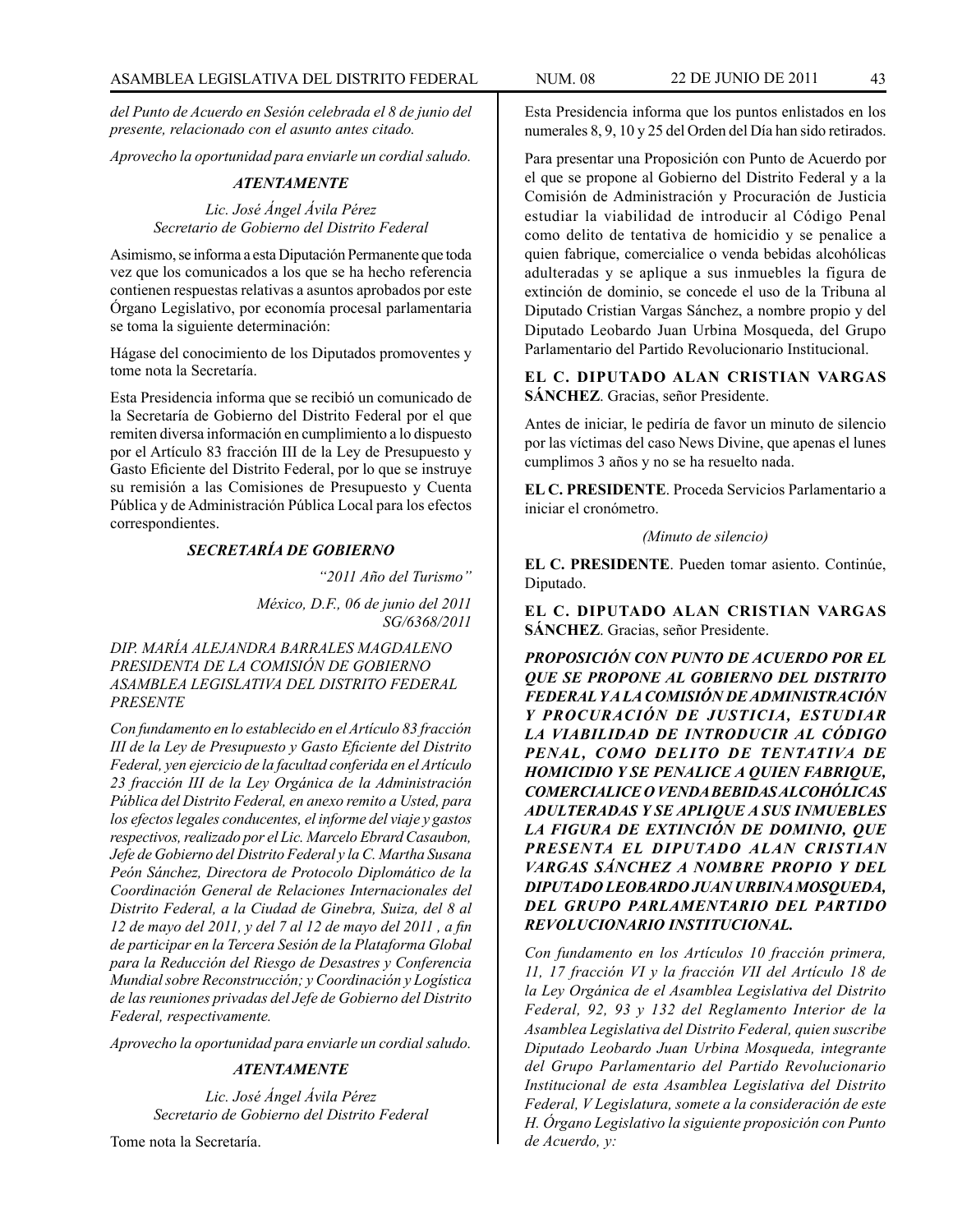## *CONSIDERANDO*

*Que de conformidad con el Artículo 4°, de la Constitución Política de los Estados Unidos Mexicanos, toda persona tiene derecho a la protección de la salud y la Ley definirá las bases y modalidades para e acceso a los servicios de salud y establecerá la concurrencia de la Federación y las entidades federativas en materia de salubridad general.*

*Que es atribución de la Asamblea Legislativa legislar en el ámbito local, en materias que le señalan la Constitución Política de los Estados Unidos Mexicanos y el Estatuto de Gobierno del Distrito Federal.*

*Que para los ciudadanos del Distrito Federal, están consagrados como parte de sus derechos y como obligación por parte del Estado la protección de su salud, que tiene entre otras finalidades la prolongación y mejoramiento de la calidad de la vida humana.*

*En México cada año fallecen 20 mil jóvenes en accidentes automovilísticos y actos violentos relacionados con el consumo de bebidas alcohólicas, de los cuales 10 mil son menores de edad. En el Distrito Federal el 45 por ciento de los jóvenes consumen alcohol. Lo anterior lo dio a conocer la "Asociación Civil Convivencia sin Violencia" que recientemente firmó un pacto con empresarios, autoridades y organizaciones de la sociedad civil para frenar el consumo de alcohol entre jóvenes.*

*Se dio a conocer el pacto denominado Cero Tolerancia, que contempla acciones y compromisos de los firmantes, por ejemplo, los empresarios y establecimientos mercantiles se comprometen a capacitar a sus empleados y cumplir con lo establecido en la Ley, no permitir la venta de bebidas alcohólicas a menores de edad.*

*La Industria de Vinos y Licores realizará Campañas de información sobre los riesgos físicos y psicológicos del consumo. Las Asociaciones de Padres de Familia promoverán ambientes sanos y seguros en fiestas ofrecidas por sus hijos y las Autoridades deberán rendir informes trimestrales sobre el curso de las denuncias por parte de la sociedad civil.*

*Inclusive el Procurador General del Distrito Federal, Miguel Ángel Mancera, quien también firmó el pacto, señaló que esta firma viene a reforzar un acuerdo previo entre la dependencia y la asociación de bares y discotecas en el sentido de la verificaciones de estos lugares, señaló que reforzarán también los operativos "Mala copa" en la Ciudad, señaló que trabajarán muy de cerca en zonas escolares.*

*Señalan los especialistas que se puede percibir si una bebida alcohólica está adulterada cuando produzca una sensación anormal de quemadura en la garganta, dolor de cabeza, o conduzca demasiado rápidamente al estado de embriaguez, además puede producir náuseas, vómito, irritación gástrica y malestar general en los días posteriores a la ingesta.*

*En los casos más extremos puede causar ceguera irreversible, e incluso la muerte.*

*En Colombia el Médico Maurix Rojas, Toxicólogo, del Hospital Universitario del Valle, explica que la utilización de sustancias como el metanol para la fabricación de licor adulterado puede producir deterioro de la conciencia, pérdida de la visión, dolor de cabeza intenso, entre otras sintomatologías.*

*El alcohol metílico es utilizado a nivel industrial como un disolvente de tintas y resinas. De acuerdo con Jenny Medina, analista de laboratorio de la Industria de Licores del Valle, en investigaciones realizadas en conjunto con la Universidad del Valle se han encontrado trazas de metanol en las muestras de licor adulterado estudiadas.*

*Medina explica que este compuesto después de ser ingerido hace una reacción química en el organismo humano y se transforma en ácido fórmico y en formaldehído, más conocido como formol.*

*El ácido fórmico ocasiona hinchazón de las células (falla pulmonar) o la alteración de su funcionamiento (daño renal u ocular, lesión del corazón).*

*La Industria de Licores del Valle explica que, según la cantidad de licor que se consuma, el organismo puede presentar diferentes estados tóxicos o grados de intoxicación:*

*Pueden darse varios tipos de Intoxicación*

#### *- Intoxicación leve.*

*Fatiga, dolor de cabeza, mareo, vómito, disminución de la agudeza visual, o sea, visión borrosa temporalmente.*

#### *- Intoxicación moderada.*

*Vómito, cólicos, dilatación de la pupila, congestión de la papila óptica con pérdida de la agudeza visual que puede llegar a ser permanente, falla en los riñones y en el hígado, cianosis (color morado de los labios) y daño de los pulmones, náuseas, mareos, dolor de cabeza intenso, desvanecimiento y narcosis.*

#### *- Intoxicación grave.*

*Falla en los pulmones, hígado, riñones, pérdida visual permanente, tensión arterial baja, toxicidad del sistema nervioso, convulsiones, estupor y pérdida del conocimiento hasta llegar al estado de coma.*

*En el Distrito Federal existen dos mil 200 antros que venden licor adulterado, y operan mafias dedicadas al reciclaje de botellas vacías, falsificación de hologramas y de sellos de autenticidad. Redes organizadas en una fábrica de engaño y riesgo para la salud de los habitantes de la Ciudad.*

*En lo general, esta clase de bebidas que se ofrecen en los giros negros.*

*"Utilizan las mismas botellas que la industria desecha, las rellenan y las venden como si fueran originales", asegura*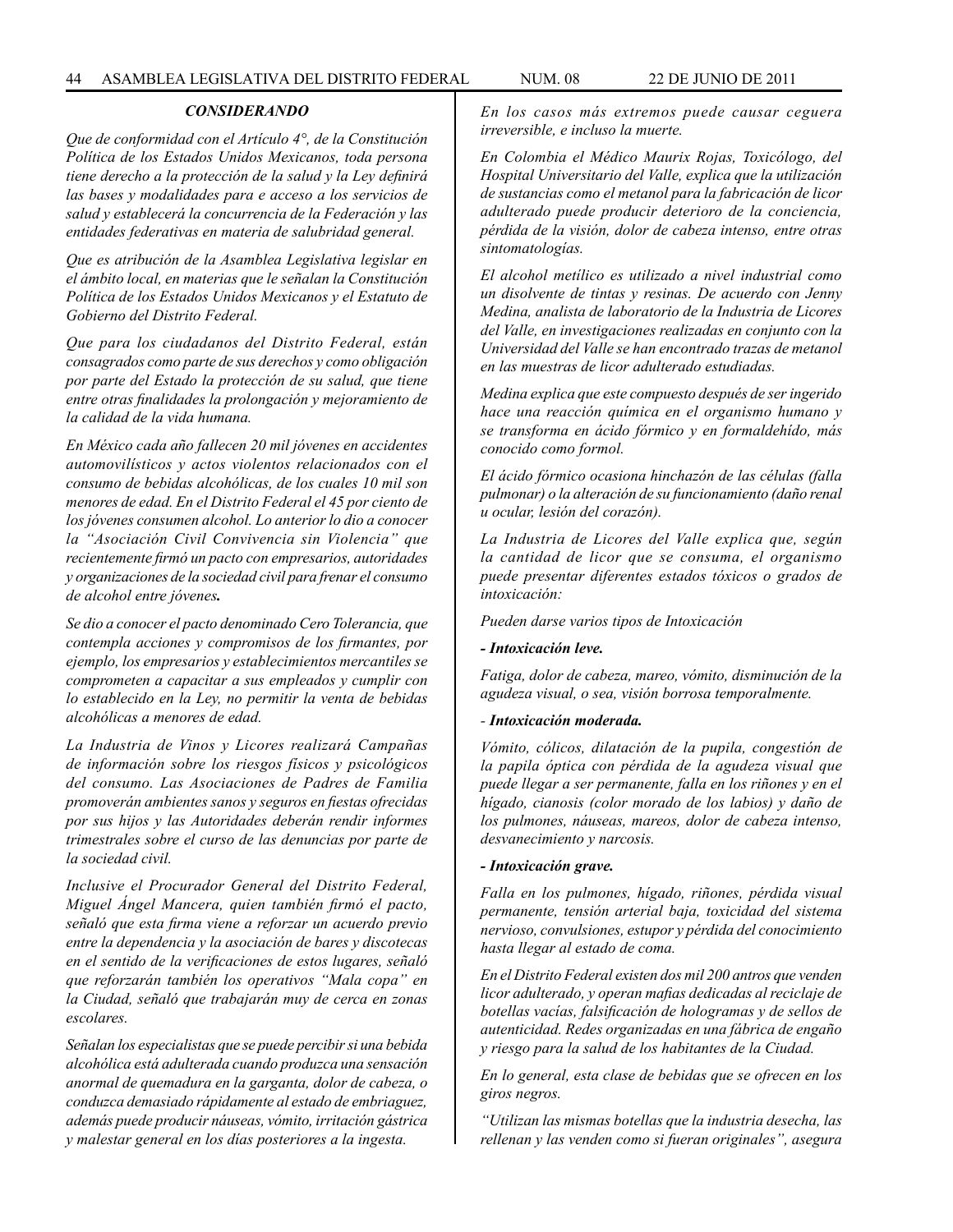*Rosario Guerra Díaz, Presidenta de la Comisión de Vinos y Licores A.C.*

*Existe información sobre las personas que se dedican a la adulteración de bebidas, que indica que cuentan con toda una infraestructura. "Hay marbetes totalmente falsos y hay marbetes que vienen de la propia Secretaría de Hacienda, obtenidos por empresas que se dan de alta y se dicen productoras y exportadoras, sacan los marbetes y luego desaparecen", ha declarado públicamente Guerra Díaz.*

*Es alarmante como ha crecido el índice de consumo de alcohol entre las generaciones de jóvenes, los accidentes siguen siendo una causa de mortalidad alta y sí a esto añadimos que existe una industria clandestina que se dedica a adulterar y rellenar botellas con productos dañinos para la salud, podremos afirmar que es una situación sumamente grave.*

*Las penas por producir y comercializar licores, no han sido un obstáculo para la proliferación de productos apócrifos y para envenenar de forma sistemática a la juventud.*

*La COFEPRIS ha realizado esfuerzos "tibios" que en el fondo no han tenido un impacto a favor de los consumidores de alcohol. Siendo el alcoholismo una enfermedad recurrente y sí le añadimos una alta probabilidad de adulteración de las bebidas, ambas situaciones nos exponen la necesidad de endurecer las disposiciones normativas, reglamentos y Leyes relacionadas con el consumo de alcohol.* 

## *Se puede afirmar que: "Vender licor adulterado es intento de homicidio".*

*Cuando los comerciantes venden conscientemente licor adulterado, a sabiendas de que es un veneno que puede causar la muerte, se les debería juzgar por intento de homicidio y aplicarse a sus inmuebles la figura de extinción de dominio.*

*El delito puede ser tipificado como un intento de homicidio porque quien vende el licor, muchas veces sabe que es adulterado, que es dañino, los efectos que pueden llevar a la muerte Esa persona está vendiendo un veneno a sabiendas de sus efectos e implicaciones, por tanto debería ser tratado como tal, como un intento de homicidio. Deliberado.*

*En consecuencia se propone a las señoras y los señores Legisladores integrantes de esta V Legislatura, la aprobación del siguiente:*

# *PUNTO DE ACUERDO*

*PRIMERO. Se propone al Gobierno del Distrito Federal y a la Comisión de Administración y Procuración de Justicia, estudiar la viabilidad de introducir al Código Penal, como delito de tentativa de homicidio a quien fabrique, comercialice o venda bebida alcohólicas adulteradas y aplicarse a sus inmuebles la figura de extinción de dominio.*

*SEGUNDO. Reforzar las campañas de destrucción de botellas de bebidas alcohólicas por parte de los establecimientos mercantiles donde se consumen.*

*Dado en la Ciudad de México, en el Recinto Legislativo de Donceles, a los 20 días del mes de Junio del año dos mil once.*

### *ATENTAMENTE*

*Dip. Leobardo Juan Urbina Mosqueda Dip. Alan Cristian Vargas Sánchez*

Por su atención, muchas gracias.

**EL C. PRESIDENTE.** Gracias, Diputado. Con fundamento en lo dispuesto por los Artículos 50 fracciones IV y V de la Ley Orgánica de la Asamblea Legislativa del Distrito Federal, 28 y 132 del Reglamento para el Gobierno Interior, se turna para su análisis y dictamen a la Comisión de Administración y Procuración de Justicia.

Para presentar una Proposición con Punto de Acuerdo para que cualquier programa de actualización y regularización de empadronamiento de comerciantes y locatarios se elabore a través de mesas de trabajo, se concede el uso de la Tribuna al Diputado Cristian Vargas Sánchez a nombre propio y de los Diputados Gilberto Sánchez Osorio e Israel Betanzos Cortes, del Grupo Parlamentario del Partido Revolucionario Institucional.

**EL C. DIPUTADO ALAN CRISTIAN VARGAS SÁNCHEZ.** Diputado Presidente, para que le haga llegar, le pediría la votación nominal si me lo permite.

Diputado Presidente, con su permiso.

A nombre de los Diputados Israel Betanzos Cortés, Gilberto Sánchez Osorio y un servidor…

**EL C. PRESIDENTE.** Diputado, si me permite un segundo. Si desea usted que haya votación nominal necesita solicitarlo por escrito.

**EL C. DIPUTADO ALAN CRISTIAN VARGAS SÁNCHEZ.** Sí, ya lo traen. Gracias.

*PROPOSICIÓN CON PUNTO DE ACUERDO PARA QUE CUALQUIER PROGRAMA DE ACTUALIZACIÓN Y REGULARIZACIÓN DE EMPADRONAMIENTO DE COMERCIANTES Y LOCATARIOS SE ELABORE A TRAVÉS DE MESAS DE TRABAJO, QUE PRESENTA EL DIPUTADO ALAN CRISTIAN VARGAS SÁNCHEZ A NOMBRE PROPIO Y DE LOS DIPUTADOS GILBERTO SÁNCHEZ OSORIO E ISRAEL BETANZOS CORTES, DEL GRUPO PARLAMENTARIO DEL PARTIDO REVOLUCIONARIO INSTITUCIONAL.*

*Diputado Presidente, los que suscriben Diputados Gilberto Sánchez Osorio, Israel Betanzos Cortes y Cristian Vargas Sánchez, integrantes del Grupo Parlamentario del PRI en esta Honorable Asamblea Legislativa del Distrito Federal, V Legislatura, con fundamento en los Artículos 122 base primera, fracción V, inciso o) de la Constitución Política de los Estados Unidos Mexicanos, 42 fracción XXX del Estatuto de Gobierno del Distrito Federal, 17 fracción VI de la Ley Orgánica de la Asamblea Legislativa del Distrito*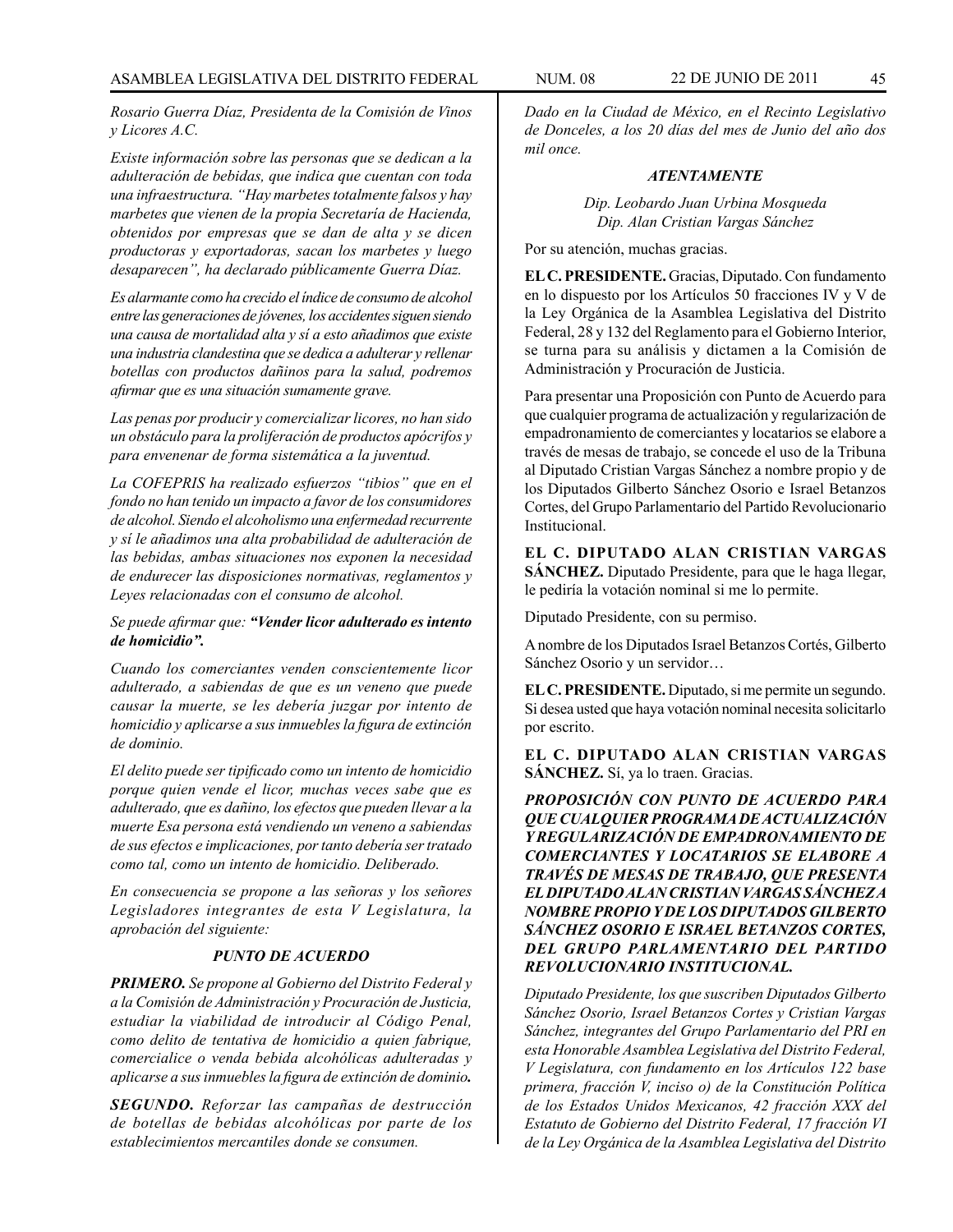*Federal y 133 del Reglamento para el Gobierno Interior de la Asamblea Legislativa del Distrito Federal, pongo a su consideración el presente Punto de Acuerdo para que cualquier programa de actualización y regularización de empadronamiento de comerciantes y locatarios se elabore a través de mesas de trabajo al tenor de los siguientes:*

# *CONSIDERANDOS*

*El pasado miércoles 15 de junio del presente, quines suscribimos el actual Punto de Acuerdo presentamos ante el pleno un Punto de Acuerdo que por lo apremiante de la situación se fundamentó bajo el Artículo 133 del Reglamento para el Gobierno Interior de la Asamblea Legislativa del Distrito Federal.*

*El Punto de Acuerdo lo fundamentamos con los siguientes:*

#### *CONSIDERANDOS*

*Que de conformidad con lo que establecen los Artículos 17 fracción VI y 18 fracción VII, ambos de la Ley Orgánica de la Asamblea Legislativa del Distrito Federal, es atribución de los Diputados presentar proposiciones y denuncias, así como representar los intereses de los ciudadanos y promover y gestionar la solución de los problemas y necesidades colectivas ante las autoridades competentes.*

*Que hace unos mese el pleno de la Asamblea Legislativa aprobó modificaciones a la norma 29, de "mejoramiento de las condiciones de equidad y competitividad para el abasto público" en el caso de los mercados.*

*Que con esta norma se contempla proteger a los mercados públicos de toda competencia desleal, promovida por tiendas de conveniencia, supermercados, bodegas y tiendas departamentales.*

*Que el Jefe de Gobierno, a través de la Secretaría de Desarrollo Económico, publicó en la Gaceta Oficial del Distrito Federal, el 15 de septiembre de 2010, "el acuerdo por el que se establecen los lineamientos para la operación y funcionamiento de los mercados públicos del Distrito Federal".*

*Que dicho acuerdo establece una serie de lineamientos que se contraponen con lo que establece el Reglamento de Mercados Públicos vigente desde el primero de junio de 1951.*

*Que en esos lineamientos se estipula una nueva figura jurídica llamada "Cédula de Empadronamiento", contraria con lo que establece el reglamento de Mercados donde se establece la figura de Concesionarios.*

*Que para ejecutar o llevar a cabo remodelaciones a los inmuebles de los mercados públicos, se necesita realizar el tramite de manera individual y no colectiva; lo cual, no permitiría la remodelación completa del mercado público.*

*Que el pasado 27 de mayo de 2011, la Secretaría de Desarrollo Económico publicó en la Gaceta Oficial del*  *Distrito Federal, el "Aviso por el cual se da a conocer el programa de actualización y regularización del empadronamiento de los comerciantes permanentes de los mercados públicos del Distrito Federal".*

*Que después de la fecha establecida en el considerando anterior, el Gobierno del Distrito Federal esta implementando, a través de la Secretaría de Desarrollo Económico (SEDECO) y los Órganos Político Administrativos, una actualización y regularización de la Cédula Regulatoria de Empadronamiento para los Mercados Públicos del Distrito Federal*

*Que este programa inició el día 30 de mayo y finalizará hasta el 30 de septiembre.*

*Que dicho programa consta de 4 etapas para la regularización:*

*La primera etapa para los comerciantes permanentes titulares con cédula de empadronamiento.*

*La segunda etapa es para el cambio de titular por fallecimiento.*

*La tercera etapa es para el cambio de titular por traspaso y cesión de derechos; y*

*La cuarta etapa es para comerciantes no registrados.* 

*Que este programa esta contemplado para regular, según la SEDECO, a un 62 por ciento de locatarios irregulares; sin embargo, dicha figura jurídica atenta contra el patrimonio de los locatarios, ya que solo se registrará a un locatario por puesto, cuando en la práctica cotidiana hay familias que son comerciantes y cuentan con varios locales.*

*Que de acuerdo al Artículo décimo cuarto del aviso por el cual se da a conocer el programa de actualización y regularización del empadronamiento de los comerciantes permanentes de los mercados públicos del Distrito Federal, se establece que "los comerciantes permanentes empadronados para el ejercicio del comercio en los puestos permanentes de los 318 mercados públicos del Distrito Federal, recibirán de los Órganos Políticos Administrativos la Cédula Única de Empadronamiento Reglamentaria con la finalidad de otorgar certeza jurídica respecto al uso y utilización de los inmuebles propiedad del Gobierno del Distrito Federal.*

*Que los documentos que algunos Órganos Políticos Administrativos están entregando a los locatarios sobre la iniciación de sus trámites, no cuentan con los sellos y logos oficiales de la Demarcación.*

*Que de acuerdo con locatarios, han sido amenazados por funcionarios de los Órganos Políticos Administrativos, con estrategias que van desde la prohibición a la realización de romerías y de trámites que tengan que ver con su local.*

*Ese punto fue enviado a la Comisión de Abasto y Distribución de alimentos, pero por lo delicado de la*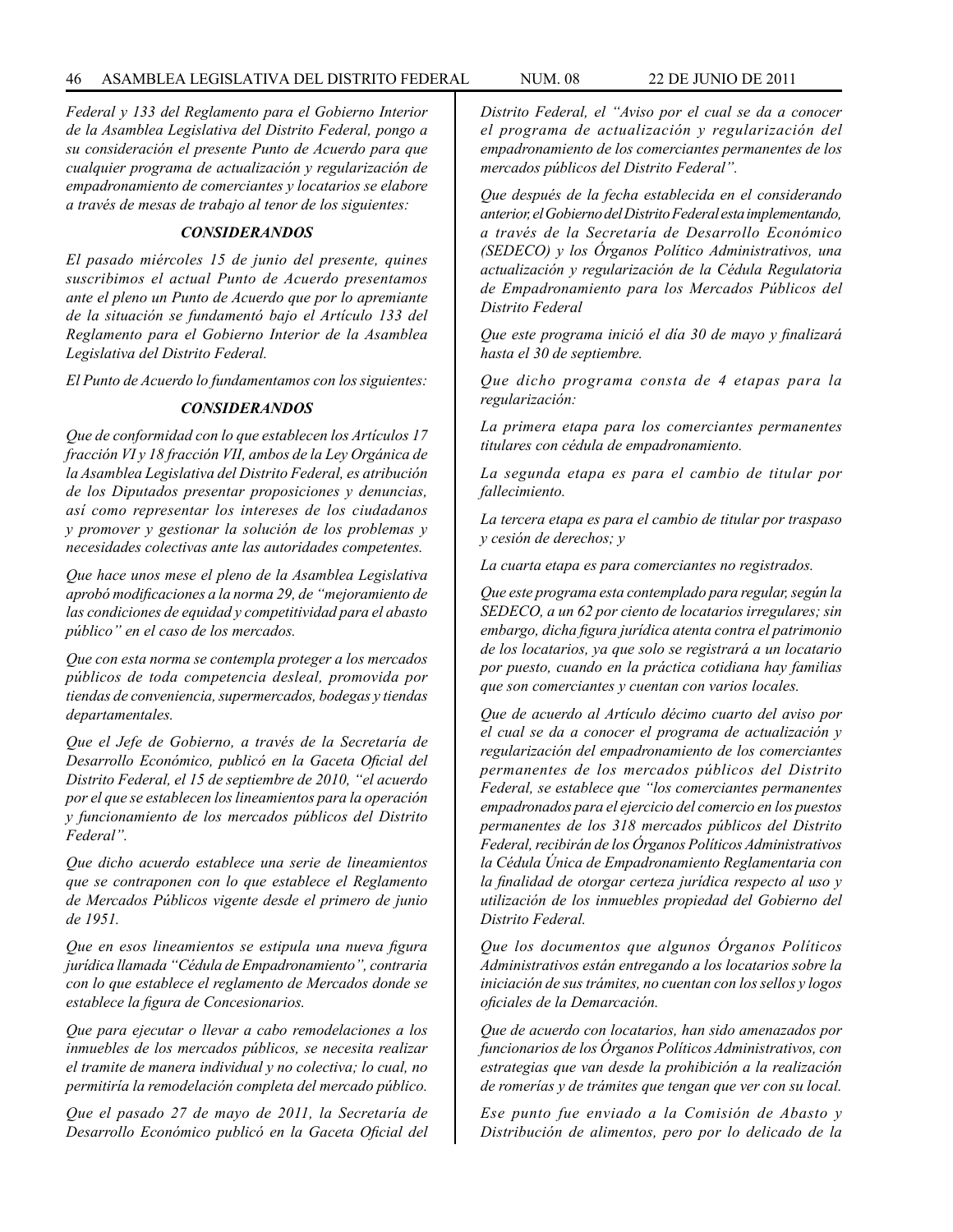*situación, nuevamente presentamos los resolutivos para que sean nuevamente considerados y así se evite una posible confrontación entre autoridades del Gobierno Local y Delegacional y locatarios de mercados públicos.* 

*Por lo anteriormente expuesto ponemos a su consideración el siguiente Punto de Acuerdo:*

## *ACUERDO*

*PRIMERO. Se exhorta al Jefe de Gobierno del Distrito Federal, y muy en particular a la Secretaria de Desarrollo Económico, Laura Velázquez Alzúa, a detener inmediatamente el programa de actualización y regularización del empadronamiento de los comerciantes permanentes de los mercados públicos del Distrito Federal, hasta que este órgano local apruebe la Ley específica sobre mercados públicos del Distrito Federal y sea publicada en la Gaceta Oficial del Distrito Federal.*

*SEGUNDO. Que al ser publicada la Ley en la Gaceta Oficial del Distrito Federal, se adecue y se actualice inmediatamente el actual Reglamento de Mercados del Distrito Federal.*

*TERCERO. Que cualquier programa de actualización y regularización de empadronamiento de comerciantes y locatarios de mercados públicos del Distrito Federal, se elabore a través de mesas de trabajo con los locatarios de los 318 mercados públicos que hay en la Ciudad y de acuerdo con la Ley en la materia y su respectivo Reglamento.*

*CUARTO. Se exhorta a la Secretaría de Desarrollo Económico a no exigirle a los locatarios la entrega de su cédula original ya que es el único documento que los avala como dueños del local y la antigüedad del mismo.*

*QUINTO. Que se les garantice su actual certeza jurídica a aquellos que ya iniciaron sus trámites, devolviéndoles la documentación entregada ante los Órganos Políticos Administrativos y que cesen las amenazas y hostigamiento por parte de los funcionarios delegacionales en contra de los locatarios.*

*SEXTO. Que en la Ley de mercados Públicos que apruebe la Asamblea Legislativa se contemplen las llamadas "concentraciones" para garantizar los derechos que les brinda el Artículo 264 del Código Fiscal.*

### *ATENTAMENTE*

*Dip. Alan Cristian Vargas Sánchez Dip. Emiliano Aguilar Esquivel Dip. Israel Betanzos Cortes*

Muchas gracias.

**EL C. PRESIDENTE.** Se solicita a los presentes guardar silencio para poder continuar con la Sesión.

En términos de lo dispuesto por el Artículo 133 del Reglamento para el Gobierno Interior de la Asamblea Legislativa del Distrito Federal, consulte la Secretaría a la

Diputación Permanente en votación nominal, a solicitud del Diputado proponente, si la propuesta presenta se considera de urgente y obvia resolución.

**LA C. SECRETARIA.** La votación nominal se realizará de la siguiente manera: Cada Diputado, comenzando por el lado derecho de la Presidencia, dirá en voz alta su nombre y apellido, añadiendo la expresión en pro, en contra o abstención.

Diputada Ana Estela Aguirre, a favor.

Diputado Erasto Ensástiga, en contra.

**EL C. PRESIDENTE.** Con fundamento en el Artículo 109 del Reglamento para el Gobierno Interior de la Asamblea Legislativa del Distrito Federal esta Presidencia le solicita al público asistente guardar silencio para poder proseguir con la presente Sesión.

Diputado Juan Carlos Zárraga, Partido Acción Nacional, a favor.

Diputado Emiliano Aguilar Esquivel, a favor.

Diputado Cristian Vargas, del PRI, a favor.

Diputada Lizbeth Rosas, en contra.

Diputado Leonel Luna, en contra.

Diputado Guillermo Sánchez, PRD, en contra.

Diputado José Luis Muñoz, en contra.

Diputada Abril Trujillo, del PRD, en contra.

Diputado Carlo Pizano, a favor.

Diputado Guillermo Orozco Loreto, en contra.

¿Falta algún Diputado de emitir su voto?

Diputado Presidente, el resultado de la votación es el siguiente: 5 votos a favor, 7 votos en contra, 0 abstenciones.

No se considera de urgente y obvia resolución, Diputado Presidente.

**EL C. PRESIDENTE.** Gracias Diputada Secretaria. En virtud de no considerarse de urgente y obvia resolución se turna por esta Presidencia para su análisis y dictamen a las Comisiones Unidas de Fomento Económico y de Abasto y Distribución de Alimentos.

**EL C. PRESIDENTE.** Con fundamento en el Artículo 109 del Reglamento Interior, esta Presidencia le solicita al público asistente guardar orden y silencio para poder proseguir con la presente Sesión.

Para presentar una Proposición con Punto de Acuerdo para solicitar al Director del Instituto de Vivienda que implemente un programa que facilite la reubicación de las familias que viven en la Unidad Habitacional Ejército Constitucionalista y que han sido afectadas en su patrimonio debido a una falla geológica, se concede el uso de la Tribuna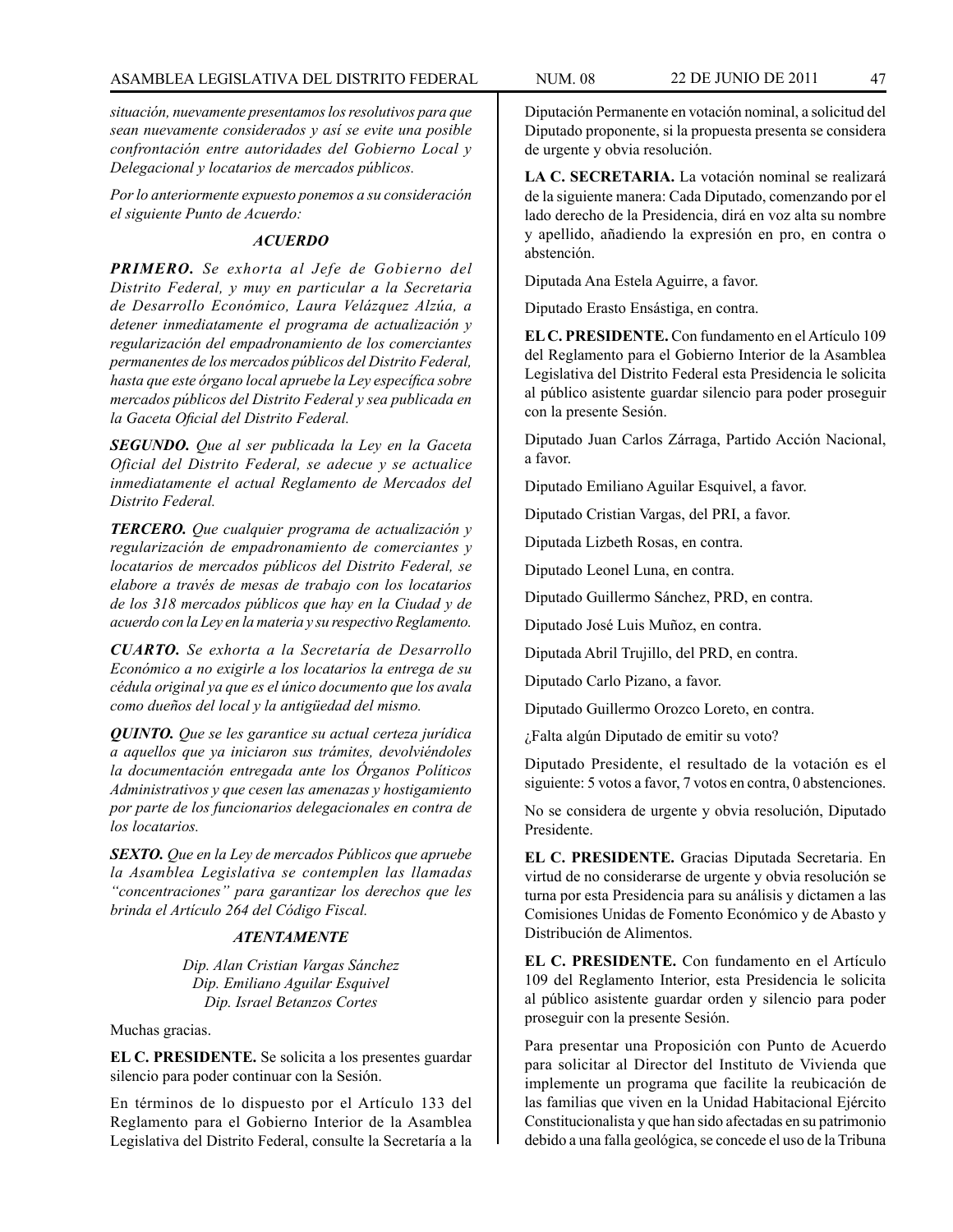al Diputado Cristian Vargas Sánchez, a nombre propio y del Diputado Israel Betanzos Cortes, del Grupo Parlamentario del Partido Revolucionario Institucional.

### **EL C. DIPUTADO ALAN CRISTIAN VARGAS SÁNCHEZ.** Con su permiso, señor Presidente.

*PROPOSICIÓN CON PUNTO DE ACUERDO PARA SOLICITAR AL DIRECTOR DEL INSTITUTO DE VIVIENDA QUE IMPLEMENTE UN PROGRAMA QUE FACILITE LA REUBICACIÓN DE LAS FAMILIAS QUE VIVEN EN LA UNIDAD HABITACIONAL EJÉRCITO CONSTITUCIONALISTA Y QUE HAN SIDO AFECTADAS EN SU PATRIMONIO DEBIDO A UNA FALLA GEOLÓGICA, QUE PRESENTA EL DIPUTADO ALAN CRISTIAN VARGAS SÁNCHEZ A NOMBRE PROPIO Y DEL DIPUTADO ISRAEL BETANZOS CORTES, DEL GRUPO PARLAMENTARIO DEL PARTIDO REVOLUCIONARIO INSTITUCIONAL.*

*Diputado Presidente los que suscriben Diputados Israel Betanzos Cortes y Cristian Vargas Sánchez, integrantes del Grupo Parlamentario del PRI en esta Honorable Asamblea Legislativa del Distrito Federal, V Legislatura, con fundamento en los Artículos 122 base primera, fracción V, inciso o) de la Constitución Política de los Estados Unidos Mexicanos, 42 fracción XXX del Estatuto de Gobierno del Distrito Federal, 17 fracción VI de la Ley Orgánica de la Asamblea Legislativa del Distrito Federal y 133 del Reglamento para el Gobierno Interior de la Asamblea Legislativa del Distrito Federal, ponemos a su consideración el presente Punto de Acuerdo para solicitar al director del Instituto de Vivienda que implemente un programa que facilite la reubicación de las familias que viven en la Unidad Habitacional Ejercito Constitucionalista y que han sido afectadas en su patrimonio debido a una falla geológica, al tenor de los siguientes:*

### *CONSIDERANDOS*

*Para poder hablar de vivienda digna es necesario que analicemos el concepto que dicta el Artículo tercero de la Ley de Vivienda del Distrito Federal; este Artículo dice lo siguiente "Todos los habitantes del Distrito Federal tienen derecho a una vivienda digna y decorosa, entendida como el lugar seguro, salubre y habitable que permita el disfrute de la intimidad y la integración social y urbana; sin que sea obstáculo, para su obtención, su condición económica, social, origen étnico o nacional, edad, género, situación migratoria, creencias políticas o religiosas".*

*Es decir, toda vivienda debe contar con todos y con cada uno de los servicios básicos; debe contar con luz, seguridad, escuelas, mercados, calles pavimentadas y, lo principal, agua potable.* 

*En Iztapalapa tenemos un grave conflicto; somos casi dos millones de personas y muchas de las familias que habitamos ahí, no tenemos agua potable y muy poca seguridad.*

*Eso quiere decir que nuestra población cada día crece y exige el cumplimiento de sus demandas; exige trabajo, desarrollo físico e intelectual; exige de la autoridad alcantarillado y agua potable, en pocas palabras, exige vivir en una Delegación con servicios de calidad.*

*Pero por el rezago que existe en esta Delegación desde hace varias administraciones, por la diversidad de condiciones, por la saturación social, no es posible que los vecinos de esta Demarcación abramos nuestros brazos y con un caluroso abrazo demos la bienvenida a nuevos inquilinos.*

*La Ley de vivienda marca en su Artículo tercero que la autoridad deberá entregar vivienda digna y decorosa; y en la misma Ley se hace mención de cuatro estrategias para la garantía de un espacio familiar, estos son las siguientes: Entrega de Vivienda Progresiva, Vivienda de Interés Popular, Vivienda de Interés Social y Vivienda Terminada; lo cual nos dice que con estas acciones el Gobierno del Distrito Federal pretende satisfacer el deseo de una casa de los ciudadanos.*

*Que se han construido unidades habitacionales sin importar la carencia o la ineficiencia de los servicios de primer orden.*

*Que el estado que guarda la Unidad Habitacional Ejercito Constitucionalista es pobre y de baja calidad.*

*Que de acuerdo con un oficio emitido por el Órgano Político Administrativo de Iztapalapa, se dictaminó que varios de los departamentos y casas duplex de la Unidad Habitacional Ejercito Constitucionalista.*

*Que investigadores del Instituto de Geología de la UNAM se detectaron 14 fallas geológicas activas y otras más no visibles en la superficie de la Ciudad de México; esto trae como consecuencia hundimientos diferenciados y deslizamientos de tierra que afectan a habitantes de las zonas aledañas al Peñón Viejo y sierra de Guadalupe, ubicadas en Iztapalapa y Gustavo A. Madero.*

*Que la más afectada por esta falla geológica es la Unidad Habitacional Ejército Constitucionalista, en donde, en cuestión de horas, se formaron agrietamientos en varios departamentos que los volvieron inhabitables.* 

*Que de acuerdo con el Artículo 96 de la Ley de Protección Civil para el Distrito Federal "cuando una situación de riesgo inminentemente implique la posibilidad de una emergencia o desastre, las autoridades competentes podrán adoptar de conformidad con las disposiciones legales aplicables las siguientes medidas de seguridad, con el fin de salvaguardar a las personas, sus bienes y entorno:*

*- El aislamiento temporal, parcial o total del área afectada.*

*- La suspensión de trabajos, actividades y servicios.*

*- La evacuación del inmueble.*

*Que a varios vecinos de esta Unidad ya les llegó el requerimiento de protección civil de desocupar el lugar en el que habitan, pero no les dan solución o respuesta sobre su situación de vivienda.*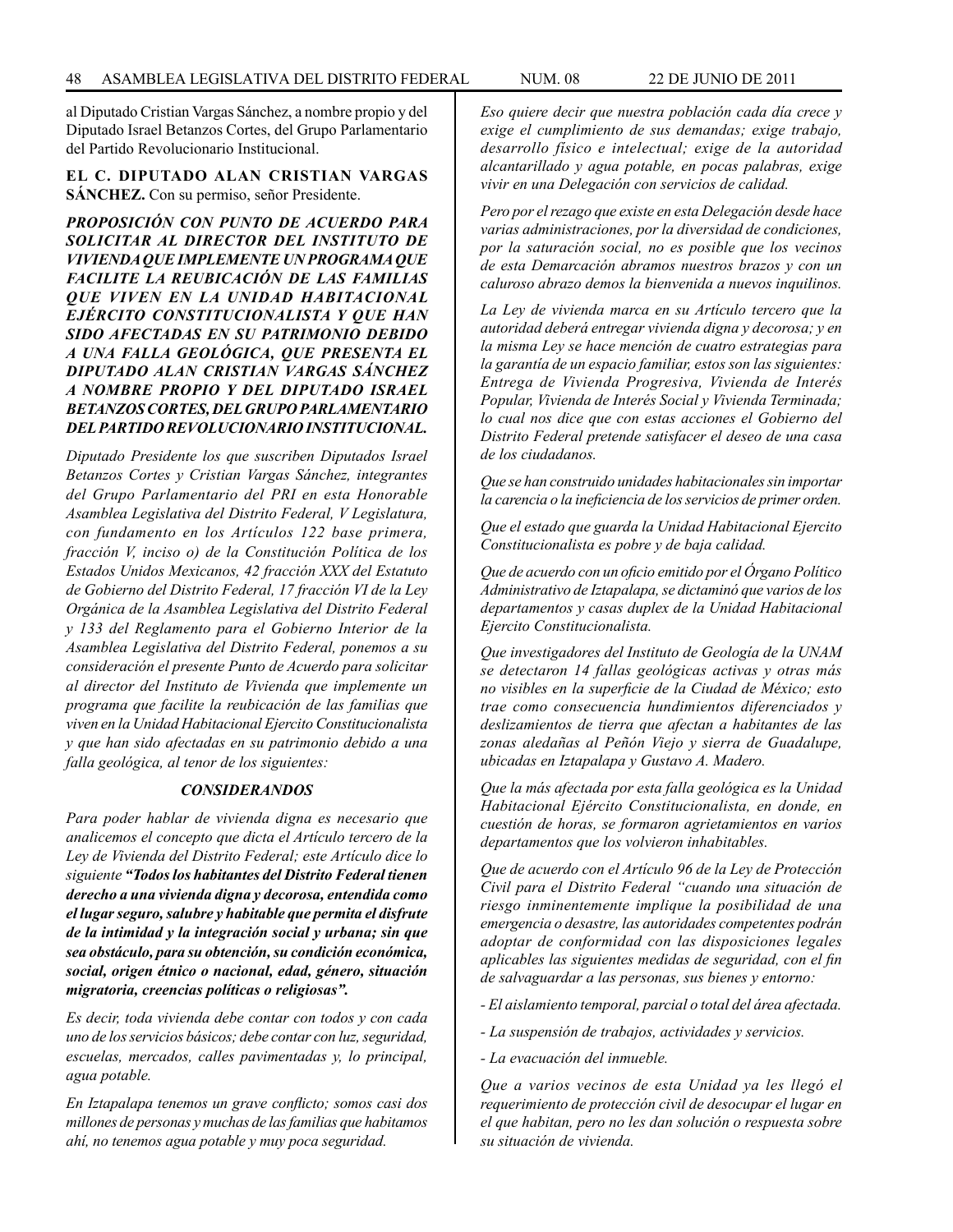*Que según la Jefa Delegacional en Iztapalapa de las 14 mil familias que tienen este problema, 200 viven en inmuebles inhabitables.* 

*Que es indispensable que un derecho fundamental, como lo es la vivienda, no sea razón de clientelismos, ni de deterioro del entorno y mucho menos de la prestación de servicios públicos de baja calidad. Por lo anteriormente expuesto se presenta el siguiente Punto de Acuerdo:*

## *ACUERDO*

*PRIMERO: Se exhorta al Secretario de Desarrollo Urbano y Vivienda, Arquitecto Felipe Leal Fernández, a realizar un padrón de las familias que se encuentran viviendo en riesgo en la Unidad Habitacional Ejercito Constitucionalista de la Delegación Iztapalapa, debido a la falla geológica que atraviesa el lugar.*

*SEGUNDO: se solicita al Director del Instituto de Vivienda, Licenciado Antonio Revah Lacouture, que a través de dicho padrón, implemente un programa que facilite la reubicación de las familias afectadas en su patrimonio, en otro sitio de la Demarcación para que puedan contar con vivienda digna.*

*TERCERO: Se solicita a la Secretaría de Gobierno y a la Secretaría de Protección Civil, emita un dictamen técnico de vivienda por vivienda de la zona en su conjunto.*

# *ATENTAMENTE*

*Dp. Leonel Luna Estrada Dip. Emiliano Aguilar Esquivel Dip. Israel Betanzos Cortes Dip. Alan Cristian Vargas Sánchez*

Es cuanto, señor Presidente.

**EL C. PRESIDENTE**. Gracias, Diputado. En términos de lo dispuesto por el Artículo 133 del Reglamento para el Gobierno Interior de la Asamblea Legislativa del Distrito Federal, consulte la Secretaría a la Diputación Permanente en votación económica, si la propuesta presentada por el Diputado Cristian Vargas Sánchez se considera de urgente y obvia resolución.

**LA C. SECRETARIA**. Por instrucciones de la Presidencia y en votación económica, se consulta a la Diputación Permanente si la propuesta de referencia se considera de urgente y obvia resolución. Los que estén por la afirmativa, sírvanse manifestarlo levantando la mano.

Los que estén por la negativa, sírvanse manifestarlo levantando la mano.

Se considera de urgente y obvia resolución, Diputado Presidente.

**EL C. PRESIDENTE**. Gracias, Diputada. Está a discusión la propuesta. ¿Existen oradores en contra?

El Diputado Leonel Luna tiene el uso de la Tribuna hasta por 10 minutos.

**EL C. DIPUTADO LEONEL LUNA ESTRADA.** Con su permiso, Diputado Presidente.

Precisar que no es justamente hablar en contra de la propuesta del Diputado Cristian Vargas, sino fundamentalmente, si el Diputado está de acuerdo, poder complementar el exhorto sobre todo a la Secretaría de Protección Civil, en el sentido de anexar un punto más en donde se solicite a la Secretaría de Protección Civil un dictamen técnico vivienda por vivienda y de la zona en su conjunto para determinar el grado de riesgo que existe en cada vivienda y en la colonia.

De tal manera que el punto segundo que propone el Diputado Cristian Vargas pueda justamente estar ligado a esta propuesta, para que así de esta manera el INVI pueda con ese dictamen técnico determinar cuáles son las familias que deben de reubicarse o en su caso cuáles son las viviendas que deben de reestructurarse.

Es cuanto, Diputado Presidente.

**EL C. PRESIDENTE.** Gracias, Diputado. Se pregunta al Diputado Cristian Vargas si acepta la propuesta presentada por el Diputado Leonel Luna. Sonido a la curul del Diputado Cristian Vargas por favor.

**EL C. DIPUTADO ALAN CRISTIAN VARGAS SÁNCHEZ.** *(Desde su curul)* Sí, sí lo acepto. También nada más para que se agregue la Secretaría de Gobierno porque es quien es la encargada de levantar los censos.

**EL C. PRESIDENTE.** Les solicitaría entonces a ambos Diputados que pudieran precisar la redacción para que se leyera en los términos en que va a ser sometida a consideración de esta Diputación Permanente.

Diputado Cristian Vargas, en cuanto tenga lista la redacción, podría pasar a Tribuna para dar lectura al resolutivo final.

# **EL C. DIPUTADO ALAN CRISTIAN VARGAS SÁNCHEZ.** Señor Presidente, quedaría:

Primero. Se exhorta al Secretario de Desarrollo Urbano y Vivienda, Arquitecto Felipe Leal Fernández, a realizar un padrón de las familias que se encuentran viviendo en riesgo en la unidad habitacional Ejército Constitucionalista de la Delegación Iztapalapa, debido a la falla geológica que atraviesa el lugar.

Segundo. Se solicita a la Secretaría de Gobierno y a la Secretaría de Protección Civil emita un dictamen técnico de vivienda por vivienda de la zona en su conjunto. Se solicita también al Director del Instituto de Vivienda, Licenciado Antonio Revah Locouture, que a través de dicho padrón implemente un programa que facilite la reubicación de las familias afectadas en su patrimonio en otro sitio de la Demarcación para que puedan contar con vivienda digna.

Es cuanto, señor Presidente.

**EL C. PRESIDENTE.** Gracias, Diputado. Proceda la Secretaría a preguntar a la Diputación Permanente en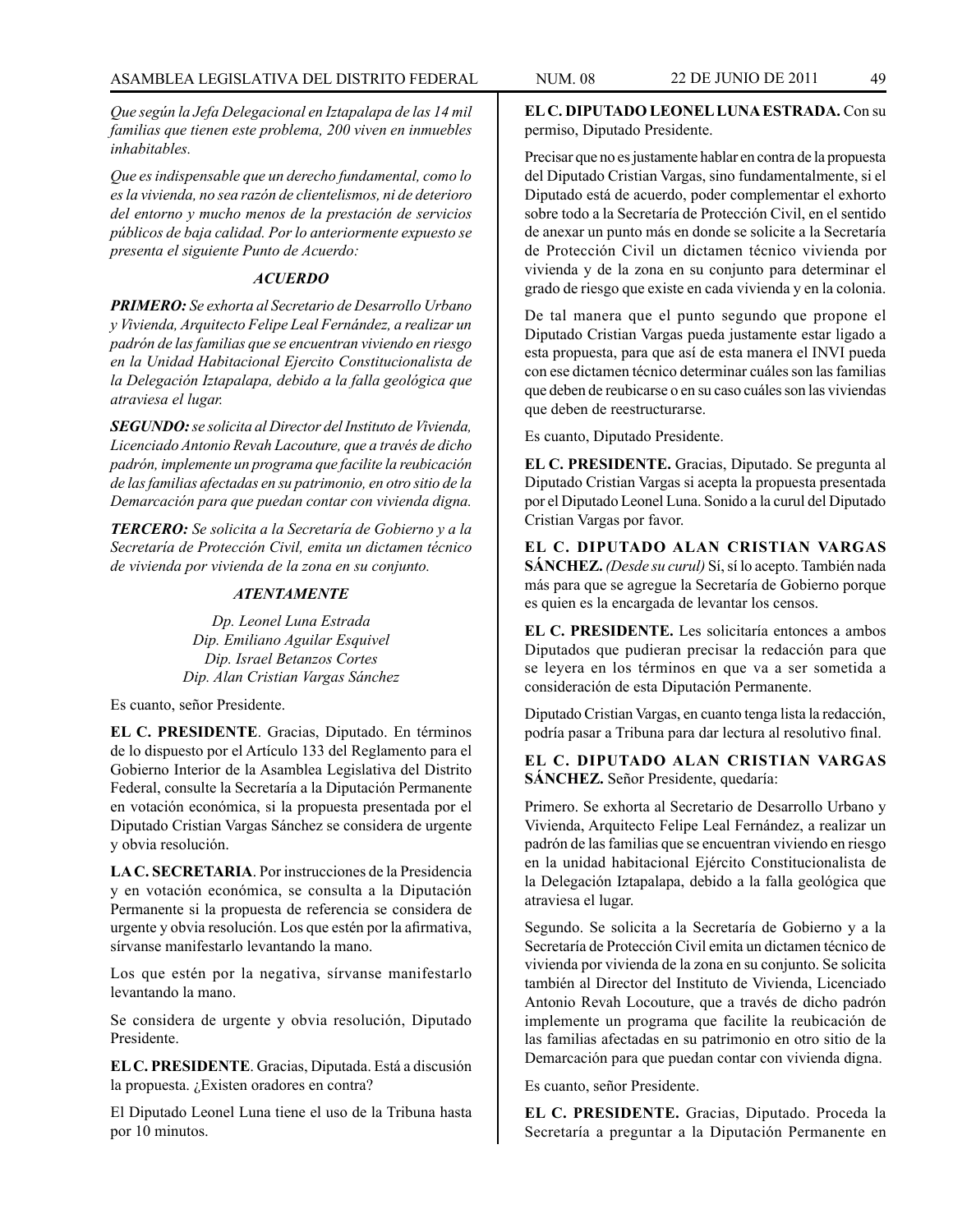votación económica si es de aprobarse la propuesta a discusión, con la adición del Diputado Leonel Luna y como fue leída por el Diputado Cristian Vargas Sánchez.

**LA C. SECRETARIA DIPUTADA ANA ESTELA AGUIRRE Y JUÁREZ.** Por instrucciones de la Presidencia y en votación económica se pregunta a la Diputación Permanente si es de aprobarse la propuesta sometida a su consideración, con la última modificación que realizó el Diputado Leonel Luna Estrada. Los que estén por la afirmativa sírvanse manifestarlo levantando la mano.

Los que estén por la negativa sírvanse manifestarlo levantando la mano.

Aprobada la propuesta, Diputado Presidente.

**EL C. PRESIDENTE.** Gracias Diputada. Remítase a las autoridades correspondientes para los efectos legales a que haya lugar.

Para presentar una Proposición con Punto de Acuerdo para solicitar al Jefe Delegacional en Xochimilco, Ingeniero Manuel González González, se realicen trabajos de mantenimiento en los mercados 377 y 44, se concede el uso de la Tribuna al Diputado Cristian Vargas Sánchez, a nombre propio y del Diputado Israel Betanzos Cortes, del Grupo Parlamentario del Partido Revolucionario Institucional.

**EL C. DIPUTADO ALAN CRISTIAN VARGAS SÁNCHEZ.** Gracias señor Presidente. Conste que no es concurso de oratoria, sino que me mandan a leer los puntos de acuerdo.

*PROPOSICIÓN CON PUNTO DE ACUERDO PARA SOLICITAR AL JEFE DELEGACIONAL EN XOCHIMILCO, INGENIERO MANUEL GONZÁLEZ GONZÁLEZ, SE REALICEN TRABAJOS DE MANTENIMIENTO EN LOS MERCADOS 377 Y 44, QUE PRESENTA EL DIPUTADO ALAN CRISTIAN VARGAS SÁNCHEZ A NOMBRE PROPIO Y DEL DIPUTADO ISRAEL BETANZOS CORTES, DEL GRUPO PARLAMENTARIO DEL PARTIDO REVOLUCIONARIO INSTITUCIONAL.*

*Diputado presidente, los que suscriben Diputado Israel Betanzos Cortes y Cristian Vargas Sánchez, integrantes del Grupo Parlamentario del PRI en esta Honorable Asamblea Legislativa del Distrito Federal, V Legislatura, con fundamento en los Artículos 122 base primera, fracción V, inciso o) de la Constitución Política de los Estados Unidos Mexicanos, 42 fracción XXX del Estatuto de Gobierno del Distrito Federal, 17 fracción VI de la Ley Orgánica de la Asamblea Legislativa del Distrito Federal y 133 del Reglamento para el Gobierno Interior de la Asamblea Legislativa del Distrito Federal, pongo a su consideración el presente Punto de Acuerdo para solicitar al Jefe Delegacional en Xochimilco, Ingeniero Manuel González González, se realicen trabajos de mantenimientos en los mercados 377 y 44 al tenor de los siguientes:*

*Que de conformidad con lo que establecen los Artículos 17 fracción VI y 18 fracción VII, ambos de la Ley Orgánica de la Asamblea Legislativa del Distrito Federal, es atribución de los Diputados presentar proposiciones y denuncias.*

*CONSIDERANDOS*

*Que de igual manera deben representar los intereses de la población, además de promover y gestionar la solución de los problemas y necesidades colectivas ante las autoridades competentes.*

*Que la Asamblea Legislativa, asignó la cantidad de 1, 180, 259,027 de presupuesto para el ejercicio 2011.*

*Que en el Decreto de presupuesto de egresos del Distrito Federal para el ejercicio fiscal 2011, se le asignaron a la Demarcación de Xochimilco 7 millones de pesos para acciones de mantenimiento y reparación de imagen e infraestructura.*

*Que de acuerdo al Artículo 36 de la Ley Orgánica de la Administración Publica del Distrito Federal, para un eficiente, ágil y oportuno estudio, planeación y despacho de los asuntos competencia de la Administración Pública Centralizada del Distrito Federal, se podrán crear órganos desconcentrados.*

*Que dichos órganos desconcentrados, podrán ser denominados Delegaciones.*

*Que corresponde a los Titulares de las Delegaciones, entre otras cosas, expedir licencias para ejecutar obras de construcción, ampliación, reparación o demolición de edificaciones o instalaciones o realizar obras de construcción, reparación.*

*Que de igual manera, corresponde a las Delegaciones, prestar el servicio de limpia, en sus etapas de barrido de las áreas comunes, vialidades y demás vías públicas, así como de recolección de residuos sólidos.*

*Que le corresponde rehabilitar, mantener y en su caso, administrar, los mercados públicos.*

*Que la Delegación otorga permisos para el uso de la vía pública, sin que se afecte la naturaleza y destino de la misma.*

*Que también es su función elaborar y ejecutar en coordinación con las dependencias competentes el Programa de Protección Civil de la Delegación;*

*Que es competencia de la Delegación el recibir, evaluar y, en su caso, aprobar los Programas Internos y Especiales de Protección Civil en términos de las disposiciones jurídicas aplicables.*

*Que la Delegación debe coadyuvar con la dependencia de la administración Pública del Distrito Federal que resulte competente, en las tareas de protección civil en la Delegación.*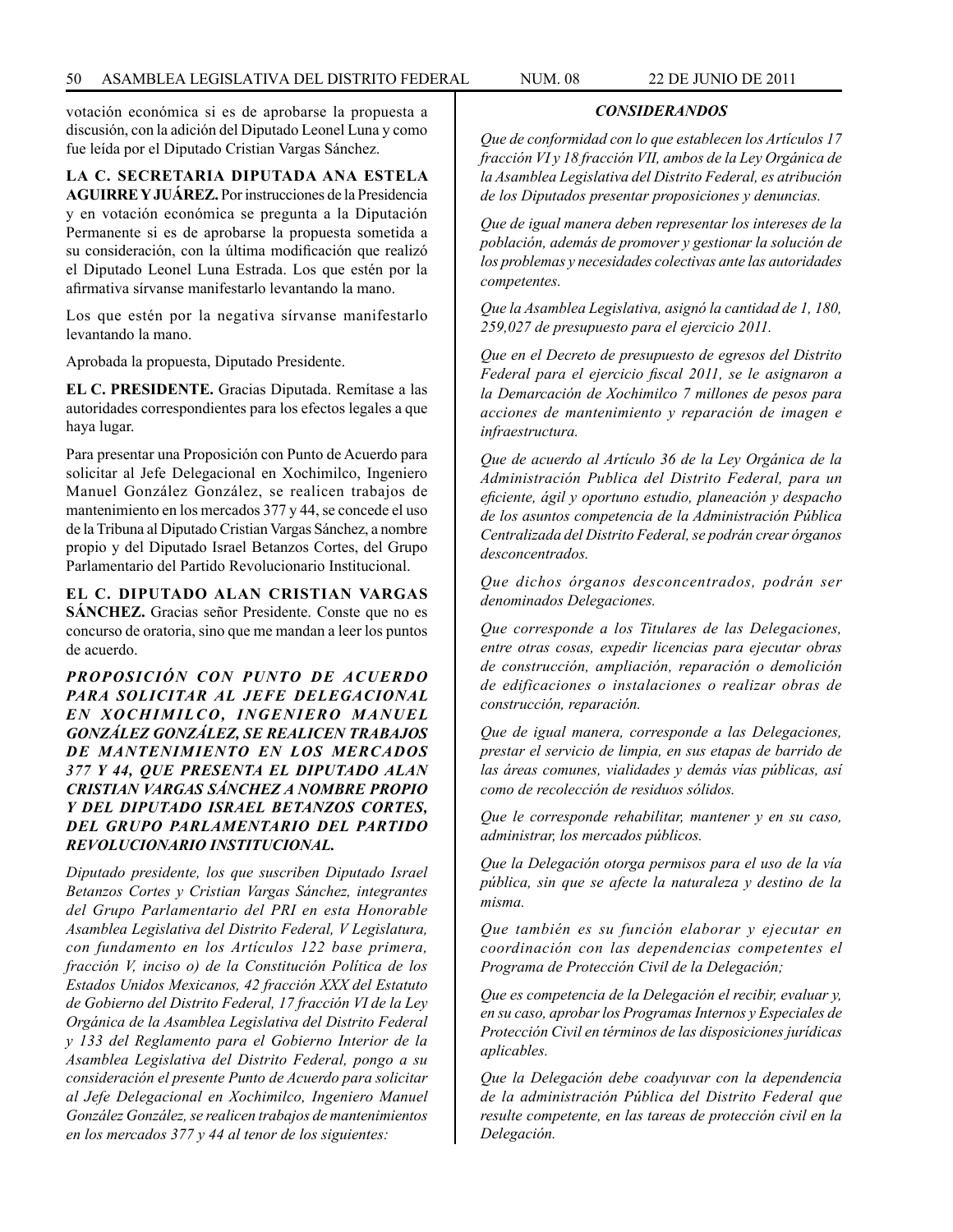*Que de igual manera es su competencia el elaborar su respectivo Atlas de Riesgo Delegacional y mantenerlo actualizado.*

*Que los comerciantes de los mercados 377 y 44 de la Demarcación de Xochimilco se acercaron para la intervención de los Diputados para solucionar los problemas que les aquejan.*

*Que los locatarios de dichos mercados tienen la competencia desleal del comercio informal en los alrededores de los mercados.*

*Que esta situación ha afectado sus ganancias y ha puesto en peligro su subsistencia.*

*Que de igual manera mencionan que actualmente el estacionamiento de los mercados se ocupa como bodegas.*

*Que solicitan se realice el trabajo de recolección de residuos sólidos, que no ocurre y pone en peligro la salud de los usuarios y locatarios.*

*Que las instalaciones de gas de la zona de botillería y comida, tiene mas de 20 años y no reciben el mantenimiento adecuado.*

*Que es por ello que solicitan la supervisión de protección civil para la detención de áreas de riesgo.*

*Que además piden haya mantenimiento de las instalaciones en cuanto a electrificación, impermeabilización, pintura, drenaje.*

*Que solicitan cisternas de agua, mantenimiento de instalaciones de gas y vigilancia para evitar robos.*

*Por lo anteriormente expuesto ponemos a su consideración el siguiente Punto de Acuerdo:*

### *ACUERDO*

*PRIMERO. Se solicita al Jefe Delegacional en Xochimilco, Ingeniero Manuel González González, se realicen trabajos de mantenimientos en los mercados 377 y 44.*

*SEGUNDO: Se solicita al Jefe Derlgacional en Xochimilco, Ingeniero Manuel González González, su intervención para solucionar el problema del comercio informal en los alrededores de los mercados 377 y 44.*

*TERCERO: Se solicita al Jefe Derlgacional en Xochimilco, Ingeniero Manuel González González, su intervención para la liberación de los estacionamientos de los mercados 377 y 44 que actualmente son ocupados como bodegas.*

*CUARTO: Se solicita al Dr. Elías Miguel Moreno Brizuela, Secretario de Protección Civil del Distrito Federal, que realice junto con la Delegación Xochimilco, recorridos para la detención de zonas de riesgo.*

## *ATENTAMENTE*

*Dip. Alan Cristian Vargas Sánchez Dip. Israel Betanzos Cortes*

Es cuanto, señor Presidente.

**EL C. PRESIDENTE.** Gracias Diputado. En términos de lo dispuesto por el Artículo 133 del Reglamento para el Gobierno Interior de la Asamblea Legislativa del Distrito Federal, consulte la Secretaría a la Diputación Permanente en votación económica si la propuesta presentada por el Diputado Cristian Vargas Sánchez se considera de urgente y obvia resolución.

**LA C. SECRETARIA.** Por instrucciones de la Presidencia y en votación económica se consulta a la Diputación Permanente si la propuesta de referencia se considera de urgente y obvia resolución. Los que estén por la afirmativa, sírvanse manifestarlo levantando la mano.

Los que estén por la negativa, sírvanse manifestarlo levantando la mano.

Se considera de urgente y obvia resolución, Diputado Presidente.

**EL C. PRESIDENTE.** Gracias Diputada. Está a discusión la propuesta. ¿Existen oradores en contra?

Proceda la Secretaría a preguntar a la Diputación Permanente en votación económica si es de aprobarse la propuesta a discusión.

**LA C. SECRETARIA.** Por instrucciones de la Presidencia y en votación económica se pregunta a la Diputación Permanente si es de aprobarse la propuesta sometida a su consideración. Los que estén por la afirmativa, sírvanse manifestarlo levantando la mano.

Los que estén por la negativa, sírvanse manifestarlo levantando la mano.

Aprobada la propuesta, Diputado Presidente.

**EL C. PRESIDENTE.** Gracias Diputada. Remítase a las autoridades correspondientes para los efectos legales a que haya lugar.

Esta Presidencia informa que se recibió una Proposición con Punto de Acuerdo por la que se exhorta al Titular de la Secretaría de Salud y al Titular de la Secretaría de Educación Pública, ambos del Distrito Federal, para que hagan llegar a esta Soberanía diversa información, suscrita por la Diputada Abril Trujillo Vázquez, del Grupo Parlamentario del Partido de la Revolución Democrática. Con fundamento en lo dispuesto por los Artículos 50 fracción IV y V de la Ley Orgánica de la Asamblea Legislativa del Distrito Federal, 28, 29 y 132 del Reglamento para su gobierno Interior, se turna para su análisis y dictamen a las Comisiones Unidas de Salud y Asistencia Social y de Educación.

*PROPOSICIÓN CON PUNTO DE ACUERDO POR EL QUE SE EXHORTA AL TITULAR DE LA SECRETARÍA DE SALUD Y AL TITULAR DE LA SECRETARÍA DE EDUCACIÓN PÚBLICA AMBOS DEL DISTRITO FEDERAL, PARA QUE HAGAN LLEGAR A ESTA SOBERANÍA DIVERSA INFORMACIÓN, QUE SUSCRIBE LA DIPUTADA*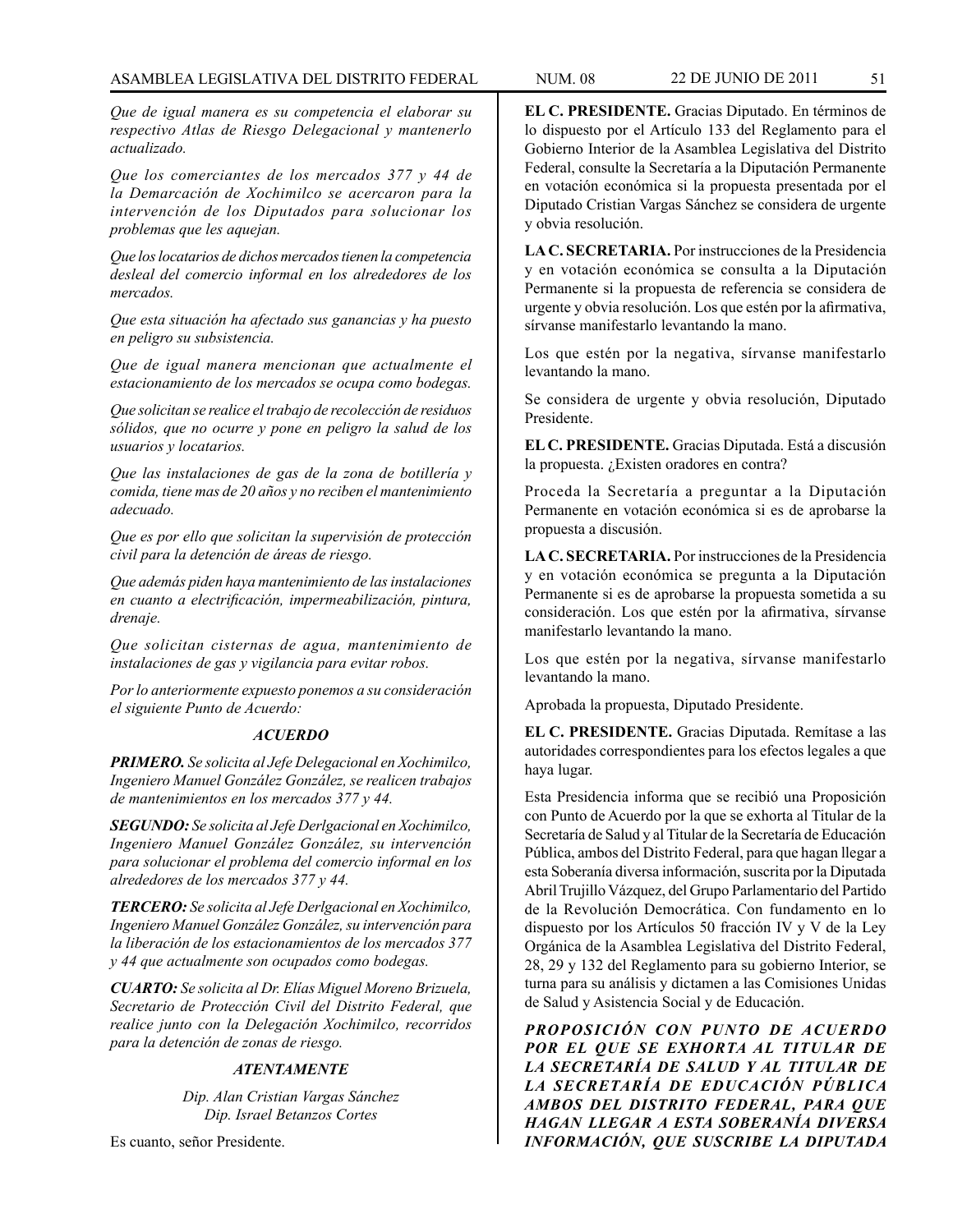# *ABRIL JANNETTE TRUJILLO VÁZQUEZ, DEL GRUPO PARLAMENTARIO DEL PARTIDO DE LA REVOLUCIÓN DEMOCRÁTICA.*

*La que suscribe Diputada Abril Jannette Trujillo Vázquez, Integrante del Grupo Parlamentario del Partido de la Revolución Democrática, con fundamento en lo dispuesto por el Artículos 122 Base Primera Fracción IV, Inciso i) de la Constitución de los Estados Unidos Mexicanos, 42 del Estatuto de Gobierno del Distrito Federal, 13 fracción VI y VII, 17 fracción VI, de la Ley Orgánica y 132 del Reglamento para el Gobierno Interior, ambos de la Asamblea Legislativa del D.F., someto a consideración de esta Diputación Permanente la siguiente proposición con Punto de Acuerdo: Por el que se exhorta al titular de la Secretaría de Salud y al Titular de la Secretaría de Educación Pública, ambos del Distrito Federal para que hagan llegar a esta Soberanía:*

*1. El listado de escuelas en donde fueron aplicados programas de salud escolar para la detección de obesidad infantil.*

*2. Los resultados obtenidos en dichos programas*

*3. El número de niños a los que les fue detectada diabetes infantil, las acciones tomadas y*

*4. El mecanismo por el cual se pretende bajar los índices de obesidad en ese sector de la población, así como el seguimiento que se tiene en cada una de las escuelas al día de hoy.*

#### *ANTECEDENTES*

*PRIMERO. La diabetes se caracteriza por una alteración en la producción de la hormona insulina por el páncreas o por una resistencia a la acción de la insulina en el organismo. Es la insulina la que ayuda al organismo a transformar el azúcar (o glucosa) en energía, promoviendo así un buen funcionamiento del cuerpo humano.*

*SEGUNDO. La diabetes es la segunda enfermedad crónica más común en la infancia. Antiguamente era una enfermedad propia de adultos, pero con el crecimiento del índice de obesidad infantil, asociado a una vida sedentaria y a los malos hábitos alimenticios, los casos de diabetes infantil han aumentado considerablemente entre niños y niñas.*

*TERCERO. Especialistas del Instituto Mexicano del Seguro Social (IMSS) advirtieron que la alta prevalecía de sobrepeso y obesidad en niños mexicanos ha desencadenado que menores de entre seis y siete años sufran diabetes mellitus tipo 2, padecimiento que tiene en la obesidad una de sus causas principales. Los casos de diabetes tipo 1 (por deficiencia de insulina) y de tipo 2 (por resistencia a la insulina) se presentan con igual frecuencia debido a los cambios en el estilo de vida de los menores: sedentarios, inadecuada nutrición y poca actividad física.*

*CUARTO. Especialistas del Servicio de Pediatría del Hospital General mencionan que en el país se estima que alrededor de 400 mil menores de 15 años de edad tienen diabetes, ya sea de tipo 1 ó 2. Para ambos tipos de diabetes es indispensable una nutrición balanceada, que no exceda en calorías y azúcares para evitar que haya descontrol y que todos los niños con el padecimiento deban tener actividades físicas y deportivas, y en los que tienen obesidad es recomendable que bajen de peso de acuerdo a su edad y estatura.*

### *CONSIDERANDOS*

*PRIMERO. La diabetes, si no es tratada debidamente, puede causar, a largo plazo perdida de la visión, infarto, hipertensión, derrame, impotencia sexual, enfermedades pulmonares e insuficiencia renal. En los últimos años está disminuyendo la edad media de aparición de la enfermedad, mientras que hace*

*unos años era más numerosa en la pubertad, cada vez es más frecuente en niños menores de 6 años.*

*SEGUNDO. Cifras alarmantes indica que el 47% de los niños del DF. Entre los 6 y 12 años de edad padecen sobrepeso y obesidad, factor de riesgo con probabilidades de padecer diabetes infantil. Los resultados obtenidos fueron arrojados como consecuencia de los programas de detección de obesidad infantil en Escuelas Primarias del DF, así como del programa de salud escolar en conjunto con la SEP. Tras haber concluido la primera fase del Programa de Detección de Obesidad Infantil, se encontró que el 23% de los niños de la Ciudad, en edad escolar padece sobrepeso: asimismo, el 24.5% padece obesidad y El 10.6% de los niños obesos fueron diagnosticados con hipertensión arterial.*

*TERCERO. Considerando que el sobrepeso, la falta de actividad física y los malos hábitos alimenticios son factores de riesgo para la salud de la población infantil del Distrito Federal, por lo cual se han realizado varios programas de detección y se han publicado encuestas en todos los ordenes de gobierno tanto local como federal y han participado diversas instituciones educativas y de salud para diagnosticar y alertar a la población de los riesgos que la obesidad conlleva en el deterioro constante de la salud de los niños y adolescentes, al día de hoy nos damos cuenta que no se han obtenido avances significativos ni se ha dado un seguimiento puntual a ese gran porcentaje de niños que fueron detectados con sobrepeso y obesidad en las escuelas primarias del Distrito Federal y únicamente se habla de estadísticas y de buenas intenciones y no de avances reales que hablen de cuantos niños y de que manera bajaron de peso y mediante que circunstancias.*

*Por lo antes expuesto y fundado, someto a consideración de esta Diputación Permanente la siguiente:*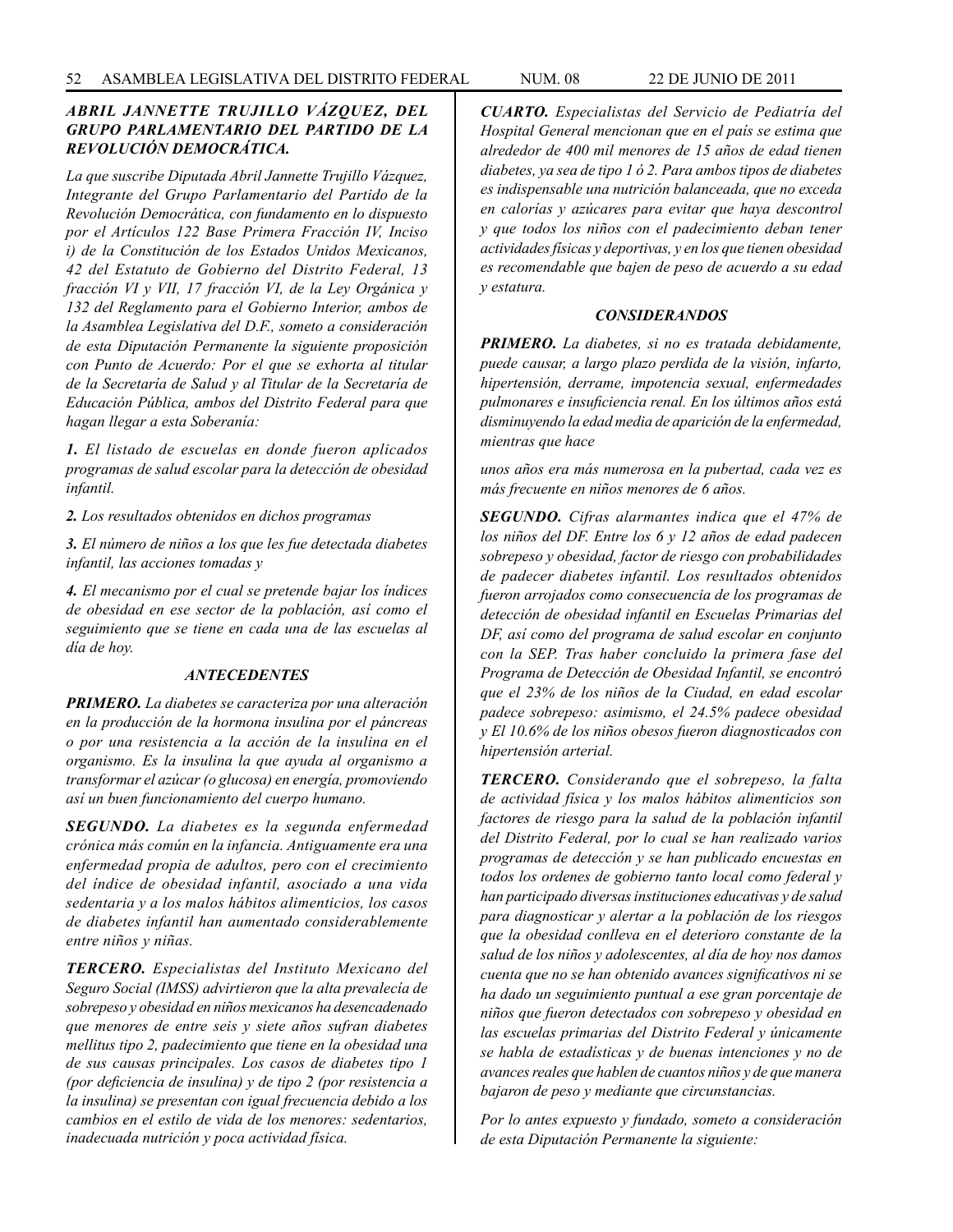## *PROPOSICIÓN CON PUNTO DE ACUERDO*

*ÚNICO. Por el que se exhorta al titular de la Secretaría de Salud y al Titular de la Secretaría de Educación Pública, ambos del Distrito Federal para que hagan llegar a esta Soberanía:*

*1. El listado de escuelas en donde fueron aplicados programas de salud escolar para la detección de obesidad infantil.* 

*2. Los resultados obtenidos en dichos programas*

*3. El número de niños a los que les fue detectada diabetes infantil, las acciones tomadas y*

*4. El mecanismo por el cual se pretende bajar los índices de obesidad en ese sector de la población, así como el seguimiento que se tiene en cada una de las escuelas al día de hoy.*

## *ATENTAMENTE*

#### *Dip. Abril Jannette Trujillo Vázquez*

Para presentar una Proposición con Punto de Acuerdo por el que se exhorta a la Secretaría de Comunicaciones y Transportes, al Secretario de Gobierno del Distrito Federal y al Jefe Delegacional en Gustavo A. Madero, realicen a la brevedad una mesa de trabajo relativa a la construcción de la vía denominado Enlace Indios Verdes-Santa Clara, se concede el uso de la Tribuna al Diputado Juan Carlos Zárraga Sarmiento, del Grupo Parlamentario del Partido de Acción Nacional.

# **EL C. DIPUTADO JUAN CARLOS ZARRAGA SARMIENTO**. Con su venia, Diputado presidente.

*PROPOSICIÓN CON PUNTO DE ACUERDO POR EL QUE SE EXHORTA A LA SECRETARÍA DE COMUNICACIONES Y TRANSPORTES, AL SECRETARIO DE GOBIERNO DEL DISTRITO FEDERAL Y AL JEFE DELEGACIONAL EN GUSTAVO A. MADERO REALICEN A LA BREVEDAD UNA MESA DE TRABAJO RELATIVA A LA CONSTRUCCIÓN DE LA VÍA DENOMINADA ENLACE INDIOS VERDES– SANTA CLARA, QUE PRESENTA EL DIPUTADO JUAN CARLOS ZÁRRAGA SARMIENTO, DEL GRUPO PARLAMENTARIO DEL PARTIDO ACCIÓN NACIONAL.*

*El suscrito, Diputado a la Asamblea Legislativa del Distrito Federal, V Legislatura, integrante del Grupo Parlamentario del Partido Acción Nacional, con fundamento en lo dispuesto por los Artículos 17 fracción VI y 58 fracción X de la Ley Orgánica, 93 y 133 del Reglamento para el Gobierno Interior, ambos de la Asamblea Legislativa del Distrito Federal, someto a la consideración de este Órgano Legislativo la presente Proposición con Punto de Acuerdo por el que se exhorta a la Secretaría de Comunicaciones y Transportes, al Secretario de Gobierno del Distrito Federal y al Jefe Delegacional en Gustavo A. Madero realicen a la* 

*brevedad una mesa de trabajo relativa a la construcción de la vía denominada Enlace Indios Verdes–Santa Clara, conforme a los siguientes*

#### *ANTECEDENTES*

*De acuerdo con el documento denominado "Portafolio de inversión de la Secretaría de Comunicaciones y Transportes"1 , esta dependencia tiene proyectada la construcción de una vialidad identificada como "Enlace Indios Verdes – Santa Clara", cuyo monto de inversión está calculado en 4,000 millones de pesos y se calcula que sea usada por 30,000 vehículos diariamente.*

*El mismo documento señala que el proyecto consiste en la construcción de una vialidad de ocho carriles de circulación y 6 kilómetros de longitud, desde Av. Insurgentes (entre Montevideo y Ticomán) en el Distrito Federal y el entronque Santa Clara, en el Estado de México, donde inicia la autopista México – Pachuca. El Proyecto incluye la construcción de un gran entronque en cada extremo del tramo, dos viaductos y un túnel a lo largo de los derechos de vía de la Compañía de Luz y Fuerza del Centro.*

*También se dice que esta obra traerá como beneficio la agilización de la circulación en ambos sentidos entre la Ciudad de México, Pachuca, Tulancingo y destinos en la periferia de la Zona Metropolitana de la Ciudad de México, disminuyendo el tiempo de recorrido de los usuarios y ofreciéndoles una ruta alterna. Además, el proyecto –señala la Secretaría– contribuirá a reducir la emisión de monóxido de carbono, óxidos de nitrógeno e hidrocarburos en la zona conurbada del Estado de México.*

*Y por lo que hace al impacto regional, en el mismo documento se establece que, además de eliminar un enorme cuello de botella en el acceso norte a la Ciudad de México, impulsará el desarrollo regional, económico y social del noreste de Estado de México, el centro y este de Hidalgo, el norte de Puebla y Veracruz y el sur de Tamaulipas al dotarlas de un acceso directo a la capital del país.*

*El organismo encargado del proyecto sería el fideicomiso de Autopistas y Puentes del Golfo de México, quien contrataría la elaboración del proyecto ejecutivo con la empresa Rioboo S.A. Además, el Director de Proyectos de Inversión Financiada de la Comisión Federal de Electricidad, Eugenio Laris Alanis, dio el consentimiento de la paraestatal para que el personal de la Secretaría de Comunicaciones y Transportes ingrese al derecho de vía con el propósito de llevar a cabo estudios previos a la construcción a la construcción de la obra, particularmente en el tramo Ticomán – Vía Morelos.*

*Más allá de la información que proporciona el "Portafolio de inversión de la Secretaría de Comunicaciones y Transportes", es un hecho que los vecinos de las Colonias por las que pasará sta vialidad desconocen las afectaciones que la obra traerá consigo al entorno de sus comunidades.* 

<sup>1</sup> *Fuente: www.sct.gob.mx*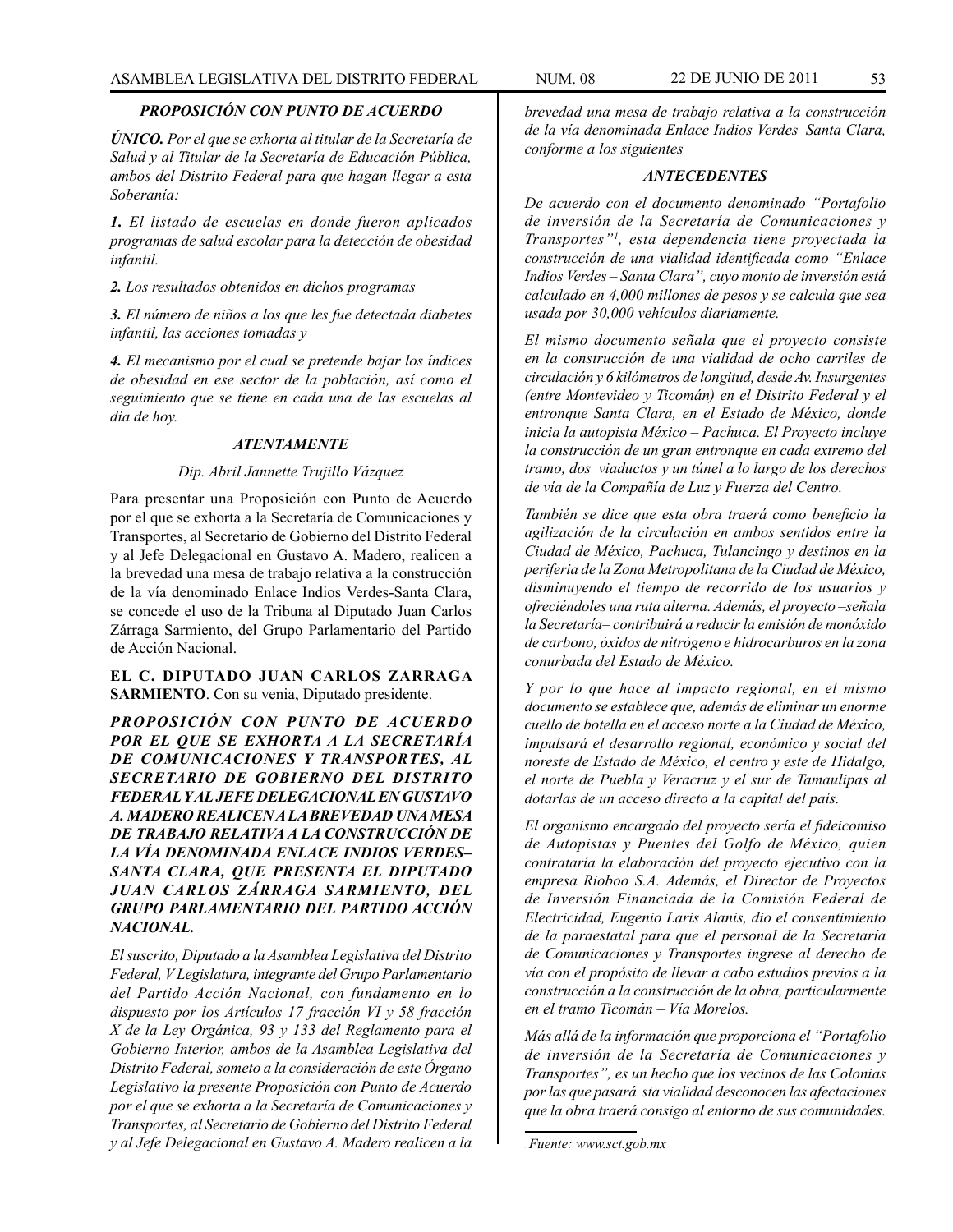*Por ese motivo, el pasado 1º. de junio del año en curso, la Diputación Permanente de la Asamblea Legislativa del Distrito Federal aprobó la comparecencia del Jefe Delegacional en Gustavo A. Madero y del Secretario de Obras y Servicios del Distrito Federal, a efecto de que ambos servidores públicos informaran a los integrantes de las Comisiones de Participación Ciudadana y de Desarrollo e Infraestructura Urbana: en qué consiste el proyecto, cuál es su avance, y qué medidas de información y consulta ciudadana se han tomado con la comunidades afectadas.*

*La comparecencia fue acordada para el pasado 6 de junio, sin embargo, ninguno de los dos funcionarios acudió a la misma so pretexto de requerir más tiempo para obtener la información debido a que la obra era competencia del gobierno federal. La comisión determinó una nueva fecha para la comparecencia, el 10 de junio pasado, sin embargo, nuevamente ninguno de los servidores públicos se presentó. Quienes sí se presentaron, fueron vecinos de la Colonia Santa Isabel Tola, de la Delegación Gustavo A. Madero, la Colonia por la que cruzaría esta obra, pues están muy preocupados por el impacto que la obra tendrá en la comunidad. Estos vecinos exigen información de las autoridades para que expliquen a detalle en qué consiste la obra, y cuáles serán los beneficios o perjuicios que la misma traerá para aquella comunidad; sin embargo, ninguna autoridad les ha comunicado nada.*

## *CONSIDERACIONES*

*PRIMERO. Que de conformidad con lo que establecen los Artículos 17 fracción VI y 18 fracción VII de la Ley Orgánica de la Asamblea Legislativa del Distrito Federal, es atribución de los Diputados presentar proposiciones y denuncias, así como presentar los intereses de los ciudadanos y promover y gestionar la solución de los problemas y necesidades colectivas ante las autoridades competentes.*

*SEGUNDO. Que durante el gobierno del Presidente de la República, Licenciado Felipe de Jesús Calderón Hinojosa, la inversión en infraestructura en materia de comunicaciones y transportes es la más alta en la historia moderna del país, lo cual ha permitido conectar diversas regiones para el fortalecimiento de las cadenas productivas y, en consecuencia, la generación de más y mejores empleos.*

*TERCERO. Que de acuerdo a la información de la obra denominada "Enlace Indios Verdes – Santa Clara" contenida en el documento intitulado "Portafolio de inversión de la Secretaría de Comunicaciones y Transportes", la obra será construida a lo largo de los derechos de vía de la Compañía de Luz y Fuerza del Centro, es decir, que la vialidad pasará a través de la Colonia Santa Isabel Tola, en la Delegación Gustavo A. Madero.*

*CUARTO. Que toda vez que los vecinos de la Colonia Santa Isabel Industrial han externado su preocupación por las posibles afectaciones que la construcción de esta vialidad pudieran traer consigo para esta comunidad, los* 

*mismos han solicitado en diversas instancias la información necesaria para contar con elementos de juicio suficientes para conocer específicamente en qué afectará la obra a la Colonia; sin embargo, a la fecha ninguna autoridad les ha dado la información que requieren.*

*QUINTO. Que dado el hecho de que ni el Jefe Delegacional en Gustavo A. Madero, ni el Secretario de Obras y Servicios del Distrito Federal, se presentaron a comparecer ante las comisiones de Participación Ciudadana y de Desarrollo e Infraestructura Urbana para informar sobre la construcción de la obra, tal como lo había mandatado la Diputación Permanente de la Asamblea Legislativa del Distrito Federal, argumentando ambos funcionarios que no contaban con la información relativa a esta construcción debido a que la misma es competencia de la autoridad federal, es necesario que la Secretaría de Comunicaciones y Transportes informe a las autoridades locales respecto de los alcances, impactos, beneficios y perjuicios que la construcción de la obra traerá consigo, por lo que resulta apremiante que a la brevedad se instalen mesas de trabajo entre esta dependencia federal, el Gobierno del Distrito Federal y la Delegación Gustavo A. Madero a efecto de que los tres ámbitos de gobierno conozcan a detalle el proyecto, así como las demandas de los ciudadanos, con el objetivo de que tal construcción genere los menos perjuicios posibles para los habitantes de las Colonias en las que la obra habrá de realizarse.*

*Por todo lo anteriormente expuesto y fundado, sometemos a la consideración de esta Honorable Diputación Permanente la siguiente proposición con:*

#### *PUNTO DE ACUERDO*

*PRIMERO. Se exhorta a la Secretaría de Comunicaciones y Transportes, al Secretario de Gobierno del Distrito Federal, y al Jefe Delegacional en Gustavo A. Madero, realicen a la brevedad una mesa de trabajo relativa a la construcción de la vía denominada "Enlace Indios Verdes – Santa Clara" a efecto de que los tres ámbitos de gobierno conozcan los alcances e impactos de la obra y se busque dar respuesta a las inquietudes manifestadas por los vecinos de la Colonia Santa Isabel Tola, en aquella Demarcación.* 

*Recinto Legislativo, a los veintidós días del mes de junio de dos mil once.*

#### *ATENTAMENTE*

*Dip. Juan Carlos Zárraga Sarmiento*

Es cuanto, Diputado Presidente.

**EL C. PRESIDENTE.** Gracias, Diputado. En términos de lo dispuesto por el Artículo 133 del Reglamento para el Gobierno Interior de la Asamblea Legislativa del Distrito Federal, consulte la Secretaría a la Diputación Permanente en votación económica si la propuesta presentada por el Diputado Juan Carlos Zárraga Sarmiento se considera de urgente y obvia resolución.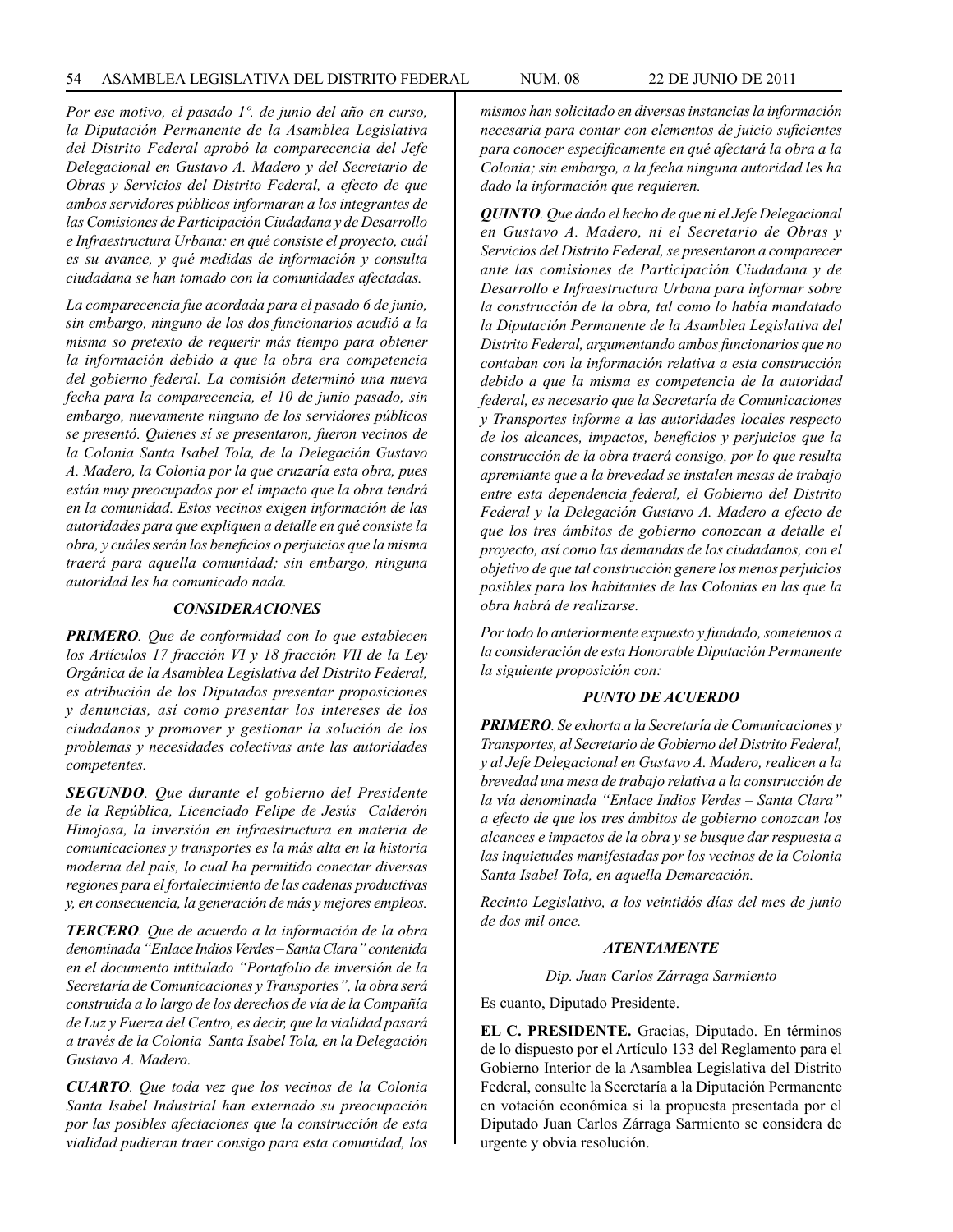**LA C. SECRETARIA DIPUTADA ANA ESTELA AGUIRRE Y JUÁREZ.** Por instrucciones de la Presidencia y en votación económica, se consulta a la Diputación Permanente si la propuesta de referencia se considera de urgente y obvia resolución. Los que estén por la afirmativa, sírvanse manifestarlo levantando la mano.

Los que estén por la negativa, sírvanse manifestarlo levantando la mano.

No se considera de urgente y obvia resolución, Diputado Presidente.

# **EL C. PRESIDENTE.** Gracias, Diputada.

**EL C. DIPUTADO JUAN CARLOS ZÁRRAGA SARMIENTO.** *(Desde su curul)* Perdón, Presidente. Solicito que se repita la votación. En nuestro conteo estaba empatada.

**EL C. PRESIDENTE.** Diputado, el Diputado Erasto Ensástiga está detrás de usted y votó en contra.

**EL C. DIPUTADO JUAN CARLOS ZÁRRAGA SARMIENTO.** *(Desde su curul)* Bueno, si usted le quiere tomar la votación a los que están en la calle, qué puedo hacer yo. Gracias.

**EL C. PRESIDENTE.** La está tomando la Secretaría, Diputado.

**EL C. DIPUTADO JUAN CARLOS ZÁRRAGA SARMIENTO.** *(Desde su curul)* Qué lástima el procedimiento, Presidente.

**EL C. PRESIDENTE.** Se hizo correctamente, Diputado.

En virtud de no considerarse de urgente y obvia resolución, esta Presidencia lo turna para su análisis y dictamen a la Comisión de Desarrollo e Infraestructura Urbana.

Esta Presidencia informa que se recibieron dos Proposiciones con Punto de Acuerdo del Diputado Norberto Ascencio Solís Cruz, del Grupo Parlamentario del Partido Verde Ecologista de México:

La primera con Punto de Acuerdo para exhortar al Jefe de Gobierno del Distrito Federal, a los titulares de las Secretarías del Medio Ambiente y de Desarrollo Urbano y Vivienda, ambos del Distrito Federal, y al Jefe Delegacional en Xochimilco, realicen todas las acciones necesarias para el rescate de la zona chinampera de la Delegación Xochimilco. Con fundamento en lo dispuesto por los Artículos 50 fracciones IV y V de la Ley Orgánica de la Asamblea Legislativa del Distrito Federal, 28, 29 y 132 del Reglamento para el Gobierno Interior, se turna para su análisis y dictamen a la Comisión de Preservación del Medio Ambiente, Protección Ecológica y de Cambio Climático.

*PROPOSICIÓN CON PUNTO DE ACUERDO PARA EXHORTAR AL JEFE DE GOBIERNO DEL DISTRITO FEDERAL, A LOS TITULARES DE LAS SECRETARÍAS DEL MEDIO AMBIENTE Y DESARROLLO URBANO* 

*Y VIVIENDA, AMBOS DEL DISTRITO FEDERAL Y AL JEFE DELEGACIONAL EN XOCHIMILCO, REALICEN TODAS LAS ACCIONES NECESARIAS PARA EL RESCATE DE LA ZONA CHINAMPERA DE LA DELEGACIÓN XOCHIMILCO, QUE SUSCRIBE EL DIPUTADO NORBERTO ASCENCIO SOLÍS CRUZ, DEL GRUPO PARLAMENTARIO DEL PARTIDO VERDE ECOLOGISTA DE MÉXICO.*

*El suscrito Diputado Norberto Ascencio Solís Cruz, integrante del Grupo Parlamentario del Partido Verde Ecologista de México, en la Asamblea Legislativa del Distrito Federal, V Legislatura, con fundamento en lo dispuesto por los Artículos 17, fracción VI de la Ley Orgánica de la Asamblea Legislativa del Distrito Federal y 132 del Reglamento para el Gobierno Interior de la Asamblea Legislativa del Distrito Federal, someto a la consideración de este Órgano Legislativo, la siguiente proposición con Punto de Acuerdo para exhortar a los titulares de la Secretaría de Seguridad Pública, Secretaría de Salud, Secretaría de Protección Civil, el Instituto de Verificación Administrativa y a las Delegaciones Venustiano Carranza y Tlalpan, todas del Distrito Federal, para una verificación a fondo en las Demarcaciones mencionadas, bajo la siguiente:* 

# *EXPOSICIÓN DE MOTIVOS*

*El pasado 27 de febrero en el Mercado Sonora ubicado en la Delegación Venustiano Carranza, unas personas del Municipio de Ecatepec, adquirieron un cachorro criollo tipo pastor alemán de 3 meses de edad en el Mercado Sonora, el padre y un hijo de esta familia son agredidos por el cachorro y el 28 de febrero es trasladado al Centro de Control Canino Ecatepec para su observación, el 1 de marzo muere y el 4 de marzo el cerebro es trasladado al Laboratorio Estatal de Toluca para su diagnóstico, el 7 de marzo es reportado como positivo a rabia.* 

*Las autoridades del Distrito Federal ignoran a quien se le vendieron los demás cachorros que convivían con el positivo, esto pone en evidencia que no existe control alguno por parte de las autoridades de la Delegación Venustiano Carranza y de la Secretaría de Salud del Distrito Federal, en cuanto al número de animales que se venden y compran diariamente en dicho mercado, ni mucho menos se preocupan por la salud de los animales que ahí se venden y la cuál afecta directamente a la Salud Humana.*

*Cabe señalar que parte de esta información ya se había hecho del conocimiento público por conducto de la C. María Elena Hoyo Bastien en su columna del Diario la Crónica, del día 16 de marzo del año en curso, en una carta dirigida al Dr. Manuel Mondragón y Kalb de la Secretaría de Seguridad Pública y al Dr. Armando Ahued, de la Secretaría de Salud, ambas dependencias del Distrito Federal.*

*Por otra parte, desde el año pasado, para ser exactos el día 5 de abril de 2010, desde mi Modulo de Atención Ciudadana*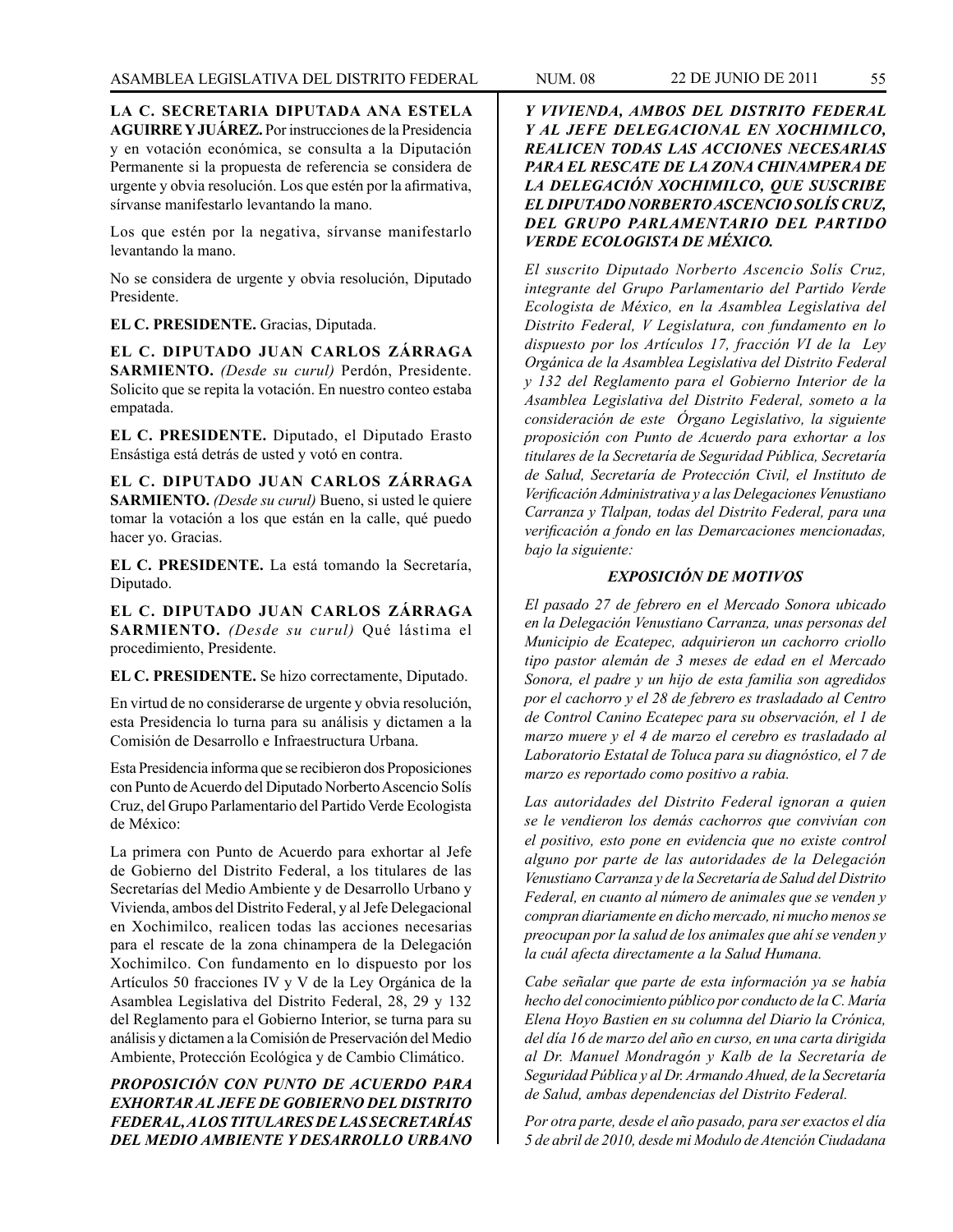*se giraron los oficios con números 32, 34, 35 y 37, dirigidos a el Dr. Armando Ahued Ortega, al Jefe Delegacional en Tlalpan, al Jefe Delegacional en Venustiano Carranza, y al Secretario de Seguridad Pública Manuel Mondragón.* 

*Por lo que hace al oficio que se dirigió al Dr. Ahued, se le solicito recibiera a una comisión de los grupos protectores de animales, para que le expusieran sus demandas entre ellas las del Mercado Sonora, siendo que dicha reunión jamás se llevo a cabo con el Dr. Armando Ahued, por lo que hace a los otros oficios se dirigieron a efecto de que en el ámbito de sus competencias aplicaran la Ley de Protección a los Animales del Distrito Federal, tanto en el Mercado Sonora y en el Centro Comercial de Pericoapa, incluso se anexaron denuncias de personas que habían comprado animales que resultaron enfermos y a consecuencia de ello morían posteriormente, sin embargo no se recibió contestación alguna por escrito de las referidas autoridades, a pesar de darle seguimiento vía telefónica y en persona por conducto de mis asesores, siendo que solo dieron largas y jamás intervinieron como era su obligación, a pesar de las constantes quejas de la forma en que en dichos lugares se venden y compran sin control alguno a los animales, la mayoría de los cuáles fallecen a consecuencia de las enfermedades que presentan, y que a su vez pueden ser origen de enfermedades hacia los seres humanos.*

*Es increíble que tanto en el Mercado Sonora como en el de Pericoapa, existen lugares en donde venden alimentos muy cerca de donde se venden los animales enfermos, lo cual es evidentemente riesgoso para la salud humana, lo que deja claro que por parte de la Secretaría de Salud existe nulo control sobre dicha actividad y que la Dirección de Vigilancia e inteligencia pidemiológica no está haciendo sus trabajo de regulación, control, y vigilancia sanitaria de los estable imientos.* 

*Yo le pregunto al Secretario de Salud Dr. Armando Ahued, ¿por qué no realizo un cerco sanitario en el Mercado Sonora, ante la evidencia del brote de rabia?, ¿por qué no se tuvieron en cuarentena a todos los cachorros de dicho ercado?, ¿por qué le pidieron discreción a todos los involucrados y los llamaron para que se aplicaran el tratamiento antirrábico de forma sigilosa y bajo la advertencia de que no lo comunicaran a nadie?, ¿por qué ante la evidente violación de las más mínimas normas sanitarias, se sigue permitiendo la venta de animales vivos enfermos en lugares donde también existe la venta de alimentos?, ¿Por qué no ha echado andar el Centro Hospitalario de Asistencia para la Atención y Protección de los Animales del Distrito Federal, que conforme a la Ley es asunto de su competencia?, ¿Por qué se empeña en seguir sacrificando animales, si dicha práctica ha demostrado que es inútil mientras no se controle la compra-venta indiscriminada de perros y gatos en la ciudad?*

*Al Dr. Mondragón le cuestiono ¿para qué sirve la Brigada de Vigilancia Animal?, ¿por qué no ha intervenido para* 

*salvaguardar el bienestar de los animales tanto en el Mercado Sonora como en el Centro Comercial Pericoapa?*

*Al Jefe Delegacional en Venustiano Carranza y de Tlalpan les pregunto ¿Qué interés tienen en seguir permitiendo la venta de animales vivos en sus Delegaciones?. En el caso del Mercado Sonora es increíble que quince locatarios puedan más que las autoridades, que alegan que no pueden hacer nada ya que tienen derechos adquiridos, ¿entonces yo pregunto si el derecho a vender animales enfermos esta a caso por encima de la salud pública?, ¿Qué sanción aplicaron al locatario que vendió el perro enfermo?*

*Por favor autoridades delegacionales y del Gobierno Central, les hago un llamado para que se ponga orden y se cumplan con las Normas y Leyes pertinentes y dejen de encubrir y permitir actos de comercio que ponen en riesgo la salud de la población y que además atentan contra el bienestar de los animales, recordándoles que existe la Ley de Protección a los animales del Distrito Federal, la cual debe de cumplirse por todos los servidores públicos y de no ser así se les aplique las sanciones administrativas y penales que correspondan.*

*Por todo lo anterior y con fundamento en el Artículo 132 del Reglamento para el Gobierno Interior de la Asamblea Legislativa del Distrito Federal, sometemos a consideración del Pleno, el siguiente:*

#### *PUNTO DE ACUERDO*

*PRIMERO. En el caso del Mercado Sonora, se exhorta a los titulares de la Secretaría de Seguridad Pública, Secretaría de Salud, Secretaría de Protección Civil, el Instituto de Verificación Administrativa y a la Delegación Venustiano Carranza, todas del Distrito Federal, a efecto a que en el ámbito de su competencia procedan a la verificación, supervisión, control y en su caso clausura de los locales comerciales que no reúnan los requisitos, administrativos de carácter sanitario, protección civil y en materia de protección a los animales. Debiendo en todos los casos de proteger la integridad física y vida de los animales que llegaren a ser incautados durante los operativos correspondientes.*

*SEGUNDO. En el caso del Centro Comercial Pericoapa, se exhorta a los titulares de Secretaría de Seguridad Pública, Secretaría de Salud, Secretaría de Protección Civil, el Instituto de Verificación Administrativa y la Delegación Tlalpan, todas del Distrito Federal, a efecto a que en el ámbito de su competencia procedan a la verificación, supervisión, control y en su caso clausura de los locales comerciales que no reúnan los requisitos, administrativos de carácter sanitario, protección civil y en materia de protección a los animales. Debiendo en todos los casos de proteger la integridad física y vida de los animales que llegaren a ser incautados durante los operativos correspondientes.*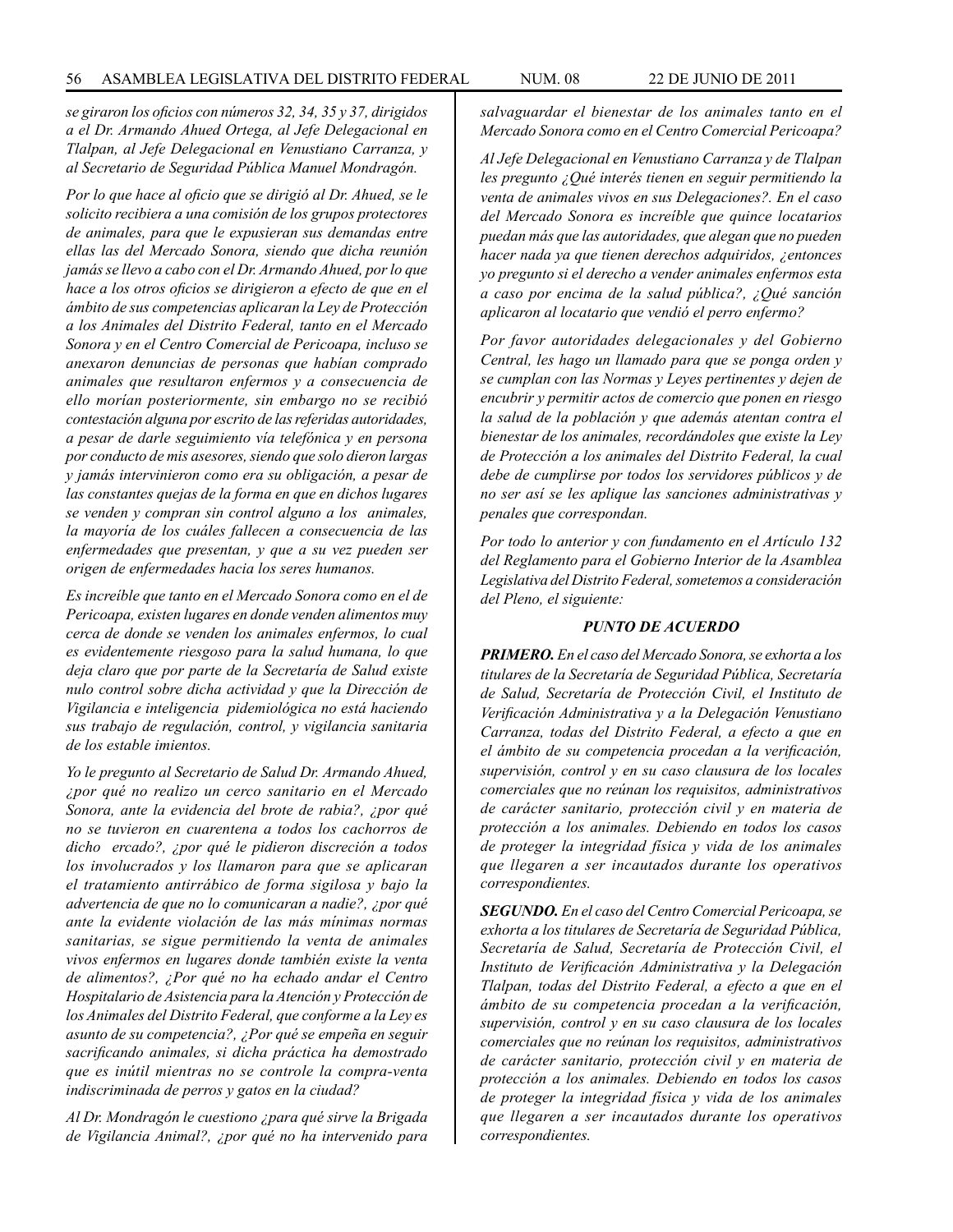# ASAMBLEA LEGISLATIVA DEL DISTRITO FEDERAL NUM. 08 22 DE JUNIO DE 2011 57

*TERCERO. Asimismo se les instruya a fin de que en el futuro se tomen las medidas pertinentes, a fin de erradicar la venta de animales vivos en los mercados y centros comerciales de esta capital, ya que representan un riesgo sanitario al encontrarse cerca de productos comestibles, además de no respetarse el contenido de la Ley de Protección a los animales.*

*Dado en el Recinto Legislativo, a los 22 días del mes de junio del dos mil once.*

#### *POR EL GRUPO PARLAMENTARIO DEL PARTIDO VERDE ECOLOGISTA DE MÉXICO*

#### *Dip. Norberto Ascencio Solís Cruz*

La segunda para exhortar a los titulares de la Secretaría de Seguridad Pública, Secretaría de Salud, Secretaría de Protección Civil, el Instituto de Verificación Administrativa y a las Delegaciones Venustiano Carranza y Tlalpan, todas del Distrito Federal, para una verificación a fondo en las Demarcaciones mencionadas. Con fundamento en lo dispuesto por los Artículos 50 fracciones IV y V de la Ley Orgánica de la Asamblea Legislativa del Distrito Federal, 28, 29 y 132 del Reglamento para el Gobierno Interior, se turna para su análisis y dictamen a la Comisión de Administración Pública Local.

*PROPOSICIÓN CON PUNTO DE ACUERDO PARA EXHORTAR A LOS TITULARES DE LA SECRETARÍA DE SEGURIDAD PÚBLICA, SECRETARÍA DE SALUD, SECRETARÍA DE PROTECCIÓN CIVIL, EL INSTITUTO DE VERIFICACIÓN ADMINISTRATIVA Y A LAS DELEGACIONES VENUSTIANO CARRANZA Y TLALPAN, TODAS DEL DISTRITO FEDERAL, PARA UNA VERIFICACIÓN A FONDO EN LAS DEMARCACIONES MENCIONADAS, QUE SUSCRIBE EL DIPUTADO NORBERTO ASCENCIO SOLÍS CRUZ, DEL GRUPO PARLAMENTARIO DEL PARTIDO VERDE ECOLOGISTA DE MÉXICO.*

*El suscrito Diputado Norberto Ascencio Solís Cruz, integrante del Grupo Parlamentario del Partido Verde Ecologista de México, en la Asamblea Legislativa del Distrito Federal, V Legislatura, con fundamento en lo dispuesto por los Artículos 17, fracción VI de la Ley Orgánica de la Asamblea Legislativa del Distrito Federal y 132 del Reglamento para el Gobierno Interior de la Asamblea Legislativa del Distrito Federal, someto a la consideración de este Órgano Legislativo, la siguiente proposición con Punto de Acuerdo para exhortar al Jefe de Gobierno del Distrito Federal, a los titulares de las Secretarías del Medio Ambiente y Desarrollo Urbano y Vivienda, ambos del Distrito Federal y al Jefe Delegacional en Xochimilco, realicen todas las acciones necesarias para el rescate de la zona Chinampera de la Delegación Xochimilco, bajo la siguiente:*

### *EXPOSICIÓN DE MOTIVOS*

*De acuerdo con la Ley de Desarrollo Urbano del Distrito Federal, que es de orden público e interés general, en su Artículo 3º se establece que en las determinaciones y acciones de los órganos del Gobierno del Distrito Federal y los programas de desarrollo que se formulen, se observarán como prioridad entre otras: cumplir con propósitos ecológicos y ambientales fundamentales para la salud de los habitantes del Distrito Federal, así como la conservación del medio natural y la vida de la flora y la fauna silvestres; por lo que los suelos comprendidos en la cartografía que forma parte del Programa General y que sean espacios pantanosos de chinampas y llanos de Tláhuac, Iztapalapa, Xochimilco, Tlalpan y Milpa Alta, no son urbanizables y se estarán a lo establecido en los otros ordenamientos legales, entre otros la Ley Ambiental del Distrito Federal.*

*Ahora bien, el dos de mayo del año 2007, la Universidad Autónoma Metropolitana, y el Instituto Nacional de Antropología e Historia, dieron a conocer los resultados del estudio que durante dos años se realizó sobre la situación de la zona chinampera de Xochimilco, arrojando dicho estudio, datos verdaderamente alarmantes, pues el grado de deforestación de la zona es ya del 60% y de los árboles que aún existen el ochenta por ciento, está plagado de muérdago.* 

*De aproximadamente doscientas chinampas, ubicadas en el centro de Xochimilco la Universidad Autónoma Metropolitana, contabilizó cerca de veinte ahuejotes, especie característica de la zona ecológica; además de dicho estudio se desprende que en los últimos años las chinampas han cambiado su vocación agrícola para dar paso a la construcción de vivienda y campos deportivos, lo que ha traído como consecuencia, la perdida de estos espacios e incluso su salida del catálogo que para tales efectos tiene el INAE, además de violar la Ley de desarrollo urbano del Distrito Federal.* 

*Es urgente la implementación de acciones como la reforestación de la chinampas y acabar con las plagas que afectan a los árboles especialmente el muérdago; de igual forma, es imprescindible la limpieza de la tierra y el abatimiento de la salinidad que existe en el área, pues los residuos de sal dificultan la siembra o la poca que existe sea de mala calidad; además el Sistema de Aguas del Distrito Federal, debe realizar de manera inmediata los trabajos para mejorar la calidad del agua que atraviesa los canales, pues las aguas que circulan por ellos, son aguas procedentes de plantas de tratamiento.*

*Para el Partido Verde, es importante el rescate de la zona chinampera, pues forman parte de nuestra historia, es nuestra herencia prehispánica y a lo largo de los siglos ha perdurado; además prestan importantes servicios ambientales no solo a Xochimilco sino a toda la Ciudad, pues sirven para el mantenimiento de los mantos acuíferos*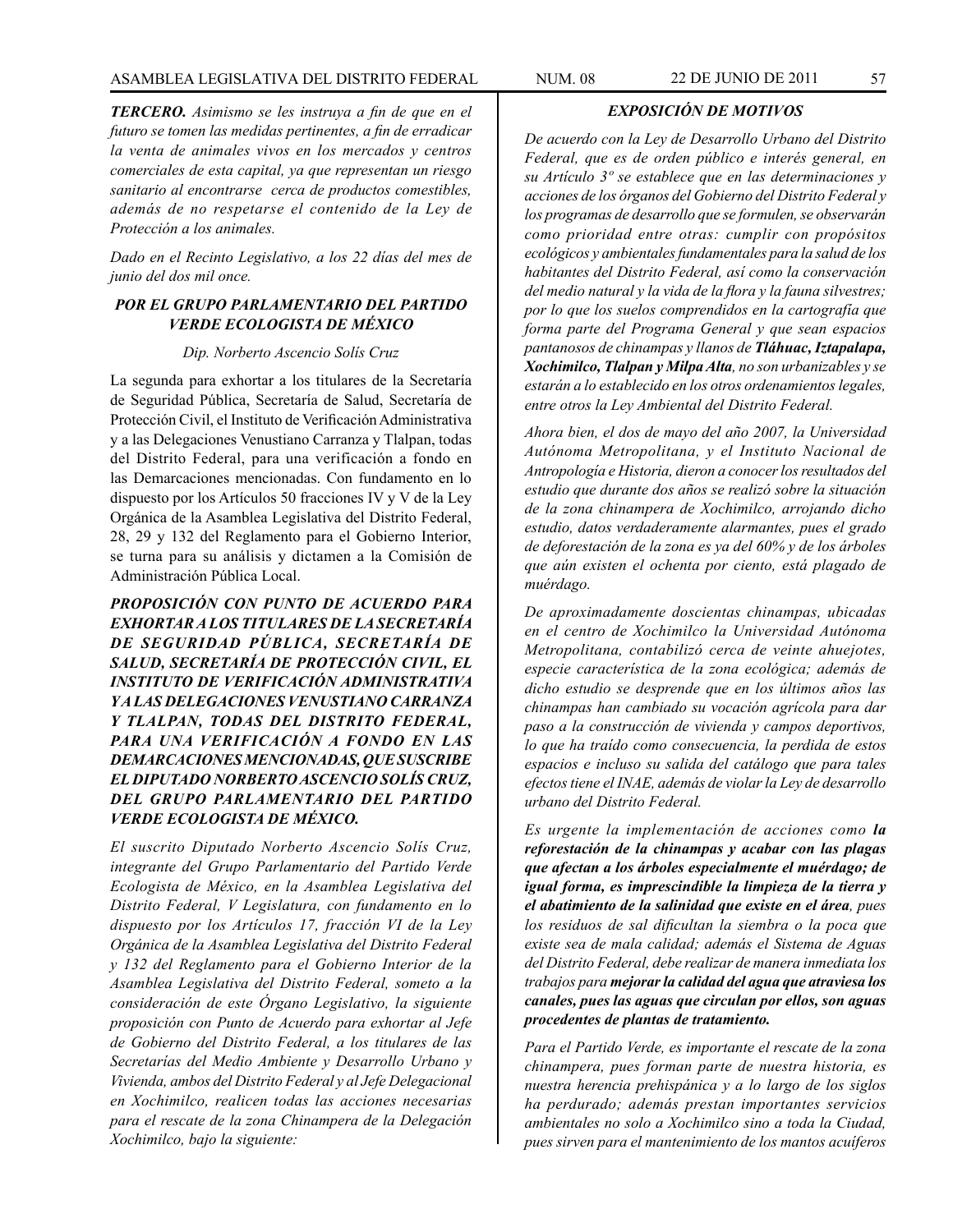*y sirven para la preservación de los humedales, además no debemos pasar por alto que Xochimilco es Patrimonio Cultural de la Humanidad, desde 1987 por la UNESCO.*

*Por ello, es importante el rescate de la zona chinampera pues se tiene calculado que existen mil ochocientas hectáreas de chinampas en la zona sur del Distrito Federal, sin embargo en los últimos diez años se ha perdido cerca del treinta por ciento de estas áreas por cambios de uso de suelo, como consecuencia de los asentamientos humanos, independientemente de su ubicación en suelo urbano o de conservación y por citar un ejemplo tenemos la zona chinampera del Pueblo de San Gregorio Atlapulco, además que no debemos dejar pasar por alto de acuerdo al Programa Delegacional de Desarrollo Urbano para Xochimilco que fue aprobado por está Asamblea Legislativa en el año dos mil cinco y publicado en la Gaceta Oficial del Distrito Federal por el Jefe de Gobierno el día seis de mayo del mismo año, la zona chinampera se encuentra regulada como área Natural Protegida con categoría de "Zona Sujeta a Conservación Ecológica.*

*Por lo anteriormente expuesto, con fundamento en el Artículo 132 del Reglamento para el Gobierno Interior de la Asamblea Legislativa del Distrito Federal, someto a consideración del Pleno, el siguiente:*

# *PUNTO DE ACUERDO*

*ÚNICO. Se exhorta al Jefe de Gobierno del Distrito Federal, así como a los Titulares de las Secretarías de Medio Ambiente y Desarrollo Urbano y Vivienda ambos del Distrito Federal y al Jefe Delegacional en Xochimilco, para que implementen de manera inmediata los trabajos necesarios para el restablecimiento de la zona chinampera de Xochimilco.*

*Asimismo, rindan un informe por escrito sobre las acciones y resultados que se han obtenido para detener:* 

*a) Asentamiento irregulares, cuantos existen y el grado de consolidación de los mismos.*

*b) Tala de árboles, el número de árboles, especies de los mismos y cuantos han sido plantados.*

*c) Saneamiento de canales y chinampas, el número de canales y chinampas y trabajos que se están realizando con los chinamperos y opciones de trabajo sobre sus tierras.*

*d) Trabajos para eliminación de plagas. Tipo de plagas que existen y avance de los trabajos para la eliminación de plagas y resultados obtenidos.*

*Dado en el Recinto Legislativo, a los 22 días del mes de junio del dos mil once.*

*POR EL GRUPO PARLAMENTARIO DEL PARTIDO VERDE ECOLOGISTA DE MÉXICO*

*Dip. Norberto Ascencio Solís Cruz*

Para presentar una Proposición con Punto de Acuerdo por el que se exhorta a los titulares de las Secretarías de Transportes y Vialidad y de Seguridad Pública del Gobierno del Distrito Federal, con la finalidad de implementar y fomentar de manera coordinada una campaña intensiva de difusión para la cultura del uso del cinturón de seguridad de los automovilistas y sus acompañan, y en su caso se hagan efectivas las sanciones correspondientes de acuerdo al Reglamento de Tránsito, con el objeto de reducir los riesgos en accidentes automovilísticos, se concede el uso de la Tribuna al Diputado Guillermo Sánchez Torres, a nombre de la Diputada Rocío Barrera Badillo, del Grupo Parlamentario del Partido de la Revolución Democrática.

**EL C. DIPUTADO GUILLERMO SÁNCHEZ TORRES.**  Con su venia, Diputado Presidente.

*PROPOSICIÓN CON PUNTO DE ACUERDO POR EL QUE SE EXHORTA A LOS TITULARES DE LAS SECRETARÍAS DE TRANSPORTES Y VIALIDAD Y DE SEGURIDAD PÚBLICA DEL GOBIERNO DEL DISTRITO FEDERAL, CON LA FINALIDAD DE IMPLEMENTAR Y FOMENTAR DE MANERA COORDINADA UNA CAMPAÑA INTENSIVA DE DIFUSIÓN PARA LA CULTURA DEL USO DEL CINTURÓN DE SEGURIDAD EN LOS AUTOMOVILISTAS Y SUS ACOMPAÑANTES Y EN SU CASO SE HAGAN EFECTIVAS LAS SANCIONES CORRESPONDIENTES DE ACUERDO AL REGLAMENTO DE TRÁNSITO CON EL OBJETO DE REDUCIR LOS RIESGOS EN ACCIDENTES AUTOMOVILÍSTICOS, QUE PRESENTA EL DIPUTADO GUILLERMO SÁNCHEZ TORRES A NOMBRE DE LA DIPUTADA ROCÍO BARRERA BADILLO, DEL GRUPO PARLAMENTARIO DEL PARTIDO DE LA REVOLUCIÓN DEMOCRÁTICA.*

*La suscrita Diputada Rocío Barrera Badillo integrante del Grupo Parlamentario del Partido de la Revolución Democrática en la V Legislatura de la Asamblea Legislativa del Distrito Federal, con fundamento en lo dispuesto por los Artículos 122 de la Constitución Política de los Estados Unidos Mexicanos, 42 del Estatuto de Gobierno del Distrito Federal, 10 fracciones XXI y XXXV; y 17 fracción VI de la Ley Orgánica de la Asamblea Legislativa del Distrito Federal, 93 y 133 del Reglamento para el Gobierno Interior de la Asamblea Legislativa del Distrito Federal, presento ante esta H. Soberanía la siguiente propuesta con Proposición con Punto de Acuerdo, al tenor de los siguientes:*

#### *ANTECEDENTES*

*I. Los accidentes de tránsito han sido catalogados por la Organización Mundial de la Salud como un problema de salud pública, ya que ocupan el noveno lugar de causas de muerte en el mundo, pues al año se presentan cerca de 1.3 millones de defunciones como consecuencia de los accidentes viales.*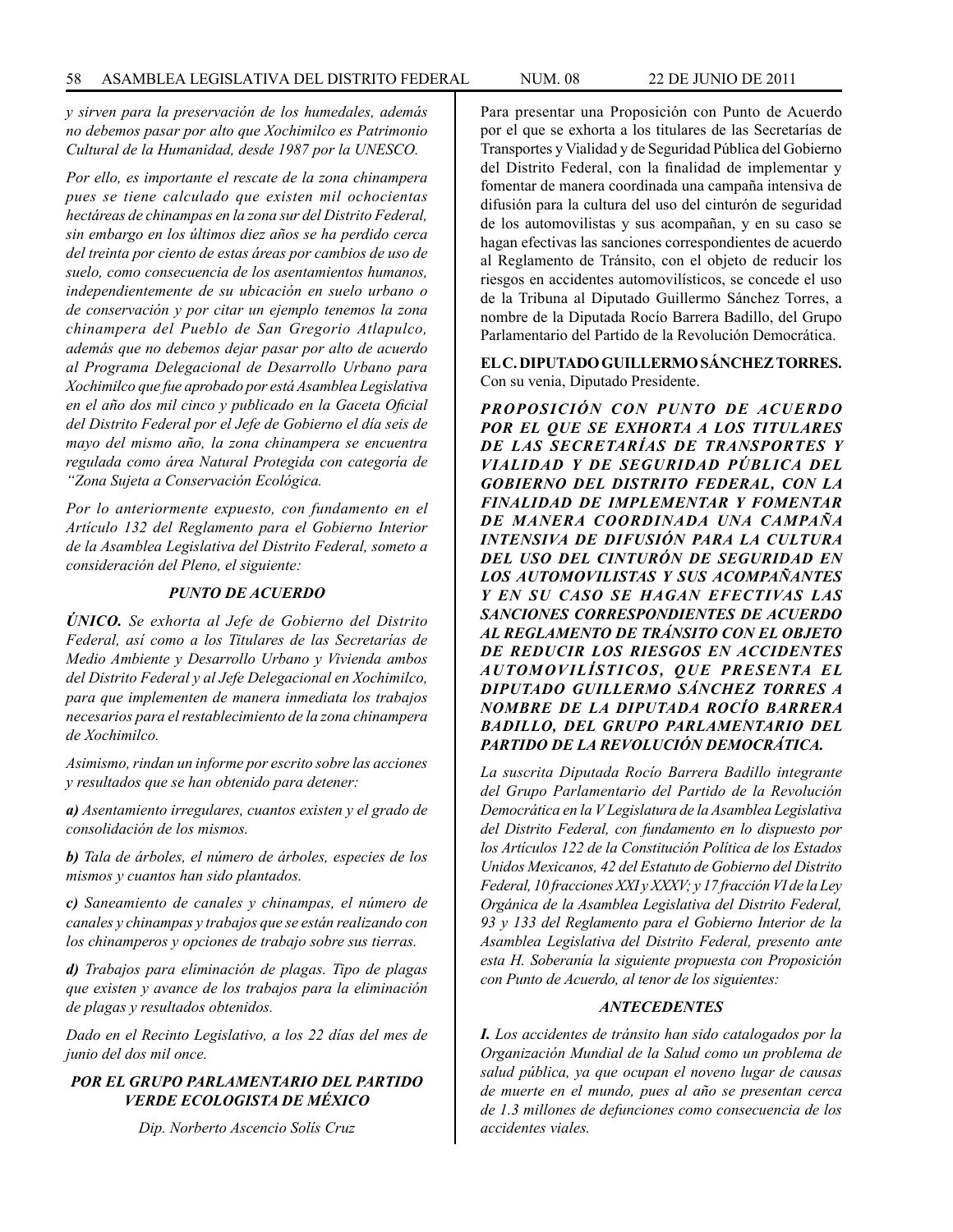# ASAMBLEA LEGISLATIVA DEL DISTRITO FEDERAL NUM. 08 22 de JUNIO de 2011 59

*II. Se estima que en el mundo, el 62% de muertes por accidentes viales ocurren en 10 países, de los cuales México ocupa el séptimo lugar. En caso específico de México, los decesos registrados por esta causa duplica el estándar internacional. La mortalidad por accidentes de tránsito es de 24 mil 129 muertes, de las cuales, 16 mil 852 son accidentes viales y 7 mil 269 atropellados. Así mismo, en México, derivado de los 4 millones de accidentes viales en calles y carreteras del país, se hospitalizan al año a 750,000 personas, de las cuales 40,000 quedan con alguna discapacidad, según las cifras basadas en reportes del Instituto Nacional de Estadística, Geografía e Informática (INEGI).*

*III. En este marco, México se sumó a la iniciativa del Decenio de Acción de la Organización de las Naciones Unidas para alcanzar la meta de que en 10 años se reduzca a la mitad el número de muertes y de discapacidades por accidentes viales en el mundo, en la llamada Década de la Seguridad Vial.*

*IV. En el caso del Distrito Federal, el Centro Nacional para Prevención de Accidentes señala que la Ciudad ocupa las posiciones séptima y décima, en el rubro de Principales Causas de Muerte 2004-2010, respecto de los decesos por accidente de tráfico de vehículo automotor. Así mismo, se conoce que en el 75% de los accidentes automovilísticos en el Distrito Federal, no usaban el cinturón de seguridad.*

*V. Cabe señalar que entre algunas de las causas que pueden ocasionar accidentes de unidades automotoras se han identificado distintos factores que aumentan el riesgo de las lesiones, como la velocidad inadecuada o excesiva, la falta de uso de cinturones de seguridad y sillas protectoras para los niños, la conducción en estado de ebriedad, la falta de uso de cascos protectores por quienes conducen vehículos motorizados de dos ruedas, entre otros.*

*VI. La seguridad de los conductores y acompañantes es tan importante como el respeto a las normas de tránsito. No cabe duda que el mejor seguro de vida dentro del vehículo es el Cinturón de Seguridad, toda vez que éste en caso de accidente impide ser lanzados contra el parabrisas, o fuera del vehículo hacia una muerte segura. Por tal motivo, es de considerar que su uso generalizado, disminuiría en gran escala lesiones de gravedad, e incluso la muerte de los ocupantes de los vehículos accidentados y que con el uso adecuado del cinturón de seguridad pueden prevenirse.*

*VII. El cinturón de seguridad es la herramienta más eficaz en la prevención de las consecuencias de accidentes de tránsito. De este modo, su uso para todos los ocupantes del vehículo de forma permanente, tiene sentido, aunque se trate sólo de desplazamientos muy cortos tanto en zonas urbanas como no urbanas.*

# *CONSIDERANDOS*

*PRIMERO. Que el 20 de noviembre de 2009, la Asamblea General de las Naciones Unidas en la Resolución 64/540*  *declaró el decenio 2011-2020, Decenio de Acción para la Seguridad Vial 2011-2020, con el objetivo de estabilizar y, posteriormente, reducir las cifras previstas de víctimas mortales en accidentes de tránsito en todo el mundo, aumentando las actividades en los planos nacional, regional y mundial.*

*SEGUNDO. Que con fundamento en el Artículo 162 de la Ley General de Salud, se entiende por accidente, el hecho súbito que ocasione daños a la salud, y que se produzcan por la concurrencia de condiciones potencialmente prevenibles.*

*TERCERO. Que en México, los accidentes de tránsito son la primera causa de muerte entre la población de entre cinco y 29 años de edad y la segunda en orfandad.*

*CUARTO. Que en el Distrito Federal se debe continuar con las políticas implementadas en esta materia, pero sin duda alguna resulta importante reforzar y promover todas las medidas que ayuden a la prevención de accidentes automovilísticos, para evitar daños y pérdidas humanas.*

*QUINTO. La Ley de Transporte y Vialidad del Distrito Federal enmarca que la Secretaría de Transportes y Vialidad, coordinará con las dependencias y entidades correspondientes, el diseño e instrumentación de programas permanentes de seguridad, educación vial y prevención de accidentes, que tengan como propósito fundamental crear en los habitantes del Distrito Federal, conciencia, hábitos y cultura de respeto a los ordenamientos legales, en materia de transporte, tránsito y vialidad.*

*SEXTO. Que el Artículo 5º del reglamento de tránsito metropolitano, los conductores deben: VI. Ajustarse el cinturón de seguridad y asegurarse que los demás pasajeros también se lo ajusten. Cuando se trate de menores de 12 años o personas con discapacidad, deberán ser transportados utilizando los sistemas de retención pertinentes.*

*SÉPTIMO. Que promover una cultura del uso del cinturón de seguridad en los automovilistas debe de ser la herramienta más importante para prevenir accidentes viales que tanto dañan a las familias de las víctimas y a la sociedad en su conjunto.*

*Por lo anteriormente expuesto, me permito someter a consideración del Pleno de esta Soberanía la siguiente Proposición con:*

# *PUNTO DE ACUERDO*

*ÚNICO: Se exhorta a los titulares de las Secretarías de Transportes y Vialidad y de Seguridad Pública del Gobierno del Distrito Federal, con la finalidad de implementar y fomentar de manera coordinada una campaña intensiva de difusión para la cultura del uso del cinturón de seguridad en los automovilistas y sus acompañantes y en su caso se hagan efectivas las sanciones correspondientes de acuerdo al Reglamento de Tránsito con el objeto de reducir los riesgos en accidentes automovilísticos*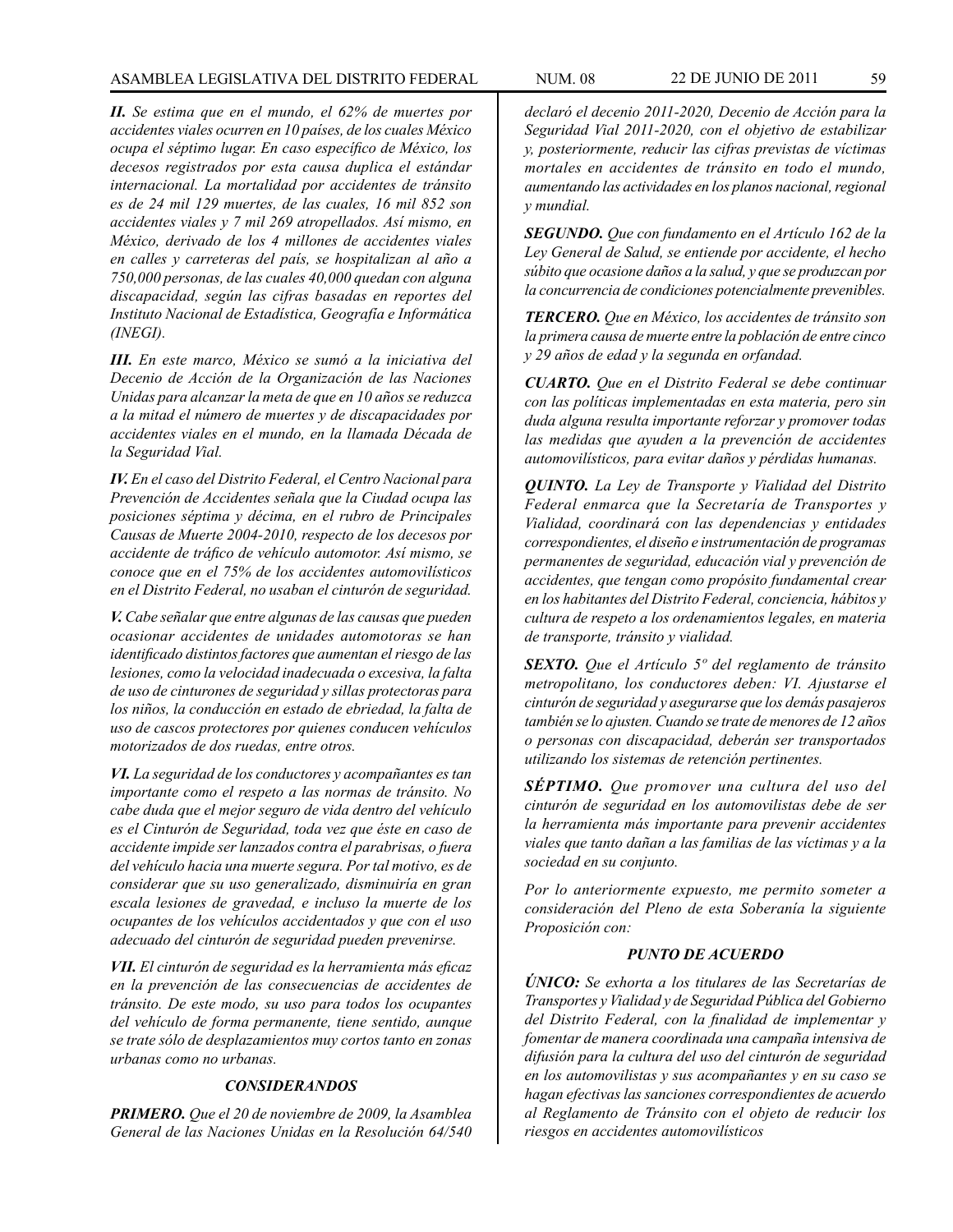*Dado en Recinto Legislativo de la Asamblea Legislativa del Distrito Federal, a los veintidós días del mes de junio de dos mil once.*

#### *ATENTAMENTE*

# *Dip. Rocío Barrera Badillo Dip. Guillermo Sánchez Torres*

Es cuanto, Diputado Presidente.

**EL C. PRESIDENTE.** Gracias, Diputado. En términos de lo dispuesto por el Artículo 133 del Reglamento para el Gobierno Interior de la Asamblea Legislativa del Distrito Federal, consulte la Secretaría a la Diputación Permanente en votación económica si la propuesta presentada por el Diputado Guillermo Sánchez Torres se considera de urgente y obvia resolución.

**LA C. SECRETARIA.** Por instrucciones de la Presidencia y en votación económica se consulta a la Diputación Permanente si la propuesta de referencia se considera de urgente y obvia resolución. Los que estén por la afirmativa sírvanse manifestarlo levantando la mano.

Los que estén por la negativa sírvanse manifestarlo levantando la mano.

Se considera de urgente y obvia resolución, Diputado Presidente.

**EL C. PRESIDENTE.** Gracias, Diputada. Está a discusión la propuesta. ¿Existen oradores en contra?

Proceda la Secretaría a preguntar a la Diputación Permanente en votación económica si es de aprobarse la propuesta a discusión.

**LA C. SECRETARIA.** Por instrucciones de la Presidencia y en votación económica se pregunta a la Diputación Permanente si es de aprobarse la propuesta sometida a su consideración. Los que estén por la afirmativa, sírvanse manifestarlo levantando la mano.

Los que estén por la negativa, sírvanse manifestarlo levantando la mano.

Aprobada la propuesta, Diputado Presidente.

**EL C. PRESIDENTE.** Gracias Diputada. Remítase a las autoridades correspondientes para los efectos legales a que haya lugar.

Para presentar una Proposición con Punto de Acuerdo para solicitar transparencia en este Órgano Legislativo, se concede el uso de la Tribuna al Diputado Carlo Fabián Pizano Salinas, a nombre de las Diputadas Lía Limón García y Mariana Gómez del Campo Gurza, del Grupo Parlamentario del Partido Acción Nacional.

**EL C. DIPUTADO CARLO FABIÁN PIZANO SALINAS.** Con su venia, Diputado Presidente.

*PROPOSICIÓN CON PUNTO DE ACUERDO PARA SOLICITAR TRANSPARENCIA EN ESTE ÓRGANO LEGISLATIVO, QUE PRESENTA EL DIPUTADO CARLO FABIÁN PIZANO SALINAS A NOMBRE DE LAS DIPUTADAS LÍA LIMÓN GARCÍA Y MARIANA GÓMEZ DEL CAMPO GURZA, DEL GRUPO PARLAMENTARIO DEL PARTIDO ACCIÓN NACIONAL.*

*La suscrita Diputada integrante del Grupo Parlamentario del Partido Acción Nacional, con fundamento en lo dispuesto por los Artículos 17 fracción VI de la Ley Orgánica y 133 del Reglamento para el Gobierno Interior, ambos de la Asamblea Legislativa del Distrito Federal, por obvia y urgente resolución somete a consideración de esta Diputación Permanente la siguiente Proposición con Punto de Acuerdo para solicitar transparencia en este Órgano Legislativo, al tenor de los siguientes:*

#### *ANTECEDENTES*

*1. En fecha 15 de diciembre del año 2010, la Presidenta de la Comisión de Gobierno de la Asamblea Legislativa del Distrito Federal, Diputada Alejandra Barrales Magdaleno, firmó un acuerdo con los rectores de siete universidades privadas, a fin de apoyar a jóvenes que quieran estudiar el bachillerato o licenciatura a través del programa "La Ciudad con los Jóvenes", dicho acuerdo consiste en que la ALDF cubrirá 40 por ciento de la colegiatura, mientras que las instituciones el 60 por ciento restante.*

*2. En el mes de diciembre del año 2010 se constituyó el "Fideicomiso Fondo de Apoyo a la Educación y al Empleo de las y los Jóvenes del DF", a fin de que siete universidades privadas bequen a mil estudiantes de nivel medio superior y tres mil de licenciatura.*

*3. Las instituciones con las que se firmó el convenio de fecha son las siguientes:*

*- Instituto de Enseñanza Superior en Contaduría y Administración;*

*- Instituto Especializado en Computación y Administración Gauss Jordan;*

- *Instituto Mexicano de Educación Profesional;*
- *Universidad CUGS;*
- *Universidad de la República Mexicana;*
- *Universidad Insurgentes, e*
- *Instituto Leonardo Bravo.*

*4. En razón del convenio de fecha 15 de diciembre de 2010, la Asamblea Legislativa del Distrito Federal ha destinado la cantidad de 48 millones de pesos, a fin de cubrir las inscripciones y colegiaturas de los beneficiarios del programa "La Ciudad con los Jóvenes", en las instituciones privadas participantes.*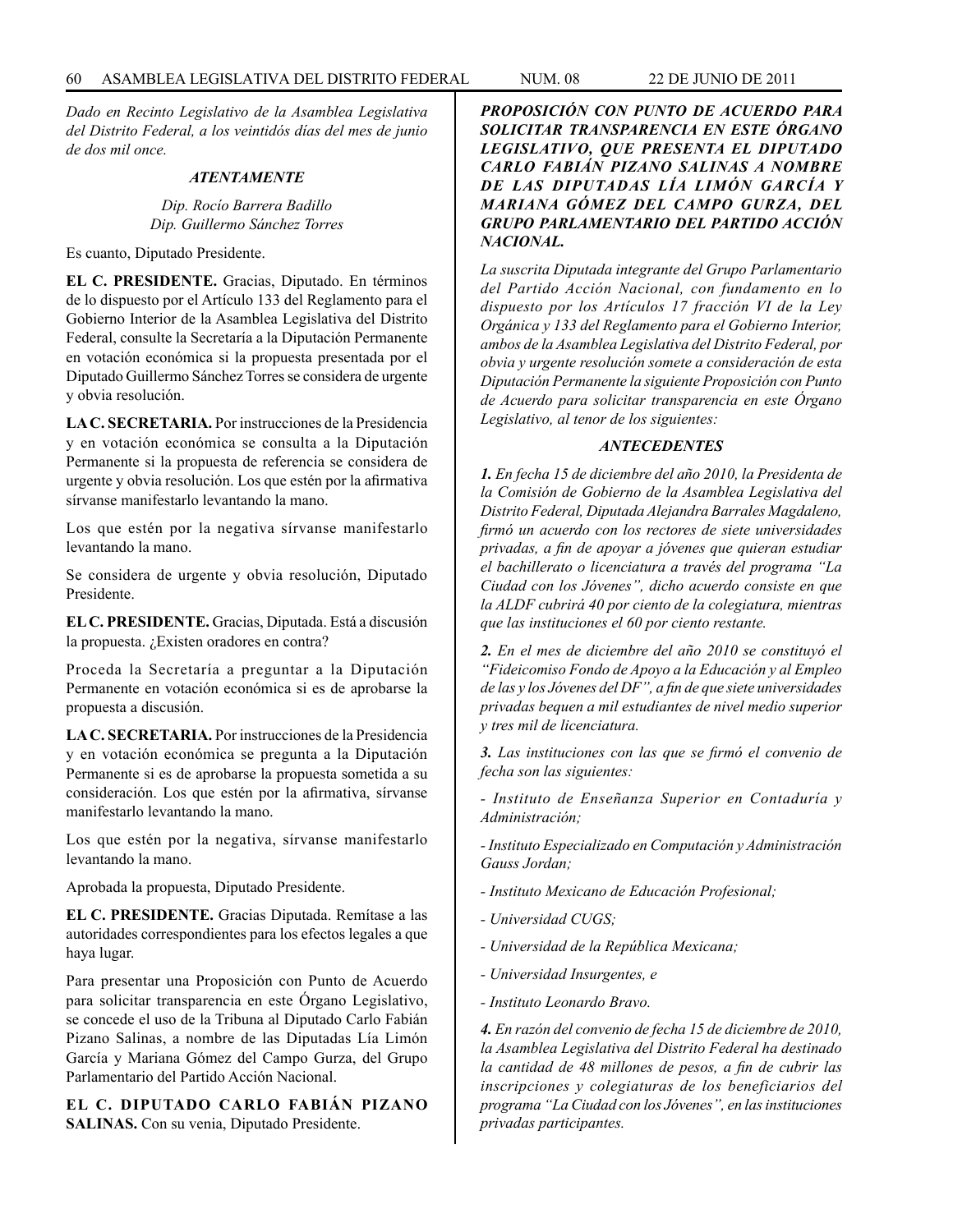*PRIMERO. Que la firma del convenio de fecha 15 de Diciembre de 2010, fue realizada con el argumento de que en el Distrito Federal, únicamente seis de cada diez habitantes tienen acceso a la educación superior.*

*SEGUNDO. Que se ha dado a conocer en medios de comunicación que existen 2 mil 76 beneficiarios del programa "La Ciudad con los Jóvenes", mediante el cual la Asamblea Legislativa del Distrito Federal cubre el 40 por ciento de los gastos de los alumnos inscritos en instituciones privadas de educación y el otro 60 por ciento es pagado por la institución de que se trate, otorgándose las siguientes cantidades:*

| <i><b>INSTITUCIÓN</b></i> | <b>RECURSOS</b>    | <b>ALUMNOS</b>          |
|---------------------------|--------------------|-------------------------|
|                           | <b>CANALIZADOS</b> | <i><b>INSCRITOS</b></i> |
| Instituto de              | \$610,997.00       | 146                     |
| Enseñanza en              |                    |                         |
| Contaduría y              |                    |                         |
| Administración            |                    |                         |
| (IESCA)                   |                    |                         |
| Instituto Mexicano        | \$714,415.00       | 183                     |
| de Educación              |                    |                         |
| Profesional               |                    |                         |
| Instituto Leonardo        | \$275,332.00       | 70                      |
| <b>Bravo</b>              |                    |                         |
| Centro                    | \$1474,780.00      | 425                     |
| Universitario             |                    |                         |
| Grupo Sol                 |                    |                         |
| Universidad de            | \$2 225,250.00     | 537                     |
| la Republica              |                    |                         |
| Mexicana                  |                    |                         |
| Instituto Gauss           | \$419, 999.00      | 108                     |
| Jordan                    |                    |                         |
| Universidad               | \$2 455, 794.00    | 607                     |
| Insurgentes               |                    |                         |

*TERCERO. Que un ciudadano presentó una solicitud de información pública, mediante la que requirió a la Asamblea Legislativa del Distrito Federal, el padrón de los beneficiarios del programa "La Ciudad con los Jóvenes", al que el ente obligado respondió que "el nombre de los beneficiarios es dato personal de acceso restringido", por lo que no es posible proporcionar el padrón de beneficiarios, esto con base en lo dispuesto por el Artículo 5 de la Ley de Datos Personales del Distrito Federal, no obstante que a dicho programa se destinan recursos públicos, por lo que dicha acción contraviene a lo dispuesto por el Artículo 14 de la Ley de Transparencia y Acceso a la Información Pública del Distrito Federal.*

*CUARTO. Que de conformidad con lo dispuesto por la fracción XXI del Artículo 14 de la Ley de Transparencia y Acceso a la Información Pública del Distrito Federal, deben hacerse públicos los programas de apoyo o subsidio, asimismo deberá difundirse el diseño, ejecución, los montos* 

*asignados, criterios de acceso y como los padrones de las personas beneficiarias, dicho Artículo refiere textualmente:*

*"Artículo 14. Al inicio de cada año, los Entes Públicos deberán mantener actualizada, de forma impresa para consulta directa y en los respectivos sitios de Internet, de acuerdo con sus funciones, según corresponda, la información respecto de los temas, documentos y políticas que a continuación se detallan:*

*I. a la XX. (…)*

*XXI. Sobre los programas de apoyo o subsidio deberá difundirse el diseño, ejecución, montos asignados y criterios de acceso, así como los padrones de las personas beneficiarias;*

*XXII. a la XXVII. (…)*

*(…)"*

*De lo anterior se desprende que, no obstante que se conoce el número de beneficiarios del programa "La Ciudad con los Jóvenes", no se conoce el padrón, ni las cantidades que se destinan en específico a cada uno de ellos, violando con ello el dispositivo legal en cita.*

*QUINTO. Que la fracción XXII del Artículo 14 de la Ley de Transparencia y acceso a la Información Pública del Distrito Federal, refiere que se deben hacer públicos los montos, criterios, convocatorias y listado de personas a quienes, por cualquier motivo, se les entregue o permita usar recursos públicos, Artículo que a la letra refiere:*

*"Artículo 14. Al inicio de cada año, los Entes Públicos deberán mantener actualizada, de forma impresa para consulta directa y en los respectivos sitios de Internet, de acuerdo con sus funciones, según corresponda, la información respecto de los temas, documentos y políticas que a continuación se detallan:*

*I. a la XXI. (…)*

*XXII. Los montos, criterios, convocatorias y listado de personas a quienes, por cualquier motivo, se les entregue o permita usar recursos públicos. Asimismo, cuando la normatividad interna lo establezca, los informes que dichas personas les entreguen sobre el uso y destino de dichos recursos;*

*XXIII. a la XXVII. (…)*

*(…)"*

*De lo que se desprende que la Asamblea Legislativa no cumple con sus obligaciones de transparencia ya que se están destinando recursos públicos para llevar a cabo el programa "La Ciudad con los Jóvenes", sin que en la página de Internet se encuentre el padrón de beneficiarios ni el monto que se destina a cada no de ellos, ni las reglas de operación del programa.* 

*Sin embargo, al tratarse de un padrón de beneficiarios de un programa al que se le destinan recursos públicos, se*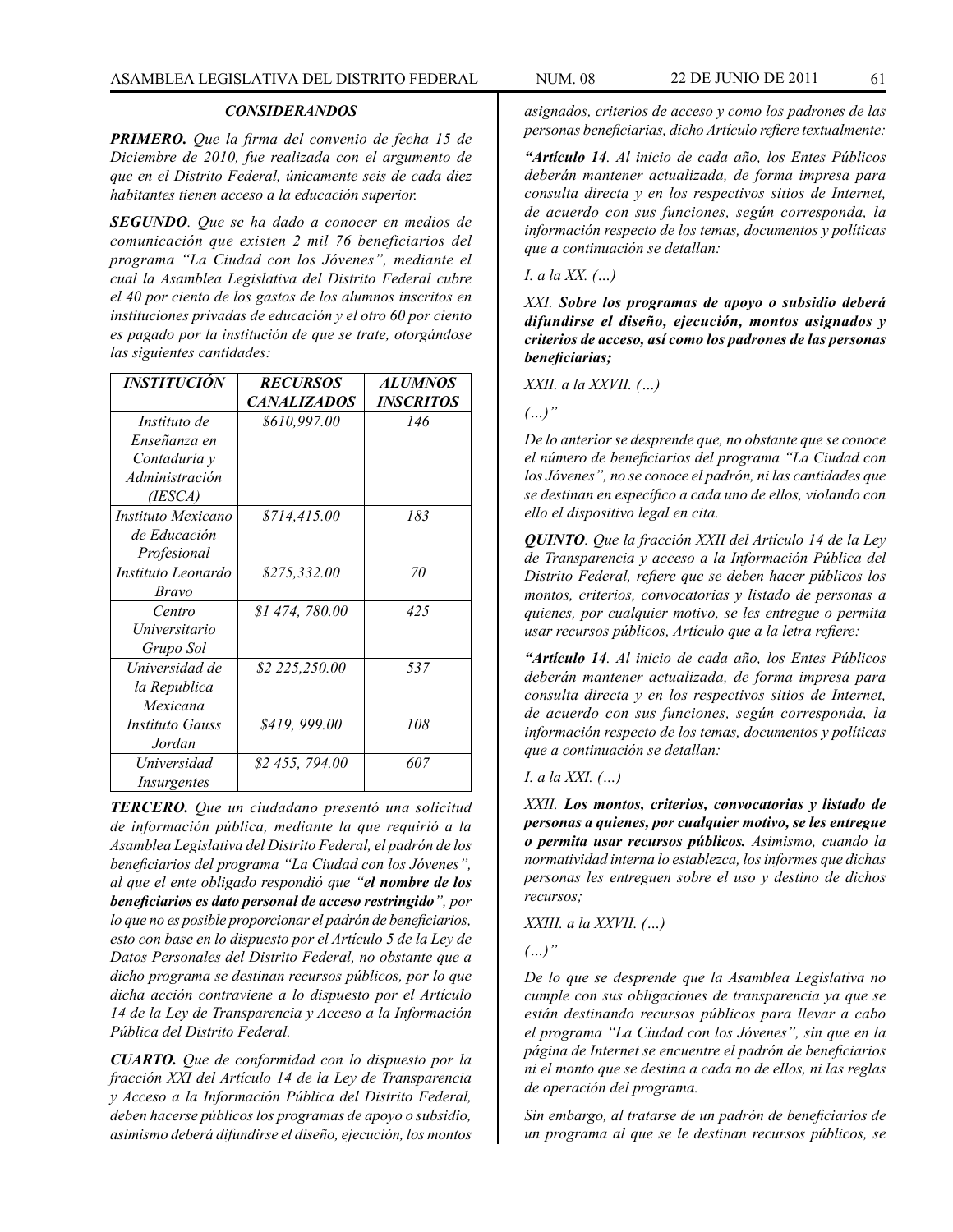*debe dar cumplimiento a lo dispuesto por el Artículo 14 de la Ley de Transparencia y Acceso a la Información Pública del Distrito Federal, situación que en este caso no acontece.*

*SEXTO. Que en la página de Internet de la Asamblea Legislativa del Distrito Federal, en cuanto respecta a las obligaciones de transparencia específicamente en lo que respecta a la fracción XXI del Artículo 14, refiere textualmente:* 

*"NO APLICA, con base en lo dispuesto en los Artículos 7º y 10º de la Ley Orgánica de la Asamblea Legislativa del Distrito Federal".* 

*Asimismo en lo que respecta a la fracción XXII del mismo Artículo, refiere textualmente:*

*"De conformidad a la Ley Orgánica de la Asamblea Legislativa del Distrito Federal en su Artículo 10, no se encuentran dentro de las atribuciones de la ALDF entregar recursos públicos, de acuerdo a las fracciones XXII a XXV la Asamblea otorga reconocimientos a ciudadanos de acuerdo a los procedimientos establecidos en el título IV del Reglamento para el Gobierno Interior de la ALDF".*

*Que la Asamblea Legislativa debe ser ejemplo de Transparencia y respeto a los ordenamientos legales, ya que es un órgano generador de Leyes, por lo que no debe ser parcial al aplicarlas.*

*SÉPTIMO. Que este Órgano Legislativo, al realizar el convenio mediante el que se otorgan 48 millones de pesos a instituciones de educación privadas está infringiendo lo dispuesto por el Artículo 10 de la Ley Orgánica de la Asamblea Legislativa del Distrito Federal, ya que entre sus atribuciones no se encuentra destinar recursos para beneficiar a particulares, por otro lado, la naturaleza del convenio de fecha 15 de diciembre de 2010, de ninguna manera es a fin de otorgar reconocimientos ciudadanos, tal como lo establecen las fracciones XXII y XXV del Artículo 10 de la Ley Orgánica de la Asamblea Legislativa del Distrito Federal, e incluso en la propia página de Internet de la Asamblea Legislativa, en el rubro de obligaciones de transparencia refiere textualmente:*

*"De conformidad a la Ley Orgánica de la Asamblea Legislativa del Distrito Federal en su Artículo 10, no se encuentran dentro de las atribuciones de la ALDF entregar recursos públicos, de acuerdo a las fracciones XXII a XXV la Asamblea otorga reconocimientos a ciudadanos de acuerdo a los procedimientos establecidos en el título IV del Reglamento para el Gobierno Interior de la ALDF".*

*OCTAVO. Que de conformidad con lo dispuesto por el Artículo 64 del Reglamento para el Gobierno Interior de la Asamblea Legislativa del Distrito Federal, la Contraloría General de la Asamblea, tendrá a su cargo la auditoría interna del ejercicio de presupuesto de egresos* 

*de la Asamblea y de la Contaduría, Artículo que refiere textualmente:*

*"Artículo 64. La Contraloría General de la Asamblea tendrá a su cargo la auditoria interna del ejercicio del presupuesto de egresos de la Asamblea y de la Contaduría, incluyendo los recursos asignados a los Grupos Parlamentarios, los que deberán presentar un informe semestral a la contraloría con la debida justificación del uso y destino de los recursos que la Asamblea les otorgue. La contralorra auditara a los Grupos Parlamentarios respecto del ejercicio de los recursos que les sean asignados por la Asamblea.*

*La Contraloría General presentará al pleno, por conducto de la Comisión de Gobierno, un informe semestral sobre el ejercicio del presupuesto de egresos de la Asamblea.*

*Las resoluciones del Contralor se darán a conocer previamente a la Comisión de Gobierno.*

*Además tendrá las siguientes atribuciones:*

*NOVENO. Que de conformidad con lo dispuesto por el inciso b) de la fracción X del Artículo 2 de la Ley Orgánica de la Contaduría Mayor de Hacienda de la Asamblea Legislativa del Distrito Federal, son sujetos de fiscalización los órganos autónomos, asimismo en las fracciones XVII y XVIII del Artículo 8 de la mencionada Ley establece que a la Contaduría Mayor le corresponde llevar a cabo auditorías a los órganos de fiscalización, cuando exista causa justificada para su realización, Artículo que a la letra refiere:* 

*"Artículo 80. Corresponde a la Contaduría, el ejercicio de las siguientes atribuciones:*

*I. a la XVI. (…)*

*XVII. Llevar a cabo, en forma adicional a su programa anual de trabajo, la práctica de visitas, inspecciones, evaluaciones, revisiones y auditorías especiales a los sujetos de fiscalización comprendidos en la Cuenta Pública en revisión, cuando así lo solicite el Pleno de la Asamblea, y exista causa justificada, viabilidad técnica y capacidad instalada para su atención,*

*XVIII. Vigilar que los sujetos de fiscalización, atiendan las observaciones y solventen las recomendaciones que se les formulen. Para lo cual llevará a cabo acciones para dar seguimiento puntual sobre las recomendaciones emitidas e informará a la Comisión sobre el avance de las acciones, así como de la atención de las recomendaciones, para ello elaborará y presentará a la Comisión, el Programa de Atención a Recomendaciones correspondiente, y*

## *XIX. (...)"*

*DÉCIMO. Que de conformidad con lo dispuesto por las fracciones I y XXI del Artículo 71 de la Ley de Transparencia y acceso a la Información Pública del Distrito Federal, corresponde al Instituto de Acceso a la Información Pública del Distrito Federal emitir opiniones y recomendaciones sobre temas relacionados con la Ley de Transparencia,*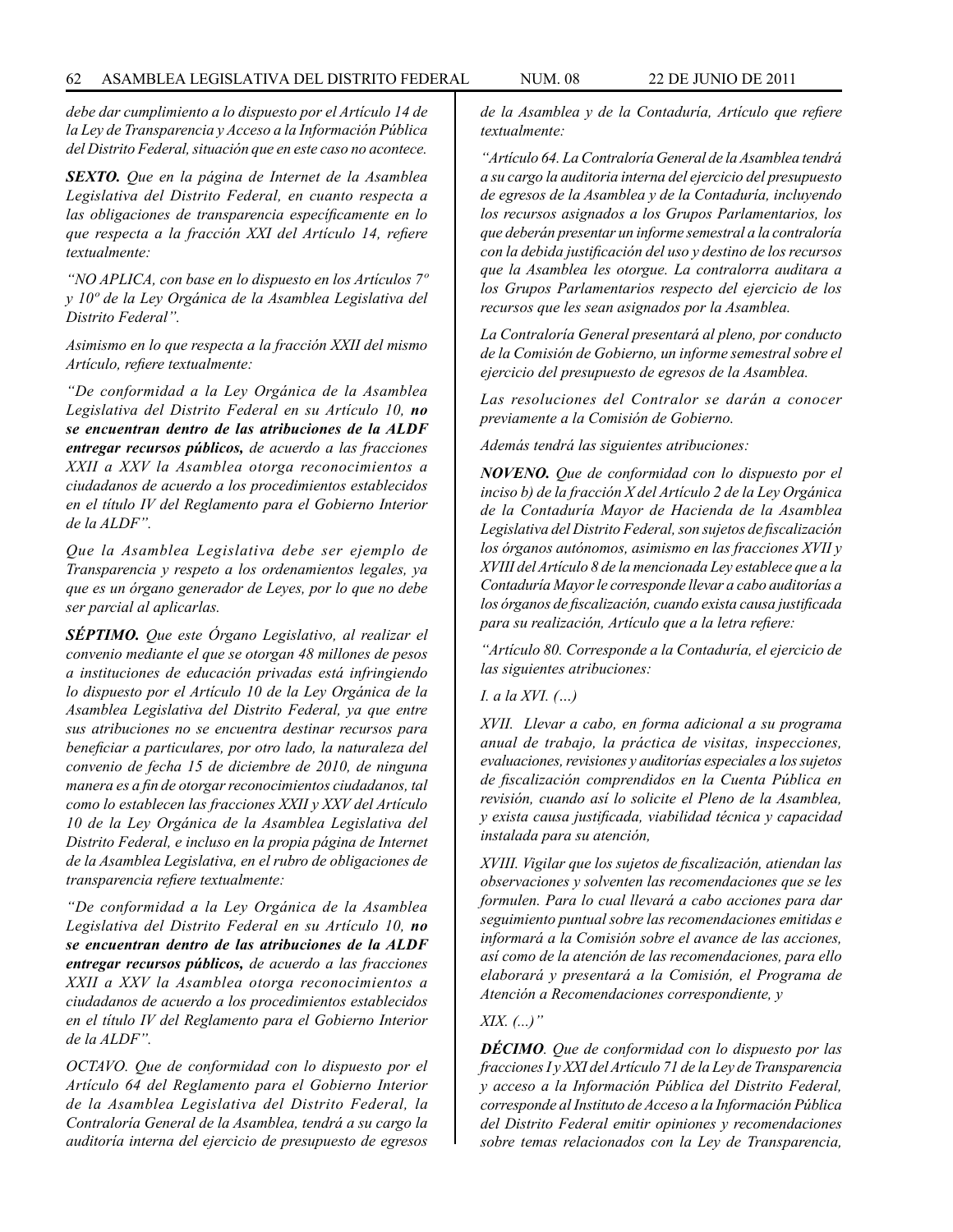*asimismo le corresponde vigilar el cumplimiento de dicha Ley, Artículo que refiere textualmente:*

*"Artículo 71. El Pleno del Instituto sesionará al menos semanalmente y tendrá las siguientes atribuciones:*

*I. Emitir opiniones y recomendaciones sobre temas relacionados con la presente Ley, así como emitir recomendaciones a los entes públicos respecto a la información que están obligados a publicar y mantener actualizada en los términos de la presente Ley;*

*II. a la XX. (…)*

*XXI. Vigilar el cumplimiento de esta Ley, su reglamento y demás disposiciones aplicables;*

*XXII. a la XLIV. (…)".*

# *PUNTO DE ACUERDO*

*PRIMERO. Se solícita al Comité Técnico del Fideicomiso del Fondo de Apoyo a Educación y al Empleo de las y los Jóvenes del Distrito Federal haga público todo jo que corresponda a dicho Fideicomiso, en términos de la Ley de Transparencia y Acceso a la Información Pública y la Ley de Protección de Datos Personales ambas del Distrito Federal.*

*SEGUNDO. Se solícita al Comité Técnico del Fideicomiso del Fondo de Apoyo a la Educación y al Empleo de las y los Jóvenes del Distrito Federal, que considere la situación de los jóvenes que están terminando el presente ciclo escolar para el posible otorgamiento de la Beca.*

### *ATENTAMENTE*

*Dip. Leonel Luna Estrada Dip. José Luis Muñoz Soria Dip. Guillermo Orozco Loreto Dip. Mariana Gómez del Campo Gurza Dip. Lía Limón García Dip. Carlo Fabián Pizano Salinas Dip. Jorge Palacios Arroyo Dip. Juan Carlos Zárraga Sarmiento*

Es cuanto, Diputado Presidente.

**EL C. PRESIDENTE**. Gracias, Diputado. En términos de lo dispuesto por el Artículo 133 del Reglamento para el Gobierno Interior de la Asamblea Legislativa del Distrito Federal, consulte la Secretaría a la Diputación Permanente en votación económica, si la propuesta presentada por el Diputado Carlo Fabián Pizano Salinas, se considera de urgente y obvia resolución.

**LA C. SECRETARIA**. Por instrucciones de la Presidencia y en votación económica, se consulta a la Diputación Permanente si la propuesta de referencia se considera de urgente y obvia resolución. Los que estén por la afirmativa, sírvanse manifestarlo levantando la mano.

Los que estén por la negativa, sírvanse manifestarlo levantando la mano.

Se considera de urgente y obvia resolución, Diputado Presidente.

**EL C. PRESIDENTE**. Gracias, Diputada. Está a discusión la propuesta. ¿Existen oradores en contra?

El Diputado Leonel Luna tiene el uso de la Tribuna hasta por 10 minutos.

El Diputado Juan Carlos Zárraga Sarmiento, para hablar a favor.

**EL C. DIPUTADO LEONEL LUNA ESTRADA**. Con su permiso, Diputado Presidente.

Compartimos la propuesta y la preocupación del Diputado Pizano en el sentido de que este tipo de programas deben de ser transparentes, siempre y cuando por supuesto se cuiden los datos personales. En tal sentido también el de la voz ha inscrito un Punto de Acuerdo que va justamente en la misma línea.

Yo propondría al Diputado Pizano si me acepta una modificación al resolutivo del Punto de Acuerdo, en virtud de que el objetivo que se persigue y que incluso, como lo comentamos, el de la voz también presenta un Punto de Acuerdo similar, de tal manera que lo pudiéramos compartir, quedando como a continuación le daré lectura.

Punto de Acuerdo:

Único. Se solicita al Comité Técnico del Fideicomiso del fondo de apoyo a la educación y al empleo de las y los jóvenes del Distrito Federal, haga público todo lo que corresponde al objeto de dicho fideicomiso, en términos de la Ley de Transparencia y Acceso a la Información Pública y la Ley de Protección de Datos Personales, ambos del Distrito Federal.

Creo que con eso estaríamos justamente obteniendo la información que tanto en el Punto de Acuerdo del Diputado Pizano, como de un servidor, se solicita.

Es cuanto, Diputado Presidente.

**EL C. PRESIDENTE**. Gracias, Diputado. Le preguntaría yo al Diputado Carlo Pizano, si acepta la propuesta. ¿Acepta la propuesta, Diputado?

**EL C. DIPUTADO CARLO FABIÁN PIZANO SALINAS**. *(Desde su curul)* Sí, aceptamos la propuesta.

**EL C. PRESIDENTE**. Muchas gracias, Diputado. Tiene el uso de la Tribuna el Diputado Juan Carlos Zárraga Sarmiento, hasta por 10 minutos.

**EL C. DIPUTADO JUAN CARLOS ZARRAGA SARMIENTO**. Con su venia, Diputado Presidente.

Coincido con el orador que me antecedió en el uso de la palabra y que la propuesta que hace permitirá obtener la información que se solicita, nada más me gustaría poner a la consideración de ustedes un hecho importante referente a cómo está operando este programa ahorita al interior de la Asamblea Legislativa.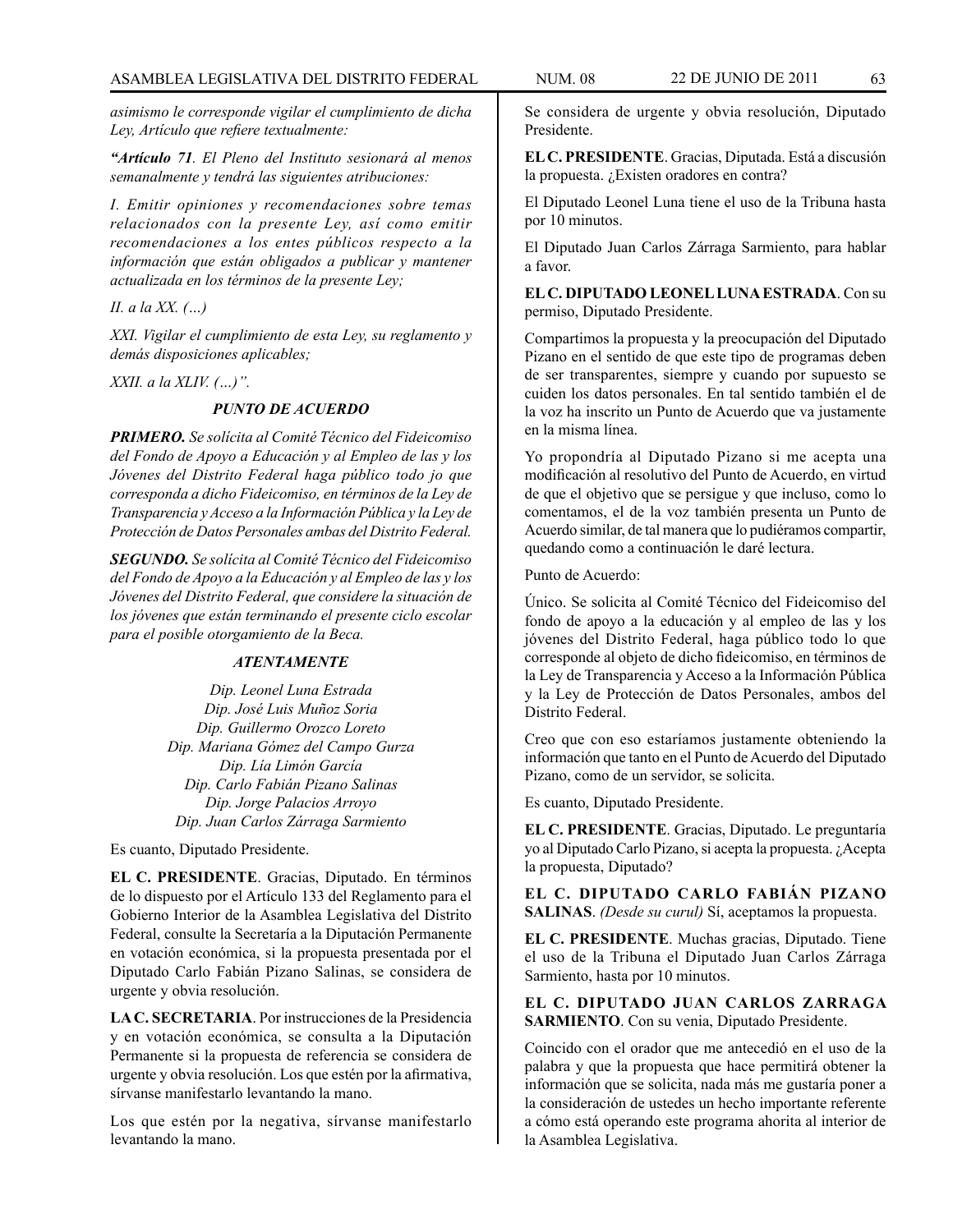Resulta ser que para otorgarle una beca a algún joven que vaya a estudiar la preparatoria o la universidad, ahorita se les está exigiendo que cuenten con el certificado original de secundaria o de preparatoria. Como ustedes saben, todavía estos documentos no han sido emitidos por las escuelas, puesto que el ciclo escolar está por terminar.

Me gustaría proponerles a los Diputados de la Diputación Permanente que se adicionara al resolutivo que plantea el Diputado Leonel Luna, un resolutivo que dijera a la letra lo que voy a leer: *Se exhorta a la Asamblea Legislativa del Distrito Federal a que considere el estado de los jóvenes que no han terminado el ciclo escolar vigente para la obtención de la beca.*

Sería la propuesta, Diputado Presidente.

**EL C. PRESIDENTE.** Gracias, Diputado.

**EL C. DIPUTADO JOSÉ LUIS MUÑOZ SORIA.** *(Desde su curul)* Diputado Presidente.

**EL C. PRESIDENTE.** ¿Con qué objeto, Diputado Muñoz Soria?

**EL C. DIPUTADO JOSÉ LUIS MUÑOZ SORIA.**  *(Desde su curul)* Si me permite el orador y los compañeros proponentes, el texto en el cual el Diputado Pizano está de acuerdo y que leyó el Diputado Luna es en el sentido de dirigirlo al Comité Técnico del Fideicomiso. Entonces yo creo que no habría ningún problema en el sentido que esto que propone el Diputado Zárraga se anexara pero dirigido al Comité Técnico, que el Comité Técnico revise la posibilidad de, porque si no estaríamos enviando señales diferentes. Es una propuesta.

Que de igual manera se solicite al Comité Técnico del Fideicomiso revise o analice la situación que el Diputado Zárraga menciona. Ese sería el planteamiento.

**EL C. PRESIDENTE.** En virtud de que sería un punto único en los términos que ya planteó el Diputado Leonel Luna y con el añadido del Diputado Juan Carlos Zárraga, me gustaría que pudieran precisarlo para que pudiéramos darle lectura, lo conozcan los integrantes de la Diputación Permanente y lo votemos con conocimiento.

Le pediríamos al Diputado Carlo Pizano nos hiciera favor de presentar el resolutivo definitivo.

# **EL C. DIPUTADO CARLO FABIÁN PIZANO SALINAS.** Los resolutivos del Punto de Acuerdo quedarían de la siguiente manera:

Primero. Se solicita al Comité Técnico del Fideicomiso del Fondo de Apoyo a la Educación y al Empleo de las y los Jóvenes del Distrito Federal haga público todo lo que corresponda a dicho Fideicomiso en los términos de la Ley de Transparencia y Acceso a la Información Pública y la Ley de Protección de Datos Personales, ambas del Distrito Federal.

Segundo. Se solicita al Comité Técnico del Fideicomiso del Fondo de Apoyo a la Educación y al Empleo de las y los Jóvenes del Distrito Federal que considere la situación de los jóvenes que están terminando el presente ciclo escolar para el posible otorgamiento de la beca.

Esa es la propuesta, Diputado Presidente.

**EL C. PRESIDENTE.** Gracias, Diputado Pizano. Proceda la Secretaría a preguntar a la Diputación Permanente en votación económica si es de aprobarse la propuesta a discusión, con las modificaciones planteadas por el Diputado Leonel Luna, Diputado Zárraga y Diputado Muñoz Soria y aceptadas por el Diputado Carlo Pizano.

**LA C. SECRETARIA.** Por instrucciones de la Presidencia y en votación económica se pregunta a la Diputación Permanente si es de aprobarse la propuesta sometida a su consideración, con las modificaciones planteadas por los Diputados Leonel Luna, Juan Carlos Zárraga y José Luis Muñoz Soria. Los que estén por la afirmativa sírvanse manifestarlo levantando la mano.

Los que estén por la negativa sírvanse manifestarlo levantando la mano.

Aprobada la propuesta, Diputado Presidente.

**EL C. PRESIDENTE.** Gracias, Diputada. Remítase a las autoridades correspondientes para los efectos legales a que haya lugar.

Para presentar una Proposición con Punto de Acuerdo para exhortar al Secretario de Obras y Servicios, Licenciado Fernando José Aboitiz Saro; al Secretario de Seguridad Pública del Distrito Federal, Doctor Manuel Mondragón y Kalb, y al Jefe Delegacional en Azcapotzalco, Licenciado Enrique Vargas Anaya, a fin de que se realice la rehabilitación del bajopuente ubicado en Calzada de la Naranja y la Calzada de las Armas, en los límites de la Delegación Azcapotzalco y el Estado de México, realizando acciones como la erradicación del basurero clandestino, iluminación, vigilancia y el rescate del espacio público para actividades comerciales, recreativas y deportivas que beneficien a la comunidad de la colonia Ampliación San Pedro Xalpa en la Delegación Azcapotzalco, se concede el uso de la Tribuna al Diputado Jorge Palacios Arroyo, del Grupo Parlamentario del Partido Acción Nacional.

**EL C. DIPUTADO JORGE PALACIOS ARROYO.** Con su venia, Diputado Presidente.

*PROPOSICIÓN CON PUNTO DE ACUERDO PARA EXHORTAR AL SECRETARIO DE OBRAS Y SERVICIOS, LICENCIADO FERNANDO JOSÉ ABOITIZ SARO, AL SECRETARIO DE SEGURIDAD PÚBLICA DEL DISTRITO FEDERAL, DR. MANUEL MONDRAGÓN Y KALB Y AL JEFE DELEGACIONAL EN AZCAPOTZALCO, LICENCIADO ENRIQUE VARGAS ANAYA A FIN DE QUE SE REALICE LA REHABILITACIÓN DEL BAJO PUENTE UBICADO*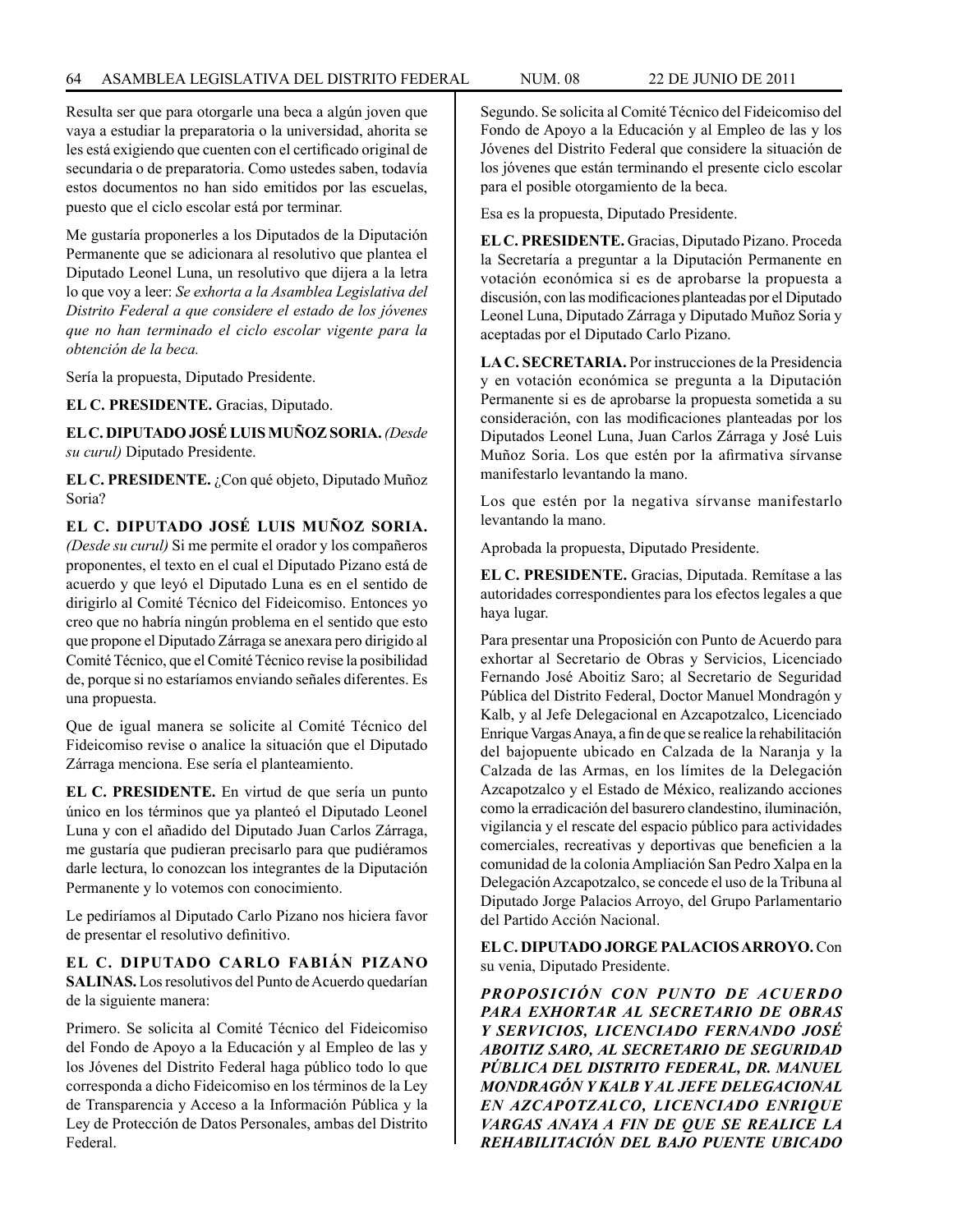*EN CALZADA LA NARANJA Y CALZADA DE LAS ARMAS EN LOS LÍMITES DE LA DELEGACIÓN AZCAPOTZALCO Y EL ESTADO DE MÉXICO, REALIZANDO ACCIONES COMO LA ERRADICACIÓN DEL BASURERO CLANDESTINO, ILUMINACIÓN, VIGILANCIA Y EL RESCATE DEL ESPACIO PÚBLICO PARA ACTIVIDADES COMERCIALES, RECREATIVAS Y DEPORTIVAS QUE BENEFICIEN A LA COMUNIDAD DE LA COLONIA AMPLIACIÓN SAN PEDRO XALPA EN LA DELEGACIÓN AZCAPOTZALCO, QUE PRESENTA EL DIPUTADO JORGE PALACIOS ARROYO, DEL GRUPO PARLAMENTARIO DEL PARTIDO ACCIÓN NACIONAL.*

*El suscrito, Diputado Jorge Palacios Arroyo de la Asamblea Legislativa del Distrito Federal, V Legislatura, integrante del Grupo Parlamentario del Partido Acción Nacional, con fundamento en lo dispuesto por los Artículos 11, 17 fracción VI, 18 fracción VII de la Ley Orgánica; 93, 98 y 132 del Reglamento para el Gobierno Interior, ambos de la Asamblea Legislativa del Distrito Federal, someto a la consideración del Pleno de esta Diputación Permanente de la Asamblea Legislativa, para que sea turnado a la comisión correspondiente, la siguiente: para exhortar al Secretario de Obras y Servicios, Licenciado Fernando José Aboitiz Saro, al Secretario de Seguridad Pública del Distrito Federal, Dr. Manuel Mondragón y Kalb y al Jefe Delegacional en Azcapotzalco, Licenciado Enrique Vargas Anaya a fin de que se realice la rehabilitación del bajo puente ubicado en calzada La Naranja y Calzada de las Armas en los límites de la Delegación Azcapotzalco y el Estado de México, realizando acciones como la erradicación del basurero clandestino, iluminación, vigilancia y el rescate del espacio público para actividades comerciales, recreativas y deportivas que beneficien a la comunidad de la Colonia Ampliación San Pedro Xalpa en la Delegación Azcapotzalco, al tenor de los siguientes:*

### *ANTECEDENTES*

*1. El puente vehicular que conecta a la Delegación Azcapotzalco con en municipio de Naucalpan de Juárez es el ubicado en Calzada la Naranja en su cruce con Av. Las armas, en la Colonia Ampliación San Pedro Xalpa, dicha construcción se realizo en los años 80´s, a cargo de Gobierno del Distrito Federal en colaboración con el gobierno del Estado de México; sin embargo debido a que dicho puente se encuentran en los limites del Distrito Federal y el Estado de México, no se realiza en mantenimiento adecuado, como el retiro de la basura, la falta de iluminación y los vecinos manifiestan que debido a la ausencia de vigilancia se han cometido asaltas y violaciones.*

*2. Un problema de gran impacto social es la falta de cultura acerca de la disposición correcta de los residuos sólidos, nuestro entorno se ha visto gravemente afectado como resultado de la mala educación que nos han inculcado, al no tener conciencia del gran daño que ocasionamos al*  *ecosistema tirando basura en la vía pública o al desechar los residuos provenientes de nuestros hogares en cualquier espacio que no cuenta con las características necesarias para darle un destino adecuado.*

*3. El manejo y sobre todo la disposición inadecuada de los residuos sólidos pueden deteriorar la calidad del aire, del agua, de los suelos, afectar a la biota y a la salud humana en los sitios en los que se encuentran. Además, pueden ocasionar problemas globales como los que resultan de la emisión de gases con efecto de invernadero, como gas metano.*

*4. Es de gran relevancia hacer hincapié en fomentar una cultura para defender y restaurar el medio ambiente; la falta de luminarias y de cultura, propician la creación de basureros clandestinos en diversas calles de la Ciudad de México como es el caso del bajo puente ubicado en calzada la naranja en su cruce con avenida las armas en la Colonia Ampliación San Pedro Xalpa, ya que vecinos han solicitado en diversas ocasiones ante las autoridades correspondientes la erradicación del basurero clandestino, situación que hasta el día de hoy no se ha realizado.*

*5. Los puentes vehiculares, que operan dentro de la red vial primaria de la Ciudad de México, brindan un adecuado servicio, ya que contribuyen a la libre circulación y facilitan el acceso de una Demarcación a otra, siempre y cuando estos cuenten con la estructura idónea, así como el mantenimiento frecuente; sin embargo en ocasiones los bajo puentes no cuentan con la iluminación necesaria que brinde seguridad a los transeúntes.*

*6. De acuerdo al portal de internet de la Secretaría de Obras y Servicios, el Alumbrado Público de la Ciudad de México actualmente está integrado por 345 mil 420 luminarias de ellas 48,600 en vialidades primarias y 157 superpostes, con 20 lámparas cada uno, colocados en sitios estratégicos, como distribuidores viales, plazas comerciales, paraderos o centros de transferencia modal de transporte, entre otros.*

*7. Otro tema fundamental para el caso del citado bajo puentes, es la cuestión de la vigilancia, esto permite que aunado a la falta de iluminación el lugar se vuelva propicio para la comisión de actos vandálicos tales como asaltos y hasta violaciones.*

*8. Es importante hacer notar en la Colonia, Ampliación San Pedro Xalpa, son muy escasos los espacios públicos para la recreación y la convivencia vecinal, es por este motivo que resulta de gran importancia el aprovechamiento de este espacio para que sea destinado como un espacio publico para la realización de actividades comerciales, deportivas o recreativas, según corresponda o sea de mayor conveniencia para la Colonia Ampliación San Pedro Xalpa en la Delegación Azcapotzalco.*

## *CONSIDERANDOS*

*PRIMERO. Que el Artículo 13 fracción VII de la Ley Orgánica de la Asamblea Legislativa del Distrito Federal,*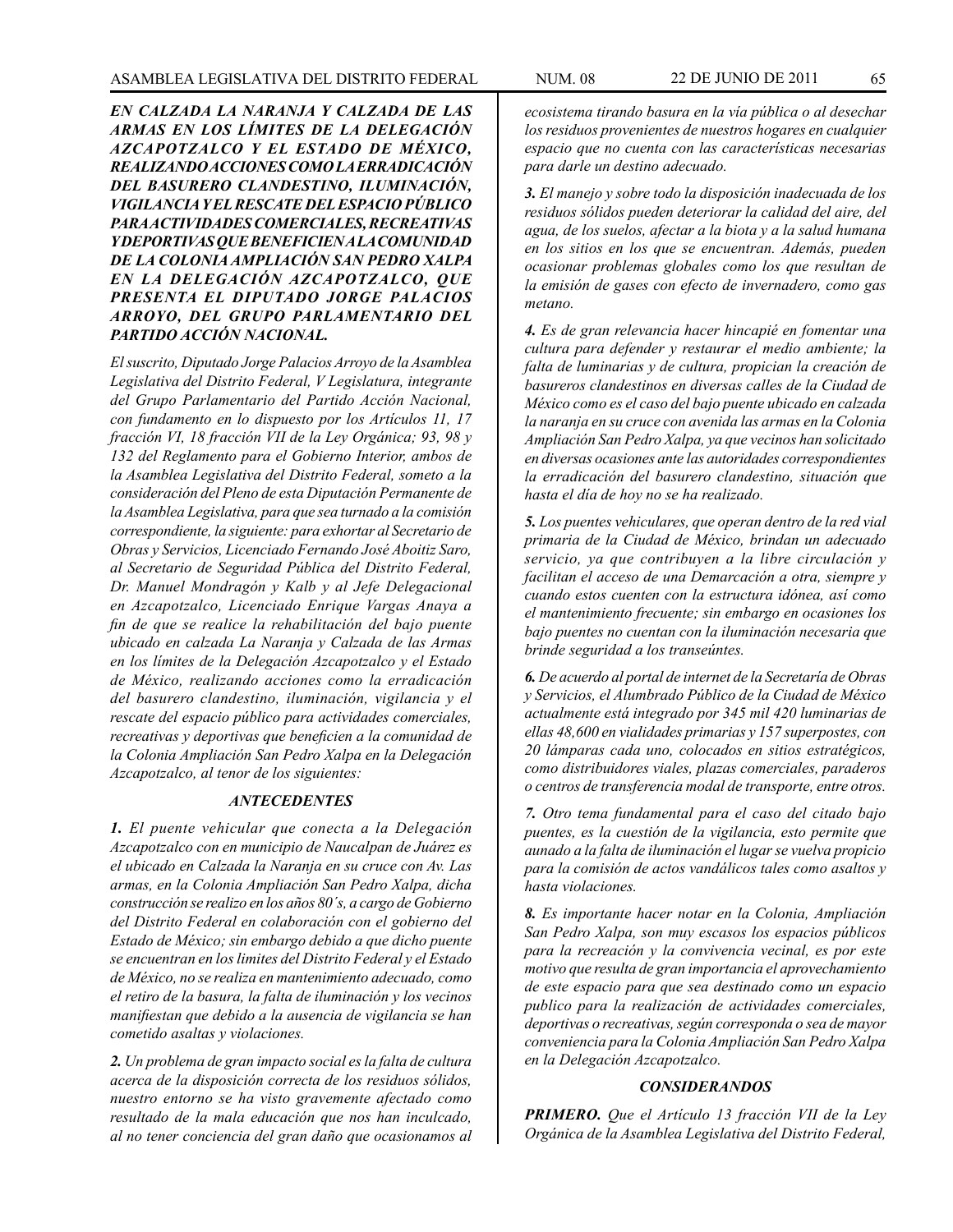*dispone que es obligación de los Diputados, representar los intereses de los ciudadanos, promover y gestionar la solución de los problemas y necesidades colectivas ante las autoridades competentes.*

*SEGUNDO. Que de acuerdo al Artículo 27 de la Ley Orgánica de la Administración Pública del Distrito Federal, a la Secretaría de Obras y Servicios corresponde el despacho de las materias relativas a la normatividad de obras públicas y servicios urbanos; la construcción y operación hidráulica; los proyectos y construcción de las obras del sistema de transporte colectivo; los proyectos y construcción de obras públicas.*

*TERCERO. Corresponde a los titulares de las unidades administrativas policiales; dirigir las acciones y operativos a cargo de las Unidades de Protección Ciudadana, agrupamientos y Servicios de la Policía, relacionadas con el mantenimiento del orden y la paz pública y la prevención del delito, tal como lo marca el Artículo 18 de la Ley Orgánica de la Secretaría de Seguridad Pública del Distrito Federal.*

*CUARTO. Artículo 26, fracción VI, de la Ley Orgánica de la Secretaría de Seguridad Pública del Distrito Federal; la administración general de la seguridad pública y la Policía tendrá las siguientes atribuciones; vigilar y proteger los espacios públicos y de acceso al público en el Distrito Federal.*

*QUINTO. Que de acuerdo al Artículo 27, fracción IV; de la Ley Orgánica de la Administración Pública del Distrito Federal, a la Secretaría de Obras y Servicios corresponde el despacho de las materias relativas a la normatividad de obras públicas y servicios urbanos; la construcción y operación hidráulica; los proyectos y construcción de las obras del sistema de transporte colectivo; los proyectos y construcción de obras públicas; así como: construir, mantener y operar, en su caso, directamente o por adjudicación a particulares, las obras públicas que correspondan al desarrollo y equipamiento urbanos y que no sean competencia de otra Secretaría o de las Delegaciones.*

*SEXTO. De acuerdo al Artículo 10 de la Ley de Residuos Sólidos del Distrito Federal en sus fracciones I, VIII y IX; corresponde al Jefe Delegacional en Azcapotzalco, Lic. Enrique Vargas Anaya, formular, ejecutar, vigilar y evaluar el programa delegacional de prestación del servicio público de limpia de su competencia, con base en los lineamientos establecidos en el Programa de Gestión Integral de los Residuos Sólidos, así como establecer las rutas, horarios y frecuencias en que debe prestarse el servicio de recolección selectiva de los residuos sólidos de su competencia pudiendo, una vez escuchados los vecinos, modificarlos de acuerdo a las necesidades de dicho servicio; de igual manera atender oportunamente las quejas del público sobre la prestación del servicio público de limpia de su competencia y dictar las medidas necesarias para su mejor y pronta solución.*

*SÉPTIMO. De acuerdo a la Ley Orgánica de la Administración Pública del Distrito Federal, corresponde a la Lic. Enrique Vargas Anaya, Jefe Delegacional en Azcapotzalco, prestar el servicio de limpia, en sus etapas de barrido de las áreas comunes, vialidades y demás vías públicas, así como de recolección de residuos sólidos, de conformidad con el Artículo 39 fracción XXVII de la Ley en comento.*

*OCTAVO. De acuerdo a la Ley Orgánica de la Administración Publica del Distrito Federal en su Artículo 39, fracción XXXII declara que entre otras cosas, corresponde a los titulares de los órganos Político-Administrativos de cada Demarcación territorial; prestar el servicio de alumbrado público en las vialidades y mantener sus instalaciones en buen estado y funcionamiento, de conformidad con la normatividad que al efecto expida la Dependencia competente*

*NOVENO. De acuerdo al Artículo 26 fracciones III y IV de la Ley de Cultura Cívica del Distrito Federal, son infracciones contra el entorno urbano de la Ciudad de México, arrojar, tirar o abandonar en la vía pública animales muertos, desechos, objetos o sustancias así como tirar basura en lugares no autorizados. Las infracciones establecidas con anterioridad se sancionarán ante el Juez Cívico con multa por el equivalente de 11 a 20 días de salario mínimo o con arresto de 13 a 24 horas.*

*DÉCIMO. Queda prohibido por cualquier motivo arrojar o abandonar en la vía pública, áreas comunes, parques, barrancas, y en general en sitios no autorizados, residuos sólidos de cualquier especie; así como arrojar o abandonar en lotes baldíos, a cielo abierto o en cuerpos de aguas superficiales o subterráneas, sistemas de drenaje, alcantarillado o en fuentes públicas, residuos sólidos de cualquier especie; lo anterior de acuerdo al Artículo 25 fracciones I y IV de la Ley de Residuos Sólidos del Distrito Federal.*

*DÉCIMO PRIMERO. En relación al considerando anterior la multa correspondiente va desde 10 a 150 días de salario mínimo vigente en el Distrito Federal por el motivo de arrojar o abandonar en la vía pública, áreas comunes, parques, barrancas, y en general en sitios no autorizados, residuos sólidos de cualquier especie y de 150 a mil días de salario mínimo vigente en el Distrito Federal por los casos de arrojar o abandonar en lotes baldíos, a cielo abierto o en cuerpos de aguas superficiales o subterráneas, sistemas de drenaje, alcantarillado o en fuentes públicas, residuos sólidos de cualquier especie; de acuerdo al Artículo 69 fracciones I y III de la Ley de Residuos Sólidos para el Distrito Federal.*

*Por lo anteriormente expuesto, fundado y motivado, someto a consideración del Pleno de esta Diputación Permanente, el siguiente:*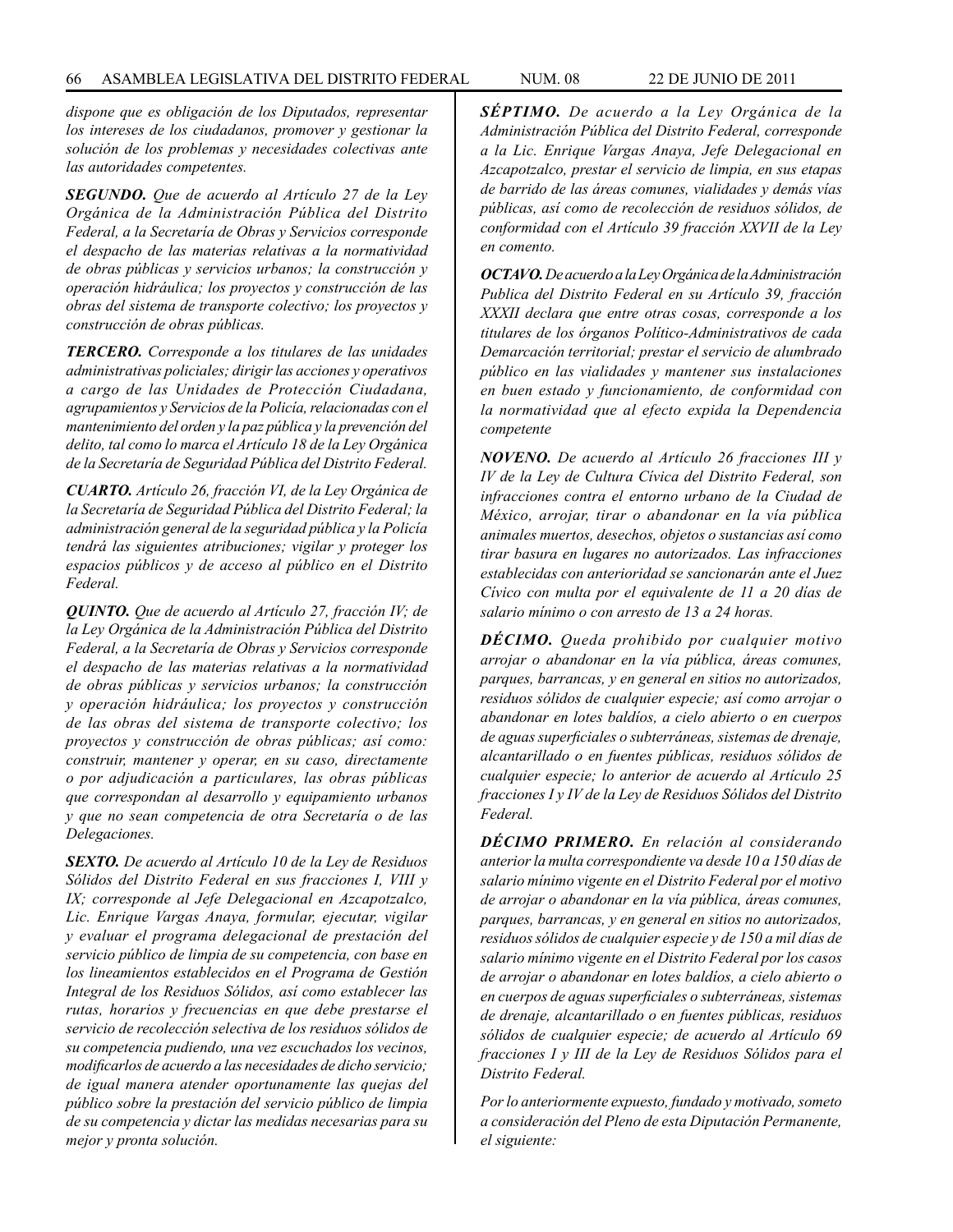#### *PUNTO DE ACUERDO*

*ÚNICO. Proposición con Punto de Acuerdo para exhortar al Secretario de Obras y Servicios, Licenciado Fernando José Aboitiz Saro, al Secretario de Seguridad Pública del Distrito Federal, Dr. Manuel Mondragón y Kalb y al Jefe Delegacional en Azcapotzalco, Licenciado Enrique Vargas Anaya a fin de que se realice la rehabilitación del bajo puente ubicado en calzada La Naranja y Calzada de las Armas en los límites de la Delegación Azcapotzalco y el Estado de México, realizando acciones como la erradicación del basurero clandestino, iluminación, vigilancia y el rescate del espacio público para actividades comerciales, recreativas y deportivas que beneficien a la comunidad de la Colonia Ampliación San Pedro Xalpa en la Delegación Azcapotzalco.*

*Recinto Legislativo, Junio 22, 2011.*

### *ATENTAMENTE*

*Dip. Jorge Palacios Arroyo*

Es cuanto, Diputado.

**EL C. PRESIDENTE.** Gracias Diputado. Con fundamento en lo dispuesto por los Artículos 50 fracción IV y V de la Ley Orgánica de la Asamblea Legislativa del Distrito Federal, 28 y 132 del Reglamento para su Gobierno Interior, se turna para su análisis y dictamen a la Comisión de Uso y Aprovechamiento de Bienes y Servicios Públicos.

Esta Presidencia informa que se recibió una Proposición con Punto de Acuerdo para exhortar al Jefe Delegacional de Azcapotzalco, Licenciado Enrique Vargas Anaya, a fin de que se realice la rehabilitación del basurero clandestino ubicado en la Calle de Francisco Sarabia esquina con Lucio Blanco, acera norte, frente al Deportivo *Renovación Nacional*, en la Colonia Providencia en dicha Demarcación y así evitar la proliferación de fauna nociva, daños a la salud y la obstrucción de coladeras y tuberías de la red de drenaje de la Ciudad que ocasionan las inundaciones en época de lluvias, así como la colocación de un letrero alusivo en el que esté rotulado al leyenda, de acuerdo a la Ley de Cultura Cívica, *al que arroje, tire o abandone en la vía pública animales muertos, desechos, objetos o sustancias, así como tirar basura en lugares no autorizados, se les sancionará ante el Juez Cívico con multa por el equivalente de 11 a 20 días de salario mínimo o con arresto de 13 a 24 horas*, suscrita por el Diputado Jorge Palacios Arroyo, del Grupo Parlamentario del Partido Acción Nacional. Con fundamento en lo dispuesto por los Artículos 50 fracciones IV y V de la Ley Orgánica de la Asamblea Legislativa del Distrito Federal, 28 y 132 del Reglamento para su Gobierno Interior, se turna para su análisis y dictamen a la Comisión de Uso y Aprovechamiento de Bienes y Servicios Públicos.

*PROPOSICIÓN CON PUNTO DE ACUERDO PARA EXHORTAR AL JEFE DELEGACIONAL EN AZCAPOTZALCO, LICENCIADO ENRIQUE* 

*VARGAS ANAYA A FIN DE QUE SE REALICE LA ERRADICACIÓN DEL BASURERO CLANDESTINO UBICADO EN LA CALLE DE FRANCISCO SANABRIA ESQUINA CON LUCIO BLANCO (ACERA NORTE), FRENTE AL DEPORTIVO RENOVACIÓN NACIONAL EN LA COLONIA PROVIDENCIA EN DICHA DEMARCACIÓN Y ASÍ EVITAR LA PROLIFERACIÓN DE FAUNA NOCIVA, DAÑOS A LA SALUD Y LA OBSTRUCCIÓN DE COLADERAS Y TUBERÍAS DE LA RED DE DRENAJE DE LA CIUDAD, QUE OCASIONAN LAS INUNDACIONES EN ÉPOCA DE LLUVIAS, ASÍ COMO LA COLOCACIÓN DE UN LETRERO ALUSIVO EN EL QUE ESTÉ ROTULADA LA LEYENDA DE ACUERDO A LA LEY DE CULTURA CÍVICA, AL QUE ARROJE, TIRE O ABANDONE EN LA VÍA PÚBLICA ANIMALES MUERTOS, DESECHOS, OBJETOS O SUSTANCIAS, ASÍ COMO TIRAR BASURA EN LUGARES NO AUTORIZADOS SE LE SANCIONARÁ ANTE EL JUEZ CÍVICO CON MULTA POR EL EQUIVALENTE DE 11 A 20 DÍAS DE SALARIO MÍNIMO O CON ARRESTO DE 13 A 24 HORAS, QUE SUSCRIBE EL DIPUTADO JORGE PALACIOS ARROYO, DEL GRUPO PARLAMENTARIO DEL PARTIDO ACCIÓN NACIONAL.*

*El suscrito, Diputado Jorge Palacios Arroyo de la Asamblea Legislativa del Distrito Federal, V Legislatura, integrante del Grupo Parlamentario del Partido Acción Nacional, con fundamento en lo dispuesto por los Artículos 11, 17 fracción VI, 18 fracción VII de la Ley Orgánica; 93, 98 y 132 del Reglamento para el Gobierno Interior, ambos de la Asamblea Legislativa del Distrito Federal, someto a la consideración del Pleno de esta Diputación Permanente de la Asamblea Legislativa, para que sea turnado a la comisión correspondiente, la siguiente: Proposición con Punto de Acuerdo para exhortar al Jefe Delegacional en Azcapotzalco, Licenciado Enrique Vargas Anaya a fin de que se realice la erradicación del basurero clandestino ubicado en la calle de Francisco Sanabria esquina con Lucio Blanco (acera norte), frente al Deportivo Renovación Nacional en la Colonia Providencia en dicha Demarcación y así evitar la proliferación de fauna nociva, daños a la salud y la obstrucción de coladeras y tuberías de la red de drenaje de la Ciudad, que ocasionan las inundaciones en época de lluvias, así como la colocación de un letrero alusivo en el que esté rotulada la leyenda de acuerdo a la Ley de Cultura Cívica, al que arroje, tire o abandone en la vía pública animales muertos, desechos, objetos o sustancias, así como tirar basura en lugares no autorizados se le sancionará ante el juez cívico con multa por el equivalente de 11 a 20 días de salario mínimo o con arresto de 13 a 24 horas, al tenor de los siguientes:*

#### *ANTECEDENTES*

*1. Para lograr un México limpio y sin basura, es necesario proceder a un ejercicio de reflexión y análisis, que lleve a*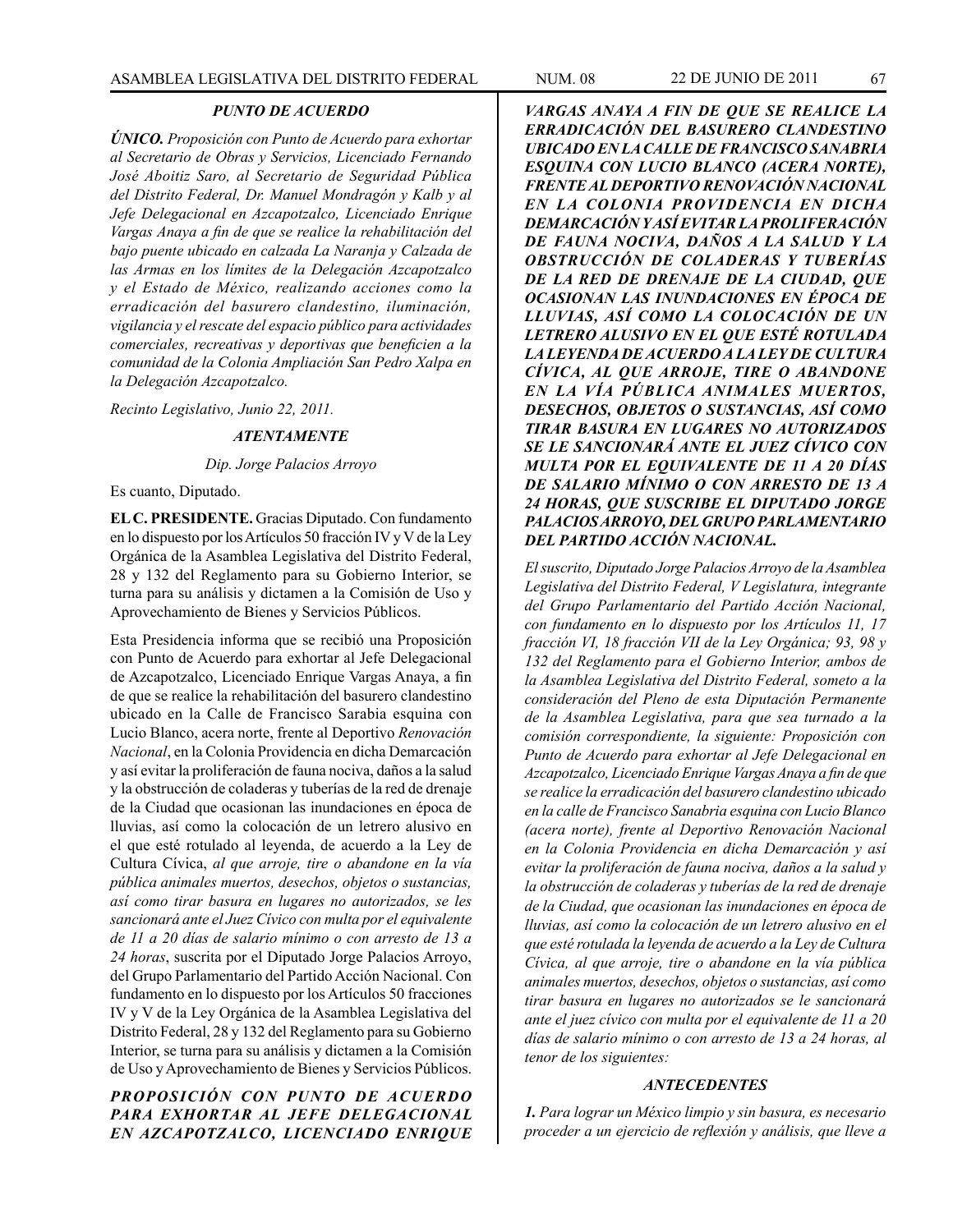*revisar a fondo las causas que originan la generación y el manejo inadecuado de los residuos sólidos, así como los problemas que esto ocasiona no sólo a la salud, sino también al ambiente, a la economía, a los bienes y a la sociedad, tanto a nivel local como global.*

*2. Un problema de gran impacto social es la falta de cultura acerca de la disposición correcta de los residuos sólidos, nuestro entorno se ha visto gravemente afectado como resultado de la mala educación que nos han inculcado, al no tener conciencia del gran daño que ocasionamos al ecosistema tirando basura en la vía pública o al desechar los residuos provenientes de nuestros hogares en cualquier espacio que no cuenta con las características necesarias para darle un destino adecuado.*

*3. El manejo y sobre todo la disposición inadecuada de los residuos sólidos pueden deteriorar la calidad del aire, del agua, de los suelos, afectar a la biota y a la salud humana en los sitios en los que se encuentran. Además, pueden ocasionar problemas globales como los que resultan de la emisión de gases con efecto de invernadero, como gas metano.*

*4. El mal uso que se da a los residuos sólidos provoca múltiples daños, tal es el caso de la proliferación de fauna nociva, enfermedades, contaminación y así mismo participa como factor primario en problemáticas como lo es el caso de las inundaciones, las cuales muchas ocasiones se deben a que las tuberías de la red de drenaje se encuentran tapadas con basura, bloqueando el libre paso de las aguas negras.*

*5. Es de gran relevancia hacer hincapié en fomentar una cultura para defender y restaurar el medio ambiente, ya que la falta de una cultura cívica propician la creación de basureros clandestinos en diversas calles de la Ciudad de México como es el caso de la calle de Francisco Sarabia esquina con la calle de Lucio Blanco en la Colonia Providencia, en la Delegación Azcapotzalco.*

*6. Si bien es cierto, la recolección de la basura se realiza de manera cotidiana en los domicilios del Distrito Federal, sin embargo, aún existe lugares en los que es frecuente observar el abandono de bolsas de plástico repletas de desechos orgánicos e inorgánicos que la ciudadanía deposita por no contar con depósitos adecuados o éstos sobrepasan su capacidad de almacenamiento. Dicho lo cual solicitamos que se implemente un programa oportuno de recolección de basura en aquellos lugares donde se hayan realizados denuncias ciudadanas para erradicar completamente basureros clandestinos dentro del perímetro de la Demarcación de Azcapotzalco.*

#### *CONSIDERANDOS*

*PRIMERO. Que el Artículo 13 fracción VII de la Ley Orgánica de la Asamblea Legislativa del Distrito Federal, dispone que es obligación de los Diputados, representar los intereses de los ciudadanos, promover y gestionar la* 

*solución de los problemas y necesidades colectivas ante las autoridades competentes.*

*SEGUNDO. De acuerdo al Artículo 10 de la Ley de Residuos Sólidos del Distrito Federal en sus fracciones I, VIII y IX; corresponde al Jefe Delegacional en Azcapotzalco, Lic. Enrique Vargas Anaya, formular, ejecutar, vigilar y evaluar el programa delegacional de prestación del servicio público de limpia de su competencia, con base en los lineamientos establecidos en el Programa de Gestión Integral de los Residuos Sólidos, así como establecer las rutas, horarios y frecuencias en que debe prestarse el servicio de recolección selectiva de los residuos sólidos de su competencia pudiendo, una vez escuchados los vecinos, modificarlos de acuerdo a las necesidades de dicho servicio; de igual manera atender oportunamente las quejas del público sobre la prestación del servicio público de limpia de su competencia y dictar las medidas necesarias para su mejor y pronta solución.*

*TERCERO. De acuerdo a la Ley Orgánica de la Administración Pública del Distrito Federal, corresponde a la Lic. Enrique Vargas Anaya, Jefe Delegacional en Azcapotzalco, prestar el servicio de limpia, en sus etapas de barrido de las áreas comunes, vialidades y demás vías públicas, así como de recolección de residuos sólidos, de conformidad con el Artículo 39 fracción XXVII de la Ley en comento.*

*CUARTO. De acuerdo al Artículo 26 fracciones III y IV de la Ley de Cultura Cívica del Distrito Federal, son infracciones contra el entorno urbano de la Ciudad de México, arrojar, tirar o abandonar en la vía pública animales muertos, desechos, objetos o sustancias así como tirar basura en lugares no autorizados. Las infracciones establecidas con anterioridad se sancionarán ante el Juez Cívico con multa por el equivalente de 11 a 20 días de salario mínimo o con arresto de 13 a 24 horas.*

*QUINTO. Queda prohibido por cualquier motivo arrojar o abandonar en la vía pública, áreas comunes, parques, barrancas, y en general en sitios no autorizados, residuos sólidos de cualquier especie; así como arrojar o abandonar en lotes baldíos, a cielo abierto o en cuerpos de aguas superficiales o subterráneas, sistemas de drenaje, alcantarillado o en fuentes públicas, residuos sólidos de cualquier especie; lo anterior de acuerdo al Artículo 25 fracciones I y IV de la Ley de Residuos Sólidos del Distrito Federal.*

*SEXTO. En relación al considerando anterior la multa correspondiente va desde 10 a 150 días de salario mínimo vigente en el Distrito Federal por el motivo de arrojar o abandonar en la vía pública, áreas comunes, parques, barrancas, y en general en sitios no autorizados, residuos sólidos de cualquier especie y de 150 a mil días de salario mínimo vigente en el Distrito Federal por los casos de arrojar o abandonar en lotes baldíos, a cielo abierto o en*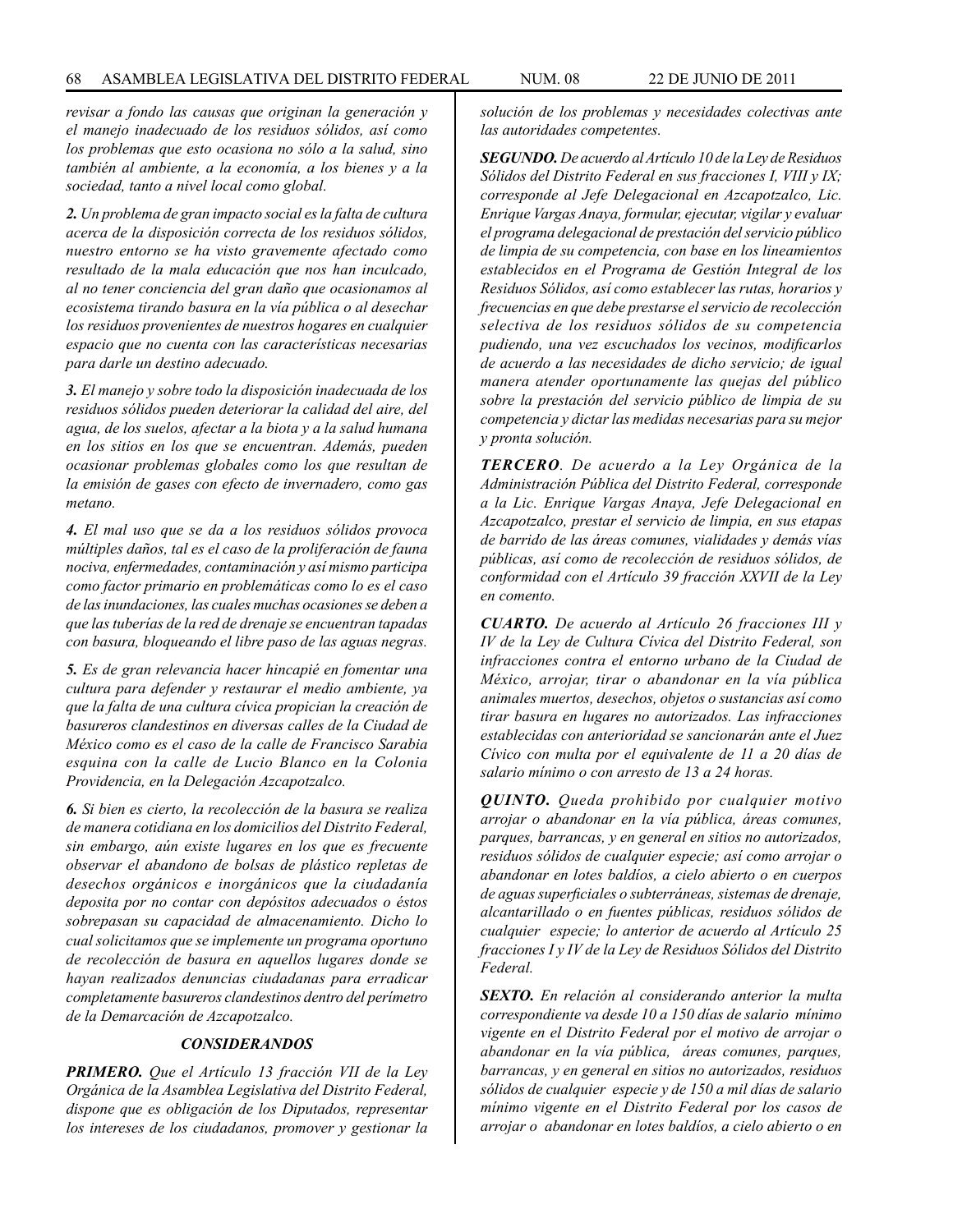*cuerpos de aguas superficiales o subterráneas, sistemas de drenaje, alcantarillado o en fuentes públicas, residuos sólidos de cualquier especie; de acuerdo al Artículo 69 fracciones I y III de la Ley de Residuos Sólidos para el Distrito Federal.* 

*Por lo anteriormente expuesto, fundado y motivado, someto a consideración del Pleno de esta Diputación Permanente, el siguiente:*

### *PUNTO DE ACUERDO*

*ÚNICO. Se exhorta al Jefe Delegacional en Azcapotzalco, Licenciado Enrique Vargas Anaya a fin de que se realice la erradicación del basurero clandestino ubicado en la calle de Francisco Sanabria esquina con Lucio Blanco (acera norte), frente al Deportivo Renovación Nacional en la Colonia Providencia en dicha Demarcación y así evitar la proliferación de fauna nociva, daños a la salud y la obstrucción de coladeras y tuberías de la red de drenaje de la Ciudad, que ocasionan las inundaciones en época de lluvias, así como la colocación de un letrero alusivo en el que esté rotulada la leyenda De acuerdo a la Ley de Cultura Cívica, al que arroje, tire o abandone en la vía pública animales muertos, desechos, objetos o sustancias, así como tirar basura en lugares no autorizados se le sancionará ante el juez cívico con multa por el equivalente de 11 a 20 días de salario mínimo o con arresto de 13 a 24 horas.*

*Recinto Legislativo, Junio 22, 2011.*

#### *ATENTAMENTE*

#### *Dip. Jorge Palacios Arroyo*

Para presentar una Proposición con Punto de Acuerdo mediante el cual se convoca a una mesa de trabajo con la participación del Jefe Delegacional de la Miguel Hidalgo, el Sistema de Aguas de la Ciudad de México, la Secretaría de Obras y Servicios, la Comisión Nacional del Agua y la Asamblea Legislativa del Distrito Federal, para tratar el tema de la construcción del Colector Marginal Sanitario y la recuperación de la Barranca de Tecamachalco, se concede el uso de la Tribuna al Diputado Erasto Ensástiga Santiago, a nombre del Diputado Víctor Hugo Romo Guerra, del Grupo Parlamentario del Partido de la Revolución Democrática.

**EL C. DIPUTADO ERASTO ENSÁSTIGA SANTIAGO.** Muchas gracias, con su permiso Diputado Presidente.

*PROPOSICIÓN CON PUNTO DE ACUERDO MEDIANTE EL CUAL SE CONVOCA A UNA MESA DE TRABAJO CON LA PARTICIPACIÓN DEL JEFE DELEGACIONAL DE LA MIGUEL HIDALGO, EL SISTEMA DE AGUAS DE LA CIUDAD DE MÉXICO, LA SECRETARÍA DE OBRAS Y SERVICIOS, LA COMISIÓN NACIONAL DEL AGUA Y LA ASAMBLEA LEGISLATIVA DEL DISTRITO FEDERAL PARA TRATAR EL TEMA DE LA CONSTRUCCIÓN DEL COLECTOR MARGINAL SANITARIO Y LA RECUPERACIÓN DE LA BARRANCA DE* 

# *TECAMACHALCO, QUE PRESENTA EL DIPUTADO ERASTO ENSÁSTIGA SANTIAGO A NOMBRE DEL DIPUTADO VÍCTOR HUGO ROMO GUERRA, DEL GRUPO PARLAMENTARIO DEL PARTIDO DE LA REVOLUCIÓN DEMOCRÁTICA.*

*El que suscribe, Diputado Víctor Hugo Romo Guerra integrante del Grupo Parlamentario del Partido de la Revolución Democrática, V Legislatura, en la Asamblea Legislativa del Distrito Federal, con fundamento en el Artículo 17, fracción VI, de la Ley Orgánica de la Asamblea Legislativa del Distrito Federal y 133 del Reglamento para el Gobierno Interior, de la misma Asamblea, someto a la consideración del pleno de esta Honorable Diputación Permanente, la siguiente proposición con punto de acuerdo mediante el cual se convoca a una mesa de trabajo con la participación del Jefe Delegacional de la Miguel Hidalgo, el Sistema de Aguas de la Ciudad de México, la Secretaría de Obras y Servicios, la Comisión Nacional del Agua y la Asamblea Legislativa del Distrito Federal para tratar el tema de la construcción del colector marginal sanitario y la recuperación de la Barranca de Tecamachalco, al tenor de las siguientes:*

## *CONSIDERACIONES*

*En el año de 1987 se inició la devastación de la Barranca de Tecamachalco, en el tramo colindante con la calle de Alcázar de Toledo, con el retiro de árboles y la extinción de la fauna que la habitaba, se deformó el cauce de la misma excavando en una zona y rellenando en otra.*

*En 1989 el fraccionamiento La Loma, ubicado en Rivera de Cupia N° 110, Col. Lomas de Reforma, Delegación Miguel Hidalgo, rellena aproximadamente 400 metros (de los más de 600 que tiene la Barranca), donde construye dos canchas de tenis, áreas para juegos y una bodega de dos pisos sobre el cauce; al inicio del relleno en la parte media de la Barranca, se excavan casi 6 metros de profundidad para hacer un "vado" donde se concentren las aguas (negras y pluviales) para conducirse a un "cárcamo desarenador" que las recolecta, y que proceden del tubo de agua pluvial al pie de Avenida Reforma, que trae aguas negras y de las aguas que descargan también a cielo abierto los edificios y predios colindantes, en un tramo de aproximadamente 200 metros.*

*Bajo el relleno de la Barranca se instaló un colector sanitario exclusivo para el Fraccionamiento, provocando la extrema concentración de aguas negras y basura en el tramo de aproximadamente 200 metros desde Avenida Reforma.* 

*Los vecinos de la Colonia Lomas de Reforma no cuentan con drenaje, tienen fosas sépticas, imposibles de desazolvar desde que se hizo el relleno de la Barranca de Tecamachalco.*

*Actualmente la Barranca sigue perturbada y es un depósito de basura, aguas negras y foco de contaminación en todos los sentidos, ya que la concentración y estancamiento de dichas aguas ha provocado la procreación de fauna nociva, que constituye una amenaza para la salud de los vecinos.*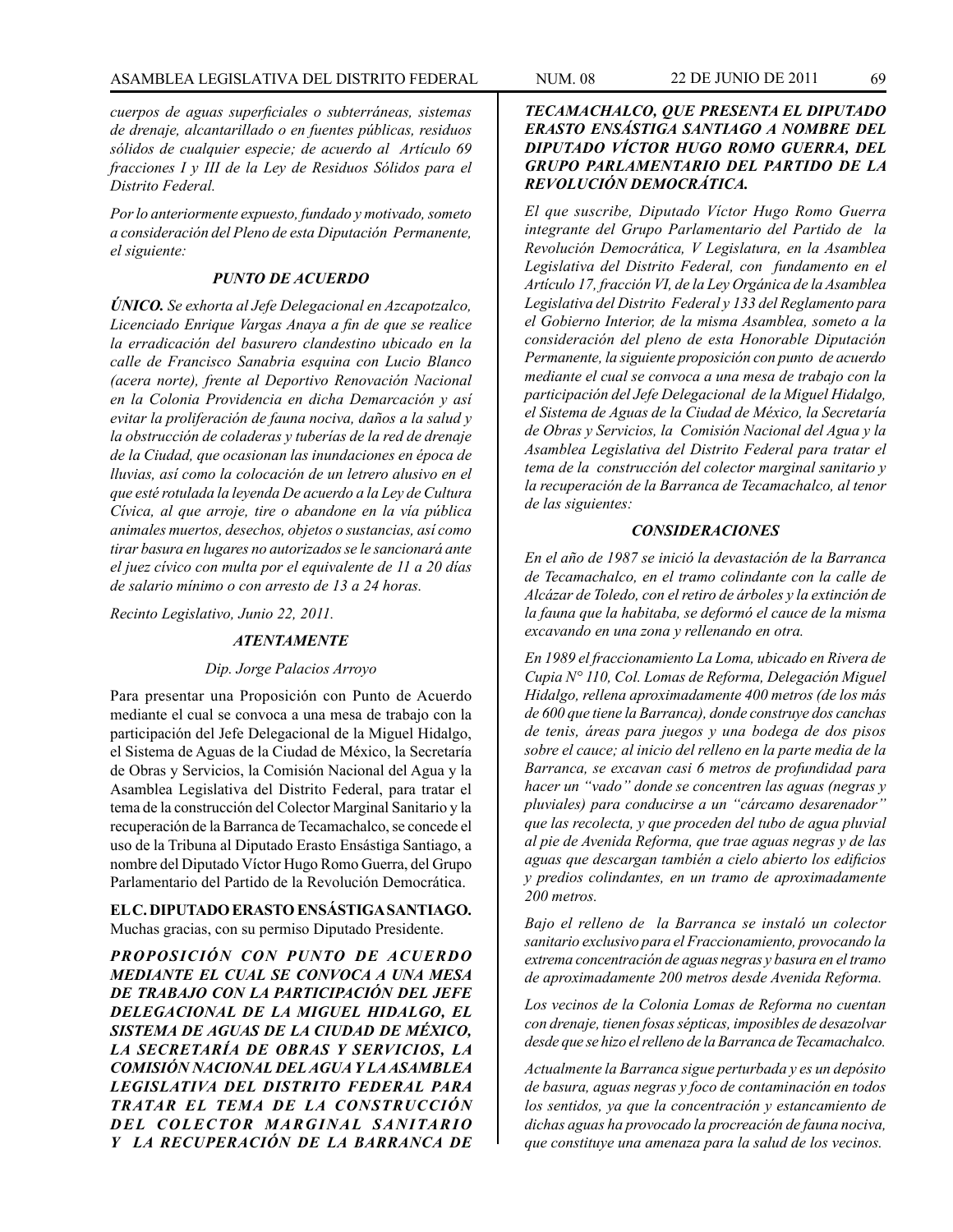*El relleno de la Barranca genera el acumulamiento de lodos y residuos de la erosión en época de lluvias, sin permitir el tránsito por el cauce natural del agua pluvial para la recarga de los mantos acuíferos y la conservación de la zona arbolada.*

*Los lodos, que llegan a ser de más de 50 toneladas anuales, son retirados por el Fraccionamiento La Loma, que al inicio de su construcción invadió y perturbó la Barranca, no existió ni existe por parte de la Comisión Nacional del Agua permiso alguno para este entubamiento, realizado en perjuicio de los habitantes de la zona y de la conservación ecológica, perjudicando con ello a terceros.*

*Es evidente el deterioro de la zona de la Barranca que debe ser rescatada para contribuir a la recarga de mantos acuíferos en la zona urbana, y la posibilidad de tener un pequeño pulmón.*

*En su momento las administraciones pasadas de la Delegación Miguel Hidalgo permitieron la construcción del entubamiento de la Barranca para dirigir las aguas negras a una planta de tratamiento instalada en zona federal y que únicamente da servicio al Fraccionamiento, sin haber tomado en cuenta a los vecinos colindantes con mayor antigüedad, ya que dicho Fraccionamiento no tiene drenaje.*

*Desde el año de 1990 se denunció el hecho a la administración de la Delegación Miguel Hidalgo, que simplemente no la atendió, por lo que en el mismo año se denunció el hecho a la Comisión Nacional del Agua, que omitió actuar hasta el año 2002.*

*Para noviembre del 2004, intervino el Gobierno del Distrito Federal, a través del Sistema de Aguas de la Ciudad de México (SACM), quien manda un verificador a la Barranca para conocer la problemática y confirma que se realizaría la construcción del colector marginal sanitario una vez que la Comisión Nacional del Agua terminase con el procedimiento de recuperación, ello mediante la resolución de la Procuraduría Ambiental del Ordenamiento Territorial (PAOT) 200/DAIDA/6548/2005, en el expediente PAOT-2003/CAJRD-150/SPA-76, por el cual se insta al Sistema de Aguas de la Ciudad de México a mantener estrecha coordinación con la Comisión Nacional del Agua para que una vez liberado el cauce de la Barranca se iniciasen los trabajos para la construcción de dicho colector y la recuperación de la misma.* 

*Efectivamente se inició la construcción del colector en la Barranca, sin embargo, ello se hizo sin previo aviso para los vecinos colindantes, y se construyó en base al proyecto que ya había sido rechazado por los vecinos de la zona, por no constituir una solución integral sino solamente en un tramo. La obra hecha hasta el momento únicamente daría servicio a los edificios que descargan desde hace años a cielo abierto sobre la Barranca, lo que no resuelve la solicitud inicial en la que se pide que el colector dé servicio a la comunidad colindante a la Barranca.*

*En este orden de ideas estamos concientes que este tema es de competencia federal, sin embargo también es responsabilidad del ámbito local, por lo que las instancias locales deben de ser coadyuvantes y gestores ante las autoridades administrativas que correspondan (coordinación de políticas), para llevar a buen termino la construcción de la obra en comento.*

*En virtud de lo anteriormente expuesto y fundado, me permito someter a consideración del Pleno de esta Honorable Diputación, la siguiente Propuesta:*

## *PUNTO DE ACUERDO*

*ÚNICO. Que la Comisión de Gestión Integral del Agua convoque y realice una mesa de trabajo con el Jefe Delegacional de Miguel Hidalgo, el director del Sistema de Aguas de la Ciudad de México, servidores públicos de la Secretaría de Obras y Servicios relacionados con el tema, invitando al titular de la Comisión Nacional del Agua con la finalidad de tratar el tema de la construcción del colector marginal sanitario y la recuperación de la Barranca de Tecamachalco.*

*Dado en el Recinto Legislativo de Donceles, a los 22 días del mes de junio de dos mil once.*

#### *ATENTAMENTE*

*Dip. Víctor Hugo Romo Guerra Dip. Erasto Ensástiga Santiago*

Es cuanto, Diputado Presidente.

**EL C. PRESIDENTE**. Gracias, Diputado. En términos de lo dispuesto por el Artículo 133 del Reglamento para el Gobierno Interior de la Asamblea Legislativa del Distrito Federal, consulte la Secretaría a la Diputación Permanente en votación económica, si la propuesta presentada por el Diputado Erasto Ensástiga Santiago, se considera de urgente y obvia resolución.

**LA C. SECRETARIA**. Por instrucciones de la Presidencia y en votación económica, se consulta a la Diputación Permanente si la propuesta de referencia se considera de urgente y obvia resolución. Los que estén por la afirmativa, sírvanse manifestarlo levantando la mano.

Los que estén por la negativa, sírvanse manifestarlo levantando la mano.

Se considera de urgente y obvia resolución, Diputado Presidente.

**EL C. PRESIDENTE**. Gracias, Diputada. Está a discusión la propuesta. ¿Existen oradores en contra?

Proceda la Secretaría a preguntar a la Diputación Permanente en votación económica, si es de aprobarse la propuesta a discusión.

**LA C. SECRETARIA**. Por instrucciones de la Presidencia y en votación económica, se pregunta a la Diputación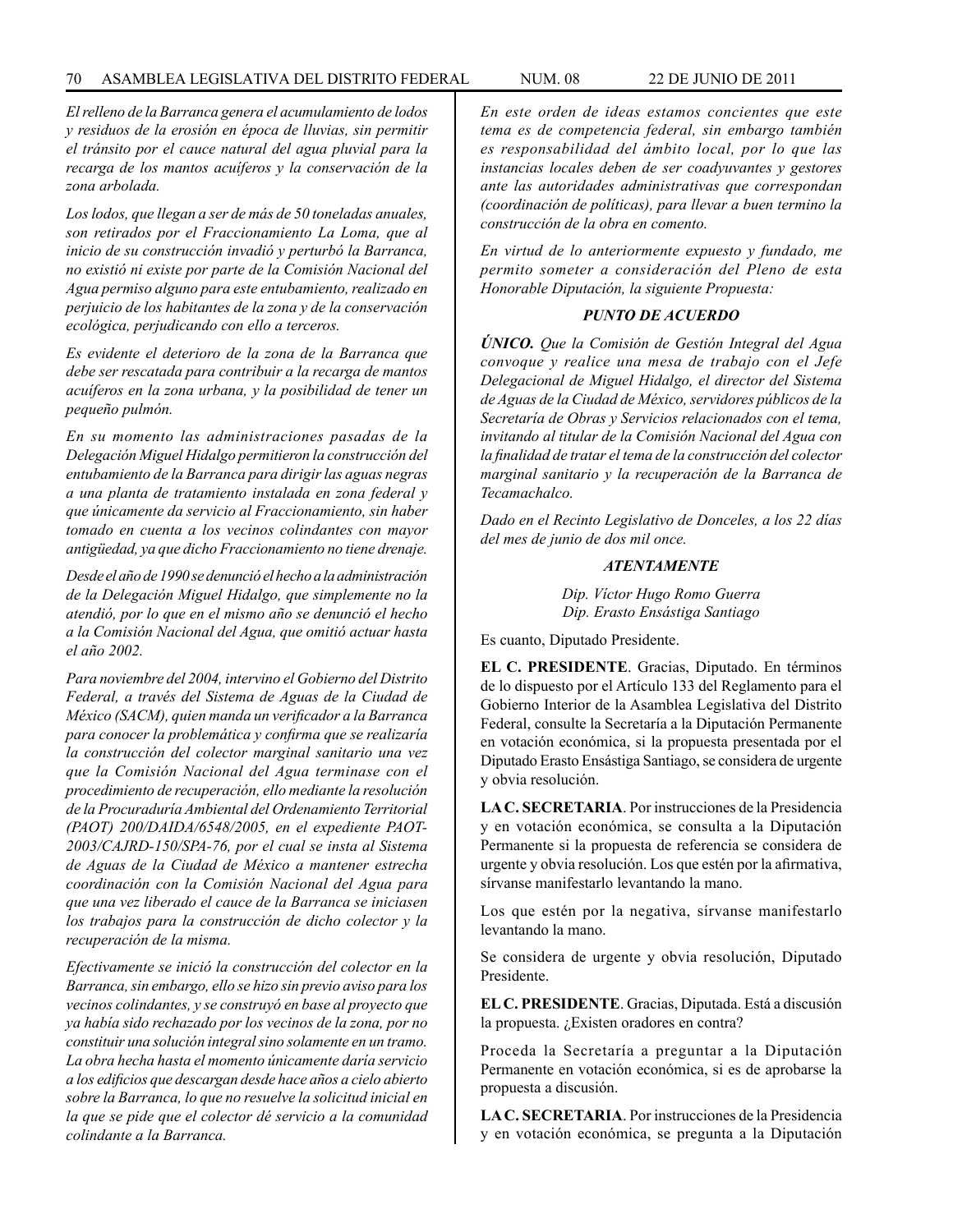Permanente si es de aprobarse la propuesta sometida a su consideración. Los que estén por la afirmativa, sírvanse manifestarlo levantando la mano.

Los que estén por la negativa, sírvanse manifestarlo levantando la mano.

Aprobada la propuesta, Diputado Presidente.

**EL C. PRESIDENTE**. Gracias, Diputada. Remítase a las autoridades correspondientes para los efectos legales a que haya lugar.

Para presentar una Proposición con Punto de Acuerdo mediante el cual se solicita a la Junta de Gobierno del Instituto Nacional de Estadística y Geografía, y en especial al Presidente de la misma, Ingeniero Eduardo Sojo Garza Aldape, a que de manera expedita realice la entrega de los resultados definitivos del censo de población y vivienda 2010 desagregados hasta el nivel de manzana al Instituto Electoral del Distrito Federal, a fin de que éste último esté en aptitud de cumplir con las disposiciones en materia de redistritación que le impone el Código de Instituciones y Procedimientos Electorales del Distrito Federal, se concede el uso de la Tribuna al Diputado Jorge Palacios Arroyo a nombre del Diputado Mauricio Tabe Echartea, del Grupo Parlamentario del Partido Acción Nacional.

**EL C. DIPUTADO JORGE PALACIOS ARROYO.** Con su venia, Diputado Presidente.

*PROPOSICIÓN CON PUNTO DE ACUERDO MEDIANTE EL CUAL SE SOLICITA A LA JUNTA DE GOBIERNO DEL INSTITUTO NACIONAL DE ESTADÍSTICA Y GEOGRAFÍA Y EN ESPECIAL AL PRESIDENTE DE LA MISMA, ING. EDUARDO SOJO GARZA ALDAPE A QUE DE MANERA EXPEDITA REALICE LA ENTREGA DE LOS RESULTADOS DEFINITIVOS DEL CENSO DE POBLACIÓN Y VIVIENDA 2010, DESAGREGADOS HASTA EL NIVEL MANZANA, AL INSTITUTO ELECTORAL DEL DISTRITO FEDERAL, A FIN DE QUE ESTE ÚLTIMO ESTÉ EN APTITUD DE CUMPLIR CON LAS DISPOSICIONES EN MATERIA DE REDISTRITACIÓN QUE LE IMPONE EL CÓDIGO DE INSTITUCIONES Y PROCEDIMIENTOS ELECTORALES DEL DISTRITO FEDERAL, QUE PRESENTA EL DIPUTADO JORGE PALACIOS ARROYO A NOMBRE DEL DIPUTADO MAURICIO TABE ECHARTEA, DEL GRUPO PARLAMENTARIO DEL PARTIDO ACCIÓN NACIONAL.*

*Los suscritos Diputados, integrantes del Grupo Parlamentario del Partido Acción Nacional en esta V Legislatura, con fundamento en lo dispuesto por los Artículos 17, fracción VI de la Ley Orgánica, 93 y 133, del Reglamento para el Gobierno Interior, ambos de la Asamblea Legislativa del Distrito Federal, sometemos a sometemos a la consideración del Pleno, para su discusión* 

*y en su caso, aprobación, la presente Proposición con Punto de Acuerdo mediante el cual se solicita a la Junta de Gobierno del Instituto Nacional de Estadística y Geografía y en especial al Presidente de la misma, Ing. Eduardo Sojo Garza Aldape a que de manera expedita realice la entrega de los resultados definitivos del censo de población y vivienda 2010, desagregados hasta el nivel manzana, al Instituto Electoral del Distrito Federal, a fin de que este último esté en aptitud de cumplir con las disposiciones en materia de redistritación que le impone el Código de Instituciones y Procedimientos Electorales del Distrito Federal, al tenor de los siguientes:*

#### *ANTECEDENTES*

*1. El veinte de diciembre de dos mil diez, se publicó en la Gaceta Oficial del Distrito Federal el Código de Instituciones y Procedimientos Electorales del Distrito Federal. Dicho ordenamiento legal establece, en el Capítulo I de su Título Segundo, que el ámbito territorial de los distritos electorales uninominales se determinará de acuerdo al último Censo General de Población y Vivienda dentro de los seis meses siguientes a que se den a conocer oficialmente los resultados del mismo. Asimismo, en dicho capítulo se establece que "la manzana constituirá la base geográfica de las secciones electorales".*

*Para mayor claridad a continuación se reproducen los Artículos respectivos:* 

*"Artículo 282. El ámbito territorial de los distritos electorales uninominales se determinará mediante los criterios que al efecto establezca el Consejo General, de acuerdo a las bases siguientes:*

*I. Se dividirá el número de habitantes, de acuerdo al último Censo General de Población y Vivienda entre el número de distritos electorales uninominales;* 

*II. Se procurará que las Delegaciones abarquen distritos completos y deberán considerarse aspectos geográficos, de vías de comunicación y socioculturales; y*

*III. La forma de los distritos procurará responder al criterio de compacidad. Para los efectos de la fracción I, dentro de los seis meses siguientes a que se den a conocer oficialmente los resultados del respectivo Censo General de Población y Vivienda, el Consejo General, ordenará sea revisada la distribución poblacional y determinará la conformación de cada Distrito Electoral uninominal en que habrá de dividirse el territorio del Distrito Federal".*

*"Artículo 283. La sección electoral es la fracción territorial de los distritos electorales uninominales para la inscripción de los ciudadanos en el Padrón Electoral y las Listas Nominales de Electores. Cada sección tendrá como mínimo 50 electores y como máximo 1500. El trazo de las secciones electorales atenderá a los límites de las Colonias o localidades. La manzana constituirá la base geográfica de las secciones electorales".*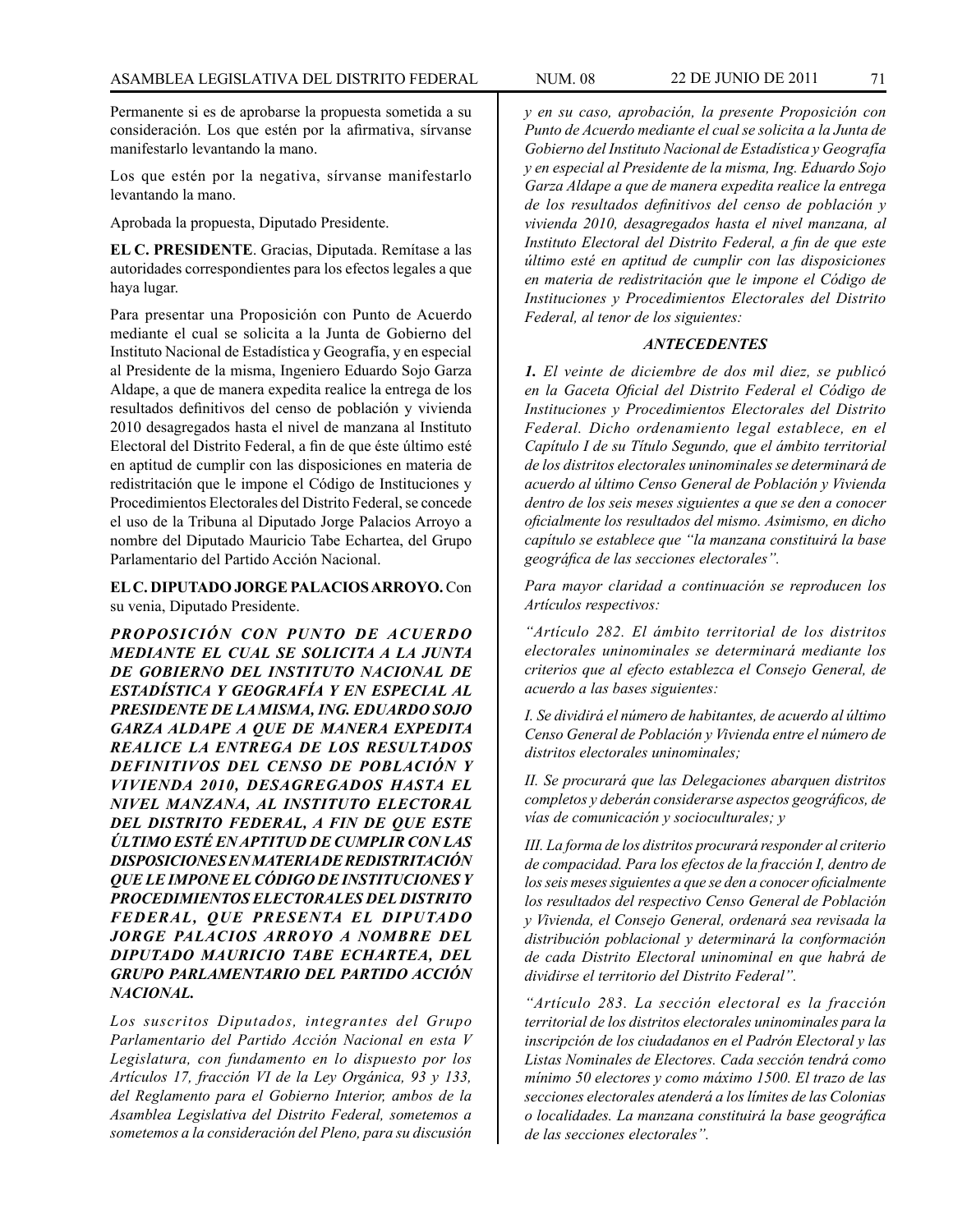*2. Esta determinación corresponde, en términos de la fracción XX del Artículo 35 del Código de Instituciones y Procedimientos Electorales del Distrito Federal al Consejo General del Instituto Electoral del Distrito Federal.*

*3. A su vez, el Artículo 59 de la Ley del Sistema Nacional de Información Estadística y Geográfica establece como facultad exclusiva del Instituto Nacional de Estadística y Geografía, entre otras, el realizar los censos nacionales. Adicionalmente, el Artículo 100 del mencionado ordenamiento legal establece que "El Instituto, siguiendo las mejores prácticas internacionales, pondrá a disposición de quien lo solicite, los microdatos de las encuestas nacionales y muestras representativas de los operativos censales que realice con la mayor desagregación posible, sin violar la confidencialidad y reserva de la información básica establecidas en la presente Ley. La Junta de Gobierno deberá establecer los procedimientos y condiciones para facilitar el acceso a dicha información de manera expedita", y*

#### *CONSIDERANDO*

*1. Que en el portal de Internet del Instituto Nacional de Estadística y Geografía aparecen desde el día tres de marzo de dos mil once los "Resultados Definitivos del Censo de Población y Vivienda 2010" (mismos que se pueden consultar en el vínculo http://www.inegi.org.mx/Sistemas/ temasV2/Default.aspx?s=est&c=17484).* 

*2. Que dicha situación que es congruente con los diversos comunicados de prensa emitidos por dicho organismo constitucionalmente autónomo, como el número 389/10, de fecha veinticinco de noviembre de dos mil diez donde el Presidente de la Junta de Gobierno del mencionado organismo señaló que los resultados definitivos del censo estarían disponibles en el primer trimestre de dos mil once.*

*3. Que el Instituto Electoral del Distrito Federal debe concluir su tarea de revisión y determinación de los Distritos Electorales uninominales, considerando la manzana como base geográfica de las secciones electorales, dentro de los seis meses siguientes a la publicación de los resultados oficiales del Censo General de población y vivienda.*

*4. Que la información oficial que permitirá al Instituto Electoral del Distrito Federal realizar su labor de conformidad lo establecido en el Código de Instituciones y Procedimientos Electorales del Distrito Federal requiere desagregación a nivel manzana.*

*5. Que la información oficial del censo no ha sido remitida al Instituto Electoral del Distrito Federal por ningún medio, ni se encuentra publicada con el nivel de desagregación requerido en lugar o medio alguno.* 

*6. Que en un afán de cumplir con los plazos legales establecidos el Instituto electoral del Distrito Federal, a través de sus áreas competentes, se encuentra desarrollando la metodología que le permita suplir la información oficial del Censo General de Población y Vivienda.*

*7. Que no obstante lo anterior, la Ley es clara en cuanto que la información para realizar la determinación de los Distritos Electorales uninominales debe ser la de los resultados del Censo General de Población y Vivienda y ninguna otra.*

*8. Que dicha revisión y determinación es sumamente trascendente e importante para la ciudadanía puesto que la misma regiría por lo menos tres procesos electorales locales.*

*Con base en los antecedentes y considerandos antes descritos, y con fundamento en lo dispuesto en el Artículo 17 fracción VI de la Ley Orgánica y 133 del Reglamento para el Gobierno Interior ambos ordenamientos de la Asamblea Legislativa del Distrito Federal, los suscritos Diputados proponemos a la Diputación Permanente de esta Honorable Asamblea Legislativa la siguiente:*

# *PROPOSICIÓN CON PUNTO DE ACUERDO*

#### *Con la siguiente resolución.*

*PRIMERO. Se exhorta a la Junta de Gobierno del Instituto Nacional de Estadística y Geografía y a su Presidente, Ing. Eduardo Sojo Garza-Aldape a que de manera expedita realice la entrega de los resultados definitivos del censo de población y vivienda 2010, desagregados a nivel manzana, por lo que corresponde al Distrito Federal, lo anterior en términos de lo establecido en el Artículo 100 de la Ley del Sistema Nacional de Información Estadística y Geográfica.*

*SEGUNDO. Se exhorta a la Junta de Gobierno del Instituto Nacional de Estadística y Geografía y a su Presidente, Eduardo Sojo Garza-Aldape, a que señalen con claridad a partir de qué fecha se contarán con esos datos y cuando serán remitidos al Instituto Electoral del Distrito Federal.*

*Dado en el Recinto Legislativo a los 22 días del mes de junio de 2011.*

## *FIRMAN, POR EL GRUPO PARLAMENTARIO DEL PARTIDO ACCIÓN NACIONAL*

*Dip. Mauricio Tabe Echartea Dip. Carlo Fabián Pizano Salinas*

Es cuanto, Diputado.

**EL C. PRESIDENTE.** Gracias, Diputado. En términos de lo dispuesto por el Artículo 133 del Reglamento para el Gobierno Interior de la Asamblea Legislativa del Distrito Federal, consulte la Secretaría a la Diputación Permanente en votación económica si la propuesta presentada por el Diputado Jorge Palacios Arroyo se considera de urgente y obvia resolución.

**LA C. SECRETARIA.** Por instrucciones de la Presidencia y en votación económica se consulta a la Diputación Permanente si la propuesta de referencia se considera de urgente y obvia resolución. Los que estén por la afirmativa sírvanse manifestarlo levantando la mano.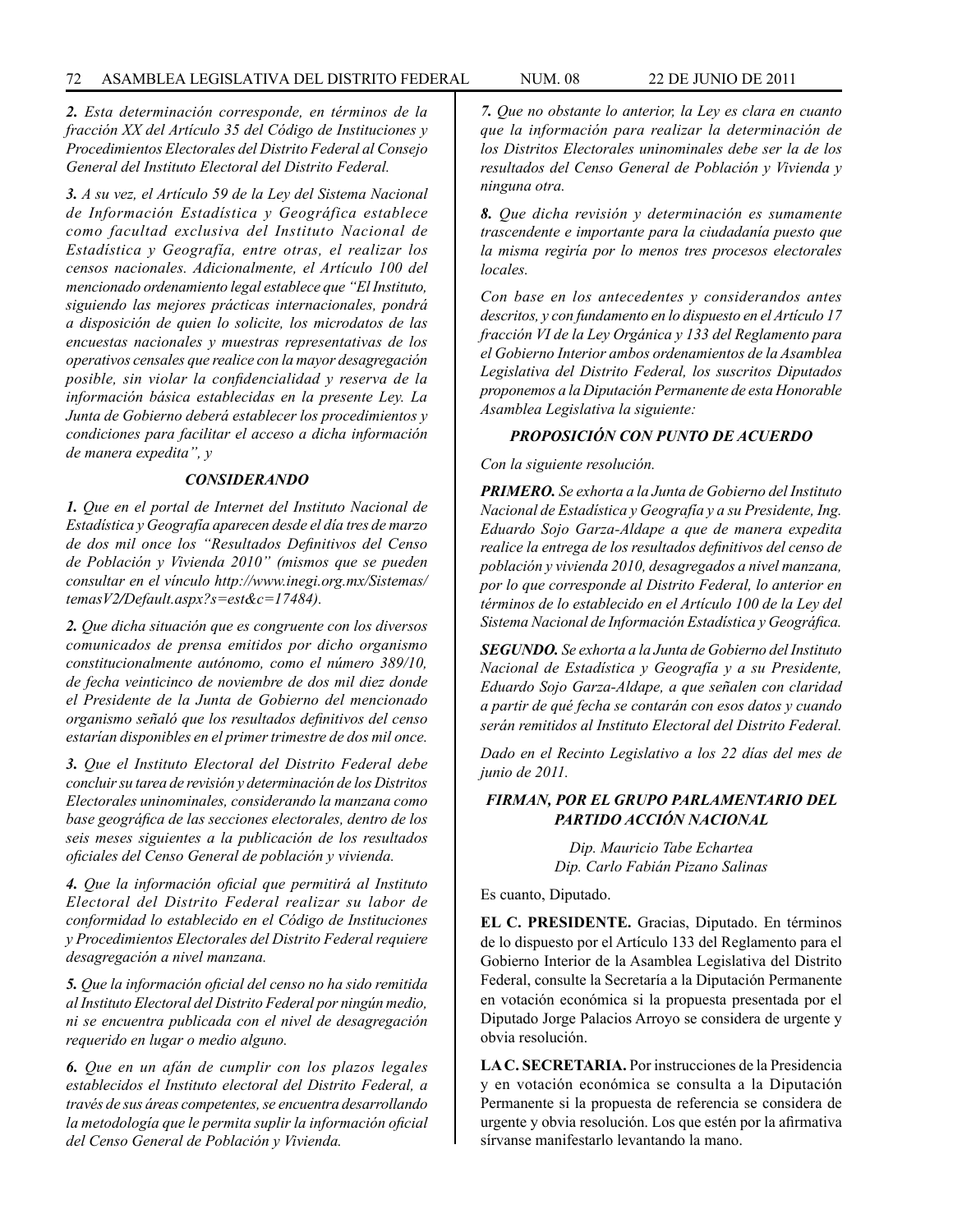Los que estén por la negativa sírvanse manifestarlo levantando la mano.

Se considera de urgente y obvia resolución, Diputado Presidente.

**EL C. PRESIDENTE.** Gracias, Diputada. Está a discusión la propuesta. ¿Existen oradores en contra?

Proceda la Secretaría a preguntar a la Diputación Permanente en votación económica si es de aprobarse la propuesta a discusión.

**LA C. SECRETARIA.** Por instrucciones de la Presidencia y en votación económica se pregunta a la Diputación Permanente si es de aprobarse la propuesta sometida a su consideración. Los que estén por la afirmativa sírvanse manifestarlo levantando la mano.

Los que estén por la negativa sírvanse manifestarlo levantando la mano.

Aprobada la propuesta, Diputado Presidente.

**EL C. PRESIDENTE.** Gracias, Diputada Secretaria. Remítase a las autoridades correspondientes para los efectos legales a que haya lugar.

Esta Presidencia informa que se recibieron las siguientes Proposiciones con Punto de Acuerdo del Diputado Rafael Calderón Jiménez, del Grupo Parlamentario del Partido Acción Nacional.

La primera por la que se exhorta al Jefe Delegacional de Tlalpan, el ciudadano Higinio Chávez García, a que en coordinación con el Instituto de Verificación Administrativa se realicen cuanto antes visitas de verificación a los establecimientos de impacto zonal ubicados sobre avenida Acoxpa en su Demarcación Territorial. Con fundamento en lo dispuesto por los Artículos 50 fracciones IV y V de la Ley Orgánica de la Asamblea Legislativa del Distrito Federal, 28, 29 y 132 del Reglamento para su Gobierno Interior, se turna para su análisis y dictamen a las Comisiones Unidas de Fomento Económico y de Administración Pública Local.

*PROPOSICIÓN CON PUNTO DE ACUERDO POR LA QUE SE EXHORTA AL JEFE DELEGACIONAL DE TLALPAN, EL C. HIGINIO CHÁVEZ GARCÍA A QUE EN COORDINACIÓN CON EL INSTITUTO DE VERIFICACIÓN ADMINISTRATIVA SE REALICEN CUANTO ANTES VISITAS DE VERIFICACIÓN A LOS ESTABLECIMIENTOS DE IMPACTO ZONAL UBICADOS SOBRE AVENIDA ACOXPA EN SU DEMARCACIÓN TERRITORIAL, QUE SUSCRIBE EL DIPUTADO RAFAEL CALDERÓN JIMÉNEZ, DEL GRUPO PARLAMENTARIO DEL PARTIDO ACCIÓN NACIONAL.*

*El suscrito Diputado Rafael Calderón Jiménez, integrante del Grupo Parlamentario del Partido Acción Nacional, con fundamento en o dispuesto por los, 17 fracción VI de la Ley Orgánica y 132 del Reglamento para el Gobierno Interior* 

*de la Asamblea Legislativa del Distrito Federal, someto a consideración de esta Honorable Asamblea Legislativa la presente Proposición con Punto de Acuerdo por la que se exhorta al Jefe Delegacional de Tlalpan, el C. Higinio Chávez García a que en coordinación con el Instituto de Verificación Administrativa se realicen cuanto antes visitas de verificación a los establecimientos de impacto zonal ubicados sobre avenida Acoxpa en su Demarcación territorial. Al tenor de los siguientes:*

#### *ANTECEDENTES*

*1. El alcoholismo, a diferencia del simple consumo excesivo o irresponsable de alcohol, ha sido considerado en el pasado un síntoma de estrés social o psicológico, o un comportamiento aprendido e inadaptado. El alcoholismo ha pasado a ser definido recientemente, y quizá de forma más acertada, como una enfermedad compleja en sí, con todas sus consecuencias desarrolla a lo largo de años. Los primeros síntomas, muy sutiles, incluyen la preocupación por la disponibilidad de alcohol, lo que influye poderosamente en la elección por parte del enfermo de sus amistades o actividades. El alcohol se está considerando cada vez más como una droga que modifica el estado d ánimo, y menos como una parte de la alimentación, una costumbre social o un rito religioso. Se caracteriza por una dependencia a emocional y a veces orgánica del alcohol, y produce un daño cerebral progresivo y finalmente la muerte.*

*A pesar de que el alcoholismo acta mayormente a los adultos, su consumo en los adolescentes es cada vez más preocupante.*

*2. El consumo de bebidas alcohólicas ha sido siempre fuente de graves problemas, pero en la época actual sus actos negativos se han agravado por circunstancias nuevas. Una de ellas es que las bebidas alcohólicas se han popularizado rápidamente entre los adolescentes y cada vez son más jóvenes las personas que beben. Las causas que llevan a consumir alcohol a la juventud son múltiples y variadas.*

*3. Aunado a lo expuesto en los puntos anteriores hay mas factores a considerar sobre los giros de impacto zonal, como lo es sus medidas de seguridad, de protección civil, así como del tipo de servicio que los mismos ofrecen.*

*En días pasados, vecinos de la Delegación se acercaron a la Diputación para denunciar que los establecimientos ubicados sobre Avenida Acoxpa no cuentan con estacionamiento, por lo cual t ene n que estacionar los vehículos de los clientes en las calles aledañas, lo que provoca un entorpecimiento vial importante; señalan que entre los días jueves, viernes y sábados llegan a tener estacionados fuera de su domicilio hasta 500 vehículos, lo cual genera molestias que van desde el ruido de las puertas de los vehículos tanto cuando van y dejan ahí el automóvil como de cuando regresan por el ó el entorpecimiento vial, la inseguridad entre otras.*

*4. Si bien los giros comerciales de impacto zonal se dedican a realizar una actividad lícita y permitida por la Ley, e tiene*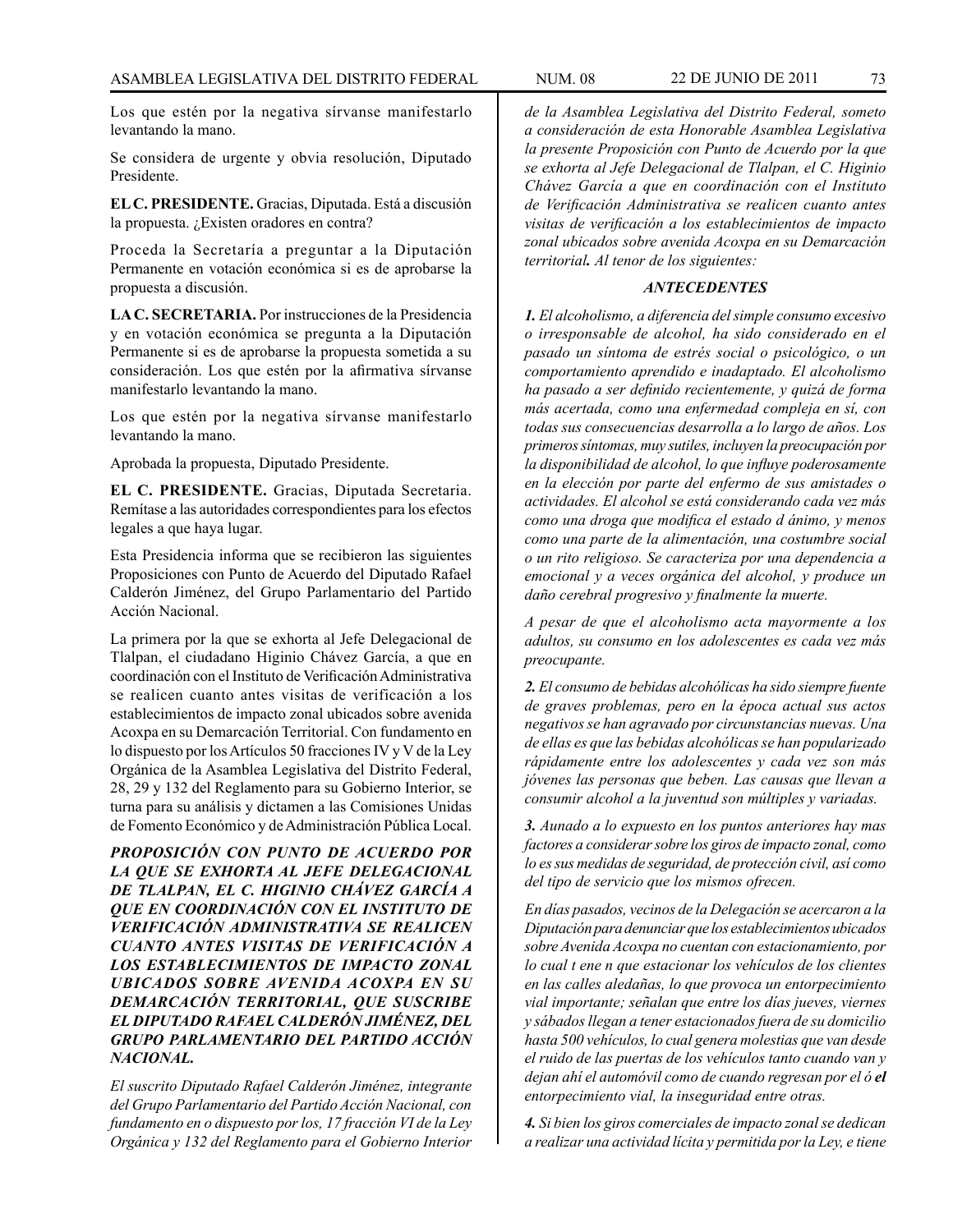*que ser dentro de las normas de operación y reglamentos de estos ordenamientos jurídicos, es por ello que es sumamente importante que se revise que los establecimientos ubicados sobre Avenida Acoxpa en la Delegación Tlalpan cumplan con la normatividad aplicable.*

*Fundan el presente Punto de Acuerdo los siguientes:*

#### *CONSIDERANDOS*

*PRIMERO. Que es facultad de los Diputados, representar los intereses legítimos de los ciudadanos así como promover y gestionar la solución de los problemas y necesidades colectivas ante las autoridades competentes, a través de proposiciones y denuncias, de conformidad con lo establecido en los Artículos 17 fracción VI y 18 fracción VII, ambos, de la Ley Orgánica de la Asamblea Legislativa del Distrito Federal".*

*SEGUNDO. Que de conformidad con el Artículo 121 del Reglamento Interior para la Administración Pública del Distrito Federal; los Órganos Político-Administrativos en el ejercicio de sus atribuciones, debe n observar las normas y disposiciones generales que en el ámbito de sus atribuciones di n las Dependencias.*

*TERCERO. Que de conformidad con el Artículo 123, fracción IV del Reglamento Interior para la Administración Pública del Distrito Federal; son atribuciones generales de los titulares de las Direcciones Generales de los Órganos Político Administrativos; planear, programar, organizar, controlar, evaluar y supervisar el desempeño de las labores encomendadas a las Unidades Administrativas y unidades Administrativas de Apoyo Técnico-Operativo que le estén adscritas.*

*CUARTO. Que de conformidad con el Artículo 1 fracciones V y X del Reglamento Interior para la Administración Pública del Di eral, son atribuciones básicas de la Dirección General de Jurídico y de Gobierno de las Delegaciones, emitir las órdenes de verificación que correspondan de acuerdo al ámbito de competencia del Órgano Político-Administrativo, levantando las actas correspondientes e imponiendo las sanciones que correspondan, y otorgar las licencias y autorizaciones de funcionamiento de los giros mercantiles e establecidos.*

*QUINTO. Que de conformidad con el Artículo 7, fracción Il y IV, de la Ley del Instituto de Verificación Administrativa del Distrito Federal, el Instituto podrá ordenar y ejecutar las medidas de seguridad e imponer las sanciones previstas en las Leyes, así como resolver los recursos administrativos que se promuevan a su vez podrá velar, en la esfera de su competencia, por el cumplimiento de las Leyes, reglamentos, Decretos, acuerdos, circulares y demás disposiciones jurídicas y administrativas vinculadas con las materias a que se ere el numeral anterior.*

*SEXTO. De conformidad con el Artículo 7, Inciso B, fracción I, inciso a, de la Ley del Instituto de Verificación*  *Administrativa del Distrito Federal, las Delegaciones podrán ordenar la práctica de visita de verificación administrativa a los verificadores del Instituto en materia de establecimientos Mercantiles.* 

*SÉPTIMO. Que es necesario que los establecimientos de impacto zonal que se ubican sobre Avenida Acoxpa no a n la tranquilidad y el buen vivir de los vecinos que habitan en el perímetro de estos.* 

*Por lo anteriormente expuesto sometemos a la consideración de Asamblea Legislativa del Distrito Federal el siguiente:*

# *PUNTO DE ACUERDO*

*Se exhorta al Jefe Delegacional de Tlalpan, el C. Higinio Chávez García a que en coordinación con el Instituto de Verificación Administrativa se realicen cuanto antes visitas de verificación a los establecimientos de impacto zonal ubicados sobre avenida Acoxpa en su Demarcación territorial.*

*México, D.F., a 22 de junio de 2011.*

## *ATENTAMENTE*

#### *Dip. Rafael Calderón Jiménez*

La segunda por el que se solicita al Jefe Delegacional de Tlalpan, el ciudadano Higinio Chávez García, información sobre el motivo por el cual se está cobrando una cuota de 100 pesos por el cambio de una credencial que les sirve a los ciudadanos tlalpenses para que se les provea agua mediante pipas, así como el destino de este recurso y el por qué no se les da recibo alguno cuando realizan el respectivo pago. Con fundamento en lo dispuesto por los Artículos 50 fracciones IV y V de la Ley Orgánica de la Asamblea Legislativa del Distrito Federal, 28 y 132 del Reglamento para su Gobierno Interior, se turna para su análisis y dictamen a la Comisión de Administración Pública Local.

*PROPOSICIÓN CON PUNTO DE ACUERDO POR EL QUE SE SOLICITA AL JEFE DELEGACIONAL DE TLALPAN, EL C. HIGINIO CHÁVEZ GARCÍA, INFORMACIÓN SOBRE EL MOTIVO POR EL CUAL SE ESTÁ COBRANDO UNA CUOTA DE 100 PESOS POR EL CAMBIO DE UNA CREDENCIAL QUE LE SIRVE A LOS CIUDADANOS TLALPENSES, PARA QUE SE LES PROVEA AGUA MEDIANTE PIPAS, ASÍ COMO EL DESTINO DE ESTE RECURSO Y POR EL QUE NO SE LES DA RECIBO ALGUNO CUANDO REALIZAN EL RESPECTIVO PAGO, QUE SUSCRIBE EL DIPUTADO RAFAEL CALDERÓN JIMÉNEZ, DEL GRUPO PARLAMENTARIO DEL PARTIDO ACCIÓN NACIONAL.*

*El suscrito Diputado, a nombre del Diputado Rafael Calderón Jiménez, integrante del Grupo Parlamentario del Partido Acción Nacional, con fundamento en lo dispuesto por los, 17 fracción VI de la Ley Orgánica y 132 del Reglamento para el Gobierno Interior de la Asamblea*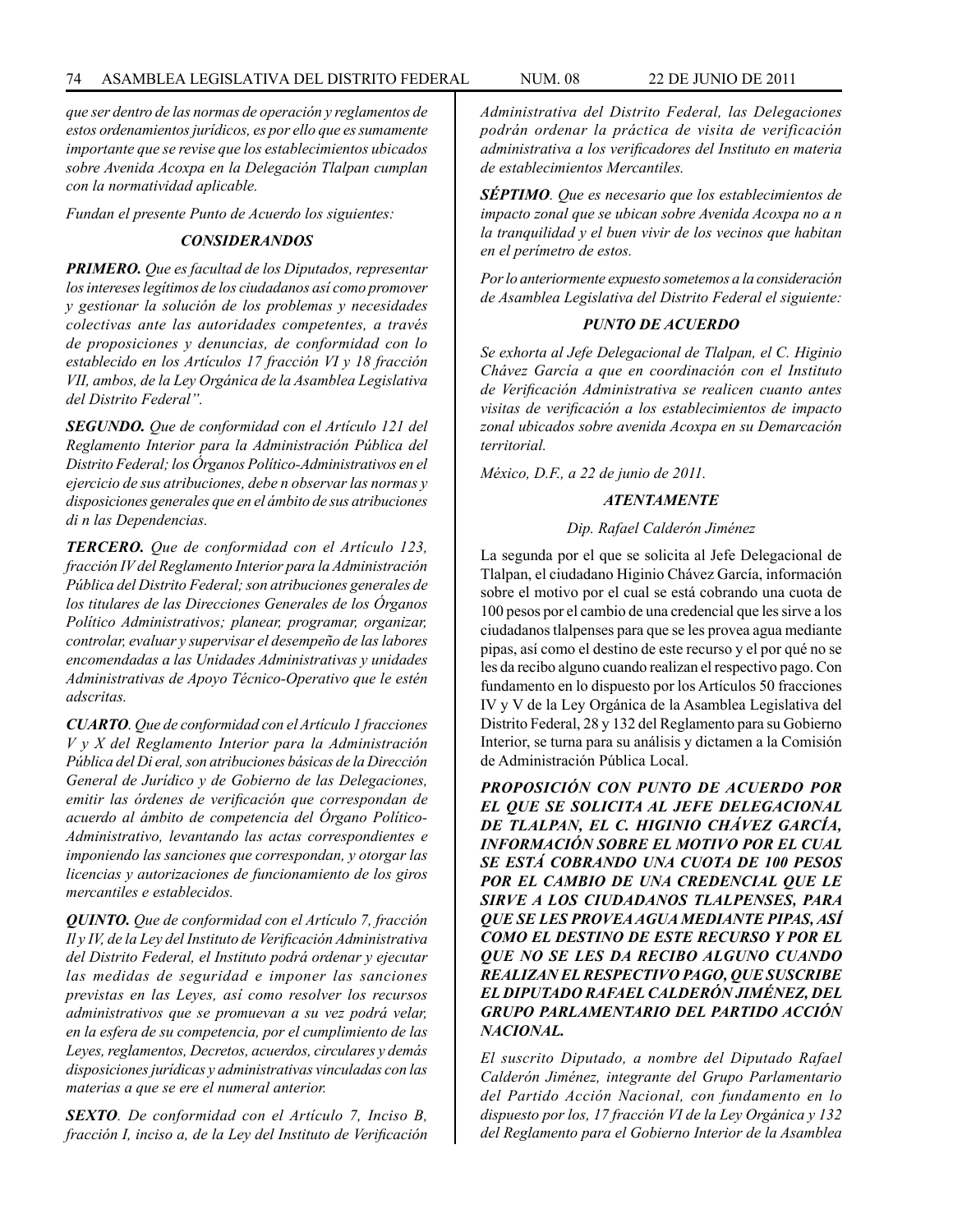*Legislativa del Distrito Federal, someto a consideración de este Honorable Órgano Legislativo la siguiente proposición con Punto de Acuerdo el que se solicita al Jefe Delegacional de Tlalpan, el C. Higinio Chávez García, información sobre el motivo por el cual se está cobrando una cuota de 100 pesos por el cambio de una credencial que le sirve a los ciudadanos tlalpenses, para que se les provea agua mediante pipas, así como el destino de este recurso y por el que no se les da recibo alguno cuando realizan el respectivo pago. Al tenor de los siguientes:*

# *ANTECEDENTES*

*1. En el mes de enero del año 2010 se aprobaron modificaciones al Código Fiscal del Distrito Federal, una de las que mas ha causado controversia entre la ciudadanía y los mismos Legisladores de la Asamblea Legislativa del Distrito Federal es el nuevo esquema de cobro para el suministro de Agua potable, el cual fue clasificado por colores y por niveles, popular, bajo, medio y alto.*

*2. El pasado 24 de febrero del año 2010 se reclasificaron las tarifas de agua de 8,639 manzanas, el 16% de las 54,666 en que se divide el DF. Estas manzanas, ahora reclasificadas, fueron catalogadas erróneamente por la administración local. Sin embargo, es difícil saber cómo fue cometido tal error, ya que la Secretaría de Finanzas del Distrito Federal ni aclaró ni mostró los datos con los que se construyeron los indicadores para catalogar las manzanas en popular, bajo, medio o alto.*

*Con las correcciones, el 75% de las manzanas estarán clasificadas como popular y baja (de 1,750,000 mil usuarios domésticos, sólo 400,000 se ubicarán en las clasificaciones de cobro media y alta); 75 Colonias de alta marginación tendrán condonación total; 189 Colonias populares quedan con tarifa fija; nueve de cada 10 usuarios de uso doméstico tendrán subsidio entre 60% y 90%; Y los grupos vulnerables se beneficiarán con una reducción del 50%.* 

*3. Sin lugar a dudas el nuevo esquema tarifario para el cobro de agua potable en el Distrito Federal, mantiene numerosos errores ya que ciudadanos que pagaban bimestralmente por el uso y aprovechamiento de este servicio un aproximado de ciento cincuenta pesos, al día de hoy su recibo les esta llegado por montos hasta de mil quinientos pesos.*

*4. El Sistema de Aguas de la Ciudad de México tiene por objetivo suministrar y distribuir los servicios de agua potable y drenaje a los habitantes del Distrito Federal con la cantidad, calidad y eficiencia necesarios, a través de acciones que contribuyan a la adecuada utilización de la infraestructura existente, y fomentar una cultura moderna de utilización que garantice el abasto razonable del recurso.*

*5. Sin duda uno de los problemas que aqueja a los ciudadanos que habitan en la Delegación Tlalpan desde hace varios años es la ineficiencia en el suministro de agua potable ya que en las partes altas de dicha Demarcación el* 

*suministro es nulo o tiene que ser abastecido por pipas de agua que en la mayoría de los casos son pagadas por los mismos ciudadanos, tal es el caso que nos han denunciado ciudadanos de la Demarcación, que argumentan se les esta realizando un cobro de 100 pesos por cambiar una credencial la cual les sirve para poder contratar el servicio del abastecimiento del vital líquido mediante pipas, aunado a esto es necesario saber que tipo de credencial es para que tenga un costo tan elevado y el destino del recurso que se va a obtener de esta operación.* 

*Fundan el presente Punto de Acuerdo los siguientes:*

# *CONSIDERANDOS*

*PRIMERO. Que de conformidad al Artículo 172, fracción I, inciso a, del Código Fiscal del Distrito Federal, están obligados al pago de los Derechos por el Suministro de Agua que provea el Distrito Federal, los usuarios del servicio. El monto de dichos derechos comprenderá las erogaciones necesarias para adquirir, extraer, conducir y distribuir el líquido, así como su descarga a la red de drenaje, y las que se realicen para mantener y operar la infraestructura necesaria para ello, y se pagaran bimestralmente, de acuerdo a las tarifas que a continuación se indican, I. En caso de que se encuentre Instalado o autorizado el medidor por parte del Sistema de Aguas, los derechos señalados se pagarán de acuerdo a lo siguiente, a). Tratándose de tomas de uso domestico; que para efectos de este Código son las que se encuentren instaladas en inmuebles de uso habitacional, el pago de los derechos correspondientes se hará conforme al volumen de consumo medio en el bimestre, a esta tarifa se le otorgaran subsidios de acuerdo a la manzana donde se ubique la toma de agua de los usuarios del servicio, que podrá ser popular, bajo, medio y alta, para tal efecto la Asamblea emitirá la relación considerando las regiones o manzanas.*

*SEGUNDO. Que en atención a lo establecido en la Ley Orgánica de la Asamblea del Distrito Federal, titulo segundo, capitulo II, Artículo 13, fracción II, es facultad de la Asamblea Legislativa del Distrito Federal en materia de Administración Pública, dirigir a través de la Mesa directiva, por acuerdo del pleno o por conducto de la Comisión de gobierno peticiones y recomendaciones alas autoridades locales competentes tendientes a satisfacer los derechos e intereses legítimos de los habitante del Distrito Federal y a mejorar la utilización y aplicación de los recursos disponibles.*

*TERCERO. Que de conformidad al Artículo 5 de la Ley de Aguas del Distrito Federal, Toda persona en el Distrito Federal, tiene el derecho al acceso suficiente, seguro e higiénico de agua disponible para su uso personal y doméstico, así como al suministro libre de interferencias. Las autoridades garantizarán este derecho, pudiendo las personas presentar denuncias cuando el ejercicio del mismo se limite por actos, hechos u omisiones de alguna*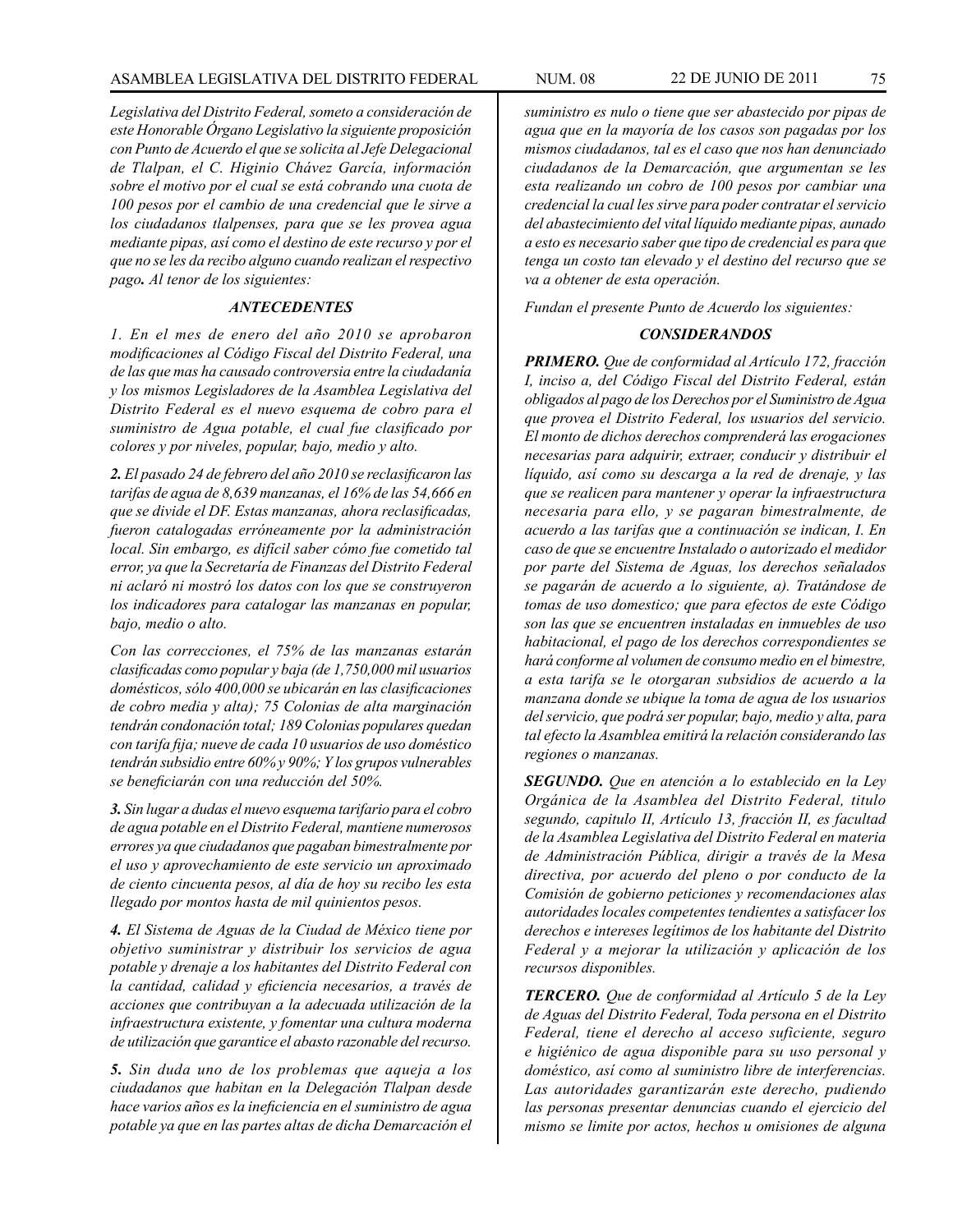*autoridad o persona, tomando en cuenta las limitaciones y restricciones que establece la presente Ley.* 

*CUARTO. Que de conformidad con el Artículo 6 fracciones 1 y IX de la Ley de Aguas del Distrito Federal, En la formulación, ejecución y vigilancia de la política de gestión integral de los recursos hídricos, las autoridades competentes observarán los principios de que el agua es un recurso finito y vulnerable esencial para sostener la vida, el desarrollo y el ambiente ,así mismo las autoridades tienen la obligación apoyar a aquellas personas que tienen dificultades para acceder al suministro de agua.*

*QUINTO. Que de conformidad con el Artículo 16, fracción XII de la Ley de Aguas del Distrito Federal, corresponde al Sistema de Aguas Establecer los criterios técnicos para la prestación de servicios hidráulicos por las Delegaciones y propiciar la coordinación entre los programas sectoriales y delegacionales, atendiendo tanto a las políticas de gobierno como a las disponibilidades presupuestales.*

*SEXTO. Que la carencia de agua potable en la Delegación Tlalpan es un problema que tiene muchos años sin resolverse y sin duda dicho problema repercute directamente en la calidad de vida de los habitantes de la Demarcación ya mencionada.*

*SÉPTIMO. Que es necesario que las autoridades Delegacionales sean transparentes ante los ciudadanos, ya que si de por sí es lamentable que la Delegación no cuente con un sistema eficiente de red hidráulica, el estar realizando pagos, que a la vista son innecesarios y con poca transparencia sin duda genera molestia e incertidumbre entre los ciudadanos.* 

*Por lo anteriormente expuesto, sometemos a la consideración de esta Asamblea Legislativa del Distrito Federal, el siguiente:*

#### *PUNTO DE ACUERDO*

*Se solicita al Jefe Delegacional de Tlalpan, el C. Higinio Chávez García, información sobre el motivo por el cual se está cobrando una cuota de 100 pesos por el cambio de una credencial que le sirve a los ciudadanos tlalpenses, para que se les provea agua mediante pipas, así como el destino de este recurso y por el que no se les da recibo alguno cuando realizan el respectivo pago.*

*México, D.F., a 22 de junio de 2011.*

### *ATENTAMENTE*

#### *Dip. Rafael Calderón Jiménez*

Con Punto de Acuerdo por el que se solicita al Jefe Delegación en Álvaro Obregón, el ciudadano Eduardo Santillán Pérez, y al Secretario de Seguridad Pública del Distrito Federal, el Doctor Manuel Mondragón y Kalb, información referente al índice de robo de menores en la Demarcación Territorial citada, así como las medidas preventivas y de ejecución que se están llevando a cabo para erradicar tan lamentable problemática.

*PROPOSICIÓN CON PUNTO DE ACUERDO POR LA QUE SE SOLICITA AL JEFE DELEGACIONAL EN ÁLVARO OBREGÓN EL C. EDUARDO SANTILLÁN PÉREZ Y AL SECRETARIO DE SEGURIDAD PÚBLICA DEL DISTRITO FEDERAL, EL DOCTOR MANUEL MONDRAGÓN Y KALB, INFORMACIÓN REFERENTE AL ÍNDICE DE ROBO DE MENORES EN LA DEMARCACIÓN TERRITORIAL CITADA ASÍ COMO LAS MEDIDAS PREVENTIVAS Y DE EJECUCIÓN QUE SE ESTÁN LLEVANDO A CABO PARA ERRADICAR TAN LAMENTABLE PROBLEMÁTICA, QUE SUSCRIBE EL DIPUTADO RAFAEL CALDERÓN JIMÉNEZ, DEL GRUPO PARLAMENTARIO DEL PARTIDO ACCIÓN NACIONAL.*

*El suscrito, Diputado Rafael Calderón Jiménez a la Asamblea Legislativa del Distrito Federal V Legislatura, integrante del Grupo Parlamentario del Partido Acción Nacional, con fundamento en lo dispuesto por los, 17 fracción VI de la Ley Orgánica y 132 del Reglamento para el Gobierno Interior de la Asamblea Legislativa del Distrito Federal, someto a consideración del Pleno de este Honorable Órgano de Gobierno la Proposición con Punto de Acuerdo por la que se solicita al Jefe Delegacional en Álvaro Obregón el C. Eduardo Santillán Pérez, y al Secretario de Seguridad Pública del Distrito Federal, el Doctor Manuel Mondragón y Kalb, información referente al índice de robo de menores en la Demarcación territorial citada así como las medidas preventivas y de ejecución que se están llevando a cabo para erradicar tan lamentable problemática, al tenor de los siguientes:* 

#### *ANTECEDENTES*

*1. El robo de menores es una conducta que lamentablemente se ha visto incrementada en los últimos años; todos los días es común que se presenten casos en los cuales múltiples niños son alejados de sus familias para obligarlos clandestinamente a trabajar, incorporarlos a actividades inhumanas de explotación sexual como la prostitución y la pornografía o en el peor de los casos son asesinados para poder despojarlos sus órganos vitales.*

*2. Datos oficiales de la Unidad Especial para la atención de Delitos de Tráfico de Menores de la Procuraduría General de la República (PGR) revelan que entre 2005 y 2006 se reportó que cerca de 32 mil niños fueron robados o extraviados.*

*Otros datos acerca de esta problemática son presentados por la Fundación de Padres y Madres de niños perdidos, los cuales indican que en los últimos años la cifra de menores desaparecidos asciende a 500 mil menores, de los cuales sólo 100 mil han sido encontrados y regresados con sus padres.* 

*3. Anualmente desaparecen en el país hasta 45 mil niños siendo el Distrito Federal, el Estado de México y Jalisco las entidades donde el problema se registra con mayor gravedad.\**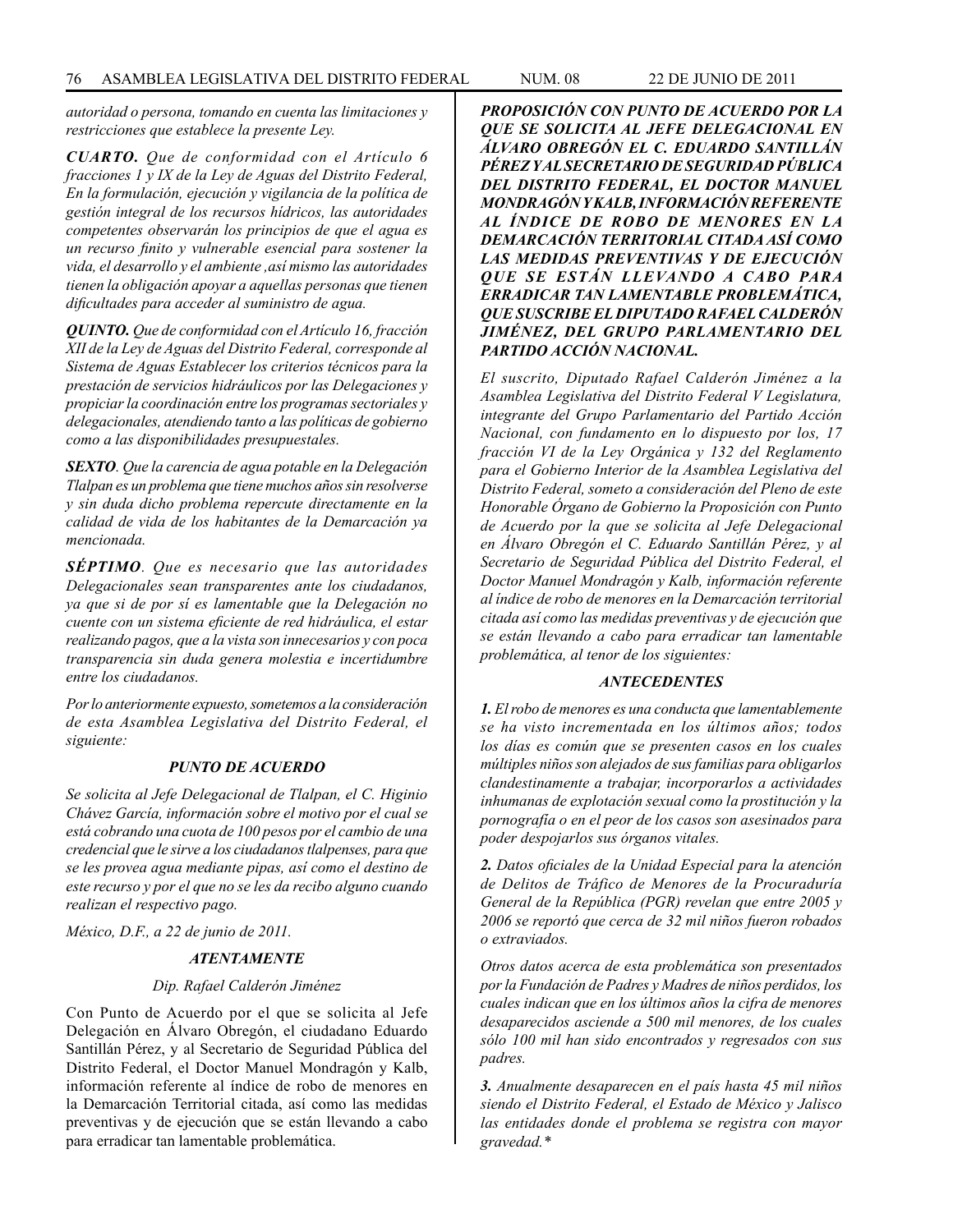*4. Es necesario que las autoridades resuelvan cuanto antes esta problemática ya que este tipo de conductas laceran a la sociedad y a la familia.* 

*Fundan el presente Punto de Acuerdo los siguientes:*

### *CONSIDERANDOS*

*PRIMERO. Que es facultad de los Diputados, representar los intereses legítimos de los Ciudadanos así como promover y gestionar la solución de los problemas y necesidades colectivas ante las autoridades competentes, a través de proposiciones y denuncias, de conformidad con lo establecido en los Artículos 17 fracción VI y 18 fracción VII, ambos, de la Ley Orgánica de la Asamblea Legislativa del Distrito Federal.*

*SEGUNDO. Que de conformidad con el Artículo 3, fracción I de la Ley Orgánica de la Secretaría de Seguridad Pública del Distrito Federal, corresponde a la Secretaría realizar en el ámbito territorial y material del Distrito Federal, las acciones dirigidas a salvaguardar la integridad y patrimonio de las personas, prevenir la comisión de delitos e infracciones a las disposiciones gubernativas y de policía, así como a preservar las libertades, el orden y la paz públicos.*

*TERCERO. Que de conformidad con el Artículo 3, fracción V de la Ley Orgánica de la Secretaría de Seguridad Pública del Distrito Federal, corresponde a la Secretaría, efectuar en coordinación con la Procuraduría General de Justicia del Distrito Federal, estudios sobre los actos delictivos denunciados y no denunciados e incorporar esta variable en el diseño de las políticas en materia de prevención del delito.*

*CUARTO. Que de conformidad con el Artículo 26, fracción I de la Ley Orgánica de la Secretaría de Seguridad Pública del Distrito Federal, corresponde a la Secretaría. Mantener el orden y la tranquilidad públicos en el Distrito Federal.*

*QUINTO. Que los Órganos Político Administrativos deben coadyuvar con la Secretaría de Seguridad Pública con información y datos de todos los reportes que viven día a día sobre esta problemática.*

*SEXTO. Que la problemática del robo de menores en el Distrito Federal crece día a día, lo cual demuestra un rezago importante en materia de seguridad en ese aspecto, por lo que es necesario que los funcionarios públicos realicen acciones tendientes no solo a que el número de robo de menores "no" aumente, si no que este acto delictivo sea erradicado por completo.*

*Por lo anteriormente expuesto, sometemos a la consideración de esta Diputación Permanente, el siguiente:* 

#### *PUNTO DE ACUERDO*

*Se solicita al Jefe Delegacional en Álvaro Obregón el C. Eduardo Santillán Pérez, y al Secretario de Seguridad Pública del Distrito Federal, el Doctor Manuel Mondragón y Kalb, información referente al índice de robo de menores*  *en la Demarcación territorial citada así como las medidas preventivas y de ejecución que se están llevando a cabo para erradicar tan lamentable problemática.*

*México D.F., a 01 de junio de 2011.*

# *ATENTAMENTE*

# *Dip. Rafael Calderón Jiménez*

De igual forma la misma Proposición con Punto de Acuerdo pero dirigida a las siguientes Demarcaciones Políticas Administrativas: la Magdalena Contreras e Iztacalco.

*PROPOSICIÓN CON PUNTO DE ACUERDO POR LA QUE SE SOLICITA AL JEFE DELEGACIONAL EN MAGDALENA CONTRERAS EL C. EDUARDO HERNÁNDEZ ROJAS Y AL SECRETARIO DE SEGURIDAD PÚBLICA DEL DISTRITO FEDERAL, EL DOCTOR MANUEL MONDRAGÓN Y KALB, INFORMACIÓN REFERENTE AL ÍNDICE DE ROBO DE MENORES EN LA DEMARCACIÓN TERRITORIAL CITADA ASÍ COMO LAS MEDIDAS PREVENTIVAS Y DE EJECUCIÓN QUE SE ESTÁN LLEVANDO A CABO PARA ERRADICAR TAN LAMENTABLE PROBLEMÁTICA, QUE SUSCRIBE EL DIPUTADO RAFAEL CALDERÓN JIMÉNEZ, DEL GRUPO PARLAMENTARIO DEL PARTIDO ACCIÓN NACIONAL.*

*El suscrito, Diputado Rafael Calderón Jiménez a la Asamblea Legislativa del Distrito Federal V Legislatura, integrante del Grupo Parlamentario del Partido Acción Nacional, con fundamento en lo dispuesto por los, 17 fracción VI de la Ley Orgánica y 132 del Reglamento para el Gobierno Interior de la Asamblea Legislativa del Distrito Federal, someto a consideración del Pleno de este Honorable Órgano de Gobierno la Proposición con Punto de Acuerdo por la que se solicita al Jefe Delegacional en Magdalena Contreras el C. Eduardo Hernández Rojas, y al Secretario de Seguridad Pública del Distrito Federal, el Doctor Manuel Mondragón y Kalb, información referente al índice de robo de menores en la Demarcación territorial citada así como las medidas preventivas y de ejecución que se están llevando a cabo para erradicar tan lamentable problemática, al tenor de los siguientes:* 

## *ANTECEDENTES*

*1. El robo de menores es una conducta que lamentablemente se ha visto incrementada en los últimos años; todos los días es común que se presenten casos en los cuales múltiples niños son alejados de sus familias para obligarlos clandestinamente a trabajar, incorporarlos a actividades inhumanas de explotación sexual como la prostitución y la pornografía o en el peor de los casos son asesinados para poder despojarlos sus órganos vitales.*

*2. Datos oficiales de la Unidad Especial para la atención de Delitos de Tráfico de Menores de la Procuraduría General de la República (PGR) revelan que entre 2005 y*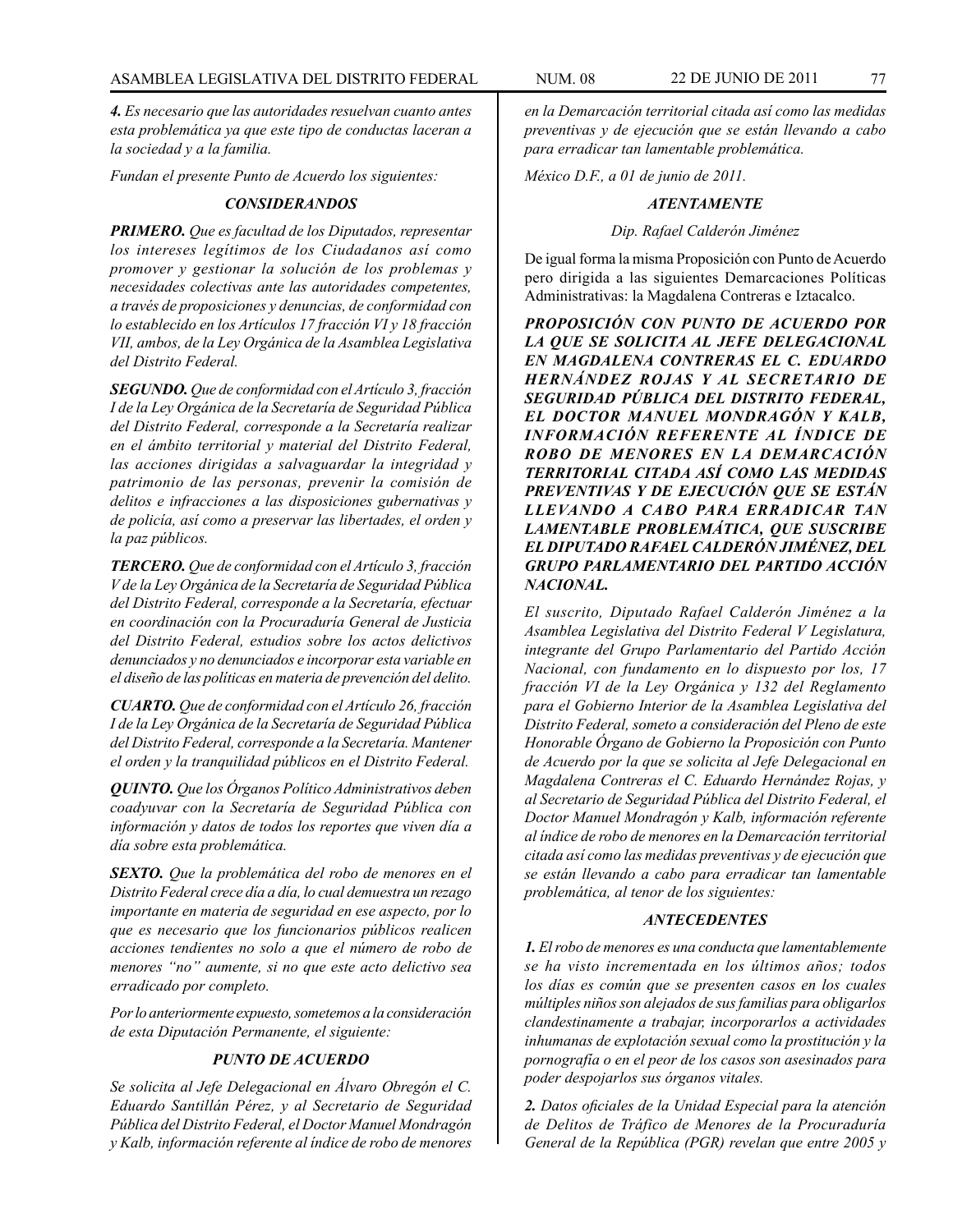*2006 se reportó que cerca de 32 mil niños fueron robados o extraviados.*

*Otros datos acerca de esta problemática son presentados por la Fundación de Padres y Madres de niños perdidos, los cuales indican que en los últimos años la cifra de menores desaparecidos asciende a 500 mil menores, de los cuales sólo 100 mil han sido encontrados y regresados con sus padres.* 

*3. Anualmente desaparecen en el país hasta 45 mil niños siendo el Distrito Federal, el Estado de México y Jalisco las entidades donde el problema se registra con mayor gravedad.\**

*4. Es necesario que las autoridades resuelvan cuanto antes esta problemática ya que este tipo de conductas laceran a la sociedad y a la familia.* 

*Fundan el presente Punto de Acuerdo los siguientes:*

# *CONSIDERANDOS*

*PRIMERO. Que es facultad de los Diputados, representar los intereses legítimos de los Ciudadanos así como promover y gestionar la solución de los problemas y necesidades colectivas ante las autoridades competentes, a través de proposiciones y denuncias, de conformidad con lo establecido en los Artículos 17 fracción VI y 18 fracción VII, ambos, de la Ley Orgánica de la Asamblea Legislativa del Distrito Federal.*

*SEGUNDO. Que de conformidad con el Artículo 3, fracción I de la Ley Orgánica de la Secretaría de Seguridad Pública del Distrito Federal, corresponde a la Secretaría realizar en el ámbito territorial y material del Distrito Federal, las acciones dirigidas a salvaguardar la integridad y patrimonio de las personas, prevenir la comisión de delitos e infracciones a las disposiciones gubernativas y de policía, así como a preservar las libertades, el orden y la paz públicos.*

*TERCERO. Que de conformidad con el Artículo 3, fracción V de la Ley Orgánica de la Secretaría de Seguridad Pública del Distrito Federal, corresponde a la Secretaría, efectuar en coordinación con la Procuraduría General de Justicia del Distrito Federal, estudios sobre los actos delictivos denunciados y no denunciados e incorporar esta variable en el diseño de las políticas en materia de prevención del delito.*

*CUARTO. Que de conformidad con el Artículo 26, fracción I de la Ley Orgánica de la Secretaría de Seguridad Pública del Distrito Federal, corresponde a la Secretaría. Mantener el orden y la tranquilidad públicos en el Distrito Federal.*

*QUINTO. Que los Órganos Político Administrativos deben coadyuvar con la Secretaría de Seguridad Pública con información y datos de todos los reportes que viven día a día sobre esta problemática.*

*SEXTO. Que la problemática del robo de menores en el Distrito Federal crece día a día, lo cual demuestra un rezago* 

*importante en materia de seguridad en ese aspecto, por lo que es necesario que los funcionarios públicos realicen acciones tendientes no solo a que el número de robo de menores "no" aumente, si no que este acto delictivo sea erradicado por completo.*

*Por lo anteriormente expuesto, sometemos a la consideración de esta Diputación Permanente, el siguiente:* 

# *PUNTO DE ACUERDO*

*Se solicita al Jefe Delegacional en Magdalena Contreras el C. Eduardo Hernández Rojas, y al Secretario de Seguridad Pública del Distrito Federal, el Doctor Manuel Mondragón y Kalb, información referente al índice de robo de menores en la Demarcación territorial citada así como las medidas preventivas y de ejecución que se están llevando a cabo para erradicar tan lamentable problemática.*

*México D.F., a 01 de junio de 2011.*

# *ATENTAMENTE*

*Dip. Rafael Calderón Jiménez*

*\_\_\_\_\_\_\_ O \_\_\_\_\_\_\_*

*PROPOSICIÓN CON PUNTO DE ACUERDO POR LA QUE SE SOLICITA AL JEFE DELEGACIONAL EN IZTACALCO EL C. FRANCISCO JAVIER SÁNCHEZ CERVANTES Y AL SECRETARIO DE SEGURIDAD PÚBLICA DEL DISTRITO FEDERAL, EL DOCTOR MANUEL MONDRAGÓN Y KALB, INFORMACIÓN REFERENTE AL ÍNDICE DE ROBO DE MENORES EN LA DEMARCACIÓN TERRITORIAL CITADA ASÍ COMO LAS MEDIDAS PREVENTIVAS Y DE EJECUCIÓN QUE SE ESTÁN LLEVANDO A CABO PARA ERRADICAR TAN LAMENTABLE PROBLEMÁTICA, QUE SUSCRIBE EL DIPUTADO RAFAEL CALDERÓN JIMÉNEZ, DEL GRUPO PARLAMENTARIO DEL PARTIDO ACCIÓN NACIONAL.*

*El suscrito, Diputado Rafael Calderón Jiménez a la Asamblea Legislativa del Distrito Federal V Legislatura, integrante del Grupo Parlamentario del Partido Acción Nacional, con fundamento en lo dispuesto por los, 17 fracción VI de la Ley Orgánica y 132 del Reglamento para el Gobierno Interior de la Asamblea Legislativa del Distrito Federal, someto a consideración del Pleno de este Honorable Órgano de Gobierno la Proposición con Punto de Acuerdo por la que se solicita al Jefe Delegacional en Iztacalco el C. Francisco Javier Sánchez Cervantes, y al Secretario de Seguridad Pública del Distrito Federal, el Doctor Manuel Mondragón y Kalb, información referente al índice de robo de menores en la Demarcación territorial citada así como las medidas preventivas y de ejecución que se están llevando a cabo para erradicar tan lamentable problemática, al tenor de los siguientes:*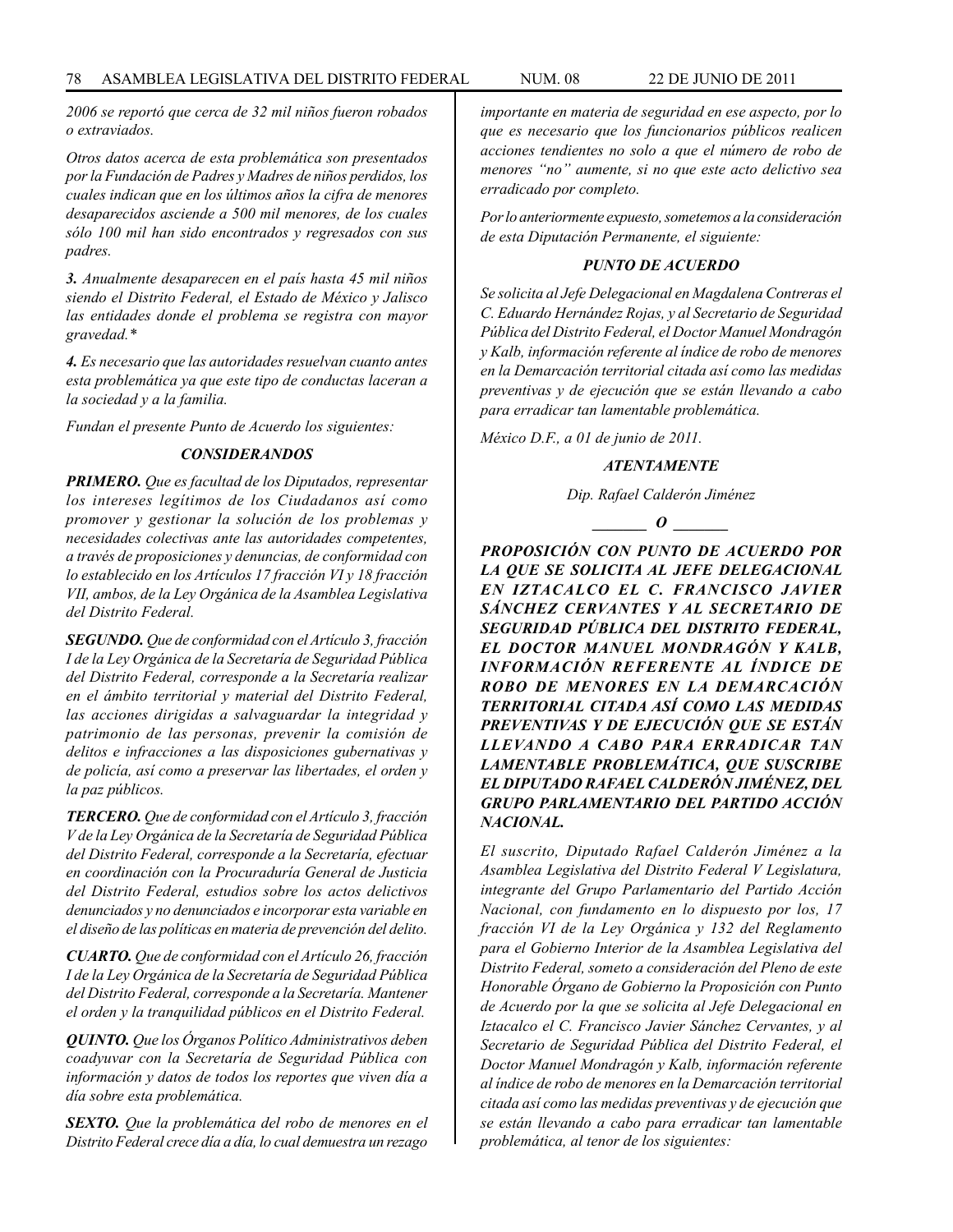#### *ANTECEDENTES*

*1. El robo de menores es una conducta que lamentablemente se ha visto incrementada en los últimos años; todos los días es común que se presenten casos en los cuales múltiples niños son alejados de sus familias para obligarlos clandestinamente a trabajar, incorporarlos a actividades inhumanas de explotación sexual como la prostitución y la pornografía o en el peor de los casos son asesinados para poder despojarlos sus órganos vitales.*

*2. Datos oficiales de la Unidad Especial para la atención de Delitos de Tráfico de Menores de la Procuraduría General de la República (PGR) revelan que entre 2005 y 2006 se reportó que cerca de 32 mil niños fueron robados o extraviados.*

*Otros datos acerca de esta problemática son presentados por la Fundación de Padres y Madres de niños perdidos, los cuales indican que en los últimos años la cifra de menores desaparecidos asciende a 500 mil menores, de los cuales sólo 100 mil han sido encontrados y regresados con sus padres.* 

*3. Anualmente desaparecen en el país hasta 45 mil niños siendo el Distrito Federal, el Estado de México y Jalisco las entidades donde el problema se registra con mayor gravedad.\**

*4. Es necesario que las autoridades resuelvan cuanto antes esta problemática ya que este tipo de conductas laceran a la sociedad y a la familia.* 

*Fundan el presente Punto de Acuerdo los siguientes:*

## *CONSIDERANDOS*

*PRIMERO. Que es facultad de los Diputados, representar los intereses legítimos de los Ciudadanos así como promover y gestionar la solución de los problemas y necesidades colectivas ante las autoridades competentes, a través de proposiciones y denuncias, de conformidad con lo establecido en los Artículos 17 fracción VI y 18 fracción VII, ambos, de la Ley Orgánica de la Asamblea Legislativa del Distrito Federal.*

*SEGUNDO. Que de conformidad con el Artículo 3, fracción I de la Ley Orgánica de la Secretaría de Seguridad Pública del Distrito Federal, corresponde a la Secretaría realizar en el ámbito territorial y material del Distrito Federal, las acciones dirigidas a salvaguardar la integridad y patrimonio de las personas, prevenir la comisión de delitos e infracciones a las disposiciones gubernativas y de policía, así como a preservar las libertades, el orden y la paz públicos.*

*TERCERO. Que de conformidad con el Artículo 3, fracción V de la Ley Orgánica de la Secretaría de Seguridad Pública del Distrito Federal, corresponde a la Secretaría, efectuar en coordinación con la Procuraduría General de Justicia del Distrito Federal, estudios sobre los actos delictivos denunciados y no denunciados e incorporar esta variable en el diseño de las políticas en materia de prevención del delito.*

*CUARTO. Que de conformidad con el Artículo 26, fracción I de la Ley Orgánica de la Secretaría de Seguridad Pública del Distrito Federal, corresponde a la Secretaría. Mantener el orden y la tranquilidad públicos en el Distrito Federal.*

*QUINTO. Que los Órganos Político Administrativos deben coadyuvar con la Secretaría de Seguridad Pública con información y datos de todos los reportes que viven día a día sobre esta problemática.*

*SEXTO. Que la problemática del robo de menores en el Distrito Federal crece día a día, lo cual demuestra un rezago importante en materia de seguridad en ese aspecto, por lo que es necesario que los funcionarios públicos realicen acciones tendientes no solo a que el número de robo de menores "no" aumente, si no que este acto delictivo sea erradicado por completo.*

*Por lo anteriormente expuesto, sometemos a la consideración de esta Diputación Permanente, el siguiente:* 

#### *PUNTO DE ACUERDO*

*Se solicita al Jefe Delegacional en Iztacalco el C. Francisco Javier Sánchez Cervantes, y al Secretario de Seguridad Pública del Distrito Federal, el Doctor Manuel Mondragón y Kalb, información referente al índice de robo de menores en la Demarcación territorial citada así como las medidas preventivas y de ejecución que se están llevando a cabo para erradicar tan lamentable problemática.*

*México D.F., a 01 de junio de 2011.*

## *ATENTAMENTE*

#### *Dip. Rafael Calderón Jiménez*

Con fundamento en lo dispuesto por los Artículos 50 fracciones IV y V de la Ley Orgánica de la Asamblea Legislativa del Distrito Federal, 28, 29 y 132 del Reglamento para su Gobierno Interior, se turna para su análisis y dictamen a las Comisiones Unidas de Atención a Grupos Vulnerables y de Seguridad Pública.

Para presentar una Proposición con Punto de Acuerdo para crear espacios para las y los jóvenes para la práctica del *skateboarding*, se concede el uso de la Tribuna a la Diputada Ana Estela Aguirre y Juárez, a nombre propio y del Diputado José Arturo López Cándido, del Grupo Parlamentario del Partido del Trabajo.

# **LA C. DIPUTADA ANA ESTELA AGUIRRE Y JUÁREZ.**

*PROPOSICIÓN CON PUNTO DE ACUERDO PARA CREAR ESPACIOS PARA LAS Y LOS JÓVENES PARA LA PRÁCTICA DEL SKATEBOARDING, QUE PRESENTA LA DIPUTADA ANA ESTELA AGUIRRE Y JUÁREZ A NOMBRE PROPIO Y DE LOS DIPUTADOS JOSÉ ARTURO LÓPEZ CÁNDIDO Y JUAN PABLO PÉREZ MEJÍA, DEL GRUPO PARLAMENTARIO DEL PARTIDO DEL TRABAJO.*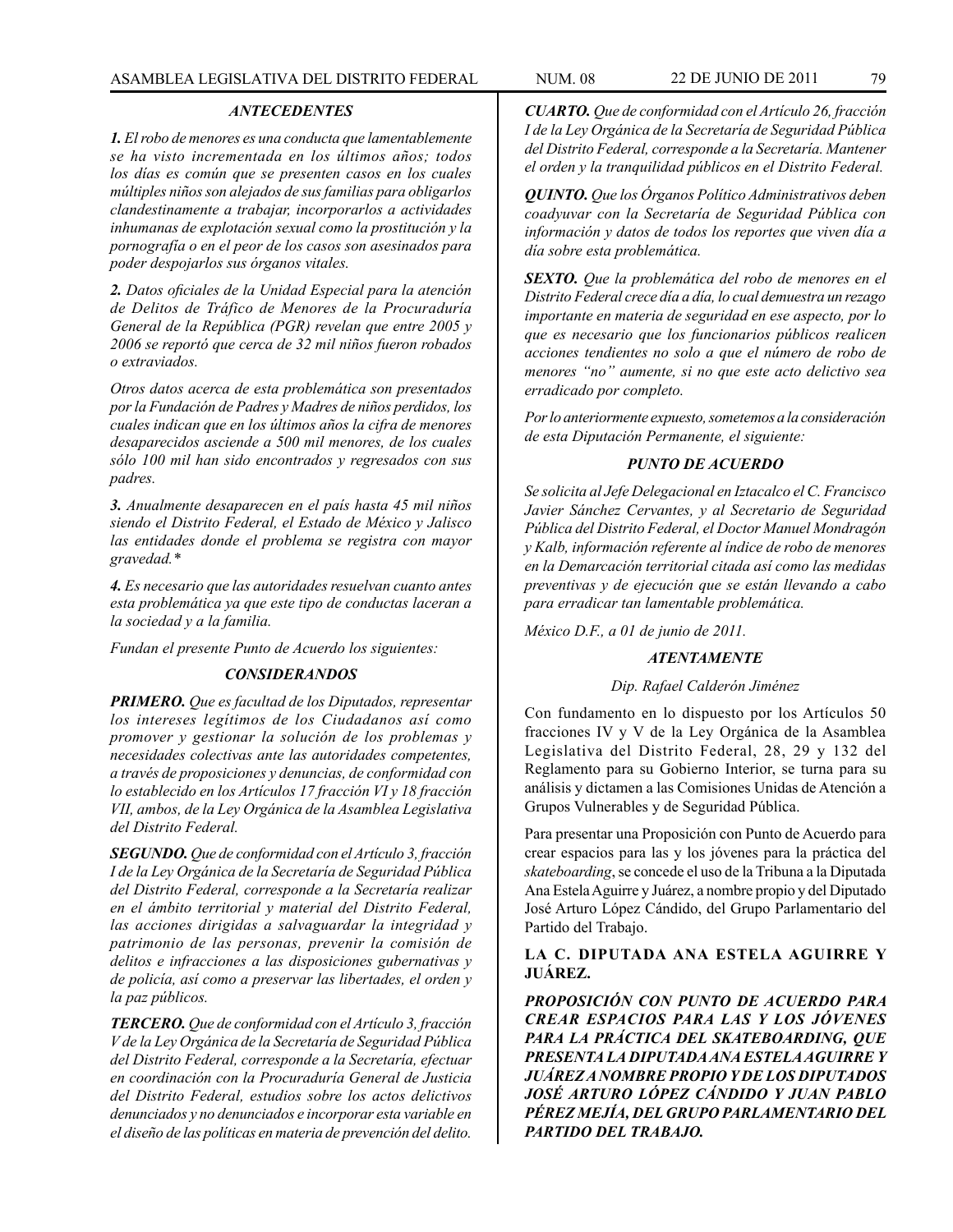*Los que suscriben Diputada Ana Estela Aguirre y Juárez y Diputado José Arturo López Cándido, integrantes del Grupo Parlamentario del Partido del Trabajo, de la V Legislatura de la Asamblea Legislativa del Distrito Federal, y con fundamento en lo dispuesto por los Artículos 122 Base Primera, de la Constitución Política de los Estados Unidos Mexicanos; 36 y 42 fracciones XXV y XXX del Estatuto de Gobierno del Distrito Federal; 10 fracciones I, XXI, 17 fracción VI de la Ley Orgánica de la Asamblea Legislativa del Distrito Federal, 93 y 133 del Reglamento para el Gobierno Interior de la Asamblea Legislativa del Distrito Federal, sometemos a la consideración de los Diputados integrantes de la Diputación Permanente la siguiente Proposición con Punto de Acuerdo de urgente y obvia resolución espacios para las y los jóvenes para la práctica del skateboarding, al tenor de los siguientes:*

#### *CONSIDERANDOS*

*1. El skateboarding o monopatinaje, es considerado como un deporte callejero, el cual se practica preferentemente en una superficie plana, a borde de un patín plano. Este deporte ha cundido en la capital entre los jóvenes y sirve como ejercicio, recreación y convivencia. En el transcurso de los años se ha adaptado a la cultura de los jóvenes capitalinos que poco a poco se suman por miles en la Ciudad. Es un deporte que usa las posibilidades de las calles, banquetas y mobiliario urbano como obstáculos a resolver; sin embargo en espacios acondicionados para tal fin resulta atractivo para el ejercicio de este deporte. No requiere de presupuestos onerosos para instalar espacios propicios que frecuentemente son de pocas dimensiones, mucho más pequeños que una cancha de basquetbol por lo que resulta idóneo para el espacio reducido de la Ciudad. El skate debe ser visto como una posibilidad deportiva y recreativa y desprenderlo de sus asociaciones negativas como ciertas posiciones lo definen, por lo cuál, es necesario que se fomenten los espacios pertinentes para que los jóvenes y las futuras generaciones puedan acceder a espacios libres de violencia donde se fomente esta variante que no requiere espacios mayúsculos ni instalaciones costosas.*

*2. El pasado 19 de junio del presente, se celebró en la capital, el Día Internacional del Skate, por lo cual, miles de jóvenes convocados por las redes sociales, decidieron realizar una caravana con el fin de celebrar el día, así como de manifestar la necesidad que se tiene para que los jóvenes puedan acceder a espacios de recreación. A este evento llegaron jóvenes en su mayoría de las Delegaciones Iztapalapa, Iztacalco, Gustavo A. Madero, Venustiano Carranza que demandaban que en sus Delegaciones no había espacios propios para sus prácticas. Por ello es importante realizar un estudio para observar dónde es que se encuentran concentrados la mayoría de los jóvenes que se dedican al skate y así poder fomentar en conjunto, mesas de trabajo con las Demarcaciones políticas para la creación de espacios que tengan como finalidad la práctica* 

*de esta modalidad. Por cierto el gobierno capitalino inaugurará un "skate park" en Plutarco Elías Calles, entre Eje 5 y Elvira en la Colonia Nativitas, que se suma a los ubicados en San Cosme, Nueva Tenochtitlán y Gran Canal, lo cual aún resulta insuficiente ya de lo que se trata es que en cada Demarcación existan varios espacios de tales características. Hay que hacer notar que los jóvenes son el grupo social capitalino que cuenta con menos posibilidades de recreación pública, gratuita y abierta por lo que el gobierno local y las Delegaciones tienen una deuda con este grupo.*

*Por lo anteriormente expuesto y fundado, sometemos a la consideración de esta Diputación Permanente la aprobación del siguiente:* 

# *PUNTO DE ACUERDO DE URGENTE Y OBVIA RESOLUCIÓN*

*Mediante el cual la Diputación Permanente de la Asamblea Legislativa del Distrito Federal exhorta.*

*UNO. Al titular del Instituto de la Juventud del Distrito Federal, Arquitecto Javier Hidalgo Ponce desarrolle un estudio para argumentar a favor de instalar espacios de skate en ciertos puntos de la Ciudad a favor de los jóvenes capitalinos.*

*DOS. A la Jefa y Jefes Delegacionales a coadyuvar con el Gobierno del Distrito Federal para ubicar, financiar, en conjunto con empresas socialmente responsables, y desarrollar espacios de skate para los jóvenes de su Demarcación.*

*Dado en el Recinto de la Asamblea Legislativa del Distrito Federal, al primer día 22 del mes de junio del año dos mil once.*

## *ATENTAMENTE*

*Dip. Ana Estela Aguirre y Juárez*

Es cuanto, Diputado Presidente.

**EL C. PRESIDENTE.** Gracias Diputada. En términos de lo dispuesto por el Artículo 133 del Reglamento para el Gobierno Interior de la Asamblea Legislativa del Distrito Federal, consulte la Secretaría a la Diputación Permanente en votación económica si la propuesta presentada por la Diputada Ana Estela Aguirre y Juárez se considera de urgente y obvia resolución.

**LA C. SECRETARIA.** Por instrucciones de la Presidencia y en votación económica se consulta a la Diputación Permanente si la propuesta de referencia se considera de urgente y obvia resolución. Los que estén por la afirmativa, sírvanse manifestarlo levantando la mano.

Los que estén por la negativa, sírvanse manifestarlo levantando la mano.

Se considera de urgente y obvia resolución, Diputado Presidente.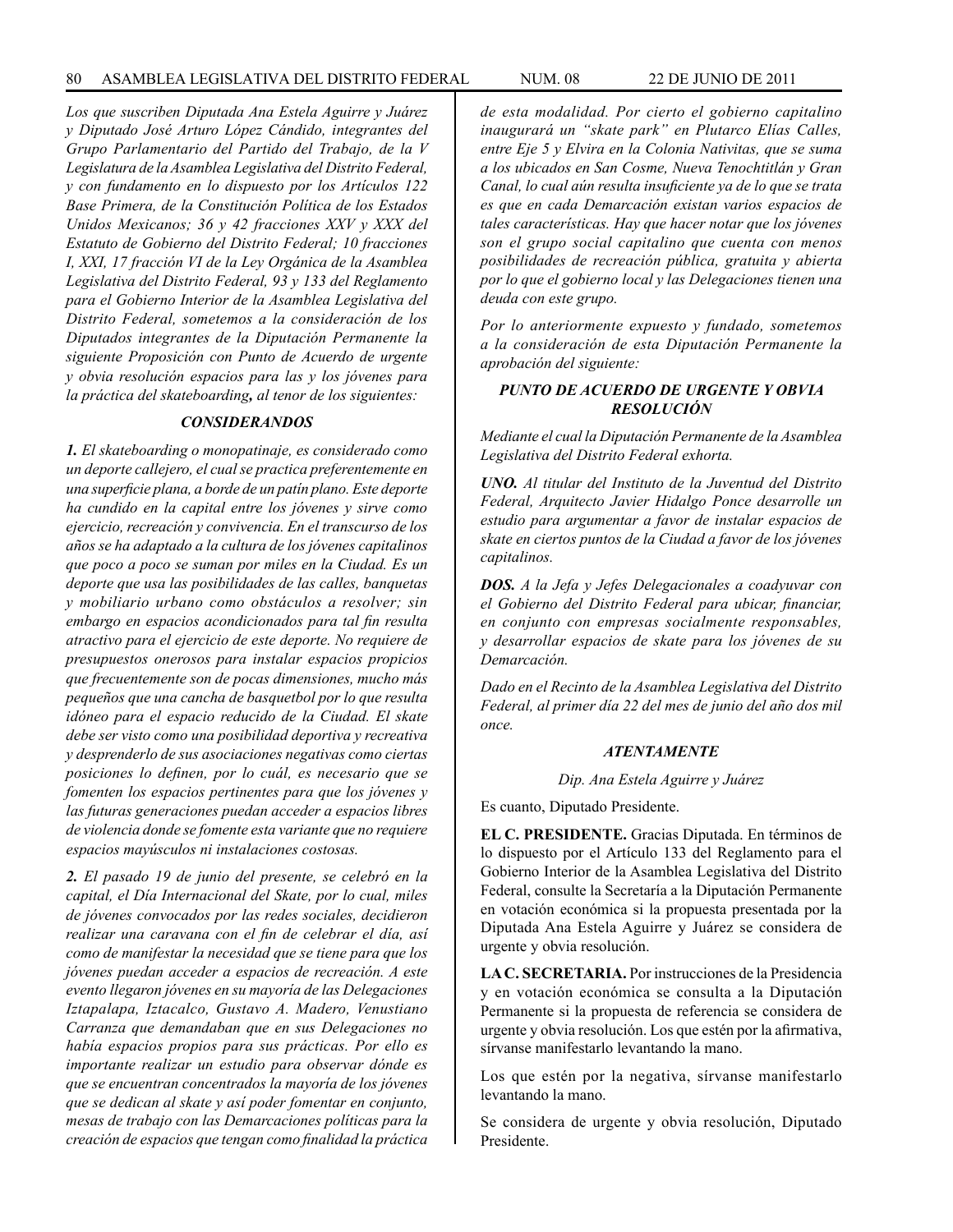**EL C. PRESIDENTE.** Gracias Diputada. Está a discusión la propuesta. ¿Existen oradores en contra?

Proceda la Secretaría a preguntar a la Diputación Permanente en votación económica si es de aprobarse la propuesta a discusión.

**LA C. SECRETARIA.** Por instrucciones de la Presidencia y en votación económica se pregunta a la Diputación Permanente si es de aprobarse la propuesta sometida a su consideración. Los que estén por la afirmativa, sírvanse manifestarlo levantando la mano.

Los que estén por la negativa, sírvanse manifestarlo levantando la mano.

Aprobada la propuesta, Diputado Presidente.

**EL C. PRESIDENTE.** Gracias Diputada. Remítase a las autoridades correspondientes para los efectos legales a que haya lugar.

Para presentar una Proposición con Punto de Acuerdo mediante el cual se exhorta al ciudadano Raúl Armando Quintero Martínez, Secretario de Transporte y Vialidad a realizar operativos afuera de los centros de espectáculos y recreación a fin de vigilar que se respeten las tarifas nocturnas establecidas por esta dependencia, tanto en taxis como en microbuses y la implementación de mecanismos para que la ciudadanía en general pueda viajar en transporte público de manera segura y eficaz durante la noche, se concede el uso de la Tribuna a la Diputada Ana Estela Aguirre y Juárez, a nombre propio y del Diputado José Arturo López Cándido, del Grupo Parlamentario del Partido del Trabajo.

# **LA C. DIPUTADA ANA ESTELA AGUIRRE Y JUÁREZ.**

*PROPOSICIÓN CON PUNTO DE ACUERDO MEDIANTE EL CUAL SE EXHORTA AL C. RAÚL ARMANDO QUINTERO MARTÍNEZ, SECRETARIO DE TRANSPORTES Y VIALIDAD A REALIZAR OPERATIVOS AFUERA DE LOS CENTROS DE ESPECTÁCULO Y RECREACIÓN, A FIN DE VIGILAR QUE SE RESPETEN LAS TARIFAS NOCTURNAS ESTABLECIDAS POR ESTA DEPENDENCIA TANTO EN TAXIS COMO EN MICROBUSES Y LA IMPLEMENTACIÓN DE MECANISMOS PARA QUE LA CIUDADANÍA EN GENERAL PUEDA VIAJAR EN TRANSPORTE PÚBLICO DE MANERA SEGURA Y EFICAZ DURANTE LA NOCHE, QUE PRESENTA LA DIPUTADA ANA ESTELA AGUIRRE Y JUÁREZ A NOMBRE PROPIO Y DE LOS DIPUTADOS JOSÉ ARTURO LÓPEZ CÁNDIDO Y JUAN PABLO PÉREZ MEJÍA, DEL GRUPO PARLAMENTARIO DEL PARTIDO DEL TRABAJO.*

*Las y los que suscriben Diputada Ana Estela Aguirre y Juárez y Diputado José Arturo López Cándido, integrantes del Grupo Parlamentario del Partido del Trabajo, de la V*  *Legislatura de la Asamblea Legislativa del Distrito Federal, y con fundamento en lo dispuesto por los Artículos 122 Base Primera, de la Constitución Política de los Estados Unidos Mexicanos; 36 y 42 fracciones XXV y XXX del Estatuto de Gobierno del Distrito Federal; 10 fracciones I, XXI, 17 fracción VI de la Ley Orgánica de la Asamblea Legislativa del Distrito Federal, 93 y 133 del Reglamento para el Gobierno Interior de la Asamblea Legislativa del Distrito Federal, sometemos a la consideración de los Diputados integrantes de la Diputación Permanente la siguiente Proposición con Punto de Acuerdo mediante el cual se exhorta al C. Raúl Armando Quintero Martínez, Secretario de Transportes y Vialidad a realizar operativos afuera de los centros de espectáculo y recreación, a fin de vigilar que se respeten las tarifas nocturnas establecidas por esta dependencia tanto en taxis como en microbuses y la implementación de mecanismos para que la ciudadanía en general pueda viajar en transporte público de manera segura y eficaz durante la noche, al tenor de los siguientes:*

# *CONSIDERANDOS*

*1. En la sociedad, el esparcimiento y la recreación, son vistos como un derecho universal, que se encuentra estipulado en la Declaración Universal de los Derechos Humanos en su Artículo 24, el cual señala que "Toda persona tiene derecho al descanso, al disfrute del tiempo libre, a una limitación razonable de la duración del trabajo y a vacaciones periódicas pagadas". El esparcimiento y el ocio no necesariamente pertenece a un estrato social alto, si no que éste, cada vez se convierte en una necesidad de todos los ciudadanos en la medida en que estos tienden a aspirar a una mejor calidad de vida, por lo cual podemos observar un aumento en la asistencia de los ciudadanos a eventos y espectáculos ya sean culturales, musicales o de recreación. Así mismo, el esparcimiento y la recreación representan un escenario trascendental para el desarrollo de cualquier sociedad, ya que las acciones dedicadas a la diversión, al placer y al descanso, forman parte del quehacer social, en este caso nos referiremos específicamente a aquellos espectáculos que, por su naturaleza, se realizan en la noche.*

*2. Debido a que el Sistema de Transporte Colectivo Metro ofrece servicio hasta las 24 horas, a veces resulta imposible utilizarlo en las noches como medio de transporte. Así, por la naturaleza de los espectáculos nocturnos, ya sean conciertos, obras de teatro, antros, los jóvenes y los ciudadanos en general, ven reducidas sus posibilidades para poder utilizar transporte público con el fin de trasladarse a sus domicilios, y aquéllos que no cuentan con automóvil y con la posibilidad de que alguien pueda recogerlos, tienen que recurrir al servicio de taxis, los que en muchas ocasiones no respetan las tarifas nocturnas establecidas; o al de microbuses, los cuales se instalan afuera de los centros de espectáculo y llegan a cobrar hasta 60 pesos por persona para trasladarlos a las avenidas de mayor concurrencia, más no a sus hogares.*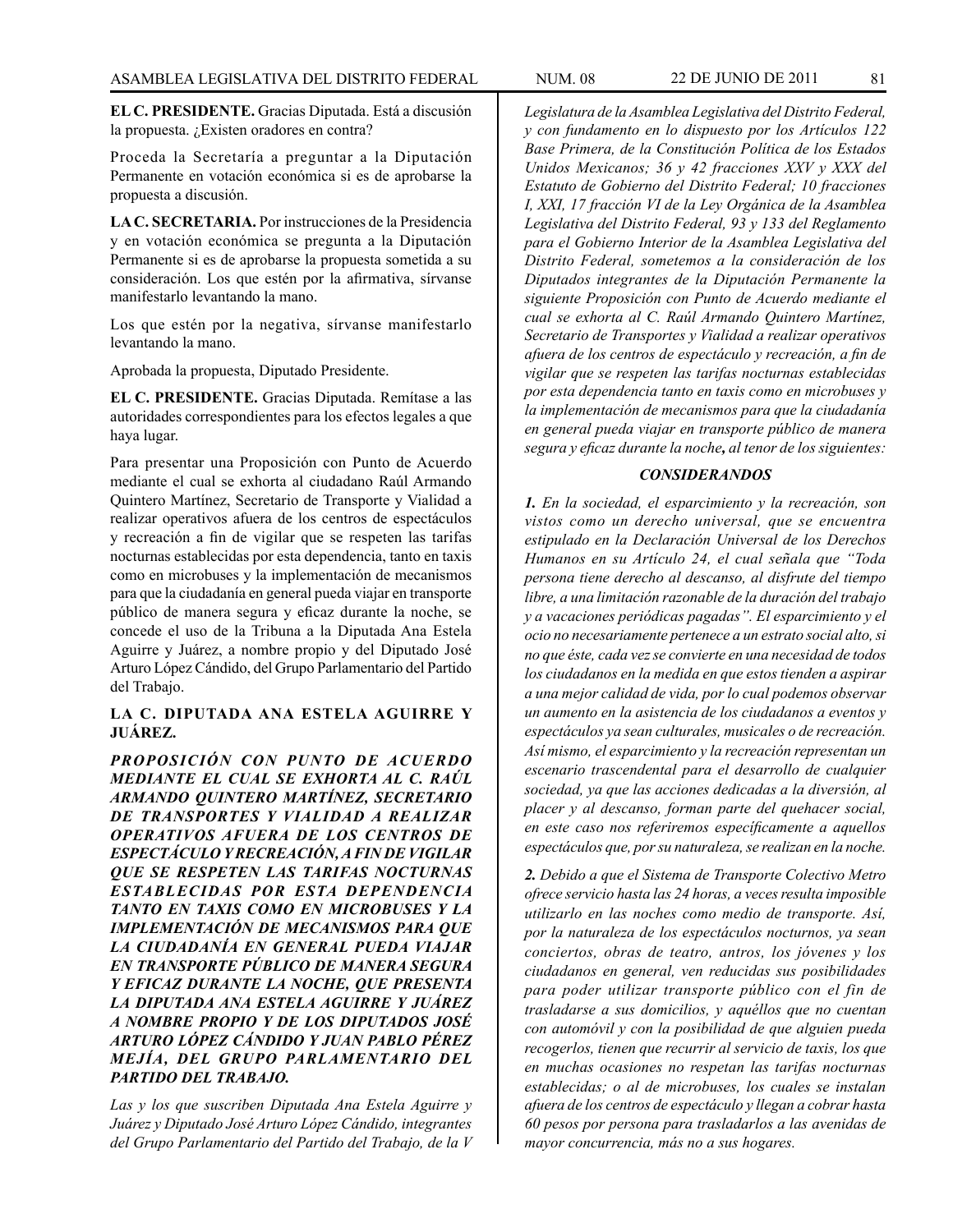#### 82 ASAMBLEA LEGISLATIVA DEL DISTRITO FEDERAL NUM. 08 22 de JUNIO de 2011

*3. Las tarifas de los taxis, de acuerdo con Setravi, se establecen en: taxis libres, taxis de sitio y radio taxis, de los cuales se desprende un servicio nocturno, y el cual se considera a partir de las 23:00 horas hasta las 6:00 horas del día siguiente, la tarifa nocturna que se encuentra autorizada es del 20% adicional a la tarifa de día que corresponde a taxis libres, de sitio y radio taxis, en la función de la modalidad de que se trate.*

*4. De acuerdo al Diario "La Jornada", México ocupa el séptimo lugar mundial en fallecimientos por accidentes viales y es el segundo en la Región de América Latina, además de que se encuentra establecido como la primera causa de muerte entre la población joven. Por esta razón, uno de los programas que se implementaron en el Distrito Federal con el fin de combatir dicho problema social, es el programa del alcoholímetro, éste se implantó con el fin de reducir los accidentes automovilísticos provocados por el consumo de alcohol, principalmente en los jóvenes, de los cuáles un sector ha optado por viajar a los centros de diversión en transporte público y hacer uso -en su mayoría-, del servicio de taxis, ya que éste es un servicio que se brinda las 24 horas del día.*

*5. El Gobierno del Distrito Federal, puso en funcionamiento un servicio nocturno de autobuses que se encargaban de trasladar a los jóvenes en estado de ebriedad hasta sus domicilios. Sin embargo, éste servicio ya no se encuentra en funcionamiento. Otras de las estrategias utilizadas, además de los taxis, es la de choferes a domicilio, así como la de el programa conductor designado o en dado caso, que otra persona pase a recogerlos.*

*6. En muchas ocasiones, los taxis aprovechan el horario nocturno para cobrar lo que a ellos convenga y por lo cual no se respeta la tarifa nocturna establecida, lo anterior se presenta frecuentemente afuera de los centros de recreación, donde los usuarios, debido a la necesidad de llegar a sus hogares, optan por pagar la tarifa que establezca el conductor del taxi o microbus, esto se debe en muchas ocasiones ya sea por la prisa o por el desconocimiento y la falta de información sobre las tarifas de taxis establecidas, así como del funcionamiento de los microbuses que de igual forma, aprovechan dicha situación para cobrar los que ellos consideren "justo" debido al horario y al servicio. Por lo anteriormente expuesto y fundado, se somete a consideración del Pleno de la Asamblea Legislativa del Distrito Federal, como de urgente y obvia resolución el siguiente:*

# *PUNTO DE ACUERDO DE URGENTE Y OBVIA RESOLUCIÓN*

*Mediante el cual se exhorta al C. Raúl Armando Quintero Martínez, Secretario de Transporte y Vialidad a:*

*PRIMERO. Realizar operativos afuera de los centros de espectáculo y recreación, a fin de vigilar que se respeten las tarifas nocturnas establecidas por esta dependencia tanto en taxis como en microbuses;*

*SEGUNDO. La implementación de mecanismos para que la ciudadanía en general pueda viajar en transporte público de manera segura y eficaz durante la noche junto con una campaña exhaustiva de información donde se especifiquen las tarifas establecidas por la Setravi así como los derechos de los usuarios del transporte público en general.*

*Dado en el Recinto de la Asamblea Legislativa del Distrito Federal, a los quince días del mes de junio del año dos mil once.*

# *ATENTAMENTE*

# *Dip. Ana Estela Aguirre y Juárez*

Es cuanto, Diputado Presidente.

**EL C. PRESIDENTE**. Gracias, Diputada. En términos de lo dispuesto por el Artículo 133 del Reglamento para el Gobierno Interior de la Asamblea Legislativa del Distrito Federal, consulte la Secretaría a la Diputación Permanente en votación económica, si la propuesta presentada por la Diputada Ana Estela Aguirre y Juárez, se considera de urgente y obvia resolución.

**LA C. SECRETARIA**. Por instrucciones de la Presidencia y en votación económica, se consulta a la Diputación Permanente si la propuesta de referencia se considera de urgente y obvia resolución. Los que estén por la afirmativa, sírvanse manifestarlo levantando la mano.

Los que estén por la negativa, sírvanse manifestarlo levantando la mano.

Se considera de urgente y obvia resolución, Diputado Presidente.

**EL C. PRESIDENTE**. Gracias, Diputada. Está a discusión la propuesta. ¿Existen oradores en contra?

Proceda la Secretaría a preguntar a la Diputación Permanente en votación económica, si es de aprobarse la propuesta a discusión.

**LA C. SECRETARIA**. Por instrucciones de la Presidencia y en votación económica, se pregunta a la Diputación Permanente si es de aprobarse la propuesta sometida a su consideración. Los que estén por la afirmativa, sírvanse manifestarlo levantando la mano.

Los que estén por la negativa, sírvanse manifestarlo levantando la mano.

Aprobada la propuesta, Diputado Presidente.

**EL C. PRESIDENTE**. Gracias, Diputada Secretaria. Remítase a las autoridades correspondientes para los efectos legales a que haya lugar.

Esta Presidencia hace del conocimiento de la Diputación Permanente que han sido retirados del Orden del Día los puntos enlistados en los numerales 33, 37, 39 y 45.

Para presentar una Proposición con Punto de Acuerdo sobre el trabajo doméstico, se concede el uso de la Tribuna a la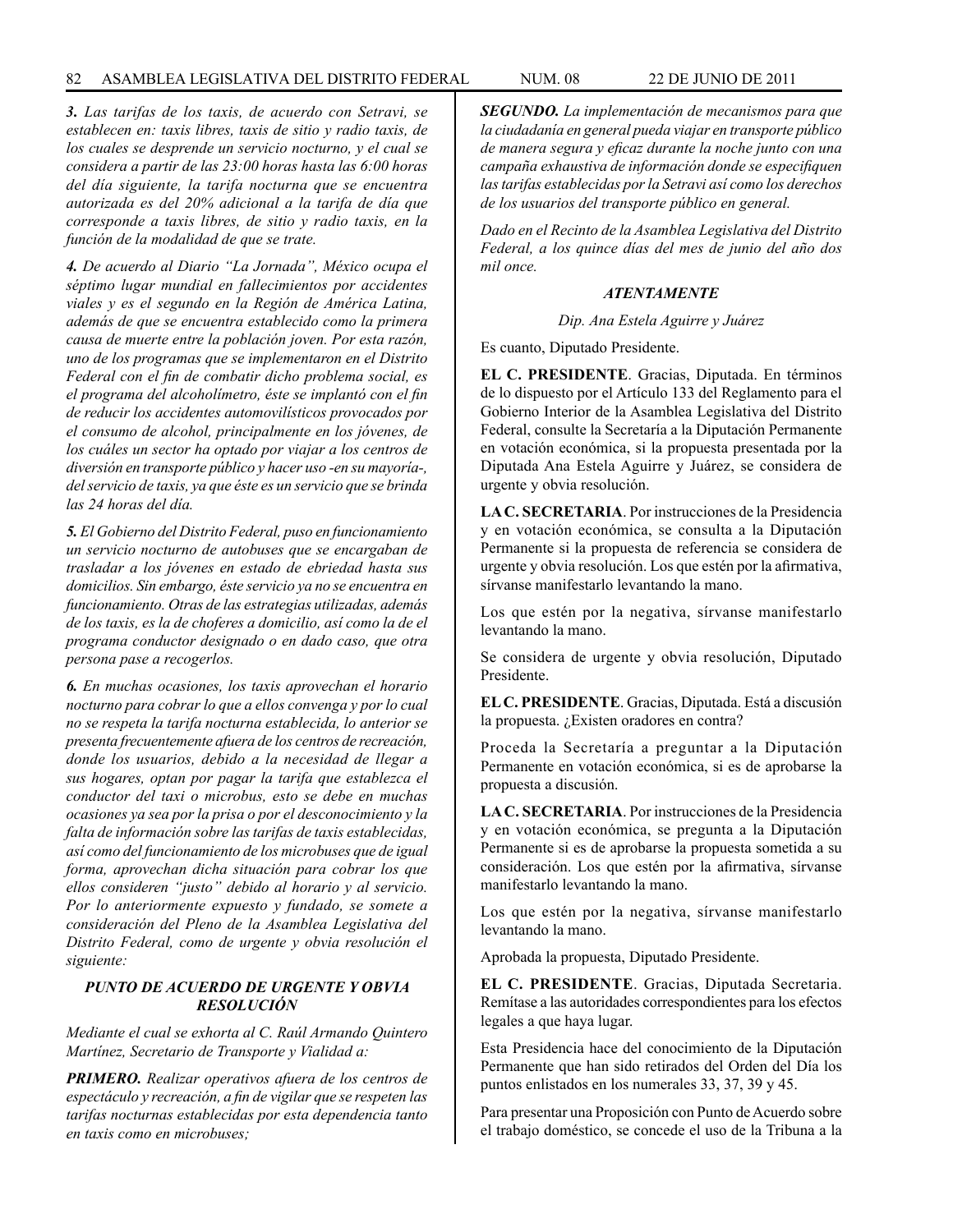Diputada Ana Estela Aguirre y Juárez a nombre propio y del Diputado José Arturo López Cándido, del Grupo Parlamentario del Partido del Trabajo.

# **LA C. DIPUTADA ANA ESTELA AGUIRRE Y JUÁREZ.**

*PROPOSICIÓN CON PUNTO DE ACUERDO SOBRE EL TRABAJO DOMÉSTICO, QUE PRESENTA LA DIPUTADA ANA ESTELA AGUIRRE Y JUÁREZ A NOMBRE PROPIO Y DE LOS DIPUTADOS JOSÉ ARTURO LÓPEZ CÁNDIDO Y JUAN PABLO PÉREZ MEJÍA, DEL GRUPO PARLAMENTARIO DEL PARTIDO DEL TRABAJO.*

*Los que suscriben Diputada Ana Estela Aguirre y Juárez y Diputado José Arturo López Cándido, integrantes del Grupo Parlamentario del Partido del Trabajo, de la V Legislatura de la Asamblea Legislativa del Distrito Federal, y con fundamento en lo dispuesto por los Artículos 122 Base Primera, de la Constitución Política de los Estados Unidos Mexicanos; 36 y 42 fracciones XXV y XXX del Estatuto de Gobierno del Distrito Federal; 10 fracciones I, XXI, 17 fracción VI de la Ley Orgánica de la Asamblea Legislativa del Distrito Federal, 93 y 133 del Reglamento para el Gobierno Interior de la Asamblea Legislativa del Distrito Federal, sometemos a la consideración de los Diputados integrantes de la Diputación Permanente la siguiente Proposición con Punto de Acuerdo sobre el trabajo doméstico, al tenor de los siguientes:*

### *CONSIDERANDOS*

*1. Esta representación ha propuesto y tratado de impulsar el reconocimiento del trabajo doméstico como un ejercicio laboral que debe contener todos y cada uno de los derechos laborales señalados en la Constitución Política Mexicana. En México suman cerca de 2 millones de personas en donde nueve de cada diez, son mujeres que reúnen condiciones de desigualdad extremas pues son personas que en su mayoría han tenido que emigrar del lugar de origen, son indígenas y no poseen una formación que les permita defenderse de la enorme serie de irregularidades, abusos y discriminación a la que están expuestas en la realización de su trabajo doméstico. Foros, exhortos y posiciones a favor de este tema han sido emitidos por esta misma Asamblea Legislativa. En México 95 por ciento de las empleadas del hogar carece de servicios de salud, casi 80 por ciento no tiene prestaciones laborales y sólo 18.4 por ciento gana de dos a tres salarios mínimos. El resto gana menos que eso. En cuanto a su educación, una tercera parte no concluyó la primaria, otro tercio sólo terminó la primaria y 30 por ciento más concluyó la secundaria.* 

*2. En Ginebra, Suiza el día 16 de junio del presente, los estados miembros de la Organización Internacional del Trabajo (OIT) adoptaron un tratado para mejorar las condiciones de decenas de millones de trabajadores domésticos alrededor del mundo. A decir del documento,* 

*"Este es un momento histórico para los empleados domésticos del mundo. Hoy hemos dado un paso significativo por abrumadora mayoría para hacer que el trabajo doméstico sea decente (...) haciendo lo que normalmente es invisible un trabajo visible", dijo Juan Somavía, director general de la OIT.* 

*Según el texto aprobado por los 183 miembros de la OIT, los países deberán adoptar medidas para asegurar que los trabajadores domésticos "gocen de condiciones justas y decentes de trabajo". El texto incluye disposiciones como que los horarios de trabajo deben ser "razonables", con al menos 24 horas de descanso continuado cada semana, y que a los trabajadores se les deberá pagar en dinero en efectivo al menos una vez al mes y tendrán derecho a negociación colectiva. También se les tendrá que ofrecer un ambiente laboral seguro y saludable, así como acceso a Tribunales para resolver disputas. "Todo miembro deberá tomar las medidas para asegurar que los empleados domésticos gocen de protección efectiva contra toda forma de abuso, acoso y violencia", establece la convención.*

*3. Este tema ha sido suficientemente estudiado, analizado y ha sido desarrollado con suficiente material de propuestas, diagnósticos y posibles soluciones legislativas en sus diversos estratos; sin embargo como muchos otros temas, no hay visos de que se avance en el proceso para legislar sobre este tema eminentemente laboral que involucra obediencia y respeto a los derechos humanos y temas de transversalidad. Asimismo al ser tema de facultad federal, el proceso de democratización sobre el trabajo doméstico es nulo. Esto propicia que el abuso, la discriminación y la explotación vayan enraizándose en la mentalidad social a modo de uso y costumbre por lo que es urgente abrir las posibilidades para continuar con una legislación constitucional que proteja a este grupo de trabajadores como a todos los demás.*

*4. No por lo anterior el gobierno de Distrito Federal debe abstenerse de la defensa y el impulso para que los derechos de quienes se dedican al trabajo doméstico sean respetados por lo que se propone se desarrollen programas y tareas de gobierno encauzadas a este fin.* 

*Por lo anteriormente expuesto y fundado, sometemos a la consideración de esta Diputación Permanente la aprobación del siguiente:*

# *PUNTO DE ACUERDO DE URGENTE Y OBVIA RESOLUCIÓN*

*Mediante el cual la Diputación Permanente de la Asamblea Legislativa del Distrito Federal exhorta:*

*PRIMERO. A los Presidentes Diputadas y Diputados de las Comisiones, de Trabajo y Previsión Social, Tereso Medina Ramírez; de Derechos Humanos, Manuel Cadena Morales; de Equidad y Género, Dolores de los Ángeles Nazares Jerónimo; de Asuntos Indígenas, Jorge Venustiano González Ilescas y Atención a Grupos Vulnerables, Yolanda*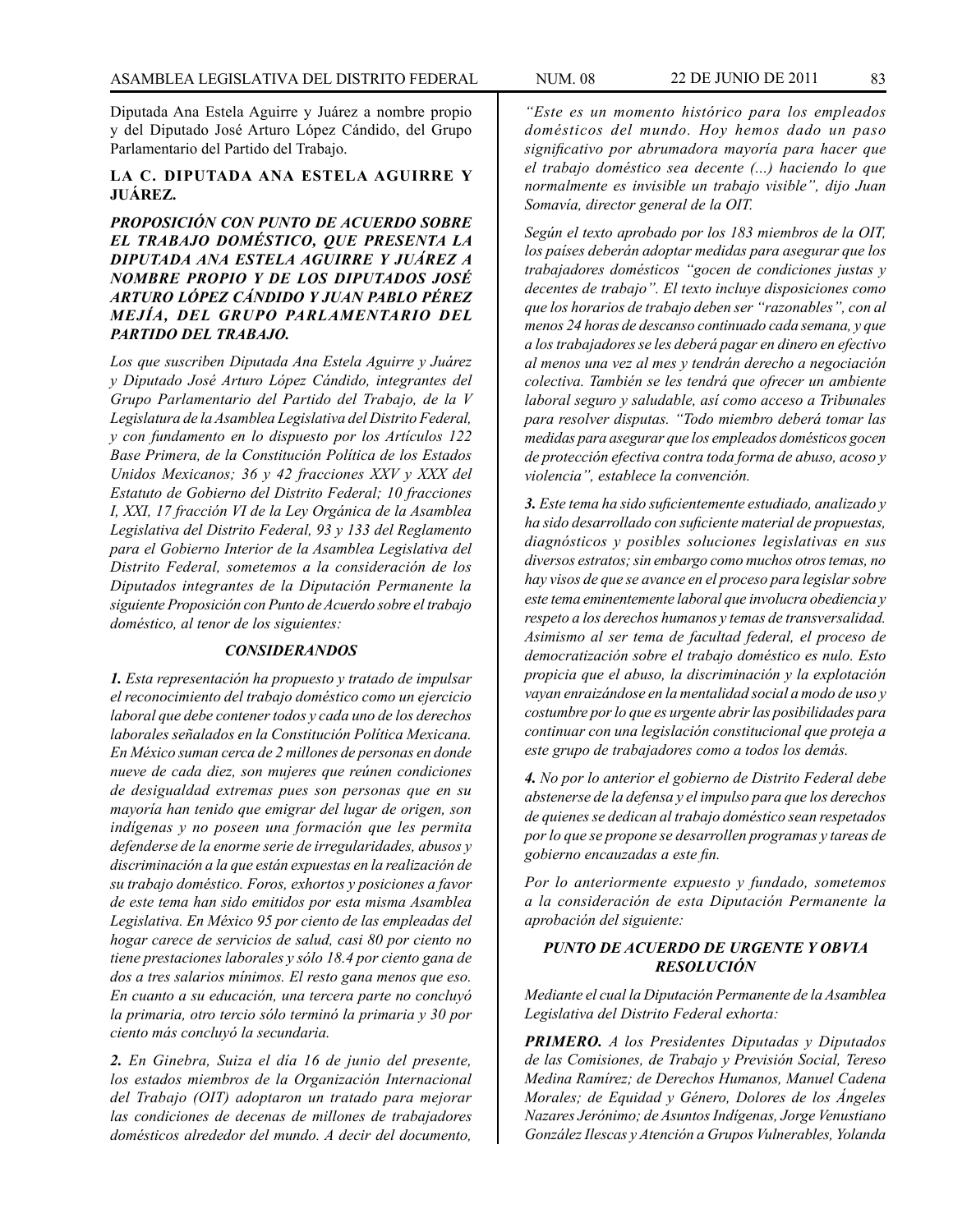# 84 ASAMBLEA LEGISLATIVA DEL DISTRITO FEDERAL NUM. 08 22 de JUNIO de 2011

*de la Torre Valdez, de la H. Cámara de Diputados, a asumir con prontitud el Convenio sobre el Trabajo Decente para las Trabajadoras y Trabajadores Domésticos suscrito entre los Estados miembros por parte de la Organización Internacional del Trabajo (OIT), tratado que consistente en mejorar las condiciones de las y los trabajadores domésticos del país.*

*SEGUNDO. Al Secretario de Trabajo y Previsión Social, Benito Mirón Lince y al Secretario de Desarrollo Social, Martí Batres Guadarrama y a la Directora General del Instituto de las Mujeres de la Ciudad de México Lic. Martha Lucía Micher Camarena, a establecer una mesa de trabajo con el fin de desarrollar acciones que tiendan a impulsar la defensa y la exigencia de los derechos laborales de las y los trabajadores domésticos en el Distrito Federal.*

*Dado en el Recinto de la Asamblea Legislativa del Distrito Federal, al primer día 22 del mes de junio del año dos mil once.*

#### *ATENTAMENTE*

#### *Dip. Ana Estela Aguirre y Juárez*

Es cuanto, Diputado Presidente.

**EL C. PRESIDENTE.** Gracias, Diputada. En términos de lo dispuesto por el Artículo 133 del Reglamento para el Gobierno Interior de la Asamblea Legislativa del Distrito Federal, consulte la Secretaría a la Diputación Permanente en votación económica si la propuesta presentada por la Diputada Ana Estela Aguirre y Juárez se considera de urgente y obvia resolución.

**LA C. SECRETARIA.** Por instrucciones de la Presidencia y en votación económica se consulta a la Diputación Permanente si la propuesta de referencia se considera de urgente y obvia resolución. Los que estén por la afirmativa sírvanse manifestarlo levantando la mano.

Los que estén por la negativa sírvanse manifestarlo levantando la mano.

Se considera de urgente y obvia resolución, Diputado Presidente.

**EL C. PRESIDENTE.** Gracias, Diputada. Está a discusión la propuesta. ¿Existen oradores en contra?

Proceda la Secretaría a preguntar a la Diputación Permanente en votación económica si es de aprobarse la propuesta a discusión.

**LA C. SECRETARIA.** Por instrucciones de la Presidencia y en votación económica se pregunta a la Diputación Permanente si es de aprobarse la propuesta sometida a su consideración. Los que estén por la afirmativa sírvanse manifestarlo levantando la mano.

Los que estén por la negativa sírvanse manifestarlo levantando la mano.

Aprobada la propuesta, Diputado Presidente.

**EL C. PRESIDENTE.** Gracias, Diputada. Remítase a las autoridades correspondientes para los efectos legales a que haya lugar.

Para presentar una Proposición con Punto de Acuerdo sobre la difusión de una línea telefónica para atender el acoso físico y psicológico llamado *bullying*, se concede el uso de la Tribuna a la Diputada Ana Estela Aguirre y Juárez, a nombre propio y del Diputado José Arturo López Cándido, del Grupo Parlamentario del Partido del Trabajo.

Hemos sido informados que se retira este punto del Orden del Día.

Para presentar una Proposición con Punto de Acuerdo para exhortar a los 16 jefes delegacionales del Distrito Federal giren las instrucciones pertinentes y necesarias para que se cumpla con lo establecido en la Ley de Participación Ciudadana referente a los apoyos materiales que recaen en el ámbito de sus obligaciones y facultades, se concede el uso de la Tribuna a la Diputada Lizbeth Eugenia Rosas Montero, a nombre de la Diputada Beatriz Rojas Martínez, del Grupo Parlamentario del Partido de la Revolución Democrática.

# **LA C. DIPUTADA LIZBETH EUGENIA ROSAS MONTERO.** Con su venia, Diputado Presidente.

*PROPOSICIÓN CON PUNTO DE ACUERDO PARA EXHORTAR A LOS 16 JEFES DELEGACIONALES DEL DISTRITO FEDERAL, GIREN LAS INSTRUCCIONES PERTINENTES Y NECESARIAS PARA QUE SE CUMPLA CON LO ESTABLECIDO EN LA LEY DE PARTICIPACIÓN CIUDADANA REFERENTE A LOS APOYOS MATERIALES QUE RECAE EN EL ÁMBITO DE SUS OBLIGACIONES Y FACULTADES, QUE PRESENTA LA DIPUTADA LIZBETH EUGENIA ROSAS MONTERO A NOMBRE DE LA DIPUTADA BEATRIZ ROJAS MARTÍNEZ, DEL GRUPO PARLAMENTARIO DEL PARTIDO DE LA REVOLUCIÓN DEMOCRÁTICA.*

*Las que suscriben, Diputadas Locales, integrantes del Grupo Parlamentario del Partido de la Revolución Democrática de la V Legislatura de la Asamblea Legislativa del Distrito Federal, y con fundamento en lo dispuesto en el Artículo 17 Fracción VI de la Ley Orgánica y Artículo 133 del Reglamento para el Gobierno Interior, ambos de la Asamblea Legislativa del Distrito Federal, ponen a consideración de esta Soberanía la siguiente Proposición con Punto de Acuerdo, conforme a los siguientes:*

# *CONSIDERANDOS*

*PRIMERO.Que el pasado mes de noviembre de 2010, se publicó en la Gaceta Oficial del Distrito Federal reformas a la Ley de Participación Ciudadana del Distrito Federal.*

*SEGUNDO. Que en dicho ordenamiento se reactiva la figura de representación ciudadana tanto en Colonias como en pueblos originarios, denominada Comité Ciudadano o Consejo del Pueblo, respectivamente.*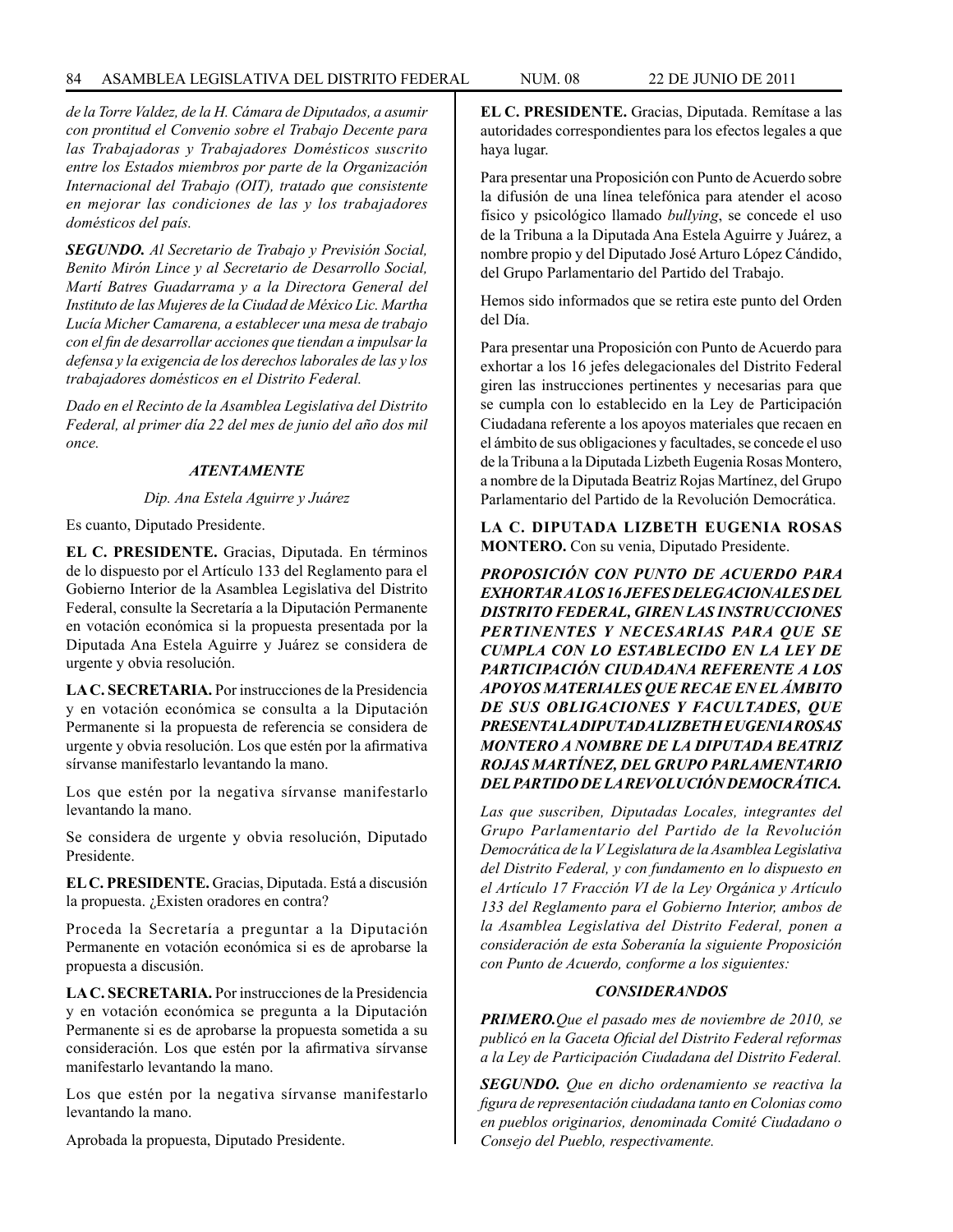# ASAMBLEA LEGISLATIVA DEL DISTRITO FEDERAL NUM. 08 22 DE JUNIO DE 2011 85

*TERCERO. Que la participación de dichos comités y consejos es total y absolutamente de manera honoraria, es decir, no perciben remuneración alguna por la labor que desempeñan en beneficio de las comunidades en donde habitan al fungir como enlaces y representantes con y ante las autoridades locales.* 

*CUARTO. Que el pasado mes de mayo la de la voz también ingresó un Punto de Acuerdo similar al presente, solo que dirigido al Jefe de Gobierno del Distrito Federal, del cual, por cierto, sigo esperando respuesta, para poder brindar, ésta a la ciudadanía y a los integrantes de comités y consejos de los pueblos.* 

*QUINTO. Que en función de lo anterior y toda vez que dichos ciudadanos realizan diversas gestiones, en ocasiones fuera de su propia Demarcación territorial, fue que se acordó incluir en la precitada Ley una serie de apoyos en especie a fin de no quebrantar el espíritu de participación ciudadana, y al mismo tiempo buscando evitar la merma económica en las familias de los participantes.*

*SEXTO. Que en los Artículos 93, 152, 172,185 y 186, de la Ley en comento se establecieron diversos dispositivos con la finalidad de brindar los apoyos arriba descritos.*

*SÉPTIMO. Que una de las demandas que con mayor frecuencia presentan en la actualidad los integrantes de comités y consejos de los pueblos, es el de utilizar los espacios públicos que dependan de las Delegaciones y del Gobierno del Distrito Federal.*

*OCTAVO. Que la Ley de Participación Ciudadana en su Artículo 186, en su inciso d) a la letra dice:*

*Artículo 186. Para efectos de esta Ley, se entenderá por apoyos materiales lo siguiente:*

*d) Acceso para la utilización de espacios e instalaciones públicas: se refiere al otorgamiento del uso y facilidades de acceso a la infraestructura pública como auditorios, plazas públicas, centros sociales, centros comunitarios, deportivos y demás instalaciones para el desarrollo de actividades relacionadas con el desempeño de sus funciones previa solicitud y autorización correspondiente.*

*Se incluyó la "previa solicitud y autorización correspondiente", con la finalidad de no soslayar la responsabilidad de ningún servidor público; sin embargo este precepto no indica que se les pueda negar el espacio público ni mucho menos pensar que son propiedad de servidor público alguno, esta idea se refuerza equilibrando hacia los comités con lo que el Artículo 172, que a partir de su tercer párrafo a la letra dice:*

*Artículo 172. …*

*…*

*Los Jefes Delegacionales y el Gobierno del Distrito Federal están obligados a facilitar a los Comités Ciudadanos los espacios públicos que requieran para la celebración de las*  *asambleas ciudadanas, para lo cual los comités y las áreas de participación ciudadana de las Delegaciones acordarán el calendario anual de asambleas ciudadanas, en el cual se atenderá el principio de administración de tiempos y espacios, a efecto de garantizar los lugares públicos que se requieran para la celebración de éstas. De igual manera, les proporcionarán la logística para la celebración de las asambleas.*

*En caso de que las autoridades delegacionales omitan u obstaculicen el cumplimiento de la obligación establecida en el párrafo anterior, la coordinación interna del Comité Ciudadano lo hará del conocimiento de la Comisión de Participación Ciudadana de la Asamblea Legislativa, para efectos de que ésta exhorte a los funcionarios públicos a tomar las medidas conducentes.*

*Lamentablemente nos encontramos, en algunos casos, con el supuesto que enuncia éste último párrafo, en el cual algunas autoridades delegacionales están negando espacios públicos a los comités y consejos. Por ello este primer exhorto, que se puede considerar un primer antecedente, que busca la corrección de éstas equivocadas prácticas, cuando así sea el caso; sin embargo en caso de persistir la conducta se acudirá a otras instancias de control.*

*Por lo antes expuesto y con fundamento en la normatividad mencionada, someto a consideración de esta Soberanía la siguiente proposición con:*

## *PUNTO DE ACUERDO*

*ÚNICO. Se exhorta a los 16 Jefes Delegacionales del Distrito Federal, giren las instrucciones pertinentes y necesarias para que se cumpla con lo establecido en la Ley de Participación Ciudadana referente a los apoyos materiales que recae en el ámbito de sus obligaciones y facultades.*

*Asamblea Legislativa del Distrito Federal a 21 de Junio de 2011.*

#### *ATENTAMENTE*

*Dip. Lizbeth Eugenia Rosas Montero*

Es cuanto, Diputados.

**EL C. PRESIDENTE.** Gracias Diputada. En términos de lo dispuesto por el Artículo 133 del Reglamento para el Gobierno Interior de la Asamblea Legislativa del Distrito Federal consulte la Secretaría a la Diputación Permanente en votación económica si la propuesta presentada por la Diputada Lizbeth Eugenia Rosas Montero se considera de urgente y obvia resolución.

**LA C. SECRETARIA.** Por instrucciones de la Presidencia y en votación económica se consulta a la Diputación Permanente si la propuesta de referencia se considera de urgente y obvia resolución. Los que estén por la afirmativa, sírvanse manifestarlo levantando la mano.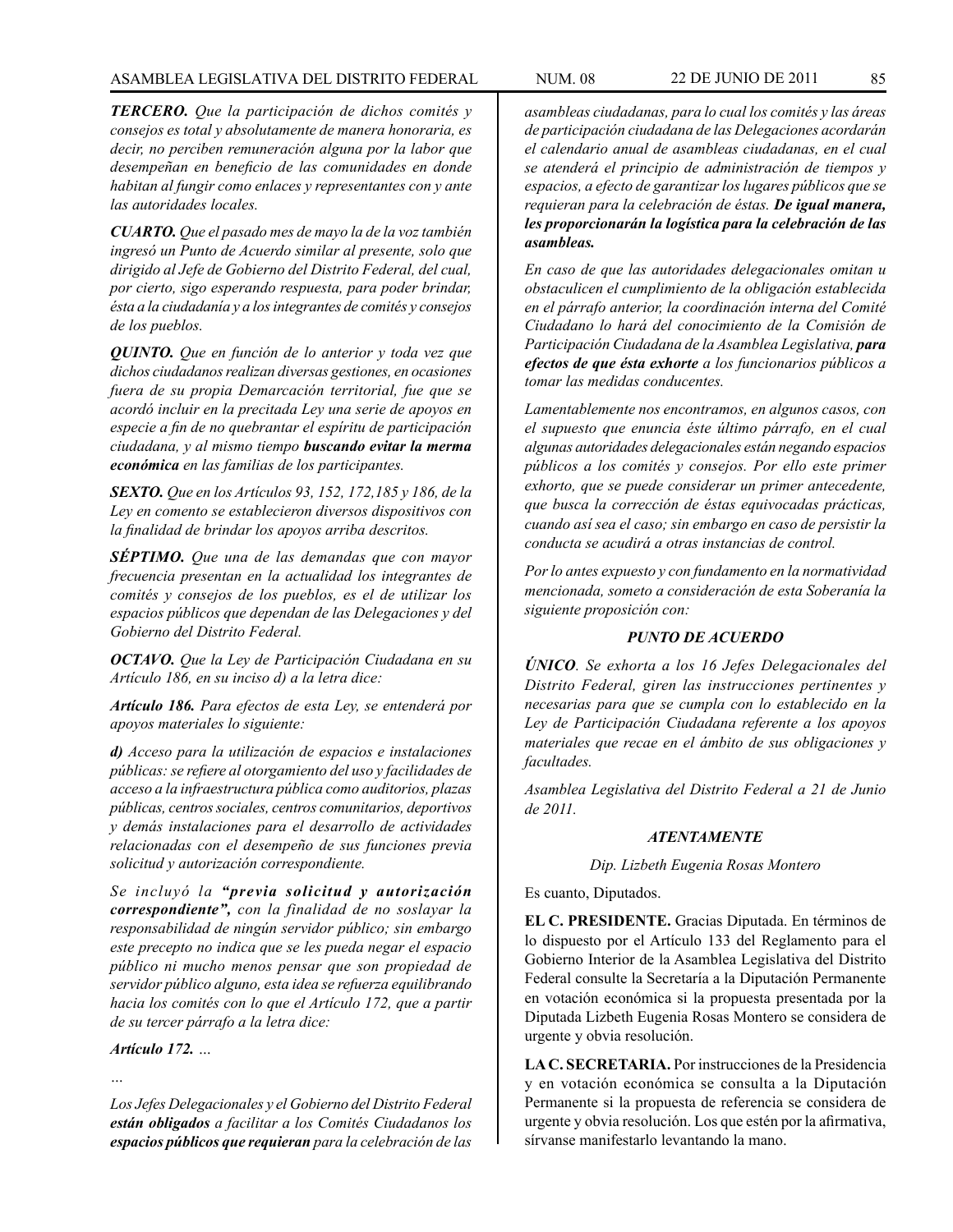Los que estén por la negativa, sírvanse manifestarlo levantando la mano.

Se considera de urgente y obvia resolución, Diputado Presidente.

**EL C. PRESIDENTE.** Gracias Diputada. Está a discusión la propuesta. ¿Existen oradores en contra?

Proceda la Secretaría a preguntar a la Diputación Permanente en votación económica, si es de aprobarse la propuesta a discusión.

**LA C. SECRETARIA**. Por instrucciones de la Presidencia y en votación económica, se pregunta a la Diputación Permanente si es de aprobarse la propuesta sometida a su consideración. Los que estén por la afirmativa, sírvanse manifestarlo levantando la mano.

Los que estén por la negativa, sírvanse manifestarlo levantando la mano.

Aprobada la propuesta, Diputado Presidente.

**EL C. PRESIDENTE**. Gracias, Diputada. Remítase a las autoridades correspondientes para los efectos legales a que haya lugar.

Para presentar una Proposición con Punto de Acuerdo sobre la línea 4 del Metrobús, se concede el uso de la Tribuna al Diputado Carlo Fabián Pizano Salinas, a nombre del Diputado Federico Manzo Sarquis, del Grupo Parlamentario del Partido Acción Nacional.

**EL C. DIPUTADO CARLO FABIÁN PIZANO SALINAS**. Gracias, Diputado Presidente.

# *PROPOSICIÓN CON PUNTO DE ACUERDO SOBRE LA LÍNEA 4 DEL METROBÚS, QUE PRESENTA EL DIPUTADO CARLO FABIÁN PIZANO SALINAS A NOMBRE DEL DIPUTADO FEDERICO MANZO SARQUIS, GRUPO PARLAMENTARIO DEL PARTIDO ACCIÓN NACIONAL.*

*El suscrito, Diputado a la Asamblea Legislativa del Distrito Federal, V Legislatura, integrante del Grupo Parlamentario del Partido Acción Nacional, a nombre del Dip. Federico Manzo Sarquis, con fundamento en lo dispuesto por los Artículos 11, 17 fracción VI, 18 fracción VII de la Ley Orgánica; 93, 98 y 133 del Reglamento para el Gobierno Interior, ambos de la Asamblea Legislativa del Distrito Federal, someto a la consideración de esta Diputación Permanente, con carácter de urgente y obvia resolución, la presente proposición con Punto de Acuerdo sobre la Línea 4 del Metrobús, al tenor de los siguientes:*

#### *ANTECEDENTES*

*1. Según lo ha declarado el Secretario de Obras del Gobierno del Distrito Federal, Fernando Aboitiz, en la primera semana de julio de este año, arrancará la construcción de la Línea 4 del metrobús, que correrá de Buena Vista al Aeropuerto Internacional de la Ciudad de México.*

*2. La ruta de esta nueva línea del metrobús, como se sabe, pasará por el Centro Histórico, y además de restringir la circulación vial, afectará a diversos comerciantes, y algunos de ellos se oponen a su construcción.*

*3. Entre las quejas de los afectados se encuentra el hecho de que no se haya efectuado una consulta ciudadana, no se cuente con estudios de impacto urbano, económico, social, y ecológico; además de que no se cuente hasta ahora, con certeza, con un espacio para la reubicación de los comerciantes.*

*4. El Ingeniero Guillermo Calderón Aguilera, Director General del Metrobús, ha señalado que no otorgará apoyos económicos a los comerciantes afectados, pues, según se ha dicho, la obra tardará aproximadamente seis meses.*

#### *CONSIDERANDOS*

*PRIMERO. Que es de vital importancia que todo ciudadano que es afectado en sus derechos por un acto de autoridad o de gobierno, cuente con la justificación, motivación y fundamentación del actuar de la autoridad.*

*SEGUNDO. Que en el caso de la construcción de la Línea 4 del Metrobús, no obstante la importancia que tiene la inclusión de tecnologías no contaminantes en el transporte público, es de vital importancia que sus derechos y garantías ciudadanas se respeten, en el marco de un Estado democrático y de derecho.*

*TERCERO. Que la Ley de Obras Públicas del Distrito Federal, en el Artículo 3, apartado B, fracciones I y II, señala que dentro de los servicios relacionados con la obra pública se encuentran: ESTUDIOS PREVIOS, consistentes en estudios de mecánica de suelos, sismológicos, impacto ambiental, impacto social, impacto urbano, sociológicos, demográficos, urbanísticos, Arquitectónicos, y otros del ámbito de la Ingeniería civil, entre otros.*

*ESTUDIOS TÉCNICOS, que consisten en trabajos de investigación en sismología, así como los pertenecientes a la rama de la gestión, incluyendo los económicos y de planeación de preinversión, factibilidad técnico-económica, social, de afectación para indemnizaciones, de evaluación, adaptación, financieros, de desarrollo y restitución de eficiencia de las instalaciones, entre otros.*

*CUARTO. Que como Diputados estamos facultados para conocer de la actuación de gobierno, y ello implica que el servidor público informe sobre las acciones previas a la toma decisiones.*

*QUINTO. Que en el caso de la construcción de la Línea 4 del Metrobús se conoce poco o casi nada, sobre los estudios previos y técnicos que se refieren en el considerando tercero de esta proposición, lo que hace importante que esta Diputación Permanente solicite dichos estudios sobre la obra referida.*

*SEXTO. Que en términos de la Ley de Obras Públicas del Distrito Federal, Artículo 3, fracción II, debe de contarse con el estudio técnico de afectación para indemnizaciones,*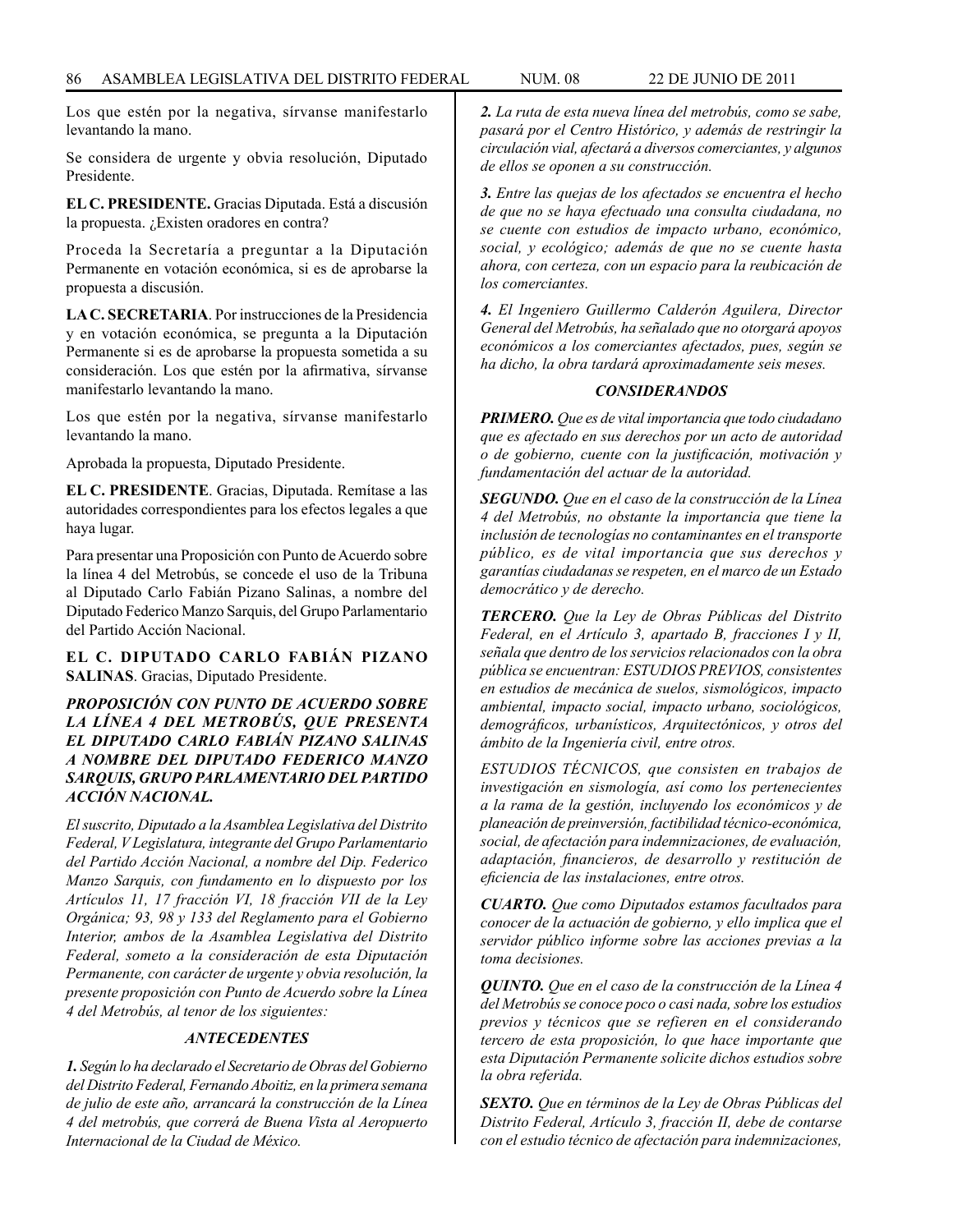*y hasta ahora no existe programa de apoyo económico para los comerciantes afectados.* 

*En consecuencia, se somete a consideración de esta Diputación Permanente, la siguiente Proposición con:*

# *PUNTO DE ACUERDO*

*PRIMERO. Se solicita al titular de la Secretaría de Gobierno informe a esta Asamblea Legislativa sobre el plan o programa de reubicación del comercio informal en las calles Héroes de Nacozari y República de Venezuela; así como el plan o programa de apoyo al comercio establecido en las calles de Ayuntamiento y República del Salvador, afectados por la construcción de la Línea 4 del Metrobús.*

*SEGUNDO. Se requiere a lo s titulares de las secretarías de Obras y Servicios, y de Transportes y Vialidad, ambas del Gobierno del Distrito Federal, remitan a este Órgano Legislativo los siguientes estudios, con relación a la construcción de la Línea 4 del Metrobús:*

*I. ESTUDIOS PREVIOS: consistentes en estudios de mecánica de suelos, sismológicos, impacto ambiental, impacto social, impacto urbano, sociológicos, demográficos, urbanísticos, Arquitectónicos, y otros del ámbito de la Ingeniería civil, entre otros.*

*II. ESTUDIOS TÉCNICOS: que consisten en trabajos de investigación en sismología, así como los pertenecientes a la rama de la gestión, incluyendo los económicos y de planeación de preinversión, factibilidad técnico-económica, social, de afectación para indemnizaciones, de evaluación, adaptación, financieros, de desarrollo y restitución de eficiencia de las instalaciones, entre otros.*

*III. ESTUDIO DE DIAGNÓSTICO Y MODELACIÓN DE LA DEMANDA: que consisten en Estudios de Campo, Estudio de Oferta y Demanda, Análisis de trazo del corredor y Resultados de Modelación.*

*IV. PROYECTO CONCEPTUAL: Consistente en el Análisis y solución riesgos, Trazo, Diseño Operativo, Configuración física del corredor, Tipología, número y ubicación de estaciones, Señalamiento horizontal y vertical, Semáforos Vehiculares y peatonales, Patio de encierro.*

*V. PROYECTO EJECUTIVO: Consistente en el Trazo Geométrico, Obras inducidas, Estaciones y paradas, Carril confinado, patio de encierro, Detalles constructivos y especificaciones, presupuesto de obra y Aviso de aprobación de corredor y convocatoria para licitación.*

*TERCERO. Se exhorta al titular del Metrobús, elabore un programa de apoyos económicos para los comerciantes que resulten afectados por la ejecución de la obra relativa a la Línea 4 del Metrobús.*

*Dado en el Recinto de la Asamblea Legislativa del Distrito Federal, a los veintidós días del mes de junio del año 2011.*

# *ATENTAMENTE*

*Dip. Federico Manzo Sarquis*

Es cuanto, Diputado Presidente.

**EL C. PRESIDENTE.** Gracias, Diputado. En términos de lo dispuesto por el Artículo 133 del Reglamento para el Gobierno Interior de la Asamblea Legislativa del Distrito Federal, consulte la Secretaría a la Diputación Permanente en votación económica si la propuesta presentada por el Diputado Carlo Fabián Pizano Salinas se considera de urgente y obvia resolución.

**LA C. SECRETARIA.** Por instrucciones de la Presidencia y en votación económica se consulta a la Diputación Permanente si la propuesta de referencia se considera de urgente y obvia resolución. Los que estén por la afirmativa, sírvanse manifestarlo levantando la mano.

Los que estén por la negativa, sírvanse manifestarlo levantando la mano.

La votación está empatada, Diputado Presidente.

**EL C. PRESIDENTE.** Repita la votación por favor otra vez.

**LA C. SECRETARIA.** Se repetirá la votación. Los que estén por la afirmativa, sírvanse manifestarlo levantando la mano.

Los que estén por la negativa, sírvanse manifestarlo levantando la mano.

No se considera de urgente y obvia resolución, Diputado Presidente.

**EL C. PRESIDENTE.** Gracias, Diputada. En virtud de no considerarse de urgente y obvia resolución, se turna por esta Presidencia para su análisis y dictamen a la Comisión de Transporte y Vialidad.

Para presentar una Proposición con Punto de Acuerdo por el que se exhorta a la Oficialía Mayor del Gobierno del Distrito Federal a informar por escrito a esta Asamblea Legislativa del Distrito Federal sobre el estado que guarda el Fideicomiso Cuauhtémoc, se concede el uso de la Tribuna al Diputado José Luis Muñoz Soria a nombre propio y de la Diputada María Alejandra Barrales Magdaleno, del Grupo Parlamentario del Partido de la Revolución Democrática.

**EL C. DIPUTADO JOSÉ LUIS MUÑOZ SORIA.** Con su permiso, Diputado Presidente.

*PROPOSICIÓN CON PUNTO DE ACUERDO POR EL QUE SE EXHORTA A LA OFICIALÍA MAYOR DEL GOBIERNO DEL DISTRITO FEDERAL A INFORMAR POR ESCRITO A ESTA ASAMBLEA LEGISLATIVA DEL DISTRITO FEDERAL SOBRE EL ESTADO QUE GUARDA EL FIDEICOMISO CUAUHTÉMOC, QUE PRESENTA EL DIPUTADO JOSÉ LUIS MUÑOZ SORIA A NOMBRE PROPIO Y DE LA DIPUTADA MARÍA ALEJANDRA BARRALES MAGDALENO, DEL GRUPO PARLAMENTARIO DEL PARTIDO DE LA REVOLUCIÓN DEMOCRÁTICA.*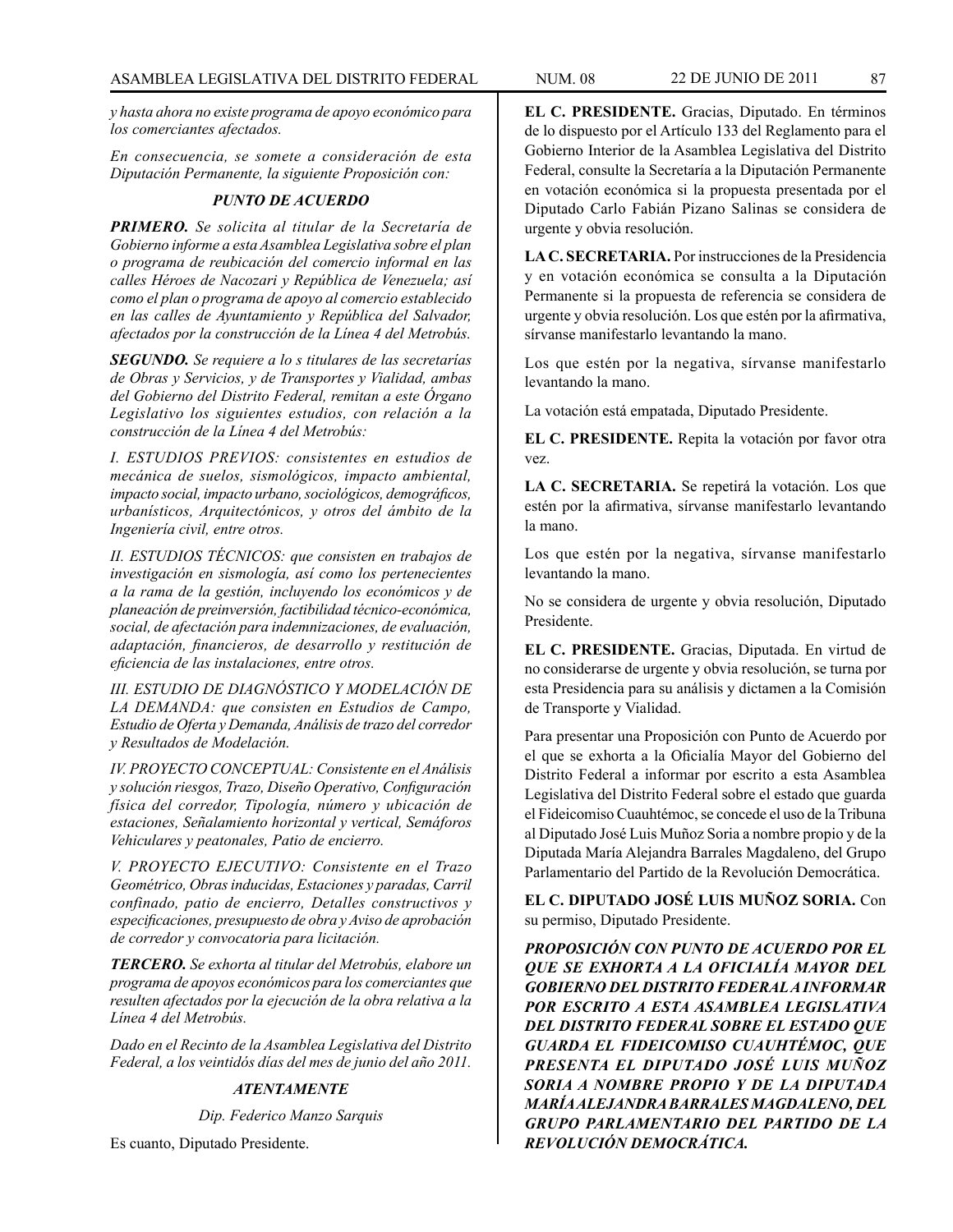*Los Diputados aquí suscritos María Alejandra Barrales Magdaleno y José Luis Muñoz Soria, integrantes del Grupo Parlamentario de la Revolución Democrática, con fundamento en los Artículos 122 inciso i) de la Constitución Política de los Estados Unidos Mexicanos, 42 del Estatuto de Gobierno del Distrito Federal, 17 fracción VI de la Ley Orgánica de la Asamblea Legislativa del Distrito Federal; y 133 del Reglamento para el Gobierno Interior de la Asamblea Legislativa del Distrito Federal, presentan a esta Honorable Soberanía la siguiente: proposición con Punto de Acuerdo por el que se exhorta a la Oficialía Mayor del Gobierno del Distrito Federal a informar por escrito a esta Asamblea Legislativa del Distrito Federal sobre el estado que guarda el fideicomiso Cuauhtémoc, al tenor de los siguientes:*

#### *ANTECEDENTES*

*La Asociación de Residentes de la Colonia Cuauhtémoc A.C. fue fundada en 1992 por vecinos que, motivados por el anhelo de generar mejores condiciones de vida los habitantes de su Demarcación. En 1993 el Gobierno de la Ciudad de México declaró a la Colonia como Zona Especial de Desarrollo Controlado imponiéndole límites y restricciones a las nuevas construcciones a fin de preservar sus características residenciales originales y distinguirlas de aquellas destinadas para otros fines.*

*El 4 de octubre del mismo año, a través de Servicios Metropolitanos del Departamento del Distrito Federal, inició el "Programa de Parquímetros" que durante un año fue operado por la empresa OVEPSA. Un año más tarde, el gobierno capitalino aceptó que, en convenio la asociación civil de colonos de Cuauhtémoc, se excentaría del pago de parquímetros a los vecinos residentes que carecieran de cochera particular; que la comunidad, representada por la asociación participaría de un 16% de los ingresos del programa; que se constituiría un Comité Técnico que de forma honoraria vigilaría el funcionamiento del programa y que determinaría el destino de los recursos que correspondieran a la Colonia, para cuyo efecto, se creó el 27 de junio de 1995 el "Fideicomiso Cuauhtémoc. No. FI25635".*

*Habiendo establecido lo anterior, la presente propuesta se fundamenta en los siguientes:*

#### *CONSIDERANDOS*

*PRIMERO. Que la convivencia entre los vecinos de nuestra Ciudad debe ser armónica, incluyente, participativa y democrática, enfocada en el mejoramiento de la calidad de vida y el desarrollo de las relaciones sociales que den cohesión e identidad a los diversos miembros que la componen.*

*SEGUNDO. Que con fundamento en lo dispuesto en la Ley de Participación Ciudadana del Distrito Federal, los Comités Ciudadanos fungen como los órganos de*  *representación ciudadana de sus Colonias y que tienen la atribución de representar los intereses colectivos de los habitantes de las mismas.*

*TERCERO. Que la misma Ley les atribuye funciones para conocer, integrar, analizar y promover soluciones a las demandas o propuestas de los vecinos de su Colonia a fin de llevar a cabo proyectos a favor del desarrollo de sus comunidades.*

*Asimismo, conocer, evaluar y emitir opiniones sobre posprogramas y servicios públicos prestados por la Administración Pública del Destrito Federal.*

*CUARTO. Que los fideicomisos representan un contrato en virtud del cual una persona física o moral, destina un monto a una institución fiduciaria a la cual le encomienda la realización de una tarea, obra o proyecto determinado y lícito en beneficio propio o de un tercero. Que a pesar de que el fideicomitente constituye un patrimonio fiduciario autónomo, éste es diverso de los patrimonios propios de las partes que intervienen en el fideicomiso.*

*Por lo anteriormente expuesto, sometemos a consideración de esta Comisión Permanente como asunto de urgente y de obvia resolución la siguiente:*

## *PROPOSICIÓN CON PUNTO DE ACUERDO*

*PRIMERO. Se exhorta respetuosamente a la Oficialía Mayor del Gobierno del Distrito Federal a informar por escrito a esta Asamblea Legislativa del Distrito Federal sobre el estado que guarda el Fideicomiso Cuauhtémoc y en particular la recaudación anual desde 1995 en materia de parquímetros, así como la asignación anual a la Asociación de Residentes de la Colonia Cuauhtémoc A.C. a través del Comité Técnico de Parquímetros, además de las acciones que se han realizado en beneficio de la Colonia con los recursos otorgados a dicha Asociación.* 

#### *ATENTAMENTE*

*Dip. José Luis Muñoz Soria*

Es cuanto, Diputado Presidente.

**EL C. PRESIDENTE.** Gracias, Diputado. En términos de lo dispuesto por el Artículo 133 del Reglamento para el Gobierno Interior de la Asamblea Legislativa del Distrito Federal, consulte la Secretaría a la Diputación Permanente en votación económica si la propuesta presentada por el Diputado José Luis Muñoz Soria se considera de urgente y obvia resolución.

**LA C. SECRETARIA.** Por instrucciones de la Presidencia y en votación económica se consulta a la Diputación Permanente si la propuesta de referencia se considera de urgente y obvia resolución. Los que estén por la afirmativa sírvanse manifestarlo levantando la mano.

Los que estén por la negativa sírvanse manifestarlo levantando la mano.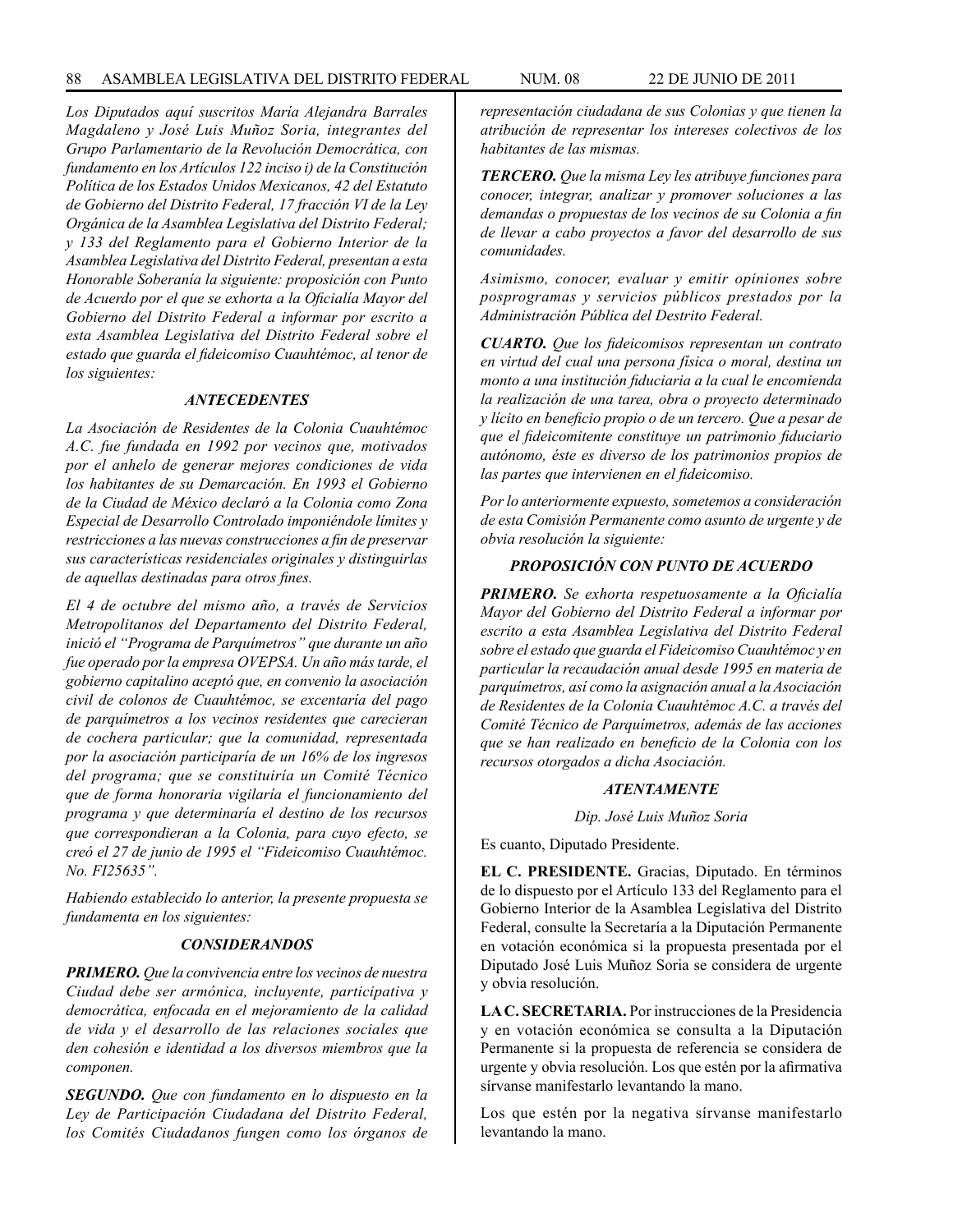Se considera de urgente y obvia resolución, Diputado Presidente.

**EL C. PRESIDENTE.** Gracias, Diputada. Está a discusión la propuesta. ¿Existen oradores en contra?

Proceda la Secretaría a preguntar a la Diputación Permanente en votación económica si es de aprobarse la propuesta a discusión.

**LA C. SECRETARIA.** Por instrucciones de la Presidencia y en votación económica se pregunta a la Diputación Permanente si es de aprobarse la propuesta sometida a su consideración. Los que estén por la afirmativa, sírvanse manifestarlo levantando la mano.

Los que estén por la negativa, sírvanse manifestarlo levantando la mano.

Aprobada la propuesta, Diputado Presidente.

**EL C. PRESIDENTE.** Gracias Diputada. Remítase a las autoridades correspondientes para los efectos legales a que haya lugar.

Para presentar una Proposición con Punto de Acuerdo para solicitar al Secretario de Educación del Distrito Federal, Licenciado Mario Delgado Carrillo, un informe detallado sobre el presupuesto destinado al área de comunicación social de la Secretaría, debiendo considerar en el mismo el número y ubicación de anuncios, así como de los recursos empleados para la difusión de su nombre en la vía pública y en diversas bardas del Distrito Federal, el cual deberá ser entregado a esta Soberanía en un plazo no mayor a 15 días, se concede el uso de la Tribuna al Diputado Leonel Luna Estrada, a nombre de los Diputados Alejandro Sánchez Camacho, Alejandro Carbajal González, Maricela Contreras Julián, José Luis Muñoz Soria, Lizbeth Eugenia Rosas Montero, Guillermo Sánchez Torres, Aleida Alavez Ruiz y Claudia Elena Águila Torres, del Grupo Parlamentario del Partido de la Revolución Democrática.

**EL C. DIPUTADO LEONEL LUNA ESTRADA.** Con su permiso, Diputado Presidente.

*PROPOSICIÓN CON PUNTO DE ACUERDO PARA SOLICITAR AL SECRETARIO DE EDUCACIÓN DEL DISTRITO FEDERAL, LIC. MARIO DELGADO CARRILLO UN INFORME DETALLADO SOBRE EL PRESUPUESTO DESTINADO AL ÁREA DE COMUNICACIÓN SOCIAL DE LA SECRETARÍA, DEBIENDO CONSIDERAR EN EL MISMO EL NÚMERO Y UBICACIÓN DE ANUNCIOS, ASÍ COMO DE LOS RECURSOS EMPLEADOS PARA LA DIFUSIÓN DE SU NOMBRE EN LA VÍA PÚBLICA Y EN DIVERSAS BARDAS DEL DISTRITO FEDERAL, EL CUAL DEBERÁ SER ENTREGADO A ESTA SOBERANÍA EN UN PLAZO NO MAYOR A QUINCE DÍAS, QUE PRESENTA EL DIPUTADO LEONEL LUNA ESTRADA A NOMBRE DE LOS DIPUTADOS ALEJANDRO SÁNCHEZ CAMACHO, ALEJANDRO CARBAJAL* 

# *GONZÁLEZ, MARICELA CONTRERAS JULIÁN, JOSÉ LUÍS MUÑOZ SORIA, LIZBETH EUGENIA ROSAS MONTERO, GUILLERMO SÁNCHEZ TORRES, ALEIDA ALAVEZ RUIZ Y CLAUDIA ELENA ÁGUILA TORRES, DEL GRUPO PARLAMENTARIO DEL PARTIDO DE LA REVOLUCIÓN DEMOCRÁTICA.*

*Los suscritos Diputados: Alejandro Sánchez Camacho, Alejandro Carbajal González, Maricela Contreras Julián, José Luís Muñoz Soria, Lizbeth Eugenia Rosas Montero, Guillermo Sánchez Torres, Leonel Luna Estrada, Aleida Alavez Ruiz, Claudia Elena Águila Torres, integrantes del Grupo Parlamentario del Partido de la Revolución Democrática en esta V Legislatura, con fundamento en lo dispuesto por los Artículos 122, Apartado C, Base Primera, fracción V, inciso o) de la Constitución Política de los Estados Unidos Mexicanos; los Artículos, 42 fracción XXX del Estatuto de Gobierno del Distrito Federal; los Artículos 10 fracción XXI; 17 fracción VI de la Ley Orgánica de la Asamblea Legislativa del Distrito Federal; y el Artículo 133 del Reglamento para el Gobierno Interior de la Asamblea Legislativa del Distrito Federal, sometemos a la consideración de esta Asamblea Legislativa, la proposición al rubro citada, de acuerdo a los siguiente:*

#### *CONSIDERANDOS*

*1. La educación es un derecho plasmado en el Artículo tercero constitucional. También nuestra carta magna dispone que deberá estar apegada a los principios de gratuidad, laicidad y obligatoriedad, en los términos que la misma constitución y las Leyes en la materia señalan.*

*2. Sobre este tema, en el Distrito Federal se han hecho esfuerzos importantes por ampliar la oferta educativa, por contribuir al mejoramiento de escuelas, por mejorar las condiciones de alumnos, sobre todo en niveles preescolar y primaria; y en general, por recuperar a la educación como un recurso para fortalecer a nuestra sociedad y los lazos de identidad, solidaridad y justicia e igualdad que deben prevalecer.*

*3. Fruto de esos esfuerzos, esta Asamblea Legislativa logró asignar, para 2011, un presupuesto de 337 millones 569 mil 146 pesos. Lo que representa un incremento de casi 53 millones frente al aprobado para 2010.*

*4. Es por eso que llama la atención la campaña de difusión emprendida por el área de comunicación social de la Secretaría de Educación del Distrito Federal.* 

*Dicha campaña, hace suponer que tiene como único objetivo el de promover la figura del titular de la Secretaría en comento, a través de anuncios espectaculares y publicidad diversa en espacios urbanos y bardas, pero también en sitios de Internet y medios de comunicación impresos y electrónicos.*

*5. En tal sentido y en apego a los principios de economía, eficiencia, eficacia y racionalidad, que deben observar todos los servidores públicos en el desempeño de las*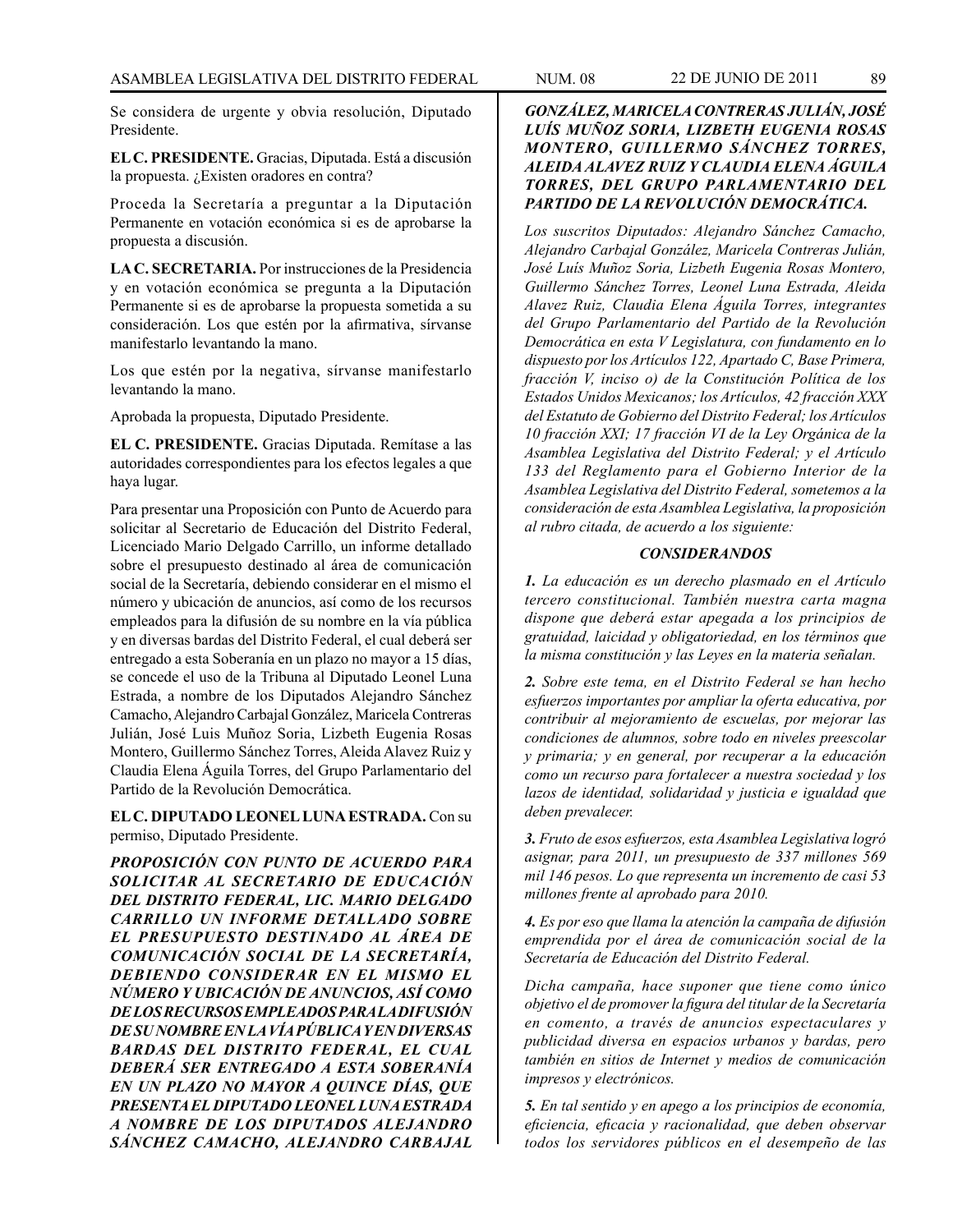# 90 ASAMBLEA LEGISLATIVA DEL DISTRITO FEDERAL NUM. 08 22 de JUNIO de 2011

*tareas que tienen asignadas, consideramos que este Órgano Legislativo, en uso de las facultades de control que le confiere su Ley Orgánica y el Estatuto de Gobierno del Distrito Federal, debe pronunciarse al respecto, en sentido de exhortar al Mtro. Mario Delgado, a fin de que se conduzca priorizando la atención de la agenda educativa que tiene a su cargo.* 

*6. Asimismo, consideramos que en apego a los principios de transparencia y rendición de cuentas, debe informar a esta Soberanía el monto y tipo de gastos que se han ejercido con dicha campaña.*

*Con base en lo anteriormente expuesto, sometemos a consideración de esta Asamblea Legislativa del Distrito Federal, V Legislatura, la siguiente:*

# *PROPOSICIÓN CON PUNTO DE ACUERDO*

*ÚNICO: Se solicita al Secretario de Educación del Distrito Federal, que en el término de 10 días hábiles a partir de la recepción del presente Acuerdo, informe a esta Asamblea lo siguiente:*

*1. Presupuesto asignado al Área de Comunicación Social de la Secretaría y monto asignado a la campaña de comunicación identificada con el apellido del Secretario.*

*2. Número de anuncios espectaculares contratados y vigencia de los contratos respectivos.* 

*3. Gasto asignado a compra o renta de espacios de publicidad urbana, internet y medios impresos y electrónicos.*

*Dado en el salón de sesiones Palacio Legislativo de Donceles y Allende sede de la Asamblea Legislativa del Distrito Federal a los 22 días del mes de junio de 2011.*

#### *ATENTAMENTE*

*Dip. José Luis Muñoz Soria Dip. Lizbeth Eugenia Rosas Montero Dip. Guillermo Sánchez Torres Dip. Leonel Luna Estrada*

Es cuanto, Diputado Presidente.

**EL C. PRESIDENTE**. Gracias, Diputado. En términos de lo dispuesto por el Artículo 133 del Reglamento para el Gobierno Interior de la Asamblea Legislativa del Distrito Federal, consulte la Secretaría a la Diputación Permanente en votación económica, si la propuesta presentada por el Diputado Leonel Luna Estrada, se considera de urgente y obvia resolución.

**LA C. SECRETARIA**. Por instrucciones de la Presidencia y en votación económica, se consulta a la Diputación Permanente si la propuesta de referencia se considera de urgente y obvia resolución. Los que estén por la afirmativa, sírvanse manifestarlo levantando la mano.

Los que estén por la negativa, sírvanse manifestarlo levantando la mano.

Se considera de urgente y obvia resolución, Diputado Presidente.

**EL C. PRESIDENTE**. Gracias, Diputada. Está a discusión la propuesta. ¿Existen oradores en contra?

Proceda la Secretaría a preguntar a la Diputación Permanente en votación económica, si es de aprobarse la propuesta a discusión.

**LA C. SECRETARIA**. Por instrucciones de la Presidencia y en votación económica, se pregunta a la Diputación Permanente si es de aprobarse la propuesta sometida a su consideración. Los que estén por la afirmativa, sírvanse manifestarlo levantando la mano.

Los que estén por la negativa, sírvanse manifestarlo levantando la mano.

Aprobada la propuesta, Diputado Presidente.

**EL C. PRESIDENTE**. Gracias, Diputada. Remítase a las autoridades correspondientes para los efectos legales a que haya lugar.

Para presentar una Proposición con Punto de Acuerdo por el que se exhorta a diversas instancias para que protejan la integridad física, psicológica y emocional de los niños y niñas en las investigaciones sobre posibles delitos en un jardín de niños de la Delegación Iztapalapa, se concede el uso de la Tribuna al Diputado Leonel Luna Estrada, a nombre propio y de la Diputada Aleida Alavez Ruiz, del Grupo Parlamentario del Partido de la Revolución Democrática.

**EL C. DIPUTADO LEONEL LUNA ESTRADA**. Con su permiso, Diputado Presidente.

*PROPOSICIÓN CON PUNTO DE ACUERDO POR EL QUE SE EXHORTA A DIVERSAS INSTANCIAS PARA QUE PROTEJAN LA INTEGRIDAD FÍSICA, PSICOLÓGICA Y EMOCIONAL DE LOS NIÑOS Y NIÑAS EN LAS INVESTIGACIONES SOBRE POSIBLES DELITOS EN UN JARDÍN DE NIÑOS DE LA DELEGACIÓN IZTAPALAPA, QUE PRESENTA EL DIPUTADO LEONEL LUNA ESTRADA A NOMBRE DE LA DIPUTADA ALEIDA ALAVEZ RUIZ, DEL GRUPO PARLAMENTARIO DEL PARTIDO DE LA REVOLUCIÓN DEMOCRÁTICA.*

*Los que suscribimos Diputados de la Asamblea Legislativa del Distrito Federal, V Legislatura, con fundamento en lo dispuesto por los Artículos 10 fracción XI, 17 fracción VI de la Ley Orgánica y 133 del Reglamento para el Gobierno Interior todos de la Asamblea Legislativa del Distrito Federal, somete a la consideración de esta Soberanía, la siguiente Proposición con Punto de Acuerdo, bajo las siguientes:*

# *CONSIDERACIONES*

*1. El 15 de junio del presente año elementos de la Policía Federal detuvieron un sujeto que se desempañaba como*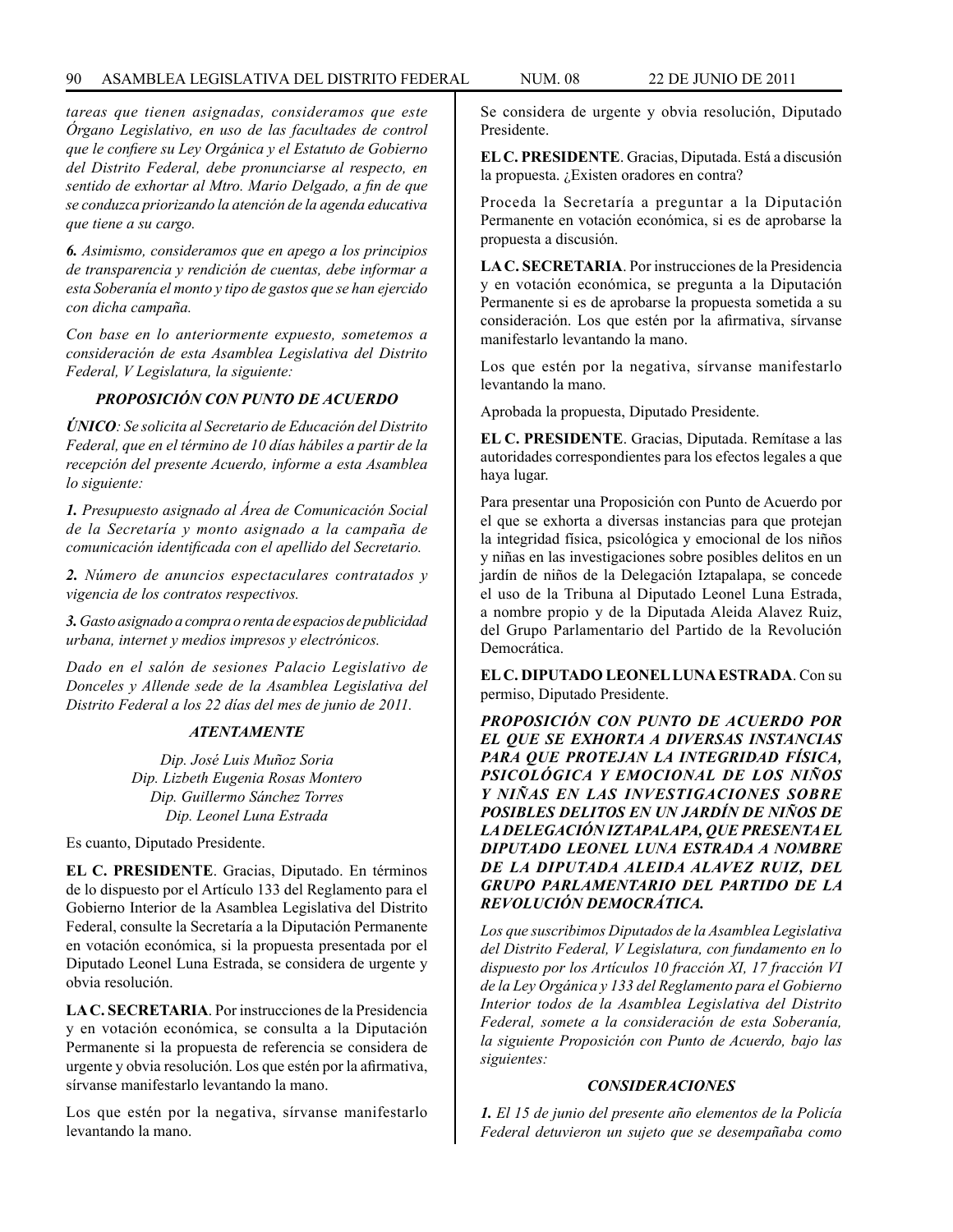*conserje de la escuela "Jardín de Niños Maestro Andrés Oscoy Rodríguez".*

*2. Dicha detención tuvo su fundamento de la denuncia que los padres de las víctimas interpusieron ante la Fiscalía Especializada para los Delitos de Violencia contra las Mujeres y Trata de Personas (FEVIMTRA) de la Procuraduría General de la República bajo el número de averiguación previa AP/PGR/FEVIMTRA-C/071/2011, de la que se derivó la posterior consignación del probable responsable Saúl Blancas Tamayo, alias "El Molestón", quien fue ingresado al Reclusorio Preventivo Varonil Sur, por el delito de violación equiparada agravada.*

*3. De dicho proceso conoce el C. Juez Séptimo de Distrito en Procesos Penales Federales quien ya dictó el auto de formal prisión en la causa penal 71/2011, por lo que el probable responsable seguirá el proceso en reclusión sin derecho a fianza.*

*4. Que a partir de que se realizó la detención del conserje del "Jardín de Niños Maestro Andrés Oscoy Rodríguez", ubicado en la Colonia Santa Cruz Meyehualco, en la Delegación Iztapalapa, decenas de padres han manifestado su preocupación porque sus hijos hayan sido víctimas de este probable delincuente, por lo que diversas instancias tanto locales como federales se han presentado con la finalidad de conocer la problemática, pero lo que ha predominado es la desinformación, la incertidumbre, la inseguridad por parte de los padres, tutores y familiares de los infantes,*

*5. Lo que ha devenido en que exijan la renuncia desde todo el personal que labora en el jardín de niños, así como la investigación y esclarecimiento de los hechos y de las personas que en ellos intervinieron.*

*6. Que de lo anteriormente es una violación a los derechos de los niños y niñas que la Carta Magna consagra en su favor, en particular los establecidos en las diversas fracciones de su Artículo 4, el cual a la letra dice:*

#### *"Artículo 4°*

*…*

*…"*

*Los niños y las niñas tienen derecho a la satisfacción de sus necesidades de alimentación, salud, educación y sano esparcimiento para su desarrollo integral.* 

*Los ascendientes, tutores y custodios tienen el deber de preservar estos derechos. El Estado proveerá lo necesario para propiciar el respeto a la dignidad de la niñez y el ejercicio pleno de sus derechos.*

*El Estado otorgará facilidades a los particulares para que coadyuven al cumplimiento de los derechos de la niñez.*

*7. La Ley General de Educación, en los sus Artículos 3° y 42 establecen claramente la obligación del Estado a prestar* 

*servicios de educación y que estos se otoguen procurando la protección y el cuidado necesarios para preservar su integridad física, psicológica y social sobre la base del respeto a su dignidad.*

*8. En este sentido es necesario desarrollar una investigación que permita esclarecer las dudas y las preocupaciones de los padres de familia respecto a la integridad de los niños y niñas, sin olvidar el debido proceso y los derechos de los presuntos responsables.*

*9. En este sentido, las instituciones de procuración de justicia desarrollarán un papel clave que permita además de fortalecer la confianza en la impartición de justicia, mantener la imparcialidad y sancionar con todo el rigor de la Ley a quien encuentre responsable.*

*10. En las investigaciones que se desarrollen, las instituciones están obligadas aplicar los protocolos de protección a los infantes y garantizar su integridad pisicológica, física y emocional.*

*11. Ante una situación de esta magnitud es imprescindible que la investigación ubique por encima de cualquier otro razonamiento el interés superior del infante.*

*12. La cooperación de las instituciones en este caso será fundamental, por lo que la Secretaría de Educación Pública, que ha mostrado buena disposición a colaborar, tendrá que dar las facilidades para el desarrollo de las investigaciones y el deslinde de responsabilidades.*

*Por lo anteriormente expuesto someto con carácter de urgente y obvia resolución a la consideración del pleno de esta Asamblea la siguiente:*

# *PROPOSICIÓN CON PUNTO DE ACUERDO*

*PRIMERO: Se exhorto al titular de la Secretaría de Educación Federal, para que atienda las peticiones de los padres de familia de los niños y niñas víctimas de los delitos o los probables delitos que se hayan cometido en su contra y dé las facilidades para la investigación respectiva poniendo por encima el interés superior de la infancia*

*SEGUNDO: Se exhorta respetuosamente a la Procuraduría General de la República y al Poder Judicial de la Federación para que en la investigación y proceso que se siguen sobre posibles delitos en el Jardín de Niños, Maestro Andrés Oscoy Rodríguez, en la Delegación Iztapalapa, se apliquen los protocolos de protección, así como las figuras de acompañamiento a los niños y niñas a fin de garantizar su integridad física, emocional y psicológica.*

*Dado en México, Distrito Federal a los 22 días del mes de junio del año dos mil once.*

## *SUSCRIBEN*

*Dip. Leonel Luna Estrada*

Es todo, Diputado Presidente.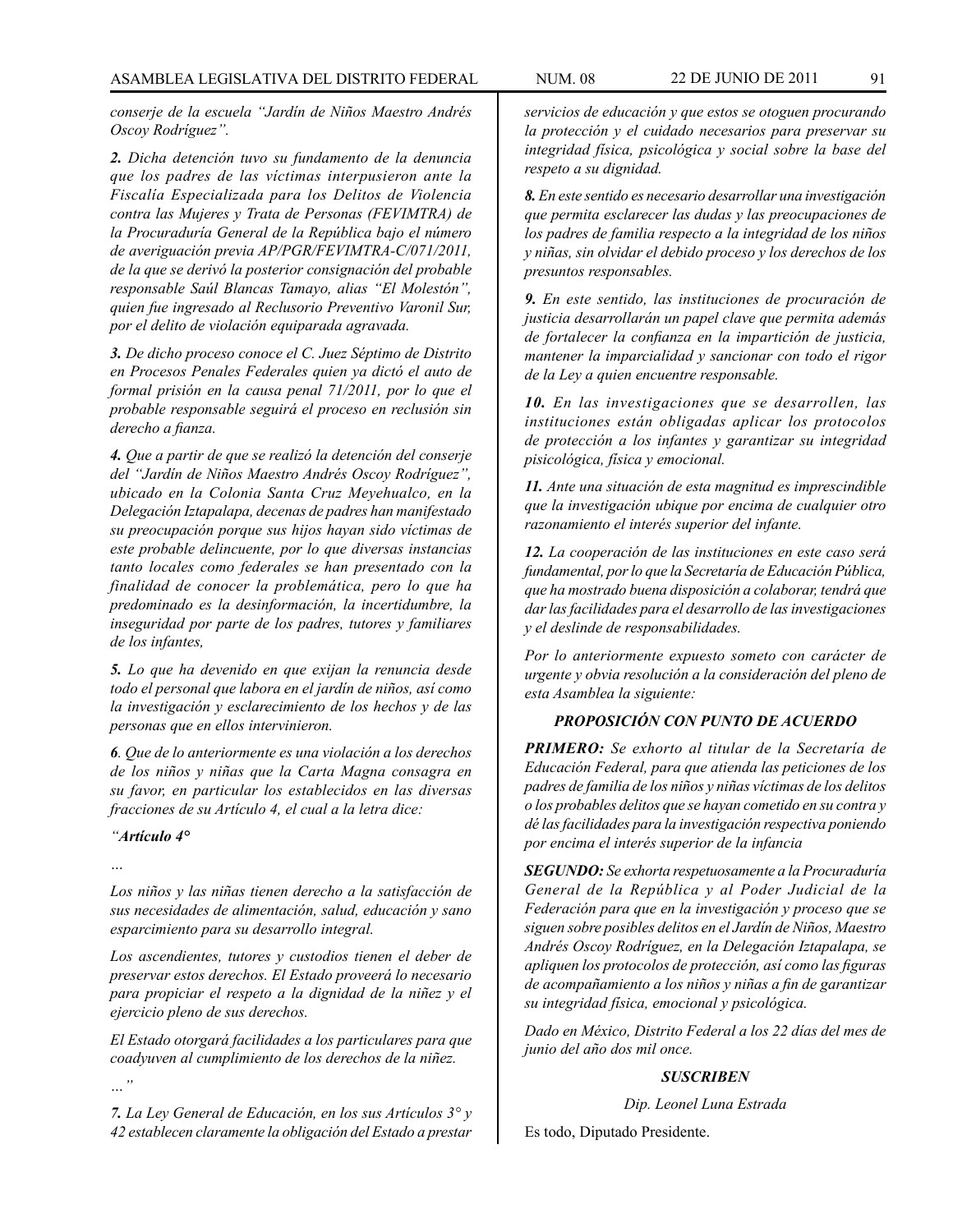**EL C. PRESIDENTE.** Gracias, Diputado.

**EL C. DIPUTADO CARLO FABIÁN PIZANO SALINAS.** *(Desde su curul)* Diputado Presidente.

**EL C. PRESIDENTE.** ¿Con qué objeto, Diputado Carlo Pizano?

**EL C. DIPUTADO CARLO FABIÁN PIZANO SALINAS.** *(Desde su curul)* Perdón, después de la consulta hacer una propuesta de redacción al promovente.

**EL C. PRESIDENTE.** Gracias, Diputado. En términos de lo dispuesto por el Artículo 133 del Reglamento para el Gobierno Interior de la Asamblea Legislativa del Distrito Federal, consulte la Secretaría a la Diputación Permanente en votación económica si la propuesta presentada por el Diputado Leonel Luna Estrada se considera de urgente y obvia resolución.

**LA C. SECRETARIA.** Por instrucciones de la Presidencia y en votación económica, se pregunta a la Diputación Permanente si la propuesta de referencia se considera de urgente y obvia resolución. Los que estén por la afirmativa, sírvanse manifestarlo levantando la mano.

Los que estén por la negativa, sírvanse manifestarlo levantando la mano.

Se considera de urgente y obvia resolución, Diputado Presidente.

**EL C. PRESIDENTE.** Gracias, Diputada. Está a discusión la propuesta. ¿Existen oradores en contra?

Proceda la Secretaría a preguntar a la Diputación Permanente en votación económica si es de aprobarse la propuesta a discusión.

**LA C. SECRETARIA.** Por instrucciones de la Presidencia y en votación económica, se pregunta a la Diputación Permanente si es de aprobarse la propuesta sometida a su consideración. Los que estén por la afirmativa, sírvanse manifestarlo levantando la mano.

Los que estén por la negativa, sírvanse manifestarlo levantando la mano.

Aprobada la propuesta, Diputado Presidente.

**EL C. PRESIDENTE.** Gracias, Diputada. Remítase a las autoridades correspondientes para los efectos legales a que haya lugar.

Para presentar una Proposición con Punto de Acuerdo por el que se cita a comparecer al Secretario de Protección Civil del Gobierno del Distrito Federal, Doctor Elías Miguel Moreno Brizuela, se concede el uso de la Tribuna al Diputado Leonel Luna Estrada, del Grupo Parlamentario del Partido de la Revolución Democrática.

**EL C. DIPUTADO LEONEL LUNA ESTRADA.** Con su permiso, Diputado Presidente.

*PROPOSICIÓN CON PUNTO DE ACUERDO POR EL QUE SE CITA A COMPARECER AL SECRETARIO DE PROTECCIÓN CIVIL DEL GOBIERNO DEL DISTRITO FEDERAL, DR. ELÍAS MIGUEL MORENO BRIZUELA, QUE PRESENTA EL DIPUTADO LEONEL LUNA ESTRADA, DEL GRUPO PARLAMENTARIO DEL PARTIDO DE LA REVOLUCIÓN DEMOCRÁTICA.*

*El suscrito Diputado Leonel Luna Estrada, integrante del Grupo Parlamentario del Partido de la Revolución Democrática, con fundamento en lo dispuesto en los Artículos 17 fracción VI de la Ley Orgánica y 133 del Reglamento para el Gobierno Interior ambos de la Asamblea Legislativa del Distrito Federal; someto a consideración de esta Honorable Diputación Permanente la proposición con Punto de Acuerdo al rubro citada, al tenor siguiente:*

*Desde su fundación, la cuenca del Valle de México ha afrontado problemas de asentamientos y hundimientos diferenciales, debido a las características del fondo lacustre en el que se estableció, un suelo arcilloso de baja resistencia, altos contenidos de agua y gran deformidad, sin embargo, además de las características del subsuelo, existen minas, barrancas, cañadas y fracturas de terreno en diversas zonas de la Ciudad, que la hacen vulnerable a precipitaciones pluviales y movimientos telúricos.* 

*La condición de gran parte de la superficie del Distrito Federal compuesta de suelo blando, se agrava por la sobreexplotación de los mantos acuíferos, lo que está produciendo fuerte inestabilidad, evidenciada por los hundimientos, grietas y ampliación de fallas geológicas.*

*Se estima que en las Delegaciones Álvaro Obregón e Iztapalapa hay 30 mil inmuebles en riesgo de colapso por inestabilidad del terreno, mala calidad de los materiales, cimientos deficientes y efectos de precipitaciones pluviales.*

*Asimismo, en la Delegación Iztapalapa existen trece Colonias y tres unidades habitacionales con problemas de grietas y hundimientos, los cuales han ido aumentando gradualmente.*

*Por otro lado, en las Delegaciones Miguel Hidalgo y Álvaro Obregón la explotación de las minas ha generado inestabilidad del suelo y riesgo para edificaciones asentadas sobre ellas.*

*En la Delegación Gustavo A. Madero, Unidades Habitacionales como La Patera Vallejo, Juan de Dios Bátiz, Unidad SCT Vallejo y Lindavista Vallejo se encuentran edificios con grados considerables de inclinación, grietas estructurales, hundimientos del pavimento; en estas Unidades Habitacionales viven cerca de 6 mil personas, de las cuales aproximadamente el 70 por ciento son adultos mayores.*

*Es por lo anterior que resulta importante conocer de manera puntual qué acciones se están tomando y aplicando*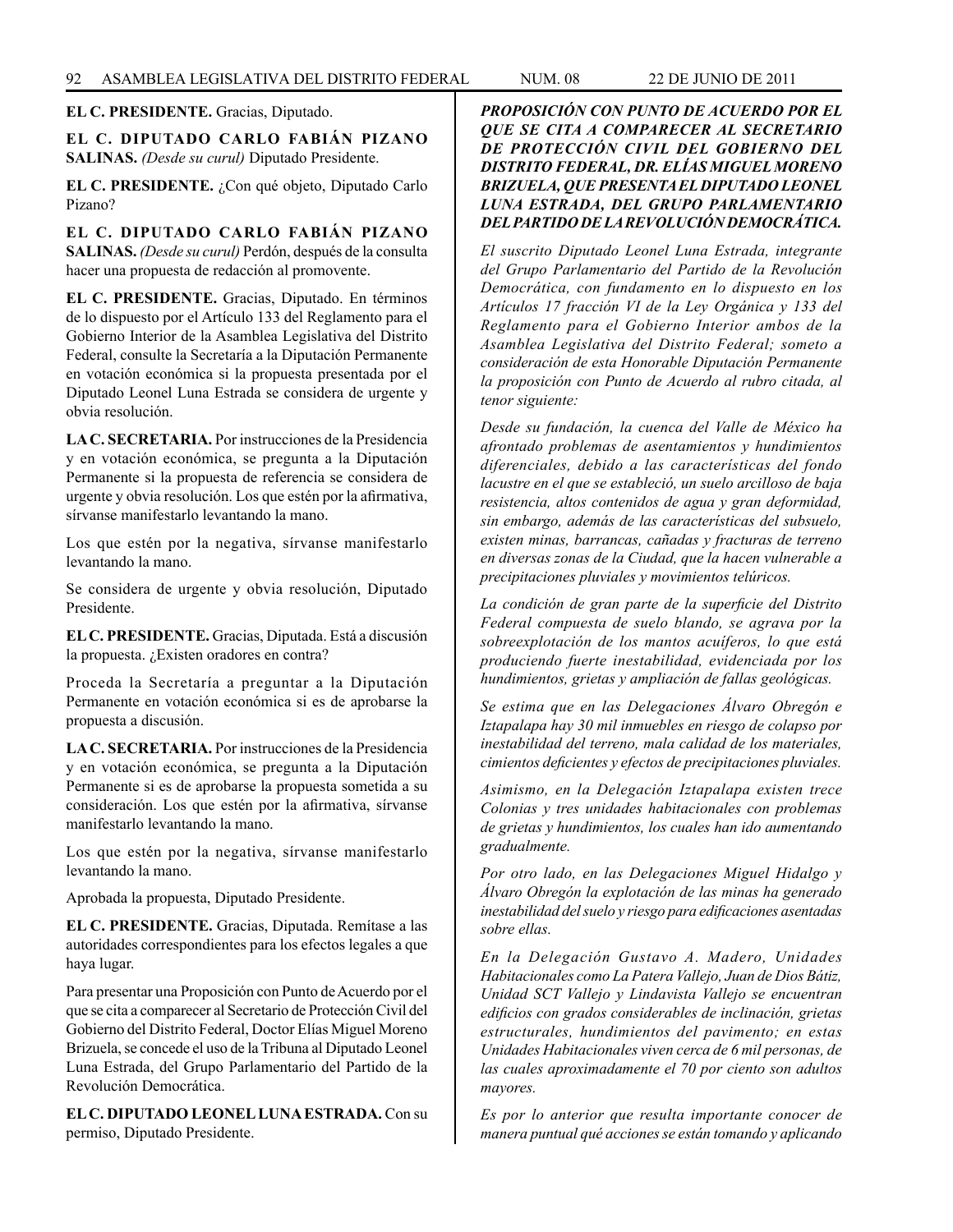*a efecto de evitar incidentes que pongan en riesgo la vida y el patrimonio de los habitantes de la Ciudad de México, porque si bien es cierto que en algunos casos se acentúan debido a las condiciones orográficas y topográficas de la Ciudad, también lo es que, se deben hacer las inversiones y tomar las medidas necesarias para brindar la mayor seguridad posible.*

# *CONSIDERANDO*

*PRIMERO. Que de conformidad con el Artículo 46 de la Ley Orgánica de la Asamblea Legislativa del Distrito Federal, la Diputación Permanente es el órgano deliberativo de la Asamblea que sesionará durante los recesos de ésta, cuyas atribuciones se encuentran definidas en la Ley Orgánica y el Reglamento para el Gobierno Interior, ambos de la Asamblea Legislativa del Distrito Federal.*

*SEGUNDO. Que de acuerdo con el Artículo 58, fracción XII, del ordenamiento citado, es atribución de la Diputación Permanente citar a través de la Comisión de Gobierno a comparecer a los servidores públicos de la Administración Pública del Distrito Federal.*

*TERCERO. Que el Artículo 147 del Reglamento para el Gobierno Interior de la Asamblea Legislativa del Distrito Federal, dispone que los servidores públicos podrán ser citados a las sesiones de las Comisiones en que se discutan asuntos vinculados con la dependencia a su cargo.*

*CUARTO. Que acorde con lo señalado en el Artículo 23 Bis de la Ley Orgánica de la Administración Pública del Distrito Federal, corresponde a la Secretaría de Protección Civil el despacho de las materias relativas a la protección civil y prevención al desastre.*

*En consecuencia, someto a consideración de esta Honorable Diputación Permanente el siguiente:*

### *ACUERDO*

*ÚNICO: Se cita a comparecer al Secretario de Protección Civil del Gobierno del Distrito Federal, Dr. Elías Miguel Moreno Brizuela, ante la Comisión de Protección Civil de la Asamblea Legislativa del Distrito Federal, a fin de que exponga las acciones que lleva a cabo y tiene programado realizar la Secretaría a su cargo en relación a:*

*1. Las grietas y hundimientos en la Delegación Iztapalapa.*

*2. Los hundimientos en unidades habitacionales de la Delegación Gustavo A. Madero.*

*3. Las minas y barrancas en la Delegación Álvaro Obregón.*

*4. Así como las acciones para prevenir riesgos durante la temporada de lluvias.*

*La comparecencia tendrá verificativo el miércoles 29 de junio a las 9:30 horas, en el Salón Luis Donaldo Colosio del Recinto Legislativo.* 

*El formato de la comparecencia será el que designe la Comisión de Protección Civil para tal efecto.*

*Dado en el Salón de Sesiones del Recinto Legislativo a los veintidós días de junio de dos mil once.*

# *SUSCRIBEN*

*Dip. Leonel Luna Estrada Dip. Ana Estela Aguirre y Juárez Dip. Carlo Fabián Pizano Salinas*

Muchas gracias, Diputado Presidente.

**EL C. PRESIDENTE.** Gracias, Diputado.

**EL C. DIPUTADO CARLO FABIÁN PIZANO SALINAS.** *(Desde su curul)* Diputado Presidente.

**EL C. PRESIDENTE.** ¿Con qué objeto, Diputado Carlo Pizano?

**EL C. DIPUTADO CARLO FABIÁN PIZANO SALINAS.** *(Desde su curul)* Solicitarle Presidente si por su conducto el promovente me permite adherirme a su Punto de Acuerdo.

**EL C. DIPUTADO LEONEL LUNA ESTRADA.** Por supuesto, Diputado

**LA C. DIPUTADA ANA ESTELA AGUIRRE Y JUÁREZ.** *(Desde su curul)* Yo también.

**EL C. DIPUTADO LEONEL LUNA ESTRADA.** Por supuesto, Diputada Ana Estela Aguirre.

**LA C. DIPUTADA ANA ESTELA AGUIRRE Y JUÁREZ.** *(Desde su curul)* Presidente.

**EL C. PRESIDENTE.** Adelante Diputada, ¿con qué objeto?

**LA C. DIPUTADA ANA ESTELA AGUIRRE Y JUÁREZ.** Preguntar si acepta el adherirme a la propuesta.

**EL C. PRESIDENTE.** Ha aceptado el Diputado Leonel Luna que se adhiera a su propuesta.

En términos de lo dispuesto por el Artículo 133 del Reglamento para el Gobierno Interior de la Asamblea Legislativa del Distrito Federal consulte la Secretaría a la Diputación Permanente en votación económica si la propuesta presentada por el Diputado Leonel Luna Estrada se considera de urgente y obvia resolución.

**LA C. SECRETARIA.** Por instrucciones de la Presidencia y en votación económica se consulta a la Diputación Permanente si la propuesta de referencia se considera de urgente y obvia resolución. Los que estén por la afirmativa, sírvanse manifestarlo levantando la mano.

Los que estén por la negativa, sírvanse manifestarlo levantando la mano.

Se considera de urgente y obvia resolución, Diputado Presidente.

**EL C. PRESIDENTE.** Gracias Diputada. Está a discusión la propuesta. ¿Existen oradores en contra?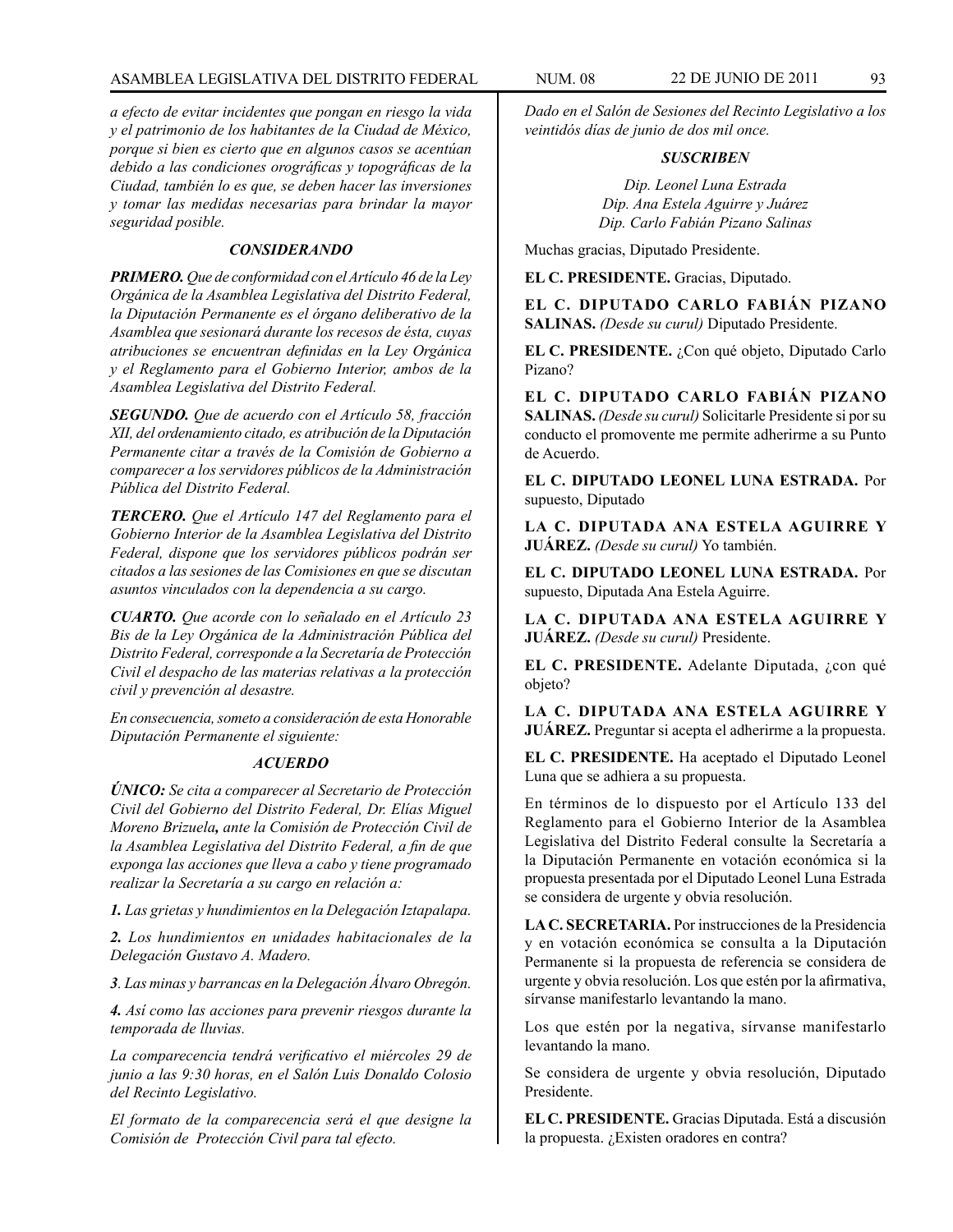Proceda la Secretaría a preguntar a la Diputación Permanente en votación económica si es de aprobarse la propuesta a discusión.

**LA C. SECRETARIA.** Por instrucciones de la Presidencia y en votación económica se pregunta a la Diputación Permanente si es de aprobarse la propuesta sometida a su consideración. Los que estén por la afirmativa, sírvanse manifestarlo levantando la mano.

Los que estén por la negativa, sírvanse manifestarlo levantando la mano.

Aprobada la propuesta, Diputado Presidente.

**EL C. PRESIDENTE.** Gracias Diputada. Remítase a las autoridades correspondientes para los efectos legales a que haya lugar.

Para presentar una Proposición con Punto de Acuerdo por el que se solicita al Director del Sistema de Aguas de la Ciudad de México y al Secretario de Obras y Servicios Urbanos las acciones que se indican en relación al puente ubicado en Andador 2 y Río Mixcoac, Colonia Tezontla, se concede el uso de la Tribuna al Diputado Leonel Luna Estrada, del Grupo Parlamentario del Partido de la Revolución Democrática.

**EL C. DIPUTADO LEONEL LUNA ESTRADA.** Con su permiso, Diputado Presidente.

*PROPOSICIÓN CON PUNTO DE ACUERDO POR EL QUE SE SOLICITA AL DIRECTOR DEL SISTEMA DE AGUAS DE LA CIUDAD DE MÉXICO Y AL SECRETARIO DE OBRAS Y SERVICIOS URBANOS, LAS ACCIONES QUE SE INDICAN EN RELACIÓN AL PUENTE UBICADO EN ANDADOR 2 Y RÍO MIXCOAC COLONIA TEZONTLA, QUE PRESENTA EL DIPUTADO LEONEL LUNA ESTRADA, DEL GRUPO PARLAMENTARIO DEL PARTIDO DE LA REVOLUCIÓN DEMOCRÁTICA.*

*El suscrito Diputado Leonel Luna Estrada, integrante del Grupo Parlamentario del Partido de la Revolución Democrática, con fundamento en lo dispuesto en los Artículos 17 fracción VI de la Ley Orgánica y 133 del Reglamento para el Gobierno Interior, ambos de la Asamblea Legislativa del Distrito Federal, someto a la consideración de este Honorable Pleno la proposición con Punto de Acuerdo al rubro citada, al tenor siguiente:*

*Como es del conocimiento de todos ustedes, uno de problemas que enfrenta la Delegación Álvaro Obregón, son las inundaciones, tanto las que se generan de manera habitual en las Colonias ahí ubicadas, pero en tiempo de lluvias, también las que se producen por la acumulación en toda la trayectoria que siguen desde las partes más altas de la Delegación, siguiendo los causes y cañadas hacia las partes bajas. Muchos de ellos ahora habitados.*

*Esto significa que en las zonas bajas de la Delegación, con frecuencia se observan inundaciones que es necesario*  *atender a fin de que no se conviertan en un factor de riesgo para los habitantes.*

*Un caso particular de ello lo encontramos en la Colonia Tezontla, en el cruce de las calles Andador 2 y Río Mixcoac.* 

*En ese punto se ubica un puente, que es tanto vehicular como peatonal, que comunica a las Colonias Tezontla, Acuilotla, Pirules, Ampliación Pirules, Xocomecatla, La araña y Ampliación Corpus Cristi. Debajo de este puente cruza el Río Mixcoac, que viene desde la parte alta de la Delegación, en el Desierto de los Leones. Este Río, como se sabe, arrastra consigo animales muertos, sillones y además de basura, que debilitan las propias estructuras del puente, además de que en tiempos de lluvia todos estos desperdicios bloquean el cause ocasionando inundaciones de hasta 2 metros de altura.* 

*Esta situación representa un grave riesgo para los vecinos del lugar. Ya que en caso de que este puente colapsara dejaría incomunicadas a las Colonias ya mencionadas, además de afectar alrededor de 500 familias.*

*Al respecto y de acuerdo con el testimonio de vecinos del lugar, la estructura de este puente se encuentra fracturada desde hace poco más de un año. Lo que ya ha generado percances que, afortunadamente, han sido menores, aunque han puesto en peligro la vida de los habitantes de la zona.*

*Por tal motivo, consideramos que es urgente la intervención del Sistema de Aguas de la Ciudad de México, como autoridad competente en la materia, a efecto de que emita el dictamen correspondiente para que con base en él, la Secretaría de Obras y Servicios Urbanos realice las obras de reparación necesarias o en su defecto la construcción de un puente nuevo.*

*En tal sentido y con fundamento en lo antes expuesto, someto a esta Diputación Permanente el presente:*

#### *PUNTO DE ACUERDO*

*PRIMERO. Se solicita al Director del Sistema de Aguas de la Ciudad de México, emita un dictamen sobre las condiciones en las que se encuentra el puente ubicado en Andador 2 y Río Mixcoac, Colonia Tezontla.*

*SEGUNDO. Se solicita a la Secretaría de Obras y Servicios Urbanos del Distrito Federal, realice las obras necesarias para la reparación o en su caso, la construcción de un nuevo puente ubicado en la dirección antes señalada.*

*Dado en el Salón de Sesiones del Recinto Legislativo a los 21 días del mes de junio de 2011.*

## *ATENTAMENTE*

*Dip. Leonel Luna Estrada*

Es cuanto, Diputado Presidente.

**EL C. PRESIDENTE.** Gracias Diputado. En términos de lo dispuesto por el Artículo 133 de Reglamento para el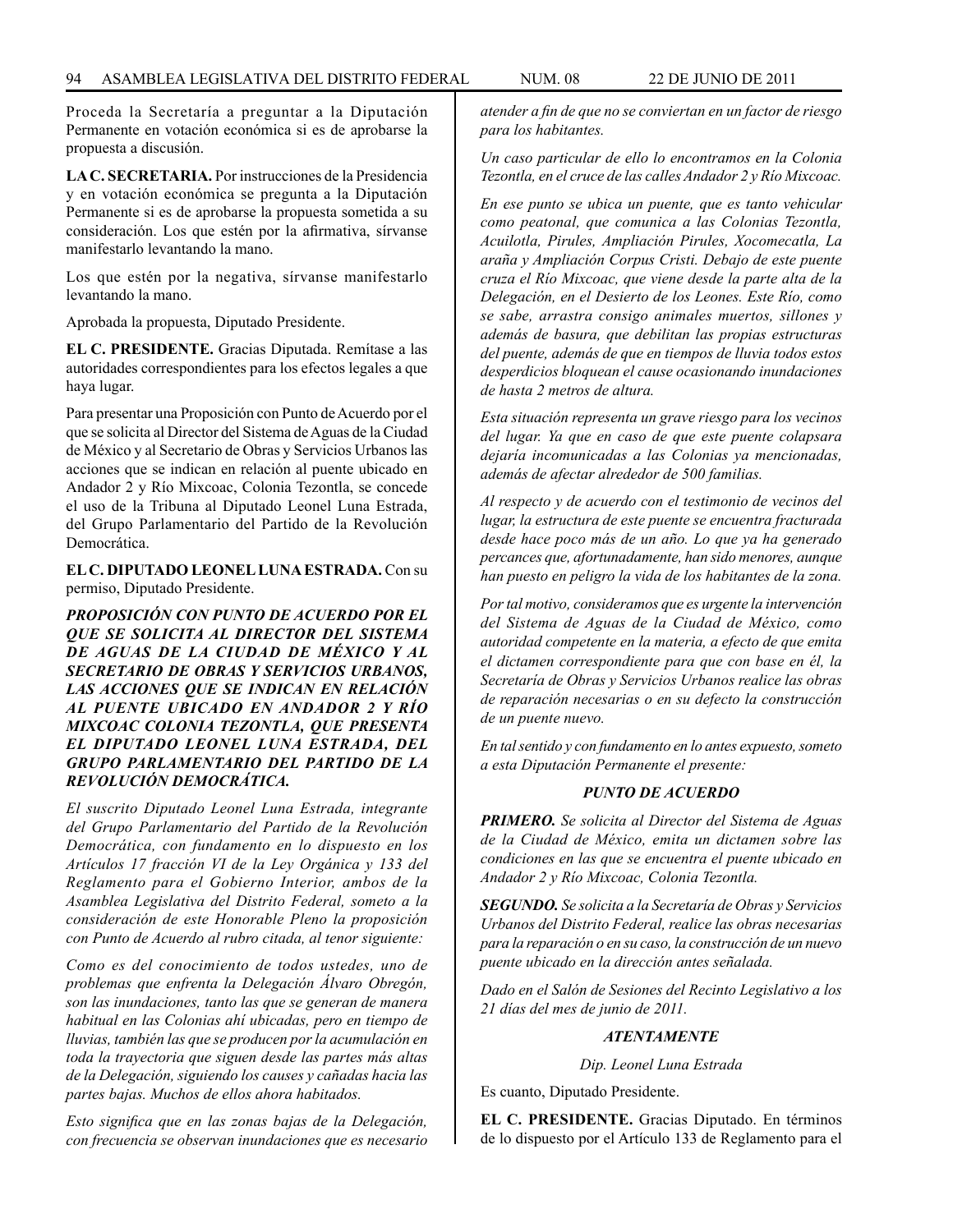Gobierno Interior de la Asamblea Legislativa del Distrito Federal consulte la Secretaría a la Diputación Permanente en votación económica si la propuesta presentada por el Diputado Leonel Luna Estrada se considera de urgente y obvia resolución.

**LA C. SECRETARIA**. Por instrucciones de la Presidencia y en votación económica, se consulta a la Diputación Permanente si la propuesta de referencia se considera de urgente y obvia resolución. Los que estén por la afirmativa, sírvanse manifestarlo levantando la mano.

Los que estén por la negativa, sírvanse manifestarlo levantando la mano.

Se considera de urgente y obvia resolución, Diputado Presidente.

**EL C. PRESIDENTE.** Gracias, Diputada. Está a discusión la propuesta. ¿Existen oradores en contra?

Proceda la Secretaría a preguntar a la Diputación Permanente en votación económica, si es de aprobarse la propuesta a discusión.

**LA C. SECRETARIA.** Por instrucciones de la Presidencia y en votación económica se pregunta a la Diputación Permanente si es de aprobarse la propuesta sometida a su consideración. Los que estén por la afirmativa, sírvanse manifestarlo levantando la mano.

Los que estén por la negativa, sírvanse manifestarlo levantando la mano.

Aprobada la propuesta, Diputado Presidente.

**EL C. PRESIDENTE**. Gracias, Diputada. Remítase a las autoridades correspondientes para los efectos legales a que haya lugar.

Para presentar una Proposición con Punto de Acuerdo para solicitar al ciudadano Manuel Mondragón y Kalb, Secretario de Seguridad Pública del Distrito Federal y al ciudadano Miguel Ángel Mancera Espinosa, Procurador General de Justicia del Distrito Federal, un informe por escrito en donde se detalle la situación del operativo CONAGO 1, se concede el uso de la Tribuna a la Diputada Lizbeth Eugenia Rosas Montero, del Grupo Parlamentario del Partido de la Revolución Democrática.

**LA C. DIPUTADA LIZBETH EUGENIA ROSAS MONTERO**. Con su venia, Diputado Presidente.

*PROPOSICIÓN CON PUNTO DE ACUERDO PARA SOLICITAR AL C. MANUEL MONDRAGÓN Y KALB, SECRETARIO DE SEGURIDAD PÚBLICA DEL DISTRITO FEDERAL, Y AL C. MIGUEL ÁNGEL MANCERA ESPINOSA, PROCURADOR GENERAL DE JUSTICIA DEL DISTRITO FEDERAL, UN INFORME POR ESCRITO, EN DONDE SE DETALLE LA SITUACIÓN DEL OPERATIVO CONAGO 1, QUE PRESENTA LA DIPUTADA LIZBETH EUGENIA ROSAS MONTERO, DEL GRUPO PARLAMENTARIO DEL PARTIDO DE LA REVOLUCIÓN DEMOCRÁTICA.*

*La que suscribe, Diputada Local, integrante del Grupo Parlamentario del Partido de la Revolución Democrática de la V Legislatura de la Asamblea Legislativa del Distrito Federal, y con fundamento en lo dispuesto en el Artículo 17 Fracción VI de la Ley Orgánica y Artículo 133 del Reglamento para el Gobierno Interior, ambos de la Asamblea Legislativa del Distrito Federal, me permito poner a consideración de esta Soberanía la siguiente Proposición con Punto de Acuerdo, conforme a los siguientes:*

#### *CONSIDERANDOS*

*PRIMERO.Que es facultad y atribución del titular de la Secretaría de Seguridad Pública del Distrito Federal, remitir los informes que le requiera esta Soberanía en torno a los temas que atiende la Secretaría que encabeza.*

*SEGUNDO. Que es facultad y atribución del titular de la Procuraduría General de Justicia del Distrito Federal, remitir los informes que le requiera esta Soberanía en torno a los temas que atiende la Procuraduría que encabeza.*

*TERCERO. Que el pasado 13 de junio de 2011, entró en vigor un operativo denominado "CONAGO 1", en el Distrito Federal, como un acuerdo e iniciativa de la Conferencia de Gobernadores, de la República Mexicana.* 

*CUARTO. Que de dicho operativo han difundido, diversos medios de comunicación sus metas logros y alcances, y que de haber iniciado de forma temporal, se dijo que se aplicaría solamente hasta el 19 de los corrientes, recientemente el Presidente en turno de la CONAGO y Jefe de Gobierno del Distrito Federal, C. Marcelo Luis Ebrard Casaubón, anunció que este operativo se aplicaría de manera permanente.*

*QUINTO. Que ante esto, tanto la ciudadanía, habitantes y representantes populares del Distrito Federal, necesitamos conocer más a fondo en qué consiste y cuáles son los resultados concretos de dicho programa más allá de los boletines de prensa.*

*SEXTO. Que precisamente por estos boletines y gracias al trabajo de diversos periodistas, nos hemos enterado que los objetivos de este operativo son atacar los principales delitos en contra de la seguridad ciudadana. Entre los que destacan: robo de vehículos, robo a transporte y pasajeros, venta de autopartes robadas, y hasta la desarticulación de bandas criminales.*

*SÉPTIMO. Que de igual manera por los medios de comunicación, sabemos que al día 20 de junio, los resultados del operativo "CONAGO 1" fueron los siguientes:*

- *3,705 detenciones.*
- *1,258 vehículos recuperados y*
- *712 órdenes de aprehensión cumplimentadas.*

*Por lo antes expuesto y con fundamento en la normatividad mencionada, someto a consideración de esta Soberanía la siguiente Proposición con:*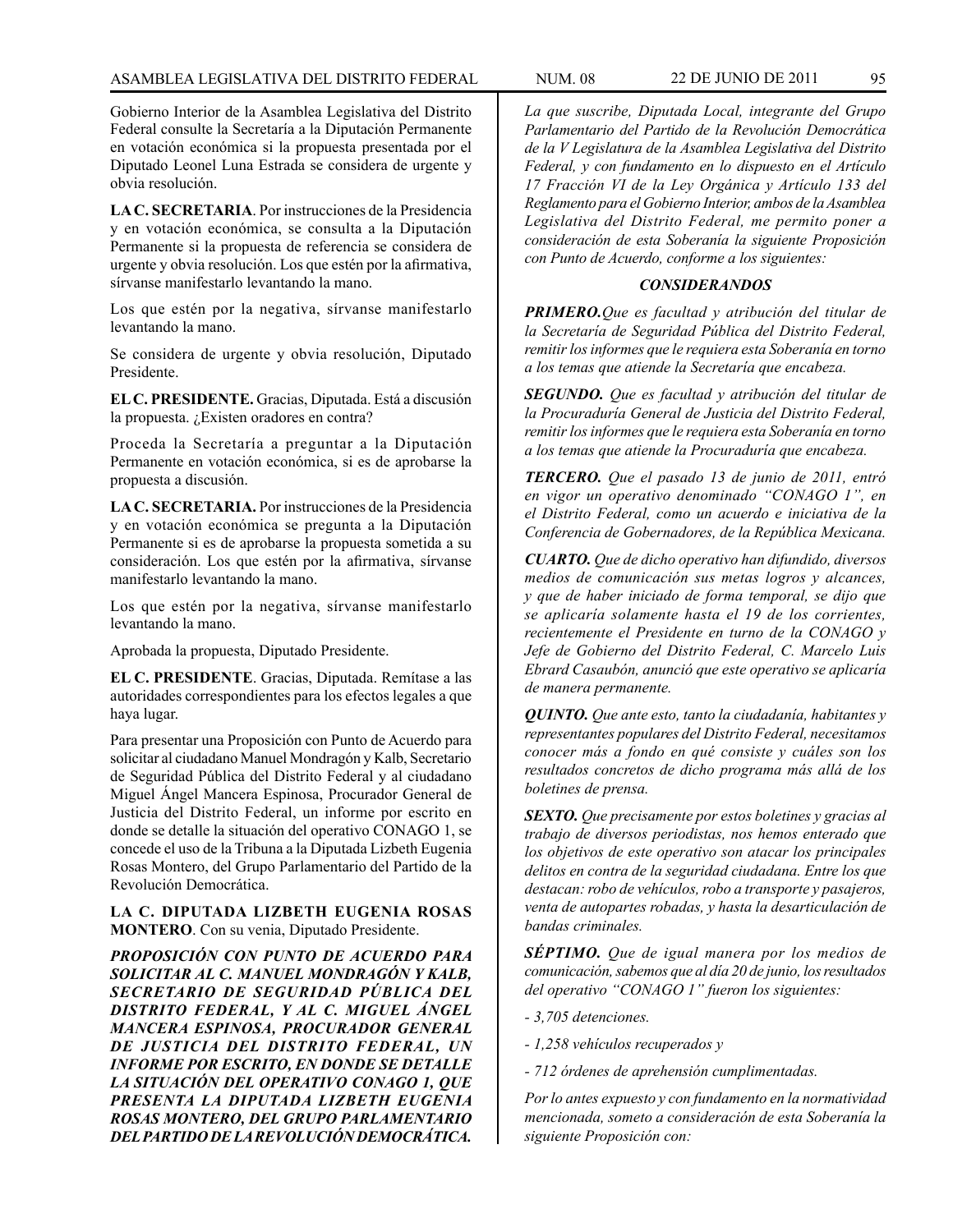# *PUNTO DE ACUERDO*

*PRIMERO. Se exhorta respetuosamente al C. Manuel Mondragón y Kalb y al C. Miguel Ángel Mancera Espinosa, Secretario de Seguridad Pública y Procurador General de Justicia, respectivamente, ambos, del Distrito Federal, a rendir un informe por escrito a esta Asamblea Legislativa, en donde detallen la situación actual del operativo "CONAGO 1" en el Distrito Federal.*

*SEGUNDO. Dicho informe deberá contener al menos el desgloce que corresponda al Distrito Federal de los datos reportados por el Jefe de Gobierno del Distrito Federal, en su calidad de Presidente en turno de la CONAGO, como resultados del operativo "CONAGO 1".*

*TERCERO. También el informe contendrá del total de detenidos en el Distrito Federal, que seguimiento tiene cada caso, cuantos detenidos, cuántos consignados, si se están contabilizando remisiones por faltas administrativas, y de éstas cuántas son.*

*CUARTO. Otro apartado del informe deberá contener, cuántos vehículos recuperados en el Distrito Federal, en que estado legal se encuentran si ya fueron reintegrados a sus propietarios. Así como en el caso de ordenes de aprehensión cuántas se han realizado, y por que casos, entre otros datos que se consideren relevantes del operativo.*

*QUINTO. El informe se deberá remitir a esta Soberanía 5 días hábiles posteriores a la recepción del presente.* 

*Asamblea Legislativa del Distrito Federal a 21 de junio de 2011.*

# *ATENTAMENTE*

# *Dip. Lizbeth Eugenia Rosas Montero*

Es cuanto, Diputado Presidente.

**EL C. PRESIDENTE.** En términos de lo dispuesto por el Artículo 133 del Reglamento para el Gobierno Interior de la Asamblea Legislativa del Distrito Federal, consulte la Secretaría a la Diputación Permanente en votación económica si la propuesta presentada por la Diputada Lizbeth Eugenia Rosas Montero se considera de urgente y obvia resolución.

**LA C. SECRETARIA.** Por instrucciones de la Presidencia y en votación económica se consulta a la Diputación Permanente si la propuesta de referencia se considera de urgente y obvia resolución. Los que estén por la afirmativa, sírvanse manifestarlo levantando la mano.

Los que estén por la negativa, sírvanse manifestarlo levantando la mano.

Se considera de urgente y obvia resolución, Diputado Presidente.

**EL C. PRESIDENTE.** Gracias, Diputada. Está a discusión la propuesta. ¿Existen oradores en contra?

Proceda la Secretaría a preguntar a la Diputación Permanente en votación económica si es de aprobarse la propuesta a discusión.

**LA C. SECRETARIA.** Por instrucciones de la Presidencia y en votación económica, se pregunta a la Diputación Permanente si es de aprobarse la propuesta sometida a su consideración. Los que estén por la afirmativa, sírvanse manifestarlo levantando la mano.

Los que estén por la negativa, sírvanse manifestarlo levantando la mano.

Aprobada la propuesta, Diputado Presidente.

**EL C. PRESIDENTE.** Gracias, Diputada. Remítase a las autoridades correspondientes para los efectos legales a que haya lugar.

Esta Presidencia informa que se recibió una Proposición con Punto de Acuerdo por el que se solicita a diversas autoridades informen a esta Soberanía sobre los resultados obtenidos en el Distrito Federal como consecuencia del Operativo CONAGO 1, suscrita por el Diputado Guillermo Octavio Huerta Ling, del Grupo Parlamentario del Partido Acción Nacional. Con fundamento en lo dispuesto por los Artículos 50 fracciones IV y V de la Ley Orgánica de la Asamblea Legislativa del Distrito Federal, 28 y 132 del Reglamento para el Gobierno Interior, se turna para su análisis y dictamen a la Comisión de Seguridad Pública.

*PROPOSICIÓN CON PUNTO DE ACUERDO POR EL QUE SE SOLICITA A DIVERSAS AUTORIDADES, INFORMEN A ESTA SOBERANÍA SOBRE LOS RESULTADOS OBTENIDOS EN EL DISTRITO FEDERAL COMO CONSECUENCIA DEL OPERATIVO CONAGO-1, QUE SUSCRIBE EL DIPUTADO GUILLERMO OCTAVIO HUERTA LING, DEL GRUPO PARLAMENTARIO DEL PARTIDO ACCIÓN NACIONAL.*

*El suscrito, Diputado integrante del Grupo Parlamentario del Partido Acción Nacional en la Asamblea Legislativa del Distrito Federal, V Legislatura, con fundamento en lo dispuesto por los Artículos 17 fracción VI de la Ley Orgánica; 93 y 132 del Reglamento para el Gobierno Interior, ambos de la Asamblea Legislativa del Distrito Federal, somete a consideración del Pleno de este Honorable órgano de gobierno, la presente proposición con Punto de Acuerdo por el que se solicita a diversas autoridades, informen a esta Soberanía sobre los resultados obtenidos en el Distrito Federal como consecuencia del operativo CONAGO-1, conforme a los siguientes:*

#### *ANTECEDENTES*

*Por acuerdo de la Conferencia Nacional de Gobernadores, del pasado 13 al 19 de junio, se realizó a nivel nacional el operativo de seguridad denominado CONAGO- 1, con la finalidad de coordinar las acciones de las Entidades Federativas y del Distrito Federal en el combate a la delincuencia.*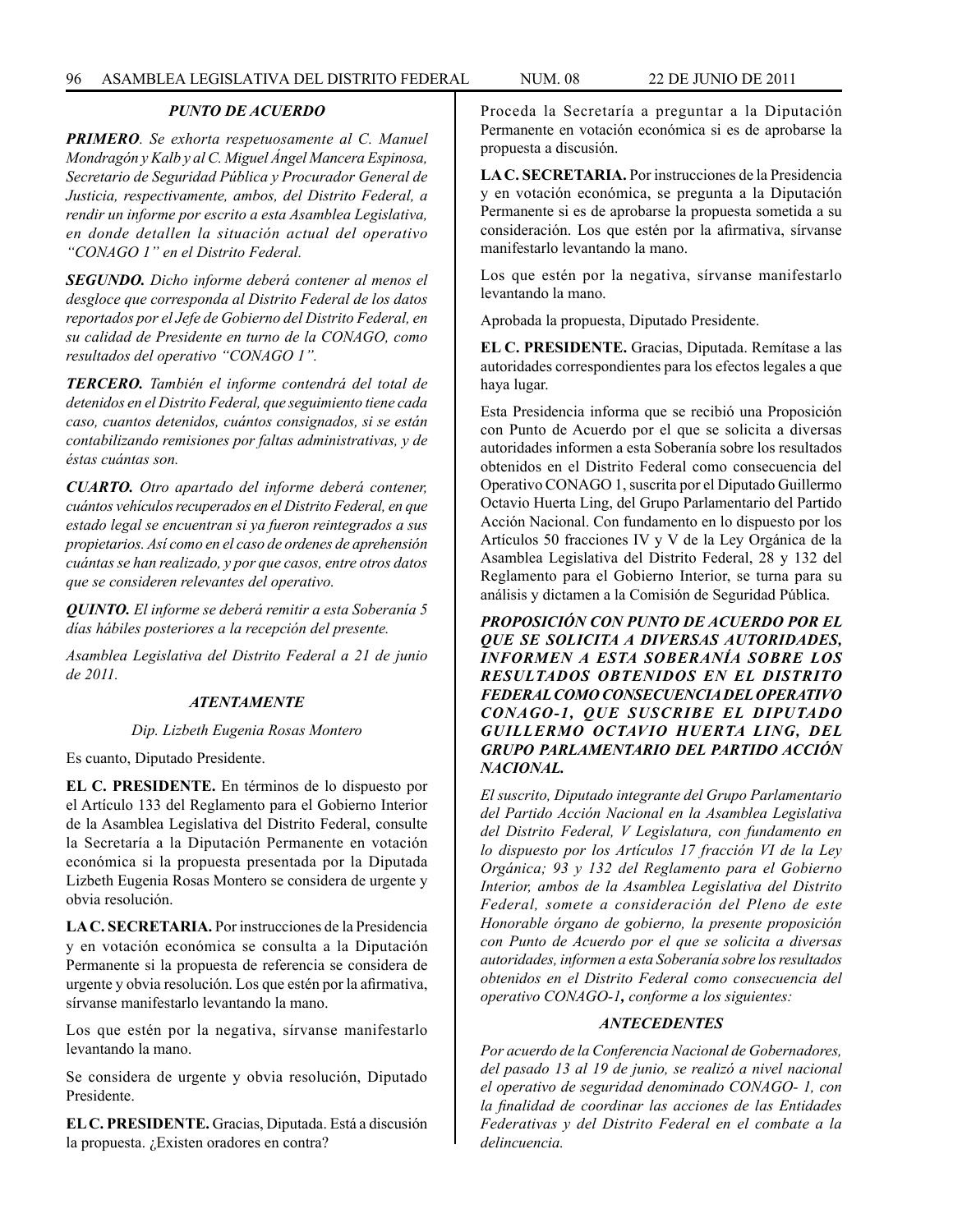# ASAMBLEA LEGISLATIVA DEL DISTRITO FEDERAL NUM. 08 22 DE JUNIO DE 2011 97

*El Jefe de Gobierno del Distrito Federal y Presidente en turno de la Conferencia Nacional de Gobernadores, indicó que tan solo en 7 días que duró el operativo CONAGO-1, se logró la detención de 3,918 personas y 1534 vehículos robados fueron recuperados, además de lograrse la desarticulación de bandas ligadas a la comisión de delitos contra la salud, robo de vehículos y a transportistas.*

*En el Distrito Federal, de acuerdo a lo expuesto por el Jefe de Gobierno, se logró reducir los niveles delictivos del Distrito Federal en un 23%.* 

*Derivado de los resultados obtenidos en el operativo CONAGO-1, las entidades federativas acordaron la creación de una oficina de Coordinación Operativa y mantenerlo de manera permanente con la realización de operativos sorpresa en distintas regiones del país, enfocándose principalmente en los delitos de alto impacto como el homicidio, la extorsión, el robo de vehículos, el secuestro y la trata de personas.*

*Los resultados de las acciones de coordinación de las entidades federativas y del Distrito Federal para llevar a cabo el operativo CONAGO-1 fueron positivos, sin embrago, en algunos puntos donde fueron colocados retenes para el desarrollo del operativo se presentaron algunos actos de corrupción y extorsión, cometidos por los mismos elementos de seguridad a cargo del operativo.*

*Esta Asamblea Legislativa reconoce la coordinación de acciones de las entidades federativas y del Distrito Federal en el combate a la delincuencia, considerando necesario que esta Soberanía conozca los resultados del operativo de seguridad CONAGO-1 obtenidos en el Distrito Federal, así como las quejas presentadas en el desarrollo del mismo.*

#### *CONSIDERANDOS*

*PRIMERO. Que es obligación de los Diputados de esta Asamblea Legislativa representar los intereses de los ciudadanos del Distrito Federal, siendo la estrategia de prevención al delito y combate a la delincuencia de interés de los capitalinos.*

*SEGUNDO. Que del pasado 13 al 19 de junio de 2011, se llevó a cabo a nivel nacional el operativo de seguridad denominado CONAGO-1, reportando el Distrito Federal una disminución en los niveles delictivos.*

*TERCERO. Que es necesario que esta Soberanía conozca los resultados oficiales obtenidos en el Distrito Federal por el operativo denominado CONAGO-1.*

*CUARTO. Que el Artículo 58 fracción XVII de la Ley Orgánica de la Asamblea Legislativa del Distrito Federal, establece como una atribución de la Diputación Permanente comunicarse con los otros órganos locales de gobierno, los organismos autónomos locales y federales, los poderes de la Unión, las autoridades de las entidades federativas.*

*QUINTO. Que la Secretaría de Seguridad Pública y la Procuraduría General de Justicia del Distrito Federal, son las dependencias encargadas de velar por mantener el* 

*orden público y el bienestar de los capitalinos, generando acciones tendientes a al combate, prevención y persecución de los delitos.*

*SEXTO. Que la Comisión de Derechos Humanos del Distrito Federal es la encargada de recibir y dar seguimiento a las quejas presentadas contra posibles violaciones a los derechos humanos en el Distrito Federal.*

*Por lo anteriormente manifestado, ante la obligación de este Órgano Legislativo de velar por los intereses de los ciudadanos del Distrito Federal, pongo a consideración de esta Honorable Asamblea Legislativa del Distrito Federal el siguiente:*

#### *PUNTO DE ACUERDO*

*PRIMERO. Se solicita al Titular de la Secretaría de Seguridad Pública del Distrito Federal, Dr. Manuel Mondragón y Kalb, remita a esta Soberanía, en un término que no exceda de 15 días naturales, un Informe pormenorizado sobre los resultados obtenidos en el operativo CONAGO-1, que contenga, cuando menos:*

*1. El número de elementos desplegados para la realización del operativo, especificando si están adscritos a la policía preventiva, auxiliar o bancaria industrial. .*

*2. Las tecnologías utilizadas, incluyendo los vehículos.* 

*3. Los puntos en los que se llevo a cabo el operativo.*

*4. La duración.*

*5. El número de personas detenidas y la causa por la que se dio su detención.*

*6. El número de personas que fueron consignadas y las que fueron liberadas.*

*7. El monto de los recursos que fueron ejercidos para cumplimentar con el operativo.*

*8. Función realizada y resultados obtenidos por los Centros de Control y Comando.*

*SEGUNDO. Se solicita al Presidente de la Comisión de Derechos Humanos del Distrito Federal, Dr. Luis Armando González Placencia, remita a esta Soberanía, en un término que no exceda de 15 días naturales, la información relativa a las quejas recibidas, señalando la causa, originadas por el operativo de seguridad denominado CONAGO-1.*

*TERCERO. Se solicita al Titular de la Procuraduría General de Justicia del Distrito Federal, Dr. Miguel Ángel Mancera Espinoza, remita a esta Soberanía, la información relativa al número de mandamientos judiciales cumplimentados como consecuencia del operativo CONAGO-1, así como el promedio diario de cumplimiento.*

*Recinto Legislativo, a los veintidós días del mes de junio de dos mil once.* 

#### *ATENTAMENTE*

*Dip. Guillermo Octavio Huerta Ling*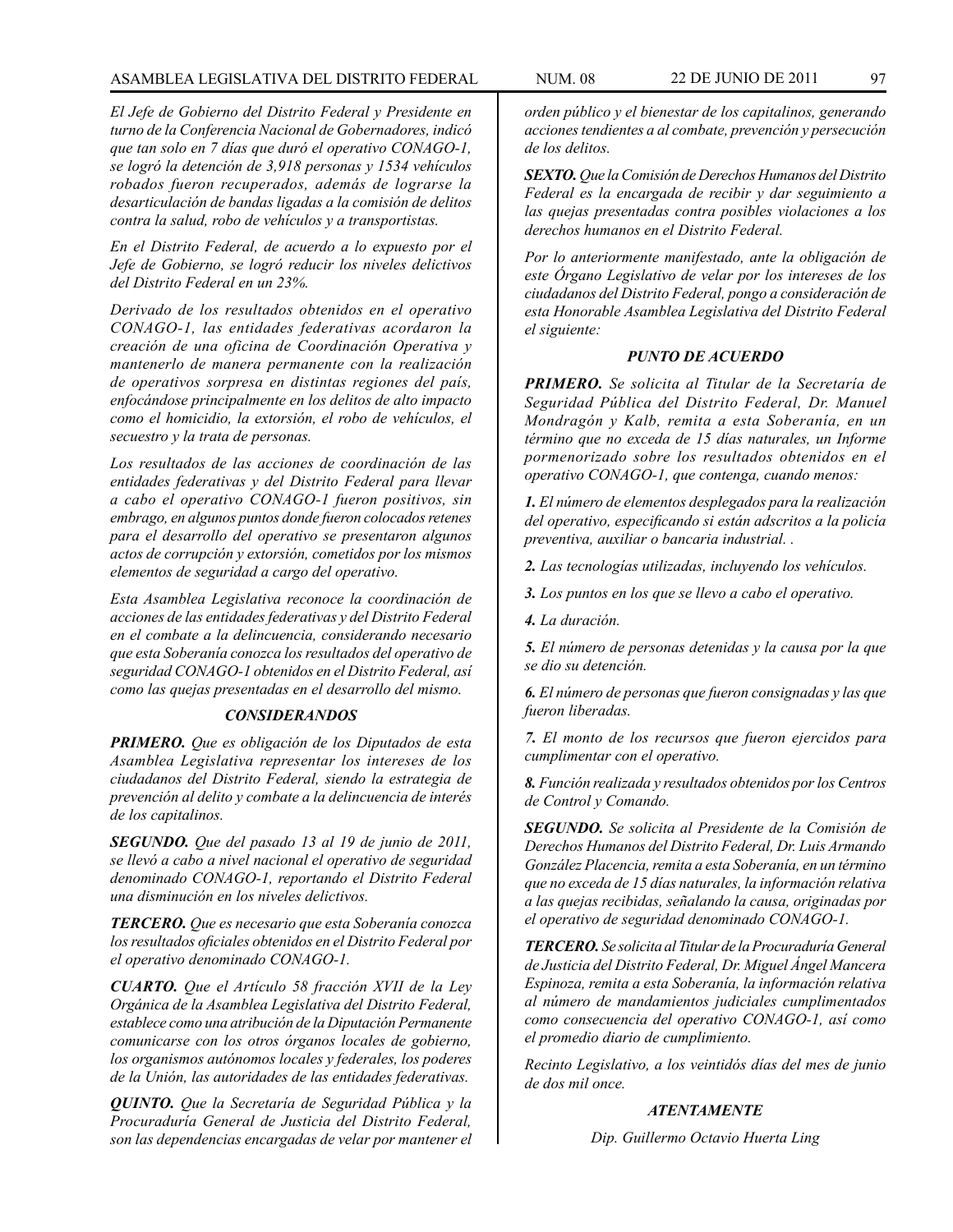A continuación para presentar un pronunciamiento con motivo del tercer aniversario de la tragedia del News Divine, se concede el uso de la Tribuna al Diputado Cristian Vargas Sánchez, a nombre del Grupo Parlamentario del Partido Revolucionario Institucional.

**EL C. DIPUTADO ALAN CRISTIAN VARGAS SÁNCHEZ.** Con su permiso, señor Presidente.

# *PRONUNCIAMIENTO CON MOTIVO DEL TERCER ANIVERSARIO DE LA TRAGEDIA DEL NEWS DIVINE, QUE PRESENTA EL DIPUTADO CRISTIAN VARGAS SÁNCHEZ A NOMBRE DEL GRUPO PARLAMENTARIO DEL PARTIDO REVOLUCIONARIO INSTITUCIONAL.*

*Tres años de dolor, treinta y seis meses de impunidad.*

*Parafraseando al Nobel mexicano Octavio Paz, podríamos iniciar esta intervención con estas palabras "La matanza del 'News Divine' fue un ataque policiaco del gobierno que tomó 29 minutos y dejó cadáveres jóvenes y adolescentes".*

*Hace 43 años una multitud de jóvenes estudiantes haciendo uso de su legítimo derecho de libre manifestación de ideas fue víctima de un ataque militar para reprimir las ideas, las ilusiones, los anhelos de aquella muchedumbre, de esa brutal acción militar decenas murieron.*

*Hace 41 años jóvenes estudiantes del politécnico, organizan una pacífica marcha del Casco de santo Tomas al Zócalo de la Ciudad, de las calles de San Cosme emerge un grupo de choque identificado como "los halcones" y con un excesivo uso de la fuerza atacan a los estudiantes y profesores, hubo algunos muertos y demasiados heridos, la policía fue pávido testigo del ataque.*

*Hace tres años una escasa centena de jóvenes estudiantes de secundaria mayoritariamente, se organizan para celebrar el fin del curso escolar, son jóvenes entre 14 y 16 años de edad, casi todos han hecho su examen para ingresar al nivel del bachillerato o equivalente, todos tienen planes, sueños, ambiciones; han elegido un lugar de recreación y diversión para poder reunirse, cantar y bailar.*

*Para estos muertos, nuestros muertos no hay una placa, un recuerdo, un homenaje oficial con banda de guerra, himno y discursos; para estos muertos el gobierno de la Ciudad pide el olvido, la amnesia, el no pasa nada y el nadie es responsable. Para el anterior y el actual gobierno, el olvido es la receta de justicia que merecen nuestros muertos, como si sus vidas cegadas fueran parte del sacrificio violento que esta tierra cíclicamente le entrega a sus voraces dioses.*

*Para estos, nuestros muertos, el gobierno ha dispuesto hacer un centro juvenil como una enorme losa que calle los gritos, lave la sangre y reprima el dolor; el gobierno de la Ciudad ha decidido levantar un monumento a la impunidad, una homenaje a los funcionarios ineficientes, corruptos y asesinos que con su omisión, negligencia y torpeza mataron a nueve jóvenes y hasta el día de hoy en vez de explicaciones tenemos una edificación que pretende olvidarlos, a ellos a nuestros muertos y a sus asesinos.*

*No queremos placas de memoria a Erika Janette Rocha Maruri, exigimos justicia.*

*No queremos columnas de honor para Alejandro Piedras Esquivias, exigimos justicia.*

*No queremos una esquela eterna para Daniel Alan Ascorve Domínguez, exigimos justicia.*

*No queremos una calzada a nombre de Isis Gabriela Tapia Barragán, exigimos justicia.*

*No queremos una plaza en recuerdo de Rafael Morales Bravo, exigimos justicia.*

*No queremos un centro juvenil que mencione a Mario Quiroz Rodríguez, Mario Alberto Ramos Muñoz, Leonardo Amador Rivas, Heredy Pérez Sánchez, exigimos justicia.*

*Justicia a secas, justicia sin adornos ni política, justicia en el tiempo de lo establecido por la norma y no en los tiempos políticos de los gobernantes.*

*Yo elevo mi voz junto con la de cada madre y cada padre de los hijos caídos para que el Procurador General de Justicia del D.F. haga justicia a esta porción de nuestra sociedad que no deja de sufrir.*

*Quiero concluir con un fragmento de un poema de Pablo Neruda Titulado "Nuestros Enemigos"*

*"Ellos aquí encontraron un pueblo que cantaba, un pueblo por deber y por amor reunido, y la delgada niña cayó con su bandera, y el joven sonriente rodó a su lado herido, y el estupor del pueblo vio caer a los muertos con furia y con dolor.*

*Entonces, en el sitio donde cayeron los asesinados, bajaron las banderas a empaparse de sangre para alzarse de nuevo frente a los asesinos.*

*Por esos muertos, nuestros muertos, pido castigo.*

*Para los que de sangre salpicaron la patria, pido castigo.*

*Para el verdugo que mandó esta muerte, pido castigo.*

*Para el traidor que ascendió sobre el crimen, pido castigo.*

*Para el que dio la orden de agonía, pido castigo.*

*Para los que defendieron este crimen, pido castigo.*

*No quiero que me den la mano empapada con nuestra sangre.*

*Pido castigo.*